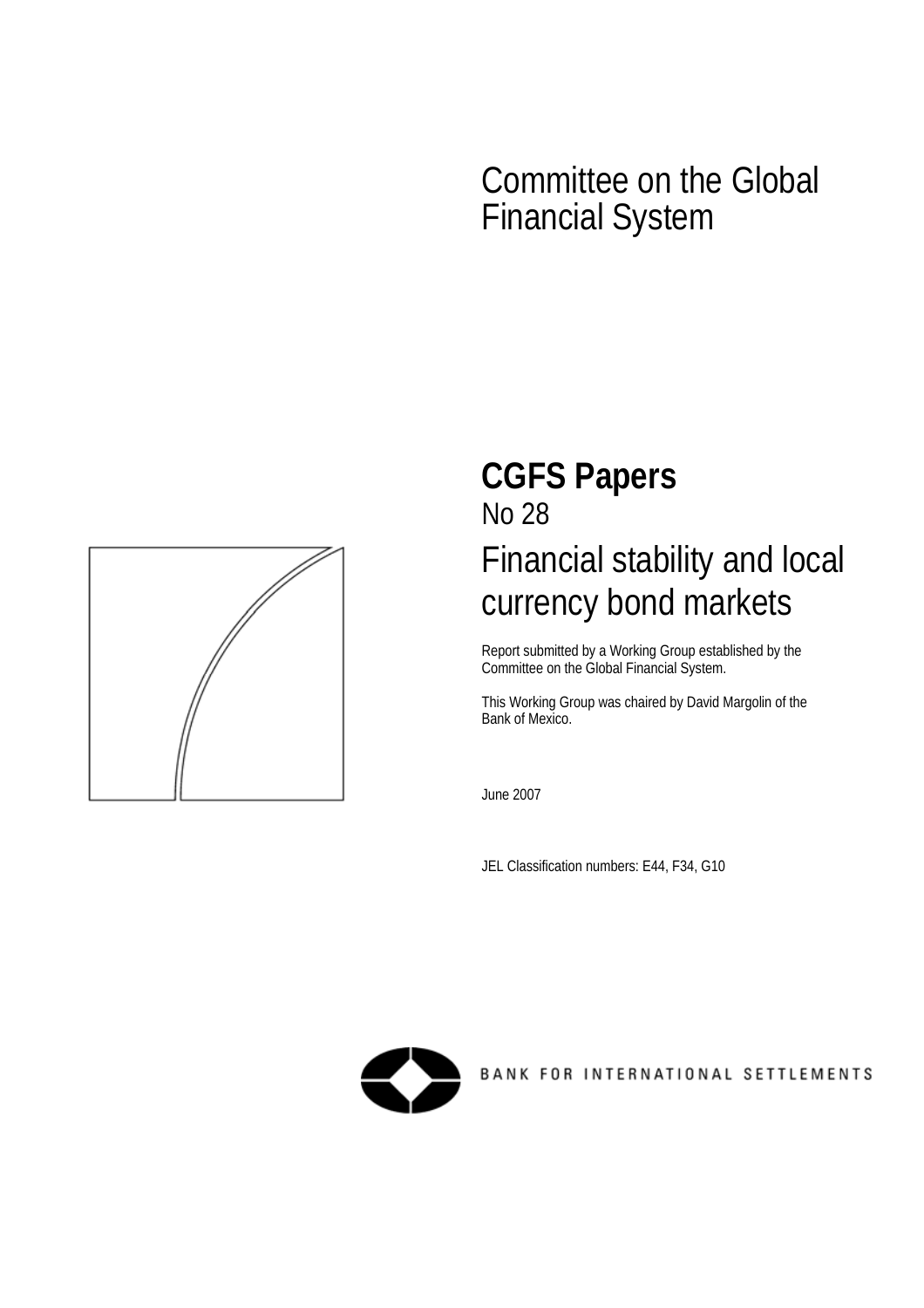Copies of publications are available from:

Bank for International Settlements Press & Communications CH 4002 Basel, Switzerland

E mail: publications@bis.org

Fax: +41 61 280 9100 and +41 61 280 8100

This publication is available on the BIS website (www.bis.org).

© *Bank for International Settlements 2007. All rights reserved. Brief excerpts may be reproduced or translated provided the source is cited.* 

ISBN 92-9131-731-4 (print) ISBN 92-9197-731-4 (online)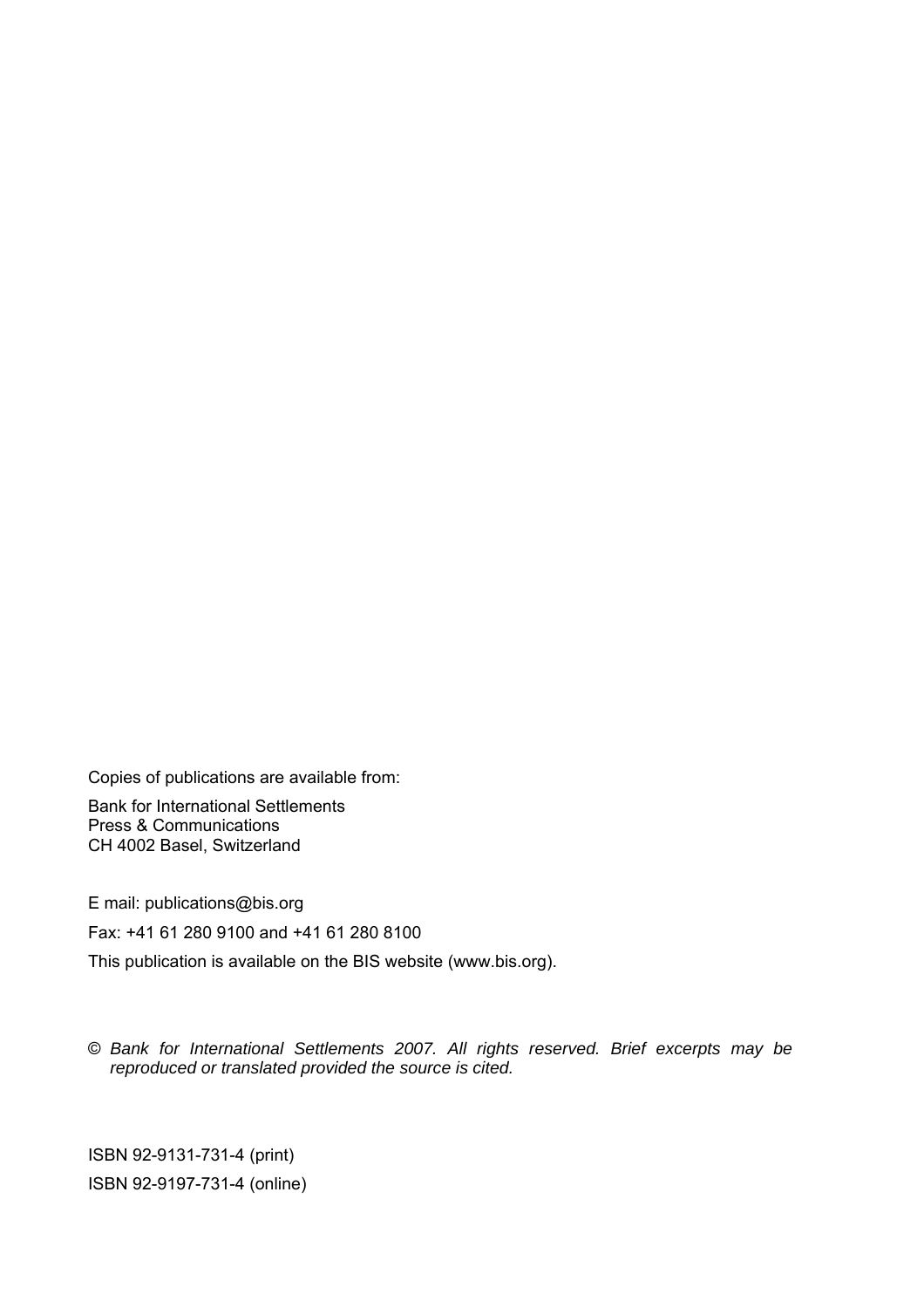# **Contents**

| Α.        |                                                                    |  |
|-----------|--------------------------------------------------------------------|--|
|           |                                                                    |  |
|           |                                                                    |  |
|           |                                                                    |  |
|           |                                                                    |  |
| <b>B.</b> |                                                                    |  |
|           |                                                                    |  |
|           |                                                                    |  |
|           |                                                                    |  |
|           |                                                                    |  |
|           | The contribution of international financial institutions (IFIs) 14 |  |
| C.        |                                                                    |  |
|           |                                                                    |  |
|           |                                                                    |  |
|           |                                                                    |  |
|           |                                                                    |  |
|           |                                                                    |  |
| D.        |                                                                    |  |
|           |                                                                    |  |
|           |                                                                    |  |
|           |                                                                    |  |
| Ε.        |                                                                    |  |
|           |                                                                    |  |
|           |                                                                    |  |
|           |                                                                    |  |
| F.        |                                                                    |  |
|           |                                                                    |  |
|           |                                                                    |  |
|           |                                                                    |  |
|           |                                                                    |  |
| G.        |                                                                    |  |
|           |                                                                    |  |
|           |                                                                    |  |
| Η.        |                                                                    |  |
|           |                                                                    |  |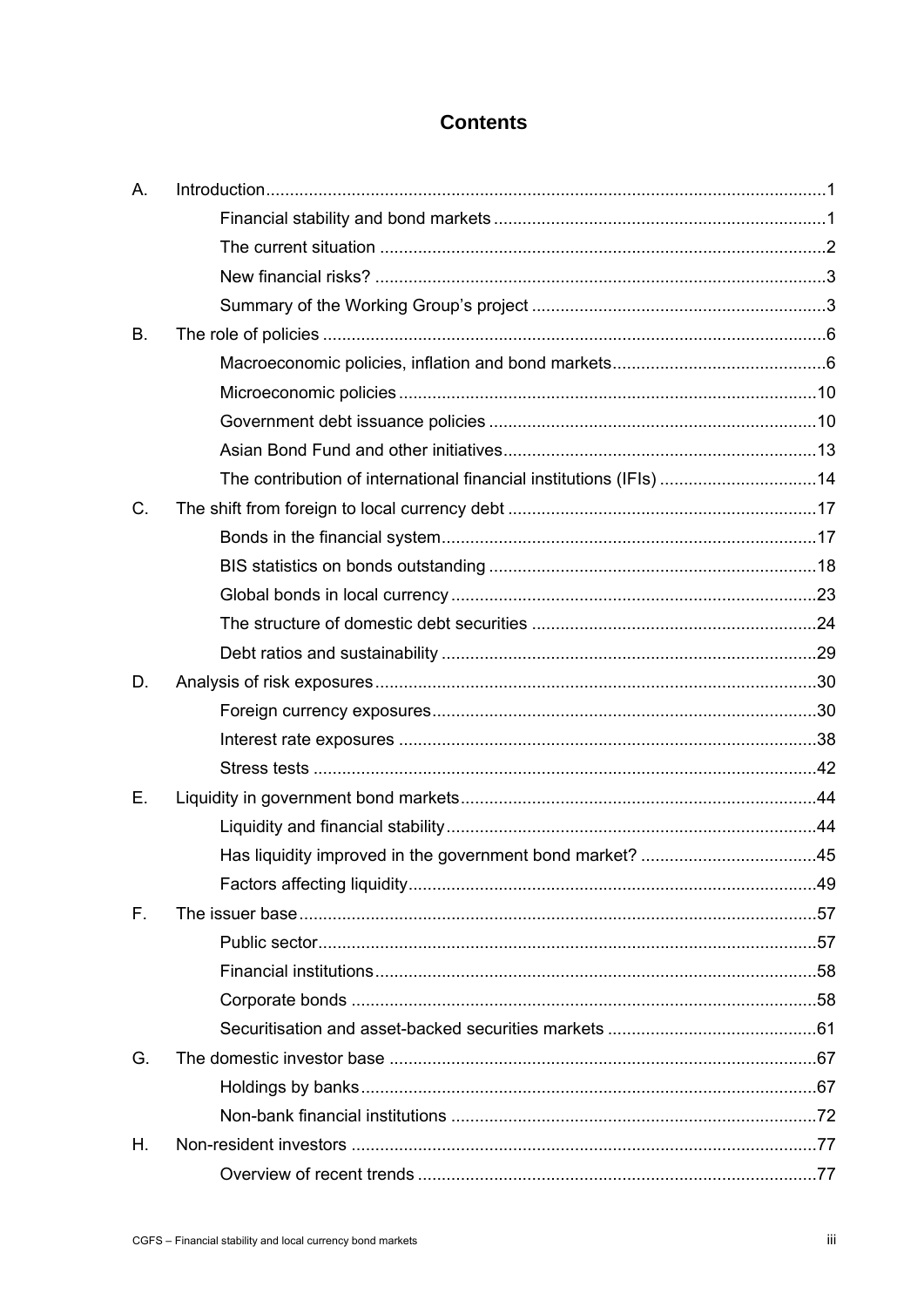| $\mathbf{L}$                                                                     |  |
|----------------------------------------------------------------------------------|--|
|                                                                                  |  |
|                                                                                  |  |
|                                                                                  |  |
|                                                                                  |  |
|                                                                                  |  |
|                                                                                  |  |
| Annex 3: Local currency bonds: returns and correlations with global markets  103 |  |
|                                                                                  |  |
|                                                                                  |  |
|                                                                                  |  |
|                                                                                  |  |

Note: the cut-off date for information in this Report was 18 May 2007.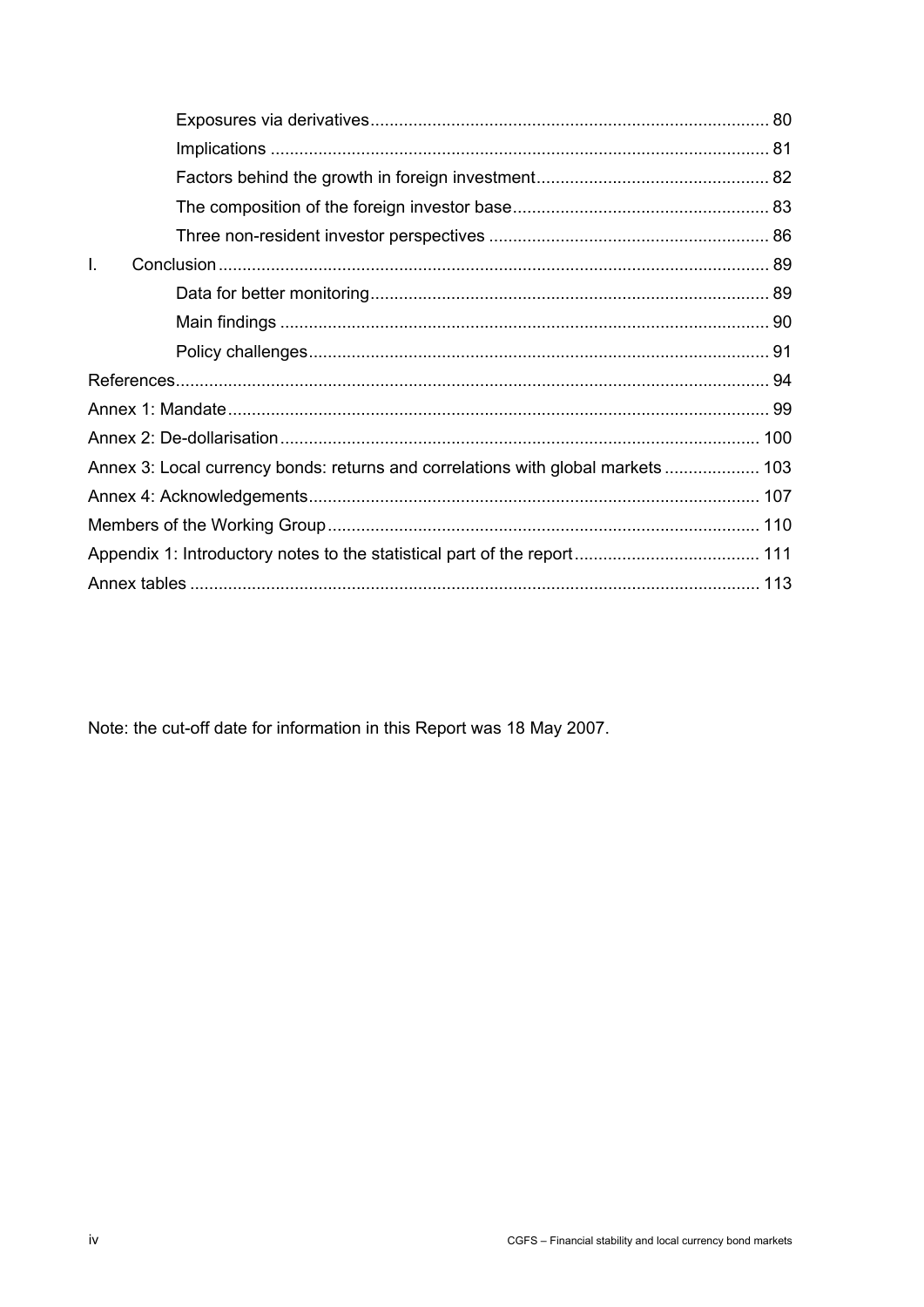# <span id="page-4-0"></span>**A. Introduction**

Balance sheet weaknesses due to currency mismatches have played a key role in virtually every major financial crisis affecting the emerging market economies (EMEs) since the early 1980s. The denomination of debt in dollars (or other foreign currency) was either a main cause or at least a major aggravating factor. The many reasons for this are well known. A heavy dependence on foreign currency debt made countries more vulnerable to large currency depreciation. In many cases, devaluations were contractionary. At the same time, macroeconomic policies were often ill-placed to respond as government interest payments on foreign currency debt rose and monetary policy tended to focus on preventing overdepreciation of the exchange rate.

Matters were often made worse by the short duration of much foreign currency debt. Sharp increases in international interest rates, coming on top of currency depreciation, further increased debt servicing costs, worsening creditworthiness. Difficulties in rolling over maturing debt on sustainable terms were compounded. As many EMEs shared similar balance sheet vulnerabilities, crises could reach globally systemic dimensions.

## **Financial stability and bond markets**

Local currency bond markets can help financial stability by reducing currency mismatches and lengthening the duration of debt. Such markets also help economic efficiency by generating market-determined interest rates that reflect the opportunity costs of funds at different maturities. In economies lacking well-developed local currency debt markets, longterm interest rates may not be competitively determined and thus may not reflect the true cost of funds. Banks will find it hard to price long-term lending, and borrowers will lack a market reference with which to judge borrowing costs. In many cases, long-term debt contracts in the local currency may simply not exist.

The absence of such markets can lead borrowers to take risky financing decisions that create balance sheet vulnerabilities, increasing the risk of default. For instance, issuing foreign currency debt to fund investments that yield local currency earnings leads to currency mismatches: exchange rate changes can therefore have significant effects on the balance sheet and the debt payments of the borrower, often compromising creditworthiness. Alternatively, using short-term local currency instruments to fund long-term projects entails interest rate and refinancing risks.

An ideal position is where assets and liabilities are matched. If a borrower financing the purchase of an asset yielding local currency earnings moves from long-term foreign currency debt to short-term local currency debt, forex risk is swapped for interest rate risk. On balance, however, forex risk has more often been the cause of crises than interest rate risk: exchange rate movements have usually been larger during crises than interest rate movements, and the monetary policy reactions to a negative shock (ie lower interest rates) are stabilising if the debt is in local currency but can be destabilising if the debt is in foreign currency.

A lack of long-term debt markets also leads to other risks:

- **Inadequate range of assets for local investors.** Local investors, such as pension funds and insurance companies, need assets that match long-term liabilities. When bonds are not available, such funds may invest in assets that are a poor match for their structure of liabilities, leading to interest rate and other risks.
- **Concentration of credit and maturity risks in the banking system.** Banks become the main source of long-term local currency financing. Concentrating maturity risk in the banking system is dangerous. The lack of markets may lead to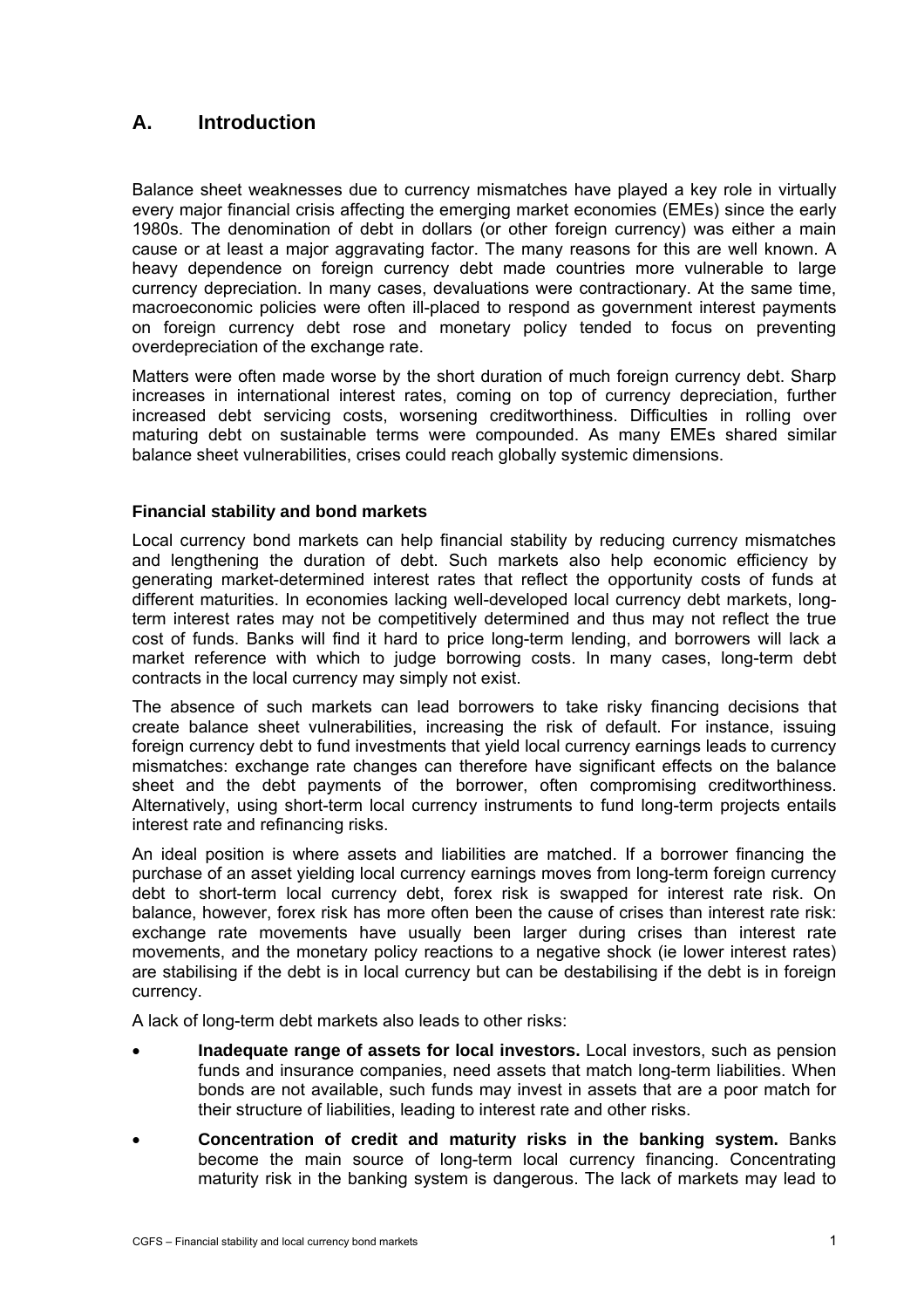<span id="page-5-0"></span>the mispricing of risk and, with opaque balance sheets, make it harder to monitor risks. Without the warning signals coming from markets, there can be excessive delay in correcting large exposures.

- **Increased vulnerabilities from capital inflows.** The flow of foreign capital into only short-term paper risks undermining monetary control and the stability of the local financial system.
- **More limited macroeconomic policy instruments.** Countries without deep local currency bond markets lack a non-inflationary domestic source of funds for the public sector that limits the vulnerabilities associated with monetary financing or external borrowing.
- **Inability to cope with financial distress.** In the event of financial distress, bond markets can disperse risks; the declining market value of debt spreads the losses over a wide ownership base. The compression of values expedites the realisation of losses and thus the restructuring process in the aftermath of a financial crisis.

In the light of these considerations, it is hardly surprising that local currency bonds have played a central role in financial market development. Such bonds have a long history in the major advanced economies. Indeed, government bonds were the primary instrument traded on the London and New York stock exchanges as far back as the 17th and 18th centuries (Library of Congress (2004), Michie (1999)).

## **The current situation**

Over the past decade, therefore, the conscious nurturing of local currency debt markets became a major objective of financial policy in many countries, an orientation that was supported by the official international financial institutions. Better domestic macroeconomic policies played a big part in realising this objective. The global economic environment over the past years has also helped. The emergence of current account surpluses in many EMEs reduced the need for external issuance. Declining interest rates in major currencies prompted international investors to seek higher yields in emerging debt markets. In turn, the search for yield eased financing conditions along the maturity spectrum. This combination of domestic and international factors encouraged investors to purchase local securities and thus facilitated primary market issuance. Such favourable cyclical factors were reinforced by the secular process of integration between mature and emerging economies.

As a result, emerging economies' domestic bond markets have grown substantially. The outstanding stock now exceeds \$4 trillion, compared with only \$1 trillion in the mid 1990s (Graph A1). Equally important is the fact that the proportion of such bonds issued at market prices has increased.<sup>[1](#page-5-1)</sup> Before the 1990s, bonds were often not issued at market rates, but rather were forced on local banks in amounts that reflected the size of the fiscal deficit.

Emerging market local currency bonds have also attracted increasing interest from foreign investors. Portfolio managers worldwide seem to be putting an increasing proportion of their assets in emerging market securities, both equities and local currency bonds. Indirect exposures have also increased through (often offshore) derivatives markets and through lending to local banks that hold such paper directly.

 $\overline{a}$ 

<span id="page-5-1"></span><sup>&</sup>lt;sup>1</sup> See Chapter C, pp 24–29.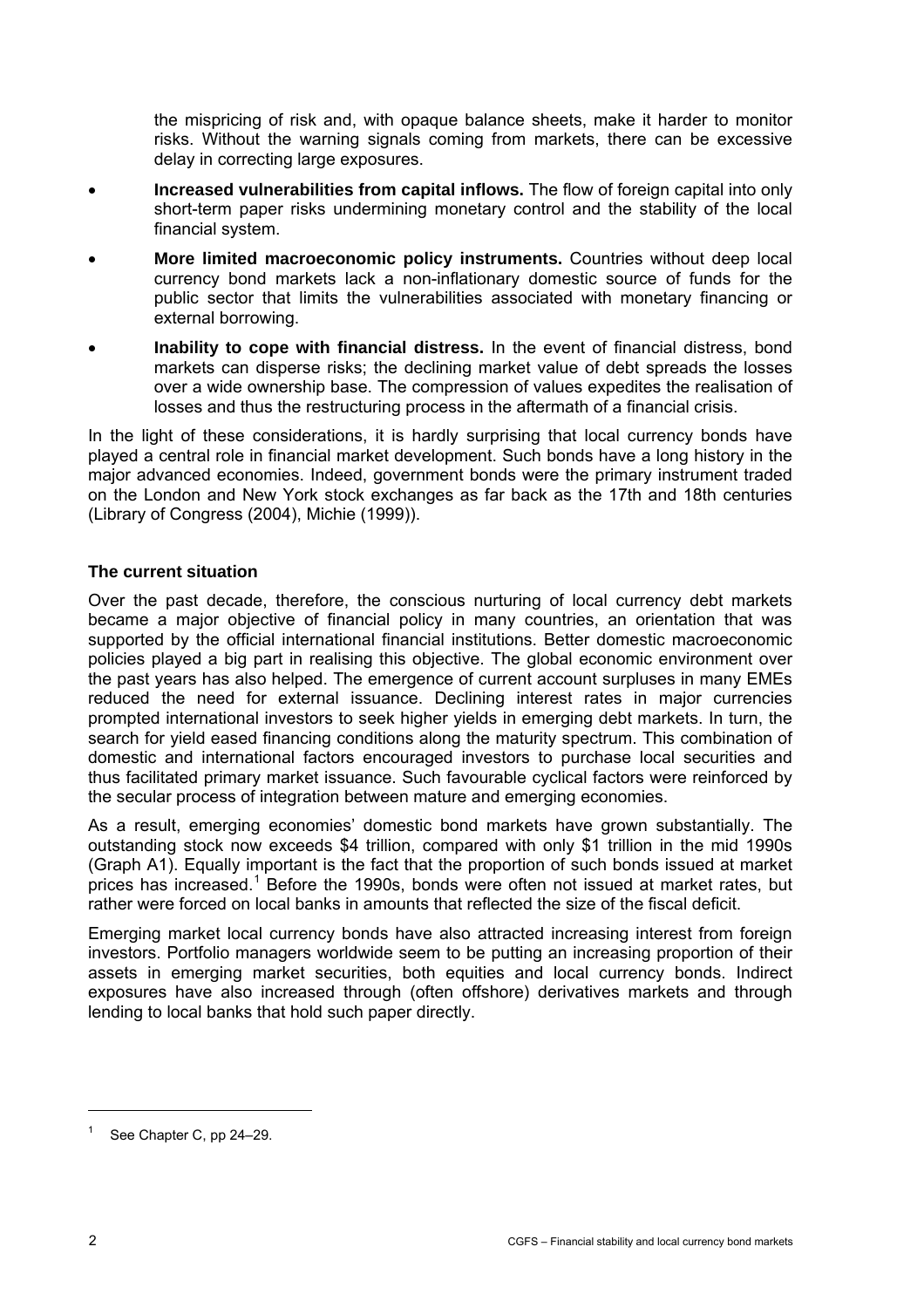## Graph A1

**Emerging market domestic debt securities outstanding, 1995–2006** 

<span id="page-6-0"></span>

In billions of US dollars

1 China, India, Indonesia, Korea, Malaysia, the Philippines, Taiwan (China), and Thailand. <sup>2</sup> Argentina, Brazil, Chile, Colombia, Mexico, Peru and Venezuela. <sup>3</sup> The Czech Republic, Hungary, Poland and Russia. <sup>4</sup> South Africa and Turkey.

Sources: National data; BIS.

## **New financial risks?**

Although the development of new local currency bond markets should bring substantial benefits to both borrowers and investors, any new financial development may involve hidden risks. The very rapid growth of local currency bond markets is no exception. Some features of the financial systems in several EMEs are not well adapted to the development of local bond markets. The very rapid rise in foreign investment may also create risks in investor countries.

While countries are less likely to default on local currency than on foreign currency debt, defaults have still occurred. Russia, for instance, defaulted on domestic currency debt (GKOs) in August 1998. The scale of the repercussions of this event came as a surprise: while some dimensions of the risks were well known, information about many linkages was very limited. The shock waves reverberated around the global financial system. Russian banks suffered big losses on the holdings of GKOs. Non-resident investors were affected both directly and indirectly by claims on Russian banks. Information about all these exposures before the crisis was very limited. An earlier CGFS report on this crisis noted that "many of the most visible manifestations of market stresses occurred in markets not always directly followed by central banks. As long as financial institutions spread their activities into new markets and more risks become priced, central banks will have to continue to build up expertise to follow those developments" (CGFS (1999a)).

## **Summary of the Working Group's project**

In this spirit, the mandate of the Working Group (reproduced in Annex 1) was to review the main features of newly developed local currency bond markets and analyse those aspects that could give rise to financial stability issues.

In order to develop an accurate picture of local currency bond markets, the Working Group circulated a questionnaire to about 30 central banks of the largest economies. This permitted the correction of some shortcomings in the data published in the BIS *International Financial Statistics,* which is the main international source of data on local currency bond markets. In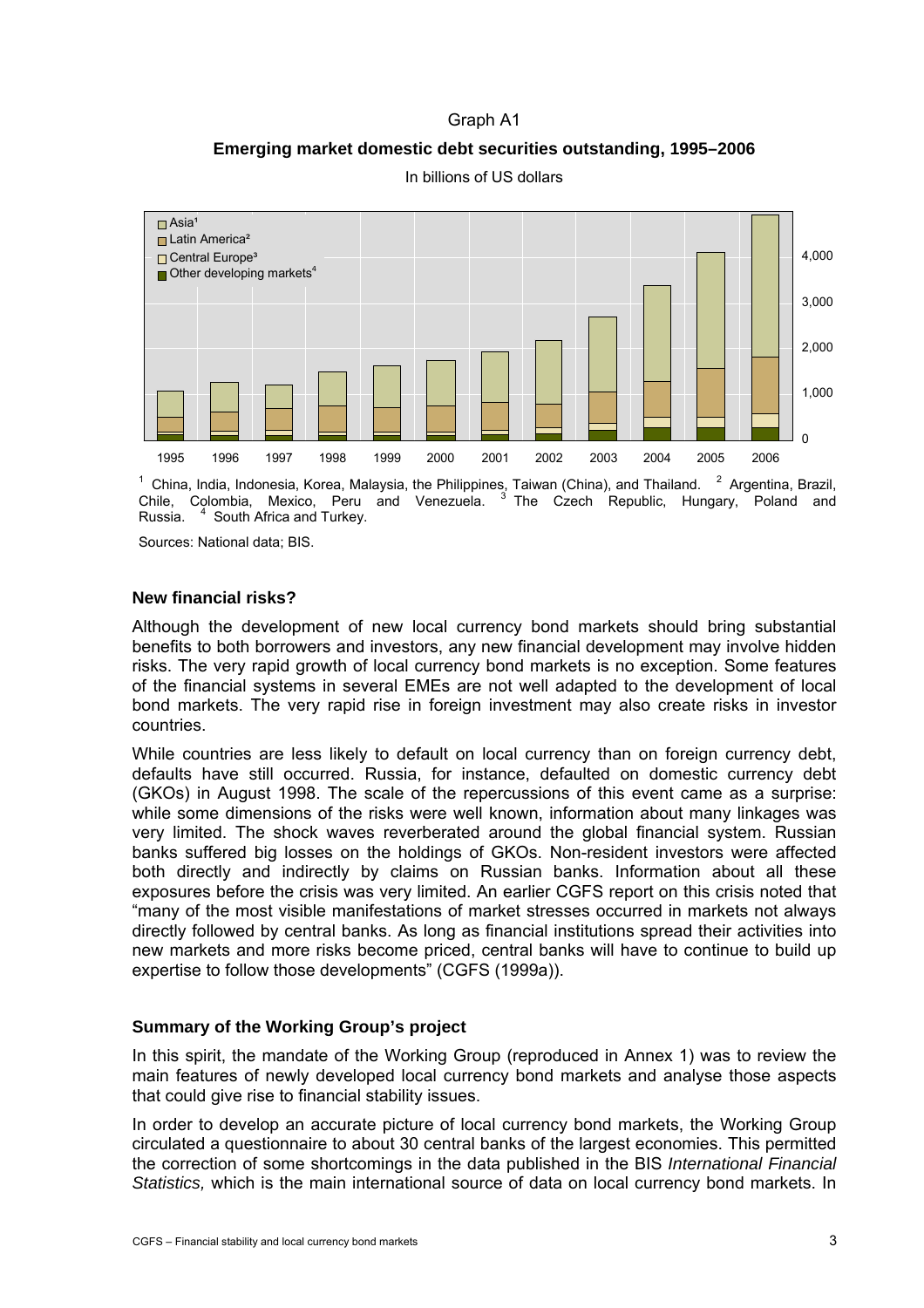addition, it sought to provide internationally comparable data on the instrument structure of local currency bonds (in order to quantify exchange rate and interest rate exposures), the liquidity of such markets, the investor base, and the links with local banking systems.

Many of the central banks which took part in this survey reported that it took some effort to put together information (often publicly available) in a form that gave a reliable picture of potential vulnerabilities in their own country. Bringing together the data from individual central banks presented additional difficulties. This lack of good, comparable data on local currency bond markets, which stands in sharp contrast to the quality of data on international bonds, hasbeen a matter of concern for some time.<sup>2</sup> Appendix 1 provides a fuller report of this statistical work. This statistical work was complemented with discussions held with central banks not represented on the CGFS and with private sector participants at workshops in Mexico City, Tokyo and Basel.

The rest of the Report is organised as follows. Chapter B examines some important linkages between economic policies (including macroeconomic policies, microeconomic reforms and debt management policies) and the evolution of local currency debt markets. Also examined are the Asian Bond Fund and the role of the official international financial institutions (IFIs).

Chapter C summarises the main elements of local currency bond markets in EMEs, with particular emphasis on the salient differences vis-à-vis more developed markets. One finding is that domestic currency debt has grown relative to foreign currency debt in EMEs during the past three years as total bond debt as a proportion of GDP has fallen. Second, a significant fall in sovereign international issuance in the past few years has been associated with a rise in corporate or financial institution issuance. A third finding is that the structure of EME domestic bond debt has become safer: the share of straight fixed-rate debt has risen (but is still lower than that seen in industrial countries) while that of debt indexed to the short-term interest rates or the exchange rate has fallen. Issuance in international markets of debt securities denominated in EME currencies has increased in recent years but still remains small: this trend is also examined in this chapter.

How the rise of local currency debt has changed the exchange rate and interest rate exposures of major borrowers is discussed in Chapter D. Several standard measures are reviewed. In addition, data from the survey are used to construct comprehensive measures of currency mismatch. On almost every measure, exchange rate exposures have declined. Some countries have achieved a radical improvement in the space of only a few years. While inadequate data preclude a precise measure of interest rate exposures, there is no evidence that interest rate exposures have risen in the EMEs generally. These conclusions are supported by stress tests which examine the evolution of various public debt/GDP ratios under various stress scenarios.

Large and increasing investments in illiquid markets could create significant financial stability risks at times of stress. Chapter E therefore examines the evidence of improved liquidity as issuance has expanded. In many countries, liquidity has improved and the markets in countries with better fundamentals have proved to be more resilient in recent periods of global financial market volatility than many had feared. Nevertheless, significant impediments to the development of liquidity are identified in this chapter. In many countries, local currency debt and interest rate derivatives markets are still in the early stages of development. This may mean that large capital inflows (often facilitated by earlier reforms) can lead to larger

 $\overline{a}$ 

<span id="page-7-0"></span><sup>2</sup> The Financial Stability Forum, for instance, drew attention to serious statistical shortcomings in 2000 (FSF (2000)).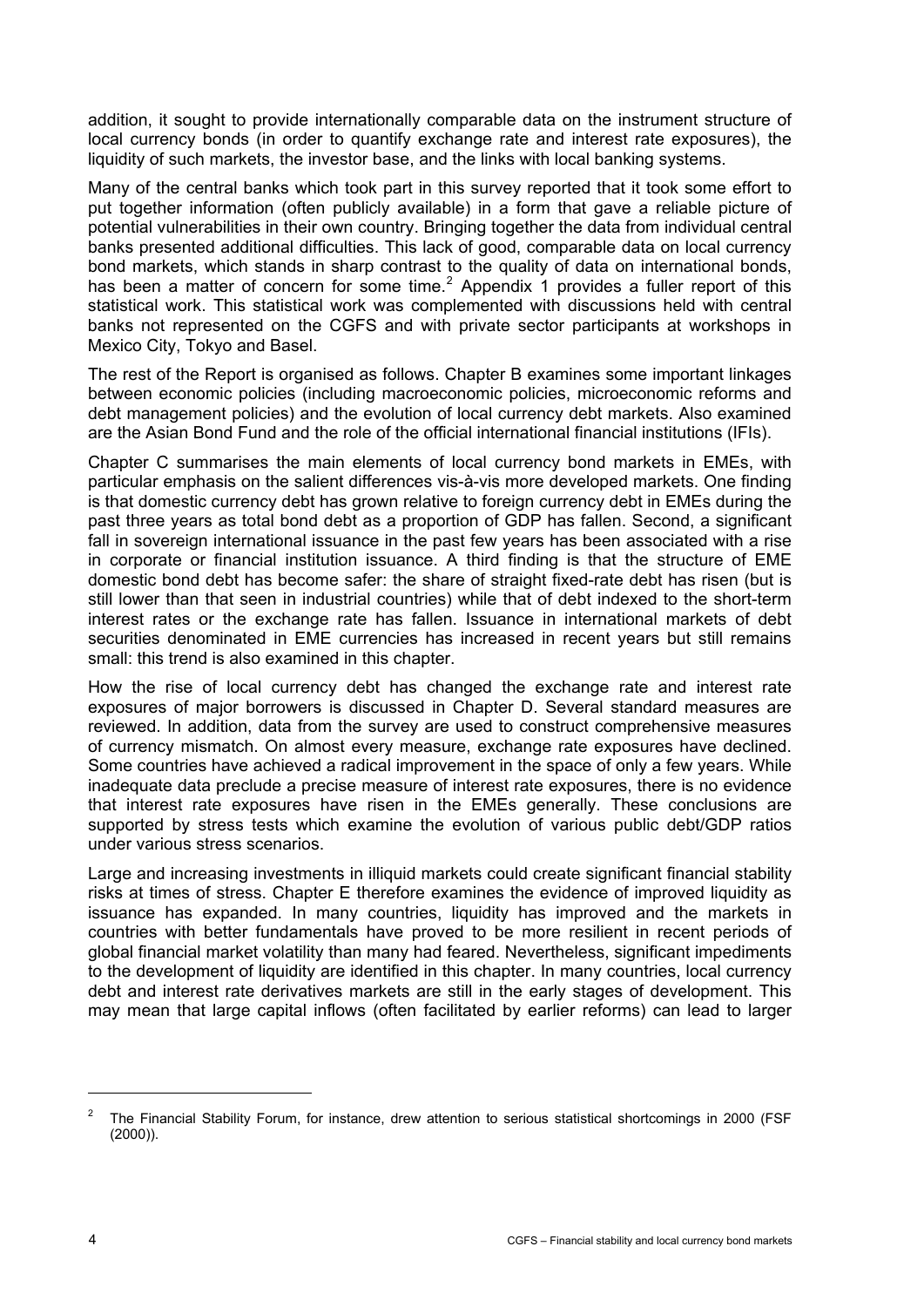changes in financial asset prices than in deeper markets.<sup>[3](#page-8-0)</sup> It can also be more difficult to hedge interest rate exposures.

Issuance in the EMEs is dominated by the government or covered by government guarantees (Chapter F). This has not led to higher **net** debt ratios for the public sector, because of sizeable accumulation of foreign exchange reserve assets. This evolution has had a major impact on the balance sheets of governments and of banks, and such large reserves could create distortions in the financial system. While a corporate bond market is of less importance for financial stability than government debt markets, a widening of debt market issuance may well require reforms that would themselves make local financial systems healthier. The dispersal of risk outside the banking system via securitisation is still very limited. The development of mortgage-backed and asset-backed securities markets is nonetheless an objective of policy in several countries, and this seems likely to exert a growing influence on fixed income markets in EMEs in the future.

One factor that may have limited the usefulness of local currency debt issuance is the narrowness of the domestic investor base (Chapter G). In many countries, the domestic banks have become the dominant buyers of local currency bonds, which is quite unlike the situation that prevails nowadays in the main industrial countries. One important reason for this is that the accumulation of substantial foreign exchange reserves has led to the greatly increased issuance of short-term debt securities, notably by the central bank. Banks hold almost all of this sterilisation-related debt. But banks also hold substantial amounts of longdated paper: supervisors therefore need to ensure that banks can manage the interest rate exposures that arise. The local non-bank institutional investor base is not always very well developed.

Foreign investor interest has increased substantially in the past five years and is likely to grow still further in the years ahead. Chapter H examines how non-residents invest in these markets, noting in particular their dependence on offshore derivative instruments. This reliance on derivatives exposures has several implications for monitoring and financial stability.

The final chapter (Chapter I) summarises the main findings of this Report. There is no doubt that the currency mismatch problem has been greatly reduced. In some instances, however, the maturity of domestic bonds needs to be lengthened to make debt structures more conducive to financial stability. Three important policy challenges that remain are: to improve market liquidity of these new markets; to encourage greater private-sector issuance; and to spread the risks of bond investment more widely.

j

<span id="page-8-0"></span><sup>3</sup> Thailand, confronted with this dilemma, opted for capital controls in December 2006.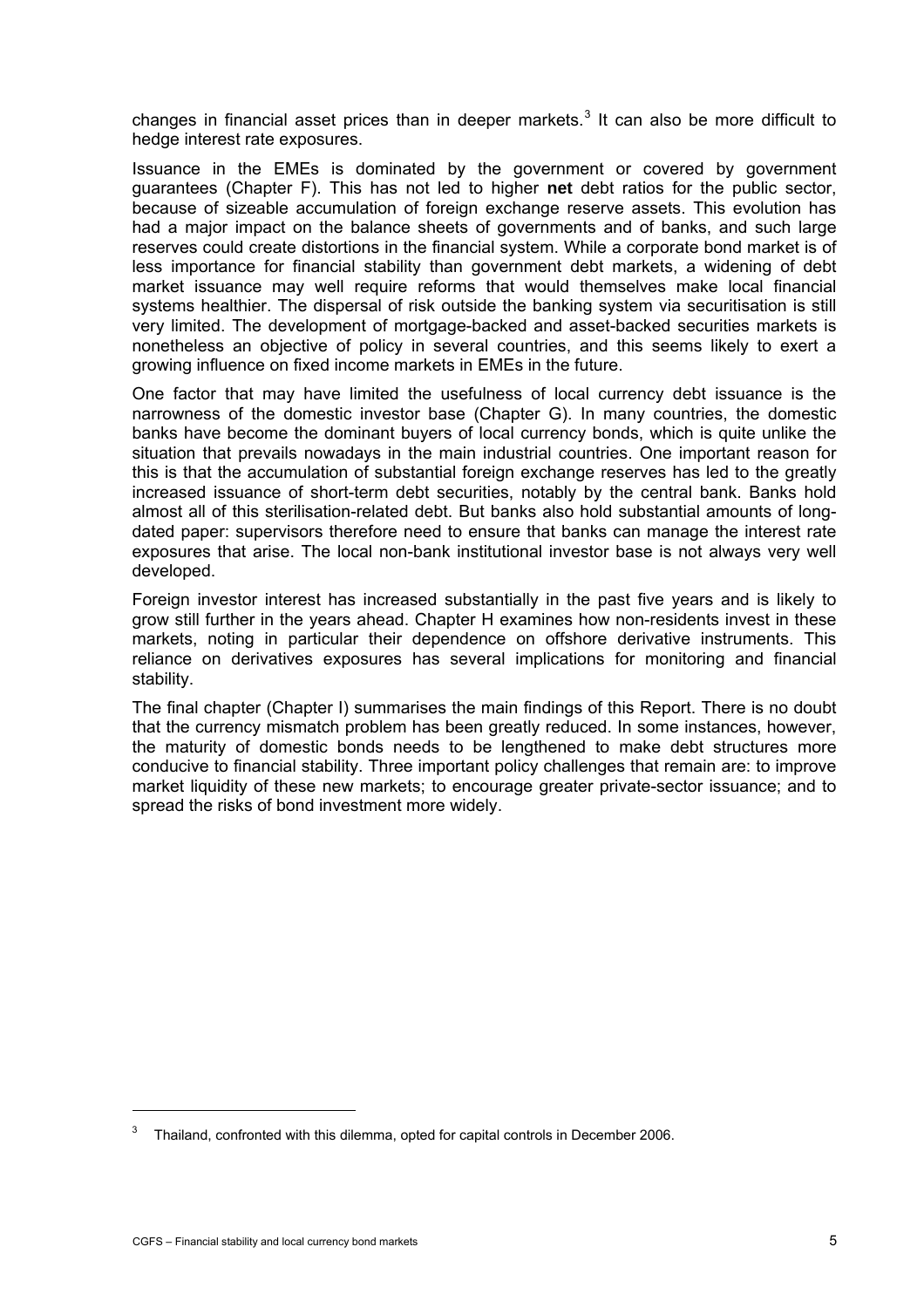# <span id="page-9-0"></span>**B. The role of policies**

Economic policies have played a major role in helping or hindering the development of local currency bond markets. Macroeconomic policies which fail to control inflation have often undermined bond markets. Regulatory restrictions have also impeded market development as have short-sighted government debt issuance policies. At the same time, certain policy approaches have been followed to nurture bond market development. One initiative that has attracted broad attention is the Asian Bond Fund. Various proposals have been made to encourage the official international financial institutions to issue bonds in EME currencies rather than in dollars. This chapter concludes with a brief overview of such policies.<sup>[4](#page-9-1)</sup>

## **Macroeconomic policies, inflation and bond markets**

Today's emerging markets have a much shorter history of tradable bonds than the major industrial countries. Nevertheless, local bond markets are not new even in developing countries: long-term, fixed-rate local currency bonds were traded as long as a century ago.

Within the major Asian and Latin American markets over the past 50 years, there has been a very wide range of experience across countries. A prototypical history is that in the 1950s and 1960s the central government and a very limited number of public agencies and large corporations issued local currency bonds with maturities of five to 10 years and fixed-coupon payments. These bonds were typically held to maturity by banks, insurance companies and wealthy individuals, so secondary market trading was limited.

In the 1970s and 1980s, however, fiscal deficits and inflationary pressures restricted demand for these bonds at interest rates governments were willing to pay. Governments in EMEs responded by: (a) mandating the purchase of government bonds at regulated interest rates by banks and other institutions; (b) developing inflation-indexed or floating-rate bonds; (c) increasing the issuance of short-term bonds; (d) borrowing in foreign currencies; and (e) creating more money. In many cases, the issuance of long-term, nominal fixed-rate local currency bonds disappeared.

In the 1980s and 1990s, inflation was the major factor driving down the share of long-term, fixed-rate local currency debt (Goldfajn (1998)), Jeanne and Guscina (2006)). Burger and Warnock (2003, 2004), for instance, find that foreign purchases of local currency bonds in emerging markets are negatively correlated with past inflation performance. This finding is supported by Ciarlone et al (2006), who find evidence that low volatility of inflation and low levels of public debt foster the demand for local currency bonds.

But the abandonment of long-term local currency debt markets was not an inevitable consequence of higher inflation, however. During the inflationary period of the late 1970s, for instance, most industrial countries continued to issue long-dated debt with high nominal coupons. In some cases, the market signal sent by the steep rise in nominal long-term rates during that period often served to create a constituency that could exert meaningful political pressure against inflation. This "constituency creating" effect was particularly powerful when mortgage rates were driven by the market rate on government bonds (Sokoler 2002). In addition, financing government deficits at long maturities meant that central bank action to

 $\overline{a}$ 

<span id="page-9-1"></span> $4$  The more technical aspects of policies to develop liquidity are considered in Chapter E.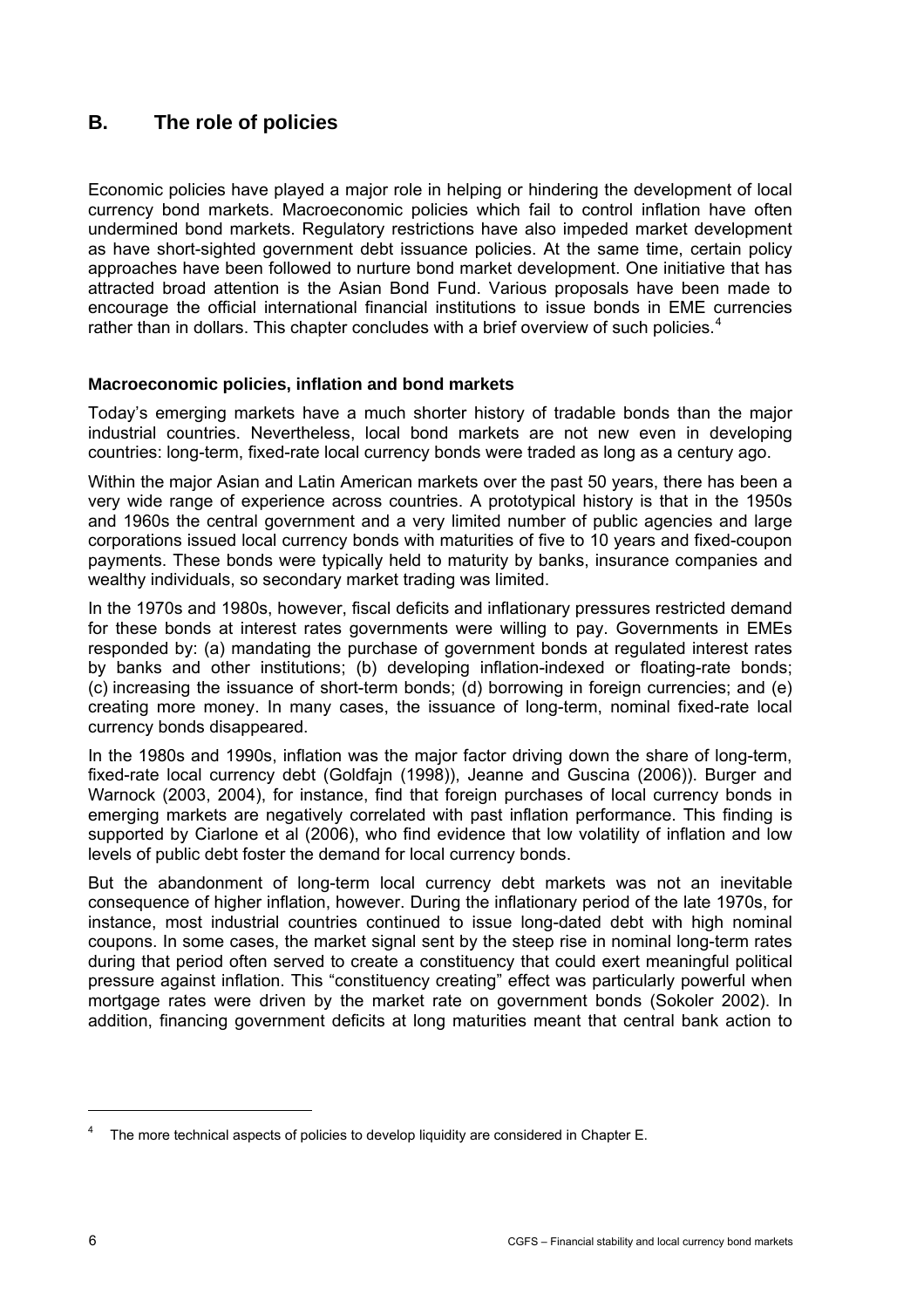raise short-term interest rates was not inhibited by a significant impact on budget deficits.<sup>[5](#page-10-0)</sup> But such effects, while important, were not necessarily decisive, and many countries had significant long-term, fixed-rate local currency bond markets before experiencing episodes of high inflation.

Over the past decade, however, macroeconomic mismanagement in the EMEs has been corrected to a significant degree. One important key reform throughout the EMEs has been the progressive reduction of automatic central bank financing of government deficits. Until recently, governments in several countries typically issued bonds required to finance government deficits at artificially low interest rates; commercial banks had to hold much of their portfolio in government bonds; and the central bank absorbed any excess supply. This has changed. By way of example, Box B1 outlines the progressive end to monetary financing in India in just over a decade.

#### Box B1

## **The end of monetary financing in India**

Prior to the 1990s, India's debt market was insignificant, consisting predominantly of government securities and characterised by the automatic monetisation of government deficits and administered interest rates. Banks were required to hold 25% of their portfolio in government debt, and they charged high interest rates in an effort to cross-subsidise the low interest earned on government securities.

This setup has changed progressively over the past 15 years as a result of the following:

- Introduction of market-determined interest rates in 1992 through the auction of government securities.
- Abolition of automatic monetisation in 1994, with the adoption of ways and means advances (that is, bridge finance to meet day-to-day liquidity shortfalls) for the government in 1997.
- Permission for government securities to be traded on stock exchanges and non-bank participants to undertake repurchase agreement operations in government securities in 2003.
- Increase in the amount that foreign investors are allowed to invest.

Enacted in 2003, the Fiscal Responsibility and Budget Management (FRBM) Act prohibited the central bank from subscribing to the primary issuance of government securities beginning in April 2006. Coupled with rising interest rates, this heralded further reforms in 2006 that enhanced liquidity (see Chapter E). Further measures being contemplated include the removal of the minimum requirement for bank investment in government debt.

The Working Group found strong evidence that better macroeconomic developments in recent years (including lower inflation with stronger monetary policy frameworks, floating exchange rates, and reduced fiscal deficits) have supported the development of local currency bond markets.

According to the latest IMF *World Economic Outlook*, every major region experienced **inflation** in single digits in 2006, with the exception of sub-Saharan Africa. In a significant number of EMEs, the disinflation process has been associated with the introduction of

j

<span id="page-10-0"></span><sup>5</sup> This is consistent with the historical study of Bordo et al (2002) on how Australia, Canada, New Zealand and South Africa (as well as the United States) were able to issue long-dated local currency debt: "The common movements across [these countries] include sound fiscal institutions, credibility of monetary regimes, financial development".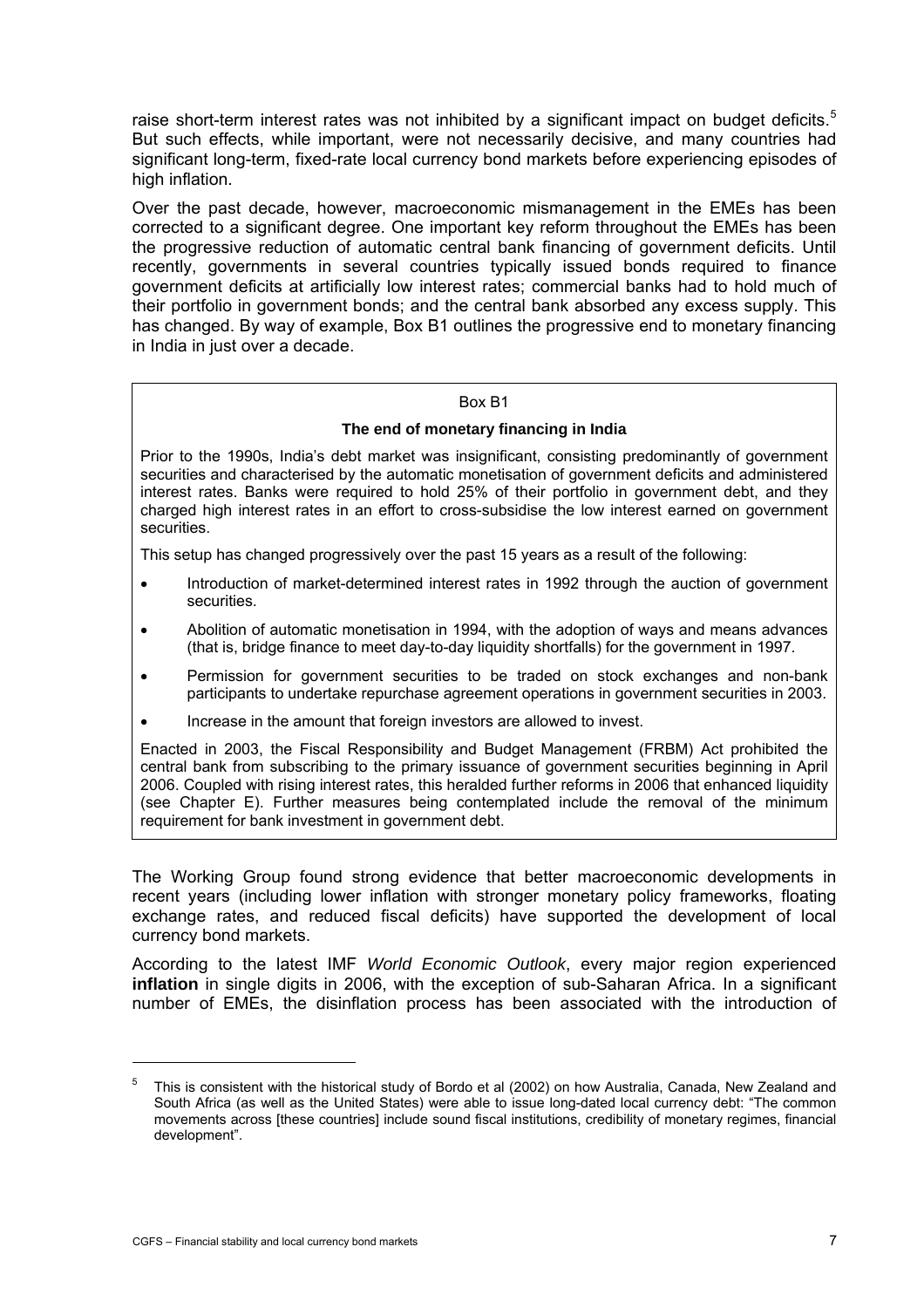explicit inflation targeting regimes. By the second half of 2005, the IMF had identified 13 inflation targeting EMEs spread across the globe,  $^6$  $^6$  and other countries, such as Turkey, have introduced inflation targeting since then. At the same time, the EMEs have built up large **external surpluses**. The breadth of the strengthening of the external positions of EMEs over the last decade is exceptional, but the world environment was also exceptionally favourable. A final factor increasing the resilience of EMEs vis-à-vis financial crises and raising their attractiveness as a destination for investment has been a broad-based movement towards greater **exchange rate flexibility**. An IMF analysis of de facto currency regimes shows that 14 of the 20 biggest EMEs (as measured by their 2006 purchasing power parity GDP) moved towards greater exchange rate flexibility during 1992–2003.<sup>[7](#page-11-1)</sup> At the end of 2003, EMEs with a freely floating exchange rate represented 40% of all EMEs, from virtually zero in the early 1990s. Intermediate regimes made up another 40%.

A study by Mehl and Reynaud (2005) has shed interesting light on the composition of government debt in emerging economies. Defining as risky debt all debt that is not long-term and fixed-rate debt, they explore how various macroeconomic and other factors determine the riskiness of the composition of local debt. Box B2 contains a summary of their findings. An analysis by Ciarlone et al (2006) of the demand-side determinants of local currency issuance supports this conclusion. The authors find that local currency issuance decreases with a rise in inflation volatility and public debt/GDP ratios and increases with the depth of the financial system and the quality of institutions.

Better macroeconomic fundamentals have contributed to a steady decline in long-term interest rates in many countries. Nevertheless, participants at the workshops held during 2006 suspected that the continued high level of foreign investor interest in local currency bonds even as yields were bid down also in part reflected unusually favourable global cyclical conditions.[8](#page-11-2)

 $\overline{a}$ 

<span id="page-11-0"></span><sup>6</sup> Including important EMEs such as Korea, Mexico, Poland and South Africa. See IMF *World Economic Outlook* (2005).

<span id="page-11-1"></span><sup>7</sup> IMF (2005).

<span id="page-11-2"></span><sup>8</sup> Several participants warned that the low levels of implied volatility that have been priced in recent years by markets may have caused mechanistic risk management rules, such as VaR-based exposure limits, to give investors overly reassuring signals about the riskiness of their portfolios. This is discussed further in Chapter H.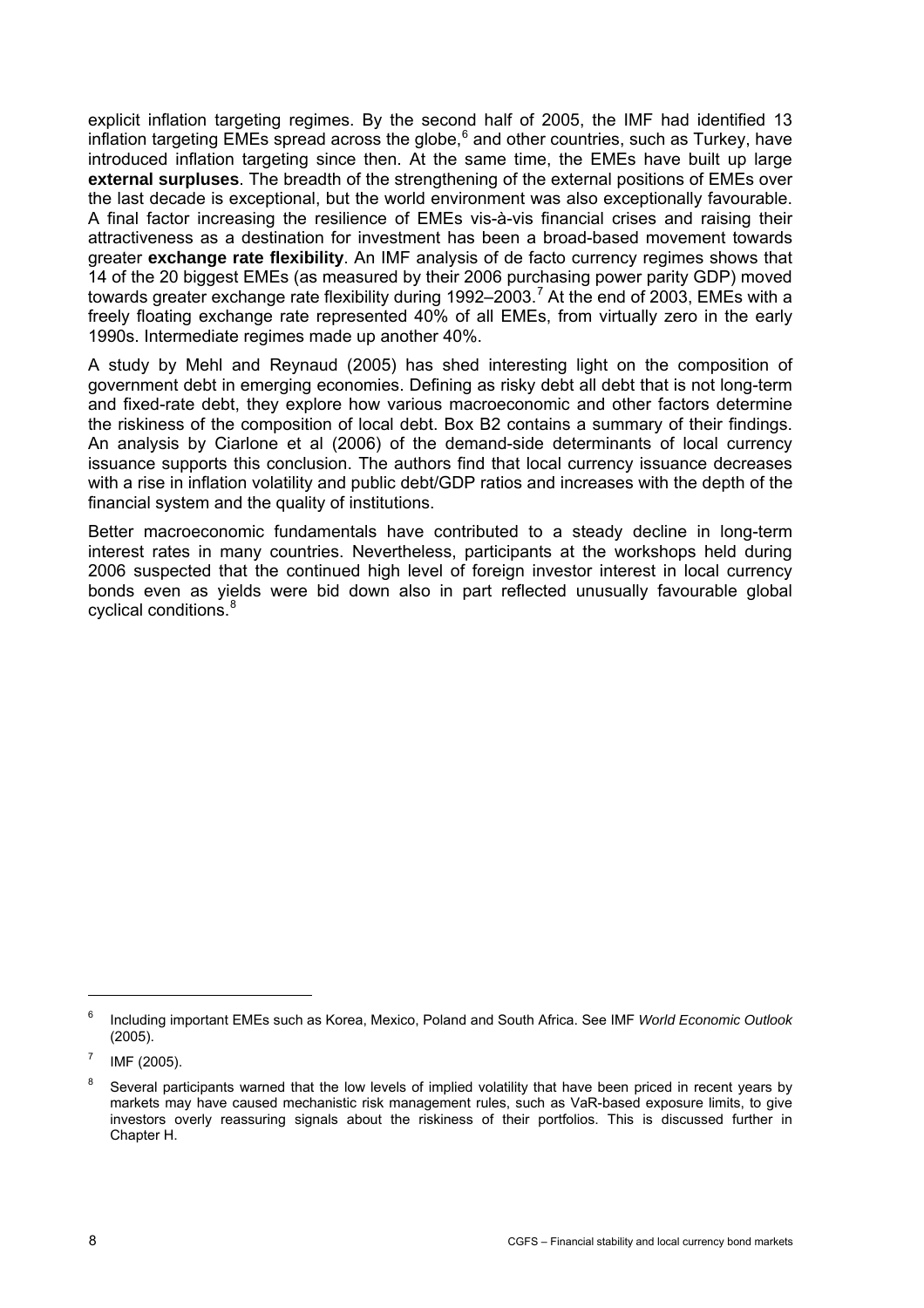#### Box B2

## **The empirical determinants of riskiness in the composition of local debt**

To shed light on the riskiness of local debt composition in emerging economies, Mehl and Reynaud (2005) have collected data on the structure of central government debt, broken down by maturity, currency and coupon type, from national sources and calculated a synthetic measure of debt riskiness for a sample of more than 30 countries since the mid-1990s.

Academic literature suggests that the main determinants of the riskiness of local debt composition include fiscal policy, monetary credibility, debt management considerations (the slope of the yield curve, notably) and the breadth of the investor base. Mehl and Reynaud (2005) estimate the marginal effects of these determinants. Their main results are summarised in the table below.

## **1. Soundness of macroeconomic policies**

A heavy debt burden makes local debt composition riskier. According to the authors' estimates, an increase of 1 percentage point in the debt service/GDP ratio, a proxy for the debt burden, is associated with a rise in debt composition riskiness of about 1.9 percentage points. When the debt burden becomes too heavy, the default risk premium becomes too large for governments to issue long-term debt (Drudi and Giordano (2000)).

High inflation also tends to make local debt composition riskier. The estimates indicate that an acceleration in inflation by 1 percentage point translates into a rise in the riskiness of local debt composition of about 0.8 percentage points. This suggests that progress towards price stability is instrumental in alleviating creditor fears that domestic debt could be inflated away.

## **2. Debt management (slope of the yield curve)**

Traditionally, the slope of the yield curve can affect debt maturity as it is one of the determinants of the trade-off between cost and risk of issuance (IMF and World Bank (2003)). In this respect, a yield curve that is steeper by 100 basis points is found to be associated with a reduction in the riskiness of local debt composition of about 20 basis points. One possible interpretation of this result is that an upward-sloping yield curve encourages market participants to invest at the long end of the maturity spectrum, where yields are higher.

#### **3. Breadth of the investor base**

A wider local base of institutional investors (eg as a result of pension system and capital market reforms) contributes to the deepening of domestic debt security markets (Claessens et al (2003)). The introduction of a fully funded pension system is of particular relevance in this respect, as pension funds have an interest in debt securities carrying low default risk and denominated in domestic currency. A widening by 1 percentage point of the investor base, as proxied by the private savings/GDP ratio, is associated with a decrease of around 0.8 percentage points in the riskiness of local debt composition.

| Variable                         | <b>Proxy</b>                                     | <b>Elasticity of domestic debt</b><br>composition riskiness |  |  |  |  |  |  |  |
|----------------------------------|--------------------------------------------------|-------------------------------------------------------------|--|--|--|--|--|--|--|
| Level of the debt burden         | Debt service to GDP                              | 1.9 percentage points                                       |  |  |  |  |  |  |  |
| Monetary credibility             | GDP deflator growth                              | 0.8 percentage points                                       |  |  |  |  |  |  |  |
| Slope of the yield curve         | 5-year T-bond yield<br>minus 3-month T-bill rate | $-0.2$ percentage points                                    |  |  |  |  |  |  |  |
| Size of the investor base        | Private savings to GDP                           | $-0.8$ percentage points                                    |  |  |  |  |  |  |  |
| Source: Mehl and Reynaud (2005). |                                                  |                                                             |  |  |  |  |  |  |  |

#### **The elasticity of domestic debt composition riskiness to various determinants**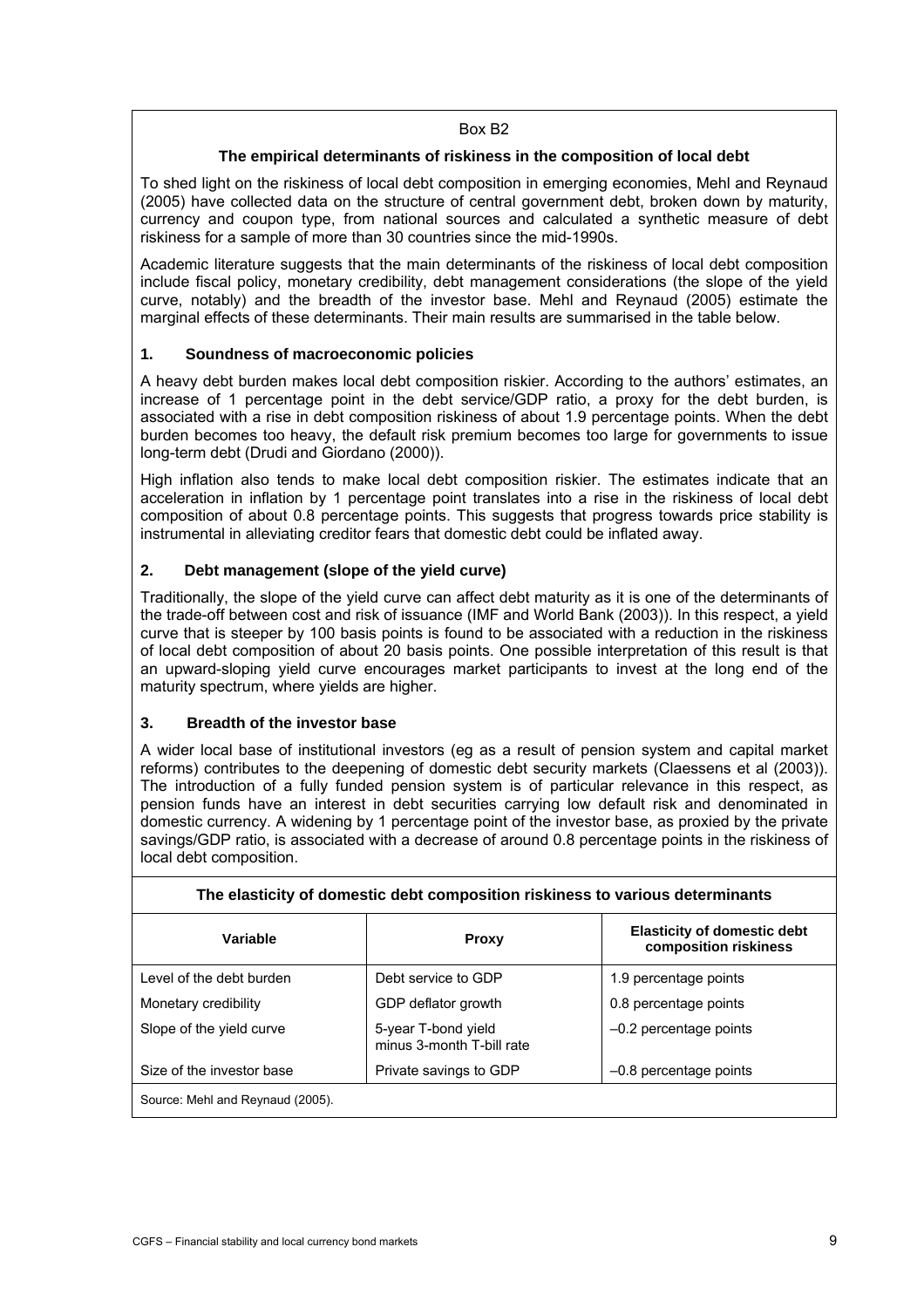## <span id="page-13-0"></span>**Microeconomic policies**

In addition to macroeconomic mismanagement, other more microeconomic factors hindered the development of deep debt markets in many countries. First, the absence of a broad and diversified base of investors limited the demand for bonds. Until the late 1990s, institutional investment played a limited role in most countries (Chile was a notable exception). As a result, the stock of assets managed by institutional investors was much smaller in emerging markets than in the industrial world (as a share of GDP). Even where institutional investment was developed, restrictions on asset holdings, particularly on lower-rated or private sector securities, constrained market development. In more recent years, however, the creation of pension funds has fostered a structural demand for local currency instruments.

Second, various policies or regulatory restrictions impeded the development of liquidity in secondary markets. Some policies have created excessive volatility in short-term money markets, exacerbating the liquidity risks for securities holders. In some countries, interest rate controls, accounting rules and investment regulations have inhibited active trading by investors, as have transaction and withholding taxes. Moreover, market liquidity has been constrained by the lack of proper infrastructure for secondary market trading in government bonds, including a system of primary dealers obligated to provide two-way quotes and the availability of repurchase agreements and derivatives.

Finally, many countries have lacked an adequate infrastructure for the development of private sector debt. Constraining factors have included: the absence of a long-term government benchmark for pricing corporate liabilities; weak legal systems and insufficient protection of property rights; lax accounting standards; poor corporate governance; and inadequate transparency. In addition, the limited penetration of credit rating agencies has constrained the analysis of corporate credit risk.

These issues are reviewed in later chapters, which assess how far these shortcomings have been corrected.

#### **Government debt issuance policies**

Government decisions about the currency denomination of the government's own debt have had a major impact on the development of local currency debt markets. In the past, such debt issuance strategies were **opportunistic**, paying scant attention to the possible implications for financial stability (or to the medium-term fiscal consequences). Foreign currency debt was often preferred just because the face coupon payment was lower than that on local currency debt: this had the effect of holding down reported current government spending.

In recent years, however, governments have taken a more **principles based approach** to the management of debt. This involved avoiding issuance policies that undermined macroeconomic control.<sup>[9](#page-13-1)</sup> A more deliberate focus on balance sheets was developed, leading to efforts to quantify risk exposures.<sup>[10](#page-13-2)</sup>

-

<span id="page-13-1"></span><sup>9</sup> A key issue is the issuance of short-dated paper by public sector bodies. For many years, the Deutsche Bundesbank had reservations, on monetary policy grounds, concerning the issuance of such securities. Their concern was that large-scale issuance of short-dated paper by the government could undermine the central bank's ability to influence short-term interest rates in the pursuit of monetary policy objectives. See Deutsche Bundesbank (1997).

<span id="page-13-2"></span>Häusler (2007) reviews progress over the past decade in developing local securities markets. New Zealand pioneered an explicit balance sheet approach: under this framework, government debt management is related to an overall government balance sheet and physical as well as financial assets (Anderson (1999)). There are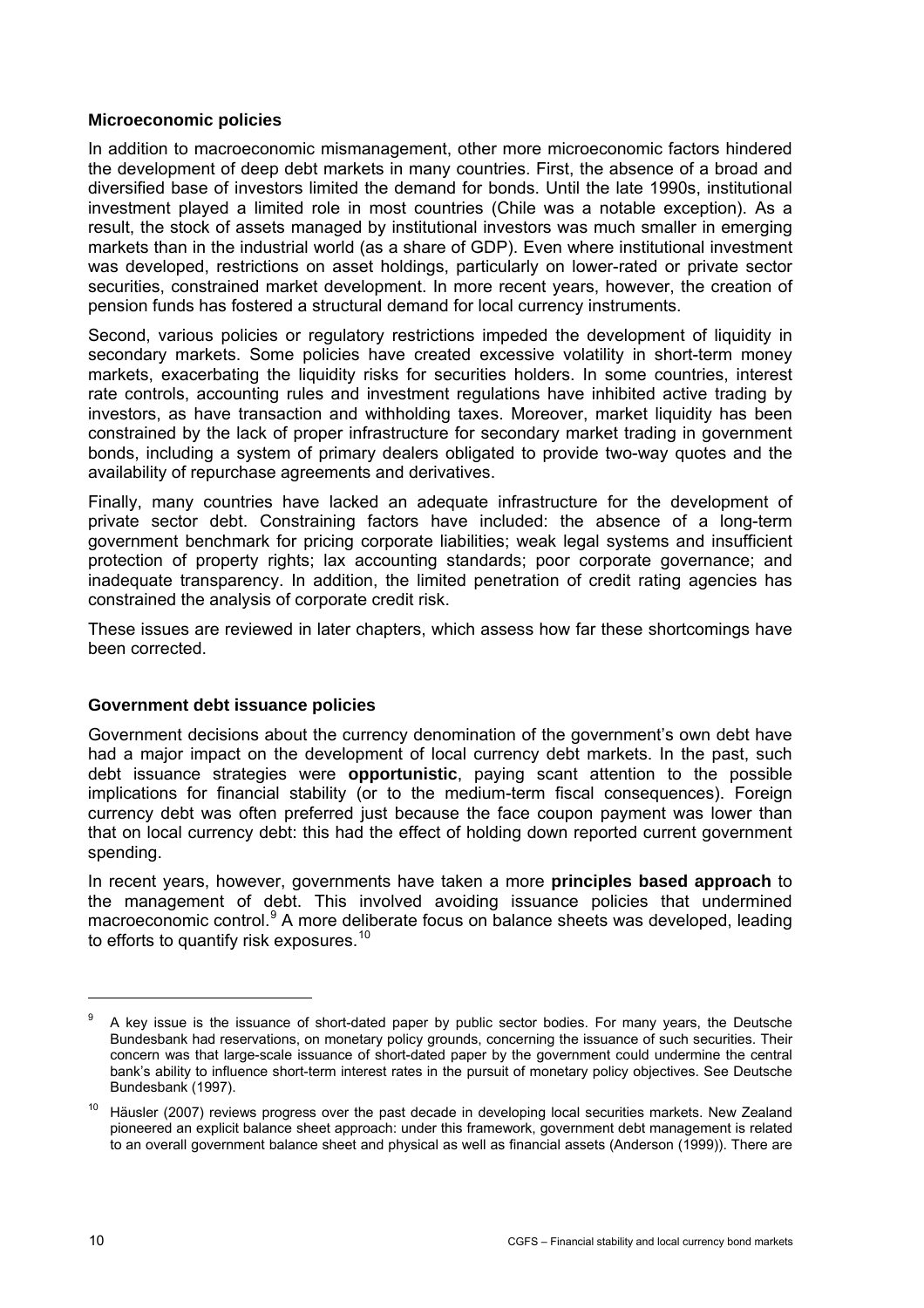One good illustration of this is Mexico's public debt strategy (Mexico Federal Government  $(2006)$ ). A large and increasing number of countries have followed similar approaches.<sup>[11](#page-14-0)</sup> This strategy sought to finance the public deficit in the local markets, to favour the issuance of long-term fixed-rate securities, and to decrease gradually the issuance of variable-rate instruments. The strategy set annual targets for net external debt reduction, sought to widen and diversify the investor base for local debt, and replaced new international bonds with peso denominated instruments issued in Mexico.

The implementation of this strategy had two elements. First, a series of operations were carried out to develop a long-term yield curve in pesos. Securities issuance extended the yield curve from between three and five years in 2000 to 10 years in 2001, 20 years in 2003 and 30 years in 2006. The development and depth of the yield curve established a reference for long-term financing in pesos, increasing the menu of financing possibilities for the private sector.

Second, steps were taken to strengthen the demand for public securities, improve the infrastructure, reform the regulatory regime applicable to institutional investors, and promote the local market among foreign investors. As a result, foreign holdings of peso debt with maturity greater than one year grew from 7.7% in 2000 to 15.5% in 2006.

The so-called Strategic Guidelines for Public Debt Management – which defined indicators of risks, including variables that affect the financing cost of debt, mainly the interest and exchange rates – were issued by the government. The main risk indicators are summarised in Box B3. The regular publication of such indicators would seem conducive to building market confidence in a government's financing programme.

several reasons why this approach suggests that most government borrowing should be denominated in local currency. One is that the value of most public sector assets is insensitive to exchange rate movements. Another is that governments collect taxes in local currency (and often exempt exports from taxation). See BIS (2000) and Wheeler (2003) for reviews of debt management principles.

-

<span id="page-14-0"></span><sup>&</sup>lt;sup>11</sup> Acevedo et al (2006) (available on the website of this Report) develop a methodology which adjusts for valuation effects of exchange rate changes in order to quantify governments' proactive policies to shift the composition of public debt towards local currency denomination. They find that deliberate policies, not just currency appreciation, have been the dominant factor behind the recent improvements in debt dynamics in six EME countries.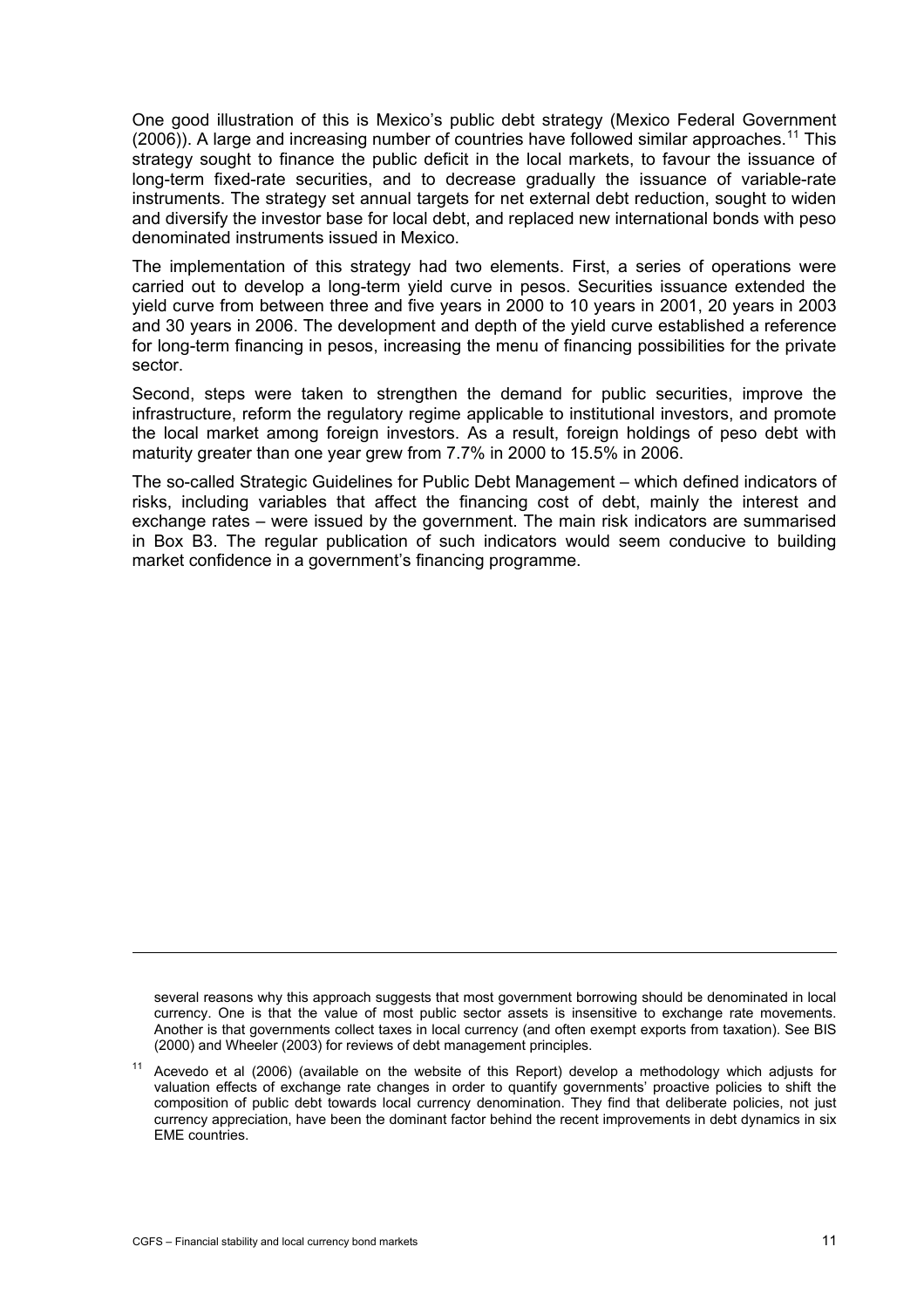#### Box B3

#### **Market and refinancing risk indicators: the case of Mexico**

In its review of the 2007 Annual Financing Programme, the Public Debt Office of Mexico reported on five main risk indicators:

- 1. **Share of external debt.** Net external debt of the federal government as a proportion of GDP fell from 8.4% at the end of 2000 to an estimated 4.9% at the end of 2006. As a proportion of net total debt of the federal government, net external debt fell from almost 45% to almost 23%.
- 2. **Average duration of debt.** The average duration of the debt portfolio increased from 1.5 years at the end of 2000 to 4.3 years at the end of 2006. The duration of market debt, including internal and external debt, rose from 2.3 years at the end of 2000 to 3.0 years at the end of 2006.
- 3. **Share of fixed-rate debt.** The proportion of government securities with a fixed-rate and a maturity of one year or more stood at 49.8% of the total portfolio at the end of 2006, more than three times larger than that registered at the end of 2000 (14.5%).
- 4. **Amortisation profile.** At the end of 2000, 56% of maturities were concentrated in the following year and 25% of debt matured in three years or more; at the end of 2006, 33% of maturities were concentrated in the following year, and 55% of debt matured in three years or more.
- 5. **Cost-at-risk (CaR).** The probability of a sudden deterioration in the fiscal stance due to unfavourable changes in financial variables diminished considerably between 2000 and 2006. The CaR as a ratio of expected costs diminished from 1.47 in 2000 to 1.11 in 2006 in the case of an interest rate shock and from 1.04 to 1.02 in the case of an exchange rate shock. As a result of recent public debt management, the sensitivity of the financing cost of federal government debt to either higher interest or higher exchange rates in 2006 was therefore approximately a third of what it had been in 2000.

One challenge in the implementation of an underlying strategy is determining how to follow such guidelines in ways that take account of prevailing conditions. The issuance of debt exchange warrants in Mexico provides an illustration of one possible technique.<sup>[1](#page-15-0)2</sup> These warrants gave the holders the right to exchange foreign currency denominated bonds (UMS) for long-tem peso bonds (bonos), representing an exchange of \$2.5 billion. This helped to develop the local currency bond market endogenously, increasing the amount of bonos outstanding only if conditions were favourable in the bono market. Because the exchange for local debt was limited to long-term securities, it avoided the problem of the government having to reduce the duration of its internal debt. In addition, the impact of the large increase was minimised as the greater supply of bonos was gradually incorporated into the market. The warrants gave the holders of UMS bonds downside protection on switching into local debt instruments. This was especially important in an election year, thus explaining why all expiry dates bridged the July presidential elections. Finally, the operation posed no exchange rate risk for the warrant holders, as amounts to be tendered and received were denominated in US dollars up to the exercise date.

 $\overline{a}$ 

<span id="page-15-0"></span><sup>&</sup>lt;sup>12</sup> For a thorough analysis of Mexico's debt warrants, see, inter alia: JPMorgan Chase (2005); Deutsche Bank (2005) and CSFB (2006).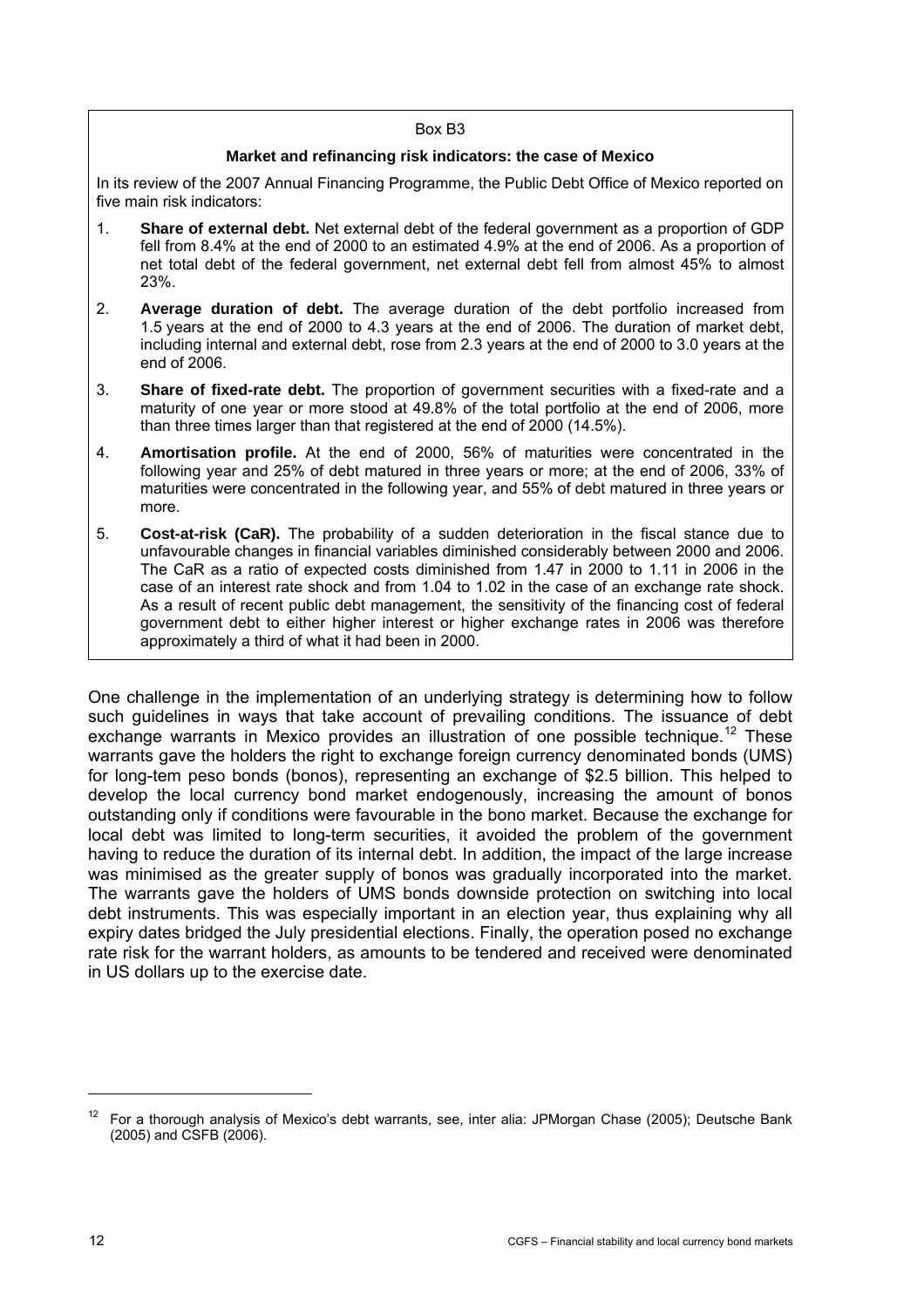#### <span id="page-16-0"></span>**Asian Bond Fund and other initiatives**

Because foreign investors are often deterred from investing in comparatively small local currency markets by country-specific institutional arrangements, steps have been taken by several international groupings to simplify or harmonise local arrangements. One particular initiative that has attracted widespread interest has been the Asian Bond Fund initiative of the Executives' Meeting of East Asia Pacific (EMEAP) Central Banks. The second fund (ABF2) has invested \$2 billion in local currency denominated sovereign and quasi sovereign bonds (see Box B4). At one level, this initiative serves to facilitate the investment of the reserves of Asian central banks in **Asian** financial assets. But the project has much greater ambitions. Noting that the aim would be to promote the development of index bond funds in the regional markets, the EMEAP press statement put emphasis on "[enhancing] the domestic as well as regional bond infrastructure". The statement further underlines that ABF2 is being "designed in such a way that it will facilitate investment by other public and private sector investors". ABF2 comprising a Pan Asian Bond Index Fund (PAIF) and eight singlemarket funds have been created to accept investment from non-central-bank investors who want to have a well-diversified exposure to bond markets in Asia. A key complementary part of this project will be efforts to "improve the market structure by identifying and minimising the legal regulatory and tax hurdles in [bond] markets". The creation of a tradable index is an important element for further development.<sup>[1](#page-16-1)3</sup>

Two related initiatives are also worth mentioning. The first is the ADB \$10 billion regional multicurrency bond platform that links the domestic capital markets of Singapore and Hong Kong, China, Malaysia and Thailand.<sup>[14](#page-16-2)</sup> The second is the creation of the Asia Securities Industry and Financial Markets Association.

These initiatives do appear to have helped reform certain domestic institutional arrangements – the very diversity of which tended to segment local securities markets unnecessarily. Some markets became accessible to foreign investors for the first time. The Asian Bond Funds have attracted steady investor interest outside Asia.

j

<span id="page-16-1"></span>The Asian Bond Fund initiatives have attracted considerable attention outside Asia. A good overview of the debate is Battellino (2005), which draws the wider lessons from this initiative and squarely addresses three criticisms that have been made.

<span id="page-16-2"></span><sup>14</sup> The Asian Development Bank (ADB) has also supported the work of harmonisation. See the explanatory work of Ismail Dalla and others at the ADB on the areas where some form of harmonisation might be needed (Dalla (2003)).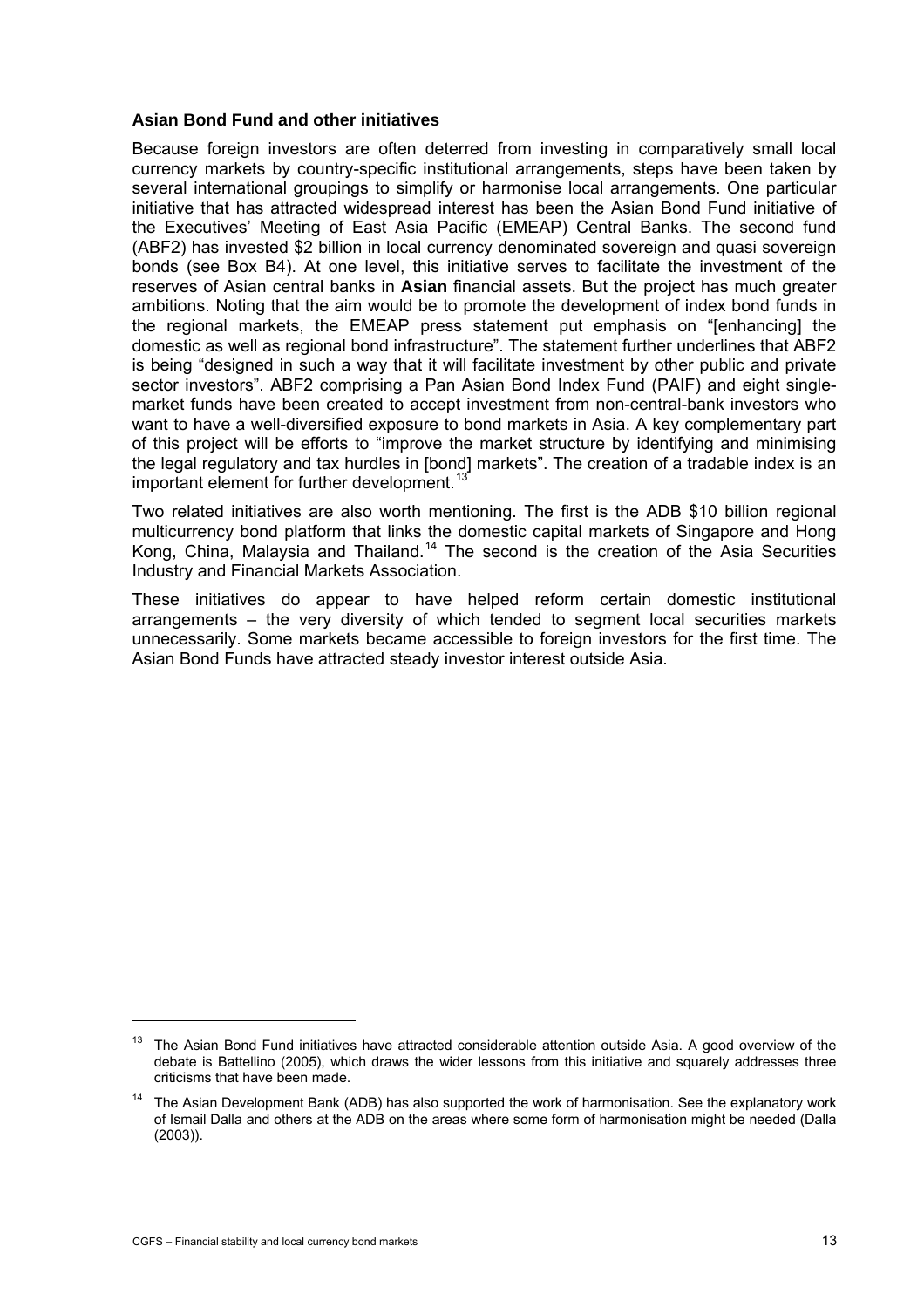#### Box B4

#### **Asian Bond Fund 2**

<span id="page-17-0"></span>In June 2005, the EMEAP central bank group, which comprises the central banks and monetary authorities of Australia, China, Hong Kong, Indonesia, Japan, Korea, Malaysia, New Zealand, the Philippines, Singapore and Thailand, established the Asian Bond Fund 2 (ABF2) with \$2 billion to invest in local currency denominated sovereign and quasi sovereign bonds in eight Asian markets (viz China, Hong Kong, Indonesia, Korea, Malaysia, the Philippines, Singapore and Thailand). ABF2 provides a low-cost, efficient instrument for broadening investor participation in regional and domestic Asian bond markets, identifying the impediments to bond market developments in Asia, and catalysing regulatory and tax reforms and improvements in market infrastructure.

The key accomplishments of ABF2 to date have been to accelerate tax reforms, enhance regulatory frameworks, further liberalise capital control measures, improve market infrastructure by creating a regional custodian network, harmonise legal documentation for investment funds in the region, and introduce a set of credible, representative and transparent benchmarks.

Policymakers in Asia are well aware of the obstacles to foreign participation and have taken steps to improve the situation. In setting up ABF2, for example, Asian central banks have worked to reduce at least some of these impediments. In particular, PAIF (the biggest component of ABF2) is the first foreign institutional investor to participate in the Chinese interbank bond market.

## **The contribution of international financial institutions (IFIs)**

IFIs have long sought to contribute to the development of domestic bond markets in emerging market and developing countries. One potential way to do this is the issuance of local currency bonds by IFIs themselves. IFIs have been issuing local currency bonds in emerging market countries since the [1](#page-17-1)970s.<sup>15</sup> And in many cases they have been the first, or among the first, foreign entities to issue local currency bonds in the domestic and international markets. In 2005, for example, the ADB was the first to issue a local currency bond in the domestic markets of Thailand, China (together with the International Finance Corporation (IFC)) and the Philippines. That same year, the IFC issued the first dirham bond in the Moroccan market, and the European Bank for Reconstruction and Development (EBRD) launched the first rouble bond in the Russian market. In 2006, the World Bank issued the first leu bond in the Romanian market. (For a summary and an assessment of the potential impact of IFIs' local currency bonds on domestic capital market development, see Box B5.)

The Working Group's discussion on the impact of IFIs' local currency bonds on domestic capital market development with those directly involved in such issuance and other market participants suggested two main points. The first was that a prime objective of the IFIs in issuing in emerging market currencies was usually to take advantage of cost-effective funding.<sup>[1](#page-17-2)6</sup> Several reasons were advanced for this: one key element is that the IFI AAA rating allows them to arbitrage returns in various markets, including the swap markets. Given the

-

<sup>&</sup>lt;sup>15</sup> The ADB and the World Bank (IBRD) in 1970 launched the so-called samurai bond in then still-emerging Japan.

<span id="page-17-2"></span><span id="page-17-1"></span><sup>&</sup>lt;sup>16</sup> In 2005, the ADB, World Bank, EBRD, European Investment Bank (EIB), Islamic Development Bank (IDB) and IFC raised up to a third of new borrowings through issues in emerging market currencies. However, in terms of volumes, issuance in emerging market currencies was concentrated on the South African rand. Issuance in South African rand was also primarily, if not exclusively, in the form of eurobonds. The concentration on the South African rand suggests that cost-effectiveness was the primary objective of IFIs' local currency bond issues.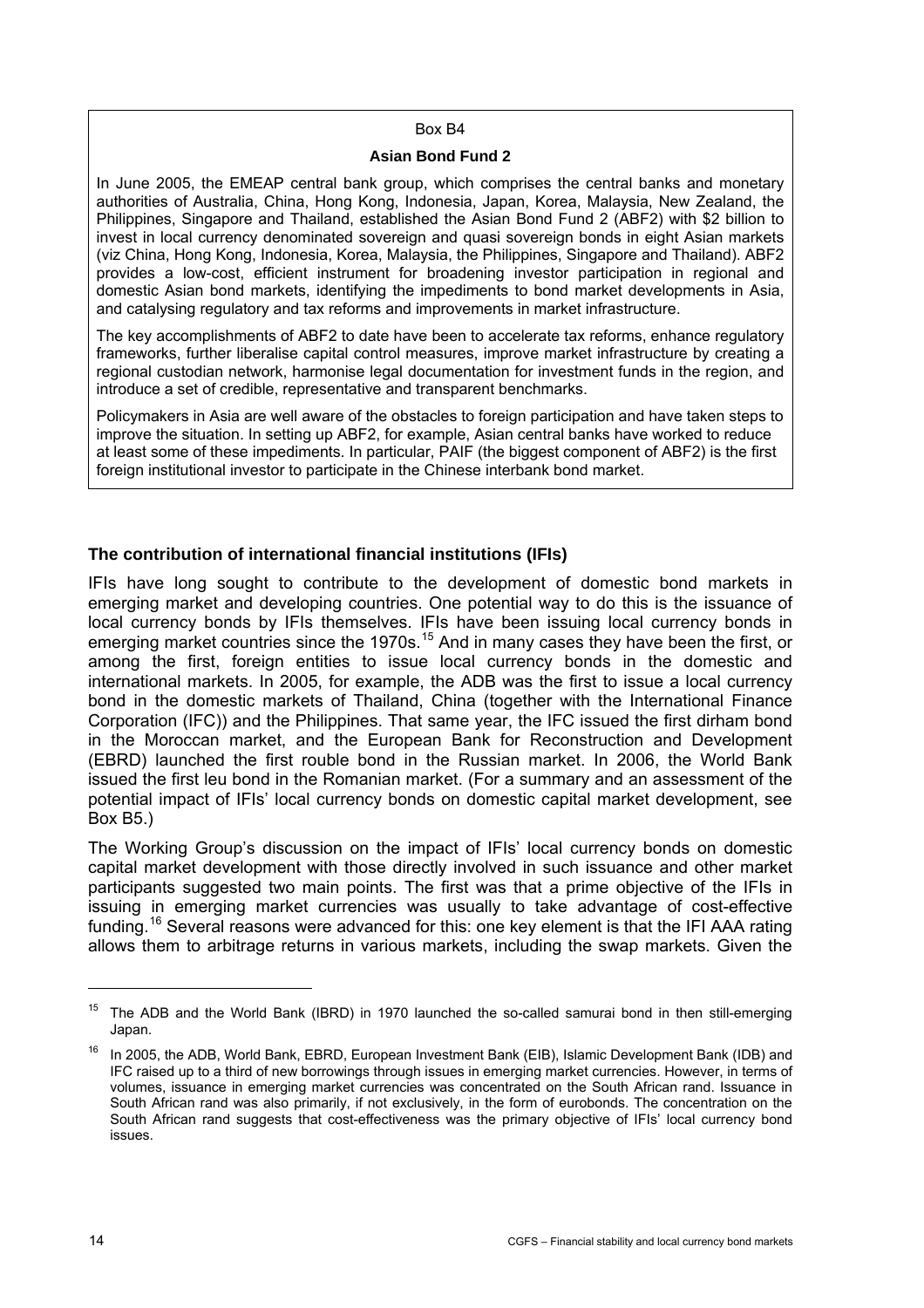comparatively small number of IFI local currency bond issues that are launched for the purpose of domestic capital market development, these issues' impact on local currency bond market development can only be selective.

The second point was that IFIs may in these selected cases effectively contribute to opening the market for foreign issuers, particularly through the associated provision of technical assistance. However, successful international integration of the domestic capital markets will follow only if the IFIs' efforts are fully integrated with the local government's macroeconomic and financial market policies. Given the considerable demands of issuing a startup local currency bond (above all in domestic markets), the IFIs have a useful role to play in providing technical assistance (covering borrowing strategies, choice of instruments etc) and in the compilation and dissemination of relevant data.<sup>[17](#page-18-0)</sup>

j

<span id="page-18-0"></span><sup>17</sup> For instance, the ADB has developed a website providing comprehensive and standardised information on local currency bond markets in Asia (www.asianbondsonline.com).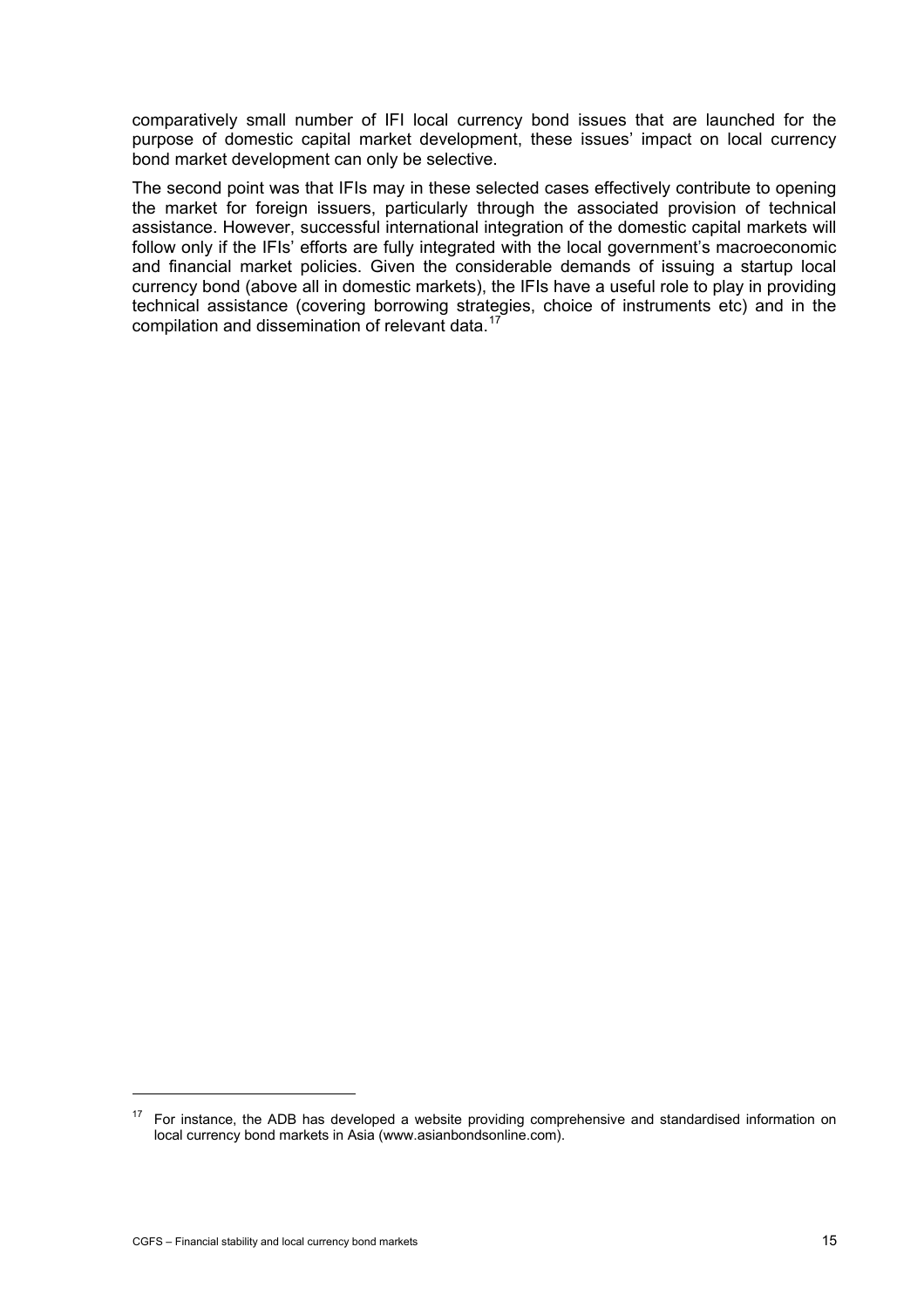#### Box B5

#### **The IFIs and local currency bonds**

IFI issuance of local currency bonds may have several attractions with regard to developing local currency bond markets. These issues are reviewed in Wolff-Hamacher (2006), available on this Report's website. The main conclusions are as follows:

- The IFIs in many cases provided considerable technical assistance to help **develop the legal and regulatory framework** for foreign issues when they launched the first local currency bond in a particular local market and thus opened the market for other foreign issuers.
- Some IFIs also involved the domestic financial sector in the issuing process, thereby **transferring financial know-how**. By following best-practice standards (eg in terms of documentation), the IFIs also provided domestic issuers with an example. However, the capacity of IFI local currency bonds to serve as a liquid benchmark for domestic (in particular, corporate) issuers depends on the number and volume of issues (including the reopening of issues) and may also be somewhat limited by the higher credit ratings of IFIs than domestic issuers.
- A "**signal effect**" might serve to attract other foreign issuers and investors. However, so far, no study has systematically analysed the development of the foreign issues markets or of foreign investor participation after a startup IFI issue. Whether or not the market for local currency issues develops after such an issue and whether the demand of foreign investors increases will depend on the market's attractiveness, which is determined largely by the decisions and actions of the local government. In particular, the government needs to maintain macroeconomic conditions and financial market policies (including the legal and regulatory framework and the market infrastructure) that are conducive to the integration of the domestic capital and long-term bond markets with international markets.
- There is some evidence that the IFIs can help to **extend the local yield curve**. Nevertheless, a durable impact again depends largely on the local government's actions: governments need to be willing and able to take over from the IFIs and issue bonds with longer maturities. In addition, government action to develop the base of domestic institutional investors may create a virtuous circle of increased demand and supply for medium-to longterm debt.<sup>1</sup>
- There have also been instances where IFIs' local currency bond issuance activities have contributed to the **development of derivatives and swap markets**, but the evidence so far is mostly anecdotal.<sup>2</sup>
- Finally, individual local currency bond issues (especially those issued as "traditional" foreign bonds or as global bonds) have often been placed with domestic (in particular, institutional) investors. Thus IFI local currency bonds have provided **domestic investors with an opportunity to diversify their portfolio**. Although this contributes to financial market stability, the overall effect again depends largely on the number and volume of IFI issues.

\_\_\_\_\_\_\_\_\_\_\_\_\_\_\_\_\_\_\_\_\_

 $1$  In the context of its inaugural rouble bond in 2005 and the establishment of a new money market index in the Russian market (the MosPrime), the EBRD emphasised that in some cases developing the short end of the market may be as important as developing the long end.

<sup>&</sup>lt;sup>2</sup> IFIs could of course also contribute to derivatives and swap market development by providing technical assistance independent of local currency bond issues.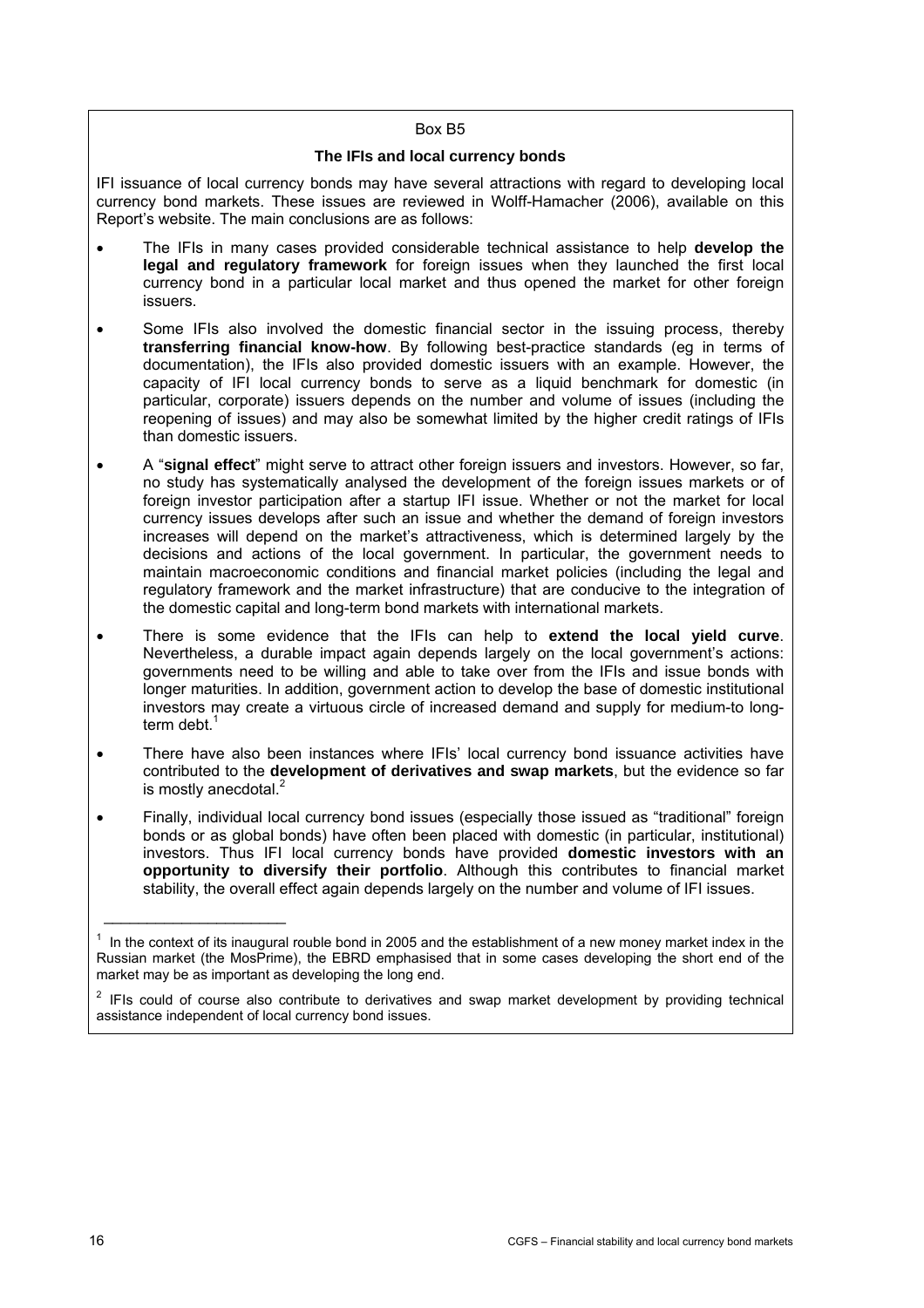# <span id="page-20-0"></span>**C. The shift from foreign to local currency debt**

This chapter outlines the main elements of the shift from foreign currency to local currency denominated debt. A major factor is that domestic bond issuance has increased relative to international issuance. An additional new development has been the increased international issuance of bonds denominated in EME currencies, rather than in the major international currencies. The structure of domestic debt issuance has also changed, with the share of foreign-currency denominated debt declining.

A second aspect concerns the sustainability of debt structures in the light of these developments. After rising substantially in the mid-1990s (in large part as a consequence of crises), the ratio of total debt securities (international plus domestic) outstanding to GDP has been falling in the EME countries. Better fiscal policies and an unusually favourable global environment in the past few years have contributed to this trend. A final section examines the impact of changes in currency composition on debt sustainability.

 $T$ skla $\sim$ 

| Table CT                                                                                                             |    |    |     |    |     |     |  |  |  |
|----------------------------------------------------------------------------------------------------------------------|----|----|-----|----|-----|-----|--|--|--|
| <b>Financial system assets</b>                                                                                       |    |    |     |    |     |     |  |  |  |
| As a percentage of assets                                                                                            |    |    |     |    |     |     |  |  |  |
| 1995<br>2005                                                                                                         |    |    |     |    |     |     |  |  |  |
| <b>Bank</b><br><b>Bank</b><br><b>Equities</b><br><b>Equities</b><br><b>Bonds</b><br><b>Bonds</b><br>assets<br>assets |    |    |     |    |     |     |  |  |  |
| Latin America                                                                                                        | 40 | 26 | 34  | 29 | 30  | 40  |  |  |  |
| Asia, larger economies                                                                                               | 57 | 19 | 24  | 49 | 25  | 26  |  |  |  |
| Other Asia                                                                                                           | 46 | 43 | 11  | 39 | 33  | 28  |  |  |  |
| <b>Central Europe</b>                                                                                                | 52 | 12 | 37  | 37 | 25  | 39  |  |  |  |
| <b>Total EMEs</b>                                                                                                    | 46 | 30 | 25  | 40 | 32  | 28  |  |  |  |
| <b>Industrial countries</b>                                                                                          | 30 | 27 | 43  | 25 | 32  | 44  |  |  |  |
| Of which:                                                                                                            |    |    |     |    |     |     |  |  |  |
| Germany                                                                                                              | 56 | 10 | 34  | 45 | 14  | 41  |  |  |  |
| United Kingdom                                                                                                       | 38 | 38 | 23  | 38 | 32  | 30  |  |  |  |
| As a percentage of GDP                                                                                               |    |    |     |    |     |     |  |  |  |
| <b>Total EMEs</b>                                                                                                    | 55 | 36 | 30  | 77 | 61  | 53  |  |  |  |
| Industrial countries                                                                                                 | 82 | 75 | 120 | 95 | 119 | 166 |  |  |  |

Note: Deposit money banks' assets refer to the claims on the private sector, non-financial public enterprises and central and local governments (lines 22a, 22b, 22c and 22d of the IMF's International Financial Statistics). Bonds include domestic and international debt securities from the BIS database. Refer to Annex Table 1 (as a percentage of GDP) for the countries covered in each regional group. Total EMEs also include Israel, Russia, South Africa and Turkey.

Sources: Datastream; IMF; Standard & Poor's; World Bank; BIS.

#### **Bonds in the financial system**

Table C1 presents financial assets by broad asset class in selected markets, the assets of banks, equity market capitalisation, and the outstanding stock of bonds. Bond markets in many EMEs have a share of total financial intermediation which is somewhat smaller than in the industrial countries. In 2005, bond markets accounted for 28% of total financial assets in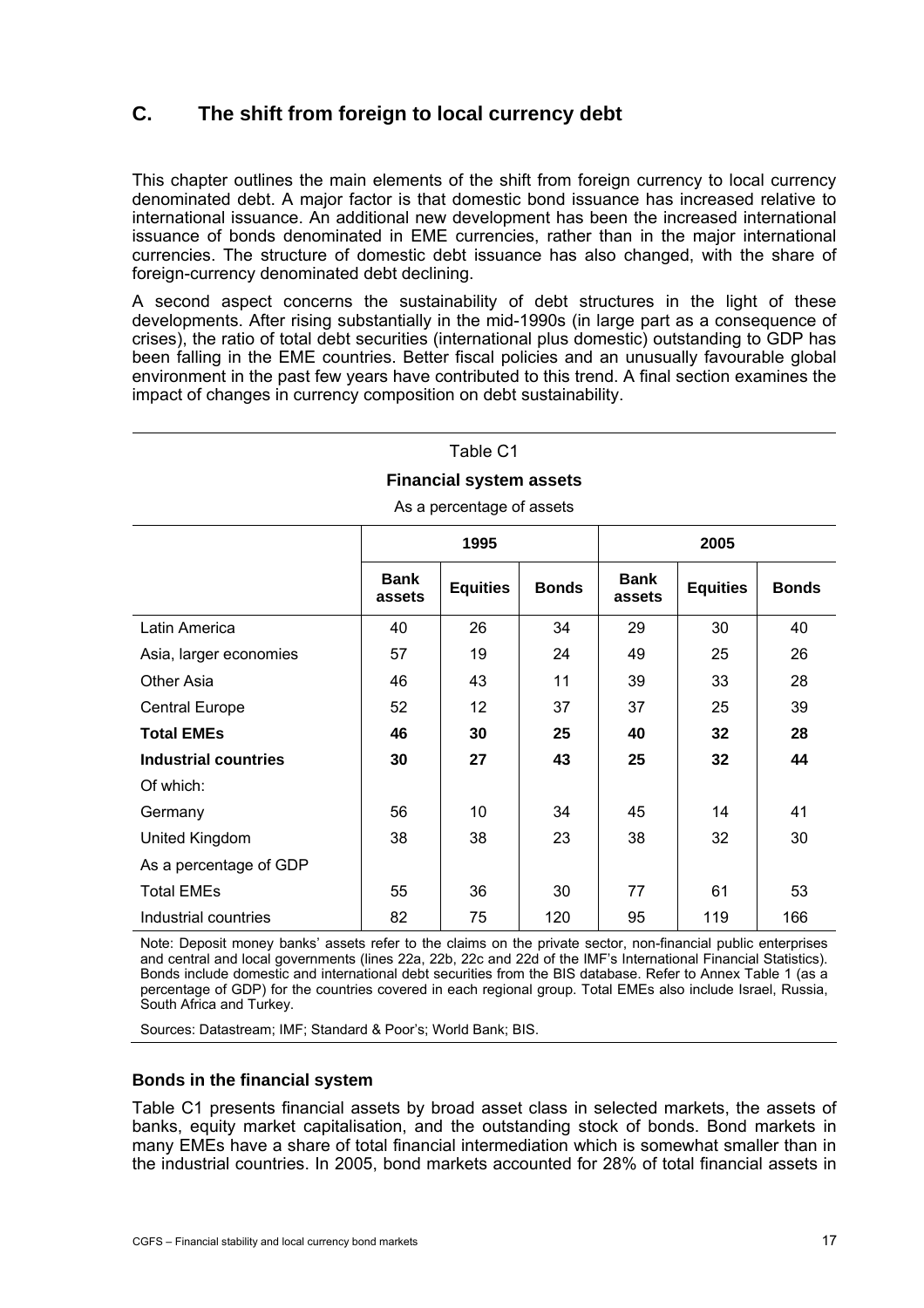<span id="page-21-0"></span>the emerging market economies, somewhat higher than in 1995. The share of bank assets has fallen. This shift is evident in all regions.

## **BIS statistics on bonds outstanding**

The starting point for the analysis of the structure of bond issuance by EMEs is the bond database reported in BIS's quarterly statistics. The main elements of these statistics are laid out in Table C2. At end-2006, outstanding EMEs bonds issued in major international markets



1 Based on 23 major EME countries used in this Report.  $2\,$  No currency breakdown is available for domestic bonds published in the BIS *Quarterly*. No data are available for Israel or Saudi Arabia. <sup>3</sup>  $3$  This is issuance by residents in their own currency. The total outstanding issued in currencies of 23 EMEs by non-resident issuers worldwide as at end-2006 was \$76.7 billion. Adding the \$7.8 billion for the currencies of other EMEs gives the total of \$102.1 billion shown in Table C4.

Sources: Dealogic; Euroclear; ICMA; National authorities; Thomson Financial Securities Data; BIS.

(ie international bonds) amounted to \$676 billion.<sup>[18](#page-21-1)</sup> About \$18 billion of such bonds were issued in the currency of the EME issuer. The outstanding of EME bonds issued in their local markets (ie domestic bonds) amounted to \$3,477 billion. Data on the currency of denomination of such bonds are not collected by the BIS, but almost all bonds are denominated in local currency. On the assumption that domestic bonds are denominated local currency, local currency bonds outstanding amounted to \$3,494 billion and foreign currency bonds outstanding to \$658 billion. Although the lack of currency detail on domestic bonds is a shortcoming, these data nevertheless shed much interesting light on recent developments.

-

<span id="page-21-1"></span>The term "bonds" refers to bonds and notes with a maturity greater than one year. BIS also collects data on short-dated money market instruments: in this Report, the conventions used in the tables and graphs is that debt securities = bonds and notes + money market instruments.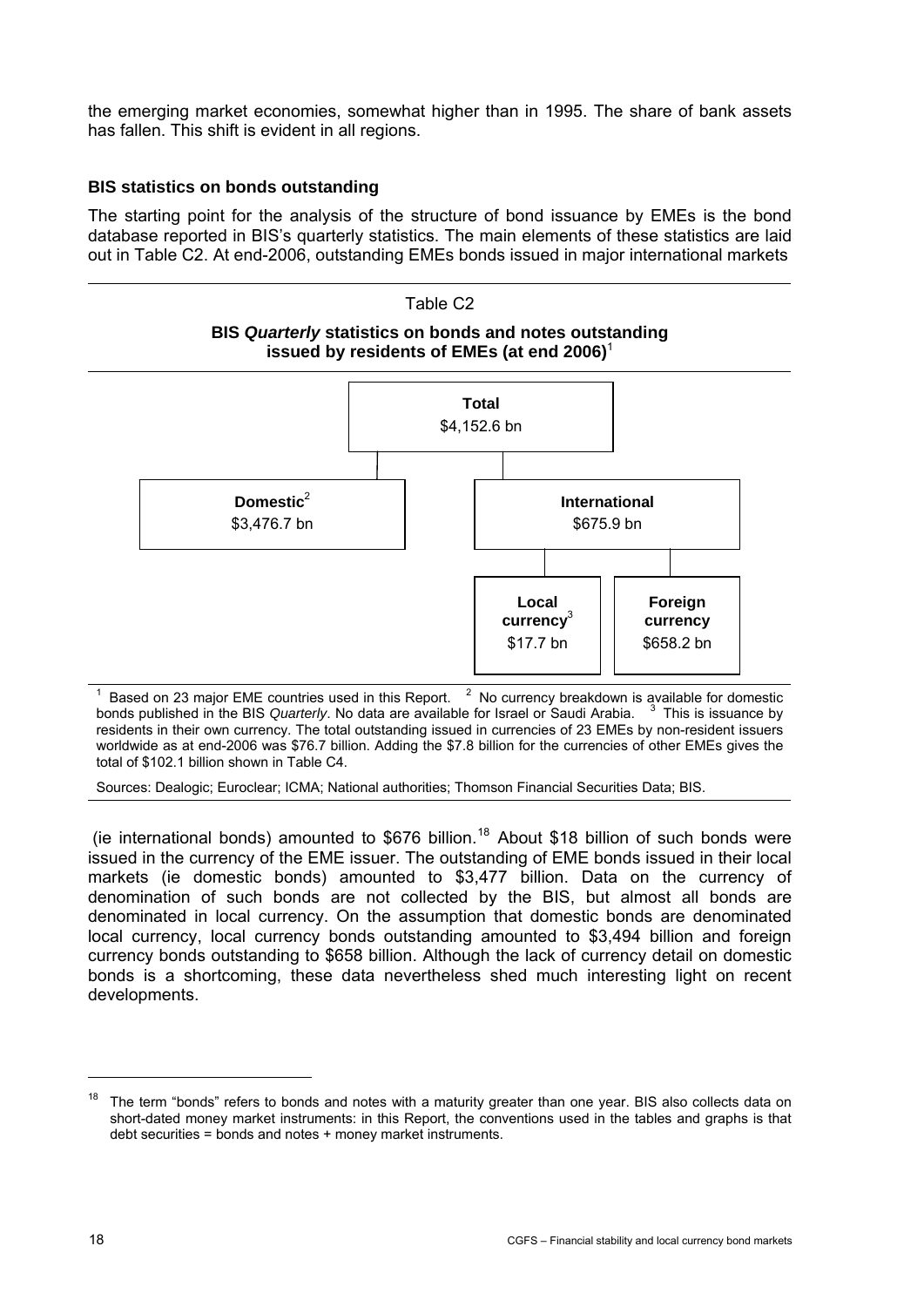## Graph C1

## **Domestic bonds and notes**

Outstanding amounts, as a percentage of total



Sources: National data; BIS.

Developments in the share of domestic bonds in total bonds outstanding are summarised in Graph C1. There is considerable cross-country variation in this ratio. In 1995, domestic bonds amounted to 87.5% of total outstanding debt securities issued by the larger economies in Asia; Chile, Malaysia and South Africa also had ratios well above 80%. At the other end of the spectrum, domestic bonds accounted for less than 50% of total bonds outstanding in several countries: Argentina, Hungary, Indonesia, Mexico, Turkey and Venezuela. Over the past decade, however, the share of domestic bonds has risen substantially across the developing world, particularly in those areas where the share in 1995 was rather low.

There has been a substantial change in the scale and pattern of net international issuance in recent years. In the 1990s (and indeed earlier), the issuance of international bonds by emerging market economies was substantial and dominated by Latin American entities. In the period 1995–99, issuance averaged about \$42 billion annually, about half of which was borrowing by Latin American entities. This has now changed: Brazil, Chile, Mexico and Venezuela all made net repayments of international bonds in 2005–06. Net international issuance by EMEs outside Latin America, on the other hand, rose from around \$20 billion a year in the period 1995–99 to over \$45 billion a year in both 2005 and 2006.

Graph C2 (upper panels) shows that aggregate net issuance of bonds and notes in the local currency market has risen substantially in all areas.<sup>[1](#page-22-0)9</sup> By 2006, the annual net issuance in domestic markets was running at over \$380 billion a year. Country details of domestic issuance are given in Table C3. As will be discussed in more detail in Chapter F, this rise has been dominated by increased government and central bank issuance.

As for the sectoral composition, Graph C2 (lower panels) shows that net external issuance by the government sector has become less dominant. The only exception to this is the substantial borrowing by governments in central Europe. In contrast, financial institution and corporate issuance has risen substantially. The aggregate net issuance of the corporate sector in EMEs rose to \$74.9 billion in 2006 from an annual amount of \$9.4 billion in the

j

<span id="page-22-0"></span> $19$  That is, recalling the definitions in Table C2, domestic bonds plus international bonds in local currency.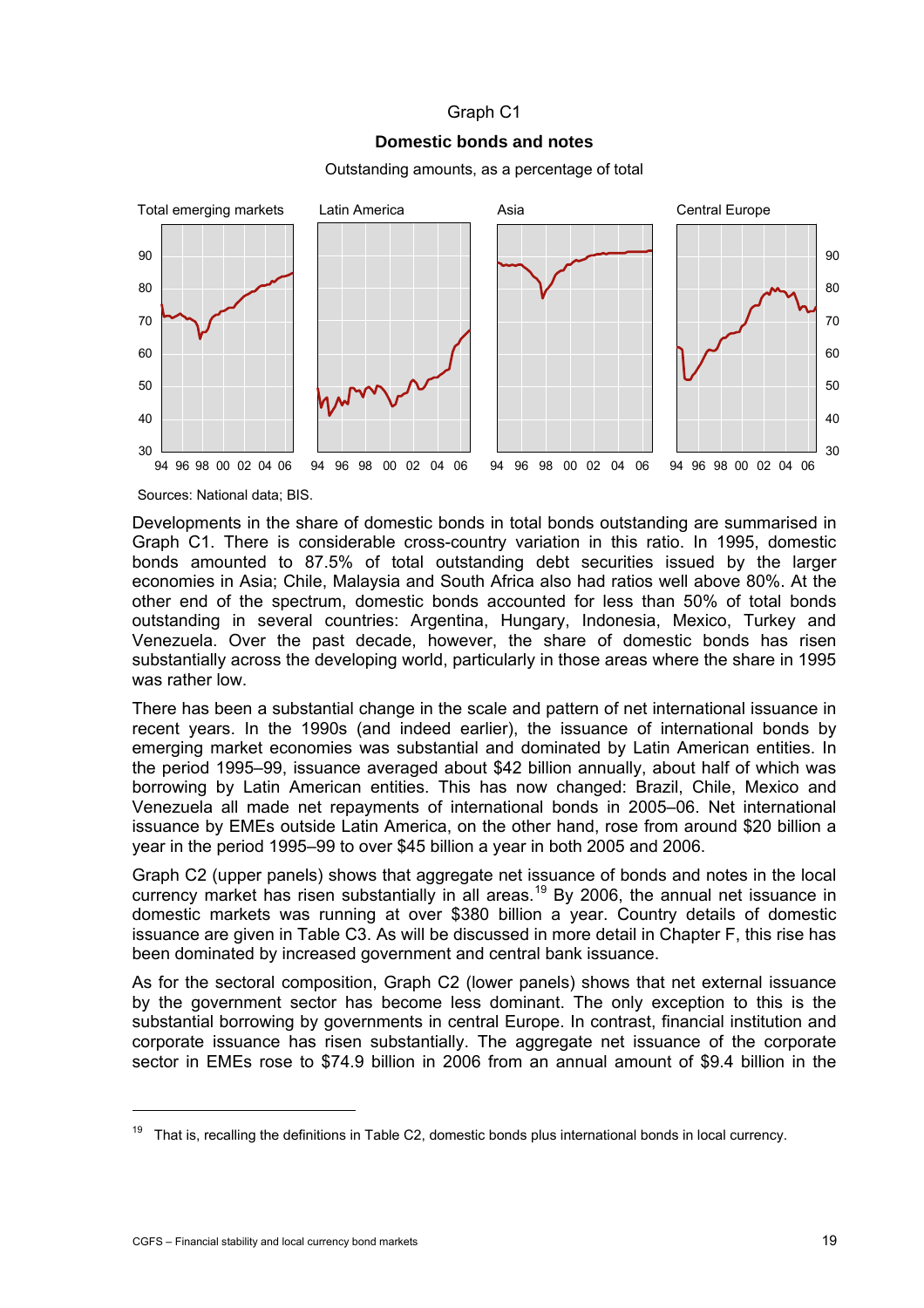period 2000–04. The proportion of international corporate bond issuance rated investment grade continues to increase. The most rapid growth is coming from corporates in Latin America and banks in emerging Europe.

#### $\text{Asia}^1$ Latin America<sup>4</sup> Central Europe<sup>5</sup> Other emerging markets<sup>6</sup>  $\Omega$ 70 140 210 280 95-99 00-04 05-06 Local currency<sup>2</sup> Foreign currency<sup>3</sup> -30 0 30 60 90 95-99 00-04 05-06  $\Omega$ 6 12 18 24 95-99 00-04 05-06 95-99 00-04 05-06

# Graph C2

**Net issuance of bonds and notes by region and sector** 

Local currency versus foreign currency issuance

#### Issuance of international bonds by region and sector**<sup>7</sup>**



1 China, India, Indonesia, Korea, Malaysia, the Philippines, Taiwan (China) and Thailand. <sup>2</sup> Includes both domestic issuance and international issuance of bonds and notes in national currency, in billions of US dollars.<br><sup>3</sup> Net issuance of international bonds and notes in foreign currency, in billions of US dollars. <sup>4</sup> Argenti  $3$  Net issuance of international bonds and notes in foreign currency, in billions of US dollars.  $4$  Argentina, Brazil, Chile, Colombia, Mexico, Peru and Venezuela. <sup>5</sup> The Czech Republic, Hungary and Poland. <sup>6</sup> Israel, Russia, Saudi Arabia, South Africa and Turkey. <sup>7</sup> By residence of issuers, in all currencies, by immediate business sector of issuer, expressed in billions of US dollars.

Sources: Dealogic; Euroclear; ICMA; Thomson Financial Securities Data; national authorities; BIS.

 $\Omega$ 

10

20

30

40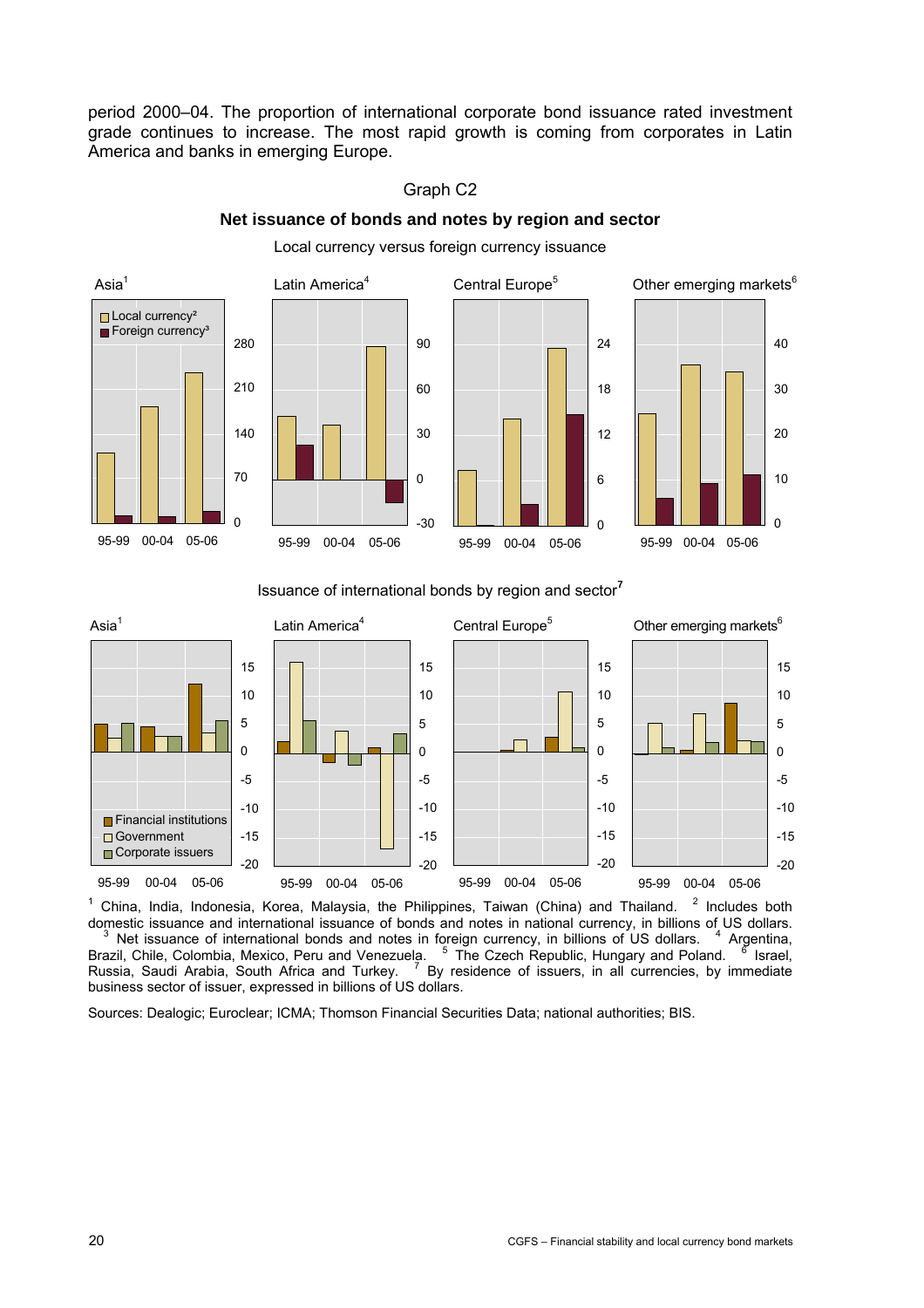## Table C3

# **Changes in stocks of domestic bonds and notes**

|                        | 1995-99  | 2000-04  | 2005     | $2006^1$ |
|------------------------|----------|----------|----------|----------|
| <b>Latin America</b>   | 42.0     | 36.2     | 83.2     | 88.4     |
| Argentina              | 1.8      | 2.2      | 19.0     | 0.3      |
| <b>Brazil</b>          | 22.2     | 2.5      | 7.4      | 57.0     |
| Chile                  | 3.5      | 1.9      | $-2.5$   | $-2.4$   |
| Colombia               | 0.5      | 0.8      | 0.1      | $-0.2$   |
| Mexico                 | 11.0     | 25.3     | 31.4     | 33.0     |
| Peru                   | 0.6      | 0.3      | 0.5      | 0.6      |
| Venezuela              | 2.3      | 3.2      | 27.3     | 0.0      |
| Asia, larger economies | 90.1     | 161.4    | 202.6    | 218.4    |
| China                  | 25.2     | 64.9     | 105.9    | 112.1    |
| India                  | 13.2     | 25.3     | 27.2     | 27.7     |
| Korea                  | 44.2     | 54.4     | 57.9     | 69.2     |
| Taiwan, China          | 7.5      | 16.8     | 11.5     | 9.5      |
| <b>Other Asia</b>      | 20.8     | 22.2     | 23.6     | 26.3     |
| Indonesia              | 8.7      | 3.9      | $-0.2$   | 2.6      |
| Malaysia               | 6.6      | 8.4      | 7.1      | 5.8      |
| Philippines            | 0.7      | 3.6      | 1.9      | $-0.5$   |
| Thailand               | 4.8      | 6.2      | 14.9     | 18.4     |
| <b>Central Europe</b>  | 7.3      | 14.1     | 24.0     | 23.1     |
| Czech Republic         | $1.0$    | 2.4      | 5.4      | 7.3      |
| Hungary                | 2.5      | 4.0      | 3.7      | 4.0      |
| Poland                 | 3.8      | 7.8      | 14.9     | 11.9     |
| Russia                 | 6.4      | 2.2      | 4.9      | 5.6      |
| Israel                 | $\cdots$ | $\cdots$ | $\cdots$ | $\cdots$ |
| Turkey                 | 14.9     | 29.0     | 25.3     | 10.3     |
| Saudi Arabia           | $\cdots$ | $\ldots$ | $\ldots$ | $\ldots$ |
| South Africa           | 3.2      | 4.3      | 8.6      | 9.2      |
| <b>Total</b>           | 184.7    | 269.3    | 372.2    | 381.4    |

Annualised, in billions of US dollars

Note: Regional and overall totals refer to listed countries only.

Sources: National authorities; BIS.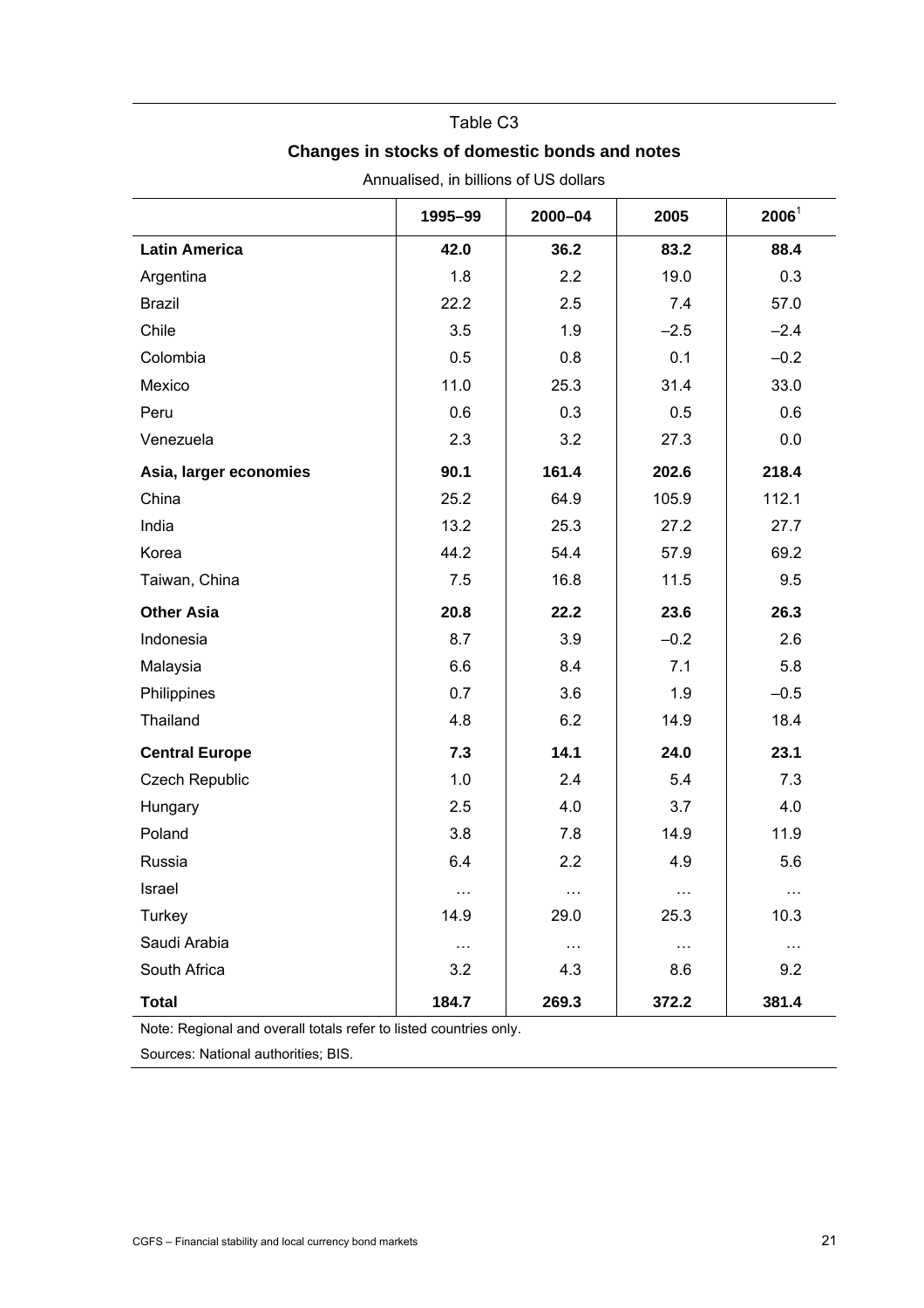# Table C4

## **International bonds and notes by currency**

|                        | 1995           | 2000         | 2005   | 2006    |  |  |  |  |
|------------------------|----------------|--------------|--------|---------|--|--|--|--|
| <b>Latin America</b>   | 47             | 2,759        | 11,628 | 25,018  |  |  |  |  |
| Argentine peso         | 0              | 2,286        | 579    | 826     |  |  |  |  |
| <b>Brazilian real</b>  | 0              | 15           | 5,494  | 10,730  |  |  |  |  |
| Chilean peso           | 0              | 239          | 74     | 247     |  |  |  |  |
| Colombian peso         | 0              | $\mathbf{0}$ | 1,296  | 1,993   |  |  |  |  |
| Mexican peso           | 47             | 220          | 3,682  | 9,943   |  |  |  |  |
| Peruvian new sol       | 0              | 0            | 283    | 439     |  |  |  |  |
| Venezuelan bolívar     | $\mathbf{0}$   | 0            | 220    | 841     |  |  |  |  |
| Asia, larger economies | 95             | 3,235        | 5,069  | 4,875   |  |  |  |  |
| Chinese renminbi       | 0              | 0            | 1,503  | 1,665   |  |  |  |  |
| Indian rupee           | 0              | 0            | 111    | 145     |  |  |  |  |
| Korean won             | 0              | 94           | 979    | 1,183   |  |  |  |  |
| New Taiwan dollar      | 95             | 3,141        | 2,476  | 1,882   |  |  |  |  |
| <b>Other Asia</b>      | 380            | 1,769        | 2,745  | 4,652   |  |  |  |  |
| Indonesian rupiah      | 0              | 40           | 239    | 619     |  |  |  |  |
| Malaysian ringgit      | 203            | 42           | 519    | 1,439   |  |  |  |  |
| Philippine peso        | 48             | 189          | 60     | 72      |  |  |  |  |
| Thai baht              | 130            | 1,499        | 1,927  | 2,522   |  |  |  |  |
| <b>Central Europe</b>  | 320            | 5,340        | 20,101 | 22,575  |  |  |  |  |
| Czech koruna           | 320            | 2,431        | 10,181 | 12,474  |  |  |  |  |
| Hungarian forint       | 0              | 61           | 4,425  | 4,299   |  |  |  |  |
| Polish zloty           | 0              | 2,848        | 5,495  | 5,802   |  |  |  |  |
| Russian rouble         | 0              | 493          | 570    | 3,499   |  |  |  |  |
| Israeli new shekel     | 0              | 0            | 347    | 597     |  |  |  |  |
| Turkish lira           | 0              | 0            | 5,696  | 9,516   |  |  |  |  |
| Saudi riyal            | $\pmb{0}$      | $\pmb{0}$    | 187    | 187     |  |  |  |  |
| South African rand     | 685            | 5,949        | 18,909 | 23,394  |  |  |  |  |
| Other EMEs             | $\overline{c}$ | 750          | 3,947  | 7,828   |  |  |  |  |
| <b>Total</b>           | 1,529          | 20,295       | 69,197 | 102,140 |  |  |  |  |

Amounts outstanding at year end, in millions of US dollars

Note: All issues worldwide in currency of the respective country. Regional totals refer to listed countries only. Sources: Dealogic; Euroclear; ICMA; Thomson Financial Securities Data; BIS.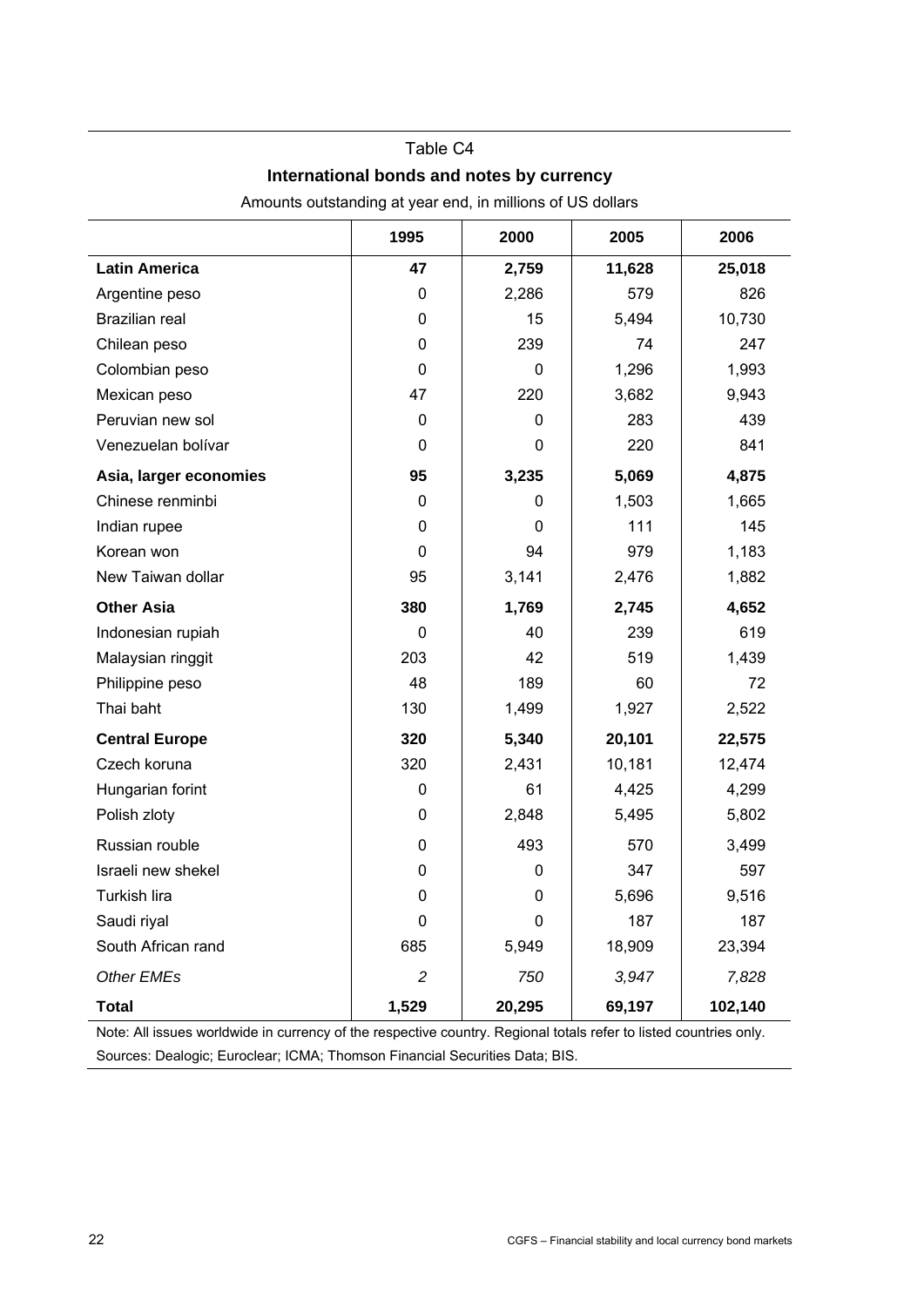<span id="page-26-0"></span>A possible explanation for the surge in corporate external debt is that the reduction in sovereign foreign bond issuance has left room for corporate borrowing. Another is the strong demand for funds from commodity-producing companies. Finally, corporate credit ratings have improved.<sup>[20](#page-26-0)</sup>

## **Global bonds in local currency**

A new development over the past two years has been the issuance of bonds denominated in local currency in the international markets. At the end of 2000, international bonds outstanding that were denominated in local currencies amounted to only \$20 billion (Table C4). By late 2006, this amount had risen to \$102 billion. The single most important currency of issuance was the South African rand, followed by the Czech koruna and the Brazilian real. In 2006, out of the \$94 billion in global local currency bonds outstanding in the surveyed countries, \$44 billion had been issued by non-resident financial institutions. IFIs were the second largest issuers, with \$28.5 billion outstanding. The amount issued by EME residents was only \$17.5 billion. The largest issuers in 2006 were South Africa (\$2.1 billion), Brazil (\$1.4 billion), Mexico (\$1.2 billion) and Colombia (\$0.5 billion). Box C1 presents an overview of sovereign issuers. By issuing local currency bonds in international markets, sovereign issuers have tried to tap international investors while changing the currency mix of their debt portfolio.

At the Working Group's workshop in Latin America, different views were expressed on the relative merits of domestic versus global issuance in local currency. Most participants felt that, as far as **government issuance** was concerned, local currency financing in international markets was only a second best solution. Priority should rather be given to nurturing domestic markets, which can make countries more resilient to financial shocks. The authorities in Brazil, for instance, removed a constraint on foreign investment in local bonds by eliminating the withholding tax on capital gains made by foreign investors. Efforts have also focused on facilitating registration requirements. Nevertheless, it was also felt that, given the growing appetite of international investors for exposure to local currency securities, the issuance of long-dated international issues could be expedient – especially if local markets are not yet deep enough to accommodate very long-dated issues.

j

 $20$  See also IMF (2007).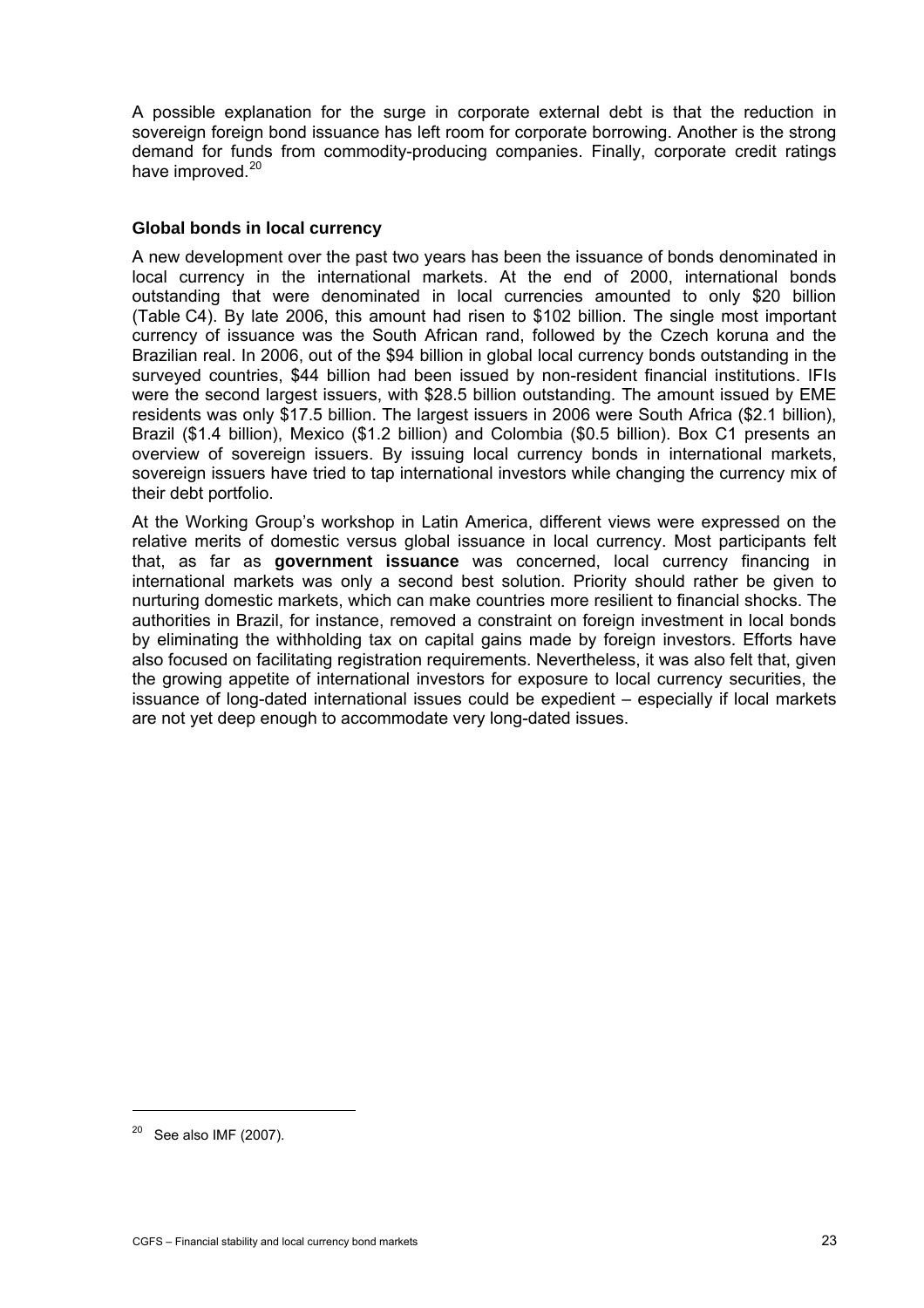#### Box C1

#### **Global government bonds in local currency: Brazil and Colombia**

<span id="page-27-0"></span>Several Latin American governments have issued global bonds denominated in local currency (see Tovar (2005)). Global bonds are debt securities that are issued simultaneously in the international and domestic markets, in a variety of currencies, and settled through various cross border systems.

In November 2004, the Colombian government issued COP 954.2 billion (\$375 million) worth of global bonds denominated in domestic currency and settled in US dollars. These bonds were issued under very favourable conditions for the borrower, as reflected in a coupon of 11.75% and a maturity of more than five years. Demand was strong, allowing two tranches to be issued at below comparable costs in the domestic market. In February 2005, a new issue was made with very similar conditions, but longer maturity (10.7 years). There was a further issue in 2006 to finance a buyback of dollar denominated debt.

In September 2005, Brazil issued BRL 3.4 billion (\$1.5 billion) worth of global bonds with a maturity of more than 10 years and a 12.5% coupon. The Brazilian global issue was oversubscribed several times, and the distribution was truly international. The issue also extended the maturity of the yield curve for local currency denominated fixed-rate government debt to over 10 years (compared with seven years in the local market).

The Brazilian and Colombian issues share some important features. First, the securities have relatively long maturities. Second, they are not indexed to inflation; instead they offer a fixed interest rate, transferring both inflation and exchange rate risks to investors. At the same time, they provide for interest and principal to be settled in US dollars and hence free investors from any risks associated with exchange controls.

In Brazil and Colombia, institutional factors continue to limit the entry of foreign investors into domestic bond markets.

As for the foreign/local currency choice in **corporate issuance**, one major corporate issuer explained at this workshop that its choice was in part determined by financial conditions in its local market. In 2004, when conditions became more volatile in the local market, the company shifted its funding to the dollar market. It then resumed local currency issuance in 2005 in the context of a rally in the local debt market and a stronger currency. One puzzle is that the company's spreads in the local market remained nearly constant over these years, whereas they were falling in the international market. Such stickiness of local spreads may reflect a lack of credit differentiation, competition and the narrowness of the investor base in the domestic market.

#### **The structure of domestic debt securities**

A wide variety of instruments are issued in local debt markets, including: long-term fixed-rate debt (nominal and real); floating-rate debt with a coupon that fluctuates with the short-term interest rate; foreign currency denominated (or exchange rate linked) securities; and inflationlinked debt. The risk exposures associated with various instruments and the policy implications are quite different. The results of the Working Group's survey of the types of instrument for central government debt are shown in Table C5. The pattern that emerges is analysed in the following paragraphs.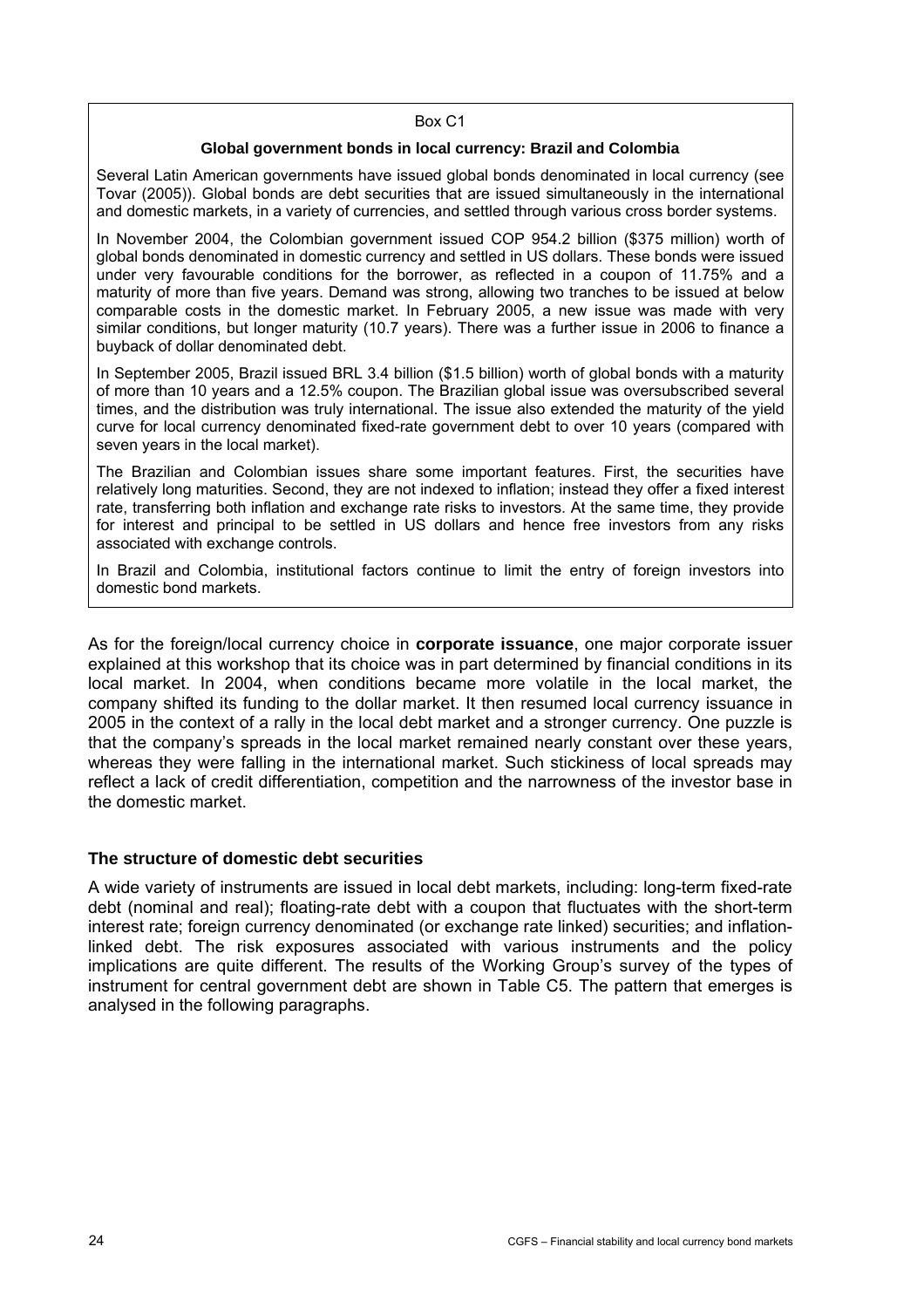# <span id="page-28-0"></span>*(a) Nominal fixed-rate debt*

The issuance of long-maturity fixed-rate debt is most conducive to financial stability because borrowers are protected from currency depreciation and interest rate increases. There are also other attractions: because government financing by long-dated fixed-rate debt insulates budget deficits from fluctuations in short-term interest rates, it reduces the pressure on central banks to keep short-term interest rates too low.<sup>[21](#page-28-0)</sup>

In the major industrial countries, the vast bulk of government bonds outstanding are nominal fixed-rate bonds (see memo item in Table C5). The proportion of straight fixed-rate debt in the EMEs is much lower, but has increased from 65% to 71% over the past five years. Yet there are still large variations across countries and regions, with fixed-rate bonds prevalent mainly in Asia and central Europe, while only 23% of Latin American debt outstanding is in the form of fixed-rate instruments.

## *(b) Floating-rate issuance*

Floating-rate debt, by contrast, leaves borrowers exposed to increases in short-term rates. The review of earlier episodes of instability in the workshop in Mexico confirmed that a major problem for policymakers in countries where floating-rate debt is predominant is that a restrictive monetary policy stance can lead to a large deterioration in the fiscal accounts. The solvency of local firms dependent on floating-rate debt can also be compromised. The risk of a financial crisis is thereby increased and fiscal policy confronted with difficult dilemmas.

Reliance on floating-rate issuance remains significant in Latin America, but has declined somewhat. It is still high in Turkey. Such a high proportion of floating-rate debt means that interest rate risk exposures remain significant.

# *(c) Foreign currency denominated or linked debt*

Foreign exchange denominated debt leaves borrowers exposed to exchange rate shocks. Data available on foreign currency denominated or exchange rate linked debt suggest that exchange rate linked debt has declined in Latin America – from 22% in 2000 to 5% in 2005. As an underlying trend, foreign currency linked debt is being gradually phased out in some countries, especially Brazil, where it declined from 21% in 2000 to 3% in 2005. However, foreign currency denominated or linked debt continues to be issued in other countries where there is significant dollarisation (Peru, Venezuela). In addition, countries have often responded to exceptionally heavy exchange rate pressure [by](#page-28-0) temporarily increasing foreign currency issuance (eg Brazil during  $2001$ ).<sup>2</sup>

## *(d) Inflation-linked debt*

<u>.</u>

Assessment of the financial stability implications of inflation-linked debt is complex. Inflationlinked bonds offer many of the financial stability advantages of classical fixed-rate nominal debt: they generate a long-term market-determined interest rate that is not directly related to the central bank's policy rate; because such bonds are denominated in local currency, currency mismatches are avoided; and interest rate or refinancing risks are reduced.

 $21$  For these reasons, Mehl and Reynaud (2005) measure the riskiness of local debt composition by the proportion of debt that is not long-term and fixed-rate. On the basis of a study of 30 countries, they argue that a heavy debt burden, poor monetary policy credibility, and a narrow base of local institutional investors are all factors that push countries to more risky debt structures. See Box B2 on page 9.

 $22$  There can be good grounds for such flexibility; a key condition, however, is that the overall stance of macroeconomic policies remains tight enough to contain inflation pressures.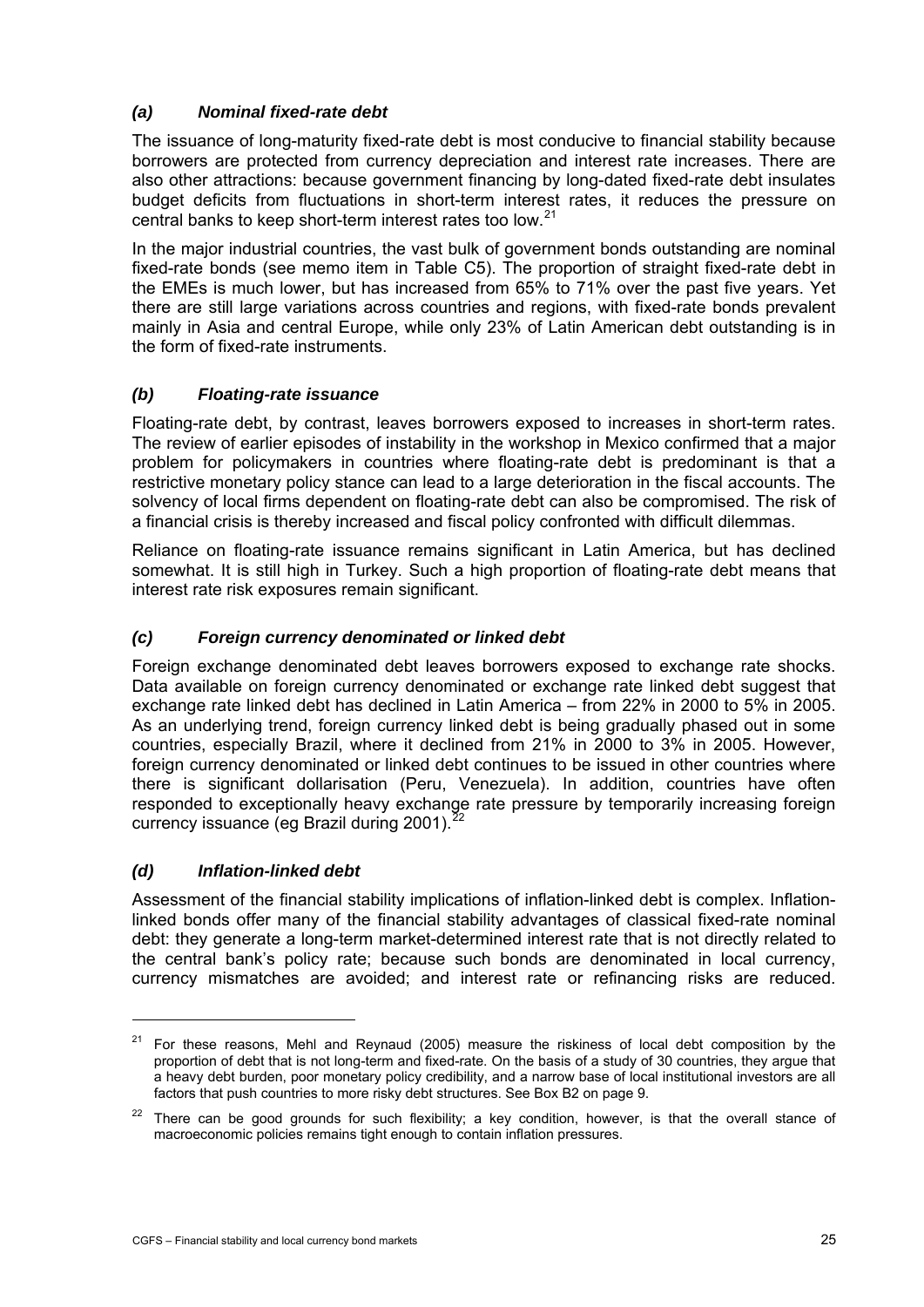Because tax revenues are linked to inflation, it seems natural for governments to issue inflation-linked debt.

|  | Table C5 |
|--|----------|
|  |          |

# **Domestic bonds by instrument<sup>1</sup>**

## As a percentage outstanding

|                                 |                   |                                   | 2000                  |                                                      | 2005              |                                   |                       |                                                      |
|---------------------------------|-------------------|-----------------------------------|-----------------------|------------------------------------------------------|-------------------|-----------------------------------|-----------------------|------------------------------------------------------|
|                                 | Floating-<br>rate | <b>Straight</b><br>fixed-<br>rate | Inflation-<br>indexed | Foreign<br>currency<br>denomi-<br>nated or<br>linked | Floating-<br>rate | <b>Straight</b><br>fixed-<br>rate | Inflation-<br>indexed | Foreign<br>currency<br>denomi-<br>nated or<br>linked |
| Latin<br><b>America</b>         | 47                | 12                                | 13                    | 22                                                   | 46                | 23                                | 23                    | 5                                                    |
| Argentina                       | 12                | $\mathbf 0$                       | 0                     | 88                                                   | $\overline{2}$    | 1                                 | 74                    | 20                                                   |
| <b>Brazil</b>                   | 58                | 15                                | 6                     | 21                                                   | 60                | 21                                | 16                    | 3                                                    |
| Chile                           | 0                 | $\mathbf 0$                       | 92                    | 8                                                    | 0                 | 18                                | 64                    | 18                                                   |
| Colombia                        | 0                 | 50                                | 41                    | $\overline{7}$                                       | $\mathbf 0$       | 70                                | 29                    | 1                                                    |
| Mexico                          | 35                | 6                                 | 16                    | $\mathbf 0$                                          | 47                | 28                                | 13                    | 0                                                    |
| Peru                            | 17                | $\mathbf 0$                       | 54                    | 29                                                   | 3                 | 35                                | 36                    | 25                                                   |
| Venezuela                       | 100               | $\cdots$                          | $\cdots$              | $\cdots$                                             | 44                | $\cdots$                          | $\cdots$              | 56                                                   |
| Asia, larger<br>economies       | 19                | 81                                | 0                     | $\mathbf 0$                                          | $\boldsymbol{9}$  | 91                                | $\mathbf 0$           | 0                                                    |
| China                           | 46                | 54                                |                       | $\cdots$                                             | 19                | 81                                | $\cdots$              | .                                                    |
| India                           | 0                 | 100                               | 0                     | $\mathbf 0$                                          | 5                 | 95                                | $\mathbf 0$           | 0                                                    |
| Korea                           | 8                 | 92                                | 0                     | $\mathbf 0$                                          | 3                 | 97                                | 0                     | 0                                                    |
| Taiwan,<br>China                | $\mathbf 0$       | 100                               | 0                     | $\pmb{0}$                                            | 0                 | 100                               | 0                     | 0                                                    |
| <b>Other Asia</b>               | 15                | 83                                | 0                     | $\mathbf{2}$                                         | $\boldsymbol{9}$  | 91                                | 0                     | $\mathbf 0$                                          |
| Indonesia                       | 51                | 42                                | 0                     | $\overline{7}$                                       | 53                | 47                                | 0                     | 0                                                    |
| Malaysia                        |                   | 100                               | $\cdots$              | $\ddotsc$                                            |                   | 100                               | $\cdots$              | $\cdots$                                             |
| Philippines                     | 8                 | 92                                | $\cdots$              | $\cdots$                                             | 4                 | 96                                | $\cdots$              |                                                      |
| Thailand                        | $\mathbf 0$       | 100                               | 0                     | $\mathbf 0$                                          | 0                 | 100                               | 0                     | 0                                                    |
| <b>Central</b><br><b>Europe</b> | 18                | 82                                | 1                     | $\mathbf 0$                                          | 12                | 87                                | 1                     | $\mathbf 0$                                          |
| Czech<br>Republic               | $\mathbf 0$       | 95                                | 5                     | $\pmb{0}$                                            | $\pmb{0}$         | 100                               | $\pmb{0}$             | 0                                                    |
| Hungary                         | $\ddotsc$         | $\ldots$                          |                       | $\cdots$                                             |                   | $\cdots$                          |                       | $\ldots$                                             |
| Poland                          | 20                | 80                                | 0                     | $\pmb{0}$                                            | 15                | 84                                | $\overline{2}$        | $\pmb{0}$                                            |
| Russia                          |                   | 100                               | $\cdots$              | $\cdots$                                             | $\cdots$          | 97                                | 3                     | $\ldots$                                             |

...*table continues on the next page*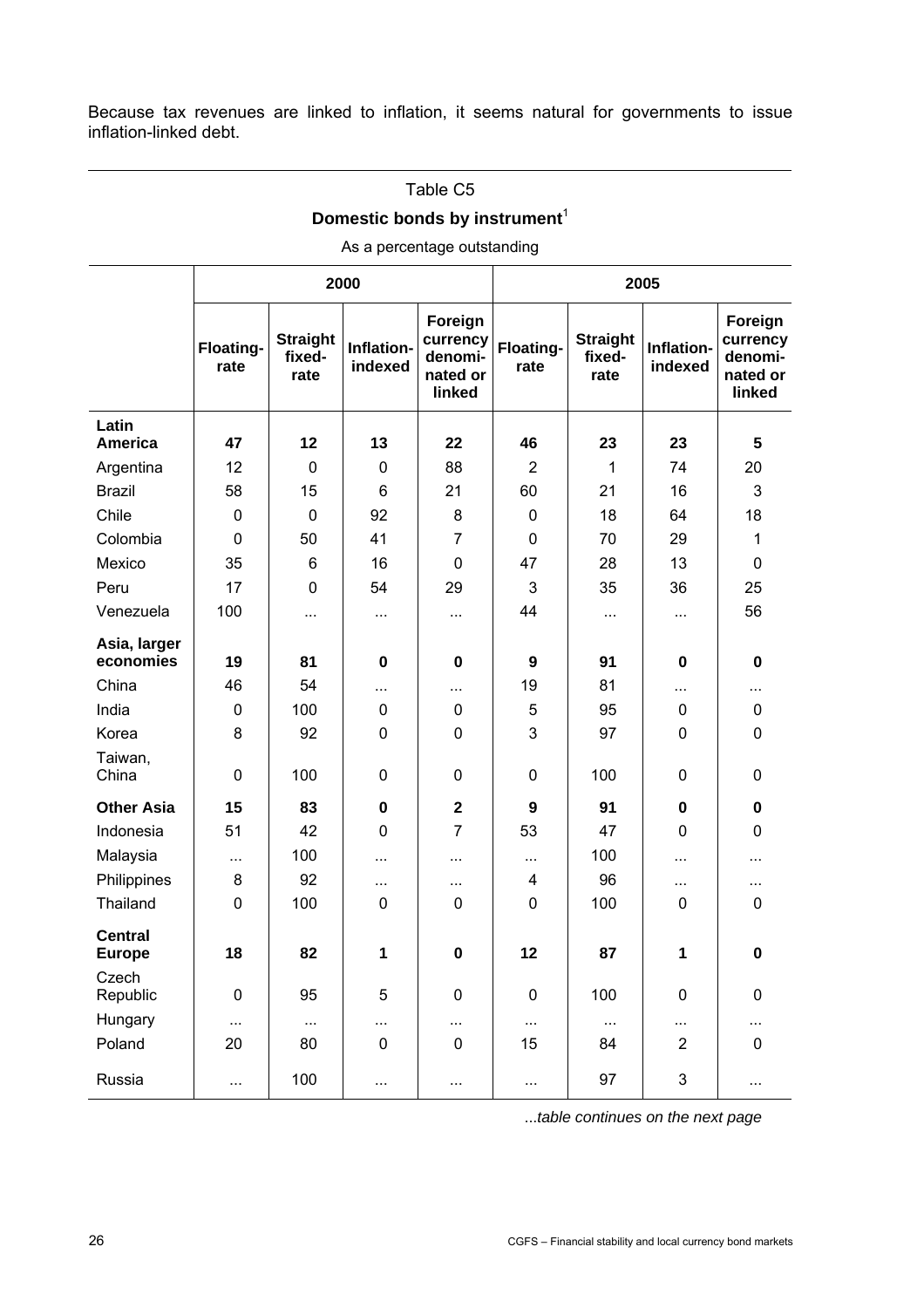## Table C5 (cont)

## **Domestic bonds by instrument**<sup>1</sup>

<span id="page-30-0"></span>

|                                                           |                   |                                   | 2000                  |                                                      | 2005              |                                   |                       |                                                      |
|-----------------------------------------------------------|-------------------|-----------------------------------|-----------------------|------------------------------------------------------|-------------------|-----------------------------------|-----------------------|------------------------------------------------------|
|                                                           | Floating-<br>rate | <b>Straight</b><br>fixed-<br>rate | Inflation-<br>indexed | Foreign<br>currency<br>denomi-<br>nated or<br>linked | Floating-<br>rate | <b>Straight</b><br>fixed-<br>rate | Inflation-<br>indexed | Foreign<br>currency<br>denomi-<br>nated or<br>linked |
| Other                                                     | 11                | 86                                | 1                     | 1                                                    | 21                | 63                                | $\overline{7}$        | 7                                                    |
| <b>Israel</b>                                             | 23                | 53                                | 22                    | 1                                                    | 10                | 78                                | 12                    | $\cdots$                                             |
| Turkey                                                    | 24                | 70                                | $\mathbf 0$           | 6                                                    | 31                | 42                                | 11                    | 15                                                   |
| Saudi Arabia                                              | 9                 | 91                                | $\mathbf 0$           | 0                                                    | 17                | 83                                | 0                     | 0                                                    |
| South Africa                                              | 1                 | 97                                | $\mathbf 0$           | $\cdots$                                             | 9                 | 77                                | 9                     | $\cdots$                                             |
| <b>Total emerg-</b><br>ing markets                        | 24                | 65                                | 3                     | 6                                                    | 19                | 71                                | 6                     | $\mathbf{2}$                                         |
| Hong Kong                                                 | $\Omega$          | 100                               | $\mathbf 0$           | 0                                                    | 3                 | 97                                | $\Omega$              | $\Omega$                                             |
| Singapore                                                 |                   | 100                               | $\cdots$              | $\cdots$                                             | $\cdots$          | 100                               | $\cdots$              | $\cdots$                                             |
| Memo item:<br><b>Industrial</b><br>countries <sup>2</sup> | 6                 | 90                                | 4                     | 0                                                    | 12                | 83                                | 6                     | $\bf{0}$                                             |

#### As a percentage outstanding

1 Comprises only bonds and notes and excludes money market instruments. Regional totals based on the countries listed in the table. Totals do not add up to 100% due to the exclusion of hybrid instruments. Ratio calculated taking the central government and all other issuers as reported in Table 2d of the Working Group questionnaire. <sup>2</sup>  $A$ ustralia, Belgium, Canada, Germany, Spain, the United Kingdom and the United States.

Source: Working Group survey.

In economies where monetary policy credibility may not be well established, indexed bonds may enable governments to extend the maturity of their debt and thus foster the development of long-term capital markets. $^{23}$  $^{23}$  $^{23}$  Therefore, indexed bonds have been used in Latin America as part of a gradual extension of the maturity structure of domestic government debt. The Annual Borrowing Plan of Brazil includes the objective of gradually replacing floating-rate and forex-linked bonds with inflation-linked (as well as fixed-rate) bonds.

The harmful effects of comprehensive indexation in a number of countries during the periods of high and volatile inflation during the 1970s and 1980s are often cited as an argument against index-linked bonds. By making inflation easier to accept, such bonds might perpetuate inflation pressures. Some countries with comprehensive financial indexation, such as Brazil and Mexico, have taken steps designed to reduce the scope of indexation as a way to break the psychology of ingrained inflation expectations. There is, however, no

j

 $23$  See Mishkin (2006) and Ize and Levy-Yeyati (2003) on the value of index-linked debt as a way of limiting liability dollarisation.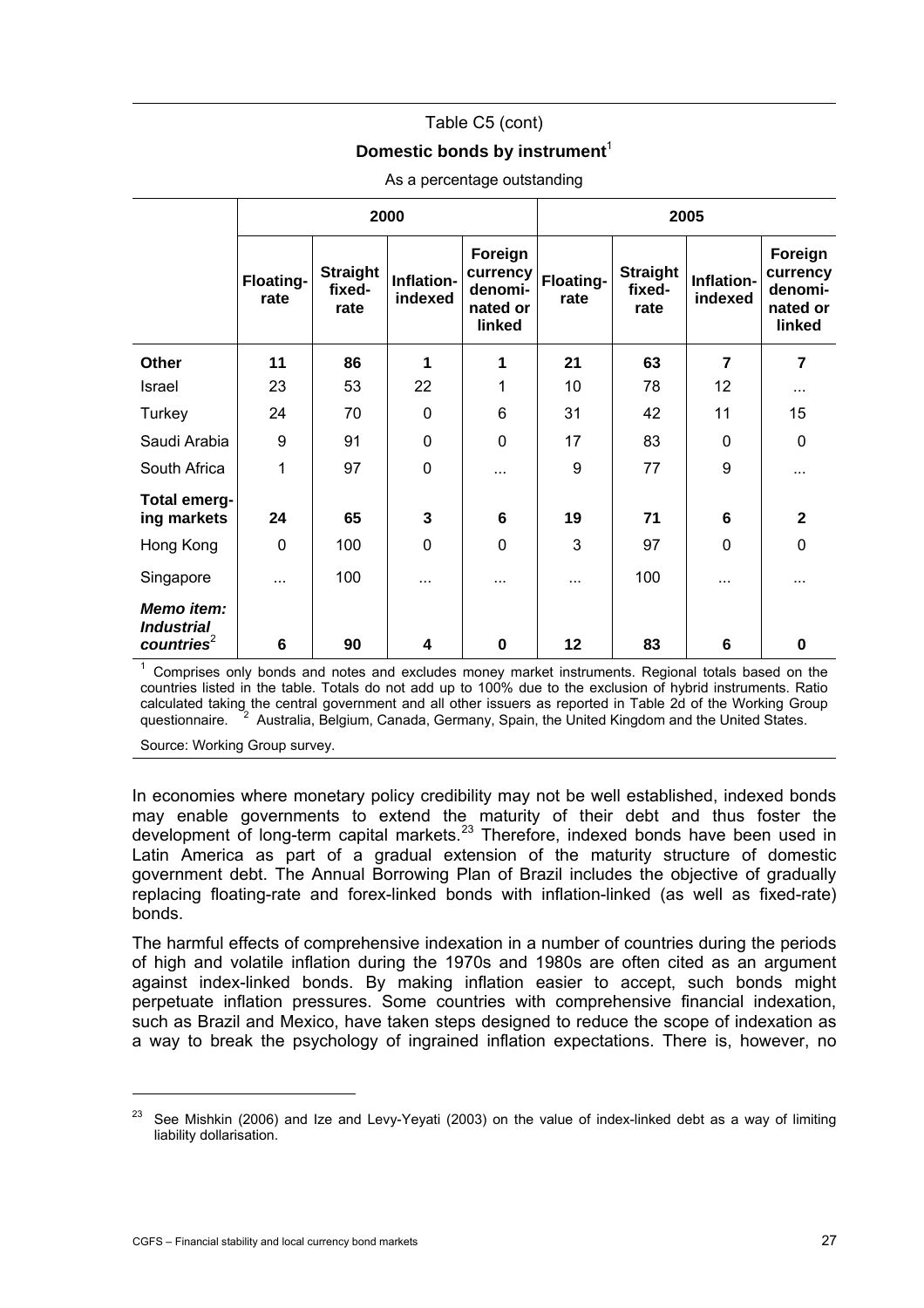necessary connection between indexation practices and inflation. Inflationary pressures result primarily from weak macroeconomic policies. Chile's earlier experience of combining substantial indexation with steady progress in disinflation demonstrates this point well.



Graph C3 **Debt securities as a percentage of GDP** 

1 China, India, Indonesia, Korea, Malaysia, the Philippines, Taiwan (China) and Thailand. <sup>2</sup> <sup>2</sup> Argentina, Brazil, Chile, Colombia, Mexico, Peru and Venezuela.  $3\overline{}$  The Czech Republic, Hungary, Poland and Russia.  $4\overline{}$ <sup>4</sup> South Africa and Turkey.

Sources: National data; BIS.

Paradoxically, it is in countries where inflation has been under control for some time that the longer-term prospects of inflation-linked debt seem brightest (Price (1997)). The UK government launched its first bonds linked to inflation in 1980. The market received increased attention in 1997, when the US government began issuing Treasury Inflation Protection Securities, known as TIPS. By mid 2004, there were \$551 billion of inflation-linked bonds outstanding globally, of which half where issued in the United States.

Several private sector participants at the Working Group's workshops noted that inflationlinked debt was attractive for local institutional investors. In several countries, insurance companies and pension funds have started to purchase these bonds in order to more closely match their liabilities, which rise with inflation. Investors that face real, rather than nominal, funding requirements, such as endowments and foundations, have found that inflation-linked bonds can provide predictable real returns to meet that need. In addition to providing an inflation hedge, real return bonds may help diversify a portfolio of stocks and bonds because

0

12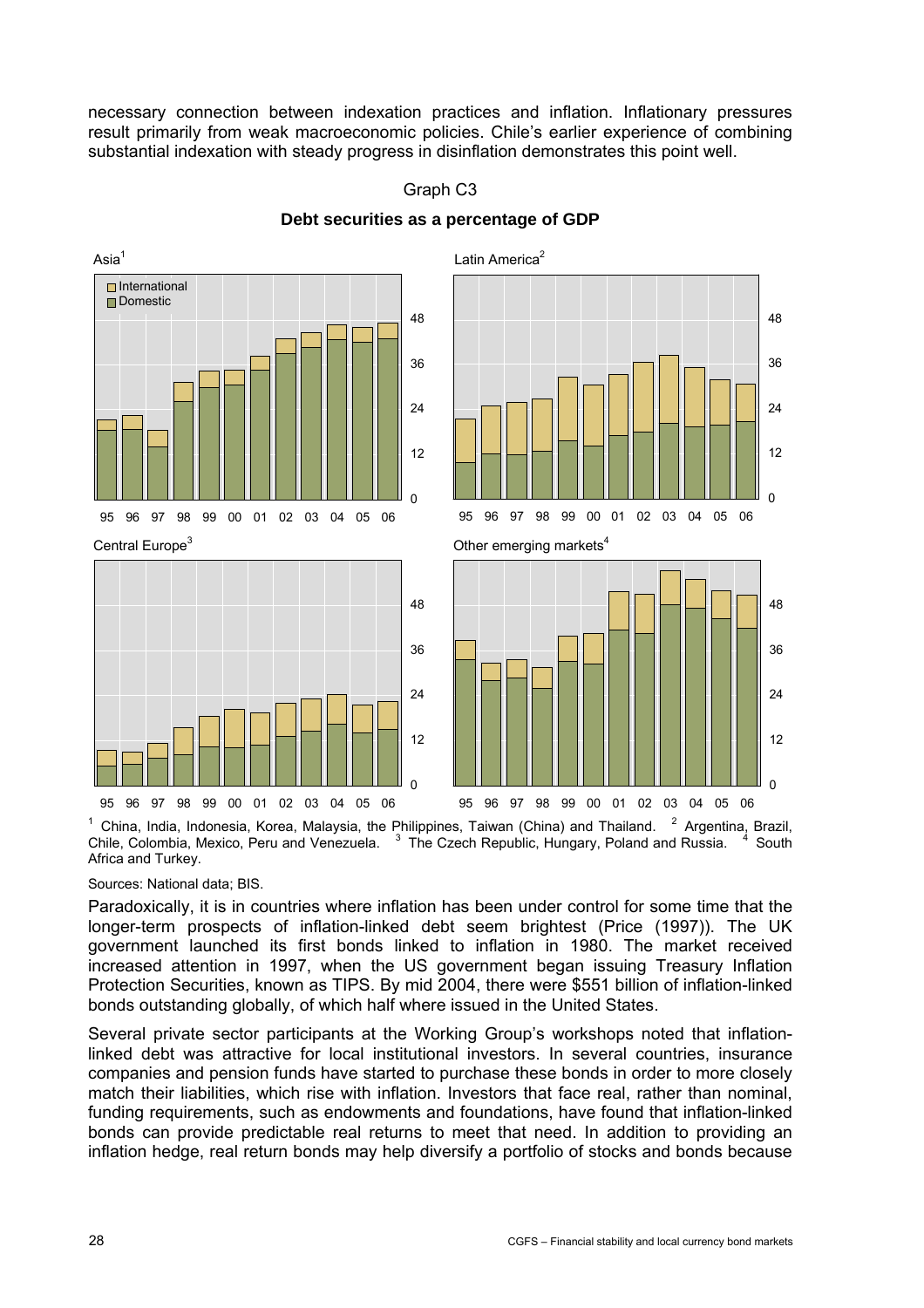<span id="page-32-0"></span>they offer low volatility and low, or even negative, correlations with many other asset classes.[2](#page-32-0)4

## **Debt ratios and sustainability**

The substantial increase in local currency debt outstanding meant that the ratio of total bonds outstanding (international plus domestic) to GDP rose significantly from the mid 1990s to [2](#page-32-0)003 or 2004 in all major areas (Graph  $C3$ ).<sup>25</sup> What this rise in gross debt represents and how far it would give rise to financial stability concerns is examined in more detail in the next chapter. This upward trend, however, reversed for 2003 or 2004, as total bonds outstanding fell as a proportion of GDP. The decline in Latin America was particularly significant.

Table C6

| The determining factors of changes in debt $^1$                                 |         |        |         |         |         |  |  |  |  |
|---------------------------------------------------------------------------------|---------|--------|---------|---------|---------|--|--|--|--|
| As a percentage of GDP                                                          |         |        |         |         |         |  |  |  |  |
| Colombia<br><b>Indonesia</b><br><b>Russia</b><br><b>Turkey</b><br><b>Brazil</b> |         |        |         |         |         |  |  |  |  |
| Year of crisis<br>2002<br>2003<br>2001<br>1999<br>2001                          |         |        |         |         |         |  |  |  |  |
| $-5.7$<br>$-5.8$<br>Net debt<br>$-23.9$<br>$-81.5$<br>$-33.9$                   |         |        |         |         |         |  |  |  |  |
| due to:                                                                         |         |        |         |         |         |  |  |  |  |
| Primary balance                                                                 | $-13.7$ | $-7.3$ | $-8.5$  | $-34.4$ | $-23.1$ |  |  |  |  |
| Shift to local currency debt                                                    | 6.4     | 2.6    | $-2.3$  | $-23.7$ | 6.4     |  |  |  |  |
| Exchange rate changes                                                           | $-2.5$  | $-2.7$ | $-10.1$ | 11.3    | $-0.9$  |  |  |  |  |
| $(r-g)^2$                                                                       | 4.1     | 1.6    | $-3.0$  | $-34.7$ | $-16.3$ |  |  |  |  |

<sup>1</sup> Changes are computed from the year of crisis to 2005. <sup>2</sup> Average interest rate less the rate of GDP growth.

Source: Acevedo et al (2006).

j

The implications of these changes have been addressed in an analysis of debt sustainability in five EMEs (Brazil, Colombia, Indonesia, Russia and Turkey) by Acevedo et al (2006). Table C6 summarises the determinants of the evolution of the ratios of debt to GDP for a sample of emerging economies in the years since the peak of their crisis. Two aspects of the table are notable. First, the emergence of a primary fiscal surplus had a major impact on the decline in the debt/GDP ratio that was observed. Second, the shift to local currency debt in Brazil and Turkey had the mechanical effect of limiting the decline in the debt/GDP ratio – because of the appreciation in these countries' currencies in the most recent years.  $^{26}$  $^{26}$  $^{26}$ 

 $24$  Poland began to issue inflation-linked debt in August 2004. Korea issued its first inflation-linked bonds in March 2007.

<sup>&</sup>lt;sup>25</sup> This corresponds, of course, to gross debt. Net debt ratios, however, have fallen substantially because foreign reserve assets have increased (see page 32).

 $26$  This appreciation, however, reflected better domestic policies – including more prudent debt management strategies involving reducing reliance on foreign currency debt.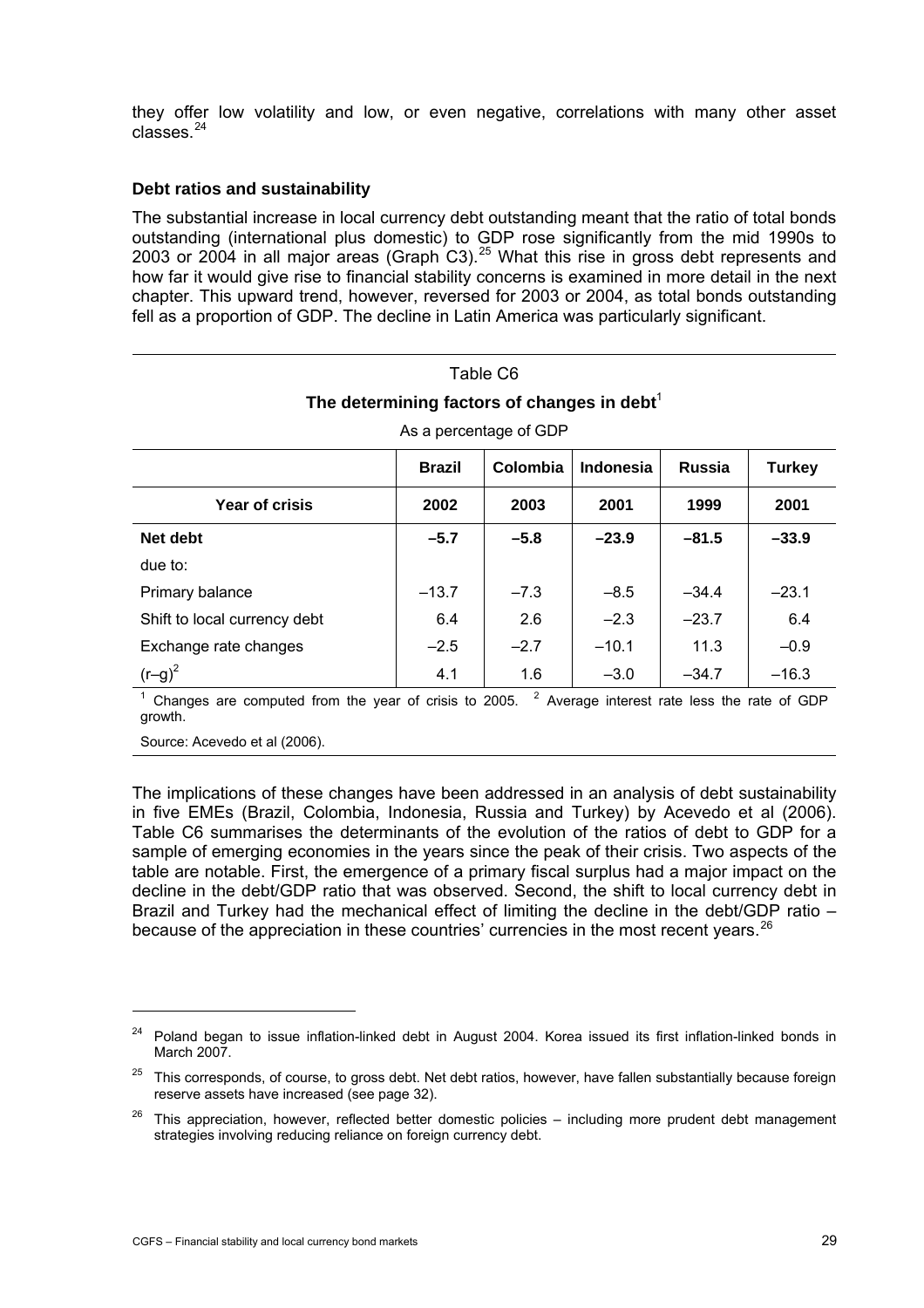# <span id="page-33-0"></span>**D. Analysis of risk exposures**

The development of local currency instruments and changes in the structure of debt financing have had a major impact on the risk exposures of borrowers and lenders. This chapter reviews some common aggregate measures of foreign currency and interest rate exposures and attempts to quantify how the rise of local currency debt has changed some major exposures in recent years. Some statistical gaps that hinder the monitoring of exposures are considered. A final section reports on some macroeconomic stress tests of the public debt/GDP ratio that quantify how the exposure to shocks has changed as a result of changes in the composition of debt.

## **Foreign currency exposures**

## *Currency exposures*

Measurements of currency exposures in general use have two dimensions. One is liquidity risk – that is, the ease or difficulty of obtaining foreign exchange.<sup>[27](#page-33-0)</sup> The other is balance sheet risk – that is, the sensitivity of a borrower's net wealth or net income to changes in the exchange rate. In practice, these two effects are often difficult to distinguish precisely because liquidity often dries up for borrowers with very weak balance sheets. Nevertheless, many of the crises in the EMEs in the 1980s and 1990s were aggravated by the virtual evaporation of foreign liquidity.

Liquidity risk has been quantified in several ways.<sup>[2](#page-33-0)8</sup> An indicator of short-term currency exposure that was widely used in the aftermath of the Asian crises was the ratio of usable foreign exchange reserves to short-term external debt (that is, debt with a maturity of less than one year) and current external payments during that year (the so called Guidotti-Greenspan Ratio). A simple rule of thumb was that this ratio should exceed 1 – that is, the country should be able to finance all external payments for one year without new borrowing<sup>[2](#page-33-0)9</sup> Since the late 1990s, higher forex reserves, a shift from deficit to current account surplus, and reduced reliance on short-term external debt have moved this ratio for most EMEs into the safety zone (Graph D1, panel A). Brazil and Mexico, which had ratios well below 1, now have ratios well above 1; the ratios for Hungary and Turkey are still less than 1. Another common indicator is the ratio of external bond and banking debt to M2 (Graph D1, panel B). Increased borrowing in local currency has also contributed to substantial reductions in this ratio.

 $\overline{a}$ 

 $27$  This is often known as a risk of a "sudden stop".

 $28$  Goldstein and Wong (2005) present a comprehensive review, providing estimates of the many different measures commonly used.

<sup>&</sup>lt;sup>29</sup> Greenspan (1999a) proposed this rule in 1999, citing Guidotti (1999). An earlier measure used by Reddy (1997) combined two rules of thumb. He expressed India's reserves in terms of "months of payments for imports and debt service taken together" but also noted the need to supplement these statistics with other indicators.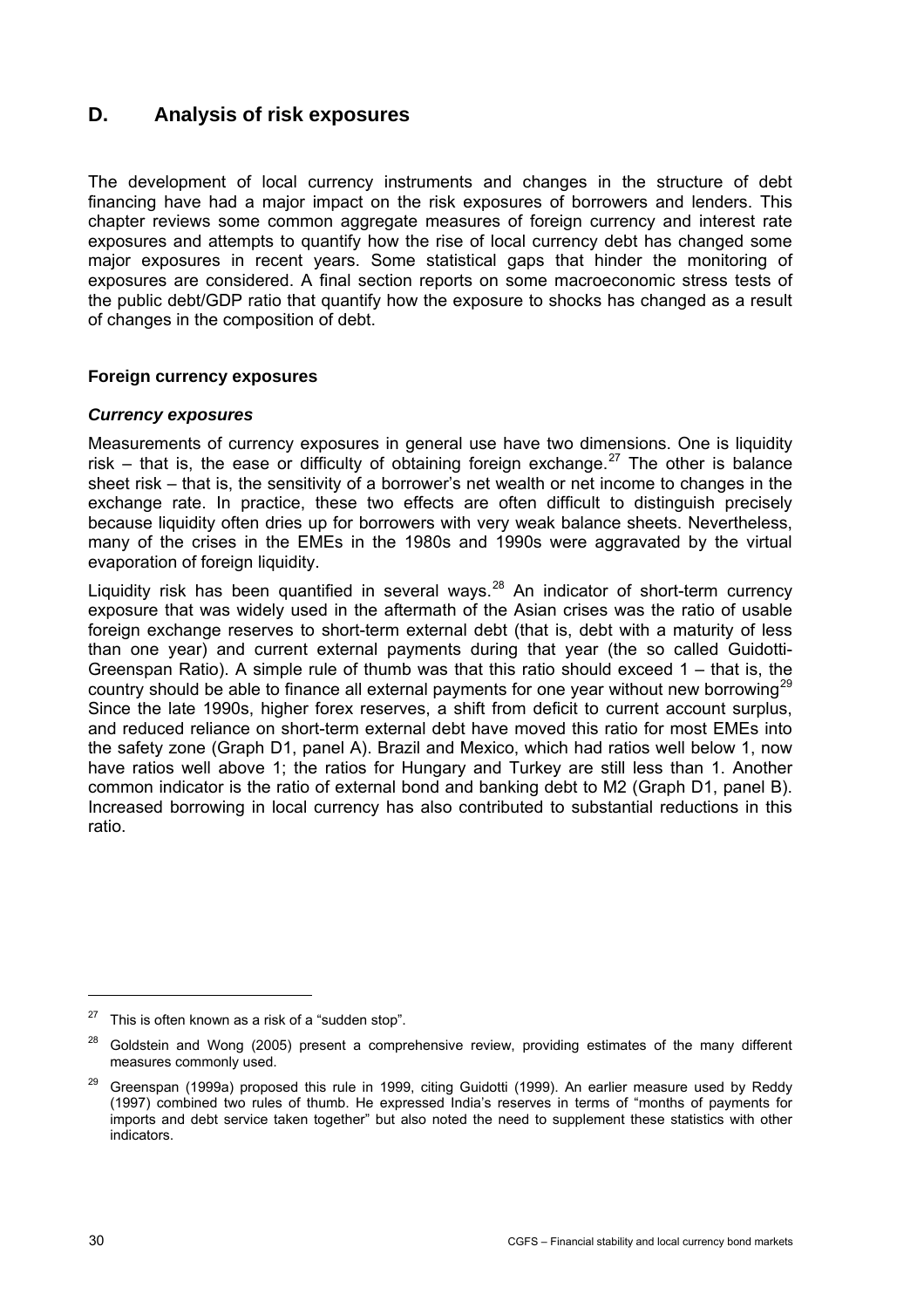#### Graph D1

## **Two indicators of external liquidity**



A. Foreign exchange reserves as a ratio of short-term external obligations<sup>1</sup>

<sup>1</sup> Short-term external obligations are defined as the sum of short-term external debt and the current account deficit; short-term external debt is defined as short-term liabilities to BIS-reporting banks, ie consolidated crossborder claims of all BIS-reporting banks on countries outside the reporting area with a maturity up to and including one year plus international debt securities outstanding with a maturity up to one year; based on outstanding yearend positions. <sup>2</sup> International debt securities outstanding and bank cross-border liabilities to BIS reporting banks.

#### Sources: IMF; national data; BIS.

An analysis of balance sheet risk tells a similar story. How vulnerable a country as a whole is to a mismatch triggered crisis depends in part on its net foreign currency position vis-à-vis non-residents. When foreign currency debt to foreigners exceeds foreign currency assets, then an exchange rate depreciation has a negative effect on the country's wealth. If large enough, it can undermine financial stability.

A major change over the past decade is that many emerging market countries have greatly reduced – and some have reversed – their earlier foreign currency liability position. The aggregate position of the countries identified in Table D1 changed from a net foreign currency liability position of almost \$200 billion in 1997 to a net foreign currency asset position of over \$2 trillion by 2006. Although much of this shift reflects the build-up of foreign assets in China, most countries that have had crises in the past have also seen a substantial improvement in their net foreign currency positions. The implication is that risk exposures arising from currency depreciation have been greatly reduced across the board.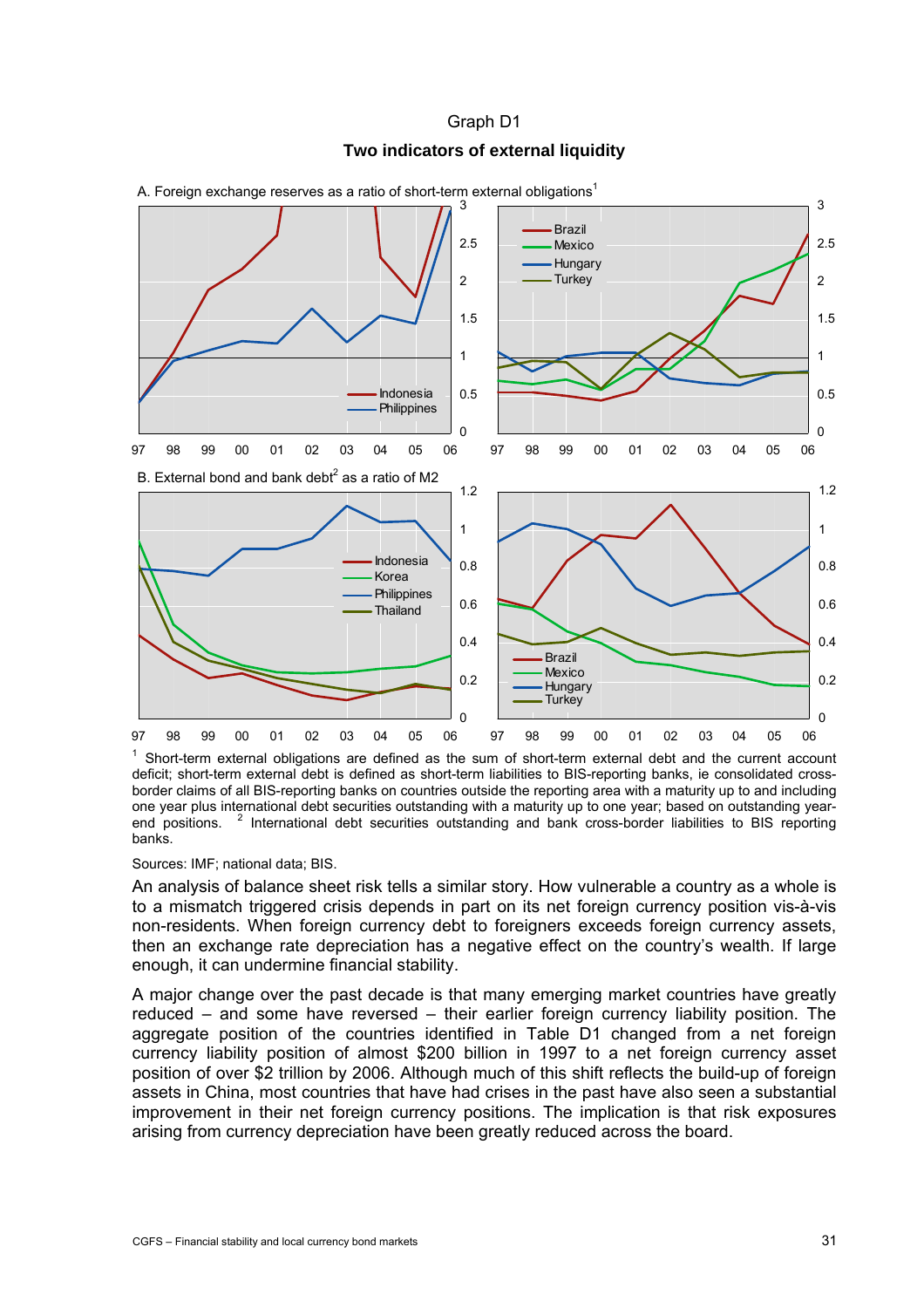<span id="page-35-0"></span>

| Net foreign currency assets         |                                      |        |        |        |       |  |  |  |  |
|-------------------------------------|--------------------------------------|--------|--------|--------|-------|--|--|--|--|
|                                     | 1997<br>2000<br>2004<br>2005<br>2006 |        |        |        |       |  |  |  |  |
| <b>Total of EMEs</b>                | $-192$                               | 162    | 1,032  | 1,466  | 2,057 |  |  |  |  |
| Latin America <sup>2</sup>          | $-269$                               | $-256$ | $-207$ | $-112$ | $-77$ |  |  |  |  |
| Asia, larger economies <sup>3</sup> | 183                                  | 442    | 1,133  | 1,414  | 1,807 |  |  |  |  |
| Other Asia <sup>4</sup>             | $-91$                                | $-3$   | 54     | 65     | 121   |  |  |  |  |
| Central Europe <sup>5</sup>         | 12                                   | 27     | 28     | 11     | 11    |  |  |  |  |
| Russia                              | $-15$                                | $-20$  | 44     | 86     | 182   |  |  |  |  |
| Israel                              | 14                                   | 16     | 21     | 28     | 33    |  |  |  |  |
| Turkey                              | $-15$                                | $-39$  | $-58$  | $-49$  | $-45$ |  |  |  |  |
| South Africa                        | $-11$                                | $-6$   | 18     | 23     | 28    |  |  |  |  |

Table D1 **Net foreign currency assets**<sup>1</sup>

 $1$  In billions of US dollars. Net foreign currency positions are defined as net foreign assets of the monetary authorities and deposit money banks (IMF monetary survey) plus non-bank foreign currency cross-border assets with BIS reporting banks less non-bank foreign currency cross-border liabilities to BIS reporting banks less international debt securities outstanding in foreign currency; outstanding positions at yearend. <sup>2</sup> Argentina, Brazil, Chile, Colombia, Mexico, Peru and Venezuela. <sup>3</sup> China, India, Korea and Taiwan (China). <sup>4</sup> Indonesia, Malaysia, the Philippines and Thailand. <sup>5</sup> The Czech Republic, Hungary and Poland.

Sources: IMF; national data; BIS.

A country's net foreign currency position vis-à-vis non-residents, however, is an incomplete measure of foreign currency risk exposures. Sizeable exposures can also exist within a country: households can hold foreign currency denominated government debt or local bank deposits, domestic bank lending can be denominated in dollars, and so on.

The currency of denomination of debt contracts between residents matters because a sharp change in the exchange rate will affect sectoral or individual net worth and can disrupt such contracts. This can have real economic effects: while foreign currency debts between residents may "cancel out" in normal times (a liability for one being an asset of another resident), they might not do so in a crisis in which contracts are breached. Government deficits and debt could explode; banks, corporations and households may face bankruptcy. Several crises have demonstrated the importance of sectoral mismatches.<sup>[3](#page-35-0)0</sup> Because crosscountry data on the currency composition of local debt (for example, bonds and bank lending) are not generally available from international sources, the Working Group's survey attempted to collect such data.

-

 $30$  See in particular Levy-Yevati (2006). The analysis of Allen et al (2002) of the sectoral asset and liability positions in Thailand just before the 1997 crisis finds that of the \$207 billion in claims of the commercial banking system on the domestic non-bank sector, \$32 billion was denominated in foreign currency.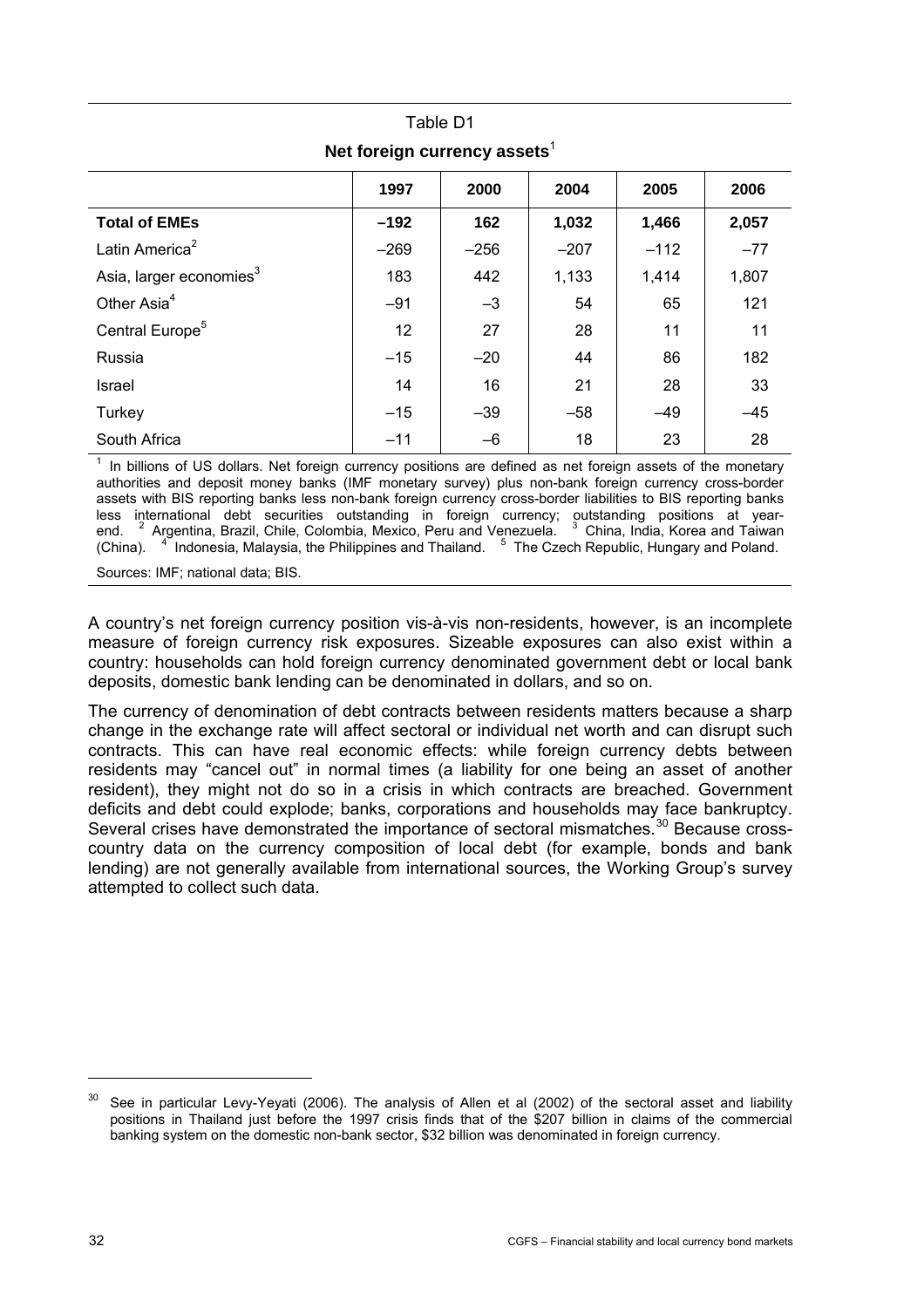<span id="page-36-0"></span>

Graph D2 **The foreign currency share of total debt and the exports/GDP ratio** 

In per cent

<sup>1</sup> These estimates cover debt contracts between residents as well as debt vis-à-vis non-residents. The earlier year was a year when the foreign currency share of debt peaked during the 1995–2005 period.

Sources: IMF; national data; BIS.

<u>.</u>

In order to compute a relatively comprehensive measure of the foreign currency share of total debt.<sup>[3](#page-36-0)1</sup> data from the BIS's International Financial Statistics (on the currency denomination of international bank loans and of international plus domestic bonds) were combined with data collected in the Working Group's survey on the currency of denomination of government debt and domestic bank loans. The estimates are given in Tables 8 and 12 of Appendix 1. Graph D2 shows the development of the foreign currency share of total debt for several major emerging market countries that have experienced crises (or at least severe exchange rate pressure) over the past decade. In most cases, this share has fallen

<sup>&</sup>lt;sup>31</sup> Lack of comparable data means that this indicator does not cover the currency of denomination of corporate debt issued in local markets. Nor does it take account of off-balance sheet measures.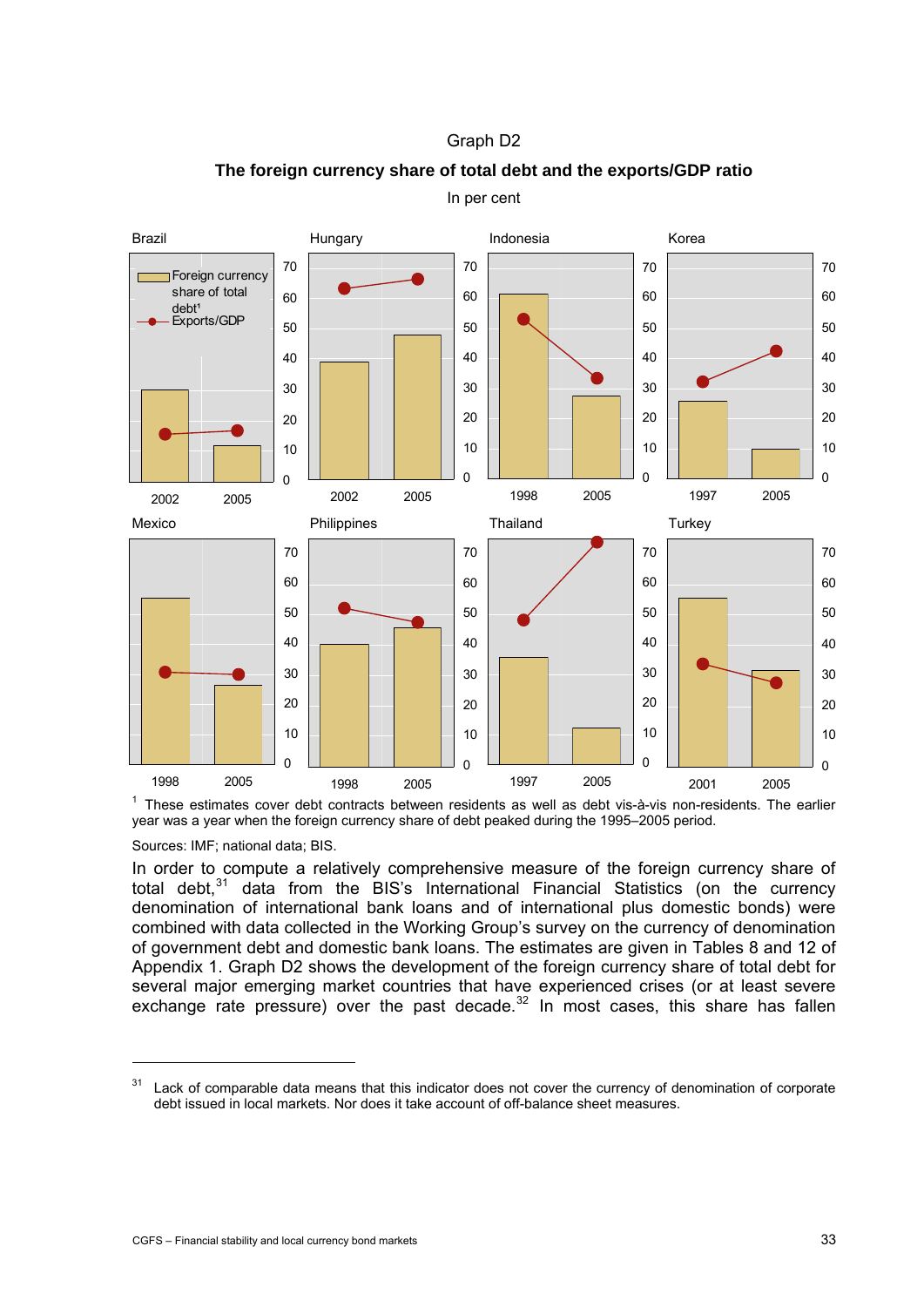<span id="page-37-0"></span>substantially. The exceptions to this are Hungary and the Philippines, largely because of the foreign currency denomination of bank loans.



### Graph D3

**Indices of aggregate effective currency mismatches (AECMs)**<sup>1</sup>

 $1$  The AECM is the product of the country's net foreign currency asset position (as a percentage of GDP) and the simple mismatch ratio (ie the foreign currency share of aggregate debt relative to the export/GDP ratio). Hence a country with a net foreign currency liability position has a negative AECM; the larger this is in absolute magnitude, the greater the effective currency mismatch.

Sources: Goldstein and Turner (2004, updated); IMF; national data; BIS.

There is, of course, no "ideal" foreign currency share of debt. However, a simple aggregate benchmark for the foreign currency share of debt in a country is the share of tradables in GDP. Foreign currency borrowing is more sustainable if it finances the production of tradables (which can yield foreign currency denominated incomes) rather than non-tradables. Hence, one simple measure of mismatch is the ratio of the foreign currency share of aggregate debt to the share of exports in GDP (as a proxy for the share of tradables). The higher this indicator, the greater the country's foreign currency debt relative to its foreign currency earnings. If this ratio is greater than 1 – a higher proportion of foreign currency debt than the foreign currency share of income – then the country has a currency mismatch in aggregate.

These percentages are compared in Graph D2. The foreign currency share of debt in Brazil, Indonesia, Mexico and Turkey was much higher than warranted by the export/GDP ratio in the late 1990s; but this has since been corrected. Although the calculated mismatch ratio in Korea and Thailand never exceeded 1, the true mismatch was much larger because of contingent foreign currency claims on official forex reserves.<sup>[3](#page-37-0)3</sup>

Combining a mismatch ratio with a measure of a country's net foreign currency position gives a measure of aggregate effective currency mismatch (AECM). A numerical example is given

<sup>32</sup> Argentina is not shown in this graph because of discontinuities and valuation difficulties related to default. Over the period 1997–2000, almost 50% of total debt was denominated in dollars, but exports were only 10– 11% of GDP. Hence the country had a massive mismatch on this measure. See the analysis of Redrado et al (2006).

 $33$  In the case of Thailand, the central bank had substantial forex exposures in forward markets; foreign subsidiaries of Korean firms had substantial foreign currency liabilities.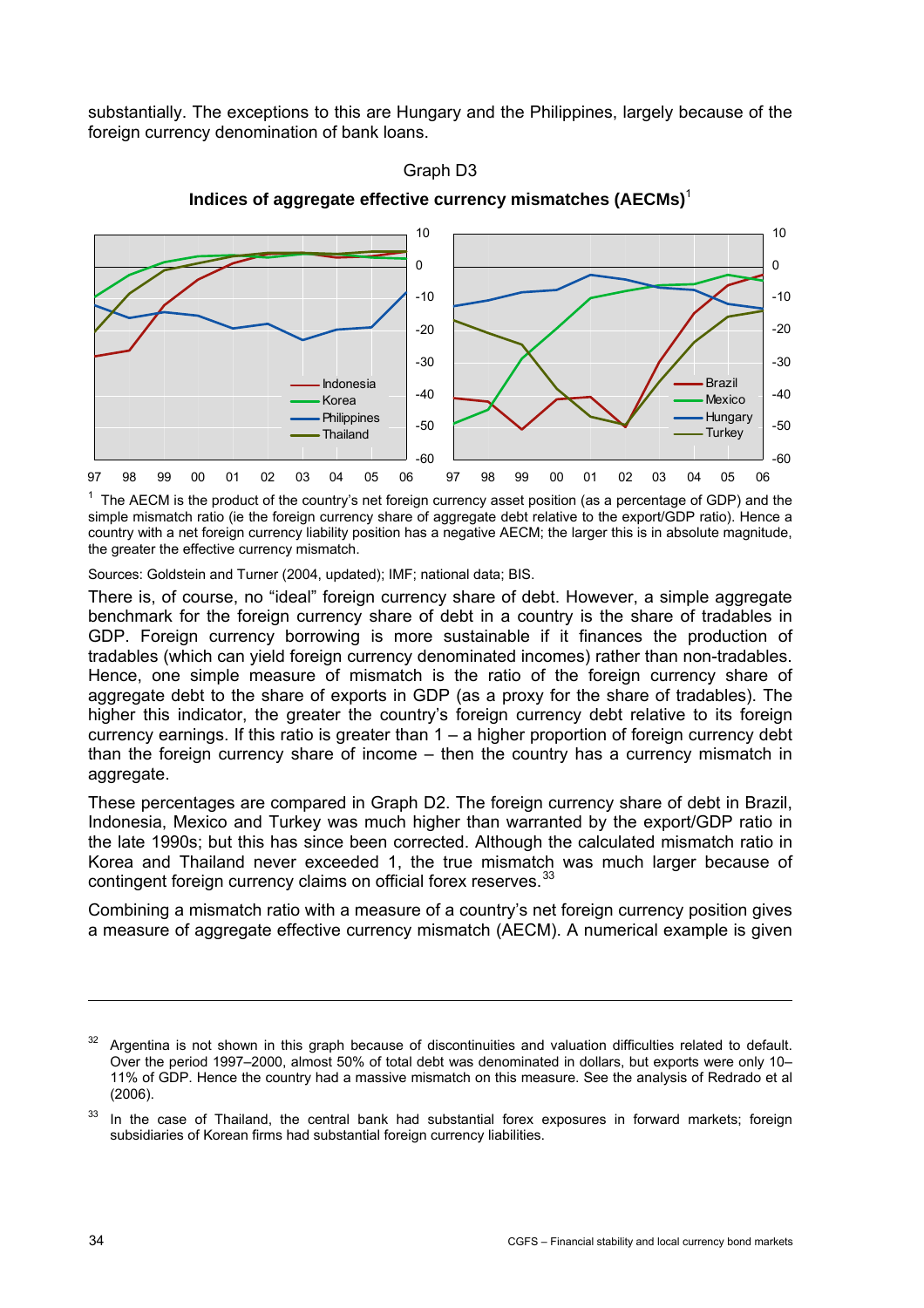<span id="page-38-0"></span>in Box D1. $34$  $34$  This measure of effective mismatch can be thought of as a stress test for the economy: it is a simple summary measure of the forex risk for the economy as a whole. $35$ Developments in these indices for a selection of countries over the past decade are shown in Graph D3. In most countries, aggregate effective mismatches have been reduced in magnitude and are now low or have been eliminated altogether.

### Box D1

### **Aggregate effective currency mismatch in Brazil**

In 2002, the net foreign currency liabilities of Brazil amounted to 25% of GDP (line 4 below). At the same time, the foreign currency share of debt was 1.95 times larger than the share of exports in GDP (line 3), largely because of the effective dollar denomination of a significant proportion of government domestic debt. Hence Brazil's aggregate effective mismatch was large.

By 2005, this situation had changed. The "pure" mismatch ratio had been reduced to 0.71. The build-up of reserves meant that the country's net foreign currency assets position vis-à-vis that of non-residents was considerably improved.

The AECM  $-$  defined somewhat arbitrarily as the product of these two dimensions  $-$  was thus substantially reduced in magnitude.

|                                                                   | 2002    | 2005   |
|-------------------------------------------------------------------|---------|--------|
| 1. Foreign currency share of total debt                           | 30.3    | 12.0   |
| 2. Exports/GDP                                                    | 15.5    | 16.8   |
| 3. "Pure" mismatch $(= 1 \div 2)$                                 | 1.95    | 0.71   |
| 4. Net foreign currency assets vis-à-vis non-residents (as % GDP) | $-25.2$ | $-8.3$ |
| 5. Aggregate effective currency mismatch $(= 4 \times 3)$         | $-49.2$ | $-5.9$ |

Monitoring the size of foreign currency exposures is important because this conditions the potential financial stability implications of the choice for new debt issuance between foreign currency and local currency paper. When foreign currency exposures are already large (as they were in the 1990s in many EMEs), issuance in foreign currency aggravates the financial stability risks that such exposures entail – both directly and indirectly by encouraging the foreign currency denomination of other debt. But when foreign exchange exposures are small (as at present in many countries), the financial stability implications of such a choice are more limited.<sup>[3](#page-38-0)6</sup>

-

This measure is defined simply as the product of the basic mismatch ratio and net foreign currency liabilities as a percentage of GDP. For further applications of this methodology, see Goldstein and Turner (2004) and Turnbull (2006).

 $35$  In a dollarised economv. the pure mismatch ratio – basically the foreign currency share of total debt relative to the share of exports – is very high, but how much of a risk this presents to the country depends on the country's net foreign currency position. Peru, for instance, has a largely dollarised economy but its foreign currency assets vis-à-vis non-residents exceed its liabilities, which considerably reduces the country's exchange rate exposure. Recent policies of de-dollarisation are reviewed briefly in Annex 2: a finding of general interest is that the development of the local currency bond markets helps to de-dollarise bank lending.

<sup>36</sup> The indicator discussed in this section measures vulnerability to currency **depreciation**. Similar analysis can be developed for exposures to currency appreciation.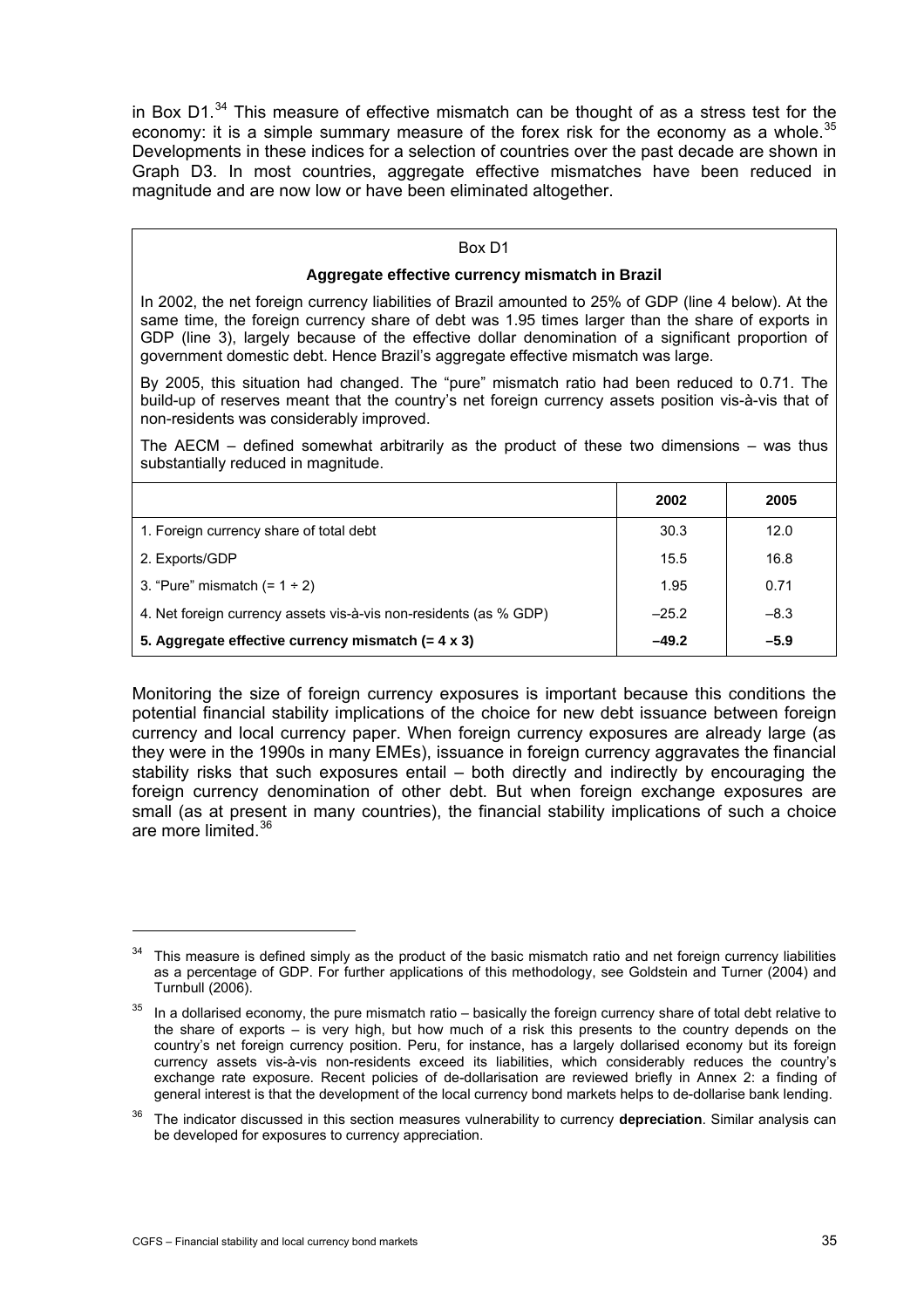### Table D2

### **Key corporate balance sheet ratios: the case of CEMEX**<sup>1</sup>

<span id="page-39-0"></span>**1999 1999 2004 2005 Total Cemex Dollar indebtedness**  % of firms with dollar debt  $\vert$  Mean  $\vert$  89.5  *No of obs 143*  Debt dollarisation ratio  $(\%)^2$ | Mean | 42.2 | 92.1 | 73.2 | 56.9 Short dollarisation ratio  $(%)^2$ | Mean | 34.1 | 30.6 | 19.8 | 16.1 Long dollarisation ratio  $(%)^2$ | Mean | 51.1 | 61.5 | 53.3 | 40.8 Asset dollarisation ratio  $(\%)^3$ | Mean | 13.0 | 64.0 | 73.1 | 86.5 **Debt maturity**<sup>4</sup> Total debt maturity (%) Mean 36.0 61.5 53.3 50.5 Dollar debt maturity  $(%)^5$ | Mean | 44.9 | 67.8 | 76.1 | 79.6 **Leverage**<sup>6</sup> Leverage ratio (%) Mean 52.5 45.8 52.7 61.3 Median 44.6  *No of obs 150*  **Exports**  As % of total assets Mean 11.9 0.7 As % of total sales  $\vert$  Mean  $\vert$  16.4  $\vert$  1.7 **Foreign sales**  *As % of total assets Mean – 22.5 30.2 46.4 As % of total sales Mean – 55.3 64.3 81.1 IMF currency mismatch solvency*<sup>7</sup> *1.8 1.3 0.8* 

Balance sheet data, whole sample, using all the firms within the sample

<sup>1</sup> Cemex is a Mexican building materials and glass company listed in the Fortune Global 5000. <sup>2</sup>  $2$  Dollarlinked debt as a percentage of total liabilities. <sup>3</sup> Dollar-linked assets as a percentage of total assets. Long-term liabilities/total liabilities. <sup>5</sup> Dollar debt maturity = long-term dollar liabilities/total dollar liabilities. Total liabilities/total assets. <sup>7</sup> Debt denominated in foreign currency/hard currency generating assets.

Sources: Kamil (2004); Bank of Mexico calculations.

### *Microeconomic measures*

This analysis at an aggregate level should be complemented by estimates of currency mismatches at a firm level.<sup>[3](#page-39-0)7</sup> But data on the currency composition and the maturity of debt

 $37$  See Rosenberg et al (2005) and Goldstein and Turner (2004) for an explanation of how to analyse currency mismatches at the sectoral level.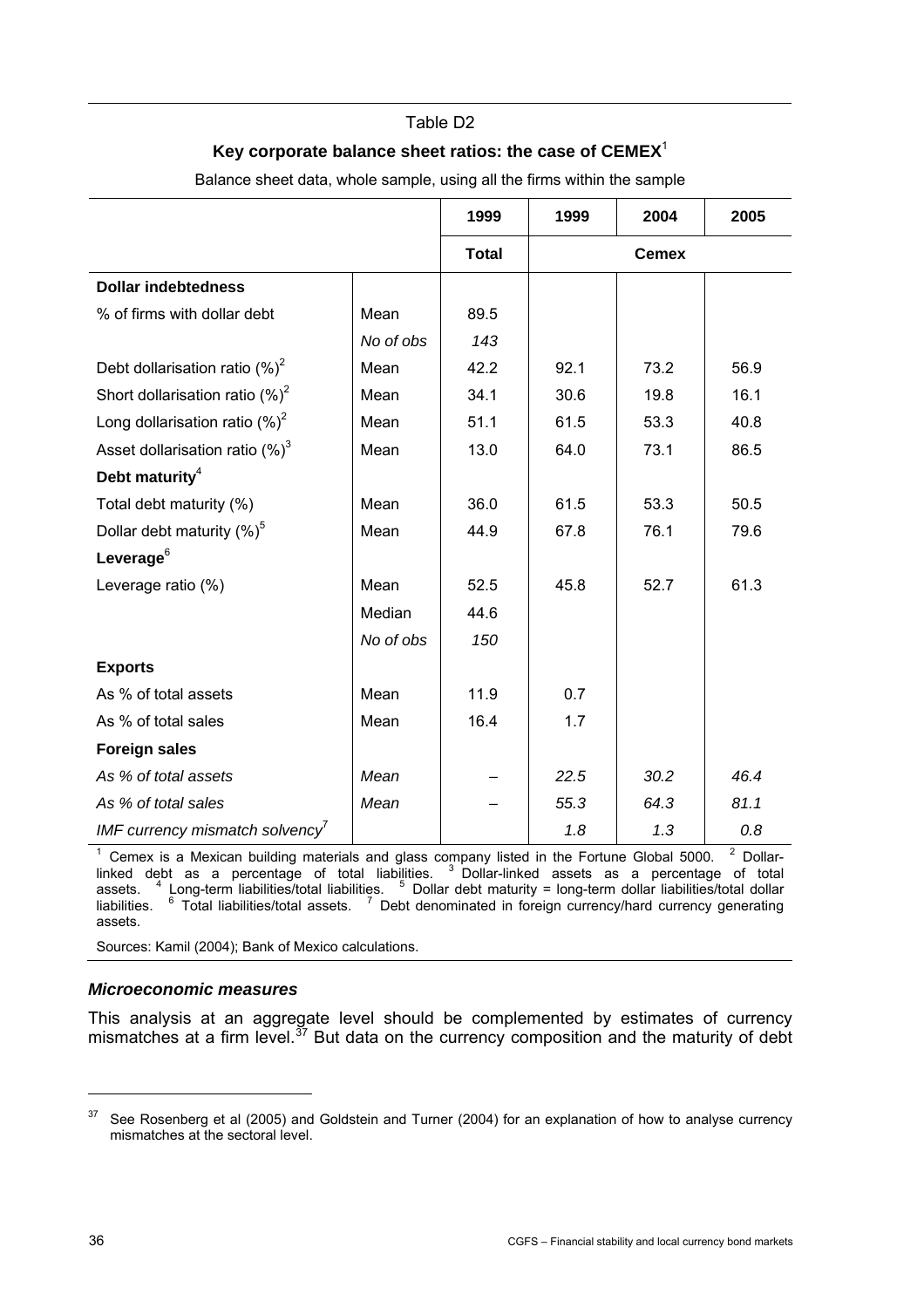<span id="page-40-0"></span>are generally only available for the government sector, for banks and for foreign borrowing by corporations. Less information is available for the local borrowing of the non-financial corporate sector in emerging market countries.

A further important issue pertains to the foreign currency exposure of individual corporations. Bleakey and Cowan (2005) examine 400 non-financial firms in five Latin American countries and find that firms producing tradables have a higher share of foreign currency debt, constituting a natural hedge. Using a large sample of firms listed on the Mexican stock exchange, Martinez and Werner (2002) report that, while firm size was the main determinant of dollar debt during the fixed exchange rate period, exports became the key explanatory variable during the floating-rate period; hence, the composition of foreign currency debt shifted towards the borrowers that were better able to service that debt. This finding is echoed by Cowan et al (2005), who find that net currency exposure declined after the exchange rate was floated in 1999. They argue that a "flexible exchange rate increases the risk of dollar debt, inclining the balance in favour of peso debt".

Cowan et al (2005) also find evidence that derivatives play a role in insulating firm-level investment from exchange rate shocks in Chile. Firms in Chile actively reduce the risks associated with exchange rate exposure by matching the currency composition of their debt to that of their income and assets and by taking on derivatives if no "real" hedge is available. If this is so, it suggests that the development of derivatives markets – to which bond markets can contribute – helps non-financial firms to manage forex and interest rate risks. It is important to use indicators that reflect the true currency exposure of a firm. For instance, for a global firm it is necessary to look at foreign sales by subsidiaries located abroad (not just the export/sales ratio). As Table D2 indicates, these ratios can diverge sharply.

There was agreement at the discussions at the workshop in Mexico that the quantification of currency mismatches was very useful. Regular monitoring is essential because there is no guarantee that, under less benign international conditions or as a result of political developments, the progress made over the past few years will be maintained. Analysis of the exposure of individual firms should complement the use of aggregate indicators.<sup>[3](#page-40-0)8</sup> Although the currency composition of debt in aggregate should reflect the share of exports in output, it is not possible to define precisely an optimal composition, particularly as exchange rates are often driven by transient pressures.

## *Off balance sheet positions*

 $\overline{a}$ 

As derivatives markets develop, it will be important to complement balance sheet positions with measures of off balance sheet positions. Australia illustrates the extent to which derivatives transactions can alter the aggregate foreign currency position of a country (Table D3). At the end of March 2005, the country had a net foreign currency debt position of AUD 252 billion (or around 29% of GDP). This suggests that a depreciation of the Australian dollar would lead to a significant deterioration in the aggregate balance sheet position of Australian residents (assuming that asset prices remain unchanged). The banking sector accounted for around three quarters of this exposure, as Australian banks raised funds offshore in an effort to lower the cost of their funds and diversify their base of funding (more than a quarter of their liabilities are sourced in this way). Much of the issuance by banks was denominated in either US dollars or euros.

 $38$  This should be possible if companies follow a Financial Stability Forum (FSF) recommendation that they "disclose, in their audited report and accounts, the composition of their liabilities and financial assets, including by maturity and currency" (FSF (2000)).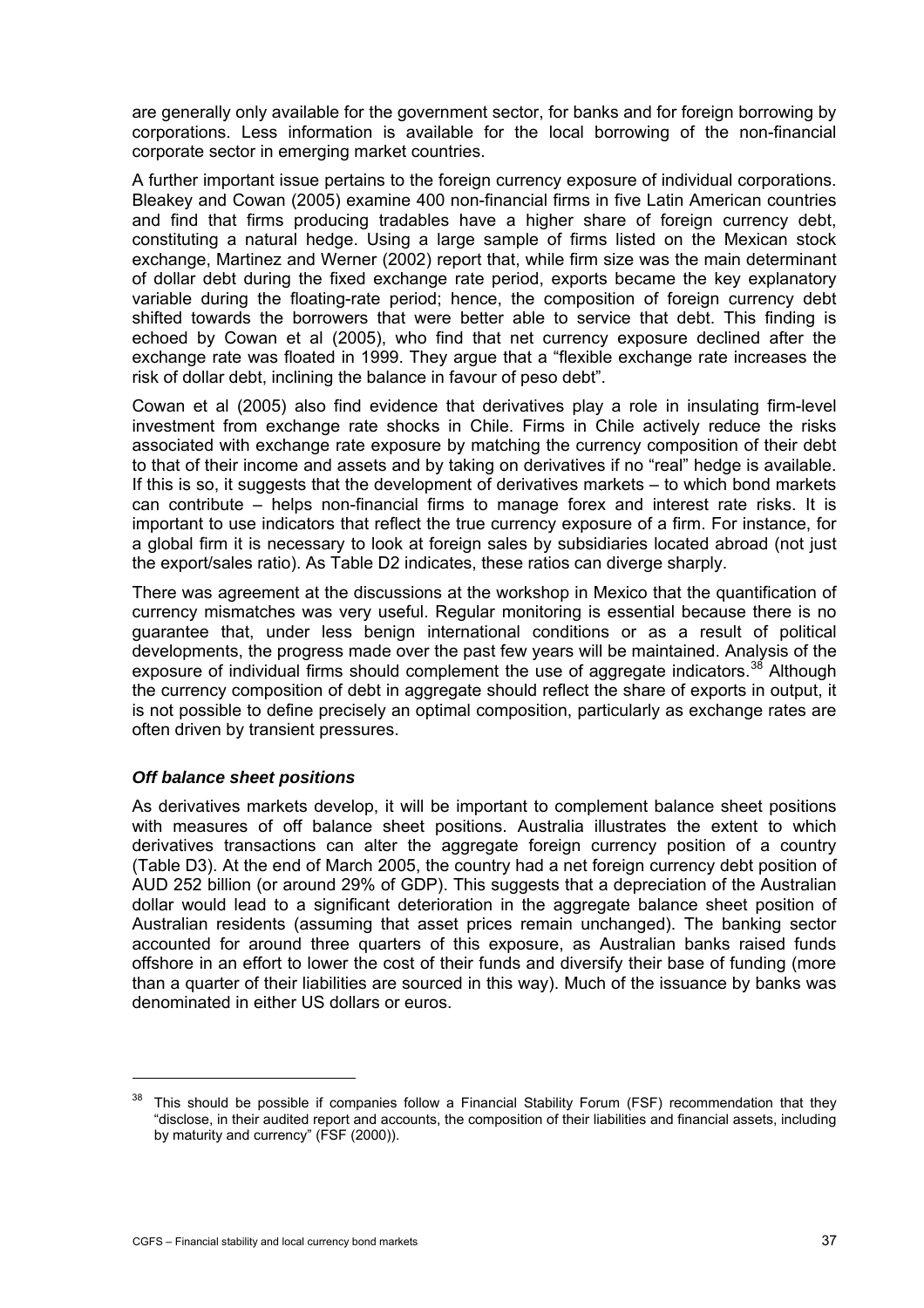### Table D3

## **Australia's foreign currency position, 2001 and 2005**

| <b>Indicator</b>                              | 30 June 2001 | 31 March 2005 |
|-----------------------------------------------|--------------|---------------|
| Net debt position based on outstanding debt   | $-165$       | $-252$        |
| Derivatives position to hedge debt            | 126          | 199           |
| Net position on debt (after derivatives)      | $-39$        | $-53$         |
| Net equity position based on holdings         | 229          | 344           |
| Derivatives positions to hedge equity         | $-28$        | $-72$         |
| Net position on equity (after derivatives)    | 201          | 272           |
| Net positions arising from trade              | $\cdots$     | 4             |
| Residual derivatives positions                | $-13$        | $-5$          |
| Foreign currency position (after derivatives) | 149          | 218           |
| As a percentage of GDP                        | 22           | 26            |
|                                               |              |               |

In billions of Australian dollars

Note: Negative values indicate a short foreign currency position.

Source: Australian Bureau of Statistics Catalogue no 5308.0.

The economic exposure of the banks and of Australia more broadly, however, was quite different. The banks used (and still use) a wide range of derivatives instruments, such as forward foreign exchange, cross-currency interest rate swaps, and currency options, to hedge these transactions immediately back into Australian dollars. Once these derivatives positions are taken into account, the aggregate net foreign currency debt position was much smaller, at around AUD 53 billion (or 6% of GDP). In fact, once net equity assets (mostly denominated in foreign currency) are taken into account, Australia had a positive net foreign currency position of AUD 218 billion (or 26% of GDP). Thus a depreciation of the Australian dollar (assuming unchanged asset prices) leads to an improvement in the aggregate balance sheet position of Australian residents.

This case illustrates that, when gauging financial stability based on assessments of interest rate and currency mismatches, it is important to take into account the impact of derivatives transactions on the transfer of economic risk. As local currency yield curves develop and become the building blocks for a range of instruments that transfer financial risk, information based solely on debt positions outstanding (or issuance) becomes less reliable and potentially misleading. Thus there is a need to improve the reporting of off balance sheet exposures.

### **Interest rate exposures**

Chapter A noted that replacing foreign currency debt with local currency denominated domestic debt of short maturity could increase interest rate exposures. This section examines the evidence for such a development. As with currency exposures, there is both liquidity risk and balance sheet risk (the sensitivity of the borrower's net worth or net income to changes in short-term interest rates).

Because liquidity risk (especially for sovereign borrowers) is less common in the case of local currency debt, most measures of interest rate exposure focus on balance sheet risk. The sensitivity of the borrower's net worth (or net income) to changes in short-term interest rates depends on: (a) the average maturity of its debt; (b) the extent to which the coupon on long-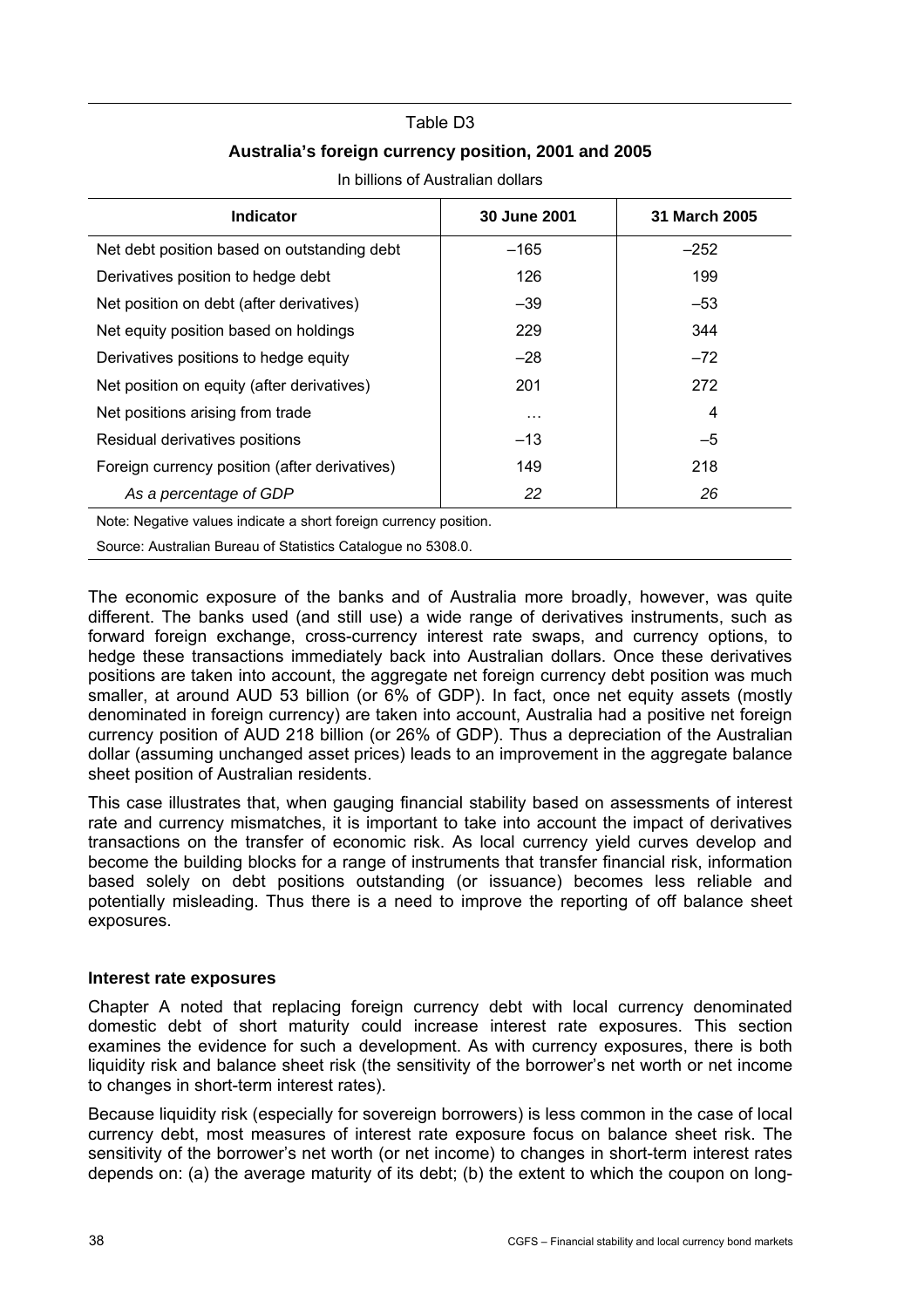<span id="page-42-0"></span>dated debt is linked to short-term interest rates; and (c) the structure of assets (as well as liabilities) on the balance sheet of the borrower.

The following paragraphs outline what is known about each of these factors. It will be pointed out that there are a number of instances where inadequate data impede an accurate assessment.[3](#page-42-0)9

## *(a) Maturity*

The main published source of information on the maturity of domestic bonds is data on domestic debt securities outstanding published in the *BIS Quarterly Review*. Unlike the BIS data on international bonds, however, these data do not contain comprehensive data on maturity. Instead, they provide only a breakdown between short-term paper (money market instruments, generally with a maturity of less than one year) and longer term paper (maturity greater than one year).

This gap in the data means that the ratio of short-term to total debt from these data has often been taken as a proxy for the maturity of debt. This ratio has risen appreciably in recent years in China and in some countries in Latin America, which is often seen as supporting the view that domestic debt has indeed become more short-term. The increase in China has been particularly significant: short-term debt securities now account for 40% of total debt securities. This important development is analysed in Subsection (c) below.

In order to fill this data gap, the Working Group sought information from central banks on the maturity of central government debt. This information was often not readily available even in national statistical publications. Table D4 presents estimates of average original and remaining maturities of central government bonds. The average remaining maturity for local bonds is shorter in emerging markets than in industrial countries. Maturities are also much shorter than those on international bonds.<sup>[4](#page-42-0)0</sup>

There is nevertheless clear evidence for the countries shown that remaining maturities on domestic bonds have been lengthening (from 3.2 years in 2000 to 4.5 years in 2005). Hence interest rate exposures of borrowers have been gradually reduced for most borrowers.

Shorter maturities and floating-rate debt continue to prevail in *Latin America*, although Brazil has lengthened its yield curve. In 2002, Chile created various benchmarks in both the nominal and the real yield curve, with benchmarks in the latter of five, 10, and 20 years. As debt instruments have taken on a standardised structure and the central bank has committed itself to the benchmarks, liquidity has improved. A major lengthening of maturities has also occurred in Mexico. A 30-year bond was issued in a single auction of MXN 2 billion at end October 2006. The bond is the longest-maturity local currency sovereign bond in Mexico (the 20-year bond was issued in 2003 and the 10-year bond in 2001). The new bond is expected

-

<sup>&</sup>lt;sup>39</sup> An FSF report on capital flows published in 2000 underlined the need for better data on domestic debt. It noted that there are "important gaps in [data on domestic debt securities]. In principle, information is needed on maturity structure (amortisation schedule), the nature of interest payments (whether fixed, floating-rate, or indexed to the price level), and currency status (foreign currency denominated or indexed). It may be particularly important to have such data for public sector debt" (paragraph 159 of FSF (2000)).

<sup>&</sup>lt;sup>40</sup> The average remaining maturities of international bonds issued by EME entities have actually risen in the past few years. Measured in years, they are: 1995–99 (8.1); 2000–04 (7.8); 2005 (12.1); and 2006 (11.1). Source: BIS.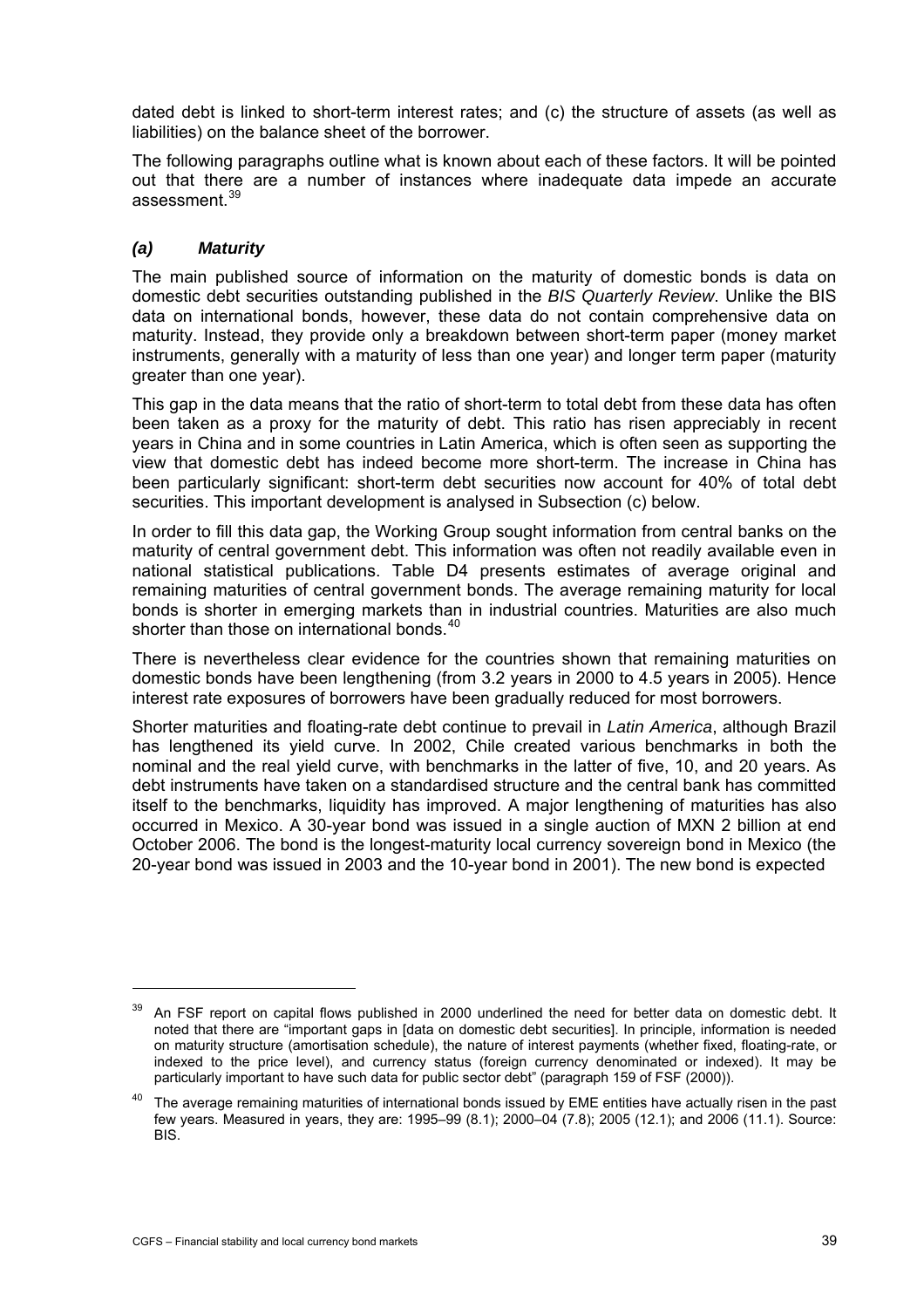# Table D4 **Maturity of domestic central government debt outstanding**<sup>1</sup>

|                                   | 1995     |                | 2000     |                | 2005     |                |  |
|-----------------------------------|----------|----------------|----------|----------------|----------|----------------|--|
|                                   | Original | Remain-<br>ing | Original | Remain-<br>ing | Original | Remain-<br>ing |  |
| <b>Latin America</b>              | 3.1      | 0.7            | 5.1      | 2.4            | 6.8      | 3.9            |  |
| Argentina                         |          | $\ldots$       | $\cdots$ | $\cdots$       | $\cdots$ | 12.0           |  |
| <b>Brazil</b>                     | $\cdots$ | 0.7            | $\cdots$ | 2.7            |          | 2.3            |  |
| Chile                             | $\cdots$ | $\ldots 0$     | $\cdots$ | $\cdots$       | $\cdots$ | $\ldots$       |  |
| Colombia                          | 3.1      | (2.0)          | 5.1      | 3.6            | 6.8      | 3.8            |  |
| Mexico                            | .        | 0.8            | $\cdots$ | 1.4            | $\cdots$ | 3.4            |  |
| Peru                              | .        | (7.6)          | $\cdots$ | (6.4)          |          | $\cdots$       |  |
| Venezuela                         | $\cdots$ | 2.9            | $\cdots$ | 2.5            | $\cdots$ | 10.1           |  |
| Asia, larger economies            | 7.2      | 2.6            | 9.6      | 2.7            | 9.8      | 6.1            |  |
| China                             | .        | $\cdots$       | $\cdots$ | $\cdots$       | $\cdots$ | $\cdots$       |  |
| India                             | $\cdots$ | $\cdots$       | 13.0     | (7.1)          | 14.0     | 10.0           |  |
| Korea                             | $\cdots$ | $\cdots$       | 4.0      | 2.4            | 6.1      | 4.1            |  |
| Taiwan, China                     | 7.2      | 2.6            | 10.6     | 3.2            | 10.8     | 3.4            |  |
| <b>Other Asia</b>                 |          | $\cdots$       | 13.0     | 5.0            | 10.7     | 5.0            |  |
| Indonesia                         | $\cdots$ | $\cdots$       | 10.0     | 6.0            | 10.0     | 7.0            |  |
| Malaysia                          | $\cdots$ | (5.2)          | 13.0     | 5.0            | 12.0     | 5.0            |  |
| Philippines                       | $\cdots$ | (17.3)         | $\cdots$ | (14.7)         | $\cdots$ | $\cdots$       |  |
| Thailand                          | $\cdots$ | $\cdots$       | $\cdots$ | $\cdots$       | 9.0      | $\cdots$       |  |
| <b>Central Europe</b>             | 1.7      | 1.2            | 4.2      | 2.6            | 6.2      | 3.6            |  |
| <b>Czech Republic</b>             | $\cdots$ | (1.4)          | $\cdots$ | (1.7)          | $\cdots$ |                |  |
| Hungary                           |          | (1.0)          | $\cdots$ | (2.3)          | .        | $\cdots$       |  |
| Poland                            | 1.7      | 1.2            | 4.2      | 2.6            | 6.2      | 3.6            |  |
| Russia                            | $\cdots$ | $\cdots$       | 4.0      | 1.7            | 11.1     | 8.6            |  |
| Other                             | 8.5      | 6.5            | 2.1      | 4.5            | 4.4      | 3.2            |  |
| Israel                            | 8.5      | (5.2)          | 8.5      | (3.6)          | 9.7      | $\cdots$       |  |
| Turkey                            |          | $\ldots$       | 1.5      | 1.1            | 4.3      | 2.1            |  |
| Saudi Arabia                      |          | 6.5            | $\cdots$ | 6.0            | .        | 5.0            |  |
| South Africa                      | $\cdots$ | $\ldots$       | $\cdots$ | $\ldots$       | $\cdots$ | $\ldots$       |  |
| <b>Total emerging markets</b>     | 5.3      | 3.2            | 7.5      | 3.2            | 8.3      | 4.5            |  |
| Hong Kong SAR                     | $\cdots$ | $\ldots$       | $\ldots$ | (1.2)          | $\cdots$ | $\cdots$       |  |
| Singapore                         | 1.6      | 1.0            | 4.1      | 2.7            | 5.1      | 3.6            |  |
| Industrial countries <sup>3</sup> | 6.7      | 5.3            | 9.5      | 6.4            | 10.3     | 5.7            |  |

Average original<sup>2</sup> and remaining maturity in years

<sup>1</sup> Includes bonds, notes and money market instruments. Regional totals based on the countries listed in the table and weighted by the corresponding amounts outstanding. Average original and remaining maturities of central government amounts outstanding reported in Table 2e of the Working Group survey. Numbers in brackets represent the results of the 2001 survey published in Table 6 in BIS (2002).  $\frac{2}{3}$  These estimates should be regarded as indicative and may not be strictly comparable across countries. <sup>3</sup> Australia, Belgium, Canada, Germany, Spain, the United Kingdom and the United States.

Source: Working Group survey.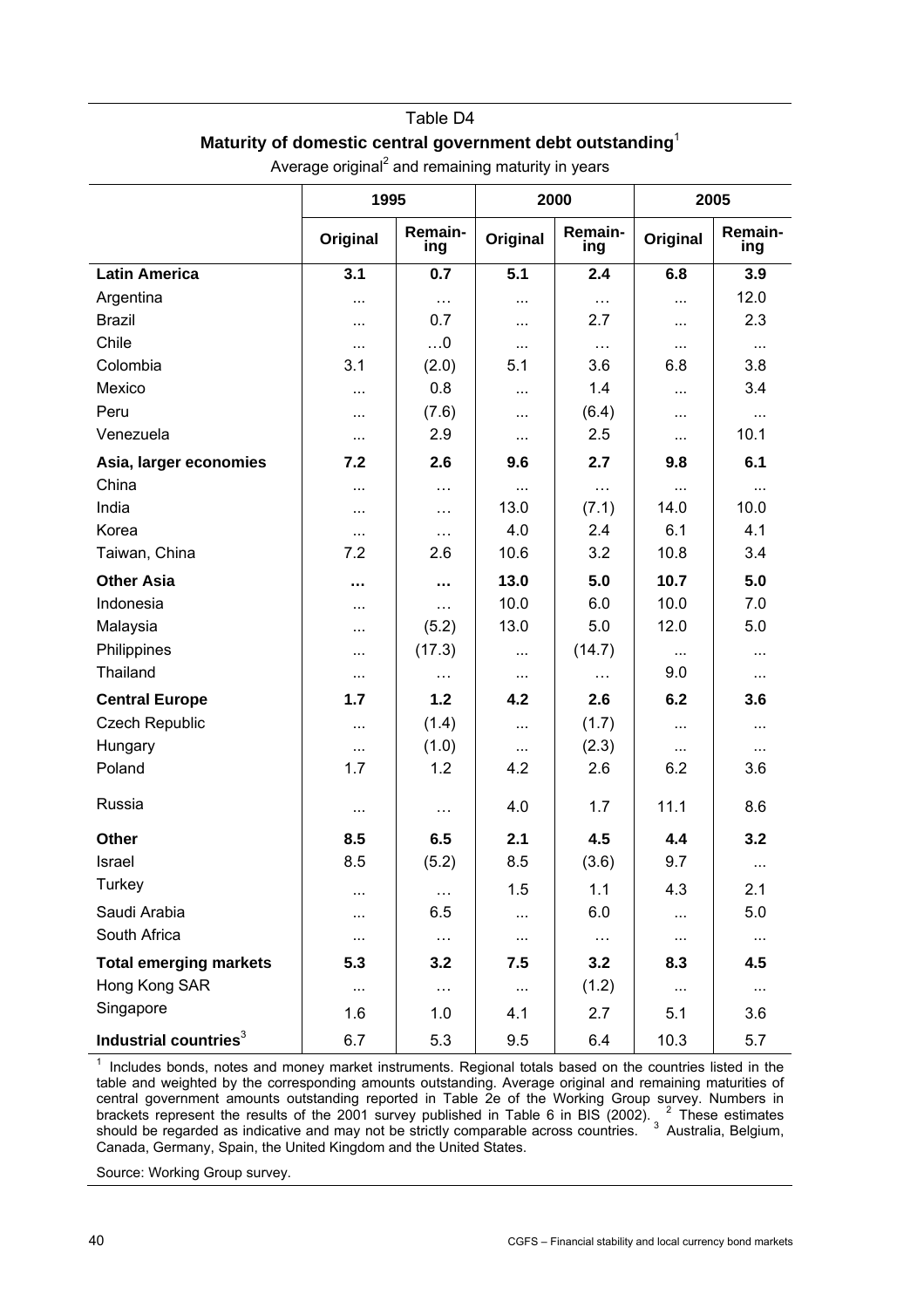<span id="page-44-0"></span>to boost access to long-term credit for Mexican firms by offering a benchmark for corporate issuers at the long end of the curve. With the exception of China, *Asia's larger economies* have made marked progress in increasing average remaining maturity – from 2.6 years in 1995 to 2.7 years in 2000 and to 6.1 years in 2005. The yield curve is rather short for many countries in *central Europe*, where short-term rates tend to be low, complicating the pricing of the entire yield curve. The prospect of adopting the euro within the next five to six years has reduced the incentives to develop the long end of the local currency debt market. Nevertheless, the three larger economies have issued some bonds with a maturity of 10 years or longer.

## *(b) Floating-rate debt*

A significant proportion of long-dated debt in some countries is issued at a floating-rate. Although data on fixed versus floating-rate issuance are available in national sources for central government debt securities, such data are not readily available in international data sources. As this has a major bearing on interest rate exposures, this is a major gap. The Working Group's survey found that the share of floating-rate debt remains substantial in several countries: see Table C4 on page 22. This means that the debt service costs of a significant proportion of long-dated debt are sensitive to changes in short-term rates. During the past few years, this has not proved to be a problem because short-term rates have fallen almost everywhere. But it is still a source of vulnerability to future possible interest rate increases.

## *(c) Assets and net debt*

A borrower's interest rate exposure depends on the borrower's assets, as well as its liabilities. Because much of the rise in gross domestic debt liabilities in the emerging markets has been associated with a substantial rise in foreign exchange reserve assets, recent changes in the **gross** debt exposures of some countries are not a good guide to their **net** debt exposures. In the early 1990s, the value of forex reserves (an asset on the central bank's balance sheet) in the emerging market world as a whole was less than the value of currency in circulation (a liability on the central bank's balance sheet). Hence the central banks did not need to issue domestic debt securities to finance forex reserve holdings. As reserves have risen substantially above the value of currency in circulation over the past decade, however, the monetary authorities have had to issue local currency debt paper to finance the acquisition of reserves. This implies that the large rise in short-term gross debt has been matched by a very similar rise in short-term assets, leading to more limited interest rate exposures on a net basis.<sup>[41](#page-44-0)</sup>

Quantifying the implications of this effect for net debt exposures is difficult. Sterilisation operations normally involve the issuance of short-term debt securities, but banks' reserve requirements can also be varied (Mohanty and Turner (2006)). Issuance of central bank securities provides only a partial measure of the scale of sterilisation operations because in some countries government securities are used for sterilisation. Most securities issued by the People's Bank of China and the Reserve Bank of India (largely government bonds under the monetary stabilisation scheme) have maturities of less than one year. In Korea, 12% of outstanding monetary stabilisation bonds have a maturity of one year or less and the residual 88% has an outstanding duration of above one year and less than three years. The maturity

j

<sup>41</sup> But interest rate exposures are not necessarily eliminated. Countries could still be hit by a crisis in which domestic interest rates rose more sharply than foreign interest rates. The improved external position of most countries, however, makes this less likely than previously. The beneficial impact of higher reserves on the credit rating and funding costs of sovereign debt is outside the scope of this analysis.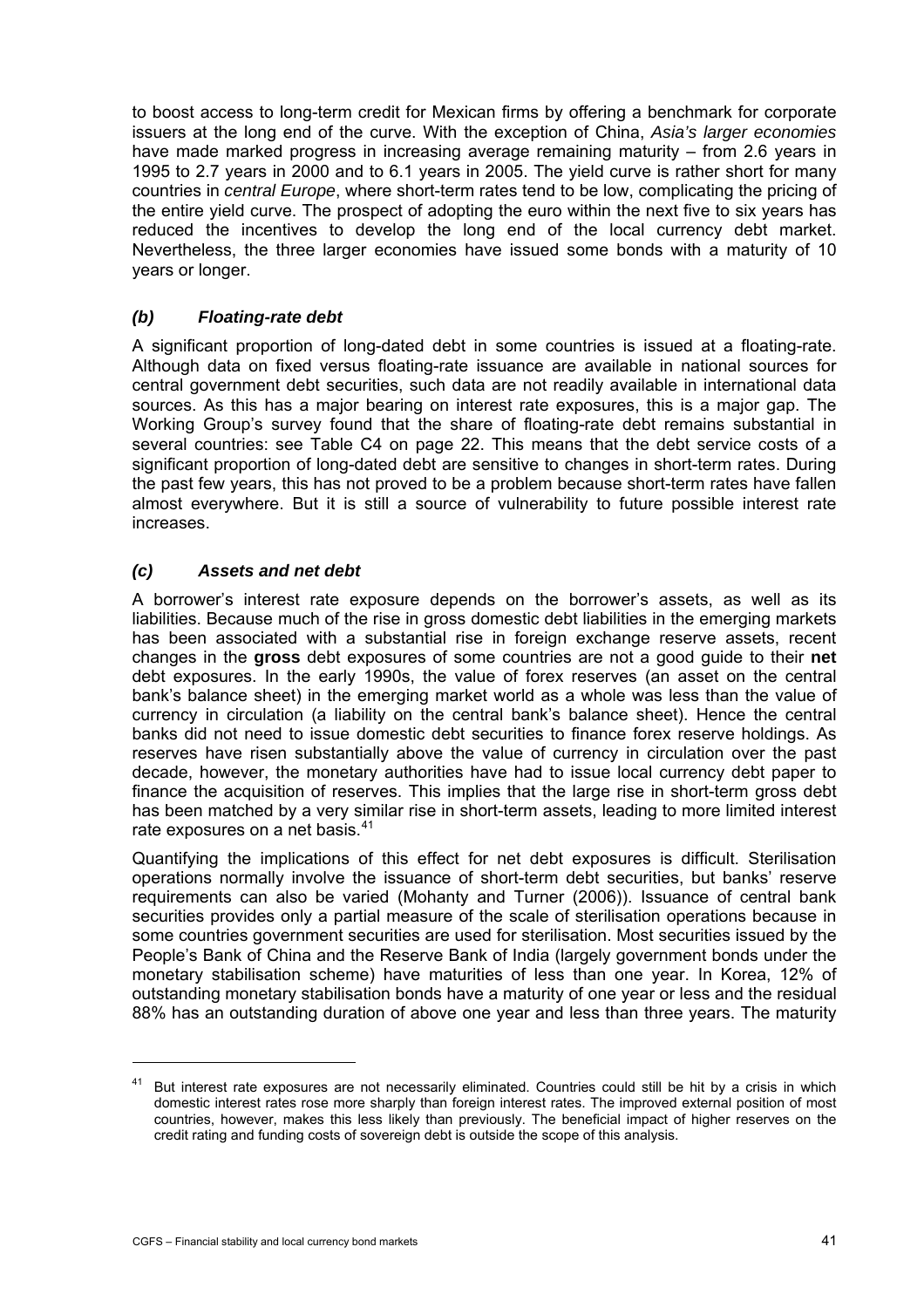of other interest-bearing instruments such as foreign exchange swaps and remunerated deposit facilities is generally much shorter, ranging from a few days to a few months.

The results of the Working Group's survey show that issuance of central bank securities by EMEs has risen by about \$500 billion in the past five years or so, and most of these are short-term securities. China's outstanding stock of short-term debt securities issued by the central bank has risen by \$274 billion, accounting for about half of the increase in forex reserves (Table D5).

## Table D5 **Central bank domestic debt securities outstanding and foreign exchange reserves**

In billions of US dollars

|                      | 2000                                       |                              | 2005                                       |                              |                                            | Change (2005-2000)           |                                                                       |  |
|----------------------|--------------------------------------------|------------------------------|--------------------------------------------|------------------------------|--------------------------------------------|------------------------------|-----------------------------------------------------------------------|--|
|                      | <b>Money</b><br>market<br>instru-<br>ments | <b>Bonds</b><br>and<br>notes | <b>Money</b><br>market<br>instru-<br>ments | <b>Bonds</b><br>and<br>notes | <b>Money</b><br>market<br>instru-<br>ments | <b>Bonds</b><br>and<br>notes | Change in<br><b>FX reserves</b><br>less<br>currency in<br>circulation |  |
| China                | 1                                          | $\cdots$                     | 275                                        | $\cdots$                     | 274                                        | $\cdots$                     | 537                                                                   |  |
| Other<br><b>EMEs</b> | 56                                         | 120                          | 151                                        | 269                          | 95                                         | 140                          | 450                                                                   |  |

Note: Money market instruments (Table 2a of the Working Group survey) and bonds and notes (Table 2b of the Working Group survey). Outstanding debt in local currency are used for the calculation of the "Change" columns. The exchange rate vis-à-vis the US dollar at end-2005 is used to convert the figures to US dollars so that the changes do not include valuation effects.

Sources: IMF; Working Group survey; BIS.

### **Stress tests**

One useful way to analyse how overall exposures have changed is to conduct a "stress test" of the public debt/GDP ratio of a country. As noted in CGFS (2000), stress tests can provide useful information on the behaviour of the system under exceptional but plausible shocks, helping policymakers to assess the broad patterns of risk taking. Central banks and financial policymakers might use them to assess the present structure of instruments and the maturity of debt more effectively. The information collected for the stress tests can also help to identify weaknesses in debt management, data collection, reporting systems and monitoring.

Three caveats are warranted. First, stress tests estimate the exposure to a specific event, but not the probability of the event occurring. The improved composition of debt over recent years has reduced the probability of a crisis event. Second, stress tests cannot address dynamic aspects of changes in market behaviour under stress. Third, the calculations provide approximate, not precise, estimates.

Nevertheless, a recent stress analysis conducted by the Ministry of Finance in Brazil is illuminating. In managing the federal public debt (FPD), Brazil took decisive measures to: lengthen the average maturity of debt, primarily by increasing the average term of the securities issued in auctions; reduce the share of short-term debt, thus lowering refinancing risk; gradually replace debt indexed to short-term rates (Selic) and the exchange rate with fixed-rate and inflation-linked paper. Steps have also been taken to develop yield curves for federal public securities on domestic markets; and to broaden the investor base. The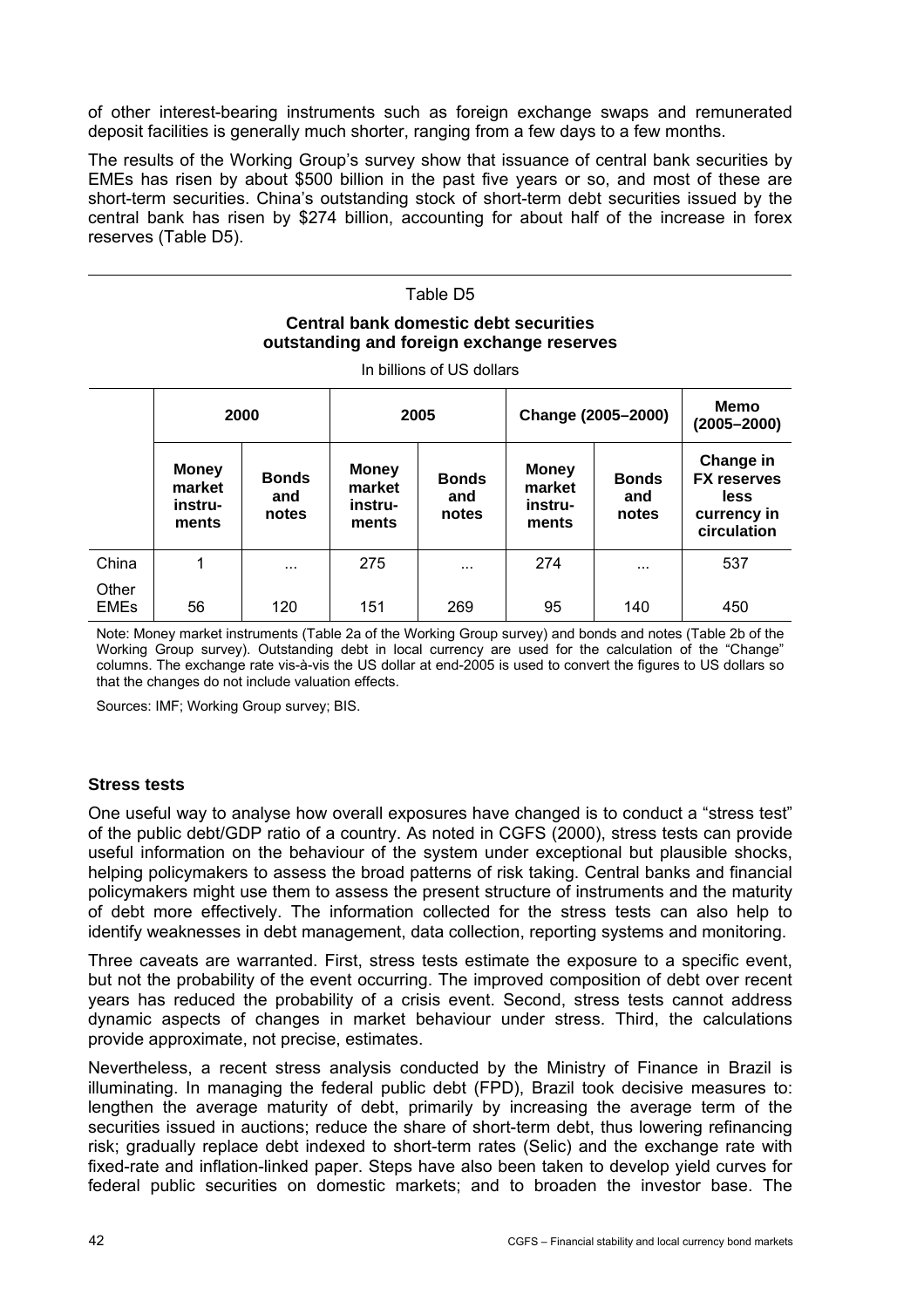<span id="page-46-0"></span>improvement in the composition of debt has reduced exchange rate risk and interest rate risk. The Ministry of Finance's stress test<sup>[4](#page-46-0)2</sup> shows that an extreme shock to interest rates and exchange rates would increase debt by only 4.7% of GDP. If the debt structure had been the same as in 2002, the impact would have been 22.2% of GDP.

Acevedo et al (2006) have also conducted a comprehensive analysis of debt sustainability (discussed separately in Chapter C above). They also report on interesting stress tests that take account of macroeconomic dynamics. Their stress tests measure the impact on public debt net of reserves, as a percentage of GDP, of an episode of financial turmoil analogous to that suffered by the five countries they studied. The most dramatic improvement has been in Brazil, as presented in Graph D4. Under the base scenario, which reflects the continuation of the present trends, debt decreases gradually towards 60% of GDP, from a peak of 75% in 2002. Under the stress scenario, with the present debt structure, debt increases and then stabilises above 70%. Without the proactive shift towards domestic debt, however, debt would have increased to over 80% of GDP [43](#page-46-0)





<sup>1</sup> Net of reserves, as a ratio of GDP.  $2$  Stress under 2002 debt composition (counterfactual).  $3$  Stress under current debt composition.

Source: Acevedo and al (2007).

 $42$  This stress test assumes that three standard deviation shocks on the interest rate (7.8 percentage points) and the exchange rate (56.6%) persist for one year.

In order to build this counterfactual case, only the discretionary changes in debt composition are considered. The reduction in the share of foreign currency denominated debt due to exchange rate appreciation is netted out. For a detailed analysis, see Acevedo et al (2006).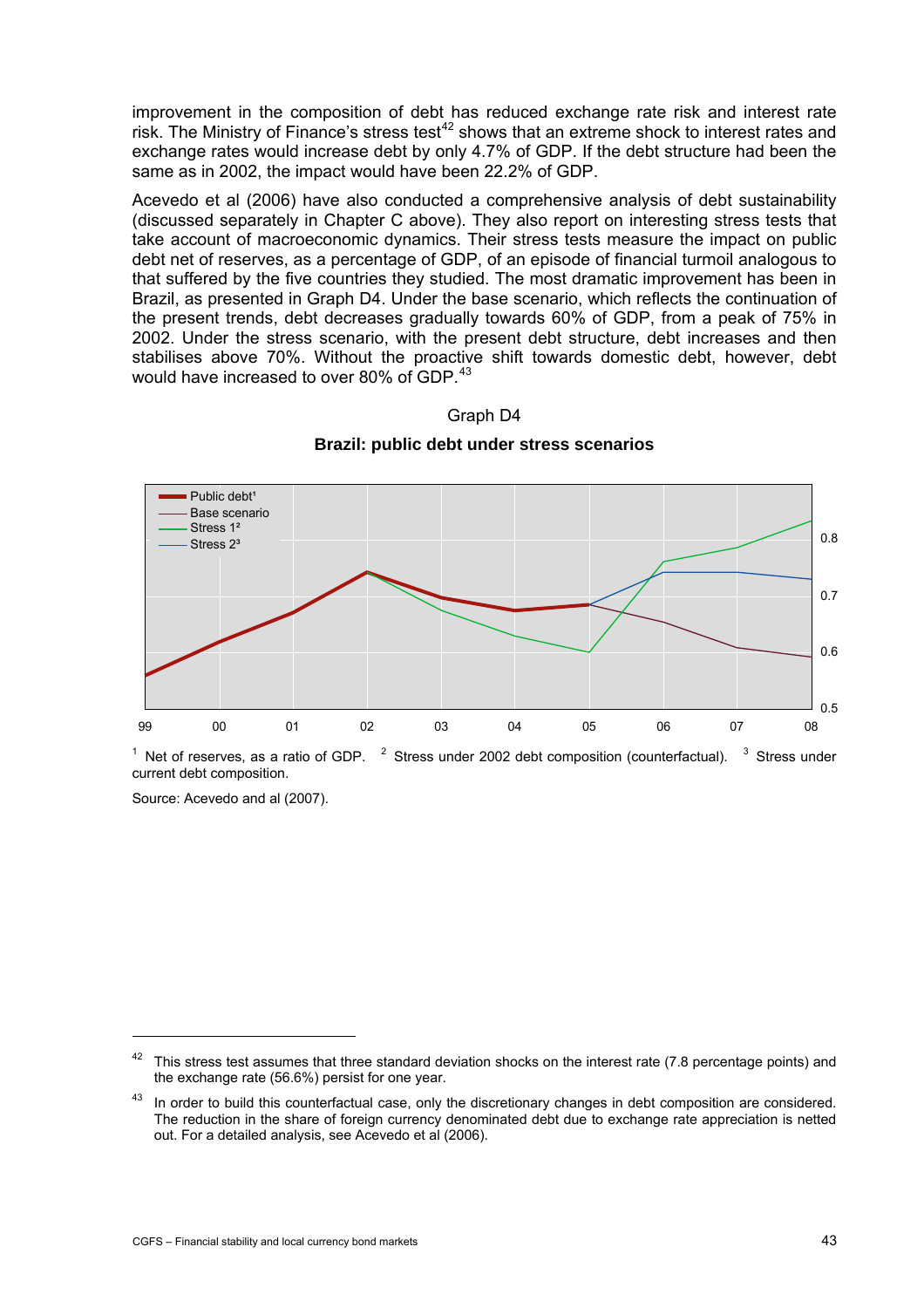# <span id="page-47-0"></span>**E. Liquidity in government bond markets**

Many of the benefits of having local currency bond markets depend on the ability of investors to trade cheaply and to adjust their positions in a timely manner. An illiquid government bond market will not be very helpful for the efficient pricing of other financial instruments, for effective government debt management, or for the transmission of monetary policy. In addition, an adequate degree of liquidity is essential for financial stability. This chapter, therefore, examines how far liquidity of local currency bond markets has improved as issuance has expanded. Much remains to be done to improve liquidity in many countries: four major areas for policy action are considered in this chapter.

## **Liquidity and financial stability**

Although there is no unique way to define market liquidity, three common characteristics of a liquid market are *depth*, *tightness* and *resilience*. [4](#page-47-0)4 Depth indicates the market's ability to absorb large transaction volumes without disturbing the equilibrium price; tightness measures the cost efficiency in transacting; and resilience indicates the market's ability to absorb a shock. Based on these characteristics, liquid markets are usually characterised by large turnover, low bid-ask spreads and limited day to day price volatility.

Markets that are deep and liquid can enhance the stability of the financial system in several ways. First, liquid markets can help to absorb occasional market "stresses" that cause extreme price fluctuations and thereby reduce the risks of financial system disruptions.<sup>[45](#page-47-0)</sup> By contrast, illiquid markets amplify the effect of shocks by generating large price changes, unstable price expectations, and a greater risk of spillover to other market segments.<sup>4</sup>

Liquidity is also essential for limiting the financial distortions that increase systemic vulnerability. If government bond markets become illiquid during periods of heightened political uncertainty, for example, the market may demand a large liquidity premium. In such circumstances, public debt issuance tends to become concentrated in short maturities. This has been demonstrated by several liquidity crises in the emerging markets (for example, Brazil in 2002). Some have argued that a narrow investor base can make a market illiquid by increasing the markets' vulnerability to "herding" investor behaviour. Liquid markets with a diversified investor base are less likely to witness one-way price bets than markets that are relatively illiquid: these issues are discussed further in Chapter F.

In addition, an illiquid bond market can adversely affect financial stability by reducing both agents' capacity to manage risk and the authorities' ability to monitor risk. In particular, lack of liquidity and high transaction costs could prevent market participants from smoothly rebalancing their portfolio against anticipated shocks, thus limiting their capacity to manage risk. The presence of liquidity risk may mean that risk exposures can be underestimated. $47$  $47$ 

<sup>44</sup> For a detailed discussion, see CGFS (1999b).

<sup>&</sup>lt;sup>45</sup> Studies show that, in markets that are traditionally liquid, a fall in prices that investors regard as overshooting leads them to reduce selling, confident that market liquidity will return. In illiquid markets, where there is no such confidence, a fall in prices can trigger further intense selling, which Muranaga and Shimizu (1999) call an "endogenous price crash".

<sup>46</sup> CGFS (1999a).

This arises from the fact that VaR models may not take adequate account of liquidation risk. In several countries, financial institutions have complemented their VaR methodologies with stress tests that enable them to gauge their potential vulnerability to liquidity events. However, there are also a number of caveats with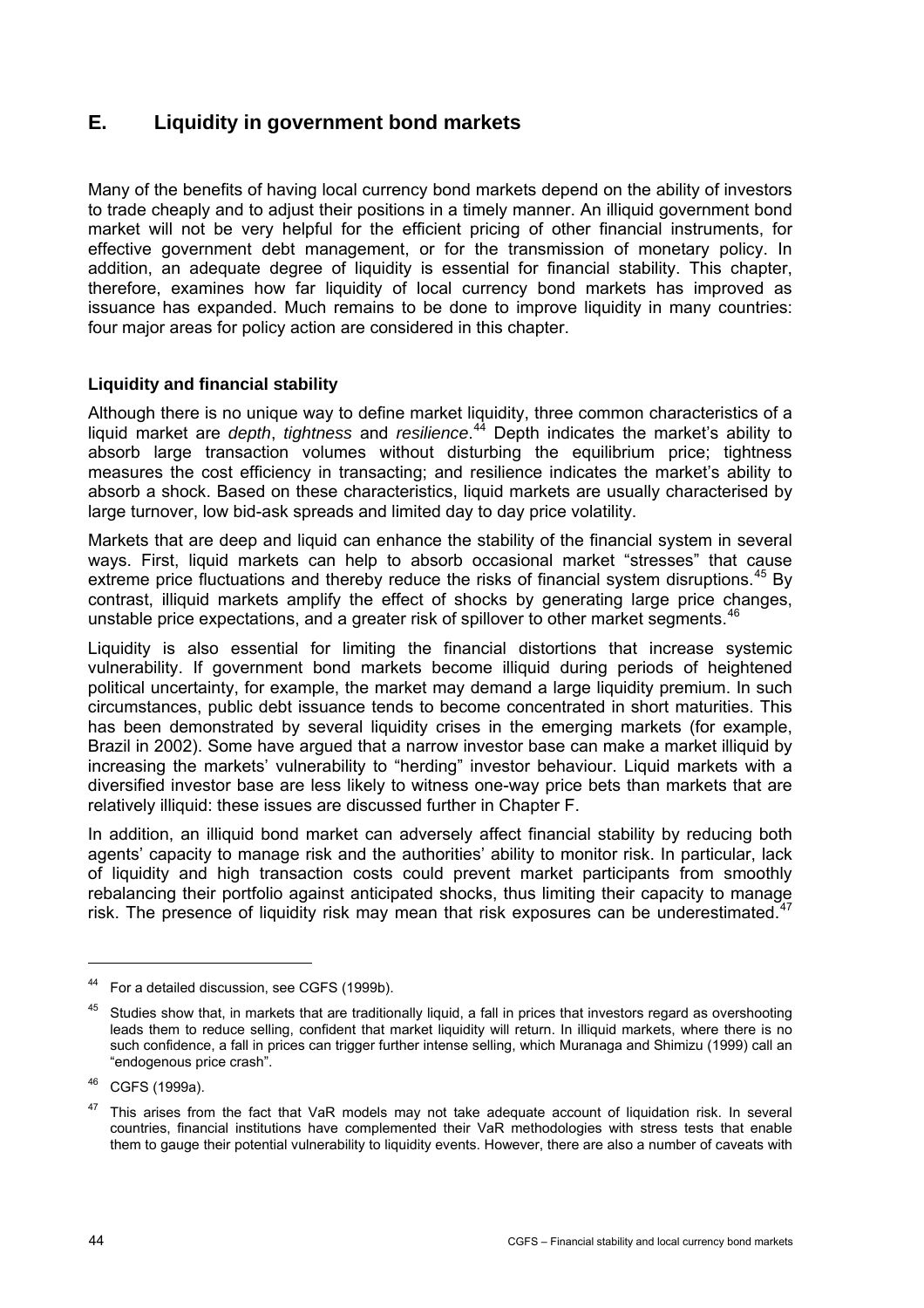<span id="page-48-0"></span>Moreover, supervisors' ability to monitor risk and take preventive actions depends on the availability of proper market price indicators for valuing financial institutions' securities holdings.

### **Has liquidity improved in the government bond market?**

Several indicators suggest that liquidity is improving in many markets in the EMEs. Market depth does appear to have increased.[4](#page-48-0)8 In a number of countries, the annual turnover of central government securities has risen over the past five years.  $49$  In 2005, the ratio of turnover to outstanding stocks in some emerging markets (for instance, Chile, Poland, South Africa and Taiwan (China)) was comparable to that in mature markets (Graph E1). There is also some evidence that the number of key benchmark securities is also increasing in many countries, suggesting greater market depth. In several countries, the typical number of benchmark securities has increased, from one or two securities in 2000 to between three and five by 2005.



## Graph E1

**Liquidity in the government bond market, 2005**<sup>1</sup>

AR = Argentina; BE = Belgium; BR = Brazil; CA = Canada; CL = Chile; CN = China; CO = Colombia; CZ = the Czech Republic; DE = Germany; ES = Spain; GB = the United Kingdom; HK = Hong Kong SAR; ID = Indonesia; IL = Israel; IN = India; KR = Korea; MX = Mexico; MY = Malaysia; PE = Peru; PH = the Philippines; PL = Poland; RU = Russia; SA = Saudi Arabia; SG = Singapore; TH = Thailand; TR = Turkey; TW = Taiwan (China); US = the United States; ZA = South Africa.

<sup>1</sup> Refers to central government bonds and notes.  $2$  Turnover over previous year's outstanding stock.  $3$  Most liquid issue, in basis points; for the United States, 10-year government bond yields.

Sources: Bloomberg; Working Group survey of central banks; BIS.

the use of such tests: they do not measure the probability of such events; and they are subject to risk managers' judgment.

- $48$  An earlier quantitative assessment of liquidity in the government bond market is presented in Mohanty (2002), which uses many of the measures employed in this chapter.
- <sup>49</sup> For instance, gross turnover of central government bonds increased by two to four times in India, Israel, Korea, Malaysia, Mexico, Singapore, Taiwan (China), Thailand and Turkey between 2000 and 2005.

-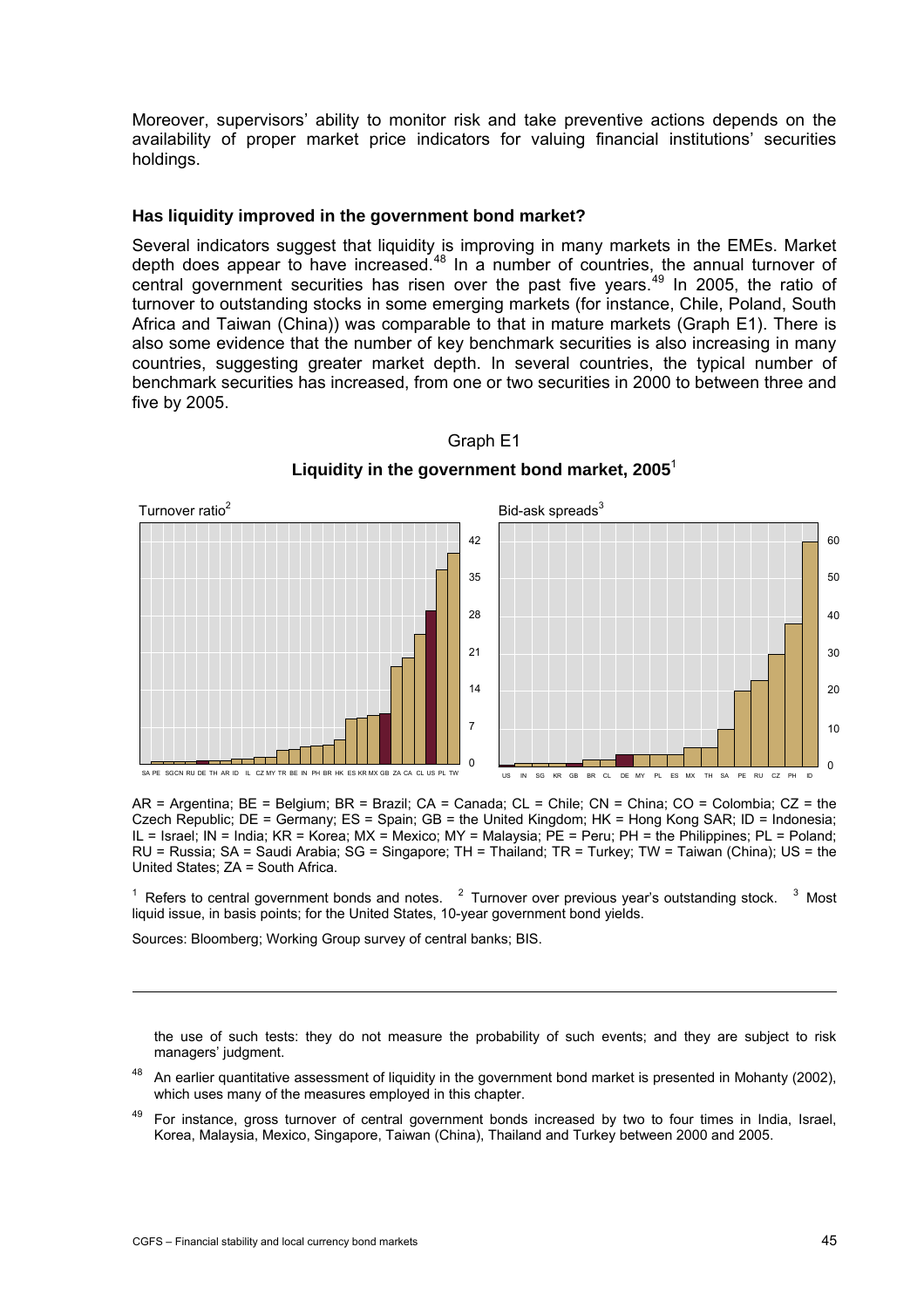<span id="page-49-0"></span>Nevertheless, **market depth** varies considerably across countries. Liquidity continues to be low in a majority of countries, and the gap between emerging and mature bond markets remains wide. In particular, liquidity tends to be relatively low for long-term bonds. It is important to note, however, that turnover data may not be fully comparable across countries (for example, some countries include central bank repurchase operations in their statistics, and others do not), and a high turnover ratio may not necessarily indicate better liquidity if the volume of outstanding stocks is also low (this is for instance the case in Taiwan (China)). Ideally, measures of turnover should also reflect derivatives transactions since a liquid futures market can compensate for some of the inefficiencies of an illiquid cash market. For example, investors might find it easier to hold an open position in the derivatives market because the market is liquid rather than taking a similar position in the spot market, where they might not be able to change their portfolio so easily.



## Graph E2 **Volatility of local currency bond returns**<sup>1</sup>

1 Calculated as the standard deviation of daily percentage changes in the return index, with a 30-day moving window, annualised. Data refer to unhedged returns in US dollars of JPMorgan Chase's traded index.  $2^2$  China, India, Indonesia, Malaysia and Thailand. <sup>3</sup> Brazil, Chile, Colombia, Mexico and Peru. <sup>4</sup> The Czech Republic, Hungary, Poland, Russia, Slovakia and Turkey.

Source: JPMorgan Chase.

An indicator of **tightness** is the bid-ask spread for the most liquid benchmark security. For instance, in 2005, spreads in Brazil, Chile, India, Korea and Singapore were among the lowest among the countries shown in Graph E1. At the same time, low bid-ask spreads may not provide a representative measure of liquidity if transaction costs vary widely between the most and least traded securities. In some countries, market regulation might also limit the extent to which market-makers can vary their spreads.

Assessing market **resilience**, the third dimension of liquidity, is difficult as it reflects both technical conditions in the market, as well as investor perceptions of the macroeconomic and credit fundamentals.<sup>[5](#page-49-0)0</sup> Emerging bond markets have so often in the past seen liquidity dry up suddenly following an adverse shock (say, a decline in capital inflows or monetary tightening). As a simple measure of market resilience, Graph E2 shows annualised volatility of local currency bond returns in major emerging market regions and the United States over

-

 $50$  The emergence of electronic bond platforms and exchange-based trading systems might be reducing this difficulty somewhat. For instance, intraday price volatility could provide vital information about the relative resilience of the bond market to liquidity shocks.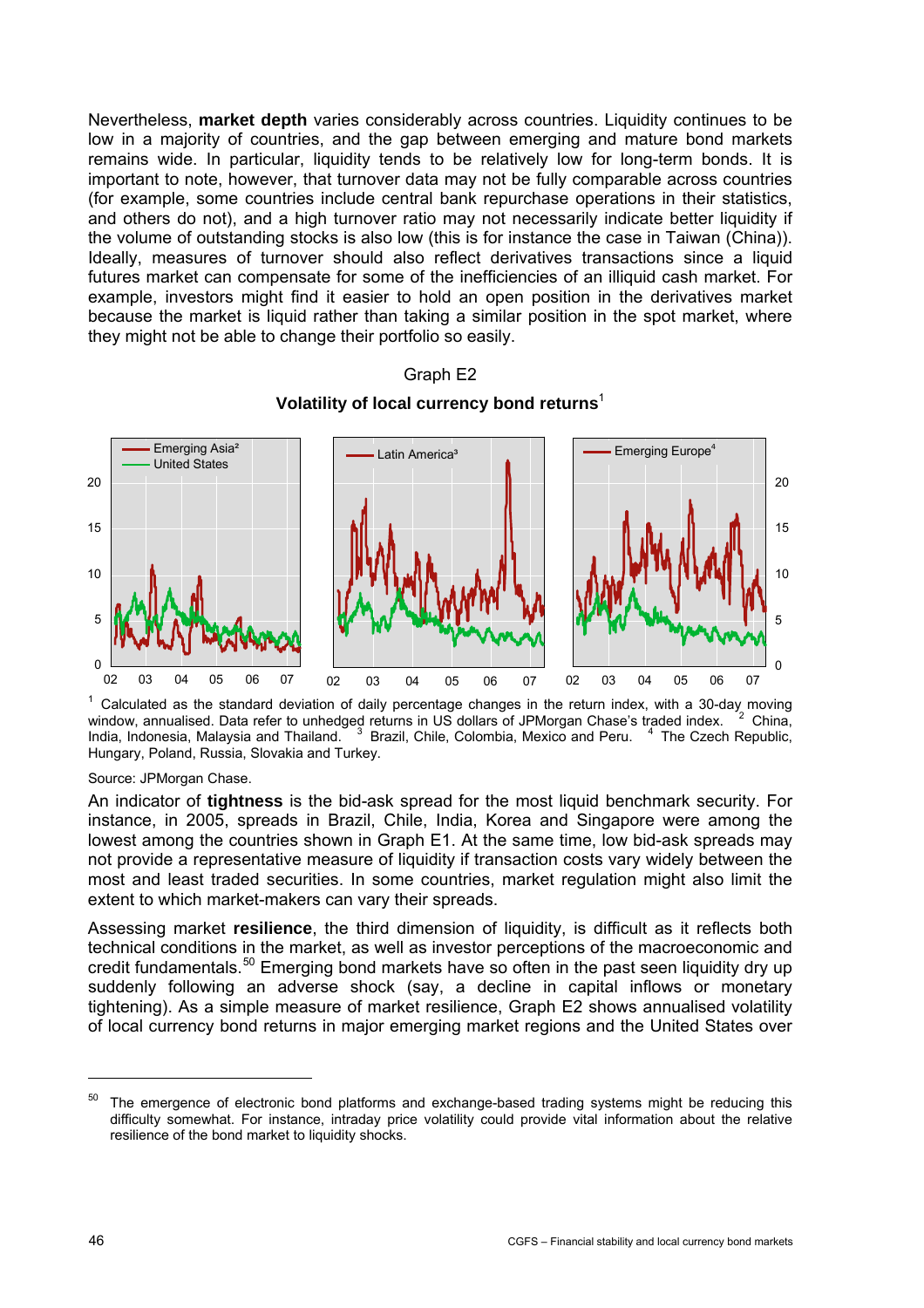the past five years. To the extent that liquidity premia are embedded in bond returns, illiquid markets are expected to exhibit higher volatility than liquid markets, reflecting a time-varying risk component. Based on this measure, Asian bond markets seem to be becoming more resilient, given the sharp decline in volatility over the past two years. To a smaller extent, this also appears to be true for Latin America and central Europe, particularly since the middle of 2006. Even so, bond returns in these areas are still far more volatile than elsewhere.

### Box E1

### **The impact of the May–June 2006 sell-off on Turkey**

Increased global risk aversion during May and June 2006 triggered a sudden reversal of large "carry" positions on Turkish bonds, leading to a sharp decline in local currency bond prices and the exchange rate (Graph E3). The net withdrawal by foreign investors from lira-denominated bonds was estimated to have reached \$4 billion during these two months. The unexpectedly sharp currency depreciation, in turn, triggered stop-loss clauses in derivatives contracts on liradenominated debt issued in offshore markets, leading to further depreciation and a rise in domestic yields.

To counter the sell-off and stabilise inflation expectations, the central bank announced several measures: (a) the raising of the policy rate by 425 basis points in June and July; (b) the draining of large amounts of money market liquidity to reduce lira speculation; and (c) the selling of forex reserves to stem the lira's depreciation. In the short-term, higher policy rates hurt domestic investors with long positions in Turkish liras. Banks that had taken longer-term foreign currency loans from international banks at low rates and hedged their positions using foreign exchange forwards saw their hedging costs rise sharply with higher domestic rates.

Yet both foreign exchange and the local currency bond markets stabilised relatively quickly (Graph E3). By mid-August, the lira had recovered and long-term bond yields began to decline. Inflation expectations, which had shot up during the second quarter of 2006, moderated substantially by October 2006. Aggressive monetary tightening by the central bank and the government's announcement that it would exceed the target for the primary budget surplus for 2006 (5.9% of GDP) helped to underpin investors' confidence in medium-term macroeconomic stability, and capital inflows rebounded. Other factors helping Turkey's resilience were improved public debt sustainability, particularly the reduced share of foreign exchange linked bonds in the stock of total debt (falling from 56% in 2001 to 40% at the end of May 2006) and a recovery of inflows to local debt and equity markets in the second half of 2006.

Event studies focus on market response to common as well as idiosyncratic shocks as a measure of resilience. Graph E4 focuses on the experience of emerging markets during the May–June 2006 global market sell-off. Although several key local currency bond markets came under heavy selling pressure during this period (particularly those of Indonesia, the Philippines and Turkey), the subsequent recovery generally was relatively rapid. (Even Turkey, which experienced the largest and most sustained rise in yields, and a large exchange rate depreciation, was much less affected than it had been during past episodes of global or country specific volatility (see Box E1)). Many key markets (such as Brazil and South Africa) that have often been vulnerable to deterioration in investor sentiment in international markets suffered only temporary dislocations, which could reflect increased resilience to external shocks as well as the rapid recovery of risk appetite globally.

At the same time, some EMEs have had to struggle with what has been seen as "excessive" capital inflows. The recent case of Thailand is of particular interest. With a floating exchange rate, few capital controls and a functioning short-term forward market, non-residents found it attractive to invest in Thai financial assets, including local currency bonds. The upward pressure on the exchange rate presented a difficult dilemma for the Thai authorities who opted for capital controls. This episode reminded investors that reforms liberalising capital flows could be reversed.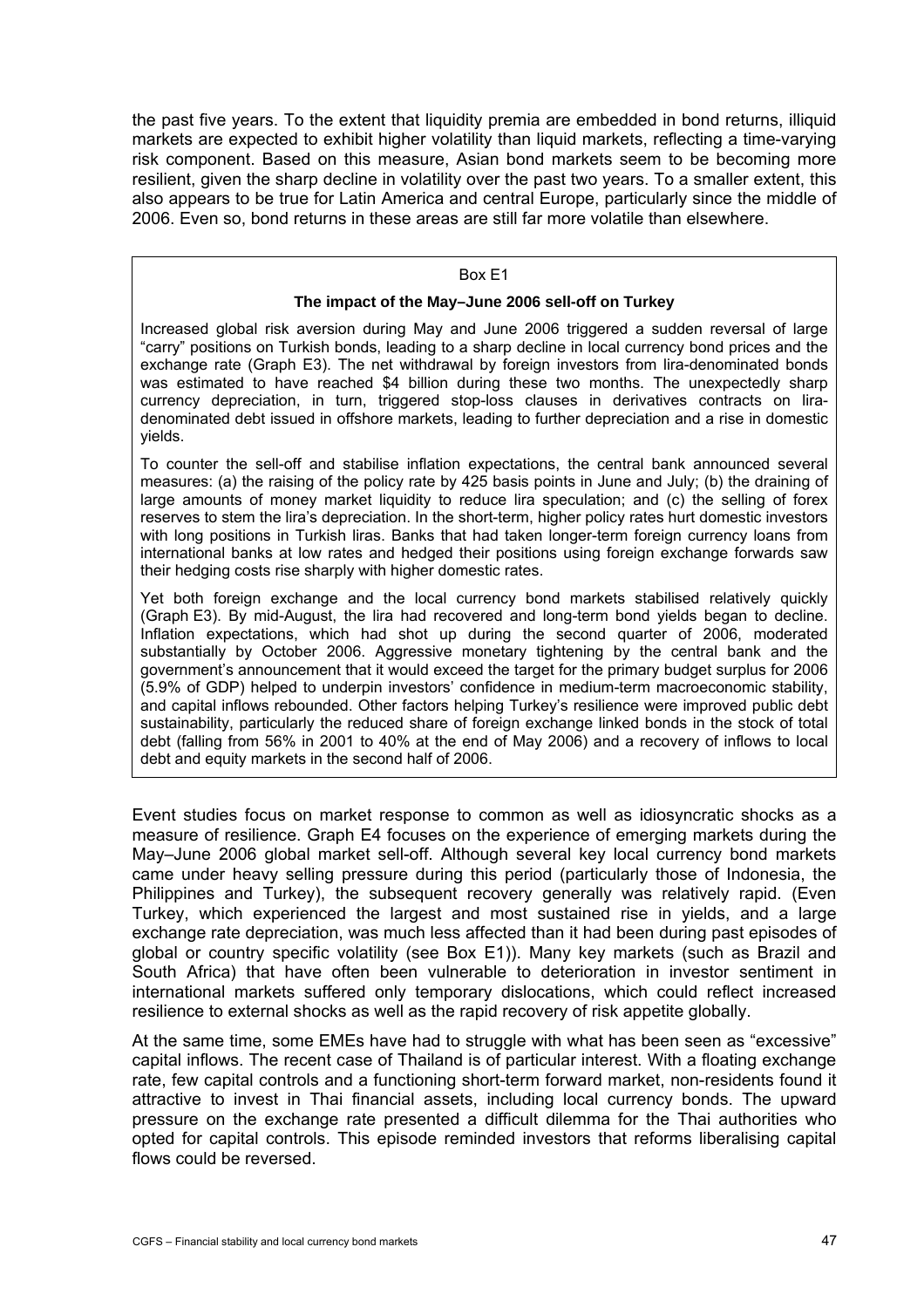### Graph E3





<sup>1</sup> Turkish Lira Announced Interbank Overnight Rate, in per cent.  $2$  $2$  Government bond issued by the central bank on 25 January 2006 and maturing on 19 January 2011.  $3$  Thirty-day rolling annualised volatility of daily returns of the government bond.

Sources: Bloomberg; BIS calculations.

As regards country specific shocks, responses from central banks to the Working Group's survey are somewhat mixed. For instance, none of the industrial countries reported liquidityrelated market events over the past five years. This also appears to be true in a broad spectrum of emerging economies (for instance, China, Hong Kong SAR, India, Israel, Malaysia, Mexico, Singapore and South Africa). In contrast, in 2002 Colombia witnessed

#### Graph E4

**Local currency long-term bond rates during the May–June 2006 sell-off** 

In per cent



Note: For Hungary, India, Indonesia, the Philippines and South Africa, 10-year government bond; for Brazil, threeyear government bond; for Turkey, one-year Libor. The right-hand panel begins with the first day of the sell-off, on 10 May 2006.

Sources: Bloomberg; national data.

significant selling pressures in the local bond market following news of the country's deteriorating fiscal situation. Peru witnessed a similar event in the first quarter of 2006 ahead of its presidential elections. Chile, even with its well-developed bond market, had to cancel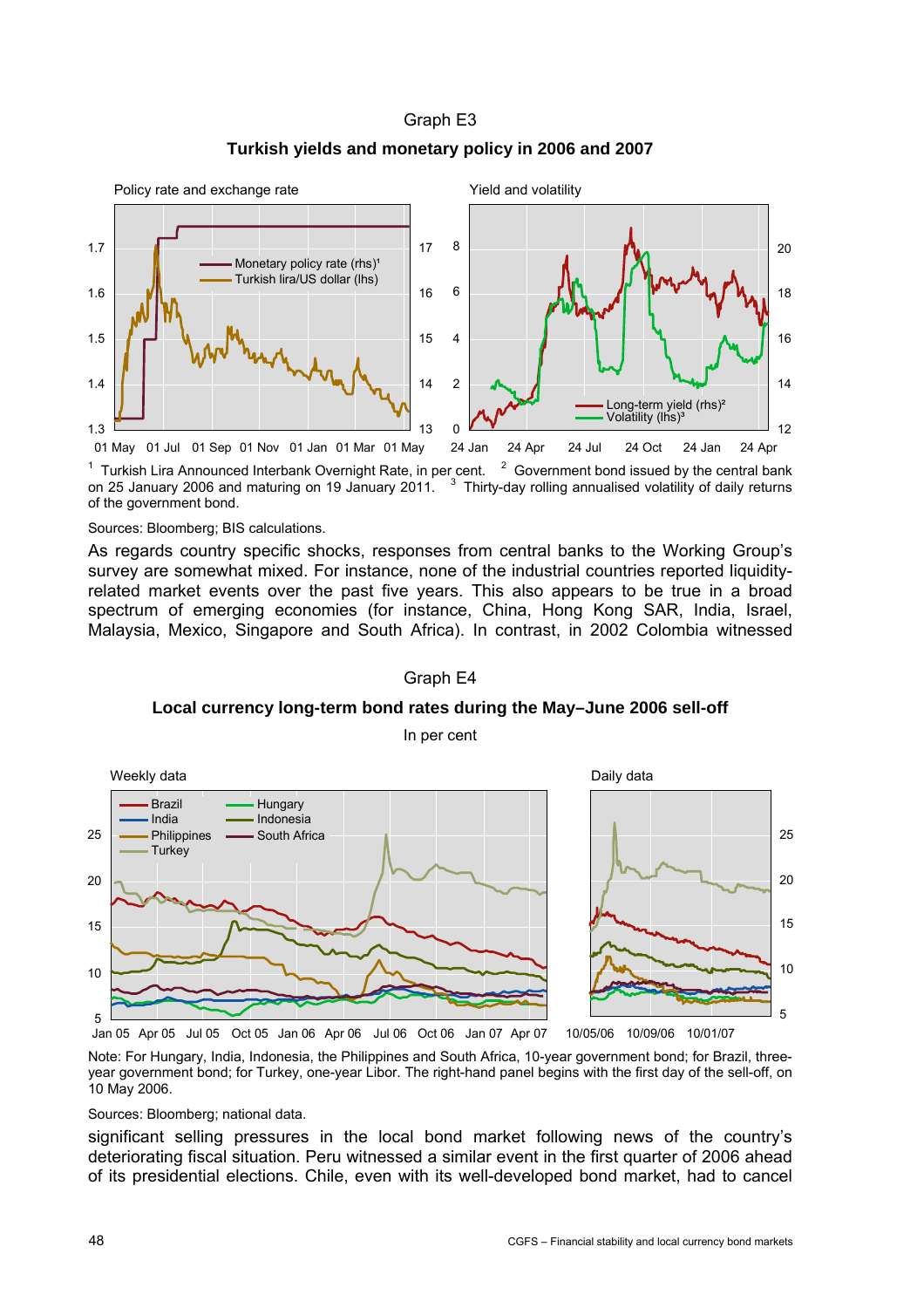<span id="page-52-0"></span>debt auctions in late 2005 in response to heightened market volatility. Both Poland and Hungary have seen bond market sell-offs over the past few years; liquidity shortages in Poland in November 2003 led many market-makers to stop providing two-way quotes and some banks to withdraw from market-making.

In several countries, fundamental concerns have in the past led to liquidity runs in the mutual fund sector, illustrating the interaction between fundamental and technical factors. Korea has witnessed several runs on the investment trust companies – a group of firms dominating the market for government securities. Indonesia came to the brink of a crisis in its bond fund sector in 2005, following a sharp rise in the domestic interest rate. Mutual funds that had invested over 80% of their assets in government securities during a time of rising bond prices faced heavy redemption pressure as their losses mounted and net asset values fell. An illiquid secondary market was said to have exaggerated the price fall resulting from selling pressures from the mutual funds. Retail investors, who were unaware of this risk (and perhaps not adequately warned by financial intermediaries), were hit particularly hard. The crisis was averted by government intervention to inject liquidity through a large bond buyback operation.<sup>[5](#page-52-0)1</sup>

## **Factors affecting liquidity**

These indicators suggest that, despite notable improvements, local currency bond markets in a number of countries remain relatively illiquid. The experience of industrial countries has shown that developing a liquid bond market involves considerable effort and time. In Europe, for instance, bond market liquidity improved substantially after restrictions on cross-border capital inflows had been eliminated and national tax rates had been substantially harmonised.

Over the past decade, major efforts have been underway in emerging markets to remove constraints that impede bond market liquidity.<sup>[5](#page-52-0)2</sup> Fundamental fiscal and monetary reforms have reduced inflation and interest rate volatility, enhancing public debt sustainability and monetary discipline. This has attracted investors to local currency bond markets and boosted secondary market trading. In addition, efforts have been made to boost investors' confidence in "young" markets. The abolition of interest rate controls, the elimination of official intervention in the primary market (for instance, in India and Mexico) to influence the yield curve, and an increased number of market participants have all gone in this direction. Many countries have made progress in developing the market microstructure by establishing market-makers, introducing modern trading platforms, reforming the payment and settlement system, and increasing market transparency. India is one important example, where a sequence of reforms and market-building efforts since the beginning of the 1990s has led to a substantial improvement in bond market liquidity in recent years (see Box E2).

This record of achievement raises the question of what remaining constraints are still hindering liquidity in emerging bond markets. It is instructive to mention here that an earlier CGFS working group in the context of mature markets had noted a number of guiding principles for designing a deep and liquid government bond market (CGFS (1999b)). These principles include reducing market fragmentation by enhancing close substitutability of different securities, lowering transaction costs by choosing appropriate taxation policies, ensuring a sound and robust market infrastructure, enhancing heterogeneity of market

-

<sup>51</sup> For details, see ADB (2006).

<sup>&</sup>lt;sup>52</sup> Some of these measures and country experiences have been discussed extensively in BIS (2000, 2006a and 2006c), Turner (2003), Mohanty (2002), World Bank (2001) and IADB (2006).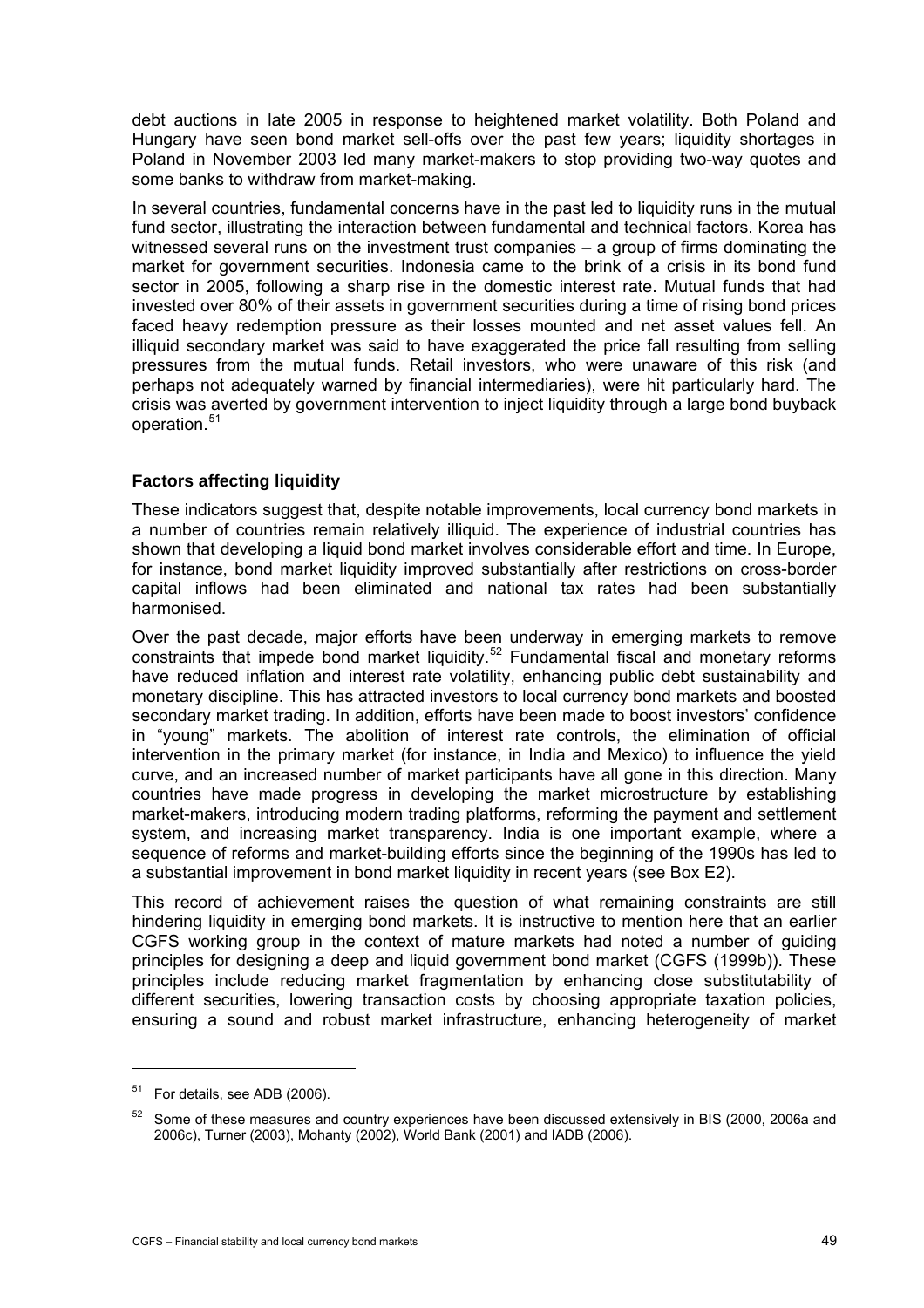participants, and creating a level playing field between resident and non-resident investors. These principles suggest four major focuses of policy action to boost liquidity in emerging bond markets: (a) encouraging the trading of securities; (b) diversifying the investor base; (c) developing a repo market; and (d) deepening derivatives markets. The rest of this chapter considers these elements in turn.

## *(a) Encouraging the trading of securities*

One set of factors attracting increasing attention from analysts and market players is how far emerging markets are adopting policies and practices that encourage trading in securities. Many emerging markets continue to have investment regulations for banks and long-term institutional investors. For instance, the mandatory investment requirement for banks to invest in public sector securities varied between zero in Mexico and 30% in the Philippines in 2006. Several countries, such as India, Indonesia and Saudi Arabia, had mandatory investment ratios equal to or exceeding 20%. Requirements for institutional investors are even higher (exceeding 30% in a number of countries). In some countries, certain investor groups are required to invest all their assets under management in government securities.

These investment restrictions encourage buy-and-hold behaviour among banks and institutional investors. Since these investors are required to maintain a high proportion of their assets in government paper at all times, they may prefer to hold long-dated bonds, guaranteeing a fixed rate of return over the cycle. This strategy reduces their incentive to trade in securities. On the other hand, a buy-and-hold strategy may be desirable from the investor's viewpoint even without such restrictions.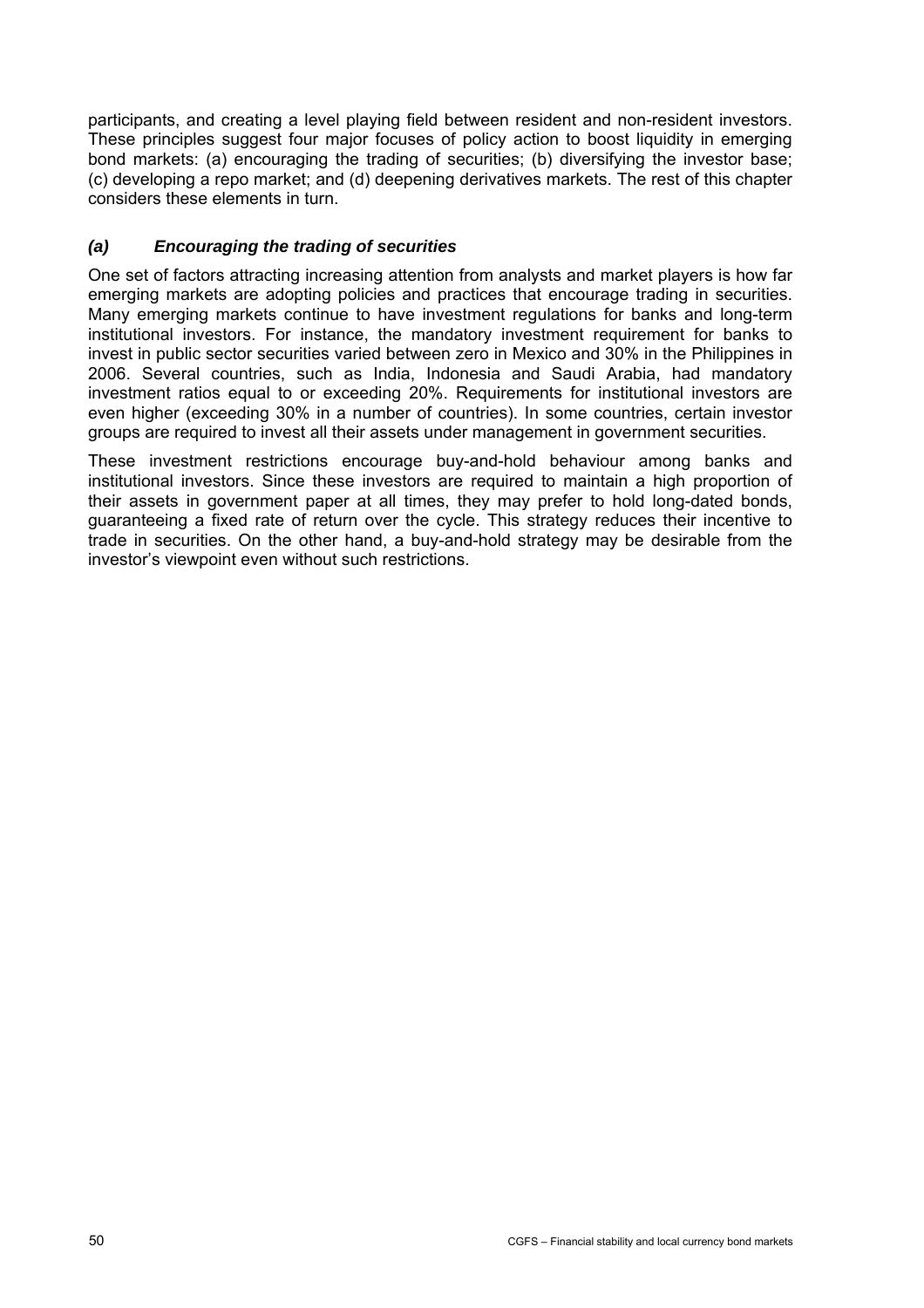#### Box E2

### **Policy and liquidity in the Indian government bond market**

Market liquidity in the Indian debt market has improved over the past decade well in line with that in the developed world, with the bid-ask spreads on the most liquid security being as fine as 1–3 basis points.

The Reserve Bank of India (RBI) – the debt manager for the government – has taken a series of steps to boost liquidity. Early reforms focused on establishing primary dealers (PDs) in 1996 with liquidity support from the RBI. While the structure of PD business was later expanded to include banks, PDs were allowed to diversify their activities. Specialised public sector agencies such as the Discount and Finance House of India and the Securities Trading Corporation of India were set up to promote secondary market trading. As the market developed, the RBI divested most of its shareholdings in these institutions in favour of other market players. The objective was to avoid problems of moral hazard associated with the RBI's role as the lender of last resort as well as the money market regulator (Reddy (2002)).

Efforts were made to mitigate settlement risks by introducing delivery versus payment (DVP) in securities in 1995 and later integrating it with the Clearing Corporation of India Limited as the sole clearing house and central counterparty. The launching of a negotiated dealing system (NDS) in 2005 helped to create an anonymous electronic order-matching trading and settlement system. Permitting the rollover of repos combined with the adoption of a uniform T+1 settlement cycle enabled market participants to manage their positions more efficiently. To facilitate wider participation and easier access, government securities were permitted to be traded on stock exchanges, non-bank participants were allowed to undertake repos in government securities, and limits on foreign portfolio investment in debt securities were raised (to \$3.2 billion in 2006).

Various new instruments were introduced in the first half of the 1990s to increase the depth of the government bond market. These included 91-day treasury bills, zero coupon bonds, floating-rate bonds and capital index bonds, where the principal investment is linked to the inflation rate. The introduction of over-the-counter (OTC) interest rate derivatives (interest rate swaps and forward rate agreements) in the second half of the 1990s facilitated the hedging of interest rate risk. Consolidation through the reissuance/reopening of government securities and buyback of illiquid securities was used to develop key benchmark securities. To develop a smooth yield curve for longer terms and to minimise refinancing risk, the maturity of government bond issuance was increased up to 20 and further to 30 years.

The RBI also initiated a number of steps to improve market transparency. To provide timely and clear information to market participants, an auction calendar for government securities was introduced in 2002. Reporting and dissemination of information about securities trading have been done through the fully operational electronic bond trading system (NDS) since 2005. A "when issued" (WI) market (ie where securities can be traded before the date of issuance) was introduced in 2006 to facilitate price discovery.

Although initially WI trading was permitted in reissued securities, it is proposed to extend WI trading to new securities as well. While intraday short selling in central government securities was allowed in 2006, it was recently proposed to allow banks and primary dealers to cover their short positions within an extended period of five trading days.

However, despite significant improvements, liquidity in the government securities market is concentrated in a few instruments (five out of 112 outstanding securities) and the derivatives market remains underdeveloped. The participant base is still dominated by mandated holders like banks, insurance companies and retirement funds that are predominantly buy-and-hold investors. To help banks manage their large government securities portfolio, the RBI allowed them to expand their "held to maturity" portfolio up to the mandated 25%, thereby insulating them from interest rate risk.

Moreover, investment restrictions can also reduce the authorities' incentive to subject these institutions to fair value accounting. Countries with high mandatory investment requirements typically lag behind in adopting mark-to-market practices. This is especially true in Asia, where public pension funds dominate the market. This leads to a vicious cycle of low trading volume, low liquidity, and underdevelopment of yield curves that could be used for fair value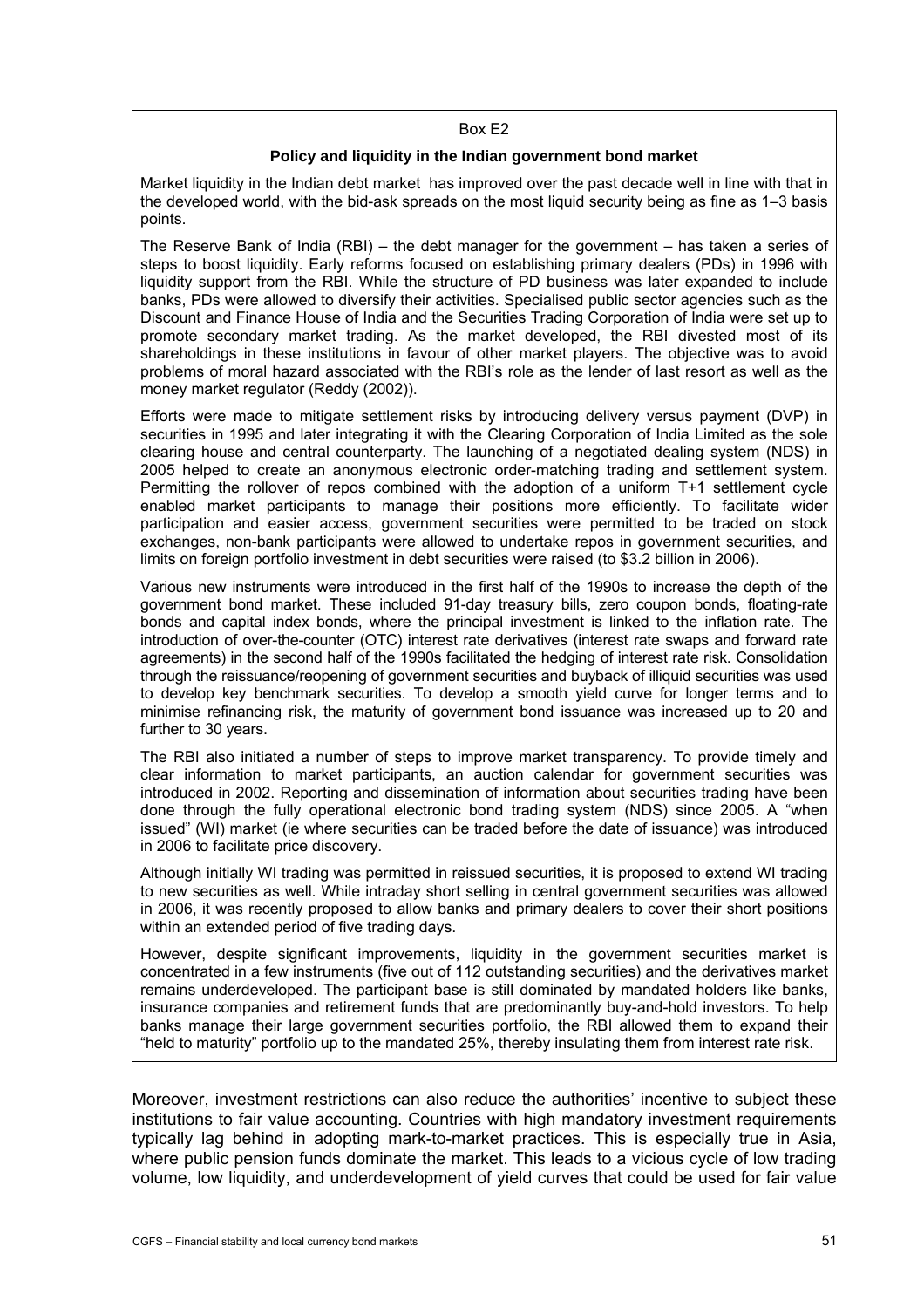accounting by other investors. In contrast, in a relatively liquid bond market such as South Africa's, institutional investors hold only 5–15% of their assets in government securities and are required to mark to market on a frequent basis. This is also true in Chile, where private pension funds can invest in foreign securities and hold up to 80% of their assets in equities.

## *(b) Diversifying the investor base*

Many observers have emphasised the role of a diversified investor base – particularly domestic and foreign institutional investors – in promoting market liquidity because of its positive effect on market competition, innovation and sophistication (a following section discusses this issue in more detail). This appears to be particularly important from the viewpoint of market players, as revealed by a recent survey conducted by the ADB (Table E1). Most market-makers canvassed in this survey felt that a diversified investor base is the single most needed element in improving liquidity in the Asian local bond markets.

### Table E1

### **Market-makers' views about liquidity in Asia**

|                                               | Average | <b>CN</b> | <b>HK</b> | ID  | <b>JP</b> | <b>KR</b> | <b>MY</b> | <b>PH</b> | <b>SG</b> | TН  | <b>VN</b> |
|-----------------------------------------------|---------|-----------|-----------|-----|-----------|-----------|-----------|-----------|-----------|-----|-----------|
| Increasing diversity of<br>investors          | 3.58    | 3.6       | 3.8       | 3.6 | 3.0       | 3.0       | 3.8       | 3.4       | 3.9       | 3.8 | 3.7       |
| Increased availability of<br>hedging products | 3.20    | 3.8       | 2.3       | 3.6 | 3.0       | 3.0       | 3.3       | 3.2       | 3.4       | 3.3 | 2.7       |
| Improving repo markets                        | 3.16    | 3.4       | 2.3       | 3.6 | 3.0       | 3.0       | 3.0       | 3.2       | 3.3       | 3.0 | 3.7       |
| Mandatory bid-ask spreads<br>by market-makers | 2.82    | 3.2       | 2.5       | 3.0 | 2.0       | 2.5       | 2.8       | 3.0       | 3.0       | 2.8 | 3.0       |
| Increasing intraday price<br>transparency     | 2.80    | 3.2       | 2.3       | 3.4 | 2.0       | 2.5       | 2.5       | 2.8       | 3.3       | 2.0 | 3.3       |
| Increasing tax incentives                     | 2.69    | 2.6       | 1.0       | 3.0 | 3.0       | 2.3       | 1.8       | 4.0       | 3.1       | 2.5 | 3.0       |
| Improvements to clearing<br>and settlement    | 2.60    | 3.6       | 1.3       | 3.2 | 2.7       | 1.3       | 2.0       | 3.0       | 2.6       | 3.0 | 3.0       |

Most needed reforms in government bond markets

Note: 4 = "Very important", 3 = "Important", 2 = "Somewhat important", 1 = "Not important at all", 0 = "Don't know".

Sources: Asian Bonds Online survey results; ADB (2006).

Country experience varies regarding the relative importance of domestic and foreign institutional investors in boosting liquidity. For instance, Singapore, a small country but with a very high saving rate and a strong financial system, has allowed foreign issuers and investors to play a bigger role in the local debt market. In 2005, non-residents accounted for 14% of the outstanding stock of Singapore dollar bonds both as investors and issuers (although some restrictions still limit the taking of positions on the Singapore dollar). Recently, the authorities have allowed retail hedge funds to enter the local debt market. Foreign investors have also played a leading role in boosting market liquidity in several larger emerging markets (for instance, Brazil, Hungary, Israel, Mexico, Poland, South Africa and Turkey).

Domestic institutional investors play an equally  $-$  if not more  $-$  important role in many countries, particularly in the early stages of market development. In Latin America, for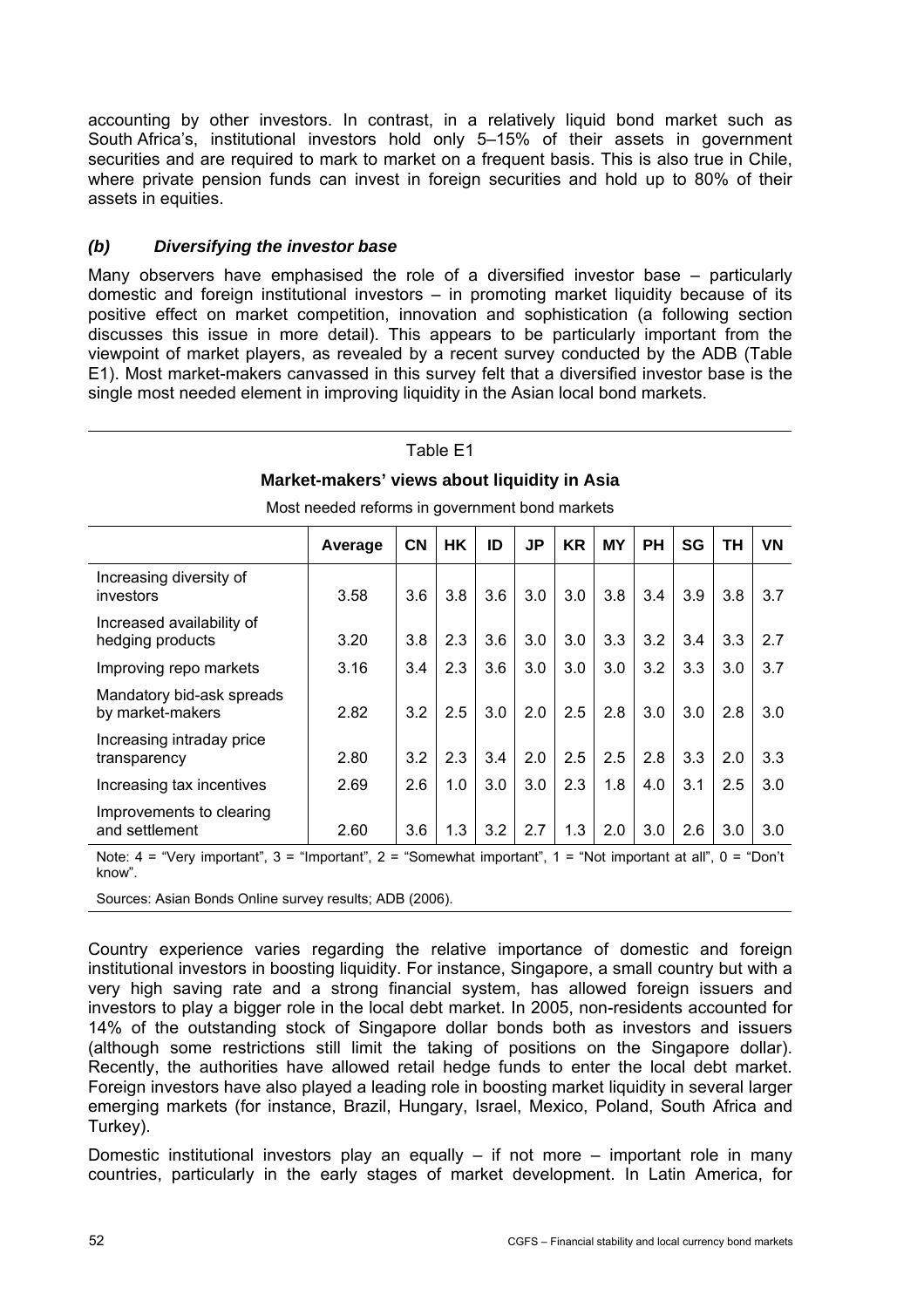instance, private pension and insurance funds are a key source of market liquidity. One important example is Chile, which restricted foreign inflows into the local debt market for a long time. Similarly, local investment funds in Colombia account for a very large part of local bond market turnover, with only marginal participation by foreign investors.

With risk-return profiles and trading expertise varying across investor groups, a critical mass of investors might be necessary to enhance market competition and liquidity. For instance, large foreign mutual funds that possess superior portfolio management expertise can provide a countervailing force to domestic pension funds that might dominate the long-term yield curve. Allowing foreign investment banks to compete with domestic entities as marketmakers can help by reducing bid-ask spreads. In countries with deeper markets and stronger fundamentals, hedge funds can play a major role in enhancing market liquidity.

A certain degree of initial liquidity may be essential to attract the more sophisticated foreign investors. In particular, a lack of proper benchmarks might prevent foreign (even domestic) pension and insurance funds from taking larger positions in the local currency bond markets because their investment strategies critically depend on such indicators. In mature markets, liquidity tends to be concentrated in a few key benchmarks, increasing their attractiveness to investors (Graph E5). While many emerging market economies have successfully extended their benchmark yield curves, liquidity is still dispersed across a large number of maturities. Many countries have attempted to correct this by issuing larger amounts of specific benchmarks (for instance, Brazil and Mexico), by reopening existing benchmark securities (for instance, India) and buying back old illiquid securities (the Philippines).



## Graph E5 **Liquidity-related characteristics**

IND = industrial countries, LA = Latin America, ASIA= Asian emerging markets, Other = European emerging markets plus Israel and Turkey.

Note: In both panels, the number of countries reporting in each category is plotted on the vertical axis. Maturity is plotted on the horizontal axis in the left-hand panel. In the right-hand panel, taxation levels reported were used to sort countries into four groups, plotted on the horizontal axis. The reported situation was approximately summarised in four levels: no taxes on bond transactions = none, some taxes = low, more general taxes on income up to 10% = medium, taxes on income exceeding 10% = high.

### Sources: Working Group survey; BIS.

Several recent studies focusing on emerging local currency bond markets have underlined the critical importance of market size as well as legal and market infrastructure for attracting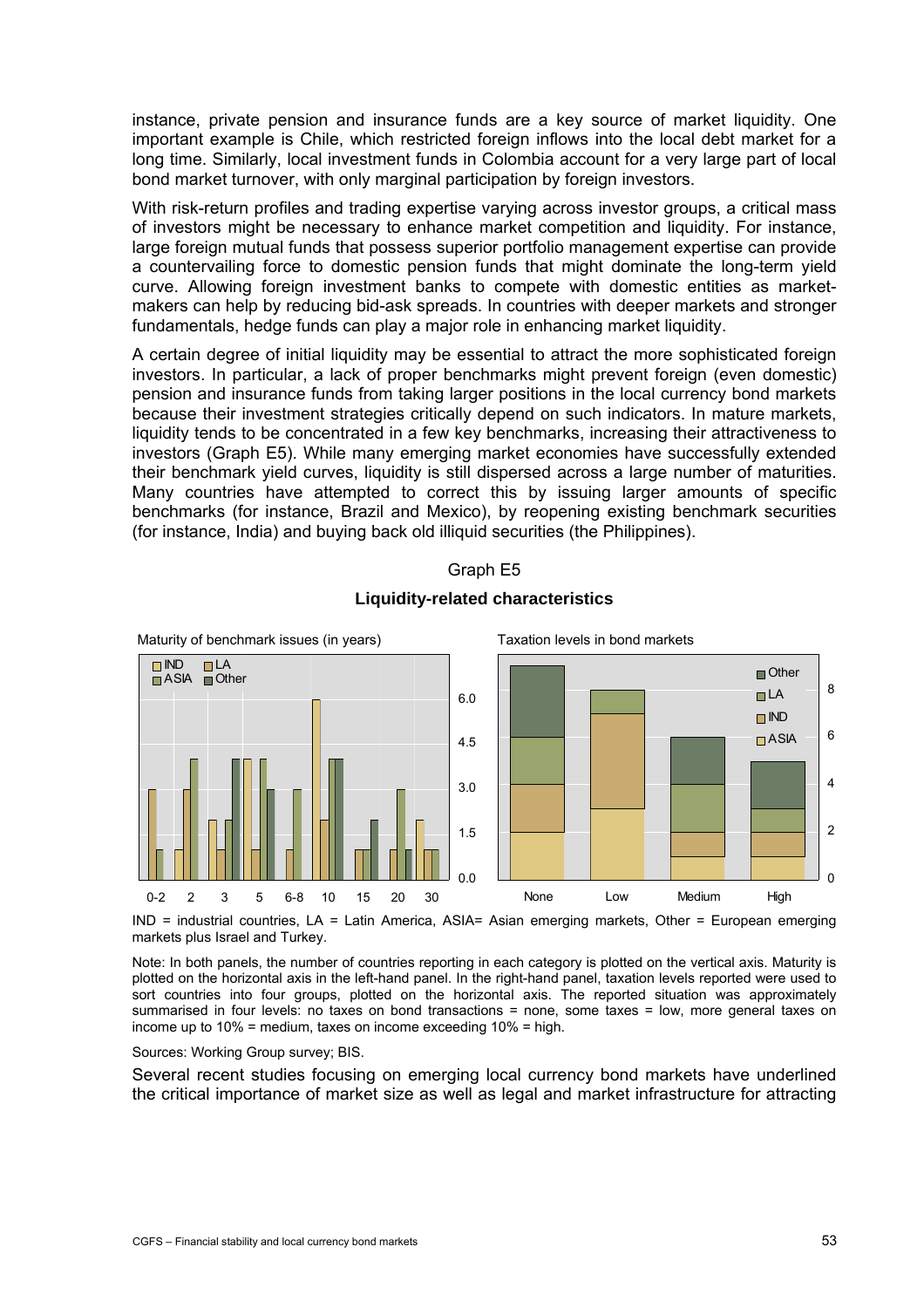<span id="page-57-0"></span>large institutional investors into young bond markets.<sup>[5](#page-57-0)3</sup> Liquidity is often higher in markets with larger volumes of outstanding stocks that are governed by transparent and efficient trading and settlement systems as well as effective property rights. Many participants in the regional workshops stressed the need for pre- and post-trade transparency as a key for making bond markets attractive to institutional investors. Asking specific participants (such as primary dealers) to quote securities on a regular basis or establishing dedicated pricing agencies serves to improve the exchange of information among participants and helps to increase turnover and reduce transaction costs. In Korea, three private companies price all securities every day (and are paid a fee by market participants to do so), similar to the system in Mexico. Singapore and Hong Kong SAR have recently introduced electronic bond platforms to improve transparency in the bidding process. Reducing high taxation levels on securities transactions (as in several Latin American countries) and eliminating or simplifying withholding taxes could also help to attract more investors.

## *(c) Developing a repo market*

Developing a repurchase (repo) market in securities has often proved extremely useful in fostering market liquidity. A view emerging from the regional workshops was that repos are essential to boosting liquidity in the cash market as they help securities dealers perform their market-making role more efficiently (particularly from the viewpoint of inventory risk management). An underdeveloped repo market creates significant risk for primary dealers and can threaten their financial viability. It was argued that margins earned by underwriters do not cover the economic risk they face in providing this service. Repos have several other advantages: they encourage the establishment of standardised documentation among market participants; they increase the revenues of bondholders; they reduce the liquidity problems raised by the presence of buy-and-hold investors; and they help sophisticated foreign investors enter domestic markets – in particular, those investors willing and able to short securities and to manage their portfolios actively.

In recent years, central banks in many countries have introduced or widened the repo market by using these transactions in their monetary policy operations. Yet interbank or inter-dealer repo markets remain largely underdeveloped because of the lack of securities lending operations. In liquid markets, market-makers and leveraged investors often borrow securities to finance a new position or meet settlement requirements while short-selling. This requires development of both sides of the securities lending operation – that is, permission to those who possess securities to lend and to those in need of them to borrow. Many countries have recently allowed short selling, although several constraints remain. For instance, in Hong Kong SAR only market-makers are allowed to take short positions during the trading day. In several countries, the market for securities lending has not picked up because of either high transaction costs or a lack of certainty about creditors' legal rights over collateral. To remove this impediment, Israel recently passed a law establishing the priority of the collateral holder in the repo and securities lending transaction.

## *(d) Deepening derivatives markets*

Derivatives markets (such as those for interest rate swaps and futures) can be used to protect a portfolio of bonds against losses from interest rate volatility. They can also be used to protect against volatility in foreign exchange markets. Liquidity in the cash and derivatives markets is closely linked. Derivatives offer primary dealers and market-makers instruments with which to manage financial risks and permit them to hold larger inventories. This ability of

<sup>53</sup> See, for example, McCauley and Remolona (2000), Eichengreen et al (2006) and ADB (2006).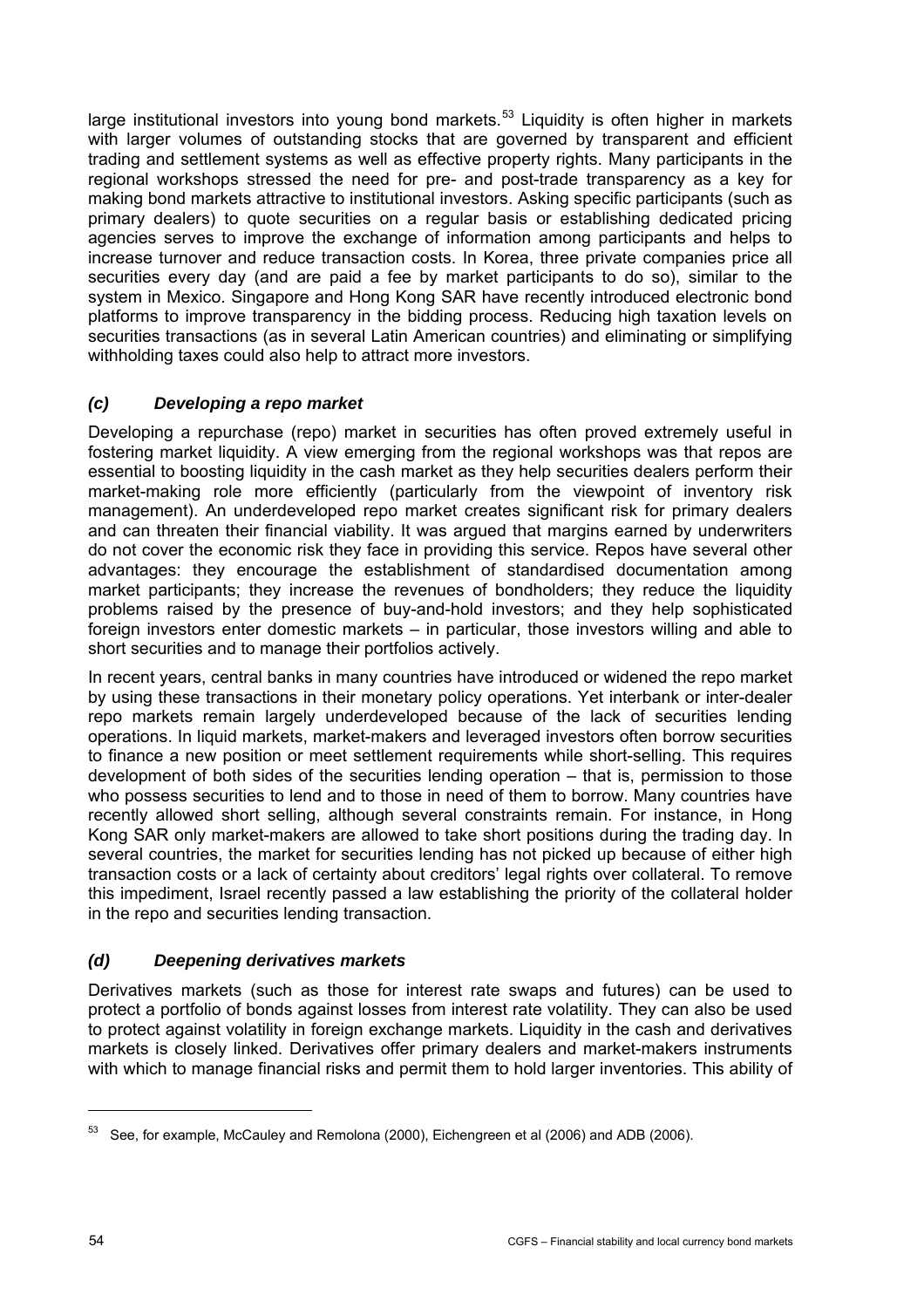<span id="page-58-0"></span>investors to protect themselves from movements in interest rates allows them to increase transaction volumes in the spot market. Experience in the US and European context shows that liquidity is often higher and transaction costs lower in the futures market than in the cash market, enabling investors to hedge their interest rate and foreign exchange risks at a lower cost than would otherwise be possible.<sup>[54](#page-58-0)</sup>

## Table E2

### **Interest rate derivatives turnover**

| <b>Country</b>        | OTC instruments $1$  |                      |                      | <b>Exchange-traded</b><br>short-term futures | <b>Exchange-traded</b><br>long-term futures |                      |  |  |  |  |  |
|-----------------------|----------------------|----------------------|----------------------|----------------------------------------------|---------------------------------------------|----------------------|--|--|--|--|--|
|                       | <b>April</b><br>2001 | <b>April</b><br>2004 | <b>April</b><br>2001 | April<br>2004                                | <b>April</b><br>2001                        | <b>April</b><br>2004 |  |  |  |  |  |
| Brazil                | 175                  | 850                  | 8,555                | 16,858                                       | 0                                           | $\Omega$             |  |  |  |  |  |
| <b>Czech Republic</b> | 129                  | 344                  | $\Omega$             | 0                                            | 0                                           | 0                    |  |  |  |  |  |
| Hong Kong SAR         | 1,527                | 3,097                | 1,870                | 239                                          | 0                                           | 0                    |  |  |  |  |  |
| Hungary               | 0                    | 179                  | $\mathbf 0$          | 0                                            | 0                                           | 0                    |  |  |  |  |  |
| India                 | 39                   | 419                  | $\mathbf 0$          | 0                                            | 0                                           | $\mathbf{0}$         |  |  |  |  |  |
| Korea                 | 41                   | 384                  | $\Omega$             | 9                                            | 2,260                                       | 2,697                |  |  |  |  |  |
| Malaysia              | $\overline{2}$       | 27                   | 60                   | 137                                          | 0                                           | 4                    |  |  |  |  |  |
| Mexico                | 366                  | 1,188                | 82                   | 4,559                                        | 0                                           | 0                    |  |  |  |  |  |
| Poland                | 460                  | 848                  | $\Omega$             | 0                                            | 0                                           | $\Omega$             |  |  |  |  |  |
| Singapore             | 355                  | 3,571                | 306                  | 133                                          | 0                                           | 0                    |  |  |  |  |  |
| South Africa          | 473                  | 2,737                | $\mathbf 0$          | 0                                            | 3                                           | 5                    |  |  |  |  |  |
| Taiwan, China         | 22                   | 410                  | $\mathbf 0$          | 0                                            | 0                                           | 37                   |  |  |  |  |  |
| Thailand              | 5                    | 54                   | $\mathbf 0$          | 0                                            | 0                                           | 0                    |  |  |  |  |  |

Daily averages, notional amounts in millions of US dollars

<sup>1</sup> Net of local inter-dealer double-counting and including forward rate agreements, swaps, options and other products in domestic currency.

Sources: BIS Triennial Central Bank Survey on Foreign Exchange and Derivatives Market Activity (2005); FOW TRADEdata.

In emerging markets, the development of futures markets can be an important step in promoting foreign investors' interest in the local currency bond market. For instance, investor interest in the local bond market increased sharply in South Africa with the development of a liquid derivatives market. While interest rate swaps and forward rate agreements accounted for 90% of total interest rate derivatives transactions in 2005, about 70% of these instruments were held by foreigners. In Brazil, derivatives markets play a central role in providing market liquidity. The highly traded one-day interbank deposit futures contracts enable bondholders

j

<sup>54</sup> See, for example, Fleming and Sarkar (1999) and Schulte and Violi (2001) for the US and European market, respectively.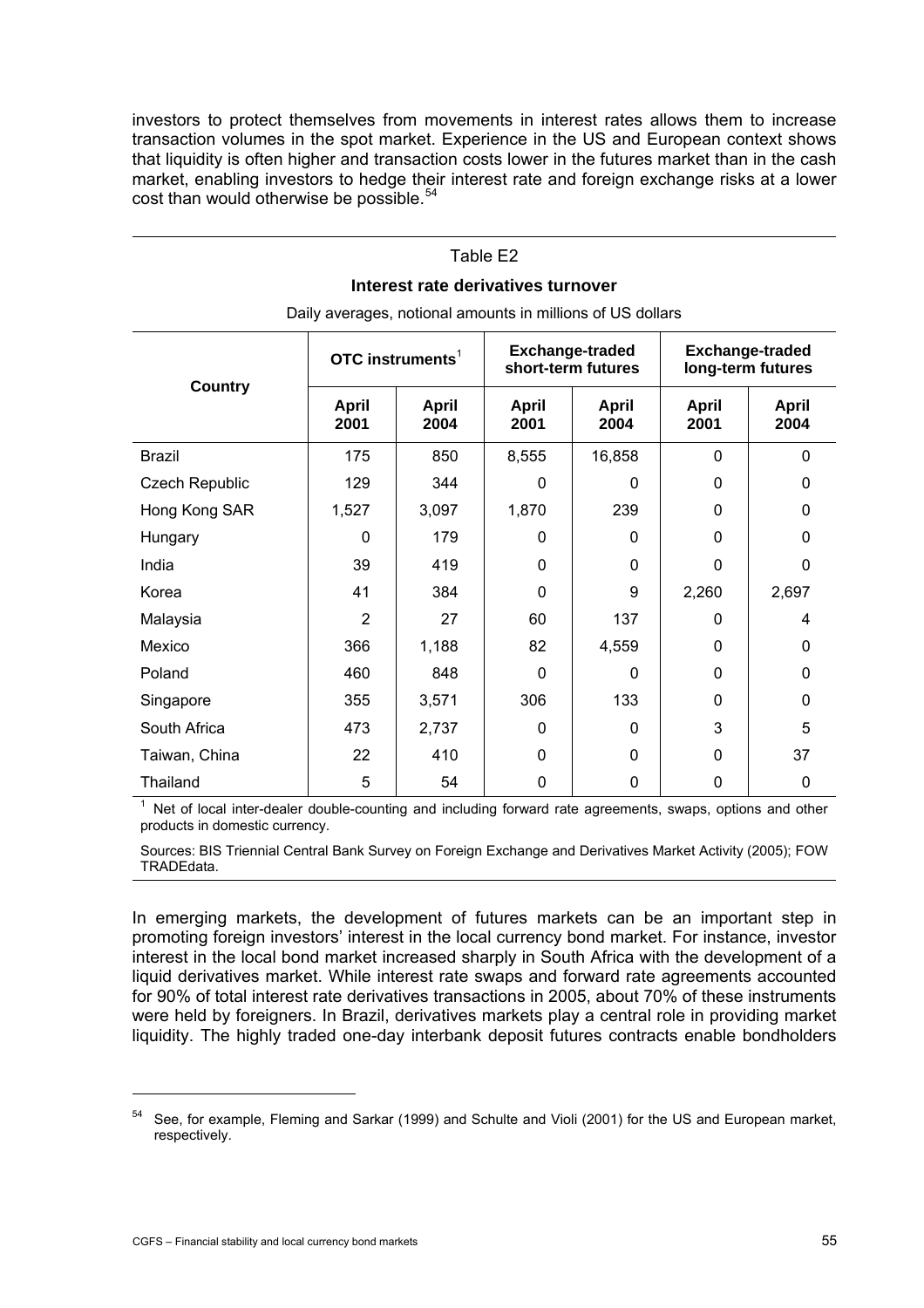<span id="page-59-0"></span>to transfer their risk positions in an efficient and cost-effective manner.<sup>[5](#page-59-0)5</sup> A liquid futures market, in turn, has helped develop a benchmark fixed income yield curve, compensating for the low liquidity in the cash market.<sup>[56](#page-59-0)</sup> The authorities in Brazil thus have actively encouraged the development of a futures market by providing partial exemptions from transaction taxes and the reserve requirement. In Mexico, active trading in short-term futures (28-day balanced interbank interest rate) is reported to have benefited the longer segment of the yield curve by helping to price long-term interest rate swaps.

However, derivatives markets remain rather underdeveloped in several countries. In Asia, for instance, with the exception of Hong Kong SAR, Singapore and Korea, turnover in interest rate swap and futures markets is comparatively low (Table E2). One major finding from the Asian regional workshop was that a shallow onshore derivatives market diverts global fund managers from local currency bond markets to offshore non-deliverable forward (NDF) markets. Informed investors (such as hedge funds) that would otherwise be willing to accept more maturity or credit risk cannot do so because of the absence of instruments for managing them. This also appears to be the case in some Latin American economies. Peru provides one example of risk to the development of local bond markets stemming from a shortage of forward contracts.

A key factor constraining the development of short-term derivatives markets is the lack of a well-developed benchmark yield curve to be used as a settlement rate for derivatives transactions. Several countries have attempted to address this problem by developing key interbank reference rates. Second, foreign exchange regulations in some countries limit the extent to which foreign investors can use the derivatives market to hedge their local currency exposures. One important example is the strict limit imposed by some countries on nonresidents' ability to borrow domestic currency, which has led to the emergence of large offshore NDF markets that dwarf the onshore forward market. In this regard, the authorities often fear that they face a trade-off between adopting policies to enhance bond market liquidity and the perceived threat that investors might use the derivatives market to short the currency.

<sup>55</sup> Financial institutions, domestic institutional investors and non-resident investors have all used this market to manage risks (accounting for 37%, 45% and 18%, respectively, of the outstanding gross positions of one-day interbank deposit futures contracts in May 2006).

<sup>&</sup>lt;sup>56</sup> See Amante et al (2006).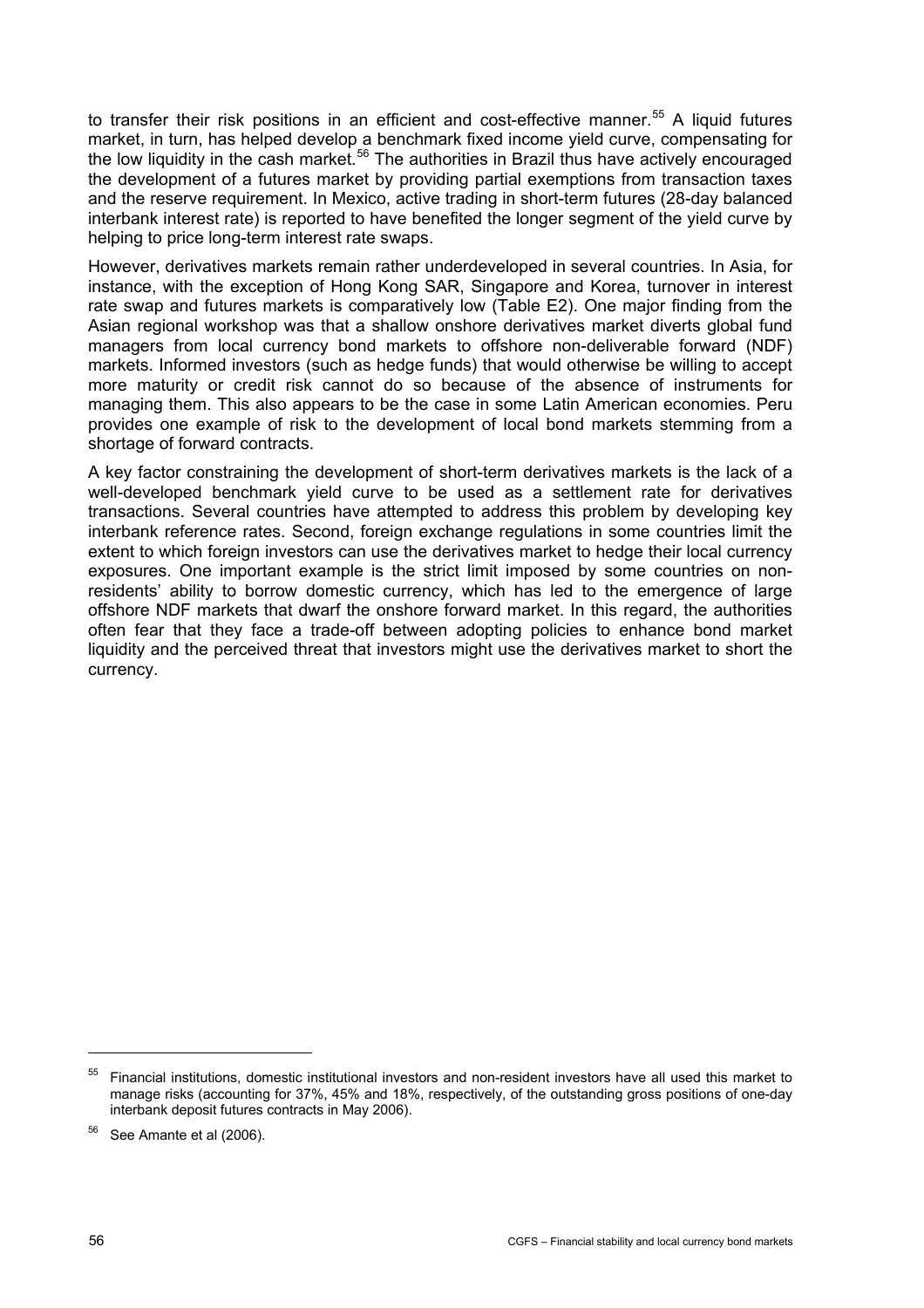# <span id="page-60-0"></span>**F. The issuer base**

Domestic bond issuance in the emerging markets is dominated by the central government and other public sector entities. In 2005, public sector debt securities (including those issued by the central bank) accounted for 74% of domestic securities outstanding (Graph F1), well above the average figure in industrial countries. Central bank issuance in particular is much greater, reflecting the large-scale accumulation of forex reserves. Financial institutions are the next largest issuer, accounting for 16% of debt outstanding in 2005. Despite the benefit of corporate access to local debt markets, corporate debt accounts for only 10% of outstandings. Finally, the securitisation of bank loans – a major source of bond market growth in the industrial world – has developed in only a limited way in most EMEs.

## Graph F1

## **Issuers of domestic debt securities**<sup>1</sup>



As a percentage of total domestic debt outstanding

<sup>1</sup> Money market instruments, bonds and notes. Regional aggregates are based on the countries listed in Annex Table 5 of the Working Group survey. <sup>2</sup> Sum of banking sector, non-bank financial institutions and other nonresident issuers as reported in Tables 2a (money market instruments) and 2b (bonds and notes) of the Working Group survey. Non-financial, corporate sector other than quasi-government as reported in Tables 2a (money market instruments) and 2b (bonds and notes) of the Working Group survey. <sup>4</sup> Sum of central government, other government, quasi-government and non-resident official issuers as reported in Tables 2a (money market instruments) and 2b (bonds and notes) of the Working Group survey.

Source: Working Group survey.

## **Public sector**

j

Public sector debt issuance in emerging markets is dominated by the central government and central bank.<sup>[57](#page-60-0)</sup> Relatively little state and local government issuance takes place in emerging markets. Although some countries are seeking to decentralise public spending for

<sup>57</sup> Central bank issuance was discussed in Chapter D, page 42.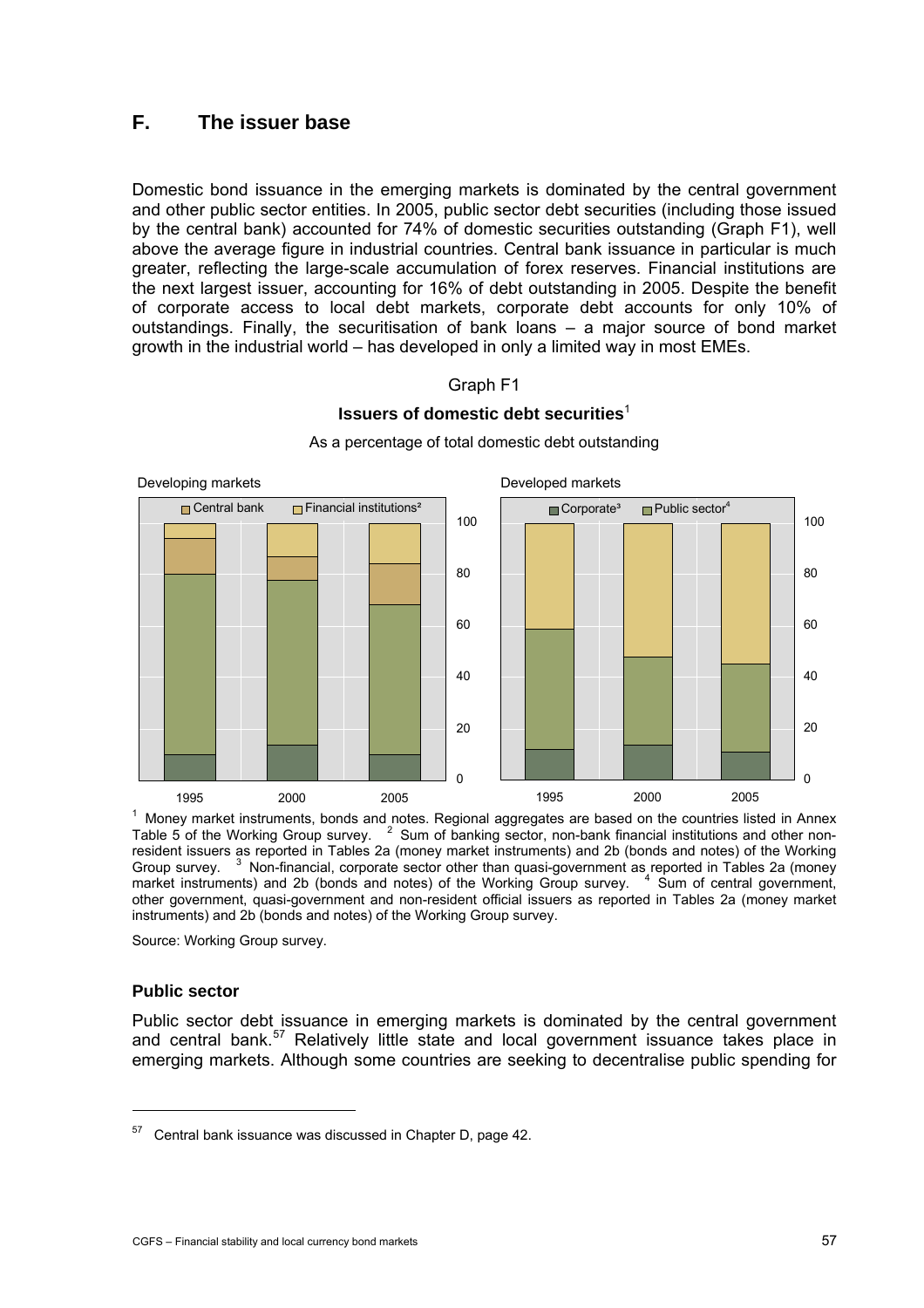<span id="page-61-0"></span>social services and infrastructure, one challenge is to prevent any sub-sovereign financing undermining fiscal discipline nationally. Major impediments such as a lack of transparency, and inadequate accounting capacity, inhibit market-based sub-sovereign financing.

## **Financial institutions**

The banking sector and non-bank financial institutions accounted for 15% of outstandings in developing markets in 2005, a notable increase from 10% in 2000. But this is still lower than in developed countries, where financial institutions account for over half (52%) of debt securities outstanding. Many regard such an evolution as natural: the development of the bond market starts with government securities, followed by financial institutions and ultimately by corporate issuers. Banks and other financial institutions are typically more transparent than other corporates, can diversify their risks better, and in many cases benefit from explicit or implicit government guarantees.

## **Corporate bonds**

In most developing countries, there is a shortage of long-term domestic currency credit for firms. Indeed, the structure of domestic private sector liabilities (high leverage, short maturity, and foreign currency denominated debt) aggravated the crises experienced by some EMEs during the 1990s and 2000s. The development of local currency corporate bond markets could therefore help to reduce vulnerabilities in the corporate sector. To provide a more stable source of long-term currency funding, but partly also to stimulate growth,<sup>[58](#page-61-0)</sup> the development of strong local currency corporate bond markets has become an important objective of policy in many emerging market economies. The development of domestic corporate bond markets could enhance financial stability through several channels.

Perhaps the most important benefit is that the detailed disclosure of information required for bond issuance induces a general improvement in the quality of corporate reporting.

As an earlier report by the Financial Stability Forum underlined, fuller disclosure by companies (in their audited reports and accounts) of the composition of their liabilities and financial assets (particularly by maturity and currency) would greatly help market participants to better monitor risks (FSF (2000)). With support from financial analysts and rating agencies, corporate bond issuance can thus improve financial stability by reinforcing market discipline.

A second possible financial stability benefit is that corporate bond markets could widen the range of instruments which investors can use to place funds. This can be particularly important for institutional investors such as mutual funds, pension funds and insurance companies.

-

<sup>&</sup>lt;sup>58</sup> There is considerable evidence that the absence of long-term debt finance hinders growth. For instance, Caprio et al (1998) find that the scarcity of long-term finance was an impediment to greater investment and growth in the EMEs.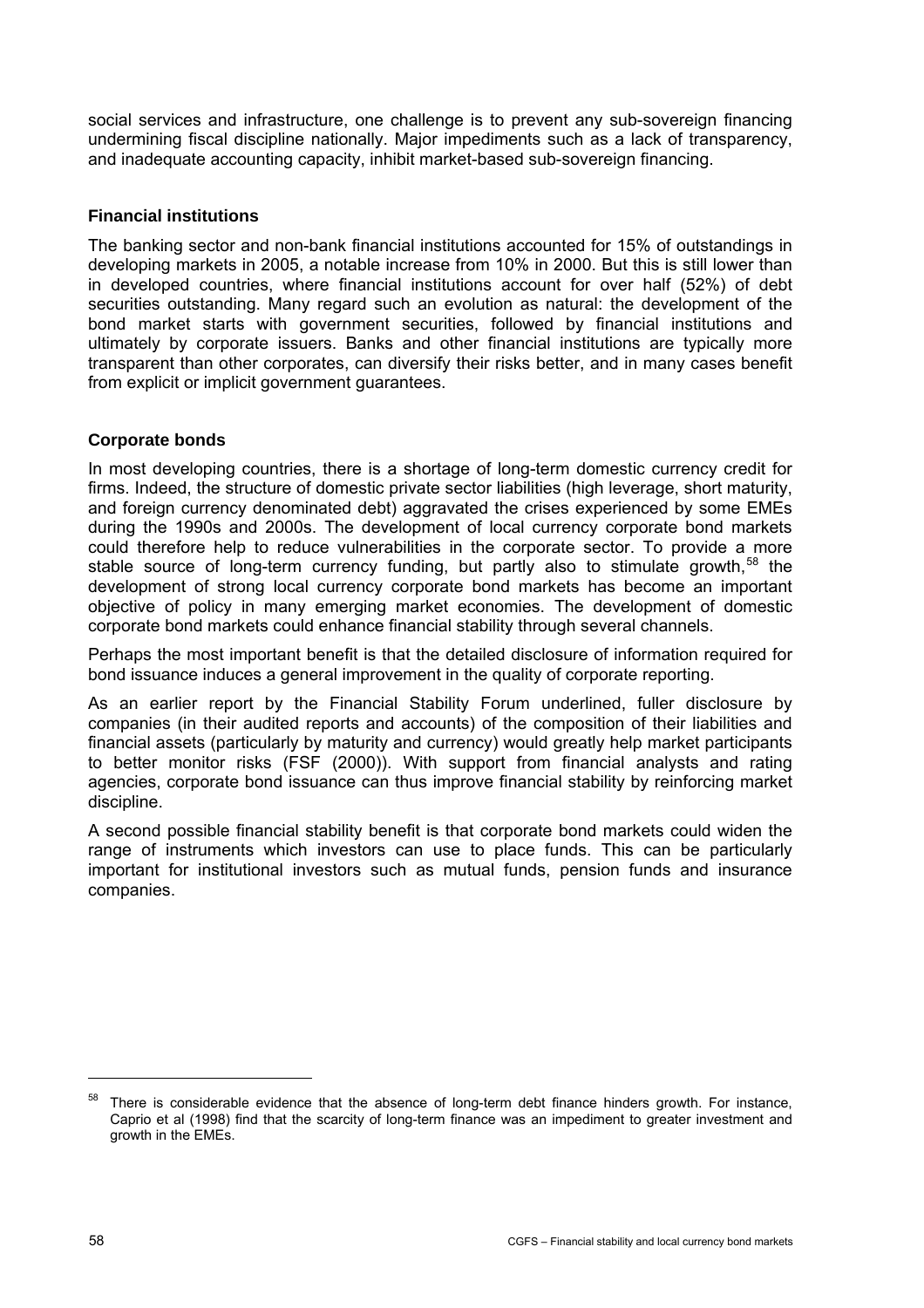### Graph F2

## **Domestic debt securities outstanding, by issuer**

<span id="page-62-0"></span>Asia<sup>1</sup> Latin America<sup>2</sup>  $\Omega$ 20 40 60 80 95 96 97 98 99 00 01 02 03 04 05 06 **□**Government **Corporates**  $\blacksquare$  Financial institutions  $\Omega$  $20$ 40 60 80 95 96 97 98 99 00 01 02 03 04 05 06 Central Europe<sup>3</sup> Other emerging markets<sup>4</sup>  $\Omega$ 20  $40$ 60 80 95 96 97 98 99 00 01 02 03 04 05 06  $\Omega$ 20 40 60 80 95 96 97 98 99 00 01 02 03 04 05 06

As a percentage of total domestic debt securities outstanding

<sup>1</sup> China, India, Indonesia, Korea, Malaysia, the Philippines, Taiwan (China) and Thailand. <sup>2</sup> Argentina, Brazil, Chile, Colombia, Mexico, Peru and Venezuela.  $3$  The Czech Republic, Hungary and Poland.  $3$  South Africa and Turkey.

Sources: National data; BIS.

j

Third, corporate bond markets can improve the assessment of corporate credit risks. The yields in corporate bond markets can help banks to price lending to a wide range of corporate borrowers and can give timely warnings of changing creditworthiness in the corporate sector as a whole. In addition, the concentration of corporate credit risk in the local banking system can be reduced.

Last, and perhaps most controversial, is the view that bond markets can act as a "spare tyre", substituting for bank lending as a source of corporate funding at times when banks' balance sheets are weak and banks are rationing credit.<sup>[5](#page-62-0)9</sup> This has been an important

<sup>59</sup> The simile is that of Greenspan (1999b). This was the case in the early 1990s in the United States and there were some signs of it in Hong Kong SAR in the late 1990s, when domestic banks adopted a conservative lending stance as property prices collapsed. Hawkins (2002) finds, however, that bond markets have rarely fulfilled this role in the emerging markets.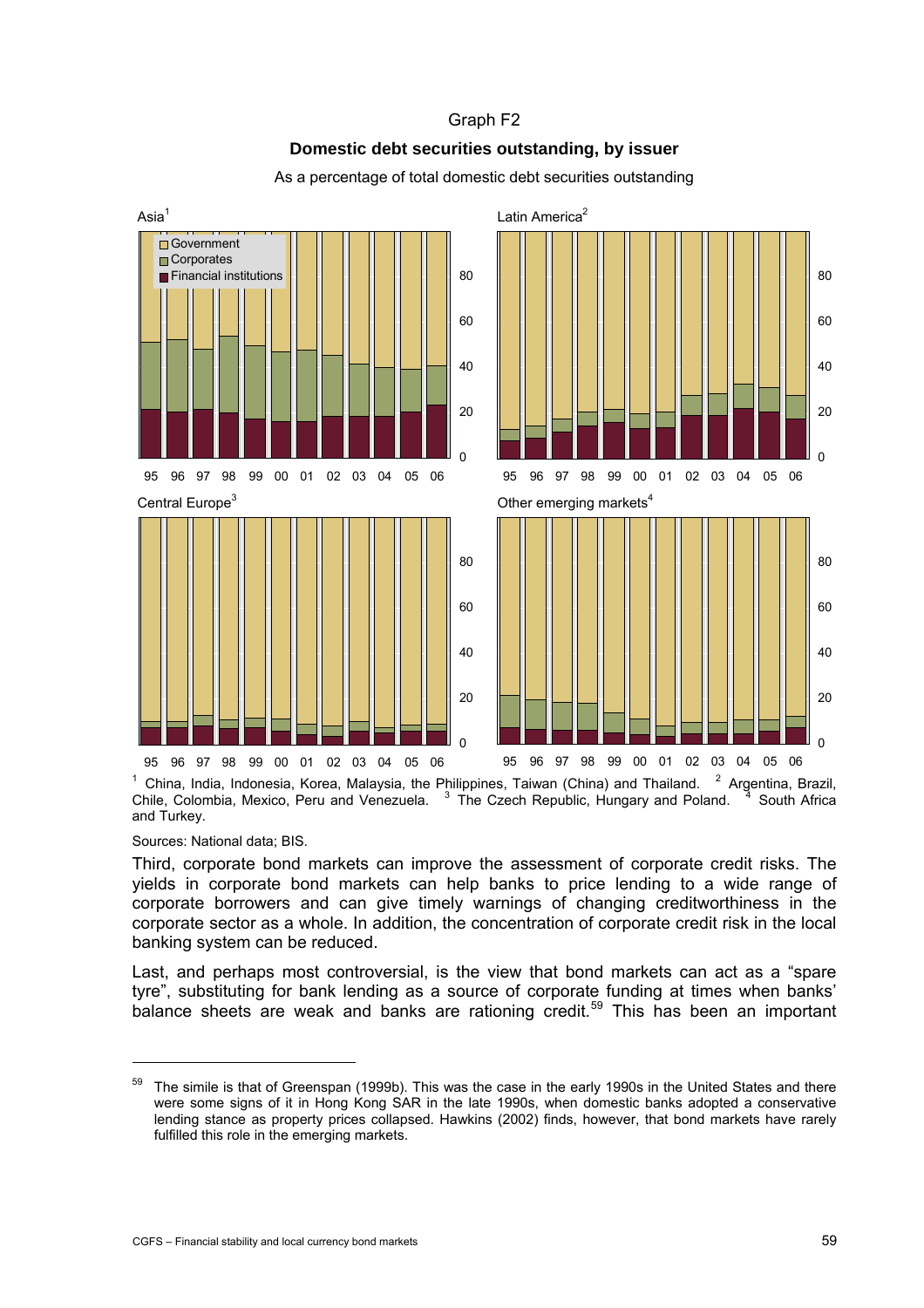<span id="page-63-0"></span>channel in a number of industrial countries during times of (temporary) banking sector weakness. Discussions of this aspect in the regional workshops, however, suggested that such an effect has not in practice been important in the emerging economies to date. The main reason appears to be that, where corporate bond markets are small, it is difficult for the corporate sector to issue debt when there is a general loss of confidence in the economy. This is all the more true in those countries where a large number of bond investors are banks. One warning voiced in the workshops was that, given the role of banks as bond investors, the increased volume of bonds outstanding might well provide a false sense of security about how widely credit risks have been dispersed: "A bond that doesn't trade is a loan". For the "spare tyre" channel to become viable, then, corporate bond markets need to develop further and the investor base widen beyond banks.

Despite the potential benefits, corporate bond issuance is much more limited in the emerging market economies than in the industrial countries. Corporate bonds outstanding account for 11% of the total, a slight decline from 12% in 2000, and issuers in the domestic corporate bond market are limited to large domestic and multinational companies. The extent of development is uneven across regions (Graph F2): 7% of total outstandings in Latin America, 12% in the larger economies of Asia, and only 2% in central Europe. Nevertheless, there have been some successes, notably in East Asia (with 30%) as governance arrangements have been strengthened. The corporate bond markets in Malaysia (52%), Korea (18%) and Thailand (25%) have been growing. The Korean corporate bond market has become less dependent on bank guarantees (Lee and Kim (2006)). The Malaysian corporate bond market grew once regulatory impediments were relaxed and the approval process was streamlined (see Box F1 and Ibrahim and Wong (2006)).<sup>[60](#page-63-0)</sup> In Latin America, Chile has a developed corporate bond sector that accounts for 38% of domestic debt.

### Box F1 **Corporate bond markets in Malaysia**

The corporate bond market in Malaysia, which hardly existed in the late 1980s, grew to the equivalent of 21% of GDP by 1997 and 38% of GDP by 2005; private debt securities thus emerged as the largest source of private sector financing in the aftermath of the 1997 financial crisis.

What contributed to the growth of the corporate bond market? Part of the answer is reforms to develop an efficient benchmark yield curve for government securities. But the main explanation appears to be a significant strengthening of corporate governance and information disclosure. Two independent rating agencies were established to provide independent opinions on default risk. In addition, the approval process for corporate issuance was reduced from between nine and 12 months to no more than 14 days.

The factors inhibiting the development of corporate bond markets were discussed intensively in the Working Group's workshops in Asia, Latin America and central Europe. As discussed in Chapter E, the lack of a liquid long-term government benchmark remains a significant constraint in many countries. When government bond markets are liquid, the lack of price transference tools (such as swaps) can mean that this liquidity is not smoothly transferred to corporate markets.

One major impediment specific to corporate bonds is that **reliable** information about borrowers is still inadequate. This often reflects deep-seated weaknesses in corporate

 $60$  See also BIS (2006a) for a review of Asian corporate bond markets.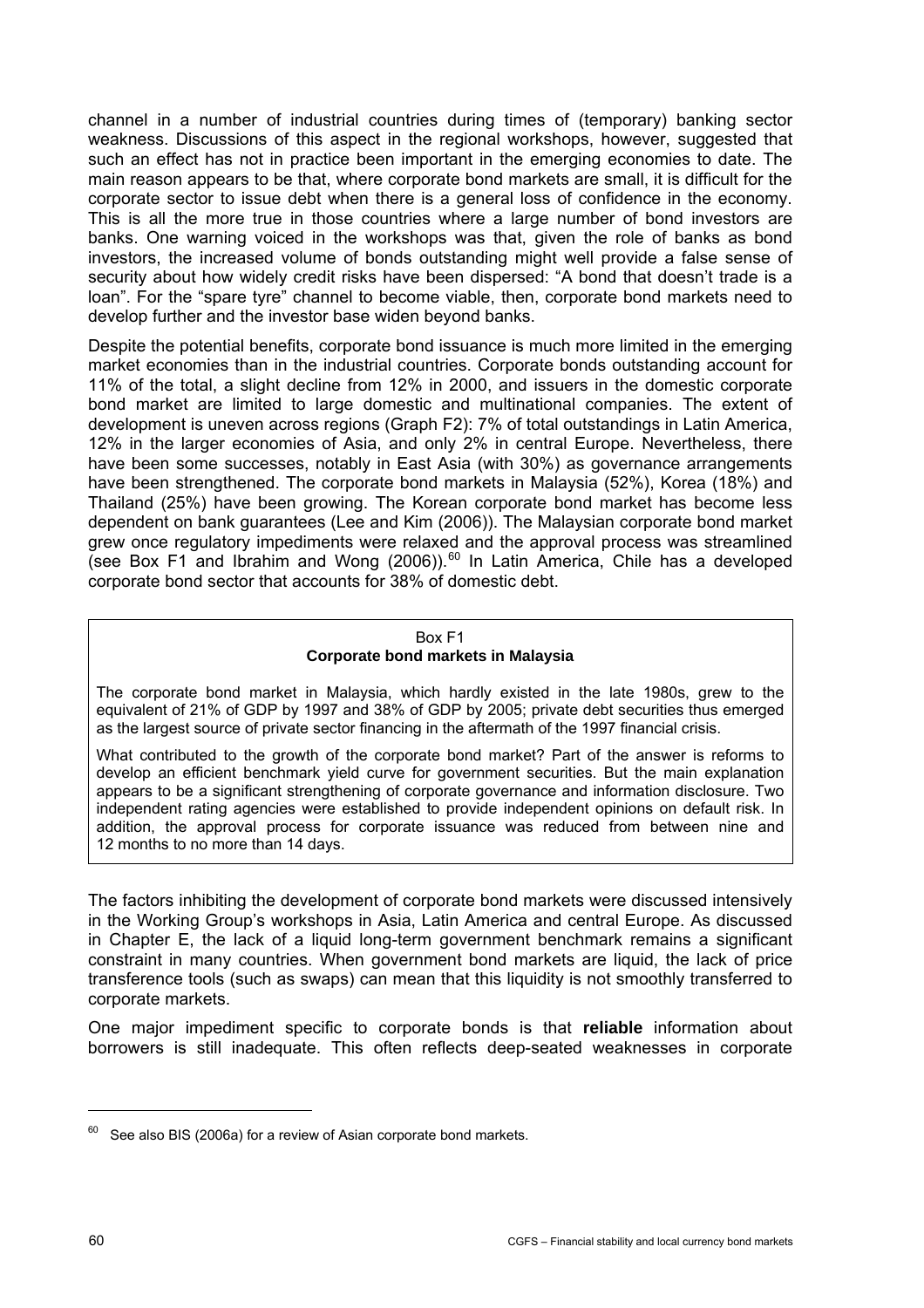<span id="page-64-0"></span>governance.<sup>[6](#page-64-0)1</sup> The lack of well-established independent credit rating assessments was often mentioned. This shortcoming tends to limit the issuance prospects of even large firms that operate mainly at home because it is frequently the companies that are active internationally that are the most highly rated. But several participants said that the very fact of issuing bonds to be listed on the stock exchange makes firms more disciplined and accustomed to publishing accurate financial statements.[6](#page-64-0)2 The quality of corporate sector financial reporting has improved most in East Asia since the 1997–98 crisis (especially in Korea and Malaysia). and this has largely accounted for the strengthening of corporate bond markets.

A second impediment that was brought up is the **narrowness of the investor base**. [63](#page-64-0) Government regulations on banks and other financial institutions have the effect of steering investments in bonds towards government securities and away from higher-yielding corporate debt. Moreover, the number of institutional investors is small, and competition between them in bidding for different corporate debt securities is not always keen. However, this could change as domestic institutional investor funds grow and as foreign investors come to play a bigger role.

A third limiting factor is **competition from commercial banks**. It was noted that the banks in several countries are, at present, unusually liquid, and their search for business has so compressed margins for lending to firms that corporations see little gain in going to the market. In some cases, however, it was said that local banks either deliberately impede the development of a corporate bond market or simply lack the requisite investment banking expertise.

Finally, a study of South African bond markets found that sovereign spreads are the main determinant of corporate spreads. If this result extends to other countries, it could be a financial stability concern in situations where sovereign performance is a poor proxy for the corporate sector.<sup>[6](#page-64-0)4</sup>

### **Securitisation and asset-backed securities markets**

Securitisation is a transaction in which future cash flows or financial assets are pooled into tradable and liquid securities or other obligations. A major advantage of securitisation is that, by pooling idiosyncratic risk<sup>[6](#page-64-0)5</sup> and promoting risk sharing across a wide base of investments and investors, it can reduce funding costs. Banks can reduce their excessive exposures to a particular industry or borrower credit risks. Equally, securitisation can transform long-term assets subject to credit and liquidity risks, such as leases, mortgages or small enterprise loans into tradable instruments with much lower credit risk.<sup>[66](#page-64-0)</sup> Therefore, pooling and selling

 $61$  Hail and Leuz (2006), who examine how the effectiveness of a country's legal institutions and securities regulation is related to cross-country differences in the cost of equity capital, find that firms from countries with more extensive disclosure requirements, stronger securities regulation and stricter enforcement mechanisms are better able to raise funds and thus have a significantly lower cost of capital.

 $62$  Some participants noted concerns about the greater opacity regarding the private placement of debt securities. Such private placements are often generally preferred because of the reduced time to issue and the lower cost of issuance. The Indian authorities, for example, maintain restrictions for the Indian commercial banks that want to invest in those products.

 $63$  As noted in Chapter E, a survey of dealers reported in Asian Bonds Online also finds that too narrow an investor base is the biggest impediment to liquidity.

<sup>&</sup>lt;sup>64</sup> Grandes and Peter (2005).

<sup>&</sup>lt;sup>65</sup> The risk of price change due to the unique circumstances of a specific security, as opposed to the overall market. This risk can be virtually eliminated from a portfolio through diversification.

 $66$  The lower credit risk can reflect pooling, the use of subordination and guarantees.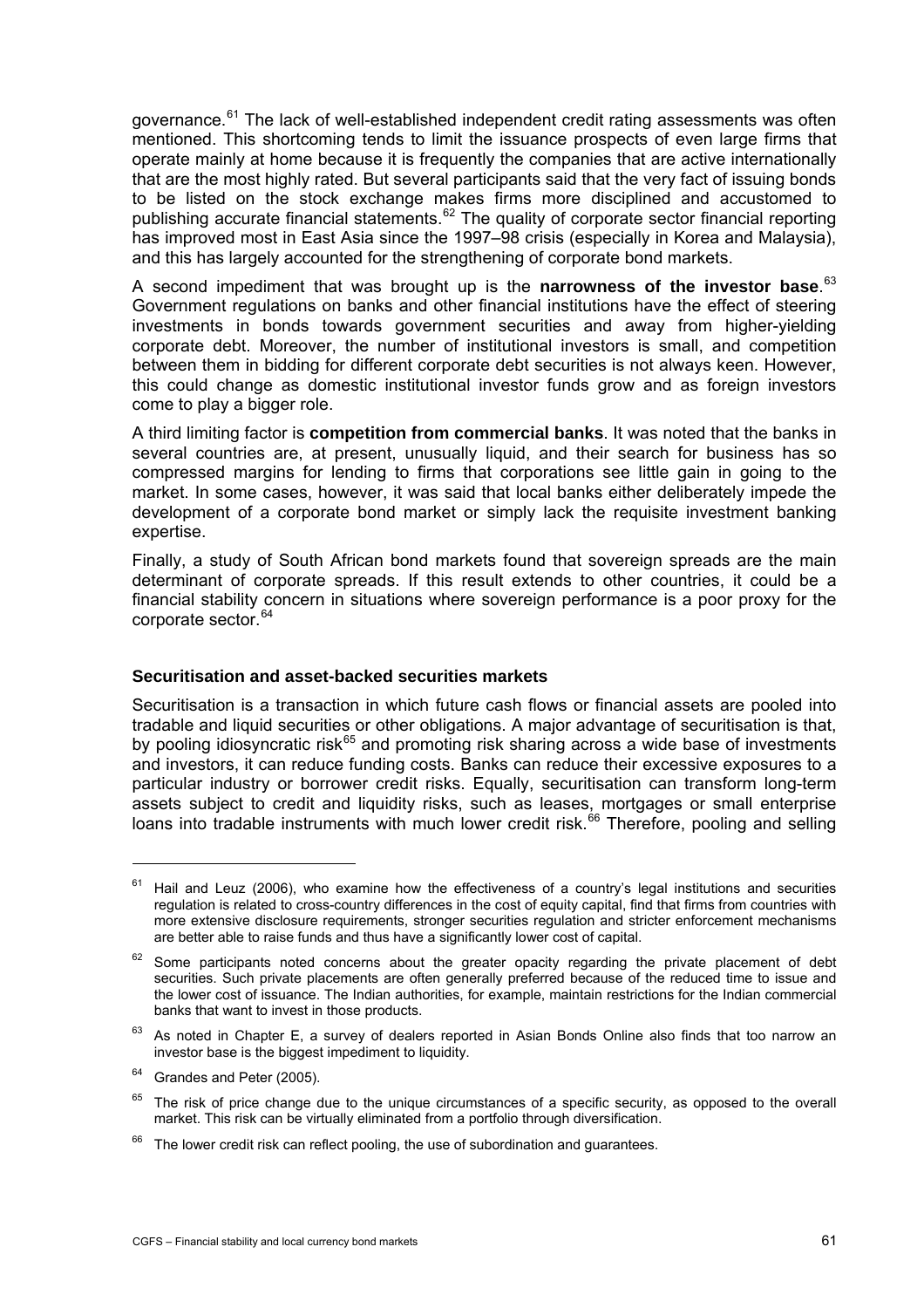<span id="page-65-0"></span>different asset classes reduces the credit, interest rate and liquidity risks of banks' portfolios. As a result, the financing for several important areas (eg housing, small enterprises and infrastructure) can be improved.

In the absence of long-term debt markets, mortgage lending in many EMEs was very limited and often denominated in foreign currencies. As local currency bond markets have developed, it has become more possible for banks to price and hedge local currency mortgages at long-term maturities. The discussions with market participants at the three workshops suggested that public entities might, at least in the early stages of development, play a role in fostering the development of liquid primary and secondary mortgage markets.<sup>[67](#page-65-0)</sup>

### Box F2

### **Securitisation in Brazil and Mexico**

Securitisation still represents only a small share of a Brazilian market dominated by fixed income securities. However, issuance of securitised assets has risen from \$1.7 billion in 2004 to \$3.9 billion in 2005, suggesting that the market for securitised assets is growing. The investment vehicles known as Fundos de Investimentos em Direitos Creditórios (FIDCs) created in 2001 have been largely responsible for this growth. The FIDCs are structured as closed-end or open-end mutual funds, with at least 50% of the assets in the funds invested in eligible receivables and other fixed income assets. Payroll-deductible personal loans account for the biggest share of receivables, while others include vehicle loans and credit card and utility service bills.

Mexico's domestic market for securitised assets only emerged in 2000, but it is already the most active in Latin America. Issuance in Mexico amounted to \$5.4 billion in 2004 and \$4.8 billion in 2005. Much of the activity over the past two years has been due to very large transactions backed by loans held by the Instituto para la Protección al Ahorro Bancario (IPAB), the agency set up in 1999 to manage the debt resulting from the rescue of the banking sector. Apart from the deals enacted by IPAB, most transactions in the Mexican market have securitised bridge loans for construction and residential mortgages. Fostering the development of primary and secondary mortgage markets has been entrusted to Sociedad Hipotecaria Federal (SHF), a government sponsored development bank created in 2001, with a mandate to provide funding, financial guarantees and mortgage insurance to banks and private sector non-banks (Sofoles) operating in the real estate and mortgage sectors.

Such institutions can hedge the inherent interest rate risk of mortgage-backed securities (MBSs), offer mortgage insurance and provide certain guarantees on bonds. An alternative is the German Pfandbrief model (backed by property mortgages). The Pfandbrief represents the biggest segment of the German bond market. The twin lines of defence; namely the special supervisory procedures that apply to specialist issuing banks; strict rules about the administration of collateral, and other factors made these instruments simple and transparent (Fritsch (2004)). Many central European countries have adopted instruments of this type. Developing liquidity in the mortgage market by standardising MBS products was another important objective.

Other assets that can be securitised include credit card receivables, auto and retail loans, non-performing loans and leases, and toll and utility payments. A comparatively recent

This is the case in Mexico as outlined in Box F2. Even in the absence of a national mortgage corporation, the establishment of special private institutions such as real estate securitisation companies and real estate investment trusts (REITs) under newly introduced regulations could also be effective in promoting the development of mortgage securities markets.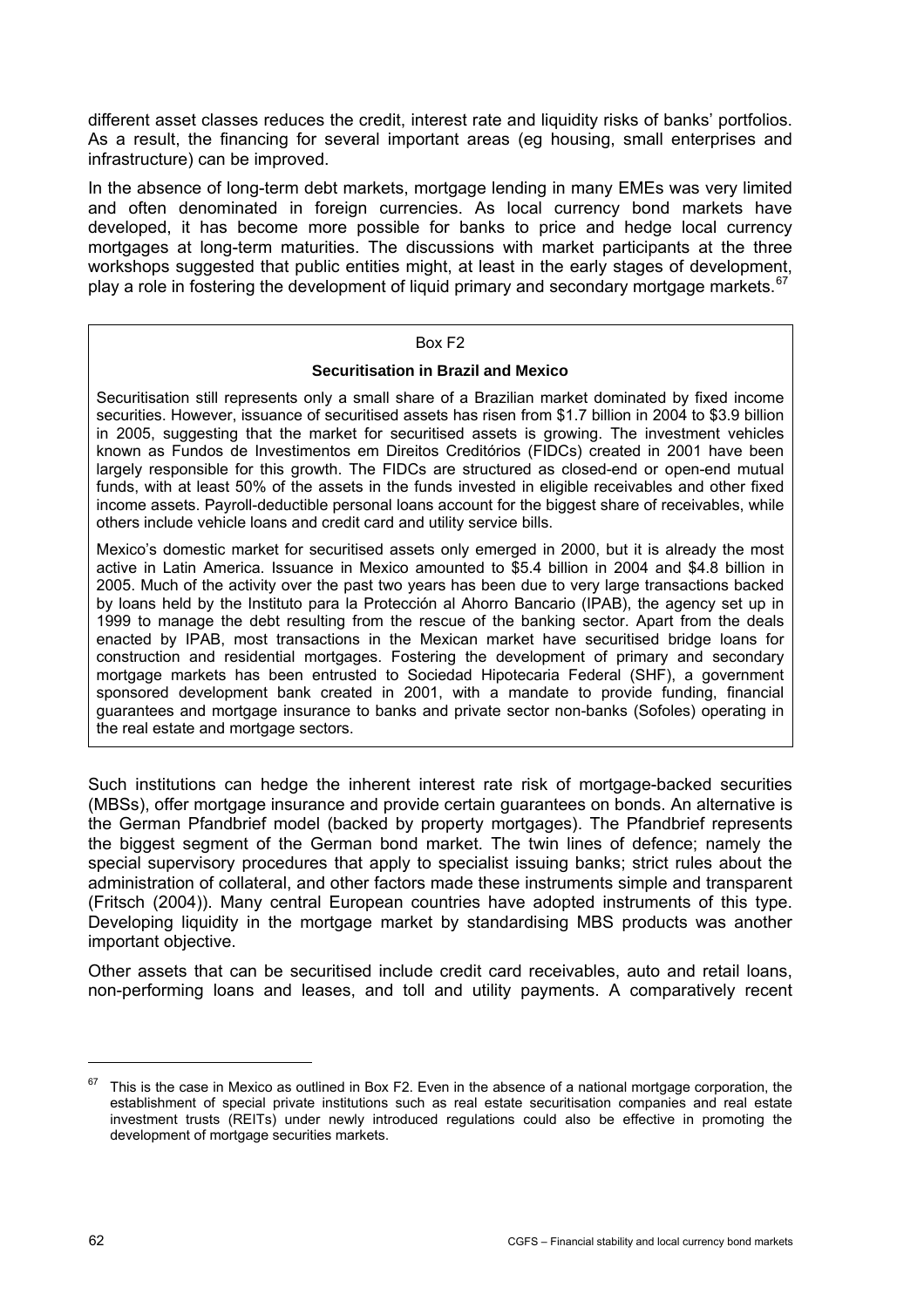development has been the securitisation of public goods and services, which can facilitate the divestment of government infrastructure investment to the private sector.

| <b>Issuance of asset-backed securities</b> |                                 |             |              |                                |             |                    |                            |  |  |  |  |  |
|--------------------------------------------|---------------------------------|-------------|--------------|--------------------------------|-------------|--------------------|----------------------------|--|--|--|--|--|
|                                            |                                 |             |              |                                |             |                    |                            |  |  |  |  |  |
| 1998-<br>$2003^2$                          | 2004                            | 2005        | 2006         | 1998-<br>$2003^2$              | 2004        | 2005               | 2006                       |  |  |  |  |  |
| 1,983                                      | 7,262                           | 2,845       | 7,490        | 42                             | 729         | 740                | 1,268                      |  |  |  |  |  |
| 39                                         | 369                             | 258         | 1,546        | $\mathbf 0$                    | 27          | 0                  | 37                         |  |  |  |  |  |
| 905                                        | 1,370                           | 905         | 2,977        | $\mathbf 0$                    | $\mathbf 0$ | 0                  | 5                          |  |  |  |  |  |
| 23                                         | 204                             | 409         | 175          | 18                             | 45          | $\mathbf 0$        | $\mathbf 0$                |  |  |  |  |  |
| 1,016                                      | 5,320                           | 1,273       | 2,792        | 24                             | 657         | 740                | 1,225                      |  |  |  |  |  |
| 18,702                                     | 17,820                          | 22,789      | 15,876       | 888                            | 6,494       | 7,895              | 4,189                      |  |  |  |  |  |
| 5                                          | 0                               | 486         | 3,177        | $\mathbf 0$                    | 0           | 362                | 145                        |  |  |  |  |  |
| 38                                         | 769                             | 0           | $\mathbf{0}$ | 363                            | 257         | 436                | 257                        |  |  |  |  |  |
| 37                                         | 527                             | 931         | 97           | 13                             | 0           | 0                  | 0                          |  |  |  |  |  |
| $6\phantom{1}$                             | $\mathbf 0$                     | 1,000       | $\Omega$     | $\mathbf 0$                    | $\mathbf 0$ | $\mathbf 0$        | $\mathbf 0$                |  |  |  |  |  |
| 18,086                                     | 15,178                          | 16,125      | 11,366       | 247                            | 3,909       | 4,458              | 1,833                      |  |  |  |  |  |
| 82                                         | 707                             | 987         | 345          | 20                             | 52          | 1,087              | 0                          |  |  |  |  |  |
| 334                                        | 220                             | 42          | 193          | 236                            | 1,641       | 1,197              | 1,399                      |  |  |  |  |  |
| 111                                        | 419                             | 2,868       | 623          | $\mathbf 0$                    | 636         | 355                | 284                        |  |  |  |  |  |
| $\overline{4}$                             | $\Omega$                        | 350         | 75           | 9                              | $\mathbf 0$ | 0                  | 272                        |  |  |  |  |  |
| 156                                        | 1,800                           | 2,975       | 5,943        | 30                             | $\bf{0}$    | 1,287              | 1,907                      |  |  |  |  |  |
| $\Omega$                                   | 1,475                           | 75          | 2,397        | 12                             | 0           | $\mathbf 0$        | 308                        |  |  |  |  |  |
| 42                                         | 0                               | $\mathbf 0$ | 2,254        | 18                             | $\mathbf 0$ | 1,287              | 1,599                      |  |  |  |  |  |
| 115                                        | 325                             | 2,900       | 1,293        | $\mathbf 0$                    | 0           | 0                  | 0                          |  |  |  |  |  |
| 20,841                                     | 26,883                          | 28,608      | 29,309       | 959                            | 7,223       | 9,922              | 7,364                      |  |  |  |  |  |
|                                            | $^1$ In millione of LIS dollare |             |              | <b>Asset-backed securities</b> |             | $2$ Appual overage | Mortgage-backed securities |  |  |  |  |  |

# Table F1 **Issuance of asset-backed securities** $^1$

 In millions of US dollars. <sup>2</sup> Annual average.

Source: Dealogic Bondware.

Securitisation also offers advantages for local institutional investors. The availability of securitised assets with longer maturities provides scope for extending the duration of their asset holdings and, as a consequence, helps to reduce asset–liability mismatches. Recognising the benefits of asset securitisation, governments in emerging economies have undertaken initiatives to promote securitisation.

Mortgage-backed and asset-backed securities are a modest, but growing, segment of the fixed income universe in many emerging economies. According to Dealogic Bondware, the amounts outstanding are still only a fraction of securitisation in the developed countries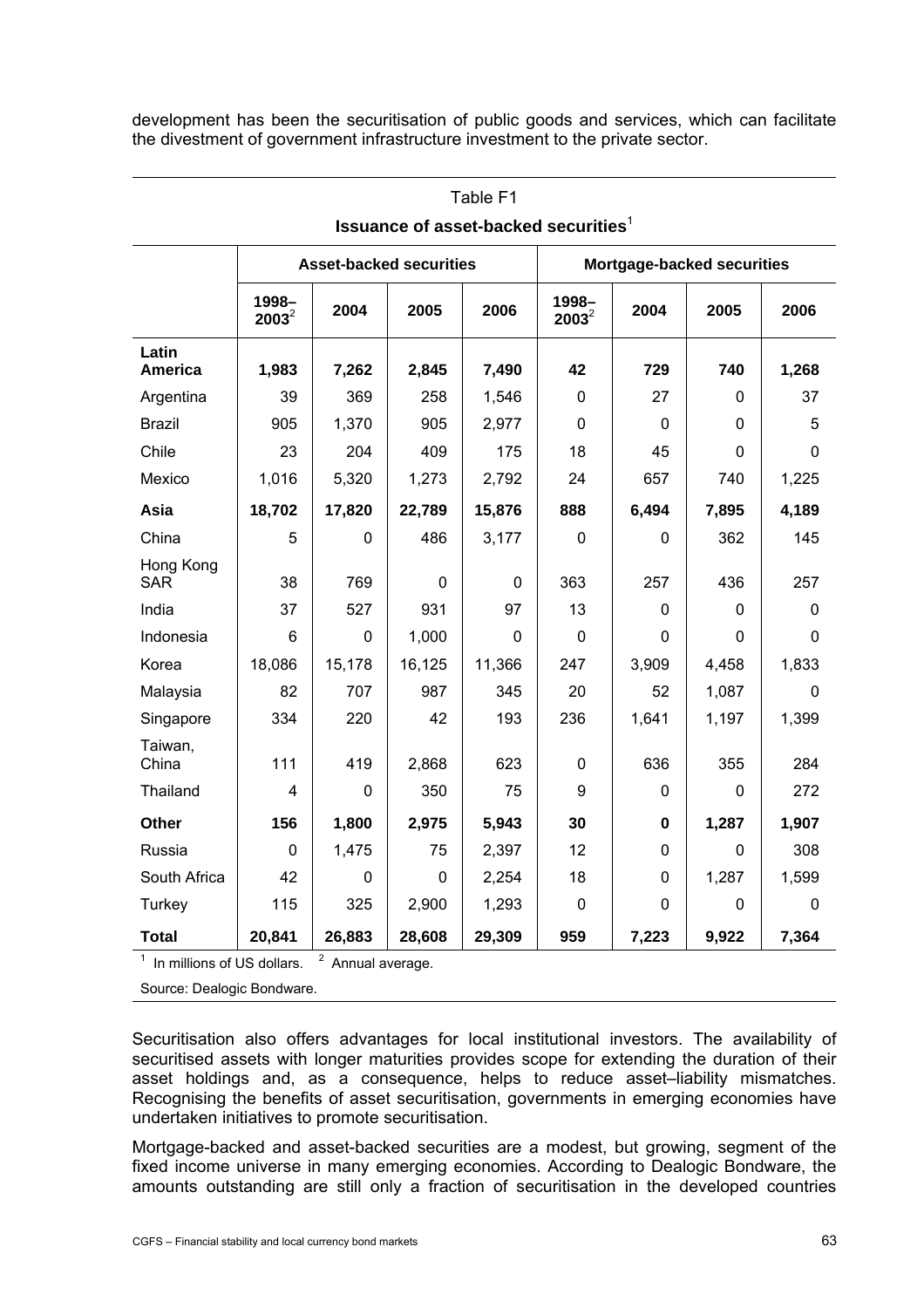<span id="page-67-0"></span>(Table F1).<sup>[6](#page-67-0)8</sup> At this stage, secondary market liquidity in securitised assets continues to be limited, as many investors tend to follow a buy-and-hold strategy. Mortgage-backed issuance is non-existent in many countries and very small in aggregate. Nevertheless, discussions at the workshops showed that interest in such markets is growing and that there is potential for very rapid development in the next few years.

In Latin America, securitised assets account for only 3.5% of the domestic fixed income market (or about \$37 billion), which is roughly one-tenth of the comparable share in the United States (see Box F2 for developments in Brazil and Mexico). In Asia, the genesis of securitisation was often linked to the Asian crisis and the disposal of non-performing loans. Developments in Korea, the largest market, show an interesting evolution from government led to market driven mechanisms. Box F3 explains how the asset-backed securities market in Korea has bolstered financial stability at times of stress. In Asia as a whole, consumer and mortgage loans have now overtaken corporate loans in securitisation.

How to further the securitisation of loans for small and medium sized enterprises is a matter of some interest, as reflected particularly in the workshop in Asia. A recent successful initiative in Singapore required considerable assistance in the form of government purchase of the equity tranche of the deal (see Box F4).

-

<sup>&</sup>lt;sup>68</sup> The figures in Table F1 are based on Dealogic Bondware data and are thus subject to the vendor's inclusion criteria regarding what constitutes asset-backed and mortgage-backed securities. As a result, these figures might differ from official data.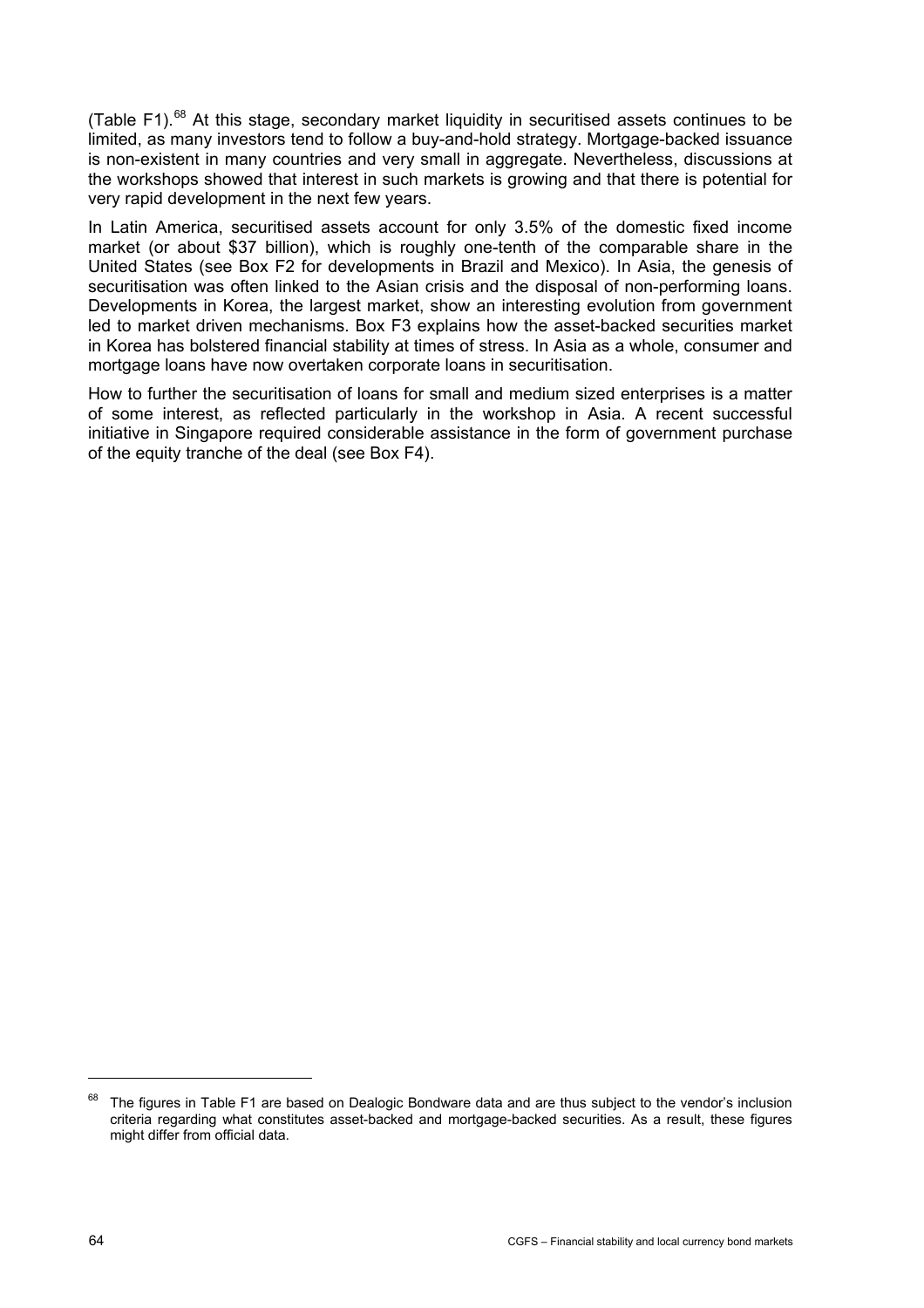#### Box F3

### **Asset-backed securities in Korea: helping financial stability**

The rapid development of the asset-backed securities (ABS) market in Korea was linked to financial stress in specific sectors of the financial system and, indeed, helped to overcome significant threats to financial stability.

The development of the ABS market in Korea covers two different periods, in terms of who took the initiative to develop the market. The first period was 1999 to 2001, in which the market's development was driven in large part by government-initiated programmes to facilitate both financial and corporate restructuring in the aftermath of the financial crisis. Otherwise, the situation might have escalated and threatened the domestic financial system as a whole.

During those times of stress, the issuance of ABSs was intended to make possible the rollover of maturing corporate bonds issued by lower-rated companies, including small and medium-sized enterprises (SMEs), and the restructuring of non-performing corporate loans held by banks facing bank runs. During 2000–01, ABS issuance exceeded issuance of won Korean treasury bonds (KTBs) for the same period. The popular types of ABSs were collateralised bond obligations (CBOs), comprising bonds issued by lower-rated companies, and collateralised loan obligations (CLOs), made up of loans to lower-rated companies.

In the second period, 2002–05, the ABS market developed at the initiative of the market itself for firms' financing purposes, and exceeded KRW 170 trillion by end 2005. The size of annual ABS issuance declined during those years. The range of underlying assets widened to include credit card receivables, auto loans, mortgage loans,<sup>1</sup> student loans and many other types of loans. With recent booms in the real estate sector, KRW 5 trillion of project financing loan ABSs were issued. This amounted to 20% of the entire issuance of ABSs in 2005.

The ABS market in Korea has played a significant role in financial stability during times of financial stress. Moreover, ABS issuance has become a viable funding tool for the private sector bond market in Korea. The ABS market has helped to strengthen the infrastructure in the local bond market. For example, issuance of various ABS tranches with different maturities has broadened the investor base to bring in individual investors. It has also improved the pricing of bonds over a range of maturities. The market is expected to continue developing, with efforts to further facilitate the securitisation of SME loans.

<sup>1</sup> The MBS market became fully established with creation the of the Korea Housing Finance Company (KoMoCo) in March 2004.

#### Box F4

### **ABSs and SMEs in Singapore**

In Singapore, structured products have dominated the local currency bond market, constituting 52% of the market size in 2005. The range of structured products includes ABSs, credit-linked notes, collateralised debt obligations and equity-linked notes. The diversity of instruments points to increased sophistication and risk appetite on the part of local investors, a necessary ingredient in developing the breadth of the bond market. The SME ACCESS Loan Scheme, a government initiated programme to help SMEs to seek alternative funding sources to bank loans, has met with much success. Under this scheme, loans to SMEs are pooled together in ABSs and sold to investors. As of April 2006, this scheme had a portfolio of SGD 100 million, providing finance for more than 400 SMEs.

The pace of the development of securitisation depends on the liquidity of the banking system and the growth of institutional investors. Banks with excess liquidity will not be motivated to sell their assets; without institutional investors, securitised products will not find deep markets. The institutional requirements for securitisation are well known. The legal framework should allow for a true sale of assets, and safeguard the assets in the event of the

\_\_\_\_\_\_\_\_\_\_\_\_\_\_\_\_\_\_\_\_\_\_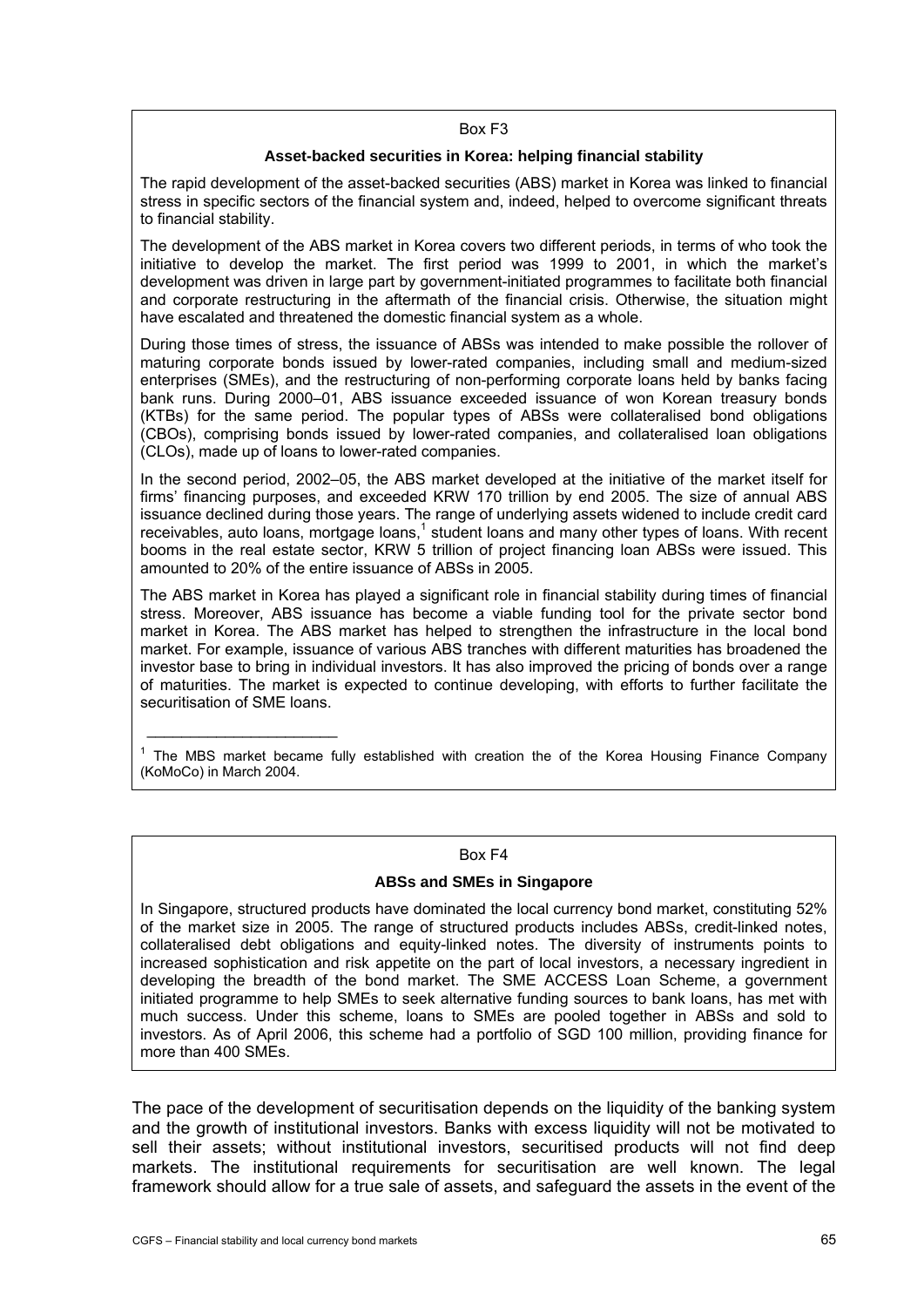insolvency of the originator. One generic impediment to securitisation has been the absence of the legal concept of a trust in civil law countries.

Appropriate regulatory treatment of securitised assets, including how capital will be treated for the securities to prevent regulatory arbitrage between the originator and the purchaser, is essential. The tax framework should be neutral (that is, the transfer of assets should not be subject to taxation).

Perhaps because these requirements are demanding, structured finance is still in the formative period in most EMEs. This is true in Latin America, where commercial banks have traditionally dominated the intermediation process. Nevertheless, several forces have created opportunities for the expansion of structured finance in Latin America, including the existence of pressures to improve banks' return on assets, the introduction of better adapted legal frameworks and bankruptcy procedures, a resumption of demand for residential housing and commercial office space, and institutional investors' need for higher-quality assets.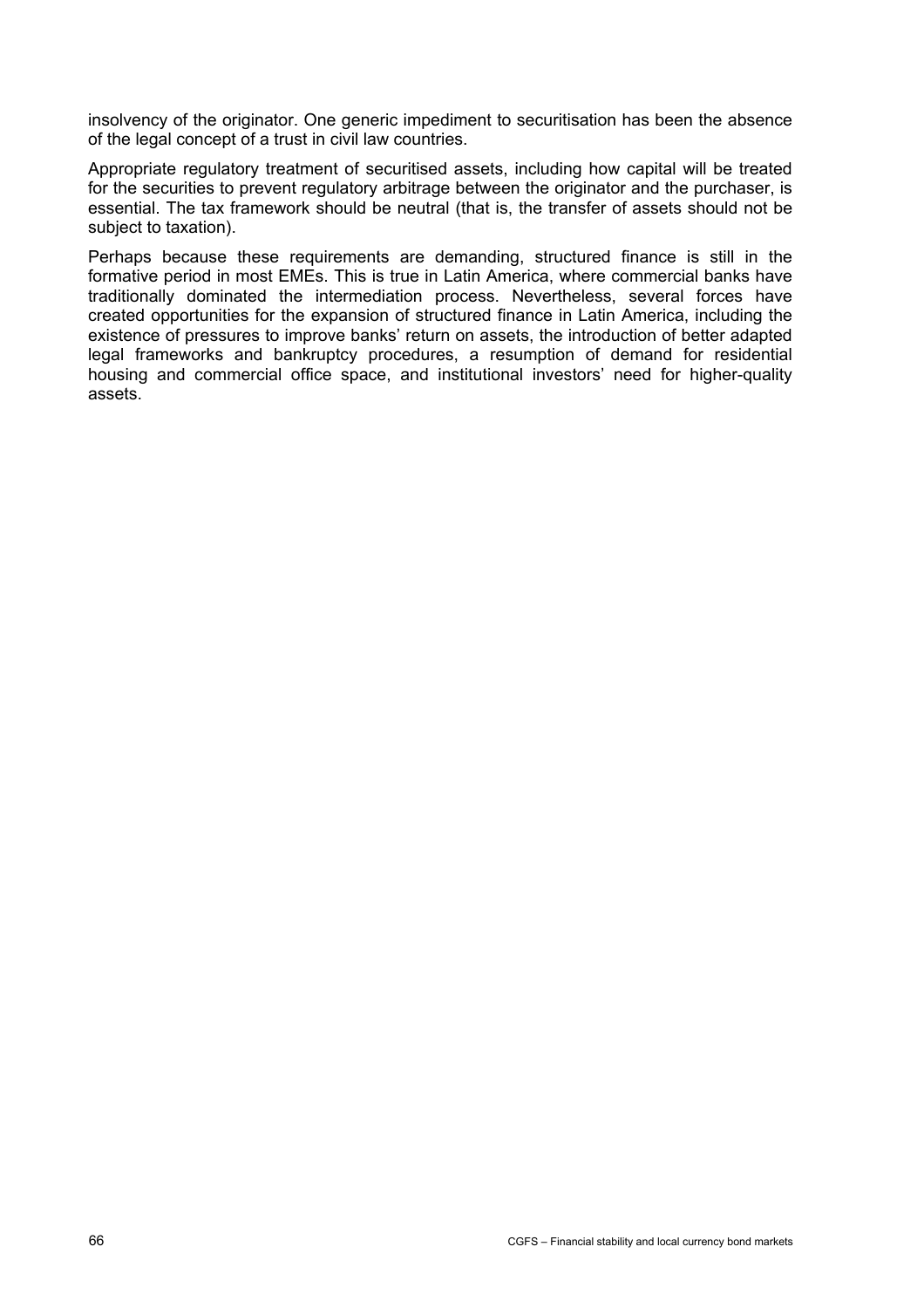# <span id="page-70-0"></span>**G. The domestic investor base**

The diversity of the investor base has a major bearing on the efficiency of price discovery and on the stability and liquidity of bond markets. The Working Group's survey and extensive discussions with private sector participants therefore attempted to draw a picture of the ownership structure of local debt markets, noting, in particular, differences with the pattern of holdings of industrial country debt securities. As regards domestic ownership, a major difference is that the share held by banks is much larger, and that of other financial institutions is much smaller, in the EMEs than in the industrial countries. The narrowness of the domestic investor base in part reflects captive market arrangements and other distortions.

In all three regional workshops, the narrowness of the domestic investor base was a recurrent theme. Several market participants noted that restrictions preventing firms from investing in higher-risk assets created market distortions. Requirements on pension funds in some countries to guarantee minimum returns limited the funds' willingness to invest in corporate bonds.

According to the Working Group questionnaire, domestic investors hold 94% of EME debt securities (Table G1).<sup>[69](#page-70-0)</sup> Nevertheless, an analysis of the past five years suggests some changes in the base of domestic investors for emerging market sovereign debt. Banks continue to be the largest domestic investors in local currency sovereign debt, holding 42% of all domestic debt securities in 2005. This share has increased substantially and is now nearly four times the average percentage seen in the industrial countries. Although the banks' share remains high, the share of other institutional investors has been increasing. The total share of domestic non-bank financial institutions – institutional investors – in the countries covered in the Working Group's survey increased from 29% in 2000 to 38% in 2005.

## **Holdings by banks**

-

Commercial banks have particularly large holdings of government and central bank securities in Argentina (47%), Turkey (39%), India (34%), Venezuela (34%), Indonesia (32%), the Philippines (24%) and Colombia (20%).

Both supply and demand factors explain the increase in holdings of government debt. On the demand side, following the crisis in the late 1990s, non-financial firms adopted more prudent financial practices, including a substantial deleveraging of their balance sheets. Because of earlier overinvestment, corporate investment has since remained low. Deliberate efforts were made to reduce reliance on debt and improve internal cash generation: the demand for bank loans declined. An equally important factor has been the increased risk aversion among banks in the aftermath of the crisis; the low risk weight in the calculation of regulatory capital for local currency government debt may have reinforced this for capital-strapped banks – better than lending to firms for which the risk weight is 100%. Yet another contributing factor was the recapitalisation of banks in Indonesia, Korea and Turkey with government securities. In Latin America, the increased demand for dollar-indexed government securities as a hedge

<sup>&</sup>lt;sup>69</sup> However, the statistics on outright holdings by non-residents considerably underestimate effective nonresident exposures because foreign participants often seek exposure to local currency debt markets via derivatives markets; see Chapter H.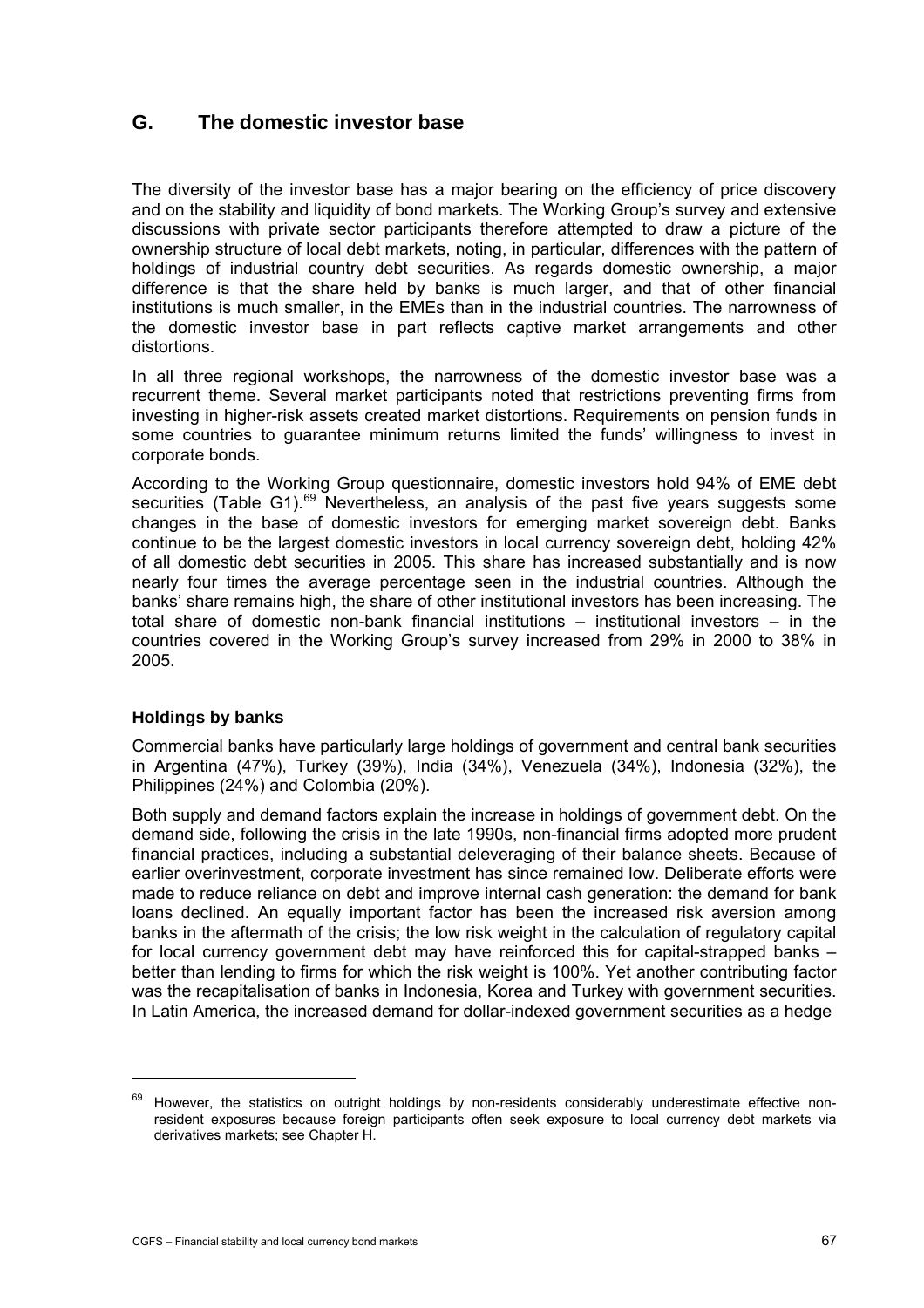### Table G1

## **Holders of domestic debt securities**<sup>1</sup>

|                                             |              |                    | 2000               |                   | 2005         |                           |                           |                   |  |
|---------------------------------------------|--------------|--------------------|--------------------|-------------------|--------------|---------------------------|---------------------------|-------------------|--|
|                                             | <b>Banks</b> | Other<br>financial | Other<br>residents | Non-<br>residents | <b>Banks</b> | <b>Other</b><br>financial | <b>Other</b><br>residents | Non-<br>residents |  |
| Latin<br>America                            | 27           | 32                 | 30                 | 1                 | 28           | 47                        | 13                        | $\overline{2}$    |  |
| Asia, larger<br>economies                   | 31           | 18                 | 7                  | 0                 | 51           | 38                        | 10                        | 0                 |  |
| <b>Other Asia</b>                           | 17           | 33                 | $\overline{2}$     | 0                 | 18           | 35                        | 14                        | 3                 |  |
| Central<br>Europe                           | 39           | 14                 | 32                 | 15                | 31           | 34                        | 10                        | 20                |  |
| Russia                                      | $\cdots$     | $\cdots$           | $\cdots$           | $\cdots$          | $\cdots$     | $\cdots$                  | $\cdots$                  | 3                 |  |
| Other                                       | 21           | 60                 | 16                 | 3                 | 33           | 32                        | 30                        | 5                 |  |
| Total emerg-<br>ing markets                 | 28           | 29                 | 14                 | 1                 | 42           | 38                        | 14                        | $\mathbf{2}$      |  |
| Hong Kong                                   | $\cdots$     | $\cdots$           | $\cdots$           |                   | $\cdots$     | $\ddotsc$                 | $\cdots$                  | .                 |  |
| Singapore                                   | $\cdots$     | $\cdots$           | $\cdots$           | $\cdots$          | 44           | 11                        | 12                        | 13                |  |
| <b>Industrial</b><br>countries <sup>2</sup> | 13           | 46                 | 18                 | 22                | 11           | 46                        | 17                        | 26                |  |

As a percentage of total debt securities outstanding

Note: The definitions and country details for this table are shown in Annex Table 9 of the Working Group survey.

 $1$  Includes bonds, notes and money market instruments. Regional totals based on the countries listed in Annex Table 9. Ratio calculated taking the holders of central government and all other issuers' securities reported in Tables 4a (money market instruments) and 4b (bonds and notes) of the Working Group survey. Totals do not add up to 100% due to the presence of "unallocated holders" for some countries. <sup>2</sup> <sup>2</sup> Australia, Belgium, Canada, Germany, Spain, the United Kingdom and the United States.

Source: Working Group survey.

against exchange rate risk has played a role at times, particularly where banks took substantial dollar denominated deposits from the public.

On the supply side, the main factors were: large government borrowing in countries where fiscal deficits were high; a shift from foreign currency external financing; concerted efforts to develop the domestic bond market; and central bank operations of sterilised intervention.

In several countries, holdings of government bonds account for a much greater proportion of total assets than in the past (Table G2). Such increased holdings may well represent an optimal response by banks to such changes in demand and supply.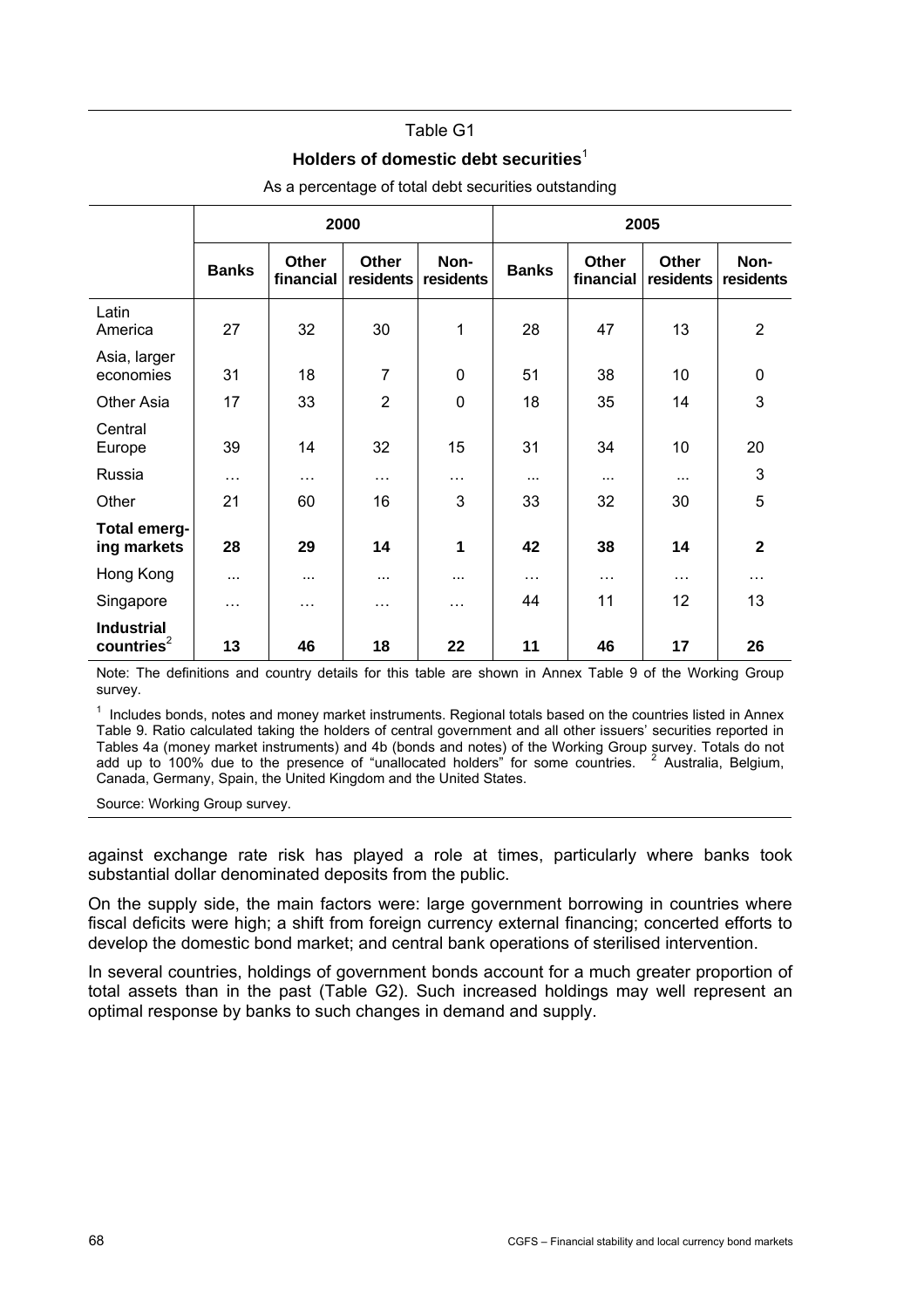#### Table G2

## **Banks' holding of government and central bank securities**

|                       | <b>Annual average</b> |           |                           |  |  |  |  |
|-----------------------|-----------------------|-----------|---------------------------|--|--|--|--|
|                       | 1994-96               | 1999-2001 | 2004-06<br>(latest month) |  |  |  |  |
| <b>Latin America</b>  |                       |           |                           |  |  |  |  |
| Argentina             | 15.2                  | 17.7      | 46.6                      |  |  |  |  |
| Chile                 | 16.1                  | 13.1      | $9.3^{3}$                 |  |  |  |  |
| Colombia <sup>5</sup> | $1.1^6$               | 6.5       | 19.9 <sup>7</sup>         |  |  |  |  |
| Mexico <sup>2</sup>   | 0.9                   | 0.7       | 7.0                       |  |  |  |  |
| Peru                  | .                     | 1.2       | 10.0                      |  |  |  |  |
| Venezuela             | 33.0                  | 19.0      | 34.0                      |  |  |  |  |
| Asia                  |                       |           |                           |  |  |  |  |
| China                 |                       |           | 10.3                      |  |  |  |  |
| Hong Kong SAR         | 2.4                   | 4.2       | 4.8                       |  |  |  |  |
| India $10$            | 27.1                  | 30.8      | 34.2                      |  |  |  |  |
| Indonesia             | 9.6                   | 38.1      | 31.6                      |  |  |  |  |
| Korea                 | 5.3                   | 7.2       | $8.4^9$                   |  |  |  |  |
| Malaysia              | 3.7                   | 3.5       | 2.9                       |  |  |  |  |
| Philippines           | $\cdots$              | 26.0      | 23.8                      |  |  |  |  |
| Singapore             | 6.9                   | 10.2      | 10.7 <sup>4</sup>         |  |  |  |  |
| Thailand <sup>3</sup> | 0.8                   | 4.3       | 6.5                       |  |  |  |  |
| <b>Central Europe</b> |                       |           |                           |  |  |  |  |
| <b>Czech Republic</b> | .                     | 3.8       | 11.4 <sup>1</sup>         |  |  |  |  |
| Hungary               | 22.6                  | 14.3      | 8.0                       |  |  |  |  |
| Poland                | $28.0^{8}$            | 17.2      | 18.8                      |  |  |  |  |
| Israel                | 13.5                  | 9.1       | 11.9                      |  |  |  |  |
| Saudi Arabia          | 21.5                  | 26.0      | 19.0                      |  |  |  |  |
| South Africa          | 6.1                   | 6.1       | 5.6                       |  |  |  |  |
| Turkey                | 10.0                  | 20.0      | 39.0                      |  |  |  |  |

As a percentage of total banks' assets

<sup>1</sup> Latest month June 2006.  $2$  Does not include FOBAPROA IPAB securities.  $3$  Up to April 2006.  $4$  Up to June 2006. <sup>5</sup> End-year outstanding stocks to total assets for the commercial banks. <sup>6</sup> Data only available for December 1996.  $\frac{7}{1}$  Up to June 2006.  $\frac{8}{10}$  End of December 1996.  $\frac{9}{10}$  As of June 2006.  $\frac{10}{10}$  All data pertain to end-March of the respective year.

Source: Working Group survey.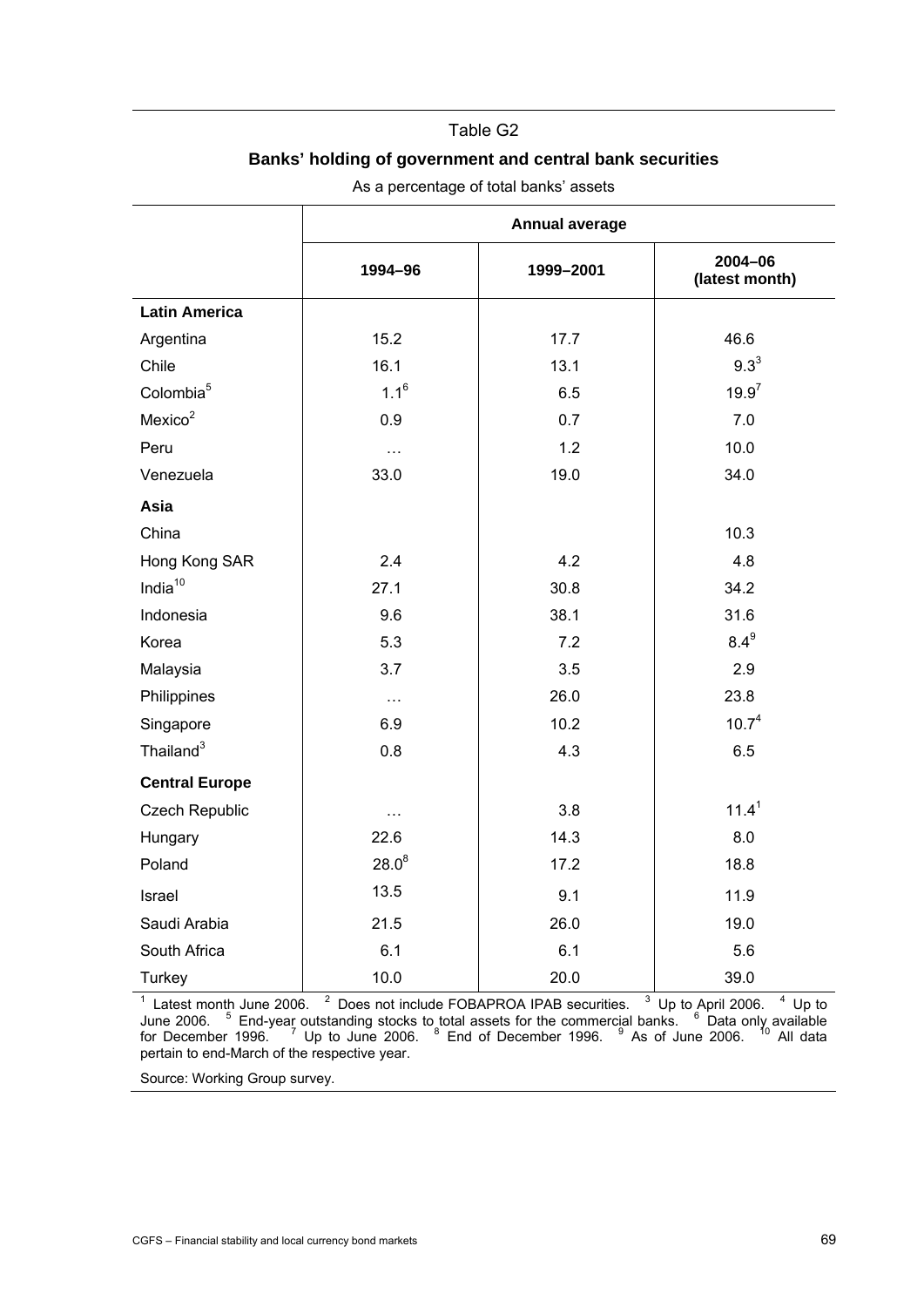<span id="page-73-0"></span>Nevertheless, large holdings of government securities by banks could have several implications for the financial system. One is that interest rate exposures may have increased.<sup>[70](#page-73-0)</sup> A simple stress test applied to the Colombian financial system's holdings of public securities showed that a 100 bp parallel increase in the TES spot curve could cause a decline of close to 17% in the profits of credit institutions. The Reserve Bank of India was concerned during 2003–04 about the impact of rising bond yields on banks' balance sheets.<sup>[71](#page-73-0)</sup> A large or growing stock of government securities could even affect the risk premium on sovereign debt. $72$  In extreme cases where the losses on banks' portfolios of government bonds wipe out a significant proportion of the capital of the banking system, the central bank may be constrained in its ability to raise interest rates.

A second implication is that the lure of easy profits from the accumulation of government securities during a period when interest rates are falling can make the management of banks too complacent and unwilling to improve efficiency or to manage the risks of lending to the private sector.<sup>[7](#page-73-0)3</sup>

A third implication is the increased need for risk management capacity in the banking system. The development of bond markets is creating a setting in which price movements in financial markets can have major implications for banks. Changes in the asset and liability structure of banks' balance sheets necessitate changes in risk management practices which can have implications for financial stability. On the liability side, the quantitative findings of the questionnaire show increased reliance on money market funding (Annex Table 4A: Structure of money market instruments outstanding). This shift to capital market financing means that financial intermediation is increasingly being conducted at competitively determined rates, which exposes intermediaries to greater market risk than in the past.

The management of market risk has become more complicated and can be particularly difficult in illiquid markets. A shock affecting the major banks could lead to a concentration of heavy selling which can destabilise the market. The need to deal with new sources of risk has obliged financial institutions to upgrade their risk management systems. In the past 10 years, banks have increased their capacity to deal with risk management issues (for example, via the establishment of risk management units and closer oversight of such issues by boards of directors). There have been changes in the approach to valuation, including marking to market or fair value assessments, and greater quantification of various risks, including the use of VaR calculations and stress testing focused on market risks.<sup>[7](#page-73-0)4</sup>

The Working Group's survey found that the reported capacity for risk management varies widely across countries. Economies that are more developed (for example, Hong Kong SAR, Korea and Singapore) or where foreign bank penetration has increased the most (Mexico, Chile and central Europe) appear to have benefited from the transition to advanced risk management systems. However, even in some of those countries, weaknesses in the local financial infrastructure and markets may have prevented the wholesale implementation or

 $\overline{a}$ 

In the past, however, banks were often exposed to interest rate risk in loans to corporations – either directly in the case of long-term loans or indirectly when increasing interest rates increase credit risks. This is much more dangerous because interest rate exposure cannot be liquidated as quickly on loans as on a government securities portfolio.

 $71$  See Reserve Bank of India (2004).

<sup>72</sup> An alternative risk is that if banks hold predominantly **short-term** government securities (for example, due to sterilisation operations), the liquidity of the banking system could create difficulties for policymakers.

 $73$  This issue is discussed in BIS (2006b).

 $74$  See Moreno (2006).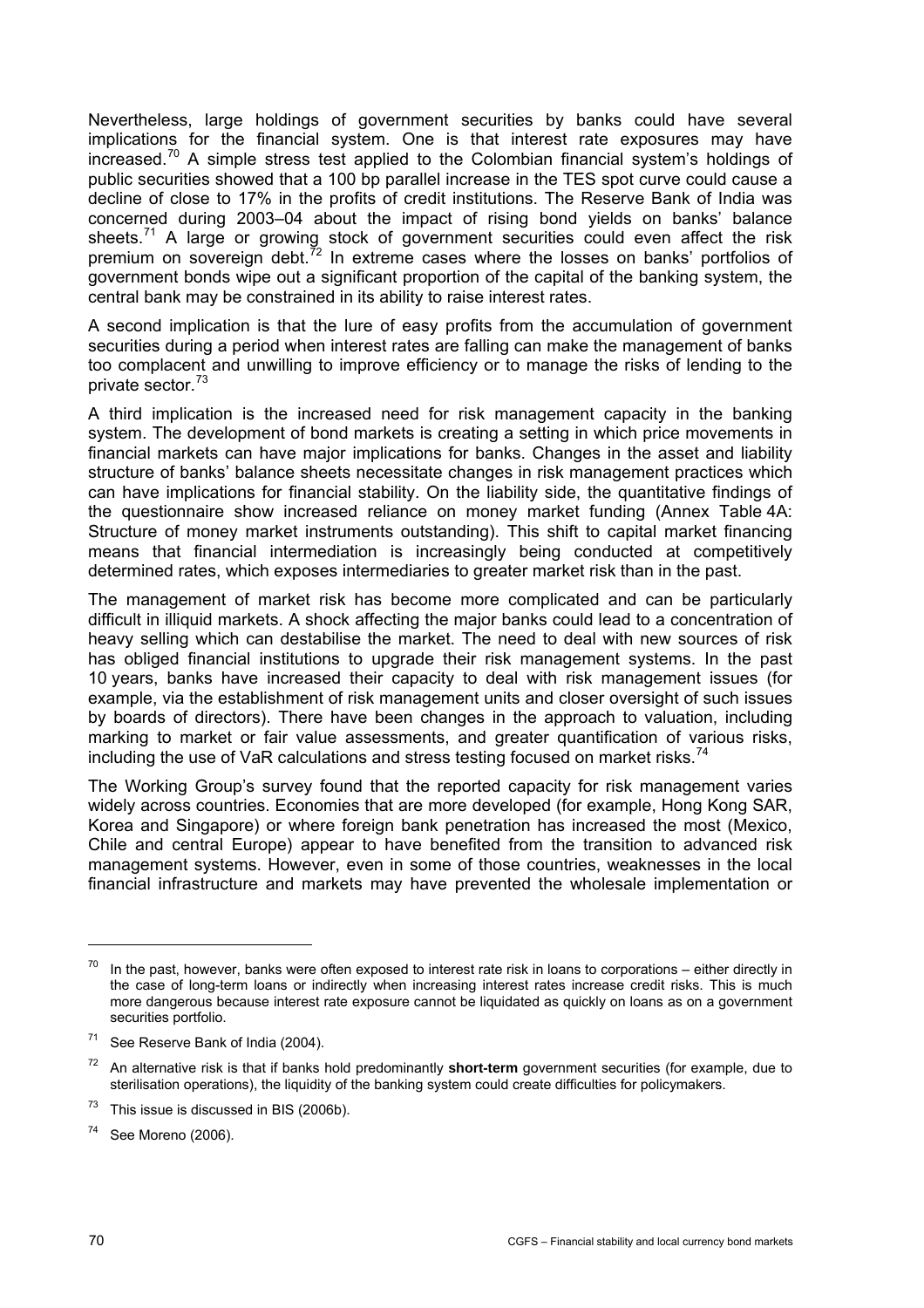| In billions of US dollars |                                            |                             |                        |              |                                   |  |  |  |  |
|---------------------------|--------------------------------------------|-----------------------------|------------------------|--------------|-----------------------------------|--|--|--|--|
|                           | <b>Insurance</b><br>comparies <sup>1</sup> | <b>Pension</b><br>funds $2$ | <b>Mutual</b><br>funds | <b>Total</b> | <b>Memo: Total</b><br>as % of GDP |  |  |  |  |
| <b>Africa</b>             |                                            |                             |                        |              |                                   |  |  |  |  |
| South Africa              | 95.9                                       | 57.3                        | 34.5                   | 187.7        | 112.9                             |  |  |  |  |
| Asia                      |                                            |                             |                        |              |                                   |  |  |  |  |
| Korea                     | 149.0                                      | 95.1                        | 121.7                  | 365.8        | 60.1                              |  |  |  |  |
| Malaysia                  | 20.1                                       | 58.5                        | 18.4                   | 96.9         | 93.2                              |  |  |  |  |
| Philippines               | 3.2                                        | 3.1                         | 0.8                    | 7.1          | 8.9                               |  |  |  |  |
| Singapore                 | 33.6                                       | 56.5                        | 11.8                   | 101.9        | 109.9                             |  |  |  |  |
| Thailand                  | 11.9                                       | 7.2                         | 12.0                   | 31.0         | 21.7                              |  |  |  |  |
| <b>Europe</b>             |                                            |                             |                        |              |                                   |  |  |  |  |
| Hungary                   | 4.2                                        | 4.4                         | 3.9                    | 12.6         | 15.1                              |  |  |  |  |
| Poland                    | 14.1                                       | 11.5                        | 8.6                    | 34.1         | 15.8                              |  |  |  |  |
| Turkey                    | 5.5                                        | 0.2                         | 14.2                   | 19.9         | 8.3                               |  |  |  |  |
| <b>Latin America</b>      |                                            |                             |                        |              |                                   |  |  |  |  |
| Argentina                 | 5.4                                        | 16.1                        | 1.9                    | 23.4         | 18.3                              |  |  |  |  |
| <b>Brazil</b>             | 25.3                                       | 64.4                        | 171.6                  | 261.3        | 51.7                              |  |  |  |  |
| Chile                     | 12.7                                       | 49.7                        | 8.6                    | 70.9         | 96.2                              |  |  |  |  |
| Colombia                  | 0.6                                        | 7.1                         | $\cdots$               | $\cdots$     | $\cdots$                          |  |  |  |  |
| Mexico                    | 11.5                                       | 37.2                        | 32.0                   | 80.7         | 12.6                              |  |  |  |  |
| Peru                      | 1.7                                        | 6.3                         | $\ddotsc$              | $\cdots$     | $\cdots$                          |  |  |  |  |

# Table G3 **Assets of institutional investors in 2003**

 $1$  2002 figure for the Philippines.  $2$  2002 figure for Singapore; 2004 figure for Turkey. For Korea, including pension reserve funds.

Sources: IADB, *Economic and Social Progress in Latin America, 2007*; *IMF Global Financial Stability Report*, September 2005; OECD; CEIC; Investment Company Institute.

functioning of those systems. Several respondents to the Working Group's survey drew attention to the problems of inadequate risk management expertise in the financial industry, limited instruments, and inadequate clearance and settlement infrastructure.

Regulatory initiatives have also played a role in the development of risk management capacity. The supervisory authorities have had to shift from static rules-based approaches to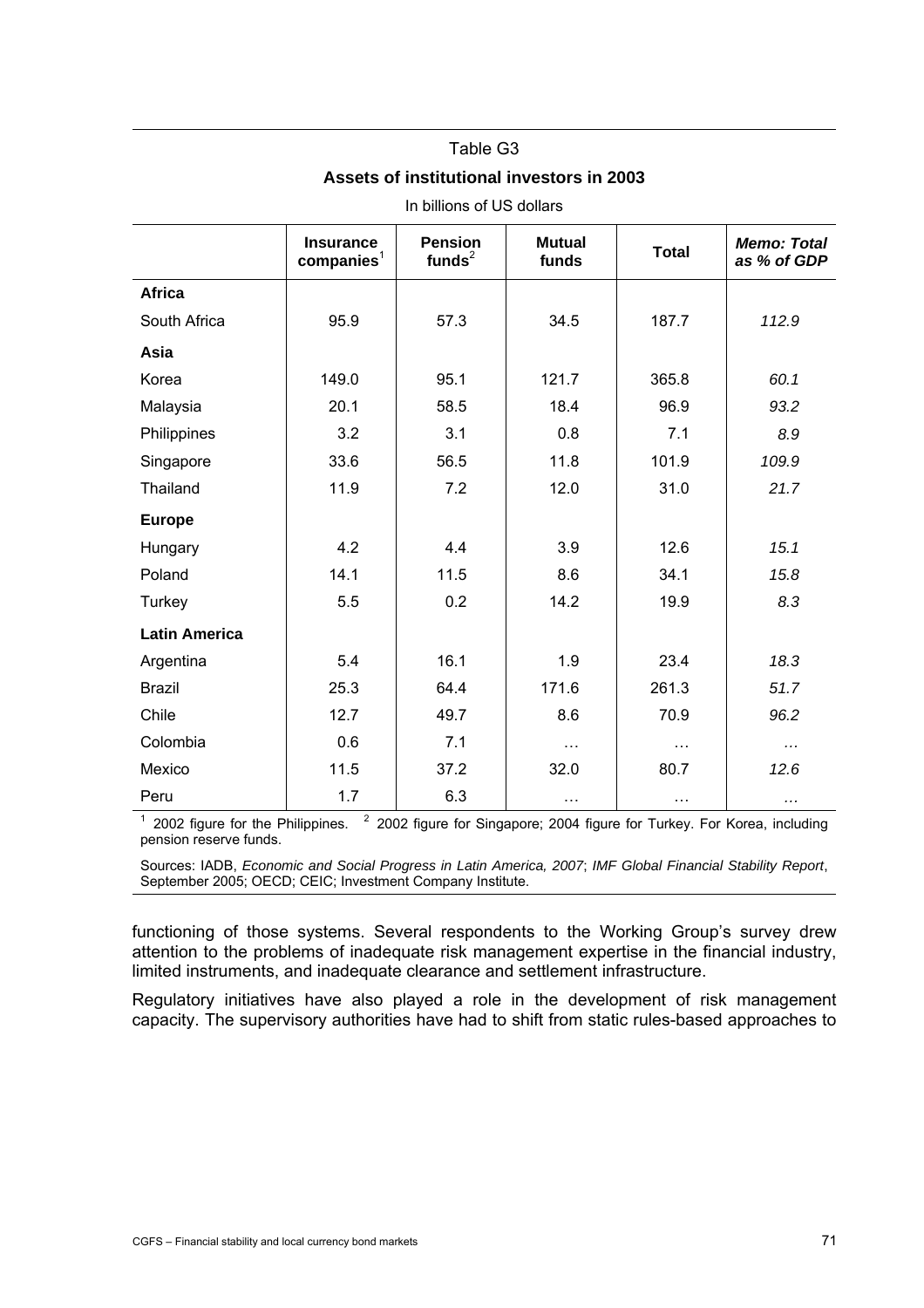<span id="page-75-0"></span>more quantitative and risk sensitive approaches. Most countries plan to adopt Basel II,<sup>[7](#page-75-0)5</sup> although many countries will remain with the standardised approach for some time.<sup>[76](#page-75-0)</sup>

# **Non-bank financial institutions**

In most developing countries, the financial system is gradually extending beyond traditional banking institutions to include insurance companies, pension funds, mutual funds and other financial service providers. These non-bank financial institutions provide services that are not necessarily suited to banks, serve as competition for banks, and specialise in sectors or groups. Domestic institutional investors play a beneficial role by providing depth and liquidity to the local currency bond market. Because institutional investors have different investment objectives and strategies, they have heterogeneous investment views and may respond quite differently to shocks. The data in Table G1 indicate that non-bank financial institutions account for 38% of holdings of domestic debt. Pension funds and mutual funds are the second largest investor class in some domestic markets.

However, successful efforts to develop non-bank financial institutions provide major sources of long-term capital only in a limited group of countries (including Brazil, Chile, Korea, Malaysia, South Africa and Singapore): see Table G3. Ext[en](#page-75-0)sive sectoral country studies under the Financial Sector Assessment Program  $(FSAP)^{77}$  find that many developing countries often lack a coherent policy framework and effective regulations to foster the development of non-bank financial institutions. The typical weaknesses identified in many FSAPs ar[e](#page-75-0) in the areas of regulation, enforcement, competition, taxes, skills and investor education.<sup>78</sup>

# *Pension funds*

The role of pension funds in emerging markets has been increasing. Annex Table 13 shows the evolution over the past decade; there are, however, significant gaps. In developed countries, pension fund assets exceed 67% of GDP. By contrast, in emerging markets, pension fund assets are far more modest. According to the World Bank (2006b), pension reforms often contribute to fiscal sustainability but, in many countries with multi-pillar systems, pension funds are poorly diversified and the secondary objectives of funded pillars – to increase savings and to develop capital markets – remain largely unrealised. Therefore the total assets of resident pension funds exceed 20% of GDP in only a few EMEs: Chile (64.6%), Malaysia (53.6%) and Korea (25.1%).

Because pension funds need to hold long-dated debt in order to match annuity streams, many consider the expansion of pension funds as key to the development of long-term local

 $\overline{a}$ 

 $75$  According to the Financial Stability Institute (2006), 82 out of 98 respondents to a questionnaire distributed to non-Basel Committee members, many of which are emerging market economies, plan to adopt Basel II. Nearly 100% of respondents in Asia, Latin America and Europe plan to adopt Basel II.

 $76$  The Financial Stability Institute (2006) reports that, by 2008, 59 countries will have adopted the standardised approach to credit risk (which most resembles Basel I) and 32 will have adopted the fundamental internal ratings-based approach. Between 2010 and 2015, the numbers are 70 and 55, respectively.

 $77$  The FSAP, a joint IMF and World Bank initiative introduced in May 1999, aims to increase the effectiveness of efforts to promote the soundness of financial systems.

<sup>78</sup> See, for instance, World Bank (2006a and 2006c) and Das and Quintyn (2002).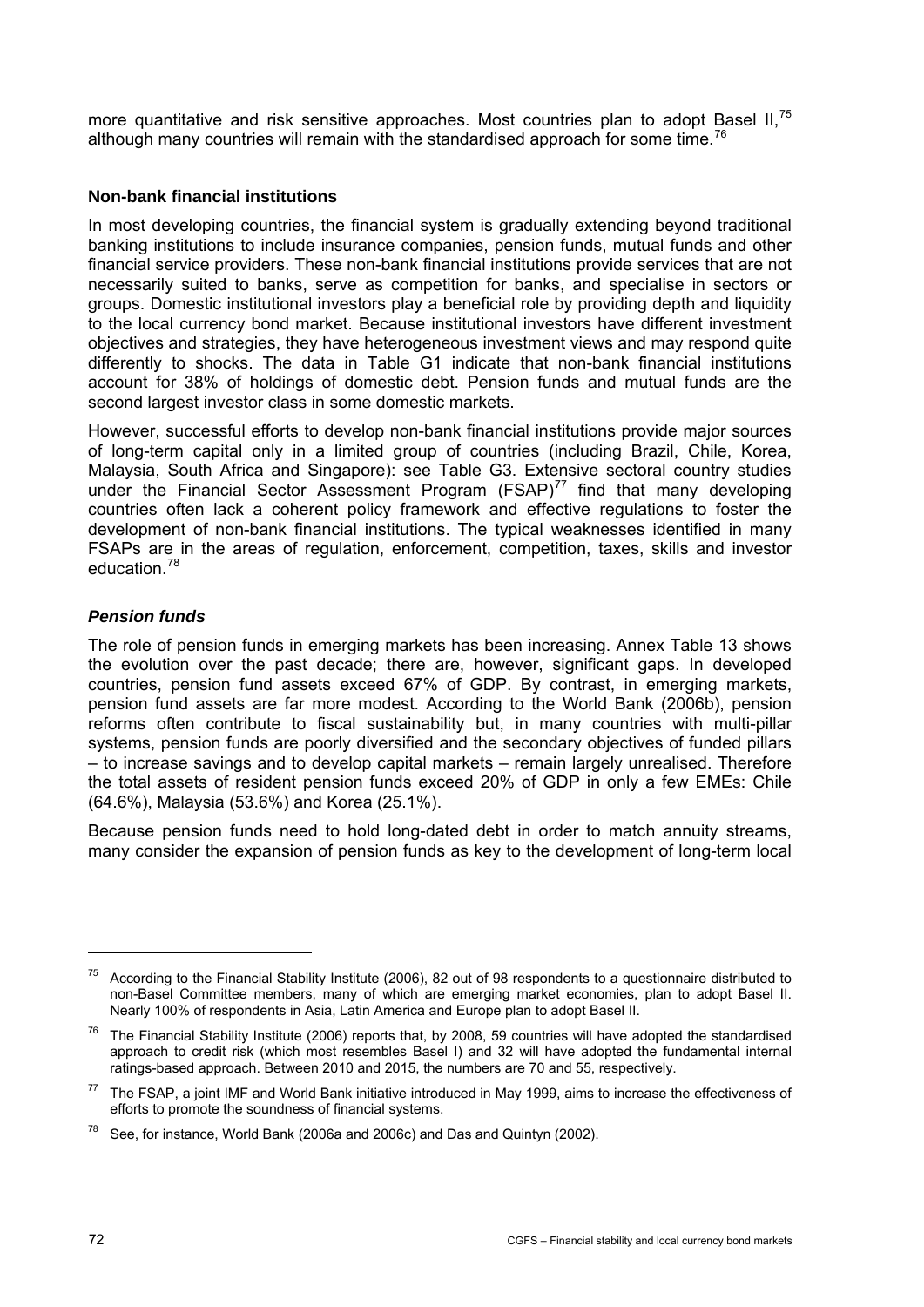<span id="page-76-0"></span>currency debt markets. Indeed, pension fund development went hand in hand with bond market development in Chile, which launched a funded pension system in 1981.<sup>[7](#page-76-0)9</sup>

The temptation, however, is to force local institutional investors to hold too high a proportion of their assets in domestic government bonds. Doing this may mean that new issues are not priced in a way that correctly reflects market conditions and that a high proportion of such paper does not subsequently trade in secondary markets. Such a "captive" market therefore works **against** the creation of a true market and keeps out other investors.



**Asset allocations of funded pension systems** 

Graph G1

Note: The data pertain to: Argentina, May 2006; Brazil, March 2006; Chile, December 2005; Malaysia, December 2005; Mexico, September 2006; Poland, July 2006; United Kingdom, 2004 and Japan, December 2005. For Brazil, the government securities category includes all fixed income holdings. Mexico Afores offer two pension funds, "Básica 1" (Mexico B1) and "Básica 2" (Mexico B2). The "Básica 1" fund follows more conservative investment guidelines than the "Básica 2" fund. Almost 90% of assets in the Afores system are invested in the "Básica 2" fund.

Sources: Credit Suisse estimates; BIS.

j

With the notable exceptions of Chile and Malaysia, pension fund portfolios in most EMEs are indeed composed mainly of government bonds (Graph G1). In the industrial countries (for example, Japan and the United Kingdom), by contrast, a much smaller proportion of pension fund assets are invested in government securities.<sup>[8](#page-76-0)0</sup> Forcing institutional investors to buy domestic securities in the hope of deepening local financial markets and restricting investment in foreign securities can be undesirable on financial stability grounds. First, small countries typically have a greater need to diversify, and hence invest in foreign securities, than large countries. When a high proportion of institutional investor assets are held abroad (denominated in foreign currency), this provides a buffer against local or regional shocks and

 $79$  Cifuentes et al (2002) note that pension fund investments in the local bond market in Chile continued to rise over a recent period when other investors were pulling out, suggesting that pension funds lend stability to the market. But the authors also stress the importance of a broadly based investment industry in which institutional investors other than pension funds play an important role. This may not be easy to achieve. They note that the pension fund industry in Chile became a virtual monopsony of government bonds among institutional investors because of the small size of mutual funds and investment funds. This is a general shortcoming in many emerging markets.

<sup>&</sup>lt;sup>80</sup> The investment strategies of institutional investors are reviewed in CGFS (2007), which underlines the stability-enhancing effects of international diversification.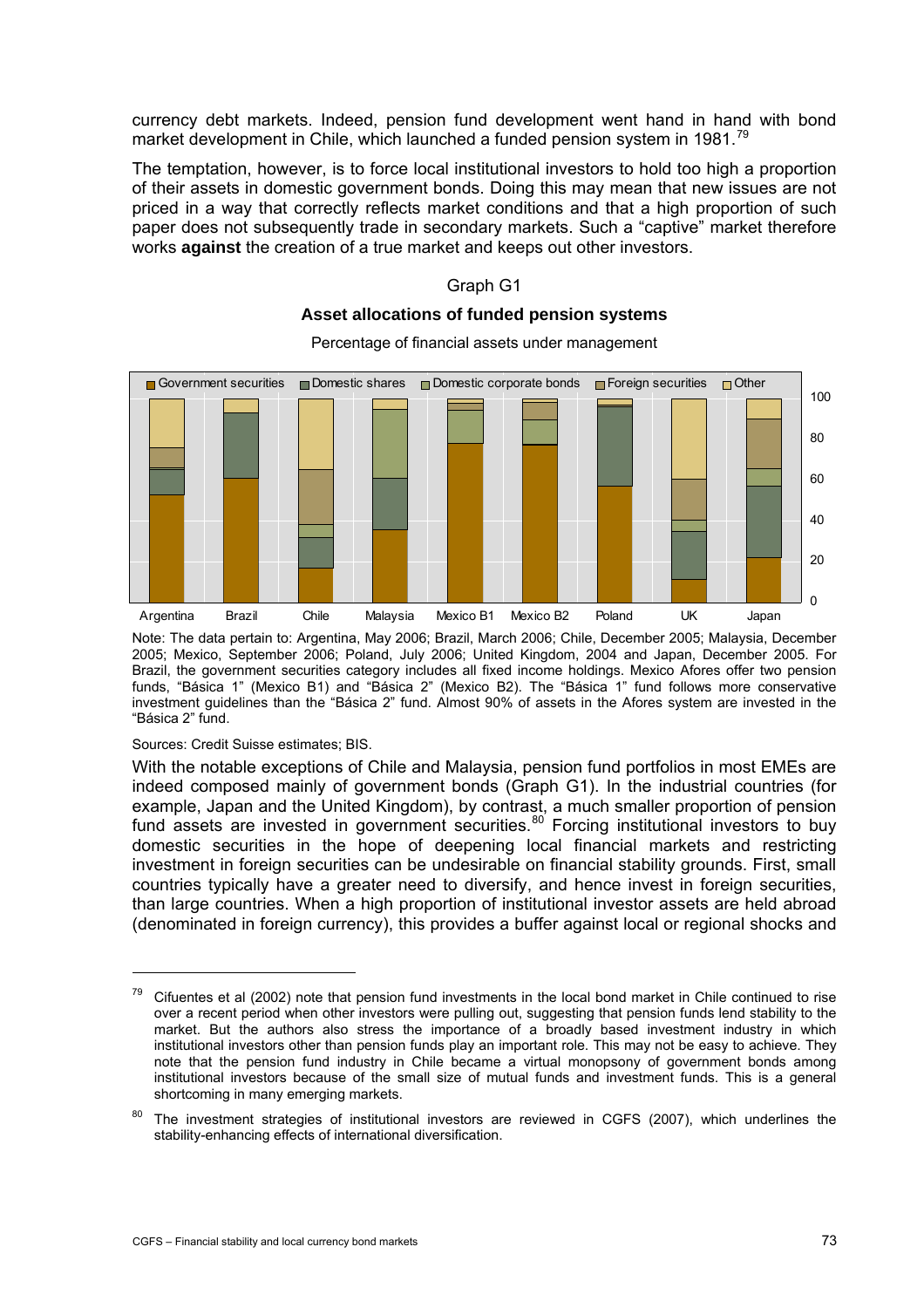<span id="page-77-0"></span>against the volatility of exchange rates (see Kotlikoff 1999). In addition, the acquisition by pension funds of ever larger shares of rather small domestic markets can create major distortions in local market functioning. $81$  $81$ 

## *Retail investors and mutual funds*

The direct participation of retail investors is uneven in the emerging markets: it is growing in some countries, while declining in others. In Asia, domestic investors appear to have a limited appetite for local bonds, especially bonds issued by small and medium-sized enterprises. Raising funding for local debt markets from retail investors is a challenging task but it can be accomplished through mutual funds, because individuals constitute the majority of investors in the mutual fund industry. Although the mutual fund industry is growing in developing countries, penetration remains much lower than in more mature markets, such as in the United States, where 48 percent of households own mutual fund accounts. In order to realise the potential of the mutual funds industry, individuals need a better understanding of mutual funds and the capital markets in general. Investor education has to be an important element of policy and strategy for the development of capital markets and the mutual fund industry.

Because mutual funds tend to be actively managed, they are sensitive to short-term changes in interest rates and can act as a counterbalance to buy-to-hold investors. The emerging markets mutual fund industry is still at an early stage of development in the sample of countries studied by the Working Group. Table G5 shows the trends in the size of the mutual fund industry in Asia from 2000 to 2005. The mutual fund industry has developed in several countries, including China, Hong Kong SAR, India, Korea, Philippines, Singapore and Taiwan (China). In Latin America, only the Brazilian mutual fund industry is developed, with fund assets of \$303 billion (Table G4).

Fixed income mutual funds are sizeable in Hong Kong SAR and Korea (Table G5). For instance, in Korea 62.6% of total mutual funds, accounting for 15.8% of GDP, are invested in fixed income. In line with the growth of the Korean bond market, fixed income funds increased from \$68.7 billion in 1997 to \$124.5 billion in 2005.

In the rest of the emerging markets, there are still insignificant investors in domestic sovereign debt. In Indonesia, retail investors turn to mutual funds as an alternative to deposits, and mutual funds have invested largely in rupiah-denominated long-term government securities (mostly recapitalisation bonds). These offered a higher return but also compromised liquidity in the funds in 2005, when interest rates rose sharply (see Chapter E, page 49).

-

<sup>&</sup>lt;sup>81</sup> See Cifuentes et al (2002) for a discussion of this problem in Chile. The authorities allowed pension funds to invest a progressively higher proportion of their assets abroad. Such a strategy, however, may not be very effective if investors regard domestic assets as undervalued.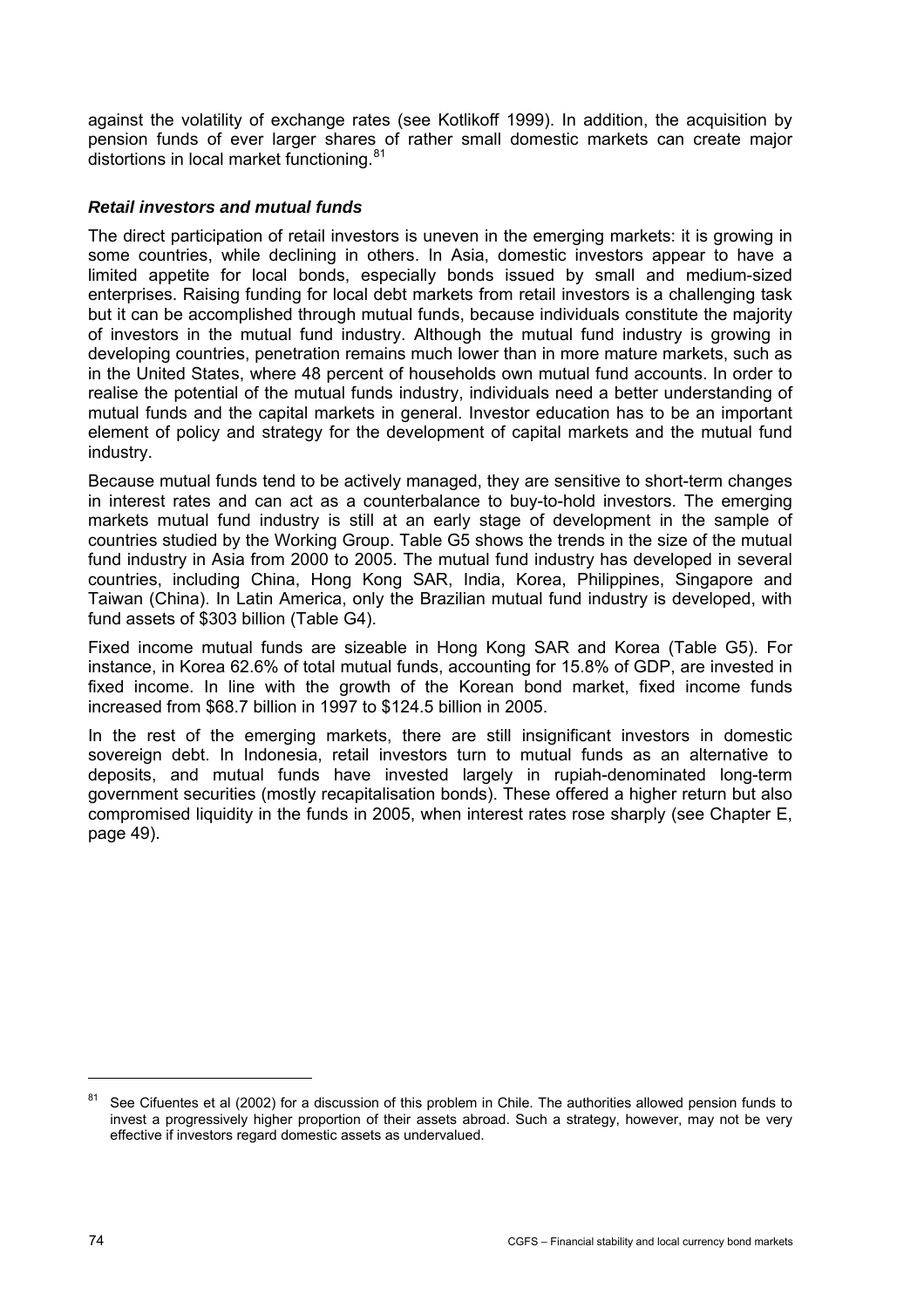#### Table G4

#### **Net assets of mutual funds**

|                                              | 1998     | 1999      | 2000     | 2001     | 2002     | 2003     | 2004     | 2005     |
|----------------------------------------------|----------|-----------|----------|----------|----------|----------|----------|----------|
| Latin<br><b>America</b>                      | 128.5    | 148.3     | 180.0    | 190.3    | 137.0    | 216.8    | 271.7    | 368.6    |
| Argentina                                    | 6.9      | 7.0       | 7.4      | 3.8      | 1.0      | 1.9      | 2.4      | 3.6      |
| <b>Brazil</b>                                | 118.7    | 117.8     | 148.5    | 148.2    | 96.7     | 171.6    | 220.6    | 302.9    |
| Chile                                        | 2.9      | 4.1       | 4.6      | 5.1      | 6.7      | 8.6      | 12.6     | 14.0     |
| Costa Rica                                   | .        | $\cdots$  | 0.9      | 1.6      | 1.7      | 2.8      | 1.1      | 0.8      |
| Mexico                                       | $\cdots$ | 19.5      | 18.5     | 31.7     | 30.8     | 32.0     | 35.2     | 47.3     |
| <b>Central</b><br><b>Europe</b>              | 2.6      | 4.1       | 5.7      | 7.3      | 19.2     | 32.7     | 43.5     | 56.4     |
| Czech<br>Republic                            | 0.6      | 1.5       | 2.0      | 1.8      | 3.3      | 4.1      | 4.9      | 5.3      |
| Hungary                                      | 1.5      | 1.7       | 2.0      | 2.3      | 4.0      | 3.9      | 5.0      | 6.1      |
| Poland                                       | 0.5      | 0.8       | 1.5      | 3.0      | 5.5      | 8.6      | 12.0     | 17.7     |
| Romania                                      | $\cdots$ | $\ddotsc$ | 0.0      | 0.0      | 0.0      | 0.0      | 0.1      | 0.1      |
| Russia                                       | 0.0      | 0.2       | 0.2      | 0.3      | 0.4      | 0.9      | 1.3      | 2.4      |
| Slovakia                                     | .        | $\cdots$  | $\cdots$ | $\cdots$ | $\cdots$ | 1.1      | 2.2      | 3.0      |
| Turkey                                       | .        | $\cdots$  | $\cdots$ | .        | 6.0      | 14.2     | 18.1     | 21.7     |
| <b>Asia-Pacific</b>                          | 173.7    | 180.4     | 124.2    | 134.9    | 170.4    | 152.3    | 211.2    | 241.0    |
| India                                        | 8.7      | 13.1      | 13.5     | 15.3     | 20.4     | 29.8     | 32.8     | 40.5     |
| Korea                                        | 165.0    | 167.2     | 110.6    | 119.4    | 149.5    | 121.7    | 177.4    | 199.0    |
| Philippines                                  | $\cdots$ | 0.1       | 0.1      | 0.2      | 0.5      | 0.8      | 1.0      | 1.4      |
| <b>Africa</b>                                | 12.2     | 18.2      | 16.9     | 14.6     | 21.0     | 34.5     | 54.0     | 65.6     |
| South Africa                                 | 12.2     | 18.2      | 16.9     | 14.6     | 21.0     | 34.5     | 54.0     | 65.6     |
| <b>Total</b>                                 | 317.0    | 351.0     | 326.8    | 347.1    | 347.5    | 436.2    | 580.5    | 731.5    |
| Memo:<br>Developed<br>countries <sup>1</sup> | 7,672.7  | 9,523.5   | 9,618.1  | 9,410.5  | 8,889.0  | 10,788.2 | 12,153.0 | 13,349.6 |

In billions of US dollars, end of year

Note: The data include home-domiciled funds, except for Hong Kong SAR and Korea, for which they include home- and foreign-domiciled funds.

<sup>1</sup> Australia, Canada, France, Germany, Hong Kong SAR, Japan, Switzerland, the United Kingdom and the United States.

Sources: Investment Company Institute; European Fund and Asset Management Association; other national mutual fund associations; BIS.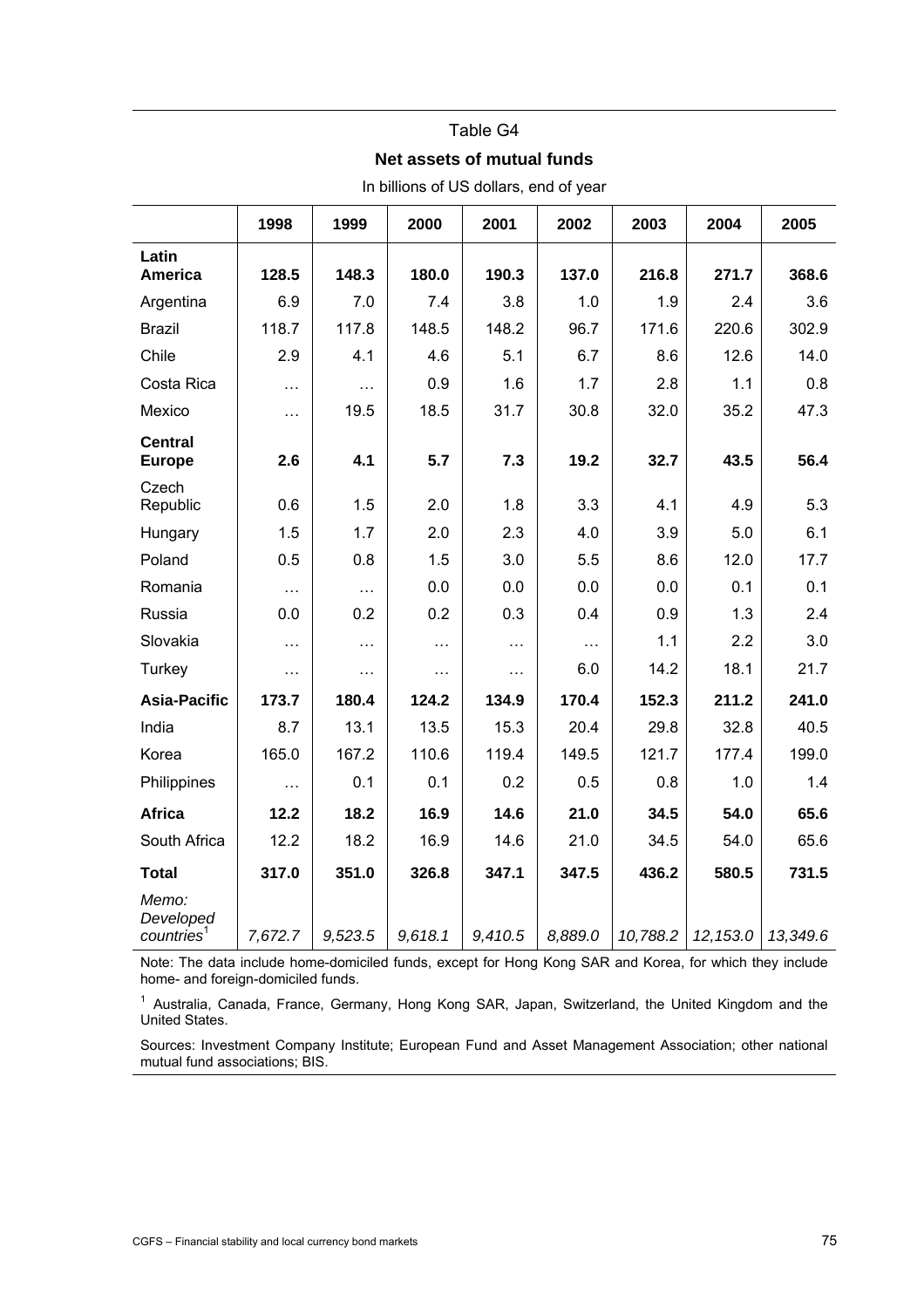#### Table G5

## **Net assets of mutual funds under management in Asia, by type**

|                               | 2000             |                              |                                  |                   | 2004                                |                                  | 2005             |                                        |                                    |
|-------------------------------|------------------|------------------------------|----------------------------------|-------------------|-------------------------------------|----------------------------------|------------------|----------------------------------------|------------------------------------|
|                               | All<br>funds $1$ | <b>Fixed</b><br>$ income^2 $ | All<br>funds<br>as a %<br>of GDP | All<br>funds $^1$ | <b>Fixed</b><br>$ $ income ${}^{2}$ | All<br>funds<br>as a %<br>of GDP | All<br>funds $1$ | <b>Fixed</b><br>$  \mathsf{income}^2 $ | All<br>funds<br>as a $%$<br>of GDP |
| China                         | 10.3             | $\cdots$                     | 0.9                              | 39.2              | 10.4                                | 2.0                              | 58.1             | 28.1                                   | 2.6                                |
| Hong Kong<br>SAR <sup>3</sup> | 311.5            | 60.3                         | 184.6                            | 551.2             | 207                                 | 332.4                            | 667.5            | 240                                    | 375.6                              |
| India                         | 13.5             | $\cdots$                     | 2.9                              | 34.8              | 24.7                                | 5.2                              | 44.3             | 26.2                                   | 5.7                                |
| Korea                         | 110.6            | $\cdots$                     | 21.6                             | 179.6             | 129.6                               | 26.4                             | 198.8            | 124.5                                  | 25.2                               |
| Philippines                   | 0.1              | $\ddotsc$                    | 0.1                              | 0.9               | 0.9                                 | 1.0                              | 1.4              | 1.3                                    | 1.4                                |
| Singapore                     | 4.8              | $\cdots$                     | 5.2                              | 12.2              | $\overline{2}$                      | 11.3                             | 13.4             | 2.6                                    | 11.5                               |
| Taiwan,<br>China <sup>4</sup> | 32.1             | $\cdots$                     | 10.0                             | 77.5              | 59.3                                | 24.0                             | 59.8             | 40.6                                   | 17.3                               |
| Total                         | 482.9            | $\cdots$                     | 17.1                             | 895.4             | 433.9                               | 22.6                             | 1043.3           | 463.3                                  | 23.0                               |

In billions of US dollars, end of year

<sup>1</sup> Equity, bond, balanced and money market funds.  $2$  Money market and bond funds.  $3$  All funds include equity, bond, money market, diversified, index, guaranteed and hedge funds, funds of funds and other specialised funds. <sup>4</sup> All funds include equity, bond, money market, balanced, exchange-traded, index, guaranteed and real estate securitisation (REITs) funds and funds of funds.

Sources: 11th Asia Oceania Regional Meeting, Members' Report; Hong Kong Investment Funds Association; Investment Company Institute; BIS.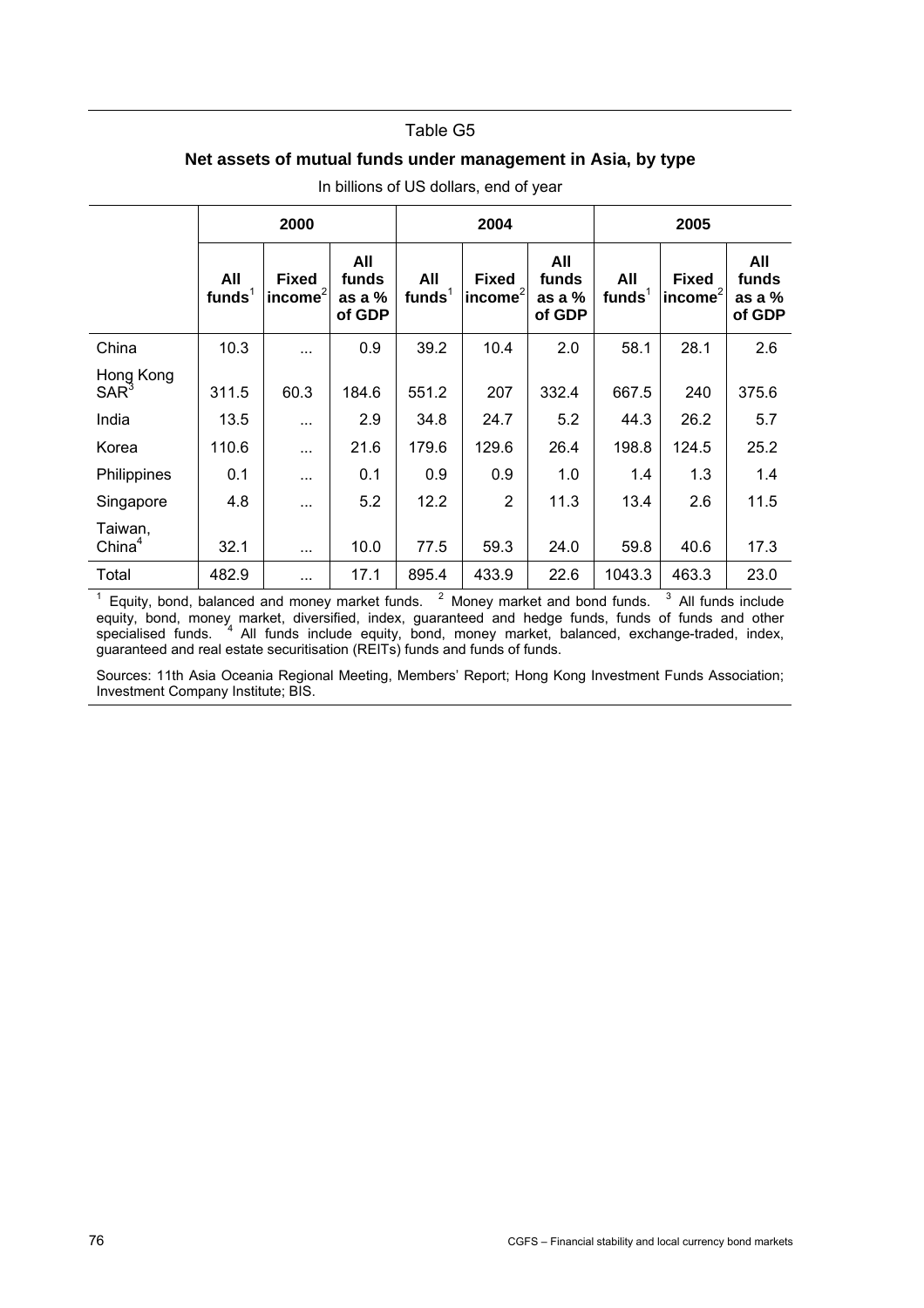# <span id="page-80-0"></span>**H. Non-resident investors**

The appetite of non-resident investors over the medium-term for local currency paper is of central importance for the "risk-dispersing" properties of local bond markets.<sup>[82](#page-80-0)</sup> If domestic debt is held largely by residents, the market and credit risks of creditors are concentrated at home. In contrast, external debt held by non-residents spreads such risks abroad.

How far the presence of foreign investors affects market dynamics and exposure to crossmarket contagion is difficult to assess. Because foreign investors hold local bonds as part of a broadly diversified international portfolio, they may have a higher tolerance and appetite for country-specific risk than domestic investors. This can mean that they help to stabilise the local market when local investors become unduly risk-averse in response to adverse local developments. On the other hand, with significant foreign participation, shifts in international monetary or financial conditions may in some instances lead to rapid changes in foreign investor interest across many different emerging market economies. In addition, it is possible that a crisis in one country could lead foreign investors to withdraw from other countries that foreign investors (perhaps wrongly) regard as similar. Sudden non-resident sales of local currency bonds could have a disruptive effect on the exchange rate that will not necessarily arise with the non-resident sale of foreign currency bonds. This depends, in part, on how far the forex exposures of non-resident bond investment are hedged: sales of forex would arise mainly if exposures were unhedged.

## **Overview of recent trends**

j

This chapter reviews how non-resident investment strategies have changed in recent years. Non-resident investment in local currency bond markets has risen substantially; in addition, large positions in derivative instruments mean that total non-resident exposures are much larger than data on outright holdings suggest. This has several important implications for monitoring and financial stability. This chapter also examines the composition of the foreign investor base (institutional investors and hedge funds). It concludes by reviewing the distinctive perspectives of major investor countries.

The available published data and responses to the Working Group's questionnaire suggest that non-residents represent a small but growing portion of the investor base for local currency domestic debt, although information is lacking for many countries.<sup>[8](#page-80-0)3</sup> In particular, aggregate outright foreign holdings of local currency debt instruments in Brazil, the Czech Republic, Hungary, Indonesia, Malaysia, Mexico, Russia, South Africa and Turkey grew sevenfold between end-2002 and end-2006 (Graph H1, left-hand panel). An upward trend in trading of local currency instruments reported by the Emerging Markets Traders Association (EMTA) is also suggestive of a rise in foreign investment activity (Graph H1, right-hand panel). By 2005, trading in the local currency paper of Brazil, Mexico, Poland, South Africa

<sup>&</sup>lt;sup>82</sup> A related aspect is the comparative effectiveness of domestic versus international bonds in financing net capital inflows. Many observers believe that rapidly growing emerging economies are "natural" capital importers/current account deficit countries. In the past, international bonds sold to non-residents in effect financed current account deficits. Although EMEs as a whole at present have a current account surplus, foreign investment in domestic bonds might be required to finance future current account deficits.

<sup>83</sup> Official Working Group estimates are: Hungary: 27%; Malaysia 5%; Mexico 9%; Poland 22%; South Africa 6%; Thailand 3%; Turkey 11%. The estimates provided by market participants are usually higher: Argentina 8%; Brazil 9%; Colombia 2.5%; the Czech Republic 18.3%; Hungary 30%; Indonesia 12.3%; Korea 15%; Malaysia 10.4%; Mexico 7.9%; Poland 21%; South Africa 3.7%; Thailand 3%; Turkey 15.7%.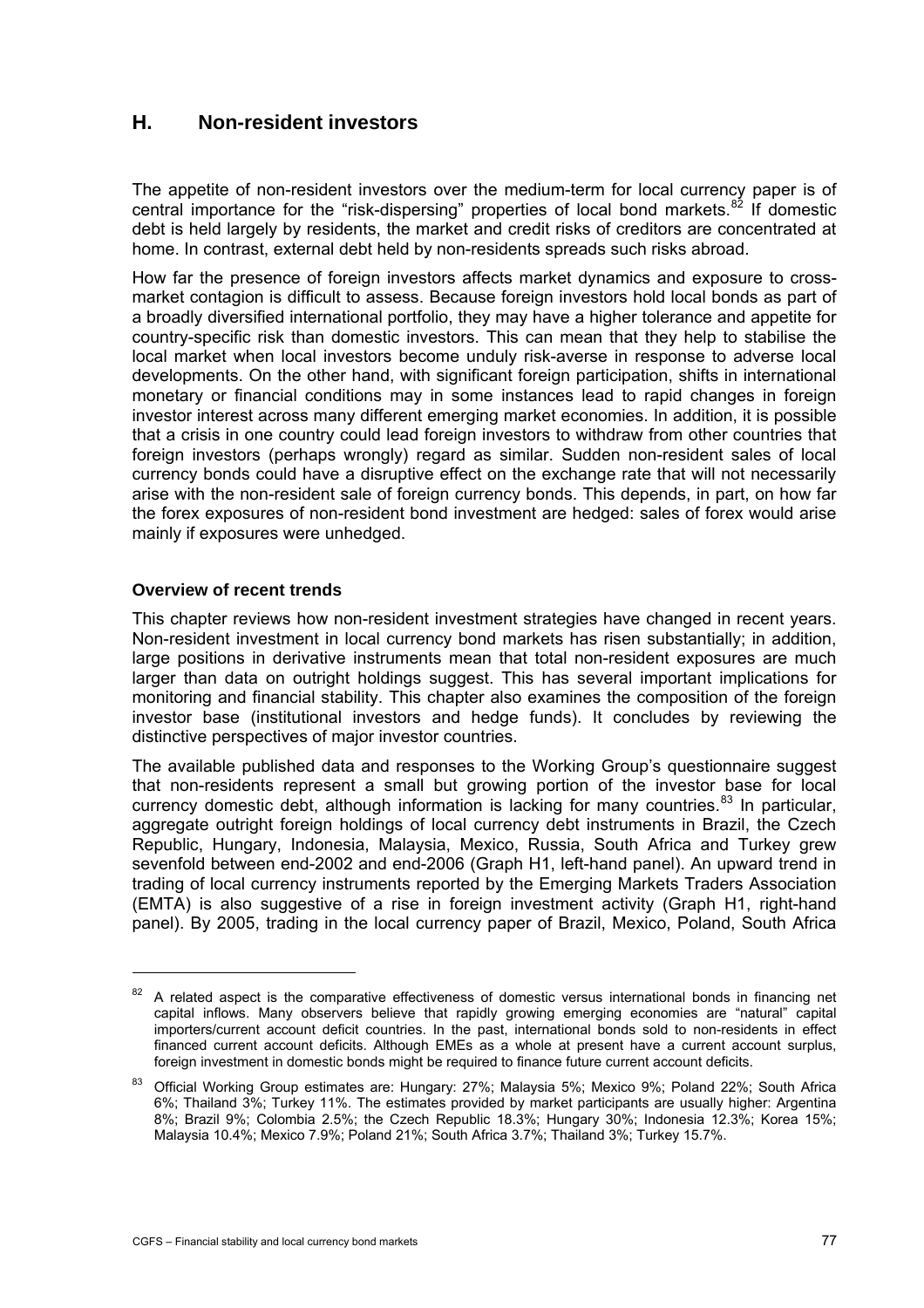<span id="page-81-0"></span>and Turkey had risen to over \$180 billion in each case. Most notable of all is that trading in the paper of two countries that have experienced recent crises (Brazil and Turkey) has risen sharply.

## Graph H1



**Foreign holdings and trading of local currency bonds**  In billions of US dollars

<sup>1</sup> Includes Brazil, the Czech Republic, Hungary, Indonesia, Malaysia, Mexico, Russia, South Africa and Turkey.

Sources: EMTA; national data.

Not all countries, however, appear to be experiencing sizeable outright inflows, reflecting in some cases the deliberate barriers that some countries maintain to discourage or contain foreign investment in their local debt markets. Although in some instances, foreign exposure to local debt is on a par with that to externally issued debt securities, this is not generally true. As of end-2006, the aggregate stock of externally issued foreign currency bonds still appeared to exceed the volume of outright foreign holdings of local instruments by a factor of  $f$ our.<sup>[8](#page-81-0)4</sup>

The scale of foreign participation in central Europe appears to be particularly high, with nonresidents accounting for nearly 27% of the local treasury market in Hungary, 22% in Poland and 25% in the Czech Republic (Graph H2, top left-hand panel). The rise in foreign holdings in these markets was linked to the EU accession process and pre-dated the general upsurge in local currency exposures observed in other markets. In Russia, the apparent market share of non-resident investors in rouble-denominated debt instruments is even higher: at \$44.5 billion at end-September 2006 (almost entirely claims on corporate borrowers), this represents the largest reported dollar value exposure to any single country's local debt market. Discussions with market participants, however, suggest that Russian offshore accounts probably hold most of these securities. Unlike the case in most EMEs, nonresidents have long been significant investors in South Africa's local markets. The dollar value of foreign exposure to rand-denominated assets increased threefold between 2002 and mid-2006, reaching \$22 billion. In particular, non-resident bank deposits have seen strong growth in recent years (Graph H2, top right-hand panel).

 $\overline{a}$ 

<sup>&</sup>lt;sup>84</sup> Note, however, that EME residents sometimes hold a substantial proportion of their country's external bonds.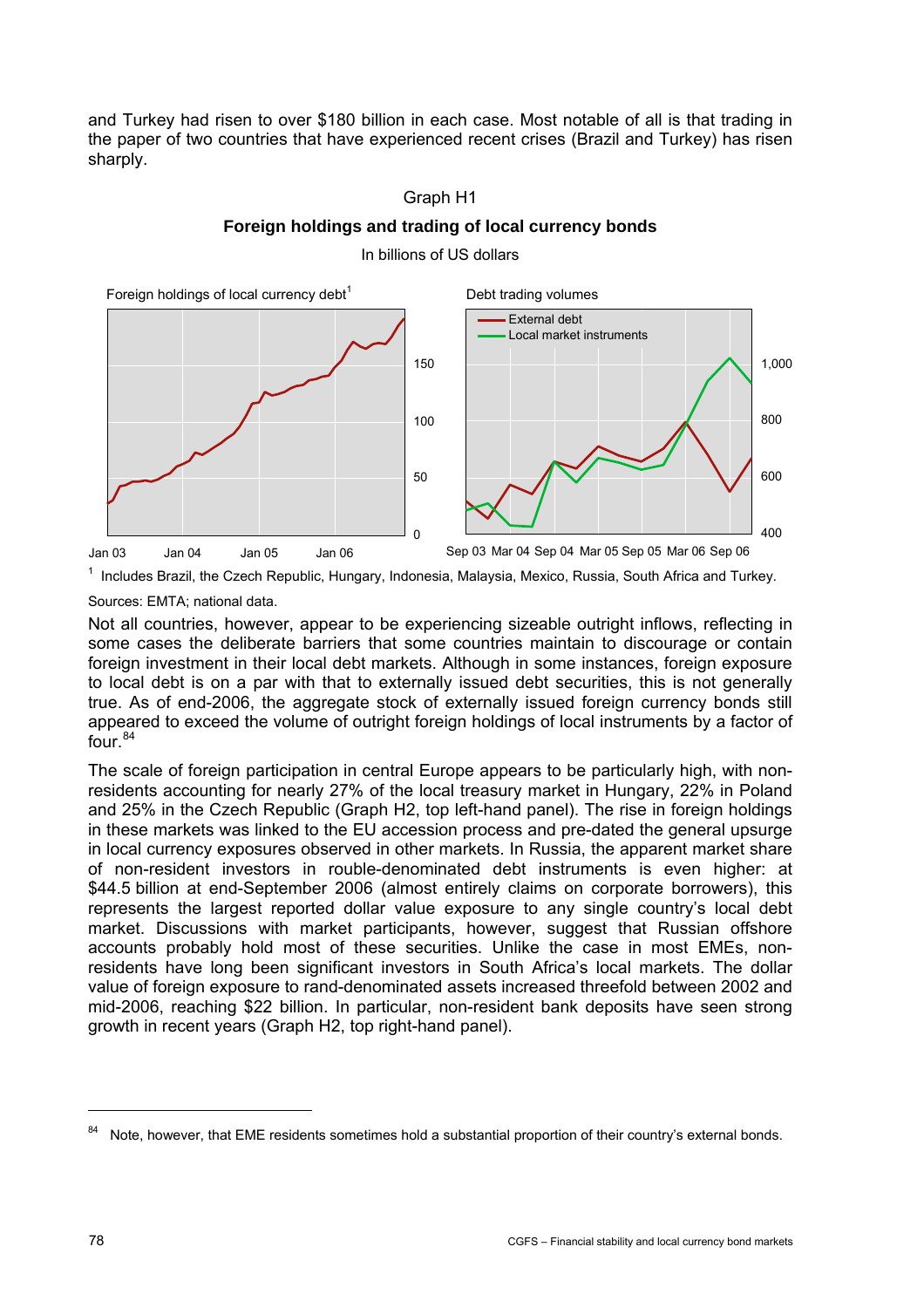Foreign participation has also been rising sharply in recent years in Brazil, Mexico and Turkey (Graph H2, bottom left-hand panel), albeit from a small base. But in none of these cases has the scale of foreign investment exceeded 12% of the local treasury market in recent years. The pace and scale of outright foreign investment as a share of these local markets remains well below the peaks reached in Mexico in 1993–94 (Graph H2, bottom right-hand panel).

## Graph H2

Foreign holdings of public debt securities $<sup>1</sup>$ </sup> South Africa: rand-denominated external debt $2^2$ 0 7 14 21 28 Dec 99 Dec 01 Dec 03 Dec 05 Poland **Hungary** Czech Republic 0 5 10 15 20 91 94 97 00 03 06 Total<sup>3</sup> Bonds Foreign holdings of domestic public debt Mexico: foreign participation in the domestic securities $2$ public debt market<sup>4</sup>  $\Omega$ 7 14 21 28 Dec 00 Dec 02 Dec 04 Dec 06 Mexico Brazil **Turkey** 0 12 24 36 48 90 92 94 96 98 00 02 04 06 Peak - October 1994: 58.3% Jan 2007: 8.6%

# **Foreign holdings by country**

 $1$  As a percentage of outstanding stock.  $2$ In billions of US dollars.  $3$  Includes non-residents' randdenominated bank deposits. <sup>4</sup> <sup>4</sup> As a percentage of domestic public debt; net of Bank of Mexico holdings.

Sources: National data; South Africa Reserve Bank Quarterly Bulletin.

There is more limited foreign participation in the larger domestic debt markets in Asia, particularly those of China, India and Korea. In the cases of China and India, restrictions on foreign investment in local securities probably explain the near-zero level of reported foreign participation. In contrast, barriers to foreign investment have been removed in Korea but, as is discussed further below, foreign investors generally prefer to take synthetic exposures through derivatives. The level of outright foreign investment appears to be notably higher in South-east Asia, particularly Malaysia, which experienced inflows into its treasury and corporate debt markets ahead of its currency adjustment in mid-2005, and Indonesia, which has experienced an upsurge in inflows since mid-2005.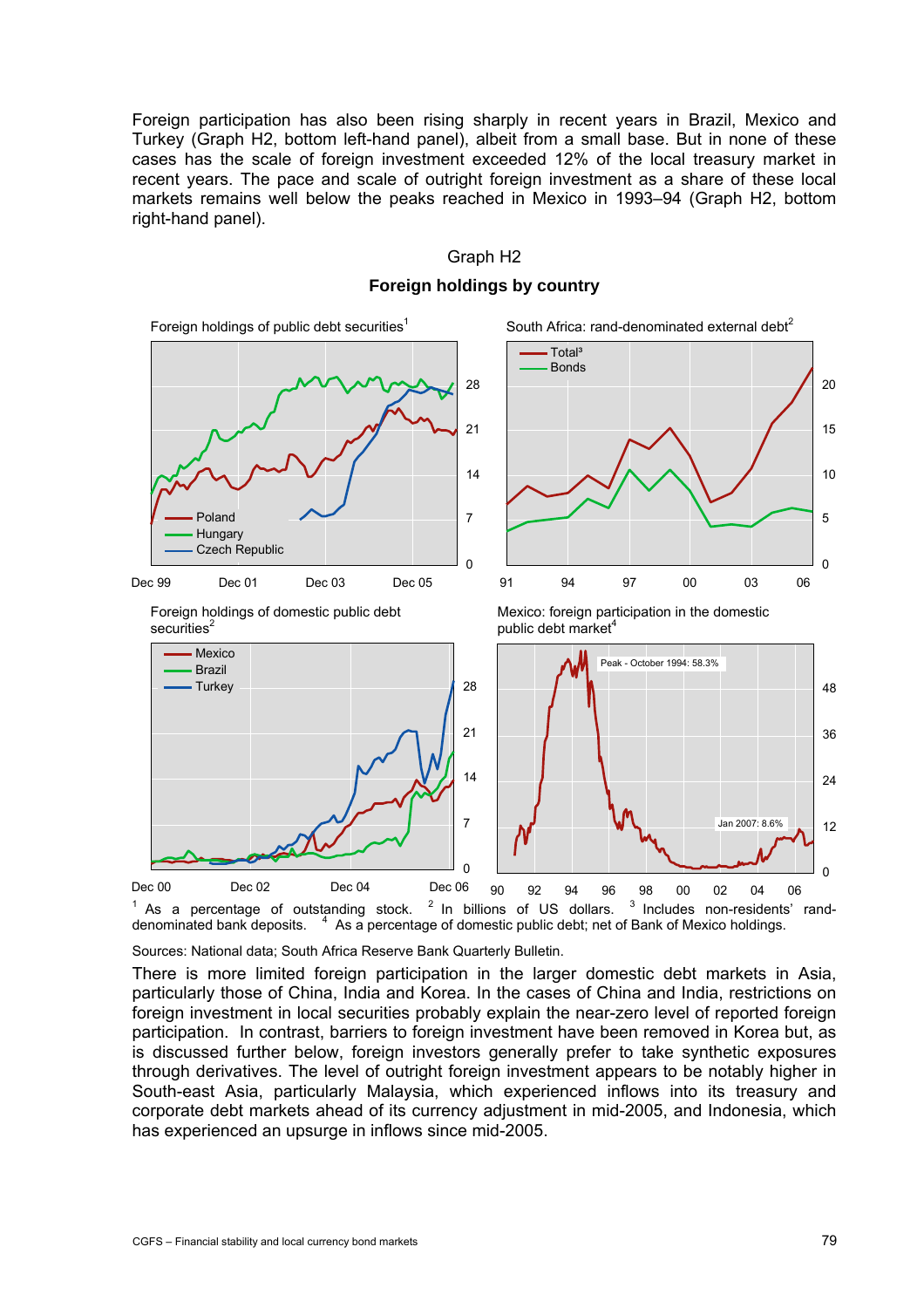## **Exposures via derivatives**

There are several reasons for thinking that the data from host countries on outright holdings provide only a partial picture. In particular, discussions with private investors and authorities in some countries indicate that the underlying exposures of non-residents are in some cases (including Brazil and Korea) considerably larger than the data on outright holdings would suggest. This is mainly due to the use of derivatives (including offshore non-deliverable forwards or NDFs) to gain synthetic exposure to local currency markets. Derivatives allow traders to replicate financial strategies originally conceived with financial assets without the need to directly trade the underlying assets. There also are cases where resident financial firms (including foreign subsidiaries) are counted as final holders when in fact they are holding the debt on behalf of non-residents.

Indeed, many foreign participants in local currency debt and currency markets appear to have a marked preference for accessing local debt and currency market returns via derivatives. For example, representatives of investment management firms that account for two of the largest portfolios of local currency exposures reported investing in local market instruments partly through derivatives, in particular NDFs. They report that they find it more attractive to use derivatives as a way to more efficiently manage their presence in markets in which liquidity is poor. Non-resident investors employ a broad variety of derivative instruments and strategies, including use of total return swaps, credit-linked notes, exchange-traded and OTC interest rate swaps and futures, and deliverable and nondeliverable currency forwards. Contracts for gaining exposure to local bonds via total-return swaps or credit-linked notes are said to be fairly standardised across firms. They involve only modest setup and monitoring costs for investors contemplating entering new markets, compared to the process for entering a new market via outright purchases.

The attractiveness of different approaches depends on a number of factors that are countryor investor-specific and that also may vary over time. In some cases, such as Korea and Brazil (before changes were introduced in March 2006), the desire to avoid capital gains and income taxes is often cited as a key driver that encourages end-investors to access these markets through derivatives. Derivatives can also allow end-investors to avoid setting up local custodial accounts and may provide an efficient means of obtaining leverage and reducing transaction costs. Strategies for instrumentation are also driven by relative liquidity across markets, instruments and derivatives. The choice of instrument may be a function of: the asset preferences of the local investor base; the directional view the investor wishes to express (such as the degree to which the investor is seeking positive or negative exposure, the currency, and potential changes in the shape of the yield curve); and whether the firm faces limitations on its use of leverage or short positions or, for that matter, on its use of derivatives. For example, in some instances derivatives markets are more actively traded and more liquid than the markets in the underlying instruments.

Statistics on non-resident activity in Brazil's large and liquid exchange-traded derivatives market illustrate the importance of derivatives transactions. Statistics published by the CVM, the securities regulator, suggest only modest outright holdings of Brazilian local debt securities by non-resident investors (Graph H3). However, the net long positions that nonresidents maintained over the course of 2006 in exchange-traded options and futures on Brazilian debt instruments and the Brazilian real are much greater. Non-residents' net long positions in Brazilian interest rates have been around \$70 billion since May 2006, while the net long positions in the currency fluctuated between \$4 billion and \$14 billion over the course of 2006.

In discussions, market participants highlighted Korea and Mexico as two other cases where foreign investors are significant participants in derivatives trading. In the case of Korea, foreign investors strongly prefer to take positions in Korean rates via the futures markets, as this approach allows them to avoid paying taxes on interest and capital gains. Whereas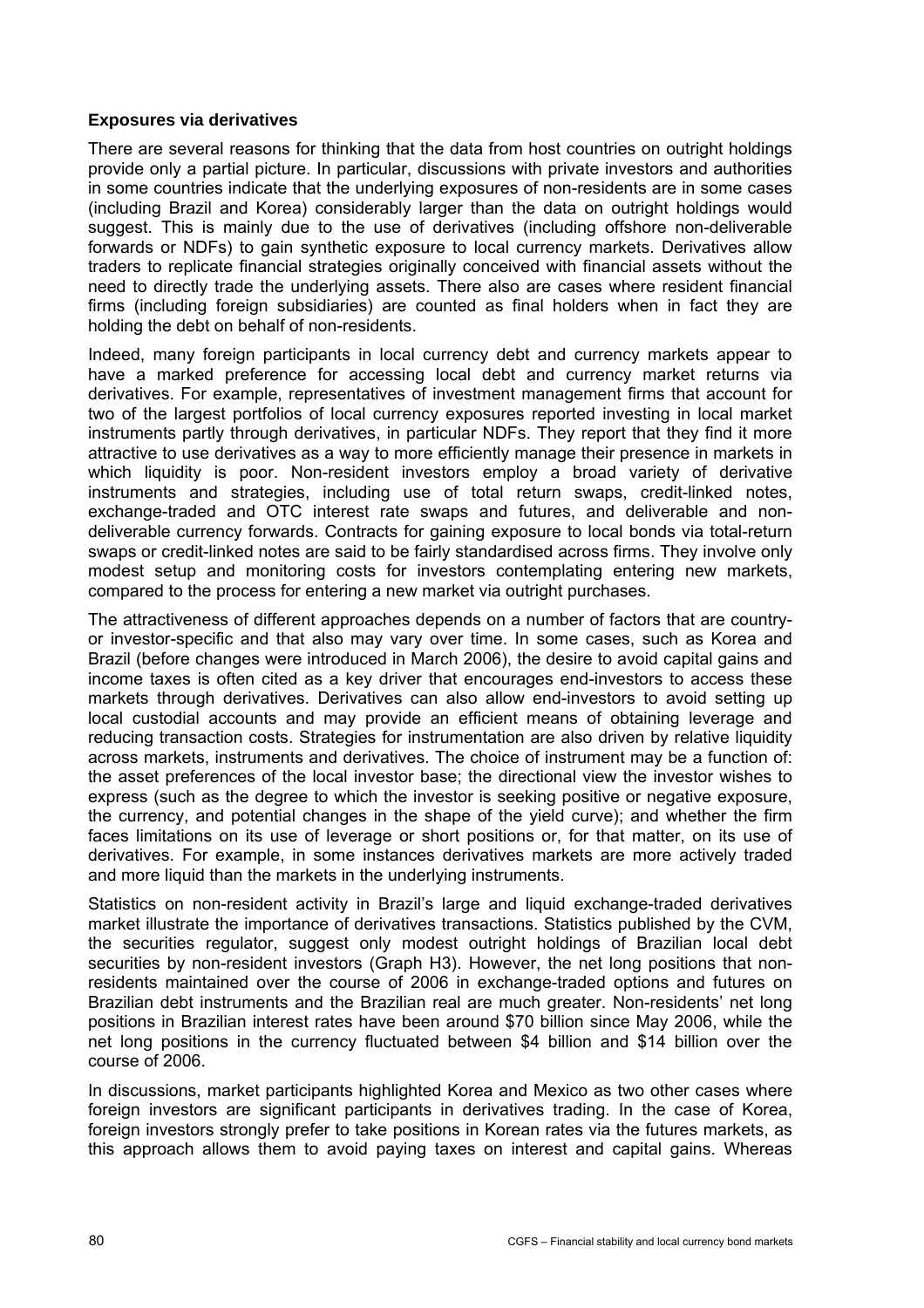### Graph H3

### **Brazil: foreign position in exchange-traded derivatives and domestic debt securities**





Sources: Central Bank of Brazil; Securities and Exchange Commission of Brazil (Comissão de Valores Mobiliários).

foreign investors hold less than 1% of the stock of government bonds outright, they account for 14% of the trading in the more liquid treasury bond futures market. Moreover, market participants suggested that at times – indeed, often, in the view of some – foreign investors drive changes in bond market pricing. Non-residents are also key players in Korea's NDF market, which, though smaller than the onshore market, plays an important directional role in pricing developments, as foreign investors are said to be generally more willing to hold their trading positions over more extended time periods.

In Mexico, foreign investors are said to be very active participants in the over-the-counter interest rate swap market (the so-called TIIE swap market). Discussions with some market participants suggest that foreign exposure through OTC swaps may be comparable in magnitude to the outright holdings of medium- and longer-term Mexican bonds. In addition, at the shorter end of the curve, OTC forwards provide an often preferred vehicle for taking on short-term exposure to Mexican rates.

#### **Implications**

The preference of many investors to access local markets via derivatives transactions has several implications from the perspective of monitoring and financial stability. First, as noted above, official reporting systems on outright holdings understate the scale of foreign investment activity in local markets, quite substantially in some cases. On the other hand, if financial institutions resident in a country are purchasing local debt to hedge derivatives transactions with non-residents, statistics on holdings may overstate the exposures of domestic financial institutions.

Second, foreign participation via derivatives will deepen and improve the liquidity in the local derivatives and cash markets and thereby expand the risk management choices facing local issuers and investors, contributing to market efficiency. Chapter E examines those issues further.

Third, the existence of significant positioning via derivatives may have important implications for market dynamics. In particular, the use of derivatives may allow some foreign investors to build up complex and potentially highly leveraged positions that might be suddenly unwound in the event of market turbulence. For example, discussions with market participants suggest that the unwinding of large reverse-knockout structures on the Turkish lira, and related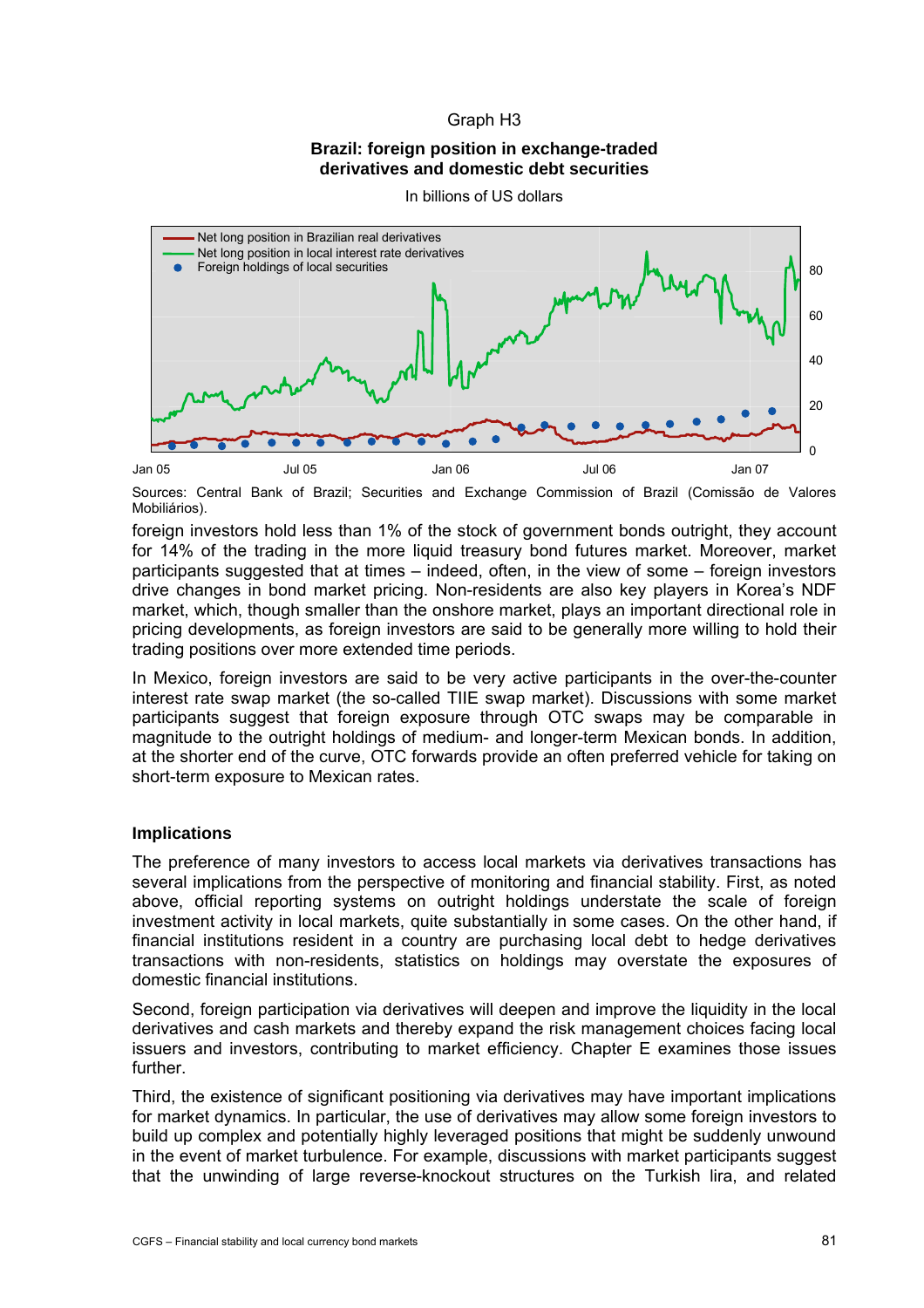selling activity to hedge these exposures, may have exacerbated the fallout in the Turkish markets in the middle of 2006.

Fourth, derivatives may be used to shift risk onto or away from the domestic private sector in a significant yet not transparent manner. Such risk-shifting may add to or reduce the currency risk borne by the local private sector and financial system. For example, to the extent that foreign investors hedge their currency exposure from their local investments, local investors as a group will build short forex positions that could prove quite expensive in the event of market turbulence. As noted in Chapter A, this was apparently the case for the Russian banking system in 1998. The system incurred significant losses on currency hedges that had been sold to non-resident investors in the GKO (Russian T-bill) market.

While no reporting system can fully capture such risks, Australia has been able via surveys to capture the broad parameters of risk-shifting via derivatives transactions (Chapter D). In a similar vein, firm-level research carried out by Cowan et al (2005) at the Bank of Chile finds that private corporations significantly reduced their exposure to exchange rate risk via the use of derivatives hedges.

## **Factors behind the growth in foreign investment**

Discussions with market participants in a range of countries point to a number of factors behind the recent growth in foreign investment in local markets:

- Market participants universally have pointed to growing confidence that the creditworthiness profiles and macroeconomic stability prospects of the EMEs have been on an improving trajectory and are likely to remain so. Some of the more commonly cited evidence has been the accumulation of large reserve cushions in many countries, progress in implementing new monetary and exchange rate regimes, and a predominant trend towards sovereign upgrades.
- There is also a growing appreciation, supported by the marketing and investor education efforts at leading commercial and investment banks, that adding local debt and currency exposure to an investment portfolio potentially can improve yield and/or reduce volatility (Annex 3 examines the return-enhancing properties of local currency exposure and discusses the recent relatively benign experience with volatility and correlations across local markets).
- Participants also commonly note that the low-yield/low-volatility environment prevailing globally in recent years, the shrinking spreads and declining issuance of EME sovereign external debt, and the decline of the dollar since 2002 have also helped spur interest in the perceived return-enhancing properties of local currency investment.

Some of the difficulties cited that arise when investing in local currency bonds involve the greater complexity of the due diligence process, as it requires assessment of not only traditional country risk issues but also higher-frequency detail about the evolution of the macroeconomic environment in individual countries and its implications for the likely evolution of local market returns. Participants also cited lack of historical data or incomplete data on risks and returns, a lack of transparency, local settlement risks, lack of liquidity in the secondary market and questions about the reliability of custodian services. Furthermore, these markets are perceived as very sensitive to a general change in risk appetite and exchange rate developments. Finally, political risks can occur such as discontinuity in government policies, social instability, transfer risks and capital restriction. As noted above, one way of dealing with some of these risks is by investing via derivatives.

Market participants typically recognised that the internationalisation of local markets may increase correlations and the scope for volatility spillovers across countries' local market returns. However, they generally did not register concern about possible growing contagion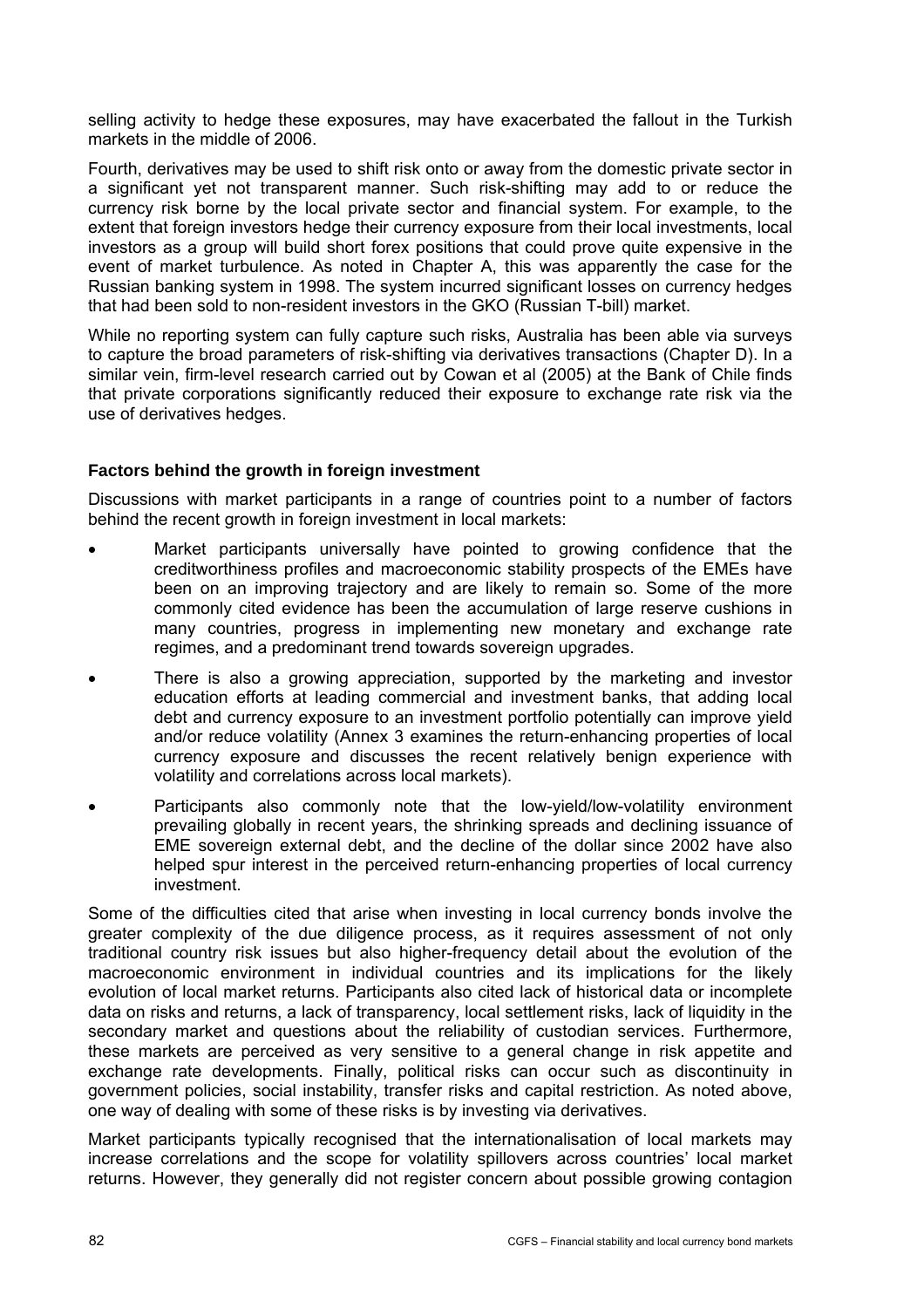<span id="page-86-0"></span>risk. More typically, participants expressed confidence in a perceived general trend towards reduced vulnerability in most emerging markets, which would allow for rapid market recovery from episodes of increased volatility, as occurred in the months following the May–June volatility of 2006. During the global market turbulence in February 2007, several EMEs reported record volumes of trading in local currency bond markets, with the markets remaining very liquid throughout and prices changing little.

## **The composition of the foreign investor base**

Discussions with intermediaries and other market observers suggest that the growth in foreign exposure is being supported by a continued broadening of the investor base. Two to three years ago, hedge funds were said to have accounted for an overwhelming share of non-resident cross-border local currency investment, apart from the holdings of convergence funds in central Europe and the local operations of internationally active banks. Some participants estimate that, since then, the importance of non-hedge fund investors has increased notably. In particular, two types of investor stand out: pension funds and fixed income funds, most of which are dedicated to emerging market fixed income but not local debt. Such funds typically add EME local debt as an ex-index exposure intended to help them outperform their benchmarks and peers. Insurance companies reportedly have less of a presence in local markets.

## *Institutional investors*

The total assets of dedicated emerging market bond funds were \$5[8](#page-86-0) billion<sup>85</sup> as of March 2006. Internationally dedicated emerging market bond funds are relatively small, of which only \$8 billion was accounted for by dedicated local currency bond funds. These are small amounts relative to the size of global bond markets, but they are growing rapidly. For instance, one of the largest funds grew from \$1.4 billion in March 2006 to \$3.4 billion in February 2007.

The entrance of pension funds, which is viewed by observers as an ongoing multi-year process, offers the prospect of continued growth in non-resident allocations to local markets, given the funds' low initial holdings of local currency assets in relation to their large total portfolios, and a potentially stable investor base, given the long-term investment horizon of this group of investors. Because of the specialised knowledge required (including knowledge of the market structure and participants across a range of markets, and often intricate tax, legal and custodial issues), most pension funds do not invest directly in EME debt instruments, preferring instead to give mandates to fund managers. Over time, however, some of the bigger institutional investors may be expected to establish a presence in some of the larger markets. Institutional investors that are placing funds with fund managers investing in local currency are said to be increasingly "index-aware". But, on the whole, they are not yet very "index-sensitive" with their local exposure. In contrast, fund managers of EME external debt portfolios are more typically evaluated against well-established market benchmarks. One observer noted that it is reasonable to expect that, in the years ahead, benchmark global bond indices will gradually incorporate EME local bonds into their indices. Such a development would encourage further core allocation to local market investing by funds whose performance is benchmarked against these broad indices.

j

<sup>85</sup> EmergingPortfolio.com Fund Research.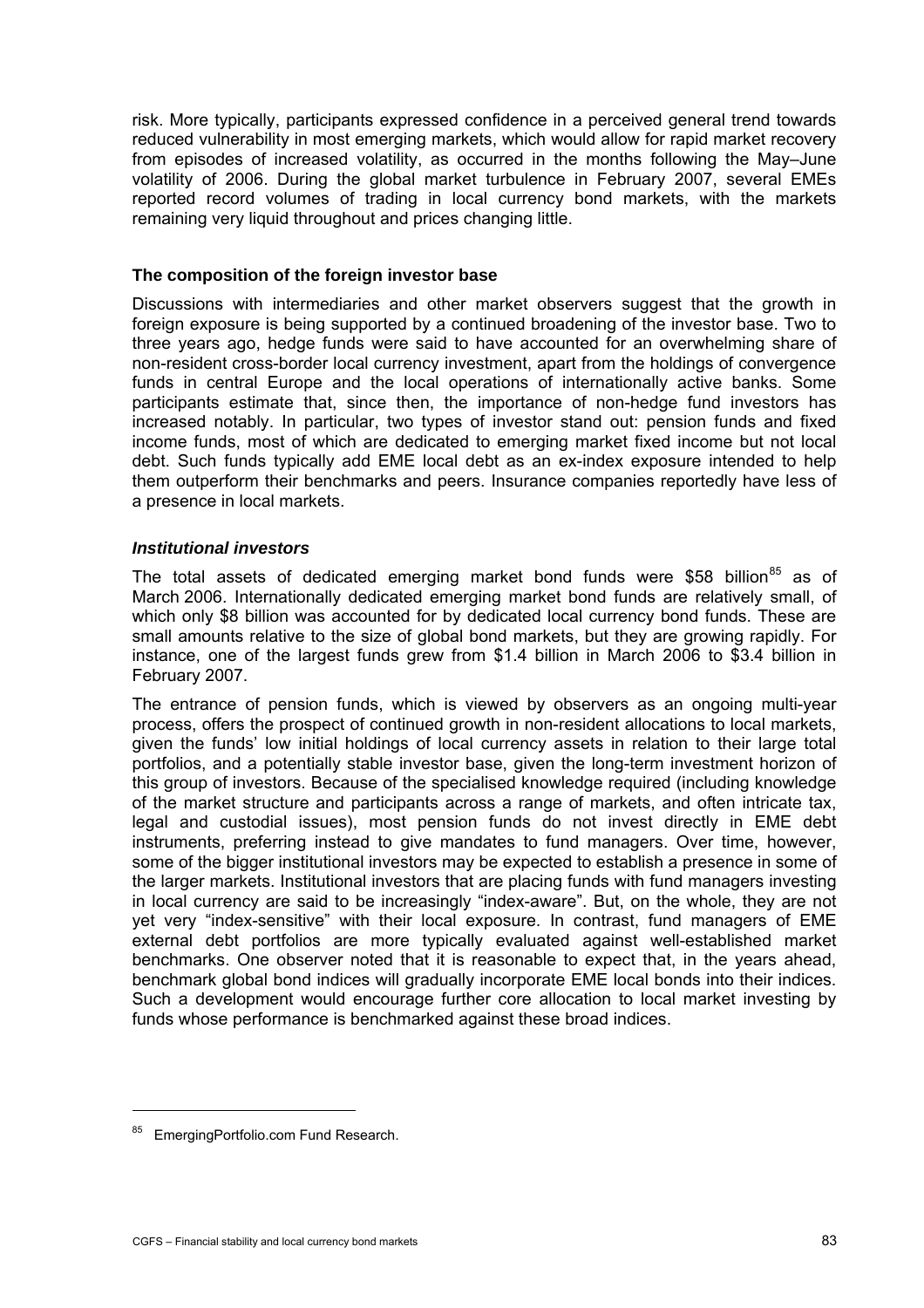## Graph H4

## **Holdings of foreign securities by insurance companies and pension funds**

As a percentage of total financial assets



Source: CGFS (2007).

The participation of institutional investors from developed countries in local debt markets is part of a broader phenomenon of declining home bias supported by the growth of funds under management by institutional investors. Insurance companies, pension funds and investment companies are becoming increasingly important in global financial markets, including emerging markets. The proportion of household savings channelled through these investors has grown significantly in recent decades, to the extent that their assets are challenging the historical dominance of the banking system as financial intermediaries for the household sector.

The consolidation of assets in the hands of institutional investors offers considerable economies of scale in researching emerging markets. As CGFS (2007) points out, institutional investors have increased their exposure to alternative investments, including both industrial and emerging market securities. Available data suggest a gradual process of international diversification in Australia, Japan and the United Kingdom (Graph H4, left-hand panel). In Belgium and Spain, there was a sharp increase in their holdings after the euro was launched, suggesting that currency risk remains an important component of institutional investors' home bias (Graph H4, right-hand panel). The recent growth in international diversification is also apparent from country-level data. According to the IMF Coordinated Portfolio Investment Survey, most economies increased their portfolio investments abroad between 2001 and 2004, both in terms of US dollars and as a proportion of GDP.

## *Hedge funds*

Because their legal status places few restrictions on their portfolios and transactions, including their ability to use leverage and to access markets via derivatives, hedge funds potentially can move substantial amounts rapidly across markets, subject to the underlying liquidity of the respective local currency and debt markets. Their search for new profitable strategies should make financial markets more efficient and more liquid. But their sheer size in relation to the small financial markets in some EMEs has been a cause for concern in some recipient countries. The fact that different hedge funds follow very different strategies confounds any simple conclusion. As hedge funds take both long and short positions, and as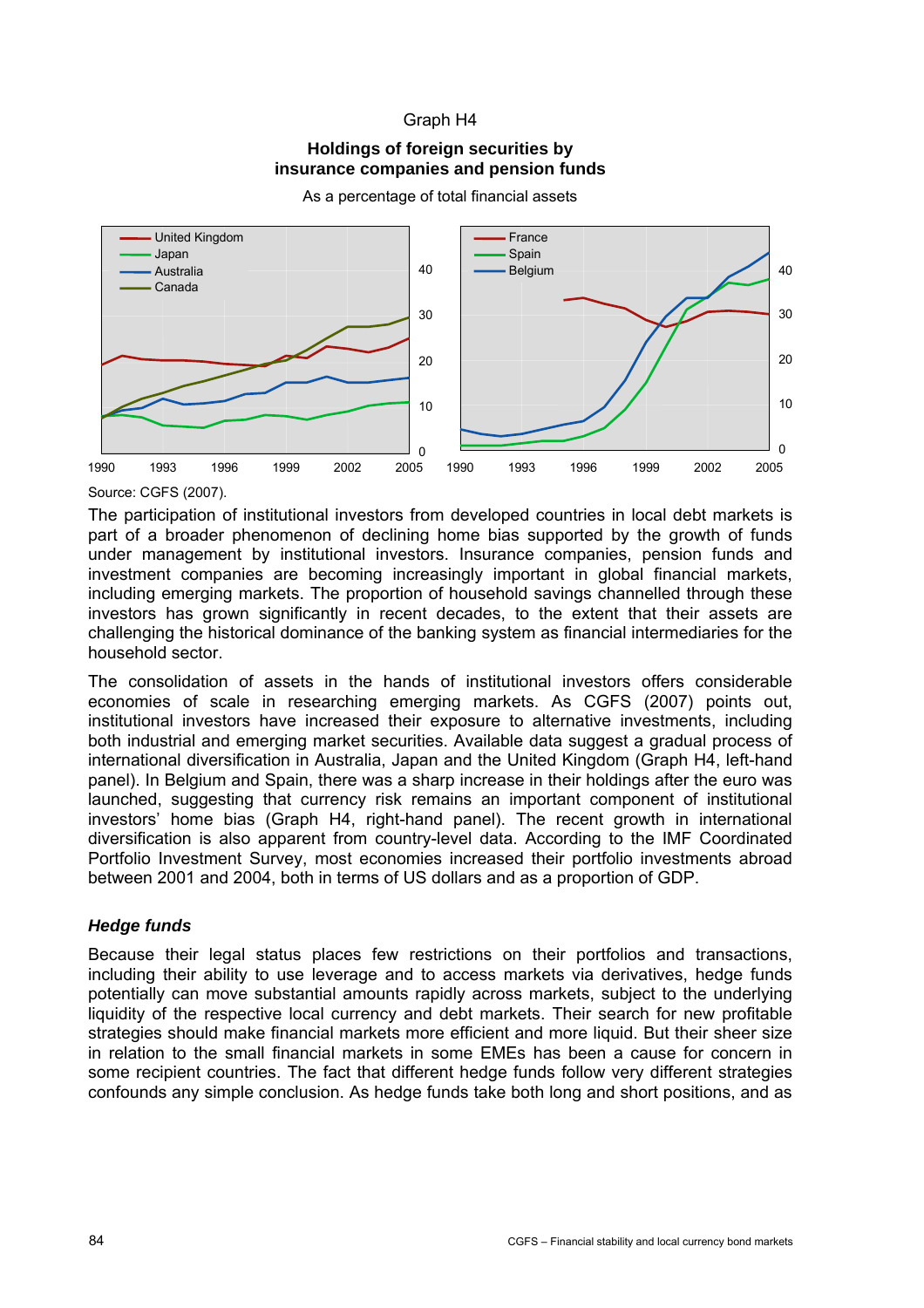<span id="page-88-0"></span>informed traders try to exploit the impact of macroeconomic developments on financial markets, they probably force a faster pace of asset price adjustment.

There is no doubt that there has been significant growth in assets under management by hedge funds investing in emerging market assets.<sup>[86](#page-88-0)</sup> According to the Tremont Asset Flows Report, assets under management by hedge funds pursuing an emerging market strategy rose from \$11.3 billion as of the end of June 2003 to \$64.4 billion as of the end of June 2006. Market estimates attribute roughly 45% of the trading volume in local currency emerging market bonds to hedge funds. They must have a major influence on liquidity conditions. There is also evidence of rapid growth in the OTC derivatives market (Graph H5). Evidence from exchange-traded derivatives suggests continued rapid growth in recent months. $87$  $87$  As hedge funds prefer to alter their market exposures through derivatives, access to derivative instruments might also be a factor supporting greater hedge fund activity.

#### Graph H5

#### **Turnover on OTC interest rate derivatives**<sup>1</sup>



Daily averages, notional amounts in billions of US dollars

products in domestic currency. <sup>2</sup> Brazil and Mexico. India, Korea and Taiwan (China). <sup>4</sup> The Czech Republic, Hungary and Poland.

Source: BIS Triennial Central Bank Survey on Foreign Exchange and Derivatives Market Activity (April 2001 and April 2004).

86 See Bank of Japan (2006).

j

<sup>&</sup>lt;sup>87</sup> Turnover of interest rate futures contracts traded on exchanges is large in Brazil, Korea and Mexico and has grown sharply since April 2004, the date of the last Triennial survey as summarised in Graph H5 (billions of US dollars, daily averages, notional principal):

|               | April 2004 | <b>March 2007</b> |
|---------------|------------|-------------------|
| <b>Brazil</b> | 16.9       | 38.0              |
| Korea         | 2.7        | 4.6               |
| Mexico        | 4.6        | 5.2               |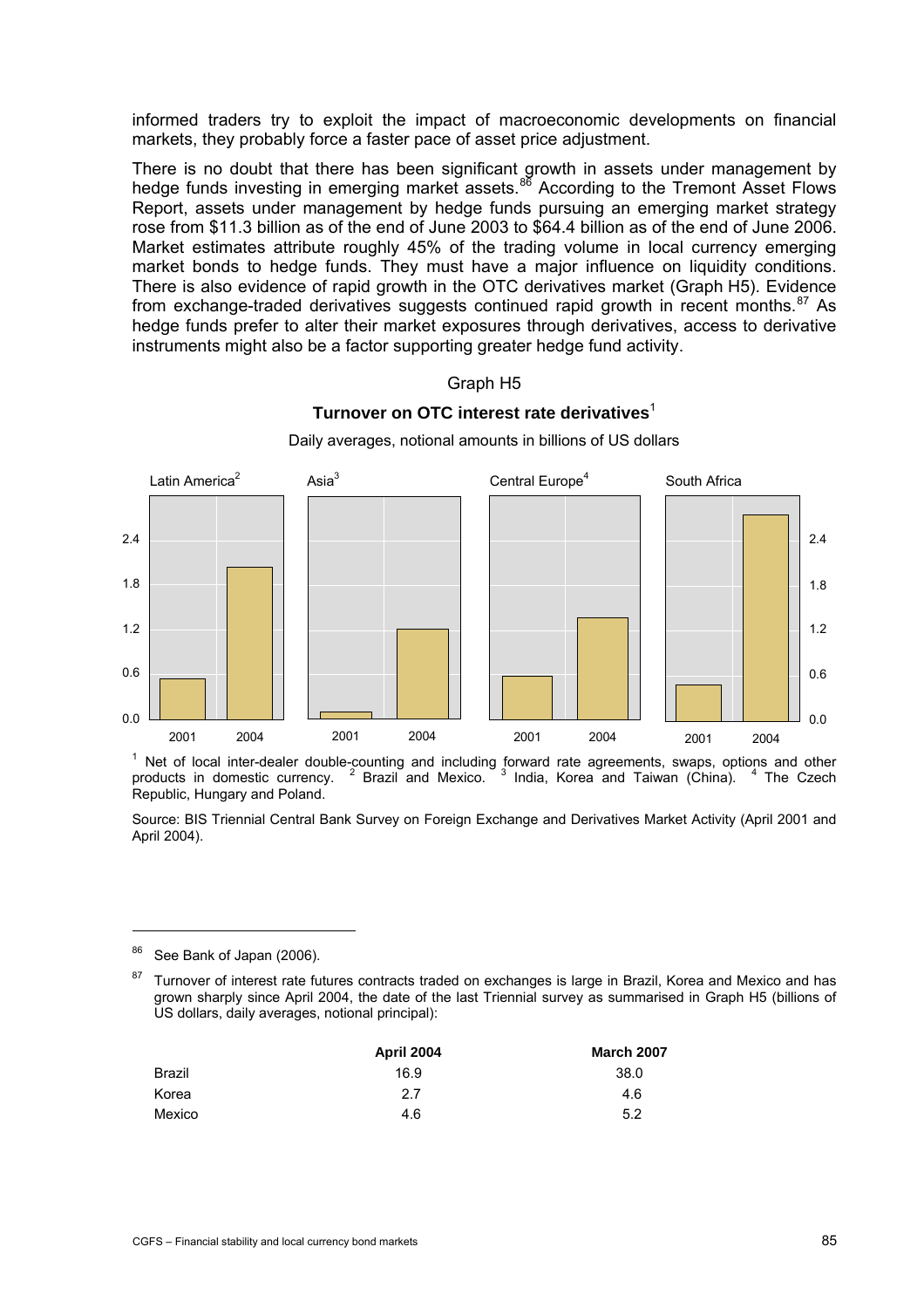# **Three non-resident investor perspectives**

Although there are many common elements in the investment strategies of non-resident investors, the Working Group's workshop and discussions with the private sector brought to light some interesting differences among investor countries. The following sections report on a major US fund manager, Japanese retail investors and French financial firms.

# *(a) A major US fund manager*

The fund manager (long active in EME debt) was interviewed about his approach to managing the dedicated local currency debt fund. The fund has grown rapidly, reaching several billions of dollars in total net assets, making it one of the largest foreign local currency bond funds. The fund manager's perception is that emerging market local debt is being recognised as a conventional asset class, and that broadening and deepening local markets are the next steps in the process. The universe of investable countries has been very similar to the one for external debt, albeit somewhat smaller. That is, in part, because many of the less creditworthy issuers of external debt do not have active local currency debt markets. At the same time, some names that have graduated from the external emerging market index, such as Korea and Singapore, are still included in the local market universe, as their local bond markets are still developing.

The fund manager's approach to EME local markets is consistent with the firm's approach to its EME external debt mandates, but some of the factors that they consider are fine tuned for the specific considerations that relate to local currency investments. They follow a threepronged approach to selecting credit and countries: conducting fundamental analysis on country specific issues; ascertaining how the country would either benefit from or be hindered by the external environment; and assessing the state of the market to determine how liquidity and exposure concentration factors may determine relative value. Within this framework, they analyse macroeconomic factors that affect local interest rates and currency values, paying attention to domestic savings, investment flows and balance of payments.

The fund manager's benchmark is the JPMorgan ELMI+ index. Non-deliverable currency forwards are a major vehicle, accounting for about one-quarter of the portfolio, and serve as a proxy for money market investments in developing countries. The portfolio is constructed using rolling one, two and three month currency forwards, making for a very short duration index. The fund manager's experience has been that in this way they can achieve better execution, avoid the regulatory, tax and investment eligibility restrictions prevalent in the domestic markets, and enjoy the ease of settlement via international clearing systems such as Euroclear and Clearstream. As of now, the fund manager is investing in the currencies and local market instruments of sovereigns. As the asset class continues to evolve, the fund manager is considering two new funds: one with a long duration and another dedicated to corporate debt.

# *(b) Retail investors: the case of Japan*

In general, recent increases in foreign investment in local markets appear to largely reflect allocation decisions by fund managers and their institutional customers. However, in the case of Japan, retail investors appear to be at the leading edge of recent growth in interest in cross-border local currency investing. At the Working Group workshop in Tokyo in May 2006, participants pointed out that cross border flows are still underdeveloped in the Asian region, in part reflecting a strong home bias among Asian institutions. An important role is played by Japanese bond investors, who are traditionally risk averse and prefer investing in foreign securities issued in Japan (samurai bonds) and high quality credit. This conservative approach has been reinforced by the consequences of the collapse of the 1990s financial bubble. In contrast, Japanese investors looking for riskier investments prefer investing in equities. Indeed, regional foreign direct investment flows are much larger than cross-border bond flows in Asia.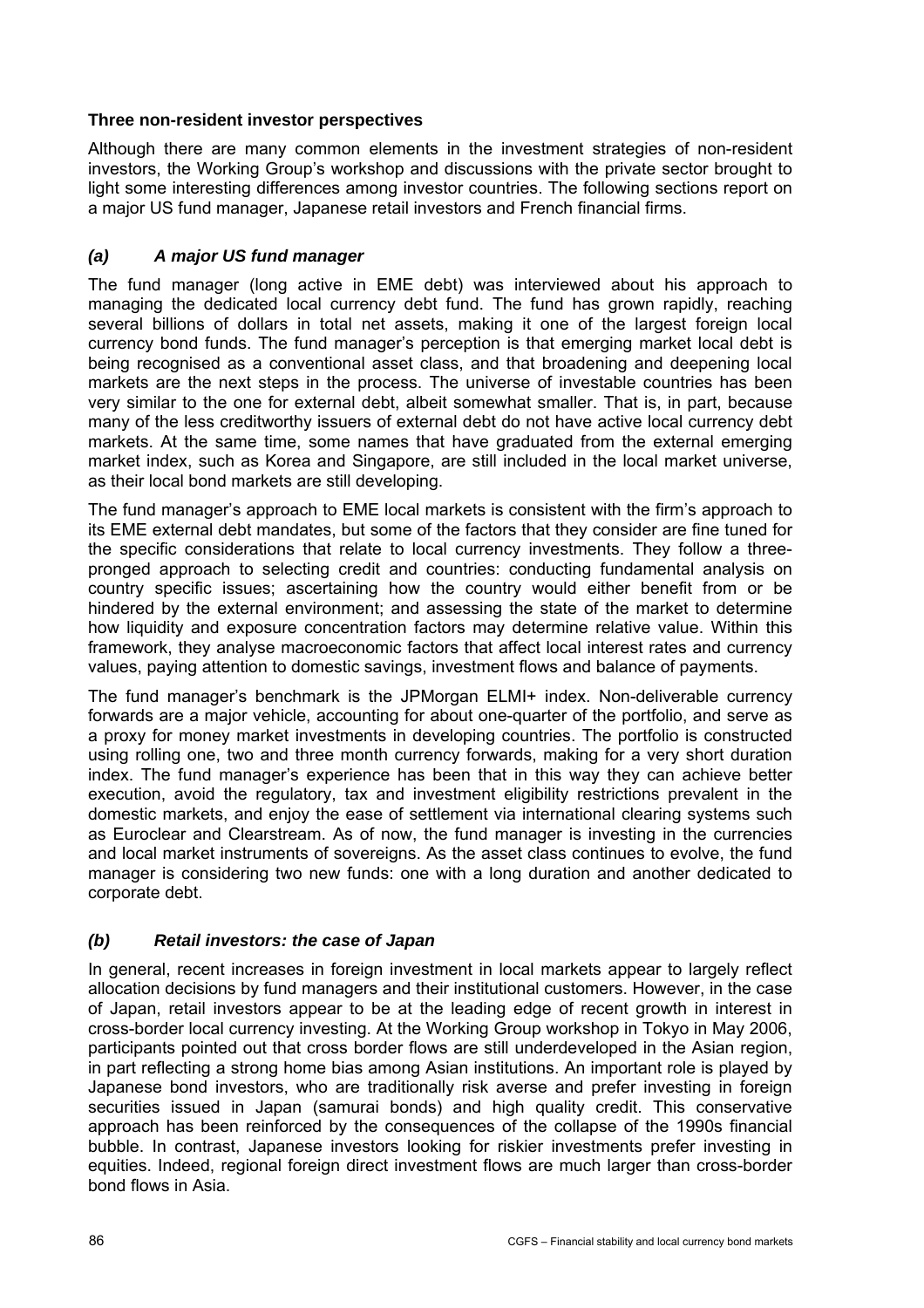Participants in the workshops expressed the view that this situation is changing. Japanese retail investors have begun to show a strengthening appetite for bond markets in the region, as suggested by their interest in the pan-Asian bond funds introduced recently. The current period of very low interest rates in Japan, low volatility and yen depreciation has raised the appeal of investing in higher-yielding currencies. There is evidence that Japanese households are investing abroad. Japanese investors are attracted to the higher yields available in Australia, New Zealand and Thailand, which are far superior to the long-term domestic bond yields in Japan (now around 1.8%), and have increased exposure to highyield currency bond instruments. This interest might develop further with the growing recognition of the intrinsic advantages of the emerging Asia debt asset class in terms of both return/volatility (high Sharpe ratio) and portfolio diversification (low correlation with G7 debt markets). At this stage, it is not entirely clear if the present trend is motivated by the low volatility in international markets and a weakened yen or whether it reflects a long overdue structural change that includes international diversification. An important qualification, however, is that Japanese investors are reportedly reorienting their asset allocation gradually, not least because of the need for sufficient data to check the performance of competing strategies. But such portfolio reallocation could be quite rapid once it takes off.

# *(c) French financial firms*

In order to complement the analysis of local currency markets, the Bank of France conducted an informal survey of individual firms in France to find out about their involvement with local currency bond markets in the emerging market economies. This section summarises the main findings.

Although all large international banks and financial institutions take an interest in emerging markets – if only because of the scale of their operations in large emerging economies – few are active in local currency bond markets. And the experience of those that are is very recent. Prior to 2000, virtually no French bank or fund was tapping domestic savings with a view to investing in local currency bonds in emerging markets. However, as the environment in emerging markets stabilised, local currency bond markets began to develop, and so did demand. The representatives of French financial institutions interviewed generally found that:

- **Growing activity in local currency bond markets has brought about few organisational changes in banks.** By contrast, investment funds have adjusted their internal structure to improve their ability to participate in these markets. Banks have not set up special departments to deal with local currency bond markets in emerging markets. Instead, their market operations are often organised around business lines pertaining to asset classes or financial products, making it difficult to invest in local currency bond markets. They are beginning to consider expanding their capacity to conduct field research and creating special units aimed at investing in local currency bond markets. Asset management companies, in contrast, have set up special vehicles with a view to dealing with these markets. Such decisions have been made to improve customer relations. Nevertheless, the staffing of investment funds is limited (five to 10 staff), comprising traders or analysts and modest capacity for research. Given the complexity of, and risks associated with, these markets, funds target only institutional investors. The direct risks incurred by households are still very small, especially since the pension fund industry is at an early stage in France.
- **Local currency bond markets offer attractive portfolio diversification opportunities for international investors.** Investors have a positive opinion of emerging markets, despite the hiccups experienced in May–June 2006, and this positive assessment is expected to last. At present, the share of local currency debt in overall public debt is much lower in emerging than in more developed economies, and it is likely to rise, representing a very large pool of assets that will attract even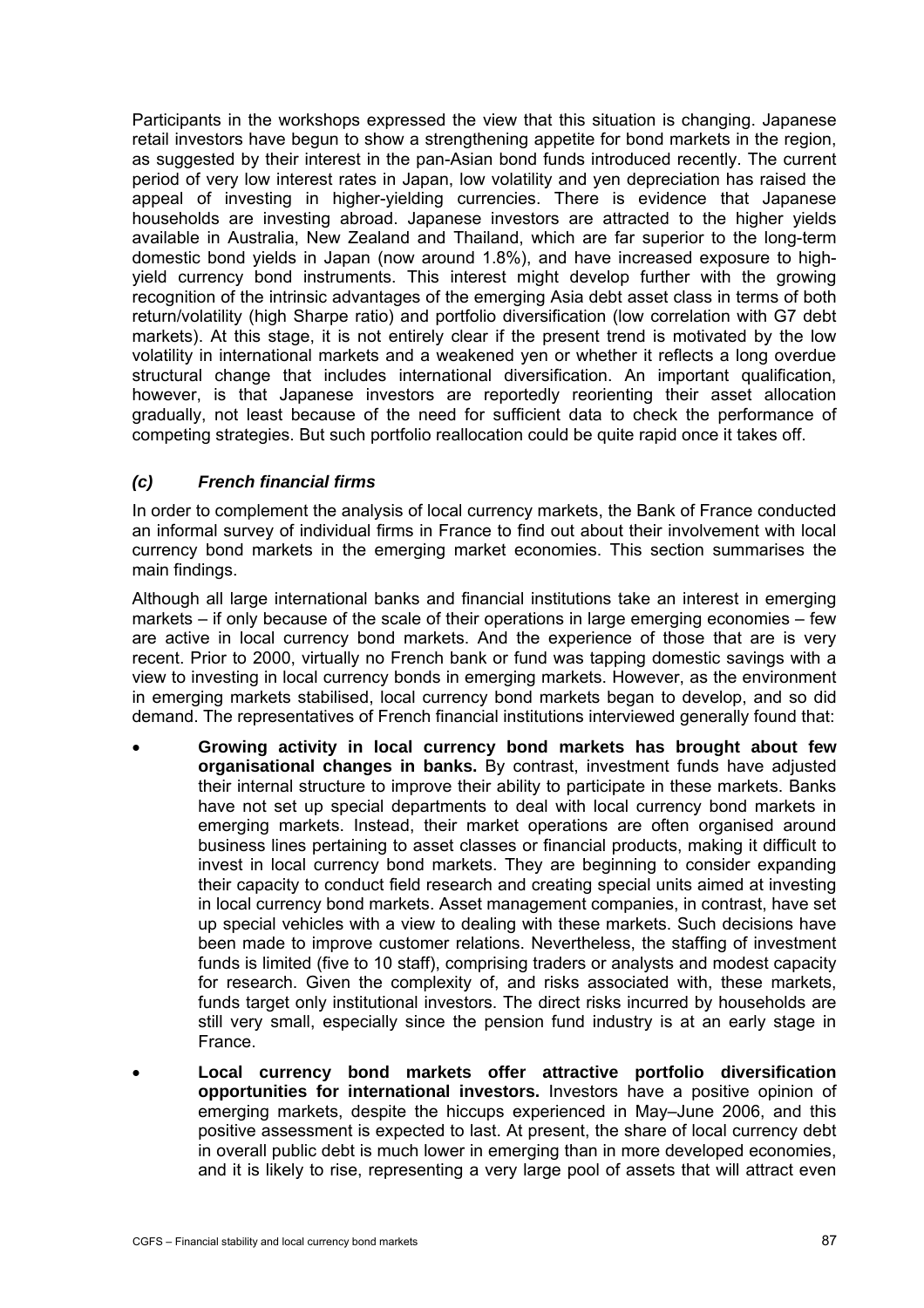more investment and investors. Local debt markets can facilitate portfolio diversification. Not only are the correlations between local debt and other asset classes (in developed countries) low, but the correlation between local debt in different emerging markets is also low from country to country. Their attractiveness can be enhanced when risks can be combined in a highly flexible manner – which depends on the hedging possibilities that exist in the market. The development of local currency debt is highly contingent on the borrowing policy of sovereigns. Weak and inappropriate financial infrastructure often prevents local firms from tapping domestic markets. As regulatory environments improve and sovereign spreads tighten, there may be more room for corporate debt that meets market expectations.

- **There seems to be greater differentiation across countries.** Emerging markets will continue to be classified as a specific asset class, given their differences with more mature markets. Nevertheless, the performance of each country is increasingly being assessed on its own merits and prospects. For example, as a result of debt cancellation and improved fiscal discipline, in addition to very high returns and a sound macroeconomic framework, several African countries have attracted the interest of international investors. The fact that international investors target such countries provides strong incentives for countries to improve their macro policy framework. In addition, emerging economies that are rapidly converging towards developed economies (Mexico, Korea) and those that are expected to adopt the euro or eventually to join the European Union are being distinguished from those at an earlier stage of development. The risks of contagion among emerging markets have abated somewhat since 1998. Foreign investors have a better understanding of the performance of individual countries, and local investors have increased their participation. Local investors are less sensitive than foreign investors to "bad news" involving other emerging markets, and this lowers the risk of contagion. Lower risk of contagion could also be the consequence of the regional specialisation of investors (who underweight bad news from countries outside the region) and better anticipation of the behaviour of market participants.
- **The due diligence process of investors in emerging market assets has become more complex, requiring greater expertise.** Analysis of risk is based on country risk analysis using macroeconomic data, fact analysis sheets, and due diligence pertaining to legal and regulatory frameworks. Financial institutions use the same financial techniques to analyse emerging markets as they use to analyse more sophisticated markets.
- **The importance of domestic investors and hedge funds is growing.** Banks consider two issues in relation to domestic investors and hedge funds: the lack of liquidity stemming from the buy and hold strategies of local investors, and the short time horizon and quick reaction of hedge funds to signs of economic stress. Both may be detrimental to the strategies of banks. Local pension funds and domestic banks often adopt a buy and hold strategy, while foreign players often have a relatively short investment horizon. Typically, banks and investment funds rotate their investments every three months, while hedge funds hold investments for a month at most. In addition, hedge funds tend to "rush to the exit" during times of stress. Consequently, banks try to avoid being caught in markets where liquidity is low or where hedge funds hold a high share of bonds. Over time, the rising share of international investors is expected to improve liquidity.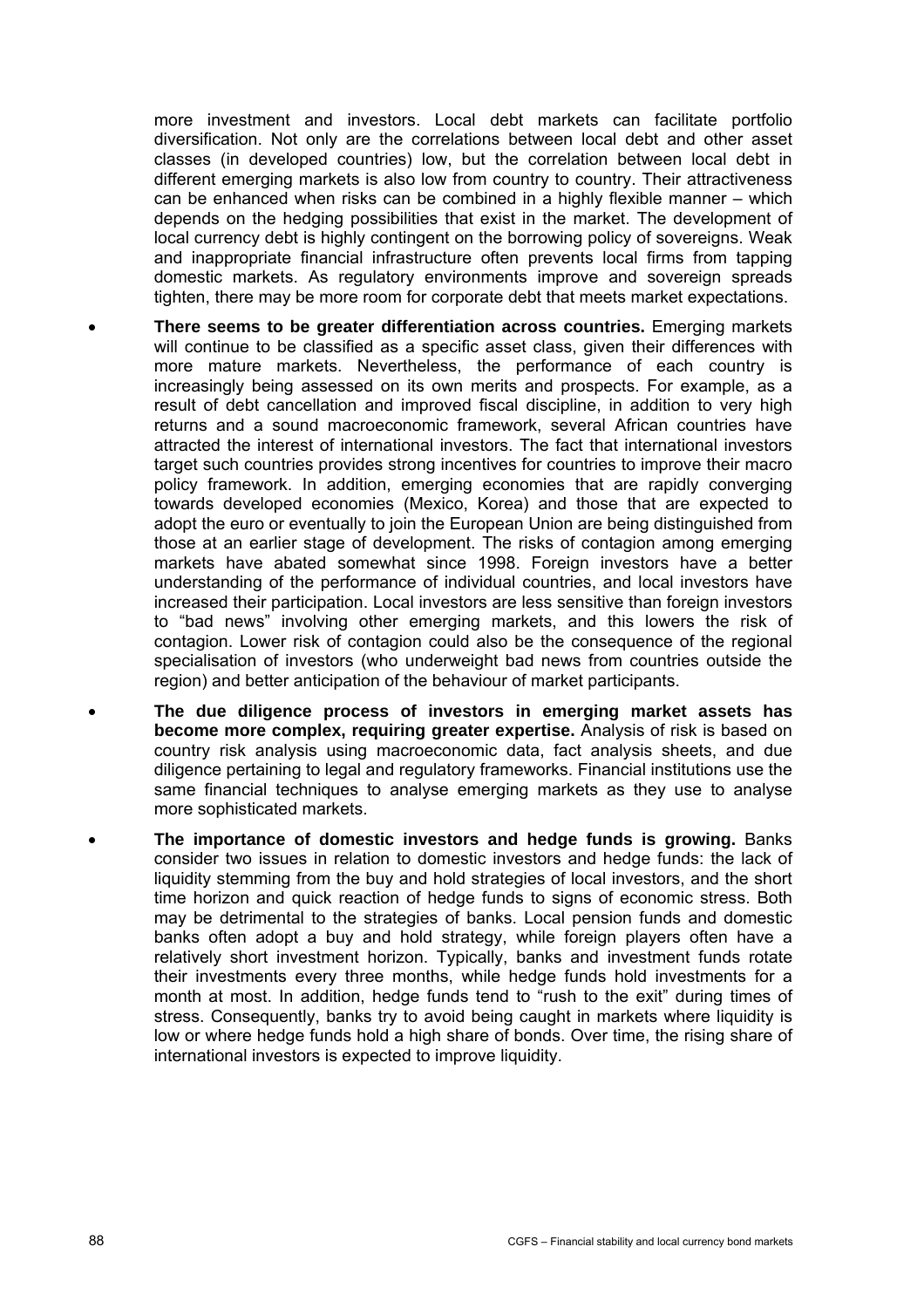# <span id="page-92-0"></span>**I. Conclusion**

The denomination of debt in dollars (or other foreign currency) has played a key role in virtually every financial crisis in the emerging market world since the early 1980s. In many cases, debts (domestic as well as external) were denominated in foreign currency because there was no well-developed local currency debt market at longer maturities. This gap in financial markets led borrowers to take risky financing decisions that created serious balance sheet vulnerabilities. Such vulnerabilities increased the risk of default, and lenders suffered losses.

The recognition of the importance of balance sheet mismatches made the conscious nurturing of local currency debt markets a major objective of financial policy in many countries. With the support of better domestic macroeconomic policies, reliance on foreign currency debt has indeed been reduced in almost all emerging market economies (EMEs). Issuance of local currency bonds has expanded substantially and domestic bond markets have deepened.<sup>[8](#page-92-0)8</sup>

A key objective has been the fostering of a local currency yield curve, which is an essential building block in developing a full array of tools for managing financial risk. But many local currency bond markets are still at an early stage of development. New risks and exposures for both borrowers and investors (resident and non-resident) have emerged, and the spread of new financial instruments has made risk monitoring more challenging. This Report therefore reviews the possible financial stability implications of this strategic switch from foreign to local currency issuance.

In preparing the Report, the Working Group organised a series of regional workshops which included market participants and central banks which are not regular participants in the CGFS. It also coordinated a major statistical survey of central banks to fill a number of gaps in existing data on instruments, maturity, issuers, investors and key aspects of market functioning. This exercise led to improvements in data regularly published by the BIS. It also threw new light on how changing exposures were altering the financial risks facing both investors and issuers. But it also revealed several major shortcomings in the data that are currently available.

## **Data for better monitoring**

j

The survey conducted by the Working Group revealed that different countries use different criteria or definitions to compute statistics. In addition, the issuance of individual securities in many local markets was often not regularly aggregated in analytically useful ways. Historical data on such aggregates were often absent. These shortcomings inhibit comparisons across countries and tend to impede effective monitoring.<sup>[89](#page-92-0)</sup>

<sup>&</sup>lt;sup>88</sup> As discussed in earlier chapters of this Report, this increase in issuance also reflected other factors that themselves have major economic consequences. In the late 1990s and early 2000s, two main drivers were large fiscal deficits and bank recapitalisation. Since then, however, fiscal deficits have declined substantially, and increased official reserve accumulation has instead become an important driver of domestic debt issuance. This means that net debt ratios have fallen appreciably, and external debt profiles have generally become more sustainable.

<sup>&</sup>lt;sup>89</sup> On 19 May 2007, the G8 released an action plan for developing local bond markets in emerging market economies and developing countries. Noting significant statistical shortcomings, the G8 asked the IMF, the World Bank, the OECD and the BIS to undertake a stocktake of data and identify any gaps (see G8, 2007).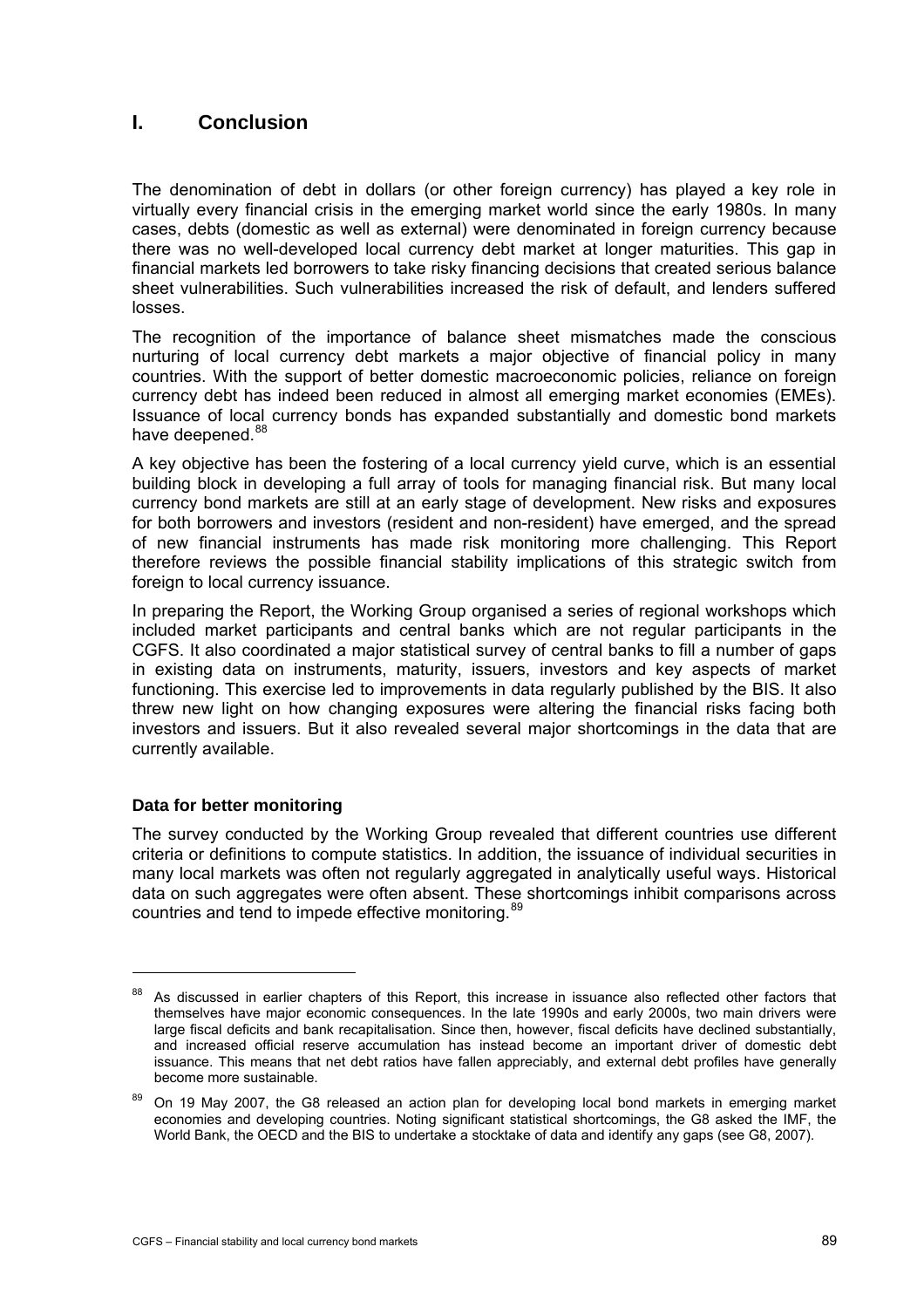<span id="page-93-0"></span>The main international source of data on domestic bond markets worldwide is the data provided by individual central banks and published quarterly by the BIS. $90$  $90$  These data, however, provide little or no information on:

- *Average maturity.* Such data are available from the BIS for international bonds.
- *Terms of debt instrument*: fixed-rate, floating-rate, foreign exchange denominated or linked or inflation-linked.

The Working Group's survey of central banks found that almost all central banks could provide such data for local debt securities issued by government and by the central bank (including on occasion other public entities close to the central government). Although the underlying data are publicly available, comparatively few central banks regularly compute summary measures of maturity or the terms of debt instruments. Some standardisation in the categorisation of debt instruments would be a useful aid to monitoring.

A second major statistical gap is the lack of information on the holders of bonds. Most central banks, however, were able to provide a breakdown of holdings of central government bonds into: banks; non-bank financial institutions; other residents; and non-residents. Such data can provide essential information about balance sheet exposures. (The importance of off balance sheet exposures is discussed below.)

A third problem is the absence of measures of sectoral currency mismatches. Corporations, for instance, could borrow from domestic banks in dollars and households could hold their savings in domestic dollar-denominated bank accounts. Although this does not necessarily involve a **net** forex exposure vis-à-vis non-residents, it can give rise to large sectoral currency mismatches. The Working Group's survey found that data on the evolution of the foreign currency/local currency split of bank deposits and lending are available at a national level for many countries. Such data help to build a more comprehensive measure of currency mismatches.

The discussions in the Working Group and its workshops also highlighted the need for further analysis of risk exposures. A major finding was that exposures apparent from direct ownership or issuance of bonds were often altered through transactions in derivatives markets. One important instance of this was that foreign investors often acquired exposure to certain local currency bond markets in EMEs through derivatives markets. In some cases, their counterparties in such markets may be domestic banks which hold the bonds. Some countries attempt to quantify such exposures.

# **Main findings**

One major finding of the Report is that exposure to currency depreciation risk has declined in most EMEs. Net foreign currency liabilities vis-à-vis non-residents have fallen substantially. In addition, the proportion of financial contracts and instruments between residents that are denominated in foreign currency (notably domestic bonds and bank deposits/loans) has been reduced. Comprehensive debt data collected in the survey confirm that aggregate foreign currency mismatches have declined in all major regions and in most EMEs. The analysis in this Report shows that this mainly reflected specific debt management policies designed to reduce risks, although exchange rate appreciation did help in recent years. There is clear

 $\overline{a}$ 

<sup>90</sup> Tables 16A and 16B published on the BIS website (www.bis.org/statistics/secstats.htm) show amounts outstanding as well as changes in stocks for government, financial institutions and corporate issuers. Table 17A presents data for securities with a residual maturity of less than one year. These data cover issuance in almost all of the larger EMEs. The only exceptions are Israel and Saudi Arabia.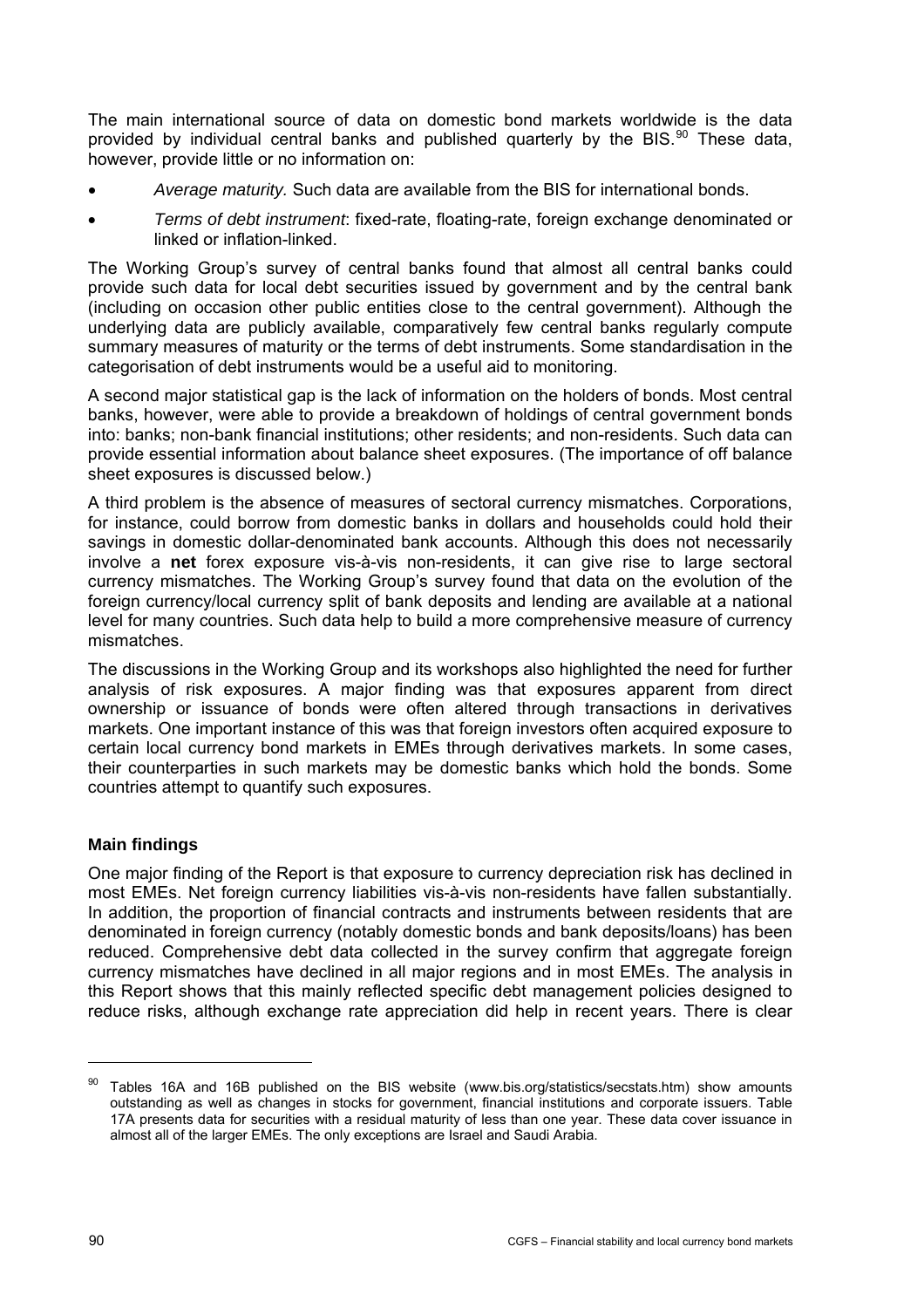evidence of a deliberate and substantial reduction in borrowers' exposures to the risk of currency depreciation. Non-resident investment in local currency bonds has increased substantially. Many countries have therefore been able to overcome "original sin" (ie the supposed inability to borrow in local currency) by better policies.

Several countries have indeed succeeded in developing yield curves across the maturity spectrum. Supranational initiatives (including issuance by international financial institutions in local currencies) have in some cases also played a useful role, including in identifying regulatory impediments. The deepening of local currency bond markets across a range of maturities has encouraged increased participation by institutional investors such as insurance companies, pension funds and mutual funds (which in turn contributes to deeper markets). Local currency bond markets also help agents to price and to hedge maturity risks.

Bond markets can also serve as effective catalysts for better behaviour by both the private and the public sector. For instance, bond market reactions to prospective fiscal deficits and lax monetary policy can help to create a constituency for better policy. Market discipline on banks, other financial firms and non-financial corporations can also be strengthened significantly, thus reducing financial stability risks. In short, local currency bond markets have helped make the financial systems in the emerging markets more resilient to shocks.

Notwithstanding these substantial benefits, however, the shift in the composition of debt from external foreign currency bonds to domestic local currency bonds raises two possible issues that policies may need to address.

The first issue is that, because the maturity of domestic bonds is on average shorter than the maturity of external bonds, the exposures to interest rate and refinancing risks have increased. Yet the risks from such exposures are probably less serious than those from large currency mismatches. The risk to government finances from issuing foreign currency debt, in particular, has been greater historically than that from issuing short-term debt in local currency. Moreover, the sharp increase in the issuance of short-term domestic liabilities during the past few years has mainly involved the issuance of central bank securities to finance or sterilise short-term official foreign exchange assets, which have risen substantially. The Report finds that the average maturity of non-sterilisation-related domestic debt has generally increased during the past five years. Moreover, the authorities in many EMEs are continuing to actively lengthen the maturity structure of their local currency debt.

A second issue is that higher interest rates on domestic bonds than on external bonds (allowing for exchange rate changes) mean that debt servicing costs are increased. Governments in several countries which had faced major financial crises in the past have been prepared in the initial stages to pay higher interest rates in order to lengthen the maturity of their debt issuance. More effective domestic macroeconomic policies (which have lowered inflation) and a very favourable international environment, however, have contributed to a substantial reduction in medium and long-term interest rates across the EMEs. This narrowing of the gap between domestic and foreign interest rates has made local currency financing more attractive. Sustaining this virtuous circle requires continued fiscal and monetary discipline.

## **Policy challenges**

The Working Group noted that operational risks inevitably arise in a transitional period when nascent markets still lack those features that help the more mature markets to work well even in volatile conditions. Therefore the Working Group reviewed three important challenges in ensuring that comparatively new bond markets function in ways that contribute best to financial stability. The first is liquidity: bond markets should be liquid enough for exposures to be managed and also to allow the rapid adjustment of portfolios without significant disruption to the market. The second is the fostering of local currency debt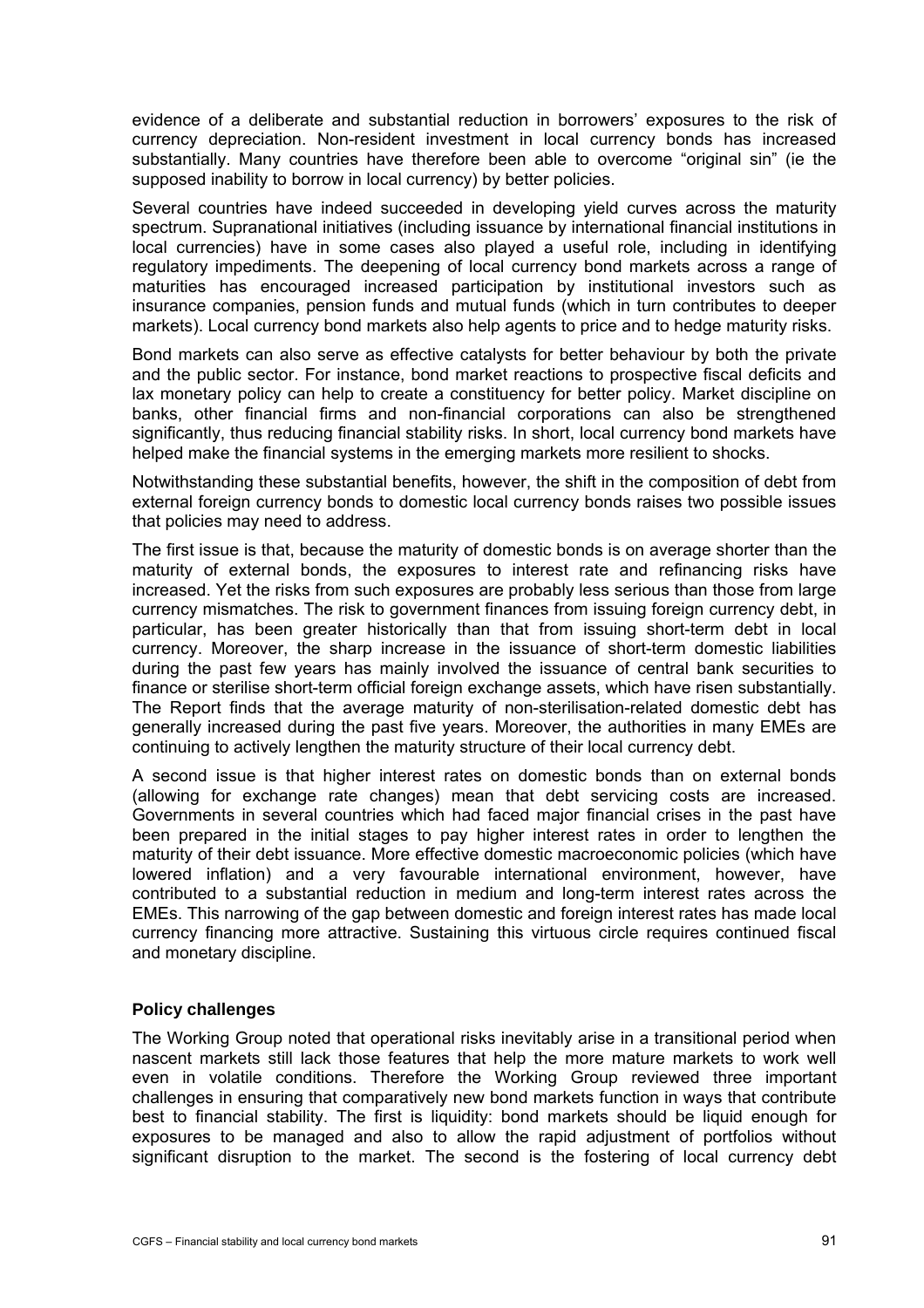<span id="page-95-0"></span>issuance by the private sector, and not just by government. The third relates to the risks that could arise if exposures are unduly concentrated.

# *Liquidity*

On **liquidity**, there is evidence that local currency bond markets have become more liquid and resilient as they have grown in size. Nevertheless, the Working Group found that government bond markets in many EMEs remain illiquid. The domestic investor base is often narrow, with some large investors (sometimes overly constrained by regulation) adopting buy-and-hold strategies that limit liquidity or even effective price discovery. Since repo and derivatives markets remain underdeveloped (often because of legal ambiguities, taxation arrangements and the prohibition of the short selling of securities), such investors are not able to lend securities, and so provide liquidity to those investors that do want to trade. Shortcomings in the local trading and settlement infrastructure also bear some responsibility.

As for policies to nurture liquidity, the five quiding principles of an earlier CGFS report<sup>[9](#page-95-0)1</sup> on developing deep and liquid bond markets bear repeating:

- A competitive market structure should be maintained.
- A market should have a low level of fragmentation.
- Transaction costs should be minimised.
- A sound, robust and safe market infrastructure should be ensured.
- Heterogeneity of market participants should be encouraged.

This Report notes that several countries have further work to do in one or more of these areas. The Report therefore contains some specific policy recommendations on such matters as taxation, issuance schedules, the transparency of trading information and the need to develop repo, futures and options markets.

## *Private sector issuance*

Genuine **private sector issuance** has not developed as far as many had hoped. Corporate bond markets remain very shallow in most countries, with issuance concentrated in a few, highly rated firms. Securitisation generally remains limited. This means that the potential benefits of bond markets for the pricing of risk along the credit spectrum and for diversification have yet to be fully exploited. Nevertheless, the Report identifies some key elements of a few cases of more successful development of private debt markets. The Report also notes that the decline of sovereign international issuance has in the past couple of years been associated with increased international issuance by emerging market corporate entities.

## *Risk concentration*

The picture on **risk concentrations** is more mixed. In several countries, domestic banks hold the bulk of bonds outstanding. In some cases, bank holdings are dominated by shortterm sterilisation bonds, which limits banks' interest rate exposures. In others, however, significant credit and market risks remain concentrated in the banking system. As local currency markets deepen, however, banks (and others) find it easier to manage their interest exposures. The supervisory authorities in some countries, which closely monitor such

 $\overline{a}$ 

<sup>&</sup>lt;sup>91</sup> CGFS (1999b).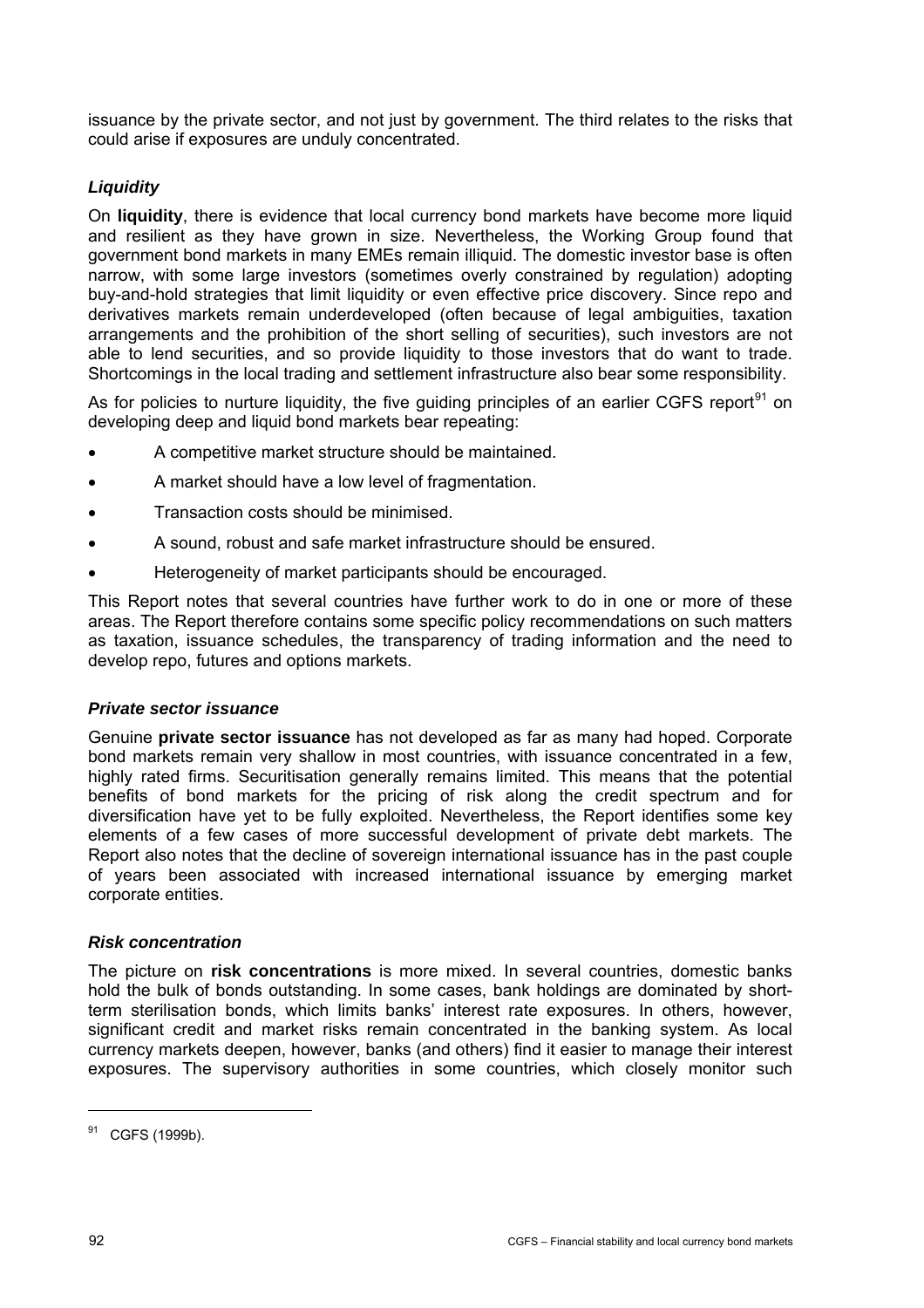exposures, report that the banks do indeed hedge their positions. In addition, banks can liquidate interest rate exposures held through bonds more readily than they could when such exposures were held through loans to corporations. Nevertheless, the Working Group underlined the need to carefully monitor such exposures.

Another important aspect of risk dispersion is the holding of bonds by non-residents. If nonresidents hold a significant proportion of domestic bonds – as they typically do for international bonds – then risks are spread to international investors. By holding local bonds as part of a broadly diversified portfolio, foreign investors can have a higher tolerance and appetite for idiosyncratic risk. Other things equal, the default risk on sovereign credit in local currency is much lower than such risk in foreign currency. Most felt that the presence of foreign investors could well serve to stabilise the domestic market, but it was also recognised that greater openness in the capital account could accentuate the exchange rate and financial market responses to shocks. This was perhaps more likely when financial markets, at early stages of development, were thin.

The Working Group found clear signs that foreign investor interest in local currency markets has been rising in the past few years. Data from host countries on outright holdings, which suggest that non-residents generally own a very small share of local currency bonds (the main exceptions being central Europe, Mexico and Turkey), provide only a partial picture. Discussions with private investors and authorities in some countries indicate that the underlying exposures of non-residents are in some cases (including Brazil and Korea) considerably larger than the data on outright holdings would suggest. This is mainly due to the use of derivatives to gain synthetic exposure to local currency markets. There is also evidence that non-resident investors trade more actively than resident investors.

Because local currency bonds represent attractive yield enhancement and diversification vehicles for foreign investors, further substantial growth seems likely in the years ahead even if some cyclical reversals may occur. As the share of local currency bonds in global investor portfolios rises, those responsible for monitoring financial stability risks will have a greater need for reliable and internationally comparable data.

These challenges are formidable, and developing resilient local currency bond markets requires persistent effort over many years. Nevertheless, this Report documents that several countries, often starting in unfavourable circumstances, have been much more successful in developing such markets than many believed possible only a few years ago. This success should encourage other countries to redouble efforts to develop their own markets.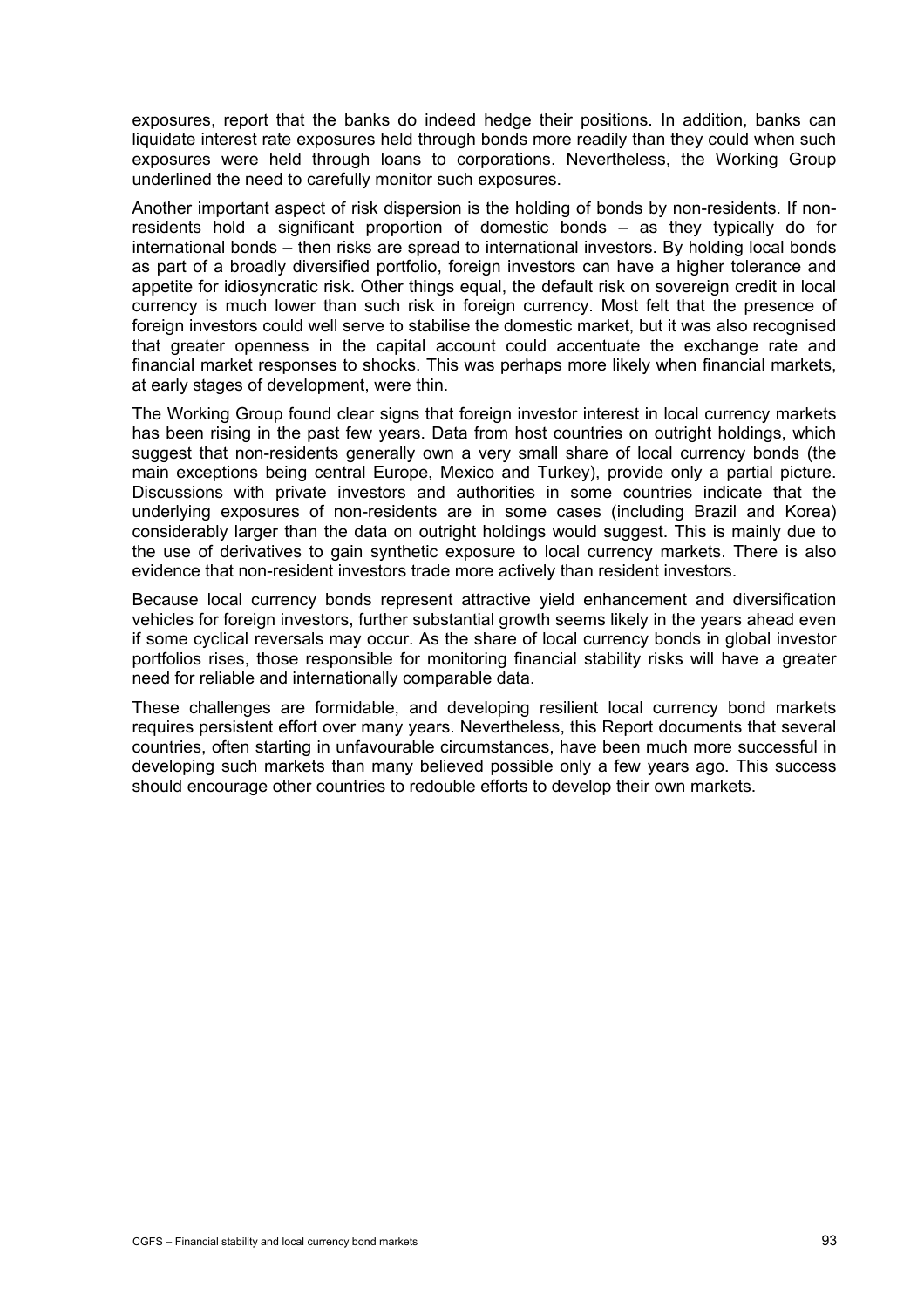# **References**

Acevedo, P, E Alberola and C Broto (2006): *Local debt expansion … vulnerability reduction? An assessment for six emerging markets*, Bank of Spain, November.

Allen, M, C Rosenberg, C Keller, B Setser and N Roubini (2002): "A balance sheet approach to financial crisis", *IMF Working Paper* 02/210.

Amante, A, M Araujo and S Jeanneau (2007): "The search for liquidity in the Brazilian domestic government bond market", *BIS Quarterly Review*, June (forthcoming).

Anderson, P (1999): *Sovereign debt management in an asset-liability management framework*, paper presented to 2nd Sovereign Debt Management Forum, World Bank, Washington DC, 1–3 November.

Armas, A, A Ize and E Levy-Yeyati (2006): *Financial dollarization: the policy agenda*, Palgrave Macmillan.

Asian Development Bank (2006): *Asia Bond Monitor 2006*, November.

Bank for International Settlements (2000): "Managing foreign debt and liquidity risks", *BIS Policy Papers*, no 8, September.

——— (2002): "The development of bond markets in emerging economies", *BIS Papers*, no 11, June–July.

——— (2006a): "Developing corporate bond markets in Asia", *BIS Papers*, no 26, August.

 $-$  (2006b): "The banking system in emerging economies: how much progress has been made?", *BIS Papers*, no 28, August.

——— (2006c): "Asian bond markets: issues and prospects", *BIS Papers*, no 30, November.

Bank of Japan (2006): "Changes in hedge fund investment behavior and the impact on financial markets", *Bank of Japan Review*, December.

Battelino, R (2005): "Recent developments in Asian bond markets", address to 17th Australasian Finance & Banking Conference, Sydney, 15 December 2004, *Reserve Bank of Australia Bulletin*, January, pp 8–16.

Bayliss, J (2004): "Emerging markets' external debt as an asset class", *JPMorgan Emerging Markets Research*.

Bleakey, H and K Cowan (2005): "Corporate dollar debt and devaluations: much ado about nothing?", mimeo.

Bordo, M, C Meissner and A Redish (2002): *How "original sin" was overcome: the evolution of external debt denominated in domestic currencies in the United States and the British Dominions 1800–2000*, mimeo.

Burger, J and F Warnock (2003): "Diversification, original sin and international bond portfolios", *International Finance Discussion Papers*, no 755, Federal Reserve Board, April.

——— (2004): "Foreign participation in local-currency bond markets", *International Finance Discussion Papers*, no 794, Federal Reserve Board, February.

Caprio, G and A Demirgüç-Kunt (1998): "The role of long-term finance: theory and evidence", *Policy Research Working Paper*, no 1746, April 1997, *World Bank Research Observer*, May 1998.

Ciarlone, A, P Piselli and G Trebeschi (2006): *Demand and supply of local bonds: preliminary evidence from a new dataset*, Bank of Italy, October 2006.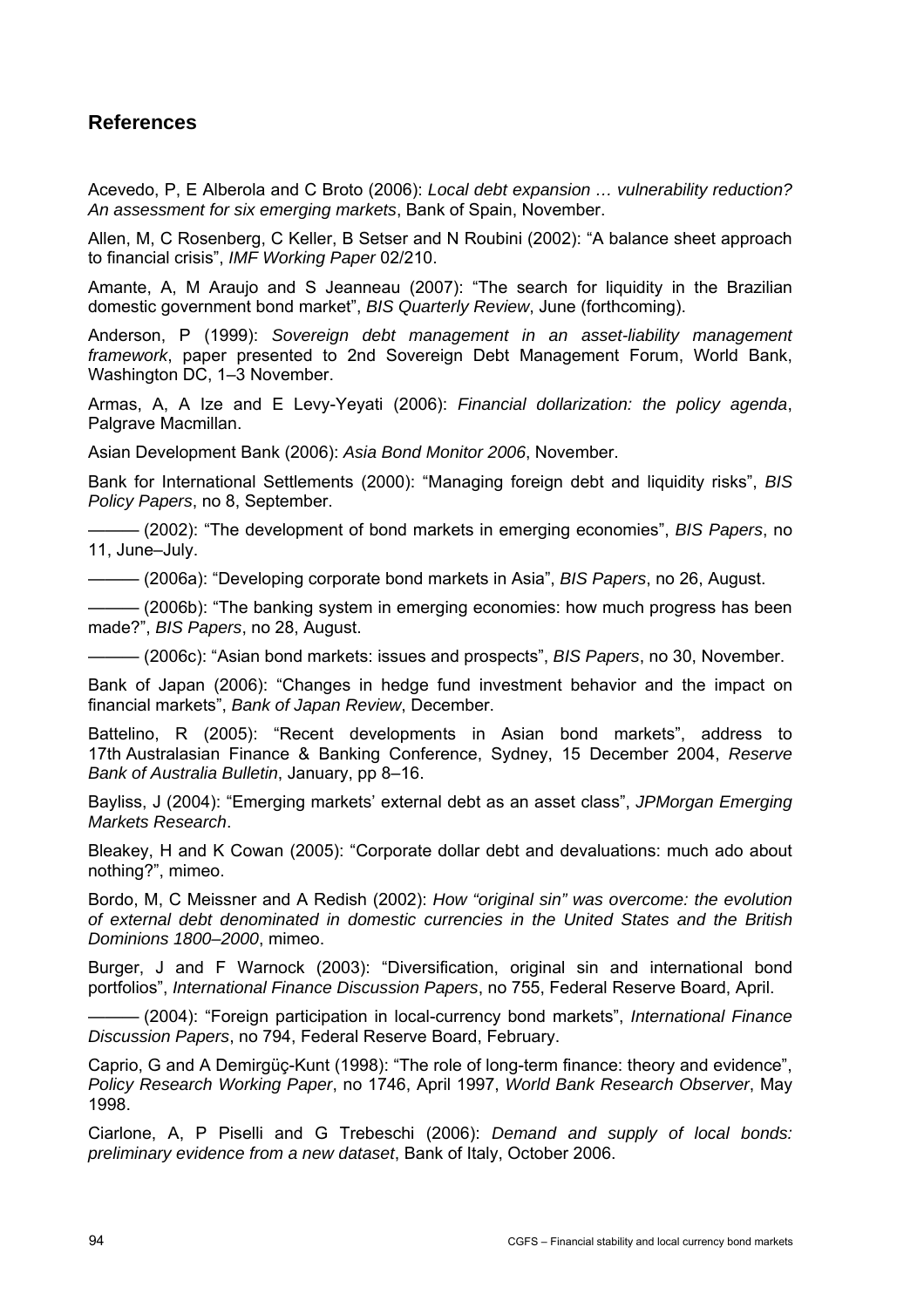Cifuentes, R, J Desormeaux and C Gonzalez (2002): "Capital markets in Chile: from financial repression to financial deepening", in *BIS Papers*, no 11, "The development of bond markets in emerging economies", Bank for International Settlements, Basel, June, pp 86–102.

Claessens, S, D Klingebiel and S Schmukler (2003): "Government bonds in domestic and foreign currency: the role of macroeconomic and institutional factors". CEPR Working Paper no 3789

Committee on the Global Financial System (1999a): "A review of financial market events in autumn 1998", *CGFS Papers*, no 12, October.

——— (1999b): "CGFS issues recommendations for the design of liquid markets", *CGFS Papers*, no 13, October.

- (2000): "Stress testing by large financial institutions: current practice and aggregation issues", *CGFS Papers*, no 14, April.

——— (2007): "Institutional investors, global savings and asset allocation", *CGFS Papers*, no 27, February.

Cowan, K, E Hansen and L Herrera (2005): "Currency mismatches, balance sheet effects, and hedging in non-financial corporations", *Central Bank of Chile Working Paper*, no 346, **December** 

Credit Suisse (2006): "Emerging markets sovereign strategy focus, portfolio allocation trends in EM pension funds: lessons for Mexico", *Fixed Income Research*, October 2006.

CSFB (2006): *Mexican exchange warrants update*, July.

Dalla, I (2003): *Harmonization of bond market rules and regulations*, Asian Development Bank, August 2003.

Deutsche Bank (2005): Valuing Mexico's offer of exchange warrants, Deutsche Bank, November 2005.

Deutsche Bundesbank (1997): "The securitised money market in Germany", *Monthly Bulletin*, October.

Drudi, F and R Giordano (2000): *Default risk and optimal debt management*. Journal of Banking and Finance 24, pp 861–891.

Eichengreen, B, E Borensztein and U Panizza (2006): *Building bond markets in Latin America*, unpublished manuscript, University of California.

Financial Stability Forum (2000): *Report of the Working Group on capital flows*, Financial Stability Forum, Basel, April.

Financial Stability Institute (2006): *Implementation of the new capital adequacy framework in non-Basel Committee member countries by FSI staff*, publication no 6, September.

Fleming, M and A Sarkar (1999): "Liquidity in US Treasury spot and futures markets", in *Market Liquidity: research findings and selected policy implications, Report of a study group established by the CGFS of the central banks of the Group of Ten countries*.

Fritsch, W (2004): *Building strong local securities markets*, Bank of Canada Review, Autumn, summary of the G20 Workshop on Developing Strong Domestic Financial Markets, 26–27 April 2004.

G8 (2007): "G8 action plan for developing local bond markets in emerging market economies and developing countries", Potsdam, 19 May 2007.

Giacomelli, D and F Pianetti (2005): "Expanding the efficient frontier", *JPMorgan Emerging Markets Research*.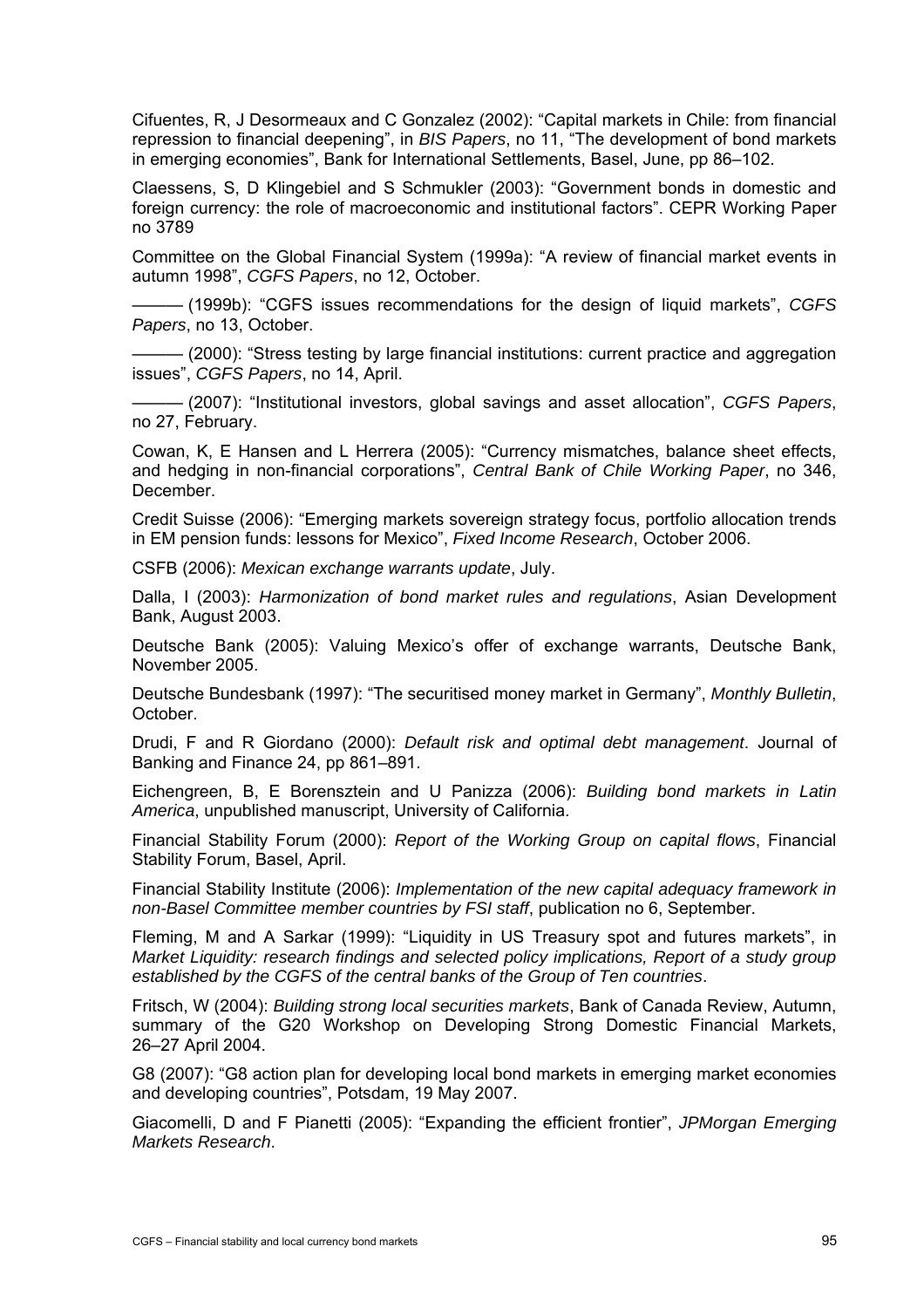Goldfajn, I (1998): "Public debt indexation and denomination: the case of Brazil", *IMF Working Paper* 98/18.

Goldstein, M and P Turner (2004): *Controlling currency mismatches in emerging markets*, Institute for International Economics, Washington DC.

Goldstein, M and A Wong (2005): "What might the next emerging-market financial crisis look like?", in Caprio, G, J A Hanson and R E Litan (2005): *Financial crises: lessons from the past, preparation for the future*, Brookings Institution Press and the World Bank Group.

Grandes, M and M Peter (2005): "How important is sovereign risk in determining corporate default premia? The case of South Africa", *IMF Working Paper* 05/217, November, Washington DC.

Greenspan, A (1999a): "Currency reserves and debt", speech before the World Bank conference on recent trends in reserves management, April 29, 1999.

- (1999b): "Lessons from the Global Crises", World Bank Group and International Monetary Fund, Program of Seminars, September 27, Washington, DC.

Guidotti, P (1999): Remarks at G33 seminar in Bonn, April.

Hail, L and C Leuz (2005): "International differences in the cost of equity capital: do legal institutions and securities regulation matter?", Rodney L White Center for Financial Research, *Working Paper* no 17–04.

Hawkins, J (2002): "Bond markets and banks in emerging economies", *BIS Papers*, no 11, Bank for International Settlements.

Häusler, G (2007): "Developing bond markets in emerging market economies", G8 High-level Workshop, May, Frankfurt am Main, (www.bundesbank.de).

Ibrahim, M and A Wong (2006): *The corporate bond market in Malaysia*, *BIS Papers*, no 26, February.

Inter-American Development Bank (2006): *Living with debt*.

International Monetary Fund (2005): "Are emerging market countries learning to float?", *IMF Working paper* 05/98, May.

International Monetary Fund and World Bank (2003): *Guidelines for Public Debt Management*, December 2003, Washington DC.

International Monetary Fund (2006): Global financial stability report, Market developments and issues, September 2006.

- (2007): "Changes in the international investor base and implications for financial stability", Global Financial Stability Report, April.

Ize, A and E Levy-Yeyati (2003): "Financial dollarization", *Journal of International Economics*, Elsevier, vol 59(2), pp 323–47, March.

——— (2005): "Financial de-dollarization: is it for real?", *IMF Working Paper* 05/187, September.

Jeanne, O and A Guscina (2006): "Government debt in emerging market countries; a new data set", *IMF Working Paper* 06/98.

Jeanneau, S and C Pérez Verdia (2005): "Reducing financial vulnerability: the development of the domestic government bond market in Mexico", *BIS Quarterly Review*, December, pp 95–107.

Jeanneau, S and C Tovar (2006): "Domestic bond markets in Latin America: achievements and challenges", BIS Quarterly Review, June.

JPMorgan Chase (2005): *Mexico exchange warrants*, November.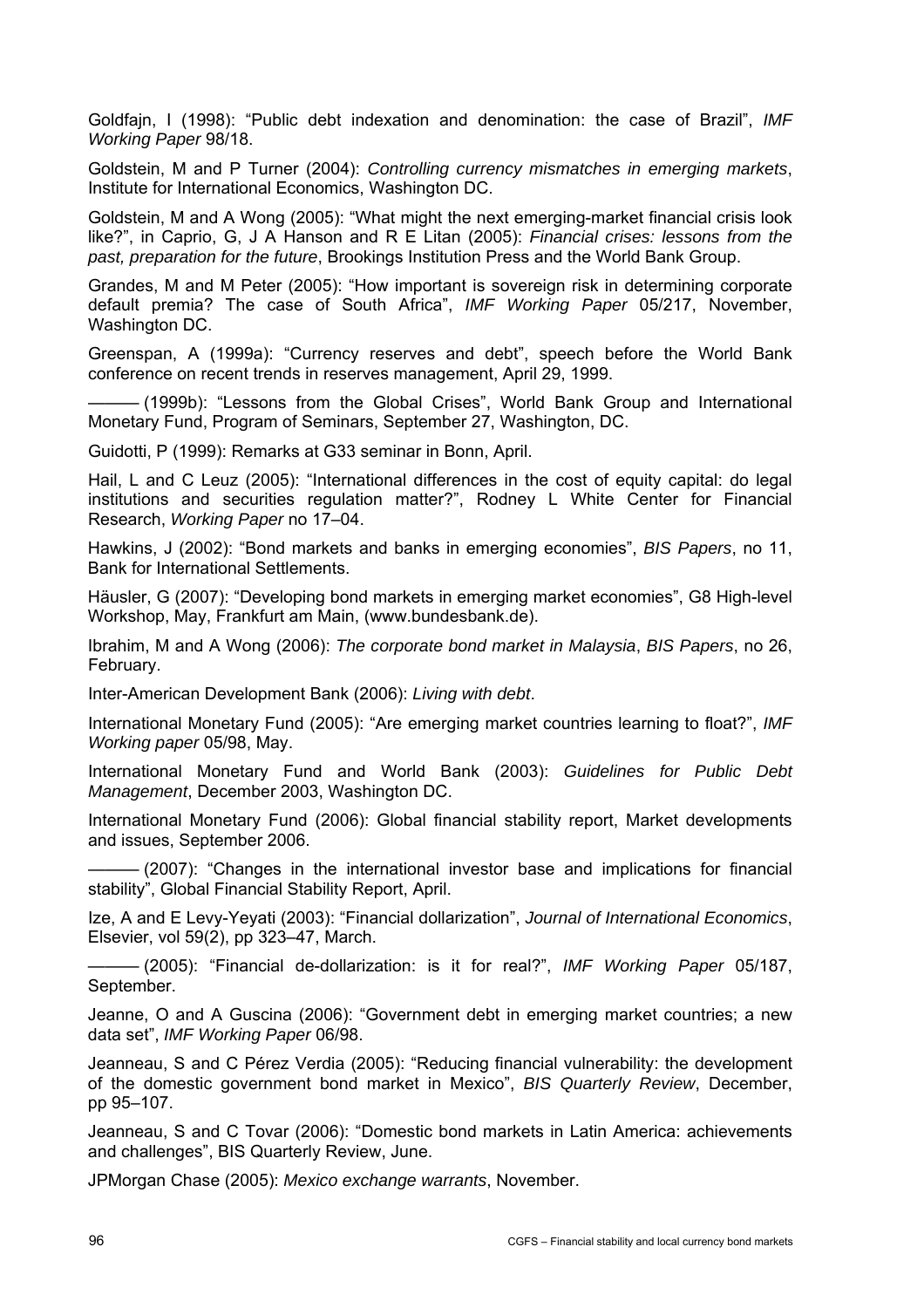JP Morgan Securities Ltd (2007): "Emerging markets evolve as an asset class", *Emerging Markets Research*, February.

Kamil, H (2004): "A new database on the currency composition and maturity structure of firms' balance sheets in Latin America, 1990–2002", Inter-American Development Bank, mimeo.

Kotlikoff, L (1999): *The World Bank's approach and the right approach to pension reform*, World Bank, mimeo.

Lee, M-J and S-H Kim (2006): "Developing the corporate bond market: the Korean experience", in *BIS Papers*, no 26, "Developing corporate bond markets in Asia", February, pp 96–113.

Levy-Yeyati, E (2006): "Financial dollarization", *Economic Policy*, January, pp 61–118.

Library of Congress (2004): Today in History: January 4, at http://memory.loc.gov/ammem/today/jan04.html.

Martinez, L and A Werner (2002): "The exchange rate regime and the currency composition of corporate debt: the Mexican experience", *Journal of Development Economics*, 69, pp 315–34.

McCauley, R and E Remolona (2000): "Size and liquidity of government bond markets", *BIS Quarterly Review*, November, pp 52–60.

Mexican Federal Government (2006): 2007 Annual Financing Programme, Ministry of Finance and Public Credit.

Mehl, A and J Reynaud (2005): "The determinants of 'domestic' original sin in emerging market economies", *ECB Working Paper*, no 560.

Michie, R (1999): *The London Stock Exchange: a history*, Oxford University Press, 1999.

Mishkin, F (2006): *The next great globalization: how disadvantaged nations can harness their financial systems to get rich*, Princeton University Press, Princeton NJ.

Mohanty, M (2002): "Improving liquidity in government bond markets: what can be done?", in *BIS Papers*, no 11, "The development of bond markets in emerging economies", Bank for International Settlements, Basel, June, pp 49–80.

Mohanty, M and P Turner (2006): "Foreign exchange reserve accumulation in emerging markets: what are the domestic implications?", *BIS Quarterly Review*, Bank for International Settlements, Basel, September.

Moreno, R (2006): "*The changing nature of risks facing banks*", in *BIS Papers*, no 28, August.

Muranaga, J and T Shimizu (1999): "Market microstructure and market liquidity", *Bank of Japan Institute for Monetary and Economic Studies Discussion Paper Series*.

Price, R (1997): "The Rationale and Design of Inflation-Indexed Bonds", IMF Working Paper no. 97/12, January 1997.

Reddy, Y (1997): "Exchange rate management: dilemmas", inaugural address at the XIIth National Assembly of the Forex Association of India, Goa, 15 August, reprinted in Y Reddy, *Monetary and financial sector reforms in India: a central banker's perspective*, UBS Publishers' Distributors, New Delhi, 1999, pp 202–14.

——— (2002): "Issues and challenges in the development of the debt market in India", in BIS Papers no 11.

Redrado, H, J Carrera, D Bastourre and J Ibarlucia (2006): "The economic policy of foreign reserve accumulation: new international evidence", *Working Paper*, no 13, Central Bank of Argentina, 2006.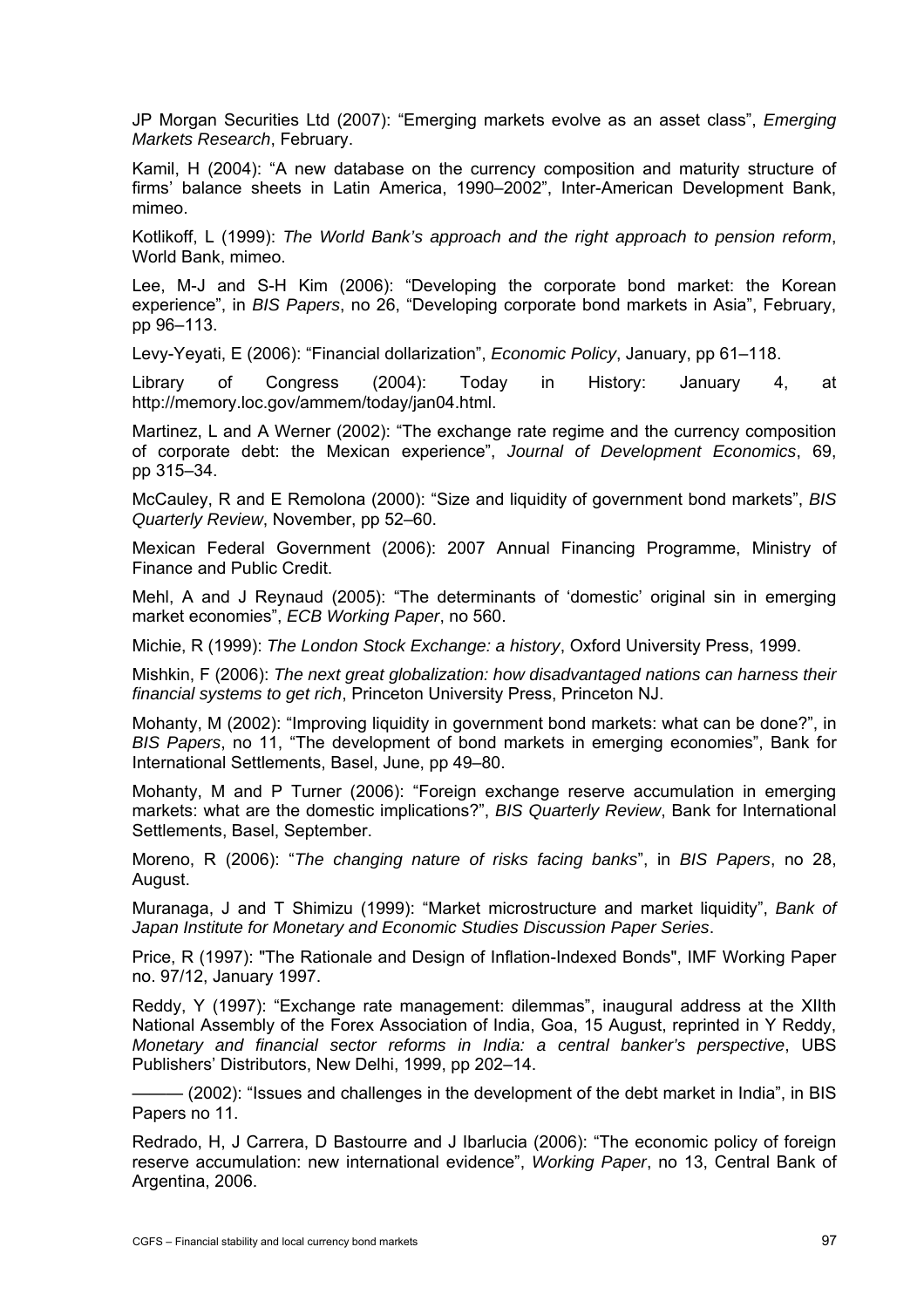Reserve Bank of India (2004): *Report on trend and progress of banking in India 2003–04*, Chapter VII, Financial Stability.

Rosenberg, C, I Halikias, B House, C Keller and J Nystedt (2005): "Debt-related vulnerabilities and financial crises", *IMF Occasional Paper*, no 240, Washington DC.

Samans, R, M Uzan and A Lopez-Carlos (2007): *The International monetary system, The IMF, and the G20: a great transformation in the making?* World Economic Forum.

Schulte, W and R Violi (2001): "Interactions between cash and derivatives bond markets: some evidence for the euro area", in *BIS Papers*, no 5, "The changing shape of fixed income markets: a collection of studies by central bank economists", Basel, October, pp 67–112.

Sokoler, M (2002): "The importance of a well developed bond market – an Israeli perspective", in *BIS Papers*, no 11, Bank for International Settlements.

Tovar, C (2005): "International government debt denominated in local currency: recent development in Latin America", BIS Quarterly Review, December 2005.

Turnbull, J (2006): *Financial stability: a global public good*, International Task Force on Global Public Goods: Financial Stability 2006.

——— (2007): *Turnover in emerging bond markets*, Bank for International Settlements, Basel, January.

Turner, P (2003): "Bond market development: what are the policy issues?", in R Litan, M Pomerleano and V Sundarajan (eds), *The future of domestic capital markets in developing countries*, Brookings Institution Press, Washington DC.

Wheeler, G (2004): Sound practice in government debt management, World Bank, April 2004.

Wolff-Hamacher, S (2006): "Local currency bond issues by international financial institutions", background paper for the Working Group on financial stability and local currency bond markets, Committee on the Global Financial System, December.

World Bank (2001): *Developing government bond markets: a handbook*, Washington DC.

——— (2006a): "*East Asian finance – the road to robust markets*", Washington DC.

——— (2006b): *Pension reform and the development of pension systems*, Washington DC.

——— (2006c): Unlocking Indonesia's Domestic Financial Resources for Development: The Role of Non-Bank Financial Institutions, The World Bank.

World Economic Outlook (2005): "Does inflation targeting work in emerging markets?" September 2005, Chapter IV, p 162.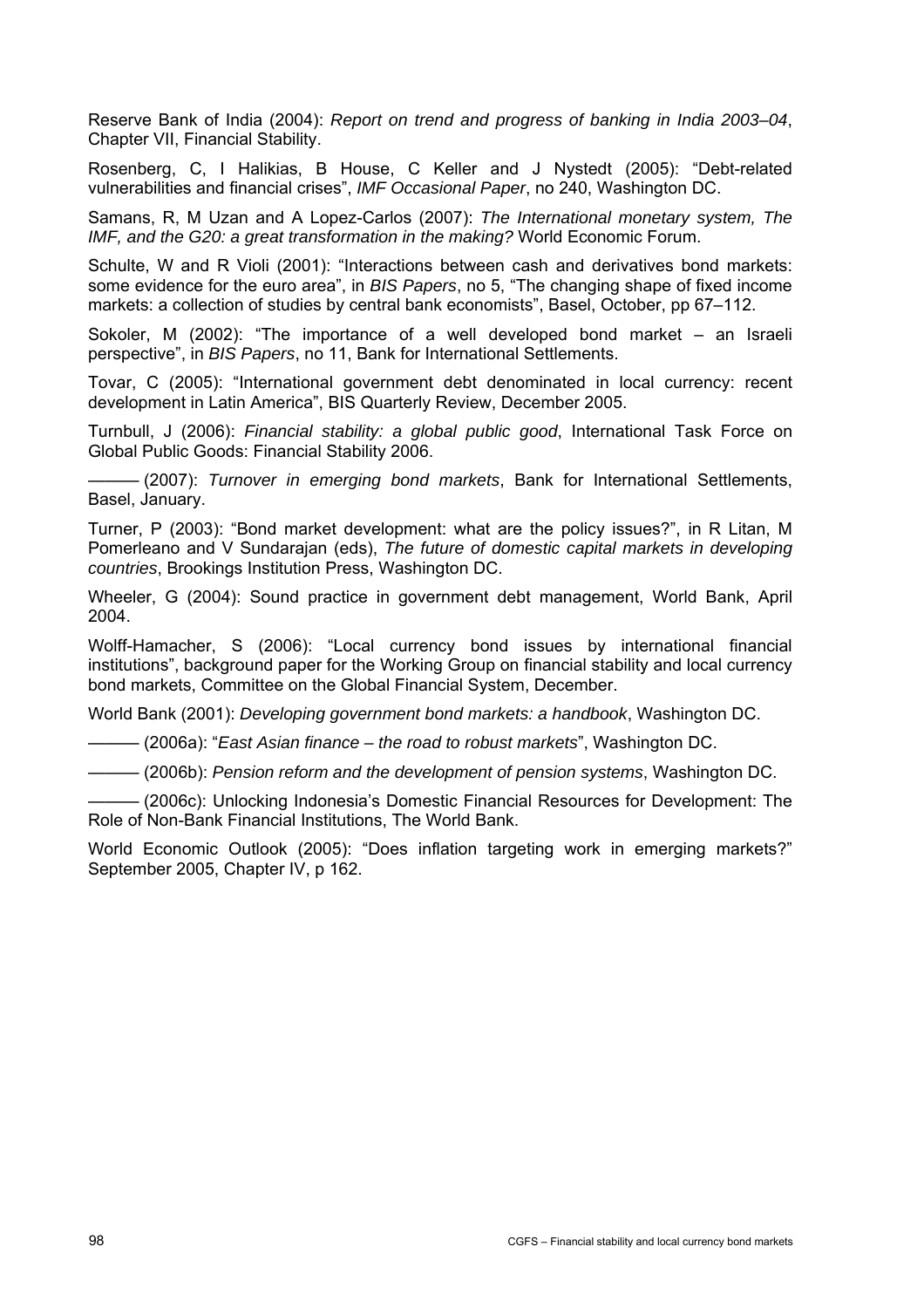# **Annex 1: Mandate**

Balance sheet weaknesses due to currency mismatches have played a key role in financial crises in emerging market economies. In recent years, however, the reliance on foreign currency debt has been reduced and local bond markets have deepened. Nevertheless, many markets are still at an early stage of development: liquidity remains limited and private sector debt issuance has often been underdeveloped. Moreover, there is a lack of consistent information across countries – especially at the sectoral level. Finally, several financial stability issues have arisen. New risks and exposures for both borrowers and investors (resident and non-resident) have emerged and the spread of new financial instruments may have made risk monitoring more challenging. To promote a better understanding of these issues, the CGFS Working Group on *Financial stability and local currency bond markets* would primarily:

- (i) Provide an overview of work done in other forums on analysis/measurement, especially relating to the special financial stability challenges of "young" bond markets and the availability of standardised information about sectoral balance sheet positions.
- (ii) Review how far the issuance of local currency debt improves domestic financial intermediation (eg by reducing capital flight, channelling saving into domestic instruments, helping banks and others to hedge maturity risks, and so on).
- (iii) Consider the international dimension of these developments, especially regarding the exposures of non-residents to local bond markets, and of residents to externally issued debt. What determines the forms that non-residents choose to take on exposure in local currency markets and what motivates the issuance by large global firms in these markets? To what degree have local fixed income markets become internationalised? Have cross-border flows into debt securities become more opaque?
- (iv) Assess how sectoral risk exposures arising from indebtedness might be quantified (eg currency mismatches, changes in debt duration and interest rate exposures). What can be done to facilitate the monitoring of exposures to credit and market risk?
- (v) Analyse the financial stability impact of these developments, especially the impetus given to local currency derivative instruments, the role played by offshore markets and the growing importance of local investment funds. What are the consequences for market volatility, concentration and liquidity in conditions of stress? How could certain macroeconomic policy choices (especially exchange rate policy) interact with the development of local bond markets, and what might be the implications for financial stability?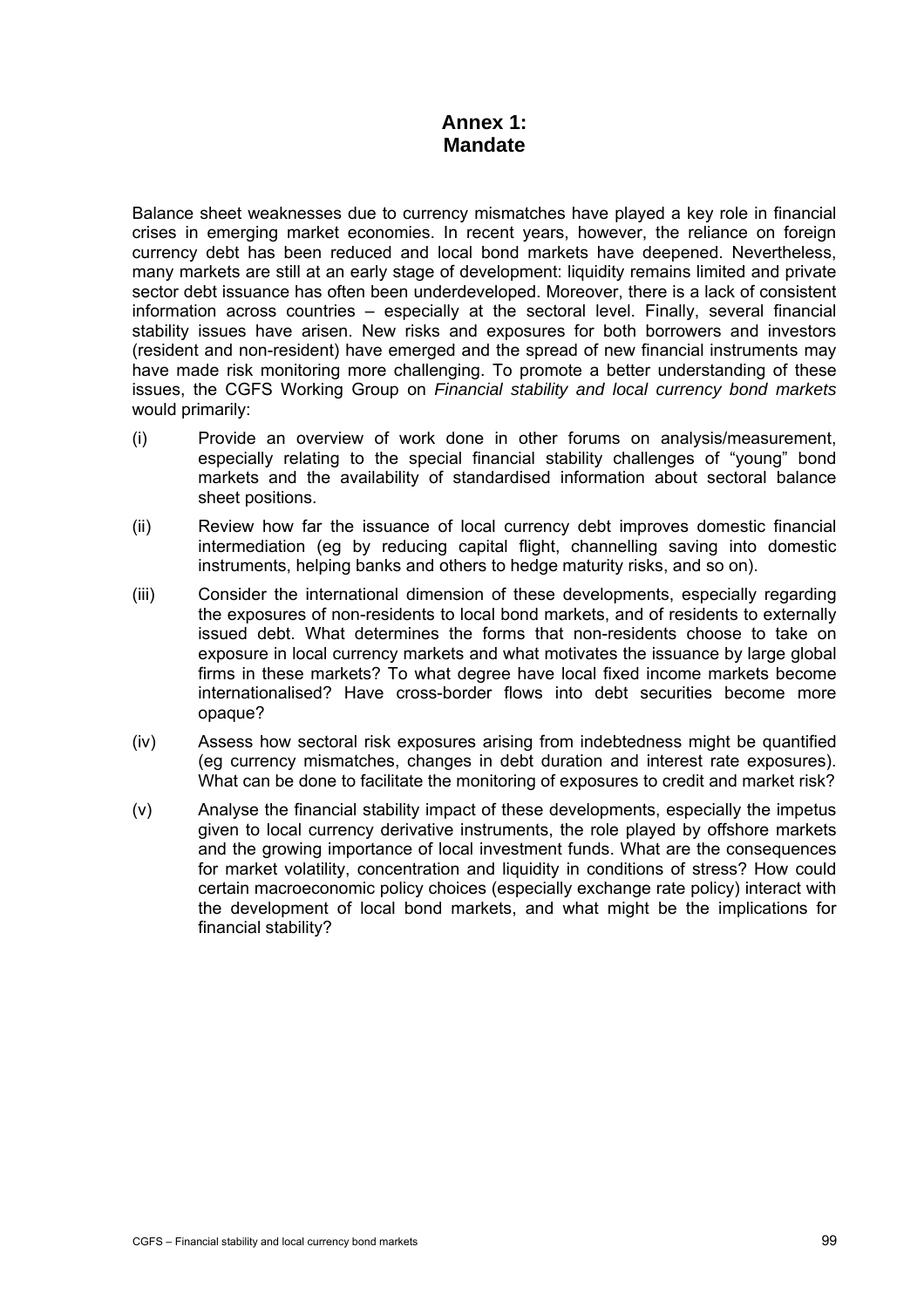# **Annex 2: De-dollarisation**

<span id="page-103-0"></span>An important challenge for policymakers in some Latin American and central European countries has been the high degree of dollarisation: the use of the US dollar or another currency as a substitute for the national currency in transactions and in financial contracts and as a store of value.<sup>[92](#page-103-0)</sup> During periods of economic turmoil, dollarisation has been seen as a valuable second best solution when there is little confidence in the domestic economy: it keeps economic activity going by providing predictable prices and helping to stabilise the creditworthiness of financial institutions.

A degree of financial dollarisation is common in many emerging market systems, particularly for longer term loans. In Latin America, Peru is the most dollarised economy, with 70% of domestic bank loans denominated in foreign currency in 2005. In Asia in 2005, 28% of domestic bank loans in the Philippines were denominated in foreign currency, while in central Europe 47% of domestic bank loans in Hungary were denominated in foreign exchange (Annex 2 Table 1).

The dollarisation process (or "euroisation" in the case of central Europe, to be more accurate) seems to have increased in central Europe (to 27% in 2005), but to have declined slightly in Latin America. The credibility of macroeconomic policy and the quality of institutions are both key determinants of cross country variations in dollarisation. As expected, dollarised economies have a higher proportion of government debt denominated in foreign currency. In Latin America, 36% of Peru's total domestic debt securities was denominated in foreign currency in 2005. In Asia, 41% of Philippine debt was denominated in foreign currency, and in central Europe, 27% of Hungary's debt was denominated in foreign exchange.

But it is a second best solution. Dollarised financial systems tend to be shallower, and partially dollarised systems tend to be more fragile. Establishing an effective framework for monetary policy can develop confidence in the local currency. Greater confidence in the local currency helps to create the conditions for a deeper, more stable financial system. Hence dedollarisation has become a major policy objective of partially dollarised countries. Dedollarisation gives the domestic central bank more ability to shape monetary policy according to domestic objectives: it strengthens the links between domestic interest rates and aggregate demand and allows exchange rate movement, which can improve the transmission of monetary policy. De-dollarisation can also strengthen the ability of the central bank to act as lender of last resort. Finally, de-dollarisation generates greater seigniorage from the increased demand for domestic money, which could be an important source of revenue for some low-income countries.

 $\overline{a}$ 

<sup>&</sup>lt;sup>92</sup> This discussion focuses on partial dollarisation, in which a foreign currency circulates concurrently with a domestic currency and may be used to denominate banking accounts or other financial assets. Full or de jure dollarisation refers to the official adoption of another country's currency, as seen in Ecuador, El Salvador and Panama. Argentina considered dollarisation in the late 1990s as a replacement for its currency board system but decided against it, as issues of seigniorage were important.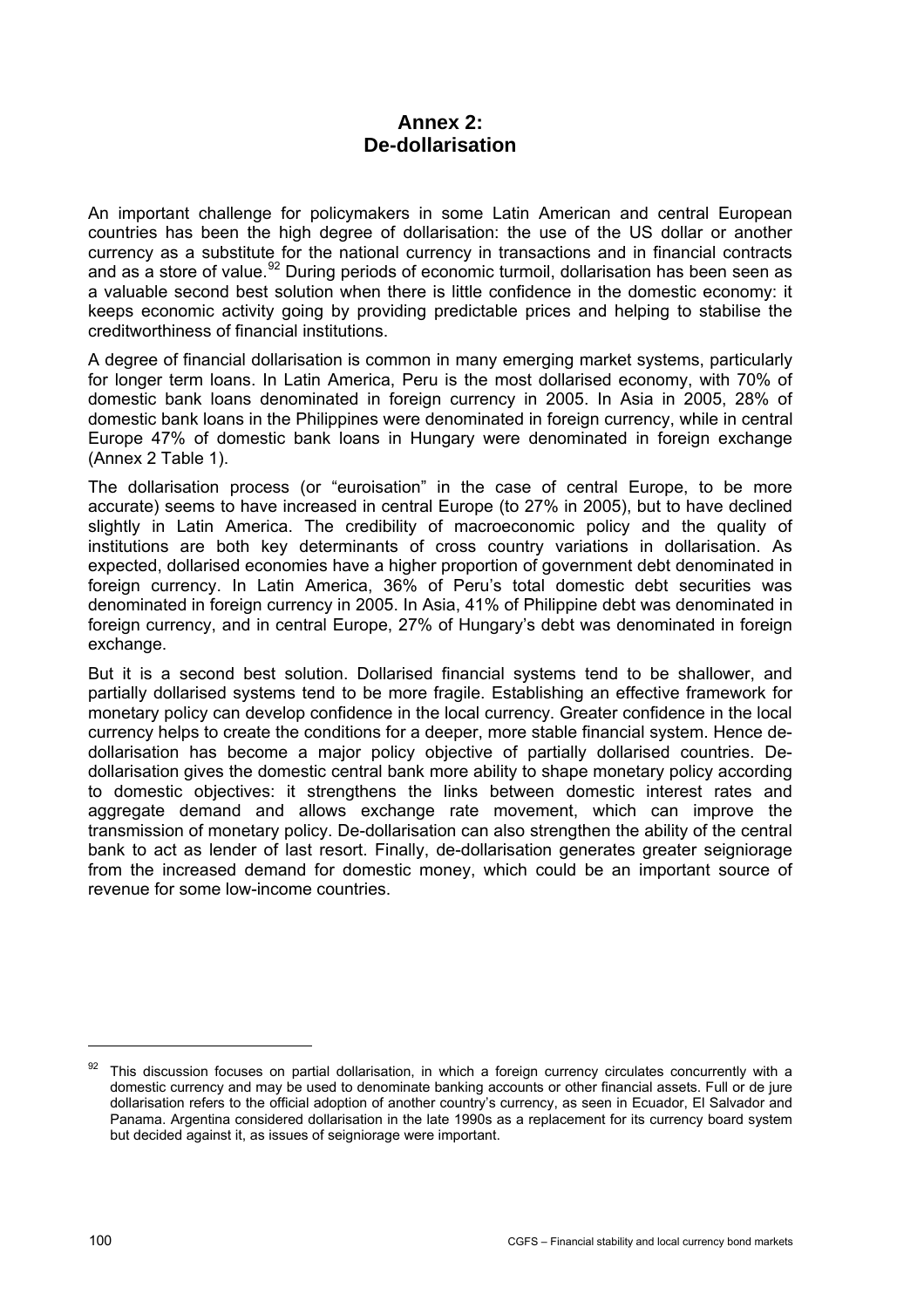### Annex 2 Table 1

### **Bank deposits and loans in foreign currency**

<span id="page-104-0"></span>

|                        |                         | 2000                    | 2005            |                 |  |
|------------------------|-------------------------|-------------------------|-----------------|-----------------|--|
|                        | <b>Deposits</b>         | Loans                   | <b>Deposits</b> | Loans           |  |
| <b>Latin America</b>   | 21                      | 45                      | 6               | 17              |  |
| Colombia               | $\cdots$                | 8                       | $\cdots$        | 6               |  |
| Mexico                 | $\overline{7}$          | 32                      | 8               | 16              |  |
| Peru                   | 74                      | 82                      | 65              | 70              |  |
| Asia, larger economies | $\overline{\mathbf{z}}$ | $\overline{\mathbf{r}}$ | 5               | $5\phantom{.0}$ |  |
| Korea                  | 5                       | 10                      | 4               | 4               |  |
| Taiwan, China          | 9                       | 4                       | 8               | 3               |  |
| <b>Other Asia</b>      | 14                      | 12                      | 12              | 10              |  |
| Malaysia               | $\overline{2}$          | $\overline{2}$          | 3               | $\overline{2}$  |  |
| Philippines            | 62                      | 18                      | 56              | 28              |  |
| <b>Central Europe</b>  | 19                      | 24                      | 17              | 29              |  |
| Czech Republic         | 15                      | 21                      | 12              | 13              |  |
| Hungary                | 34                      | 39                      | 28              | 47              |  |
| Poland                 | 17                      | 21                      | 16              | 26              |  |
| Turkey                 | 45                      | 33                      | 35              | 16              |  |
| South Africa           | 5                       | 9                       | 3               | 1               |  |

As a percentage of total deposits and loans

Note: Deposits of non-banks and loans to non-banks as reported in Table 5b of the Working Group survey (see Annex Table 12 for more details).

Sources: Working Group survey; BIS.

Forced de-dollarisations (Bolivia in 1982, Peru in 1985, and recently in Argentina) are likely to fail unless accompanied by a radical reorientation of macroeconomic policies. Residents can easily evade de-dollarisation rules by moving financial resources offshore and driving the dollarised economy underground. Hence recent policies have sought to encourage voluntary de-dollarisation by making the local currency alternatives more attractive.<sup>[93](#page-104-0)</sup>

j

<sup>93</sup> For a comprehensive review of these issues, see Armas, Ize and Levy-Yeyati (2006) and particularly Ize and Levy-Yeyati (2005).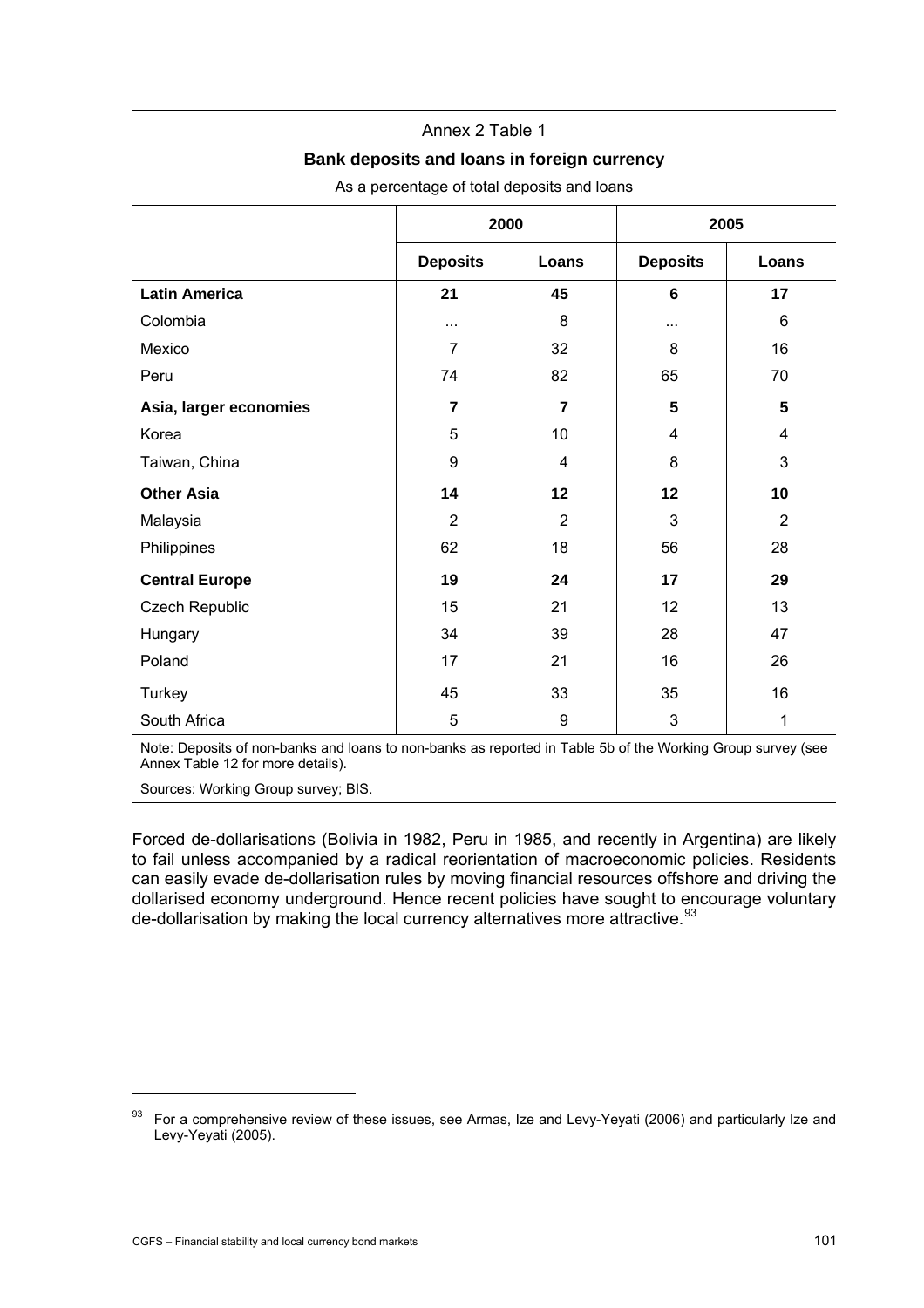#### Annex 2 Box 1

#### **De-dollarisation of the banking system in Peru**

The rapid growth in nominal domestic currency government bonds – more than 73% over the period 2002–05 – permitted the creation of a yield curve. The growth in the domestic currency government bond market encouraged corporations and financial institutions to issue bonds in domestic currency and helped to lengthen the maturity of local currency denominated bonds; at the same time, the issuance of inflation-linked bonds and foreign currency denominated bonds declined. Several benefits have been achieved:

- Loans denominated in dollars are declining: institutional investors prefer domestic currency bonds, and deposits are increasing rapidly.
- Because of new opportunities in the domestic currency bond market, pension funds are keeping more of their contributions in local currencies rather than swapping them into dollars.
- Banks have stopped focusing on large corporate customers and begun targeting small and medium-sized enterprises and consumers.
- As a result of the lower rates on domestic loans than on foreign currency loans, corporations are shifting their demand from foreign currency loans to domestic currency loans.

The development of the domestic currency bond market and the de-dollarisation of the banking system have been made possible by the stable macro environment. The Central Reserve Bank of Peru is conscious of the exchange rate and liquidity risks related to financial dollarisation and is working to ensure monetary stability. In 2002, it adopted an inflation targeting approach, with a goal of inflation of 2.5% +/− 1 percentage point and the overnight interest rate as its operational target. To deal with these risks, it is attempting to reduce exchange rate volatility, requiring banks to maintain large reserves on their foreign currency liabilities, and keeping a high level of central bank international reserves.

The development of local currency bond markets can play a role in voluntary de-dollarisation. Annex 2 Box 1 describes Peru's recent approach of raising the cost of dollar intermediation, while expanding the menu of local currency substitutes and enhancing their attractiveness. Discussion at the workshop in Latin America concluded that widening the range of domestic currency assets in Peru (including an extension of the yield curve to 20 years) has indeed helped to reduce dollarisation and the associated currency and maturity mismatches.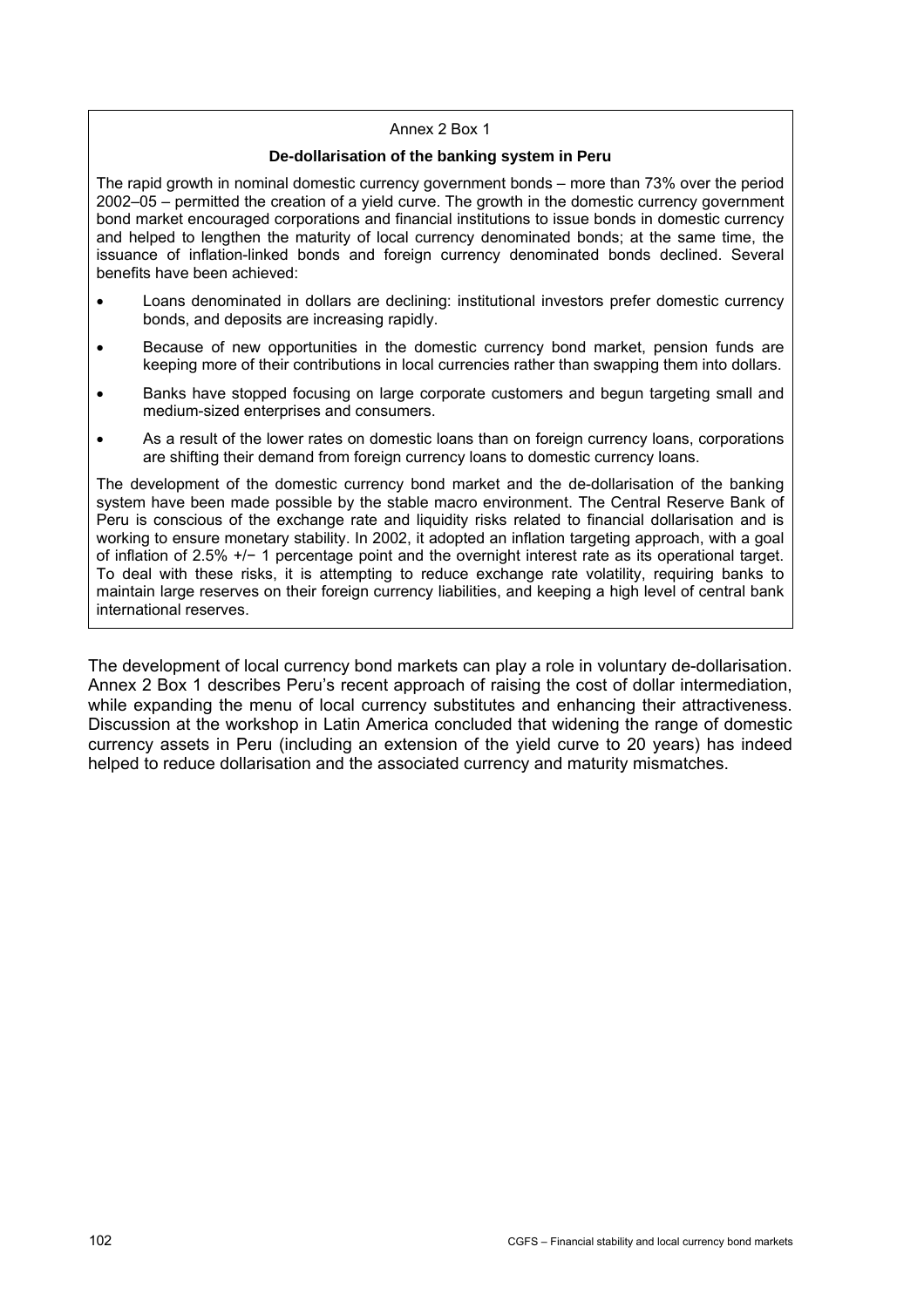# **Annex 3: Local currency bonds: returns and correlations with global markets**

<span id="page-106-0"></span>The strong foreign investor interest presumably means that local currency bonds issued by the emerging market entities have offered foreign investors attractive returns in recent years. Three dimensions of returns on investment in local currency bonds are of interest: the mean return, the variance of returns, and the covariance of such returns with other assets in a global portfolio. The following paragraphs examine these three aspects.  $94$  $94$ 

## *Portfolios based on indices*

Annex 3 Table 1 summarises some statistics on the performance of local currency bonds over the period January 2002 to December 2006. This was an exceptionally good period for emerging markets, so the results discussed below should be viewed in this light.

The **average annual return** of an unhedged portfolio modelled on JPMorgan Chase's Government Bond Index of emerging market bonds (GBI EM) was 17.1% in dollar terms. Hedging the exchange rate risk, however, would have produced a much lower average return – only 6.1%. This unhedged return is still higher than a global government bond benchmark of developed countries (GBI G in Annex 3 Table 1). The size of this hedged/unhedged difference shows that exchange rate movements have played a crucial role. In particular, the interest rate parity condition has been violated – that is, the rate of nominal depreciation of EM currencies proved to be less than the initial interest rate differential vis-à-vis US dollar rates. This is partly because of the risk premium earned from holding a more volatile currency. But a large part of this excess return is unlikely to be replicated because it reflects the fact that fundamentals in several emerging market countries have improved much more during the past two to three years than markets expected in 2002.

A second important dimension is the **variance of the returns**. The volatility of EM bonds is significantly higher than that of portfolios of bonds of the major industrial countries.<sup>[95](#page-106-0)</sup> Nevertheless, calculations show that the Sharpe ratio – the mean return divided by the variance – of portfolios of emerging market bonds has in recent years been well above that for classical dollar, euro and yen government benchmarks.<sup>[96](#page-106-0)</sup> As Sharpe ratios are normally around 0.5, these ratios have encouraged global investors to include local currency debt in their portfolios. Nevertheless, estimates of the average variance of returns to EM debt paper over long periods are not necessarily a good guide to the variance when volatility in international capital markets rises.  $97$  The evidence from shorter periods of observation suggests that volatility in the local currency bond market has a tendency to rise more sharply than volatility in developed bond markets during periods of market stress (Annex 3 Graph 1, left hand panel).

j

<sup>94</sup> A caveat is that return distributions are typically both skewed and have "fat tails", which cannot be identified simply by the mean and variance of returns.

<sup>95</sup> However, statistical estimates of volatility have a downward bias for securities that do not trade frequently.

 $96$  Sharpe ratios for portfolios of developed country bonds and equities are generally below 0.5 – compared with Sharpe ratios above 1, shown in Annex 3 Table 1.

 $97$  The IMF (2006) advances the interesting argument that conditions in global financial markets primarily affect the variance of emerging market asset prices rather than the mean prices.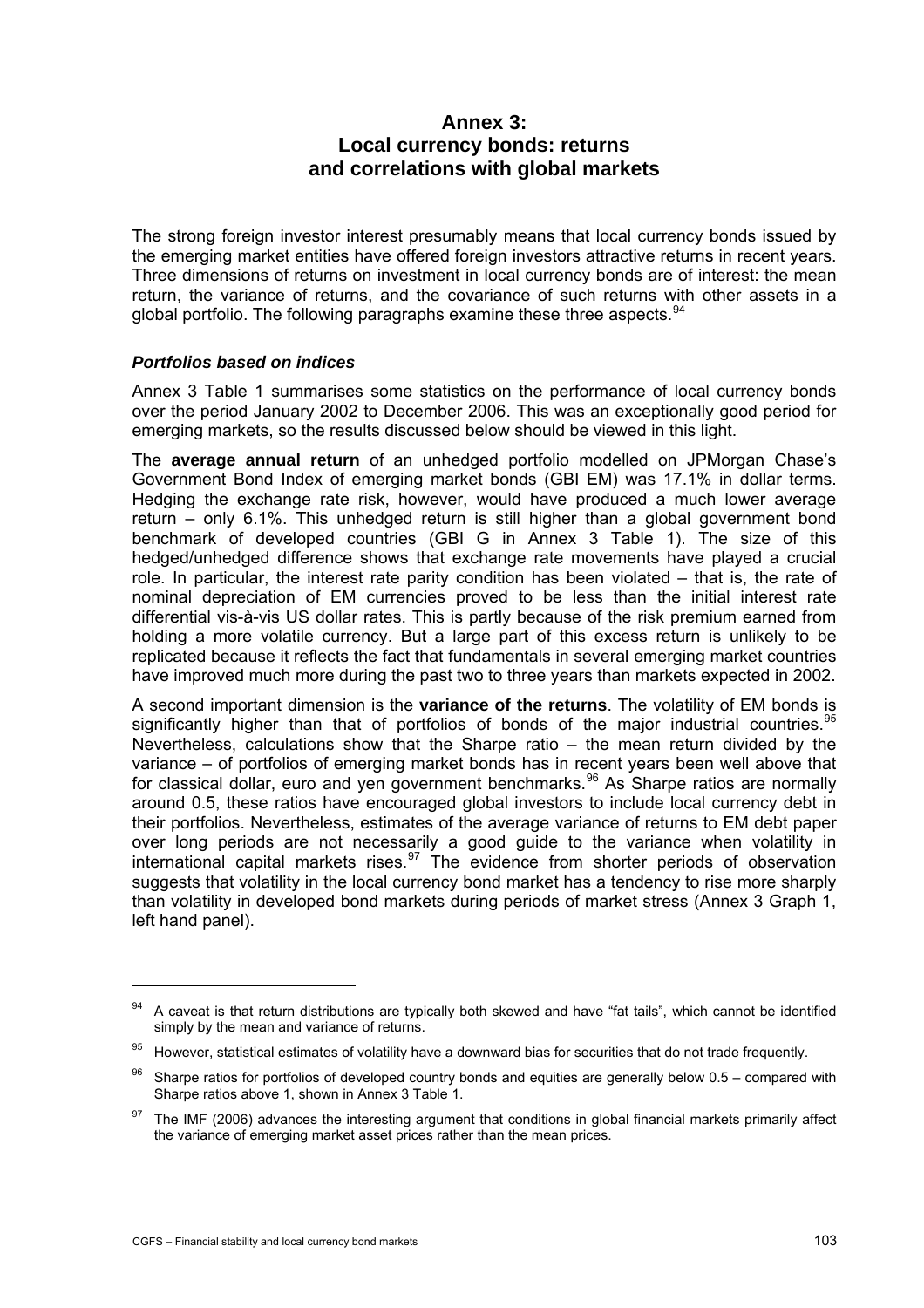## Annex 3 Table 1

## **Risk return characteristics and diversification benefits versus other fixed income assets**

<span id="page-107-0"></span>

| <b>Description</b> | Annual<br>return | Annual<br>volatility | <b>Sharpe</b><br>ratio $1$ | Correla-<br>tion vs<br>GBI $G^2$ | Correla-<br>tion vs<br>$US$ HY $3$ | Correla-<br>tion vs<br>LEHAG <sup>4</sup> | Correla-<br>tion vs<br>$EMBI+^5$ |
|--------------------|------------------|----------------------|----------------------------|----------------------------------|------------------------------------|-------------------------------------------|----------------------------------|
| GBI EM, unhedged   | 17.1%            | 9.5%                 | 1.53                       | 0.25                             | 0.37                               | 0.37                                      | 0.41                             |
| Hedged into USD    | 6.1%             | 3.3%                 | 1.05                       | 0.57                             | 0.27                               | 0.59                                      | 0.39                             |
| Asia, unhedged     | 7.9%             | 5.4%                 | 0.98                       | 0.45                             | 0.11                               | 0.44                                      | 0.31                             |
| Hedged into USD    | 5.2%             | 4.0%                 | 0.63                       | 0.52                             | 0.09                               | 0.46                                      | 0.23                             |
| Europe, unhedged   | 16.7%            | 12.2%                | 1.16                       | 0.34                             | 0.27                               | 0.35                                      | 0.36                             |
| Hedged into USD    | 5.0%             | 3.6%                 | 0.66                       | 0.49                             | 0.10                               | 0.47                                      | 0.32                             |
| Latin America,     |                  |                      |                            |                                  |                                    |                                           |                                  |
| unhedged           | 8.9%             | 9.6%                 | 0.66                       | 0.17                             | 0.45                               | 0.19                                      | 0.52                             |
| Hedged into USD    | 7.9%             | 4.8%                 | 1.09                       | 0.27                             | 0.55                               | 0.38                                      | 0.63                             |
| GBI G, unhedged    | 8.4%             | 7.8%                 | 0.27                       |                                  | 0.09                               | 0.66                                      | 0.29                             |
| Hedged into USD    | 7.9%             | 4.8%                 | 1.09                       |                                  | 0.00                               | 0.87                                      | 0.32                             |

January 2002 to December 2006

1 Ratio of the excess return of the index to the risk free return in US dollars and the index return volatility. <sup>2</sup> Total return correlation versus global government benchmark of developed countries hedged into US dollars. <sup>3</sup> Total return correlation versus US high-yield benchmark. <sup>4</sup> Total return correlation versus Lehman Aggregate benchmark. <sup>5</sup> EMBI+ comprises US dollar-denominated bonds and traded loans issued by sovereign entities rated BBB+ or lower.

Sources: JPMorgan Chase; Lehman Brothers; BIS calculations.

A final key feature is the **covariance** of the returns on a portfolio of emerging market local currency bonds with returns on traditional portfolios of government bonds from developed countries. The average correlation with GBI G over the whole period is rather low (0.25 in Annex 3 Table 1).<sup>[98](#page-107-0)</sup> Over shorter periods, however, observed correlations have been higher (Annex 3 Graph 1, right hand panel). Hence local currency bonds from emerging markets appear to be good diversification vehicles for international investors over a medium-term horizon. Among the local bond markets, there is some evidence that the Asian bond markets show greater co-movement with government bonds of developed countries than with high yield corporate bonds (see Annex 3 Table 1). This behaviour might simply reflect the investment grade quality of Asian local currency bonds as compared with the noninvestment-grade quality of many Latin American local currency bonds. From a financial stability point of view, one could interpret this to mean that increased concern about credit quality could have a greater effect on Latin American bond markets than on the Asian bond markets.

 $\overline{a}$ 

<sup>98</sup> See, for instance, "Emerging markets evolve as an asset class", JPMorgan Emerging Markets Research (2007), Giacomelli and Pianetti (2005) and Jeanneau and Tovar (2006).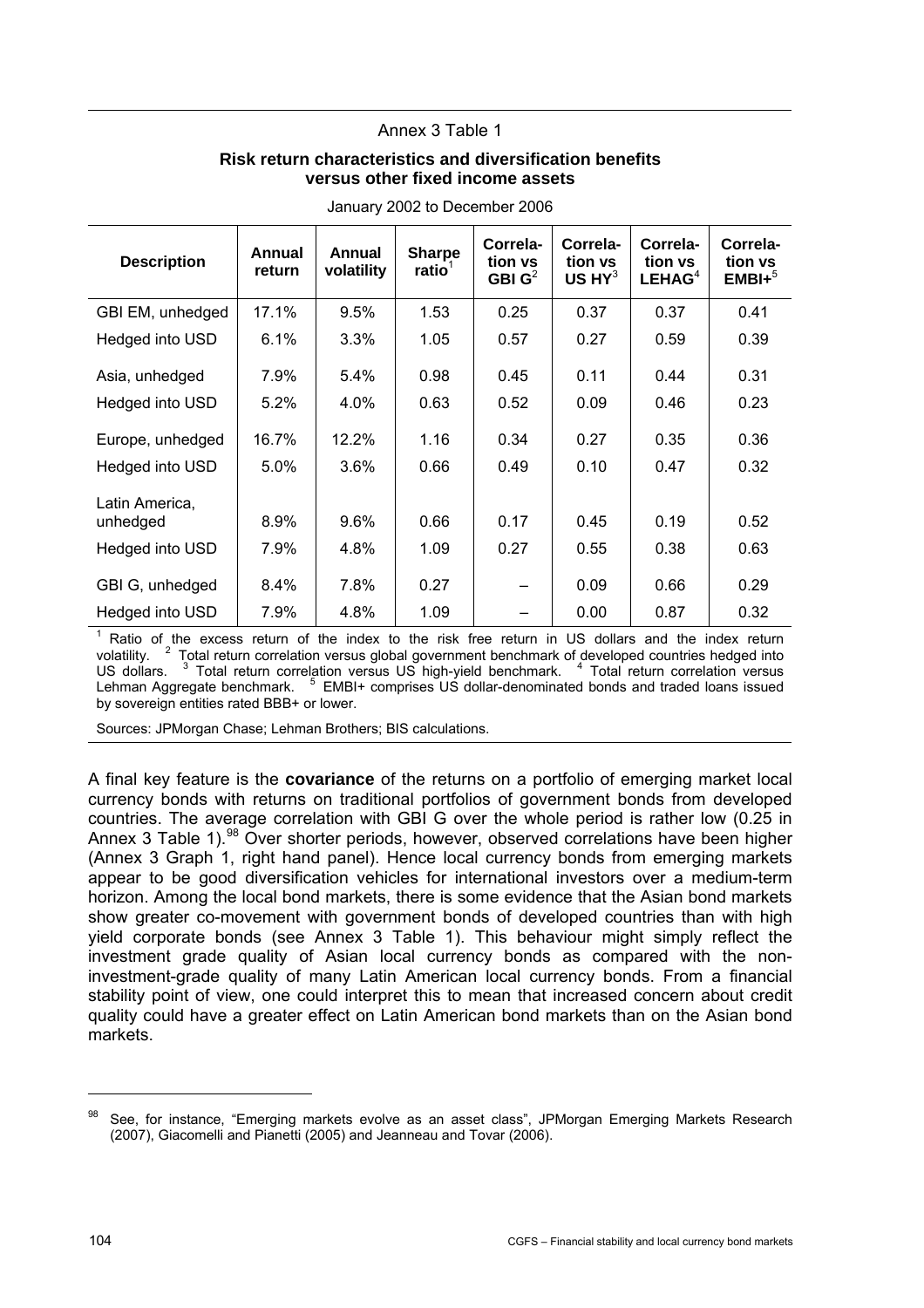## Annex 3 Graph 1

## **Correlations and volatility of returns**

Based on unhedged daily returns in US dollar terms; weekly averages



Note: GBI = government bond index.

<sup>1</sup> Standard Standard deviation of daily percentage changes over a centred 90-day moving window, annualised. <sup>2</sup> Correlations with GBI-EM (emerging market local currency government bond index) over a centred 90-day moving window.

Source: JPMorgan Chase.

Preliminary work at the BIS has shown that covariances have remained comparatively low even in recent periods of market stress. The resurgence of turbulence that hit global financial markets during May 2006 seems to have confirmed this reassuring conclusion. The sell off was much heavier in local currency bond markets than in the markets for comparable international bonds. Although liquidity dried up in several markets, there was a significant rise in long-term bond rates only in a few markets. However, in a few countries, large outflows by foreign investors from local currency markets did lead to sharp depreciations in several emerging market currencies as non-residents were net sellers of forex exposure.

### *Specific benchmark bonds*

The performance of certain individual (benchmark) bonds is also of considerable interest. Annex 3 Table 2 examines month on month changes in the yield of such bonds over the period 2003 to 2006. It is clear that the yields on government bonds in euros and sterling as well as the Australian and Hong Kong dollars – all markets where foreign investors are very active – are very responsive to month-to-month changes in US government bonds (see the *t* statistics, shown in the final column). Coefficients of correlation are relatively high.

But the yields on many emerging market bonds are much less responsive to changes in US rates. This may reflect a lack of integration with international capital markets (because capital controls are in place or because "captive" local investors are not sensitive to conditions in global markets). They may also reflect the influence of sharp changes in perceived creditworthiness (eg Brazil, Turkey); this would explain why the US non-investment-grade index is not closely correlated with that of the 10 year US government bond. It was clear in discussions with market participants in the regional workshops and the major financial centres that foreign investor interest in local currency bonds is increasing and is spreading across a broader range of financial intermediaries. There is, in short, a growing appreciation that adding local currency debt exposure can lift the yields of an optimally constructed portfolio for any given level of volatility.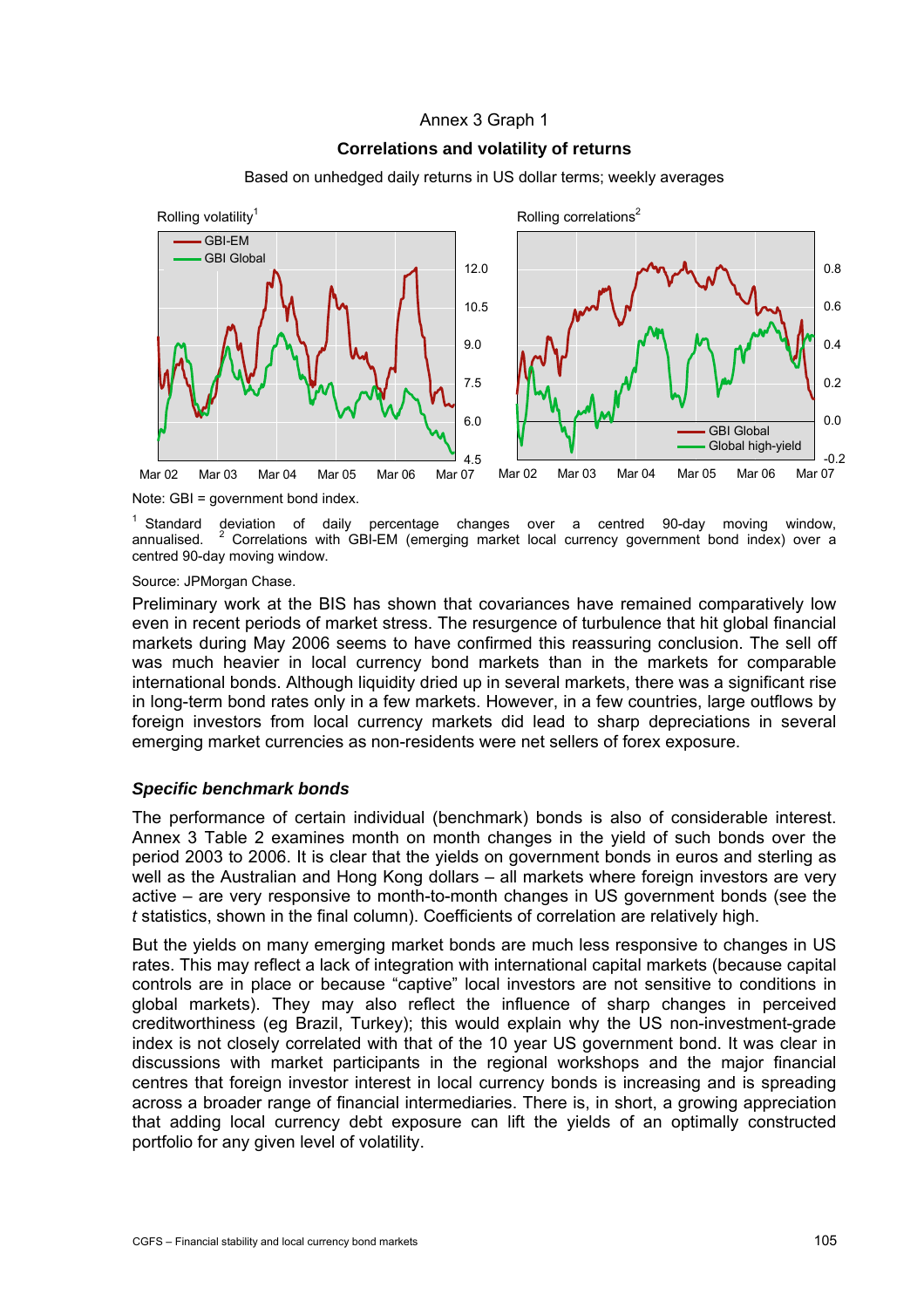## Annex 3 Table 2

#### **Yields on local currency government bonds with maturities close to 10 years,**<sup>1</sup>  **2003–2006**

|                                        |                  |                              | <b>Coefficient</b>   |                         |             |
|----------------------------------------|------------------|------------------------------|----------------------|-------------------------|-------------|
|                                        | Average<br>yield | <b>Standard</b><br>deviation | оf<br>correlation    | Coefficient<br>estimate | t-statistic |
|                                        |                  |                              | with<br>US bonds $2$ |                         |             |
| <b>Latin America</b>                   | $\ddotsc$        |                              | $\cdots$             | $\cdots$                |             |
| Argentina (03/2003-)                   | 6.9              | 1.1                          | 0.33                 | 1.04                    | 2.26        |
| <b>Brazil</b><br>$(12/2003 - 10/2006)$ | 16.4             | 1.2                          | 0.16                 | 0.45                    | 0.91        |
| Chile                                  | 5.4              | 0.6                          | 0.18                 | 0.24                    | 1.25        |
| Colombia (-09/2006)                    | 12.2             | 2.5                          | 0.29                 | 0.71                    | 1.99        |
| Mexico                                 | 10.4             | 2.7                          | 0.44                 | 1.46                    | 3.33        |
| Asia                                   |                  | $\cdots$                     |                      | $\cdots$                | $\cdots$    |
| India                                  | 6.5              | 0.9                          | $-0.05$              | $-0.06$                 | $-0.36$     |
| Indonesia (07/2003-)                   | 11.9             | 1.2                          | 0.04                 | 0.13                    | 0.25        |
| Korea                                  | 5.0              | 0.4                          | 0.43                 | 0.52                    | 3.26        |
| Malaysia                               | 2.8              | 0.5                          | 0.09                 | 0.08                    | 0.63        |
| Thailand                               | 4.6              | 0.9                          | 0.44                 | 0.66                    | 3.36        |
| Taiwan, China                          | 2.2              | 0.4                          | 0.54                 | 0.51                    | 4.41        |
| <b>Central Europe</b>                  |                  |                              |                      |                         |             |
| <b>Czech Republic</b>                  | 4.0              | 0.5                          | 0.67                 | 0.52                    | 5.82        |
| Hungary                                | 7.2              | 0.8                          | 0.29                 | 0.45                    | 2.06        |
| Poland                                 | 5.8              | 0.8                          | 0.43                 | 0.52                    | 3.30        |
| <b>Other</b>                           | $\cdots$         |                              |                      |                         | $\cdots$    |
| Israel                                 | 5.1              | 1.6                          | 0.04                 | 0.04                    | 0.24        |
| Russia (04/2003-)                      | 7.6              | 0.7                          | 0.50                 | 0.56                    | 3.75        |
| South Africa                           | 8.7              | 0.9                          | 0.35                 | 0.57                    | 2.40        |
| Turkey (12/2004-)                      | 15.7             | 2.4                          | $-0.03$              | $-0.24$                 | $-0.15$     |
| Memo:                                  |                  |                              |                      |                         |             |
| Australia                              | 5.5              | 0.3                          | 0.86                 | 0.70                    | 11.76       |
| Euro area                              | 3.8              | 0.4                          | 0.82                 | 0.59                    | 9.78        |
| Hong Kong SAR                          | 4.2              | 0.4                          | 0.87                 | 1.08                    | 12.34       |
| <b>United Kingdom</b>                  | 4.6              | 0.3                          | 0.77                 | 0.51                    | 8.23        |
| <b>United States</b>                   | 4.3              | 0.4                          |                      |                         |             |
| US BB corporate<br>bonds               | 7.0              | 0.7                          | 0.56                 | 0.73                    | 4.58        |

1 Ten year generic Bloomberg interest rates; for Brazil, 10 year NTN F issues; for Colombia, 10 year TES issued in pesos; for Israel, central bank headline interest rate; for Russia, government bond issued on 2 May 2003 and maturing on 8 August 2012; for Turkey, Merrill Lynch government index; for US BB corporate bonds, yields on BB rated Merrill Lynch US corporate bonds. Data not covering the horizon January 2003 to December 2006 are indicated in parentheses.  $2^2$  First differences, based on monthly averages.  $3$  Value of b in the following equation:  $\left( \text{IR}_{t} - \text{IR}_{t-1} \right) = a + b \left( \text{IRUS}_{t} - \text{IRUS}_{t-1} \right) + \text{error}.$ 

Sources: Bloomberg; national data; BIS calculations.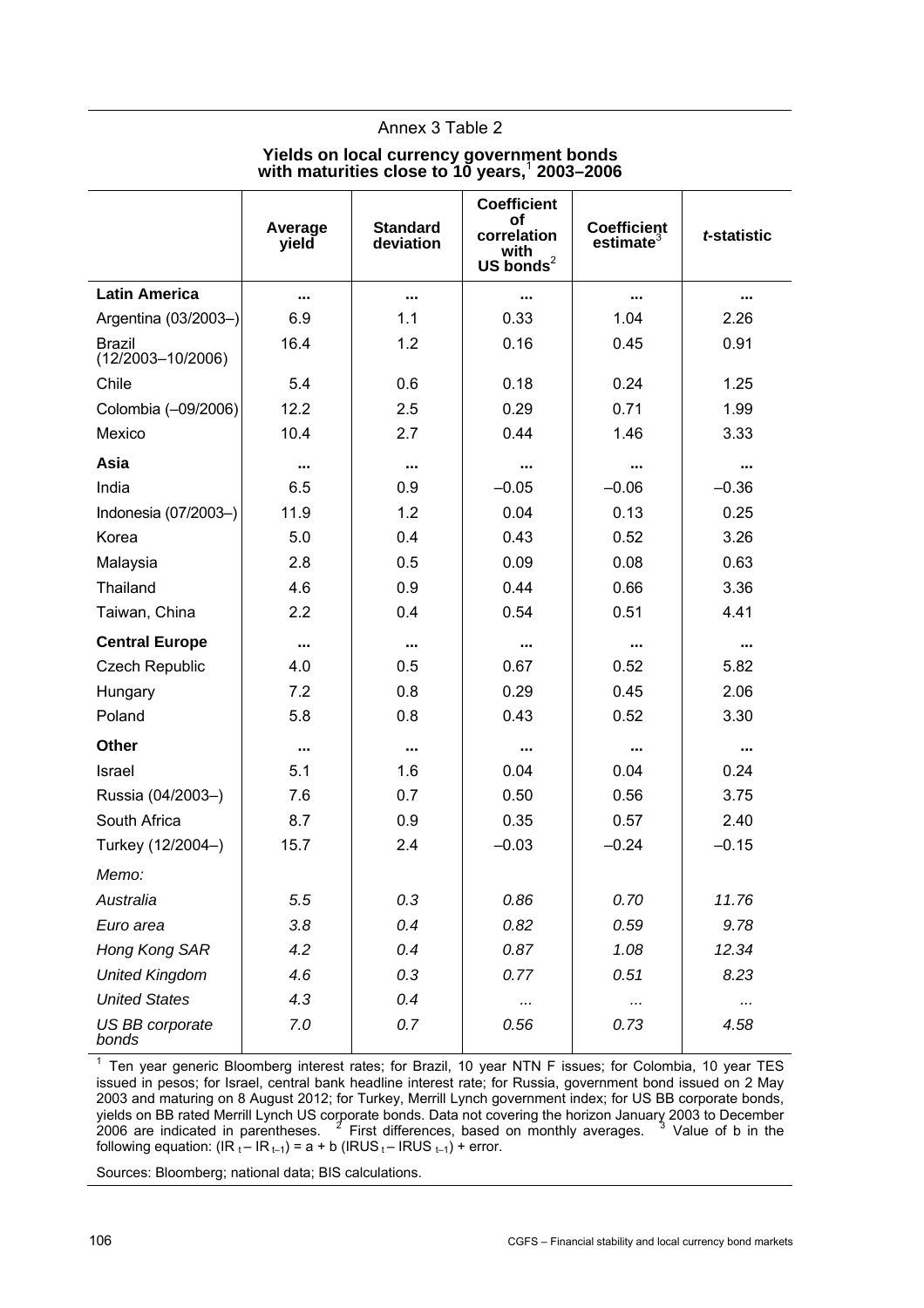## **Annex 4: Acknowledgements**

The Working Group is grateful for the contribution made by many experts in central banks, in other official institutions and in the private sector. Particular thanks are due to:

Alvarez, Maximir Central Bank of Venezuela, Caracas Blok, Arjo **ABN AMRO, London** 

Ardura, Alberto Merrill Lynch Mexico SA, Mexico City Banafe, Ahmed Saudi Arabian Monetary Agency, Riyadh Beh, Cheng Hoon Bank Negara Malaysia, Kuala Lumpur Berko, Elizabeth OppenheimerFunds, New York Booth, Jerome **Ashmore Investment Management, London** Borrego, Andrés **Credit Suisse Mexico, Mexico City** Borthwick, John **International Finance Corporation, Washington, DC** Bosch, José Oriol JPMorgan Mexico, Mexico City Chang, Stephen JF Asset Management Ltd, Hong Kong Cheng, Alphew Bangko Sentral ng Pilipinas, Manila Cortina Morfín, Jaime Sociedad Hipotecaria Federal, Mexico City Çufadar, Ali Central Bank of the Republic of Turkey, Ankara Czeti, Tamás Czeti, Tamás Central Bank of Hungary, Budapest Das, Arnab **Dresdner Kleinwort Wasserstein, London** Del Azar, Juan Merrill Lynch International Bank Ltd, London Diaby, Lancine **African Development Bank, Tunis Belvedère** Dow, Mark **Pharo Management, New York** Du Ploov, Roelf South African Reserve Bank, Pretoria Estrada, Dairo Bank of the Republic, Colombia García Moreno, Carlos **América Móvil, Mexico City** Geršl, Adam Czech National Bank, Prague Ghezzi, Pierro **Deutsche Bank AG, New York** Ghosh, Bunt Credit Suisse First Boston, London Giacomelli, Drausio JP Morgan Securities Inc., New York Gomez, Michael Pacific Investment Management Company, Newport Beach Grandes, Martin **American University of Paris, Paris** Gruebel, Garth Bond Exchange South Africa, Johannesburg Hakim, Linda Maulidina **Bank Indonesia, Jakarta** Hanna, Donald Citigroup Global Markets, New York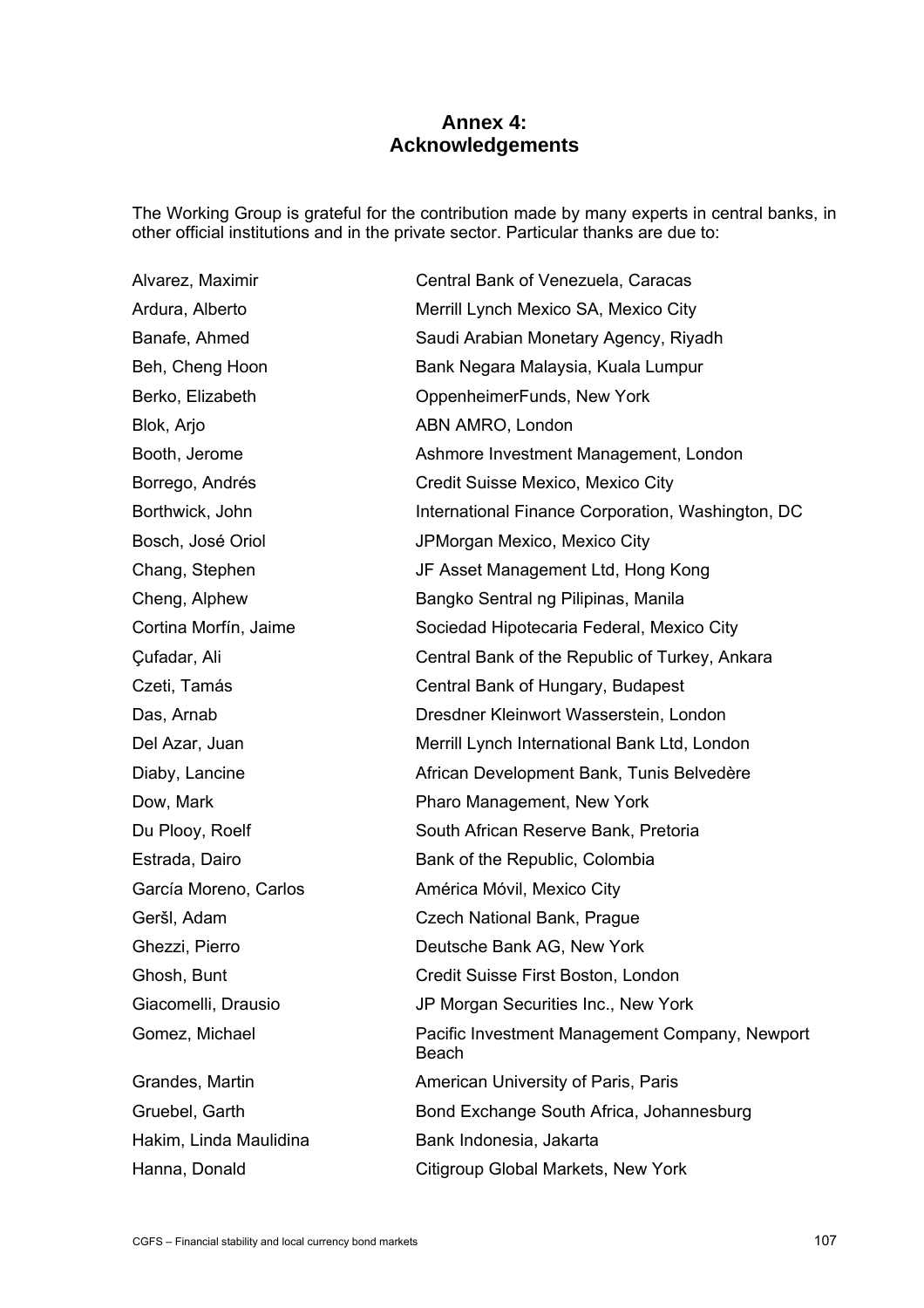Hilado, Jose Banco de Oro, Manila Laurent, Isabelle **EBRD**, London Pazarbasioglu, Ceyla IMF, Washington

Hara, Hidetaka Nomura Securities, Tokyo Henricks, Peter The Cambridge Strategy, Cambridge Herrera, Luis Oscar Central Bank of Chile, Santiago de Chile Herrera-Pol, Doris World Bank, Washington, DC Hohensee, Martin Deutsche Bank, Singapore Hoschka, Tobias **Asian Development Bank, Manila** Ishihara, Tetsuo **Mizuho Securities**, Tokyo Kanayama, Kazuyuki Nikko Cordial Securities, Tokyo Kasala, Prudence **Bangko Sentral ng Pilipinas, Manila** Khunsihapak, Yoot Bank of Thailand, Bangkok Kobayashi, Shigeyasu Bank of Tokyo Mitsubishi UFJ, Tokyo Kopf, Christian **DWS Investment GmbH, Frankfurt am Main** Lawless, Tom Tom Lawless and Associates, Johannesburg Leme, Paulo Goldman Sachs, New York Marx, Daniel **AGM Finanzas SA, Buenos Aires** Masci, Pietro **Inter-American Development Bank, Washington** Mora, Ricardo Deutsche Bank Securities, New York Moraes, Alfredo **ANDIMA, Rio de Janeiro** Nakajima, Ayako Standard & Poor's, Tokyo Offenbacher, Edward Bank of Israel, Jerusalem Ortiz, Nelson Caracas Stockmarket, Caracas Osinski, Jacek National Bank of Poland, Warsaw Panizza, Ugo United Nations Conference on Trade and Development, Geneva Petrov, Constantin Fidelity Investments, Boston Ramírez, Juan Antonio Central Reserve Bank of Peru, Lima Ravimohan, Rajagopalan CRISIL, Mumbai Reisen, Helmut **OECD**, Paris Romo, Alfonso Citigroup Chile, Santiago de Chile Sampaio, Eduardo de Souza ANDIMA, Rio de Janeiro Schiller, Thomas Standard & Poor's, Tokyo Schiweck, Christian **DWS Investment GmbH, Frankfurt am Main** Steer, Cynthia CRA RogersCasey, Darien CT Steinmetz, Arthur **Channelet CompenheimerFunds, New York**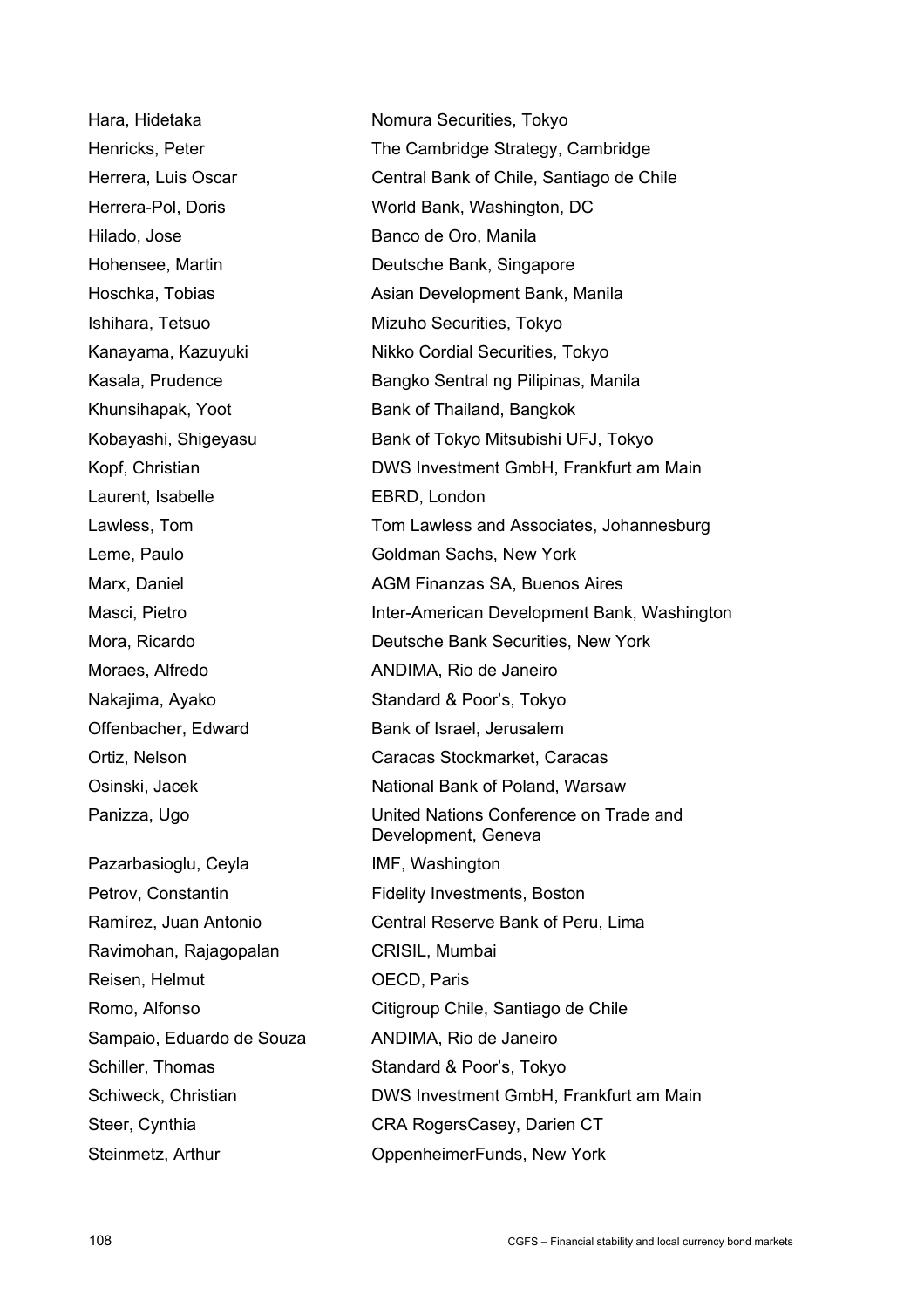Suttle, Philip Barclays Capital, New York Takagi, Shinichi Mizuho Corporate Bank, Tokyo Tenengauzer, Daniel Merrill Lynch & Co., New York Turnbull, James Triarii Advisors Ltd, Manila Vargas, Sebastian Central Bank of Argentina, Buenos Aires Wong, Ban Suan **DBS Bank Ltd, Singapore** Zaikin, Andrei Central Bank of the Russian Federation, Moscow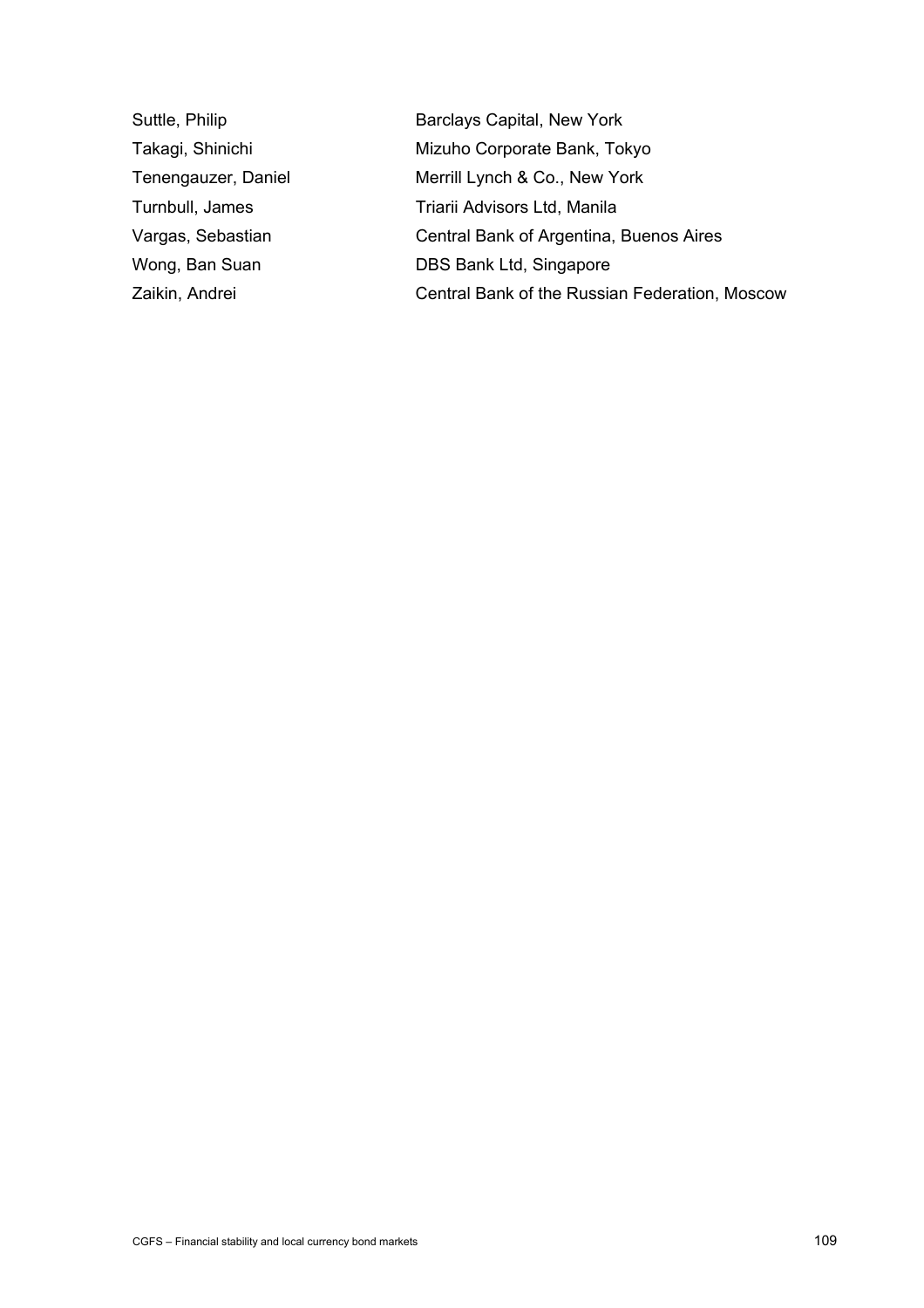# **Members of the Working Group**

## Chairman David Margolin

Reserve Bank of Australia Chris Aylmer National Bank of Belgium Michel Soudan Bank of Canada Graydon Paulin People's Bank of China Yan Kong European Central Bank Christian Thimann

Bank of France Alain Laurin Deutsche Bundesbank Stefanie Wolff-Hamacher Hong Kong Monetary Authority Kim-Hung Li

Bank of Italy Giorgio Trebeschi Bank of Japan Masaru Tanaka

Bank of Korea **Hansung Kim** 

Monetary Authority of Singapore Wee Huat Shaw

Bank of Spain **Enrique Alberola** Sveriges Riksbank **Jill Billborn** Swiss National Bank Marcel Peter Bank of England Glenn Hoggarth Board of Governors of the Federal Reserve System Federal Reserve Bank of New York John Clark

Bank of Mexico Central Bank of Brazil **IVan Luís Gonçalves de Oliveira Lima** Arnaud Mehl Stephen Wan Reserve Bank of India **Biswamohan Mahapatra** Takurou Kouno Bank of Mexico Gabriel Lozano Salazar Carlos Perez Verdia Netherlands Bank Sam van Hensbergen Broos van der Werff Tuang Lee Lim Joseph Gagnon Bank for International Settlements Michael Pomerleano (Secretary from September 2006)

In addition, Eli Remolona and Philip Wooldridge (BIS Representative Office in Asia) and Serge Jeanneau and Camilo Tovar (BIS Representative Office of the Americas) contributed to the organisation of regional workshops in their respective regions. M S Mohanty of the BIS was the main author of Chapter E.

Philip Turner

Bruno Tissot (Secretary to September 2006)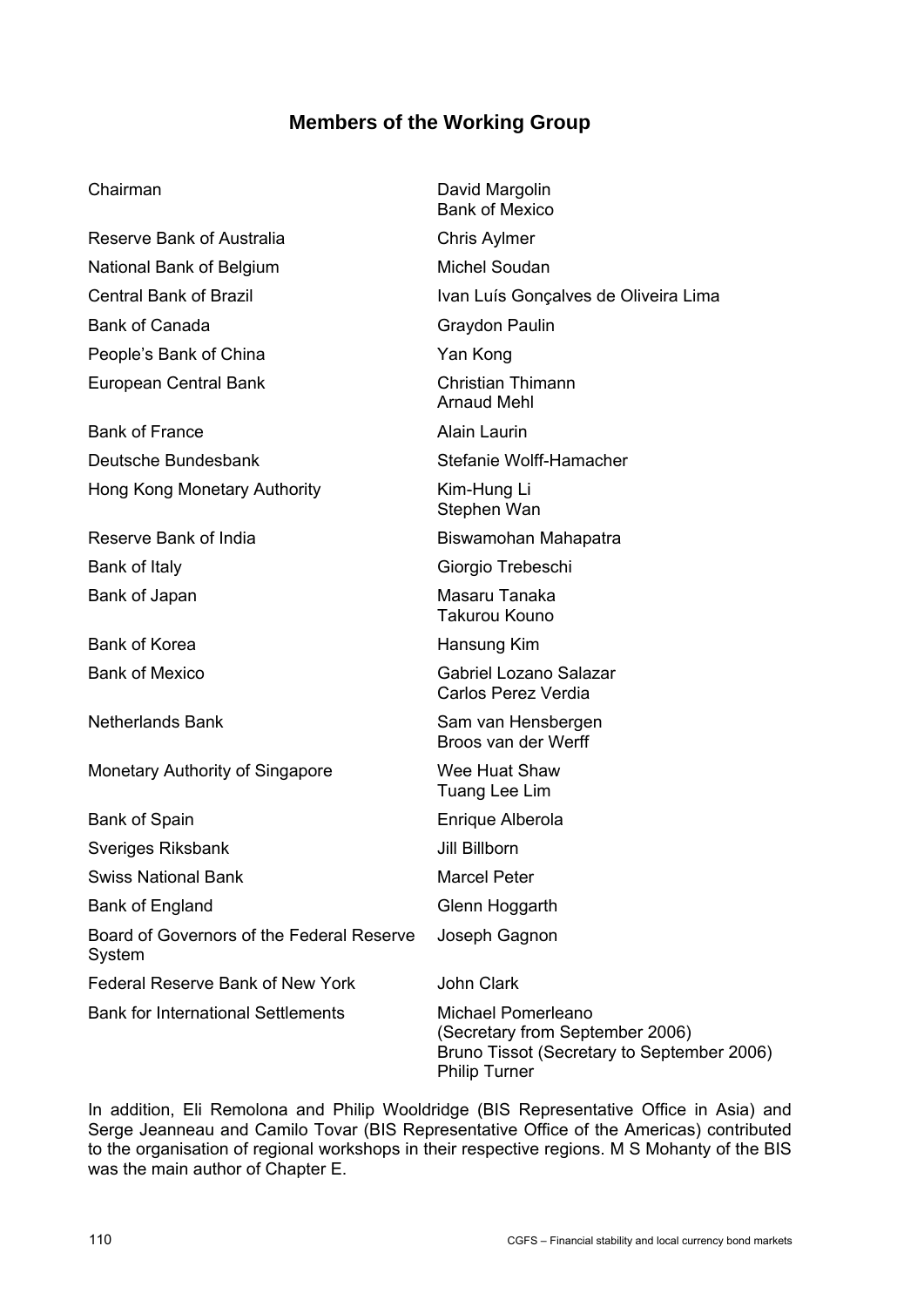## <span id="page-114-0"></span>**Appendix 1: Introductory notes to the statistical part of the report**

## **1. Background on the questionnaire**

The [W](#page-114-0)orking Group invited central banks to complete a statistical questionnaire. The structure and content of the questionnaire, which followed a similar exercise carried out in  $2001$ ,<sup>99</sup> was designed by a team composed of the CGFS secretariat staff, the International Financial Statistics (IFS) unit at the BIS and the Banco de Mexico.

This questionnaire supplements the BIS's quarterly statistics on international and domestic debt sec[urities which are published regularly in](http://www.bis.org/statistics/secstats.htm) the Quarterly Review and posted on its website (http://www.bis.org/statistics/secstats.htm). The questionnaire is reproduced in Annex 1.

Thirty three (33) countries completed the questionnaire. In order to handle the quantitative part of the CGFS questionnaire in an efficient way, the IFS section of the BIS developed a computer application, flexible enough to accept in an automated manner the responses to the questionnaire. The participants' contributions have therefore been imported, coded and saved in a relational database. Reports presenting the data expressed in local currency and in US dollars have been produced; 120 variables are captured in the database, covering annual data from 1995 to 2005. Please email Denis.Petre@bis.org in IFS with questions regarding the time series.

## **2. BIS staff involved**

**International Financial Statistics (IFS):** Denis Pêtre and Carlos Mallo designed and maintained the computer application, conducted extensive quality control and managed the relations with the central banks contributing data to the survey. They produced the annex tables, aggregating and relating the data to macro economic indicators. Karsten von Kleist processed and analysed the qualitative part of the questionnaire and contributed to the drafting of the report. Swapan Pradhan provided research assistance to the CGFS Secretariat, and Thomas Jans, who prepares the regular quarterly statistics, provided advice in the preparatory process of the questionnaire. The IFS team worked under the general guidance of Philippe Mesny, Head of IFS.

**Departmental Research Assistance (DRA):** The contribution of DRA to the Working Group Survey included the production of tables and graphs for the report and some annex tables. DRA used data from the BIS/IFS relational database, from the IMF/DBS database for macroeconomic series, from the Emerging Market Traders' Association (EMTA) for trading volumes, from the BIS databank for securities data and from external data providers (eg JPMorgan Chase, Markit, Moody's). The contributors from the DRA section were Anna Cobau, San Sau Fung, Clara Garcia, Philippe Hainaut, Marjorie Santos and Jhuvesh Sobrun under the supervision of Marc Klau, Head of DRA.

<u>.</u>

<sup>&</sup>lt;sup>99</sup> See BIS (2002).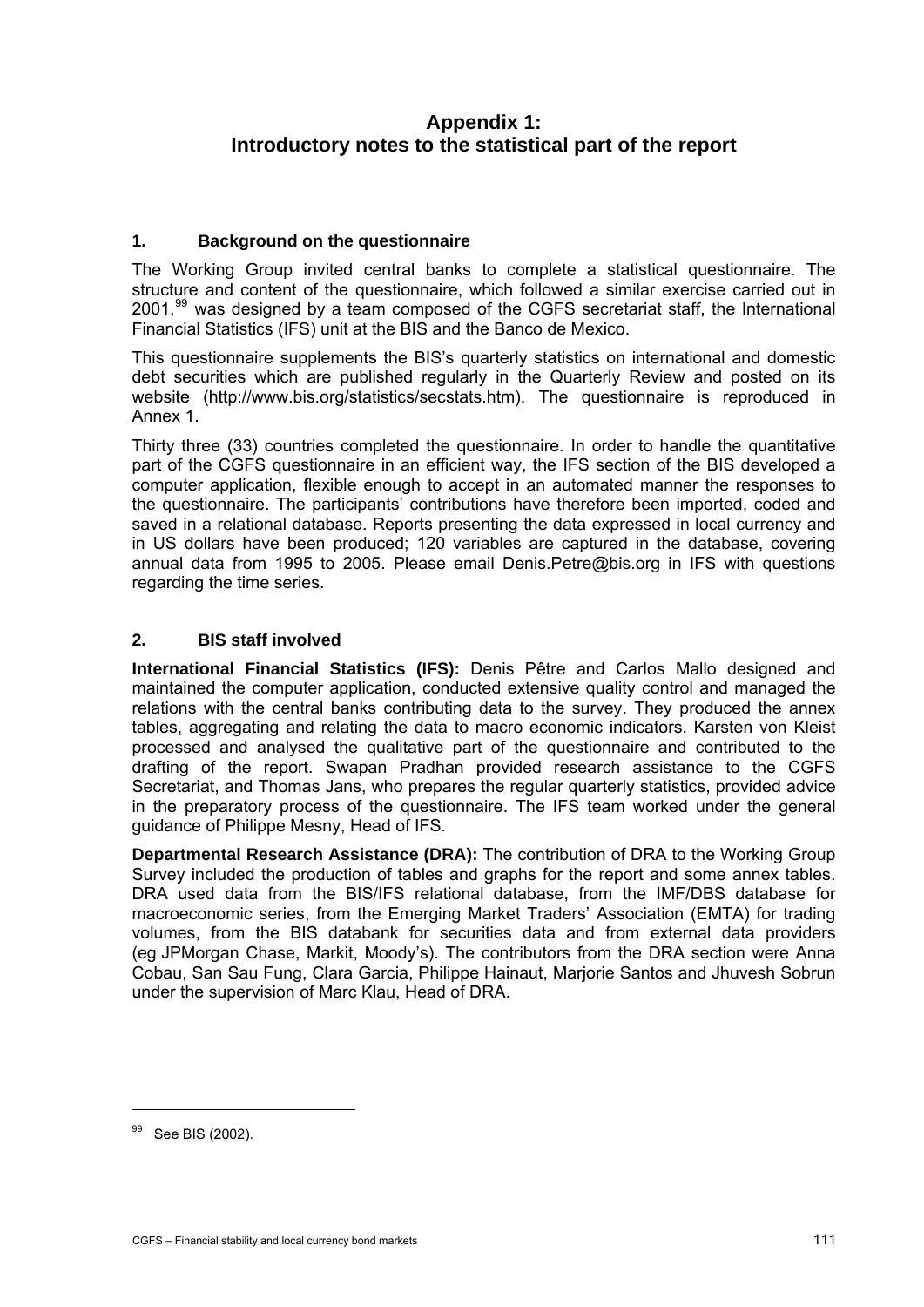## **3. Classifications and definitions**

- **Local debt securities:** are considered as local issues in this report the debt securities issued in the local market (ie securities normally issued under local law, cleared and settled locally). They include issuance by non-residents in the local market, as well as local issuance in foreign currencies. As a consequence, non-local issues comprise all foreign currency debt securities issued abroad by residents of a given country and all domestic currency issues by residents and non-residents which are governed by foreign law.
- **Resident/non-resident;** residence in the report follows the standard balance of payments (BOP) and international investment position (IIP) concept defined as follows: "The residence of an institutional unit is the economic territory with which it has the strongest connection, in other words its predominant centre of economic interest"(BPM6).
- **Debt securities.** Debt Securities exclude equities (shares). They comprise money market instruments (short-term instruments, ie with an **original** maturity of up to one year) and bonds and notes (long-term instruments, ie with an **original** maturity of more than one year).
- Maturity: the concepts used in BOP/IIP and monetary statistics have been proposed in the report, ie classification of the instruments on the basis of **original** maturity (contractual term at issuance). For instance, money market instruments are the debt securities having an original maturity of up to one year. Additional information on **residual** (ie, the time remaining until the payment of outstanding obligations) has also been requested. On this basis debt securities up to 1 year would also comprise the portion of bonds and notes falling due within 1 year.
- **Valuation:** Debt securities are measured at **nominal** (face) value in the report.
- **Repos** (repurchase agreements): these were not included originally in the questionnaire, but were dealt with on a case-by-case basis.

## **4. Participating countries**

The following countries have reported data: Argentina, Australia, Belgium, Brazil, Canada, Chile, China, Colombia, the Czech Republic, Germany, Hong Kong SAR, Hungary, India, Indonesia, Israel, Japan, Korea, Malaysia, Mexico, Peru, the Philippines, Poland, Russia, Saudi Arabia, Singapore, South Africa, Spain, Taiwan China, Thailand, Turkey, the United Kingdom, the United States and Venezuela.

## **Notations used in the report tables:**

- … not available
- 0 negligible or nil

Whenever a series component is reported by a country while the other components of the same series are not, the percentage of total is calculated on the basis of the reported values.

If  $A =$  "…",  $B = 5$ ,  $C =$  "…" Then A = "...", B = 100% and C = "..."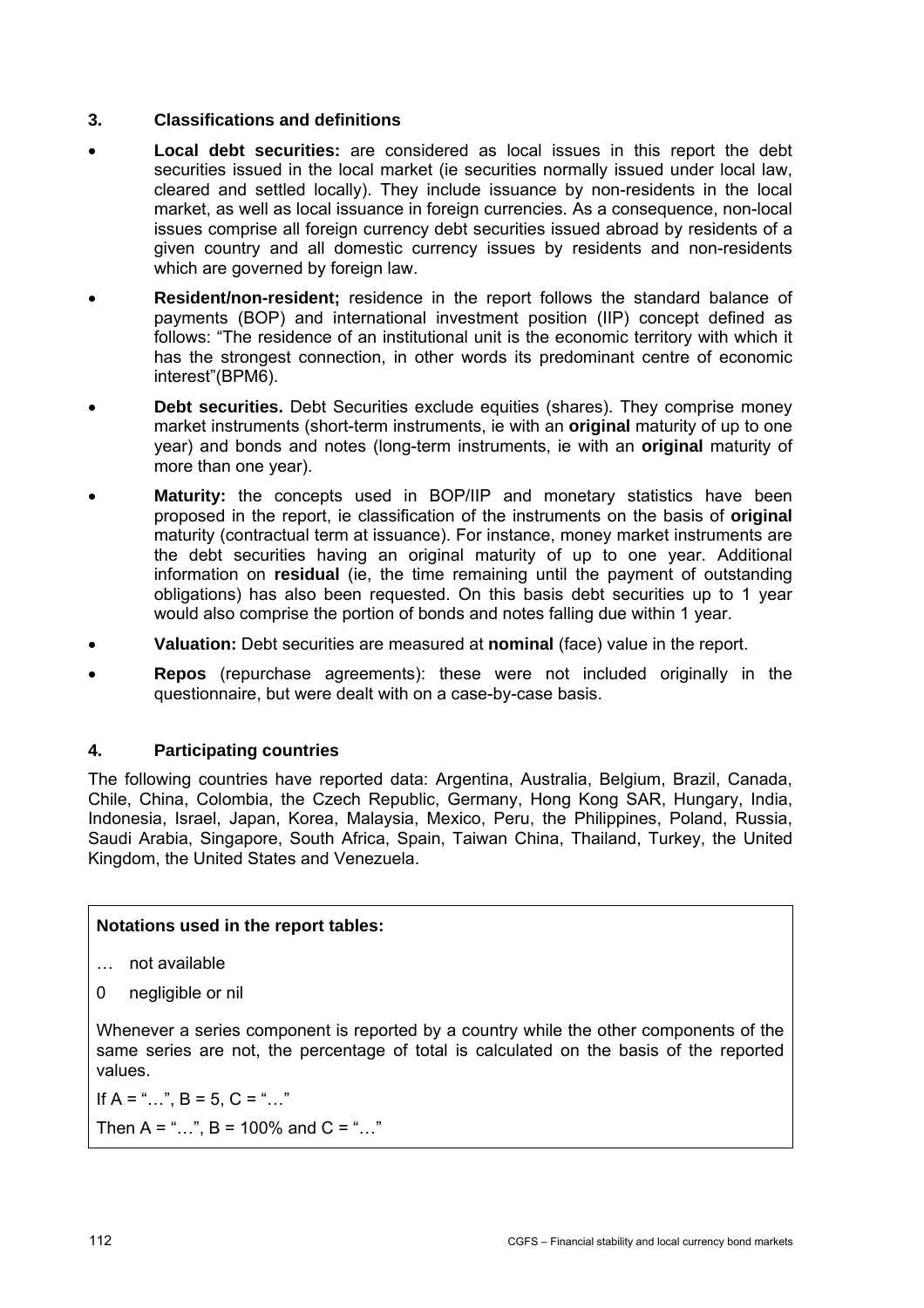# **Annex tables**

| Annex table 1:  |                                                                        |  |
|-----------------|------------------------------------------------------------------------|--|
| Annex table 2:  |                                                                        |  |
| Annex table 2A: | Total emerging markets money-market instruments outstanding 116        |  |
| Annex table 2B: |                                                                        |  |
| Annex table 3:  |                                                                        |  |
| Annex table 3A: | Total emerging markets money-market instruments outstanding 119        |  |
| Annex table 3B: |                                                                        |  |
| Annex table 4:  |                                                                        |  |
| Annex table 4A: | Structure of money-market instruments outstanding122                   |  |
| Annex table 4B: |                                                                        |  |
| Annex table 5:  |                                                                        |  |
| Annex table 5A: |                                                                        |  |
| Annex table 5B: |                                                                        |  |
| Annex table 6:  |                                                                        |  |
| Annex table 7:  | Maturity of domestic central government debt securities outstanding128 |  |
| Annex table 8:  |                                                                        |  |
| Annex table 9:  |                                                                        |  |
| Annex table 9A: |                                                                        |  |
| Annex table 9B: |                                                                        |  |
| Annex table 10: |                                                                        |  |
| Annex table 11: |                                                                        |  |
| Annex table 12: |                                                                        |  |
| Annex table 13: | Resident pension funds: local vs foreign securities136                 |  |
| Annex table 14: | Aggregate local currency value of asset-backed securities 137          |  |
| Annex table 15: | Foreign exchange derivatives turnover, by instrument138                |  |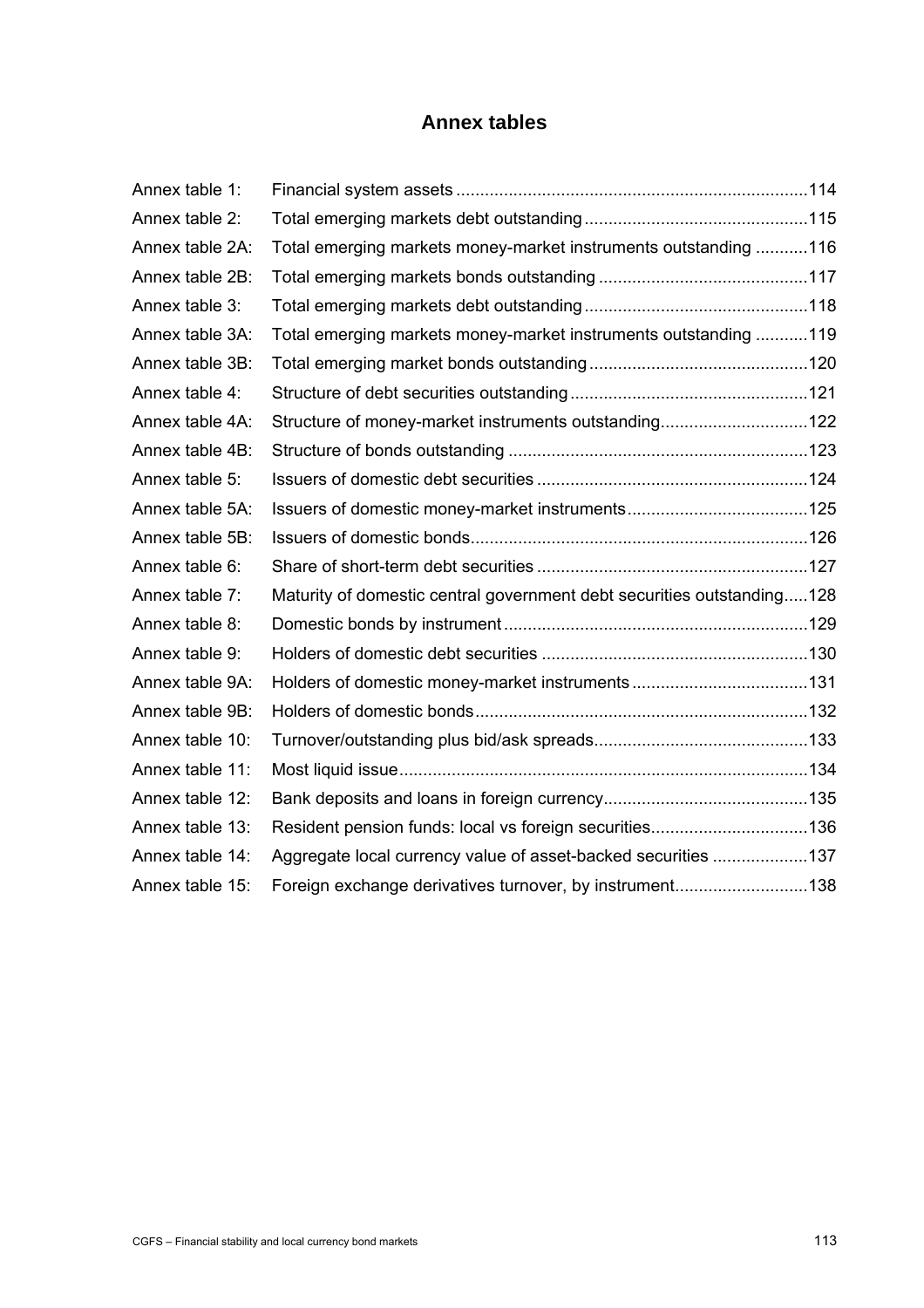## Annex Table 1 **Financial system assets**

|                                         |                                             | 1995                                          |                             |                                             | 2000                                           |                             | 2005                                        |                                                |                             |  |
|-----------------------------------------|---------------------------------------------|-----------------------------------------------|-----------------------------|---------------------------------------------|------------------------------------------------|-----------------------------|---------------------------------------------|------------------------------------------------|-----------------------------|--|
|                                         | <b>Deposit</b><br>money<br>banks'<br>assets | <b>Equity</b><br>market<br>capitali<br>sation | Total<br>bonds <sup>1</sup> | <b>Deposit</b><br>money<br>banks'<br>assets | <b>Equity</b><br>market<br>capitali-<br>sation | Total<br>bonds <sup>1</sup> | <b>Deposit</b><br>money<br>banks'<br>assets | <b>Equity</b><br>market<br>capitali-<br>sation | Total<br>bonds <sup>1</sup> |  |
| <b>Latin America</b>                    | 37                                          | 24                                            | 32                          | 42                                          | 33                                             | 46                          | 42                                          | 43                                             | 58                          |  |
| Argentina                               | 26                                          | 15                                            | 27                          | 33                                          | 58                                             | 49                          | 30                                          | 34                                             | 73                          |  |
| Brazil                                  | 43                                          | 19                                            | 38                          | 49                                          | 35                                             | 62                          | 53                                          | 54                                             | 72                          |  |
| Chile                                   | 50                                          | 104                                           | 41                          | 62                                          | 80                                             | 57                          | 68                                          | 115                                            | 49                          |  |
| Colombia                                | 20                                          | 19                                            | 9                           | 24                                          | 11                                             | 30                          | 32                                          | 37                                             | 45                          |  |
| Mexico                                  | 44                                          | 32                                            | 28                          | 45                                          | 22                                             | 37                          | 36                                          | 31                                             | 44                          |  |
| Peru                                    | 17                                          | 22                                            | $\overline{2}$              | 29                                          | 20                                             | 15                          | 22                                          | 45                                             | 19                          |  |
| Venezuela                               | 16                                          | 5                                             | 36                          | 14                                          | $\overline{7}$                                 | 22                          | 17                                          | 3                                              | 69                          |  |
| Asia, larger economies                  | 65                                          | 22                                            | 27                          | 103                                         | 40                                             | 35                          | 107                                         | 54                                             | 56                          |  |
| China                                   | 89                                          | 6                                             | 8                           | 133                                         | 48                                             | 18                          | 126                                         | 35                                             | 41                          |  |
| India                                   | 34                                          | 36                                            | 21                          | 45                                          | 32                                             | 26                          | 61                                          | 71                                             | 37                          |  |
| Korea                                   | 52                                          | 35                                            | 58                          | 83                                          | 29                                             | 83                          | 99                                          | 91                                             | 117                         |  |
| Taiwan, China                           | $\ddotsc$                                   | 68                                            | 29                          | $\ddotsc$                                   | 77                                             | 40                          | $\cdots$                                    | 140                                            | 62                          |  |
| <b>Other Asia</b>                       | 94                                          | 88                                            | 23                          | 89                                          | 49                                             | 50                          | 72                                          | 62                                             | 53                          |  |
| Indonesia                               | 56                                          | 30                                            | 3                           | 52                                          | 16                                             | 34                          | 38                                          | 28                                             | 21                          |  |
| Malaysia                                | 130                                         | 251                                           | 78                          | 141                                         | 129                                            | 99                          | 124                                         | 139                                            | 113                         |  |
| Philippines                             | 48                                          | 78                                            | 43                          | 54                                          | 68                                             | 50                          | 44                                          | 41                                             | 71                          |  |
| Thailand                                | 146                                         | 84                                            | 12                          | 124                                         | 24                                             | 35                          | 106                                         | 70                                             | 51                          |  |
| <b>Central Europe</b>                   | 42                                          | 9                                             | 30                          | 39                                          | 20                                             | 32                          | 46                                          | 31                                             | 48                          |  |
| Czech Republic                          | 80                                          | 28                                            | 22                          | 52                                          | 19                                             | 41                          | 51                                          | 31                                             | 55                          |  |
| Hungary                                 | 37                                          | 5                                             | 62                          | 41                                          | 25                                             | 56                          | 63                                          | 29                                             | 60                          |  |
| Poland                                  | 28                                          | 3                                             | 22                          | 34                                          | 18                                             | 22                          | 37                                          | 31                                             | 41                          |  |
| Russia                                  | 18                                          | $\ddotsc$                                     | 6                           | 22                                          | 15                                             | 17                          | 30                                          | 72                                             | 9                           |  |
| Other                                   | 43                                          | 95                                            | 44                          | 68                                          | 75                                             | 33                          | 64                                          | 143                                            | 34                          |  |
| Israel                                  | 90                                          |                                               | 1                           | 88                                          | 53                                             | 6                           | 103                                         | 93                                             | 10                          |  |
| Turkey                                  | 23                                          | 12                                            | 20                          | 52                                          | 35                                             | 38                          | 53                                          | 45                                             | 60                          |  |
| Saudi Arabia                            | 37                                          | $\ddotsc$                                     | 0                           | 42                                          | 36                                             | 0                           | 51                                          | 208                                            | 0                           |  |
| South Africa                            | 64                                          | 186                                           | 69                          | 75                                          | 154                                            | 49                          | 78                                          | 234                                            | 50                          |  |
| <b>TOTAL EMERGING MARKETS</b>           | 55                                          | 36                                            | 30                          | 74                                          | 40                                             | 40                          | 77                                          | 61                                             | 53                          |  |
| Hong Kong SAR                           | 155                                         | 211                                           | 28                          | 168                                         | 369                                            | 43                          | 165                                         | 593                                            | 56                          |  |
| Singapore                               | 106                                         | 179                                           | 28                          | 121                                         | 167                                            | 55                          | 120                                         | 178                                            | 93                          |  |
| <b>INDUSTRIAL COUNTRIES<sup>2</sup></b> | 82                                          | 75                                            | 120                         | 82                                          | 139                                            | 143                         | 95                                          | 119                                            | 166                         |  |

(as a percentage of GDP)

Note: Deposit money banks' assets refer (whenever available) to the claims on the private sector, non-financial public enterprises and central and local governments (lines 22a, 22b, 22c and 22d of the IMF's International Financial Statistics).

 $1$ Total bonds include domestic and international debt securities from the BIS database. <sup>2</sup> Australia, Belgium, Canada, Germany, Spain, the United Kingdom and the United States.

Sources: Datastream; IMF; Standard & Poor's; Working Group survey; World Bank; BIS.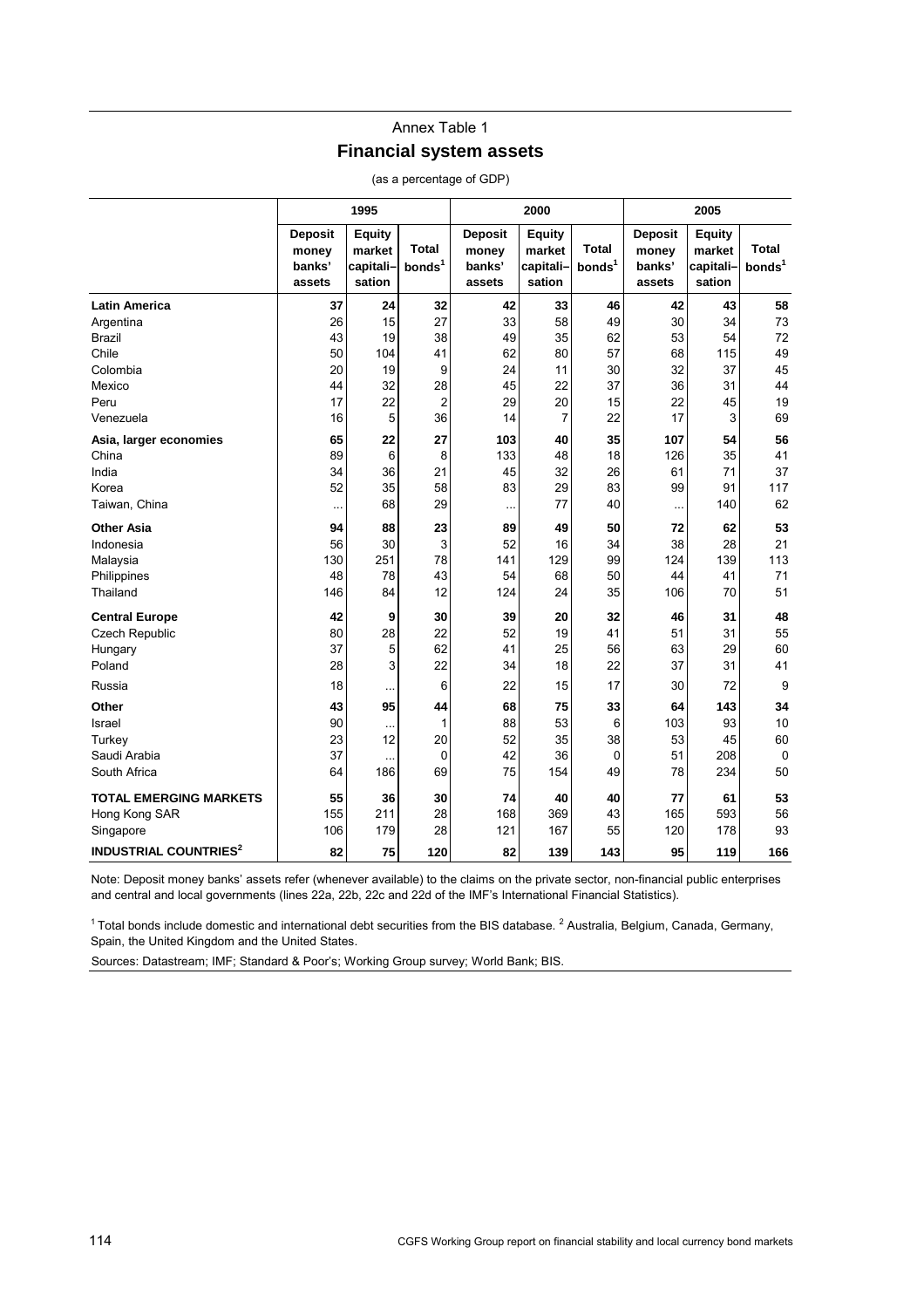### Annex table 2 **Total emerging markets debt outstanding<sup>1</sup>**

( in billions of US dollars )

|                                                                                                                                                                                                                                                                                                                                                                                                                                                                                                                                                                                                                                                                                                                                                                                                                                                                       |              |                  |                                     |                                                   | (in billions of US dollars) |                        |                                                  |                                                   |              |                        |                                                  |                                                   |
|-----------------------------------------------------------------------------------------------------------------------------------------------------------------------------------------------------------------------------------------------------------------------------------------------------------------------------------------------------------------------------------------------------------------------------------------------------------------------------------------------------------------------------------------------------------------------------------------------------------------------------------------------------------------------------------------------------------------------------------------------------------------------------------------------------------------------------------------------------------------------|--------------|------------------|-------------------------------------|---------------------------------------------------|-----------------------------|------------------------|--------------------------------------------------|---------------------------------------------------|--------------|------------------------|--------------------------------------------------|---------------------------------------------------|
|                                                                                                                                                                                                                                                                                                                                                                                                                                                                                                                                                                                                                                                                                                                                                                                                                                                                       |              |                  | 1995                                |                                                   |                             |                        | 2000                                             |                                                   |              |                        | 2005                                             |                                                   |
|                                                                                                                                                                                                                                                                                                                                                                                                                                                                                                                                                                                                                                                                                                                                                                                                                                                                       | <b>Total</b> | Internat. $^{2}$ | <b>Domestic</b><br>public<br>sector | <b>Domestic</b><br>private<br>sector <sup>4</sup> | Total                       | Internat. <sup>2</sup> | <b>Domestic</b><br>public<br>sector <sup>3</sup> | <b>Domestic</b><br>private<br>sector <sup>4</sup> | <b>Total</b> | Internat. <sup>2</sup> | <b>Domestic</b><br>public<br>sector <sup>3</sup> | <b>Domestic</b><br>private<br>sector <sup>4</sup> |
| <b>Latin America</b>                                                                                                                                                                                                                                                                                                                                                                                                                                                                                                                                                                                                                                                                                                                                                                                                                                                  | 430          | 186              | 221                                 | 24                                                | 806                         | 299                    | 432                                              | 74                                                | 1,282        | 272                    | 797                                              | 212                                               |
| Argentina                                                                                                                                                                                                                                                                                                                                                                                                                                                                                                                                                                                                                                                                                                                                                                                                                                                             |              | 44               | 23                                  | $\ldots$                                          |                             | 91                     | 42                                               |                                                   |              | 60                     | 81                                               |                                                   |
| <b>Brazil</b>                                                                                                                                                                                                                                                                                                                                                                                                                                                                                                                                                                                                                                                                                                                                                                                                                                                         | 233          | 61               | 149                                 | 23                                                | 374                         | 85                     | 262                                              | 27                                                | 572          | 82                     | 419                                              | 71                                                |
| Chile                                                                                                                                                                                                                                                                                                                                                                                                                                                                                                                                                                                                                                                                                                                                                                                                                                                                 | 18           |                  | 17                                  | $\overline{0}$                                    | 33                          | 8                      | 21                                               | 4                                                 | 52           | 15                     | 24                                               | 14                                                |
| Colombia                                                                                                                                                                                                                                                                                                                                                                                                                                                                                                                                                                                                                                                                                                                                                                                                                                                              | 8            | $\overline{2}$   | $\overline{7}$                      | 0                                                 | 32                          | 9                      | 17                                               | 7                                                 | 64           | 15                     | 41                                               | 8                                                 |
| Mexico                                                                                                                                                                                                                                                                                                                                                                                                                                                                                                                                                                                                                                                                                                                                                                                                                                                                | 77           | 60               | 17                                  | $\Omega$                                          | 197                         | 86                     | 77                                               | 34                                                | 330          | 66                     | 151                                              | 113                                               |
| Peru                                                                                                                                                                                                                                                                                                                                                                                                                                                                                                                                                                                                                                                                                                                                                                                                                                                                  | $\Omega$     | $\mathbf 0$      | $\Omega$                            | $\Omega$                                          | 11                          | 4                      | $\overline{4}$                                   | $\overline{2}$                                    | 22           | 8                      | g                                                | 6                                                 |
| Venezuela                                                                                                                                                                                                                                                                                                                                                                                                                                                                                                                                                                                                                                                                                                                                                                                                                                                             | 27           | 19               | 9                                   | $\Omega$                                          | 25                          | 16                     | 8                                                |                                                   | 100          | 26                     | 74                                               | $\mathbf 0$                                       |
| Asia, larger economies                                                                                                                                                                                                                                                                                                                                                                                                                                                                                                                                                                                                                                                                                                                                                                                                                                                | 198          | 45               | 94                                  | 59                                                | 962                         | 70                     | 505                                              | 387                                               | 2,426        | 122                    | 1,532                                            | 772                                               |
| China                                                                                                                                                                                                                                                                                                                                                                                                                                                                                                                                                                                                                                                                                                                                                                                                                                                                 |              | 12               |                                     | $\ddotsc$                                         | 239                         | 13                     | 135                                              | 92                                                | 936          | 17                     | 636                                              | 283                                               |
| India                                                                                                                                                                                                                                                                                                                                                                                                                                                                                                                                                                                                                                                                                                                                                                                                                                                                 | 64           | $\overline{4}$   | 58                                  | $\overline{2}$                                    | 102                         | 4                      | 96                                               |                                                   | 238          | 9                      | 223                                              | 6                                                 |
| Korea                                                                                                                                                                                                                                                                                                                                                                                                                                                                                                                                                                                                                                                                                                                                                                                                                                                                 |              | 27               | $\ddotsc$                           | $\ldots$                                          | 477                         | 47                     | 210                                              | 220                                               | 987          | 75                     | 516                                              | 395                                               |
| Taiwan, China                                                                                                                                                                                                                                                                                                                                                                                                                                                                                                                                                                                                                                                                                                                                                                                                                                                         | 95           | 3                | 36                                  | 57                                                | 144                         | 6                      | 64                                               | 73                                                | 266          | 21                     | 157                                              | 87                                                |
| <b>Other Asia</b>                                                                                                                                                                                                                                                                                                                                                                                                                                                                                                                                                                                                                                                                                                                                                                                                                                                     | 124          | 23               | 75                                  | 26                                                | 229                         | 47                     | 128                                              | 55                                                | 359          | 70                     | 209                                              | 80                                                |
| Indonesia                                                                                                                                                                                                                                                                                                                                                                                                                                                                                                                                                                                                                                                                                                                                                                                                                                                             | 16           | $\overline{4}$   | $\overline{7}$                      | 5                                                 | 55                          | 3                      | 51                                               | $\overline{2}$                                    | 60           | $\overline{7}$         | 47                                               | 6                                                 |
| Malaysia                                                                                                                                                                                                                                                                                                                                                                                                                                                                                                                                                                                                                                                                                                                                                                                                                                                              | 54           | $\overline{7}$   | 31                                  | 16                                                | 86                          | 15                     | 30                                               | 41                                                | 136          | 24                     | 55                                               | 56                                                |
| Philippines                                                                                                                                                                                                                                                                                                                                                                                                                                                                                                                                                                                                                                                                                                                                                                                                                                                           | 32           | $\overline{7}$   | 25                                  | $\Omega$                                          | 38                          | 17                     | 21                                               | $\Omega$                                          | 70           | 29                     | 40                                               | 1                                                 |
| Thailand                                                                                                                                                                                                                                                                                                                                                                                                                                                                                                                                                                                                                                                                                                                                                                                                                                                              | 22           | $\overline{5}$   | 12                                  | 5                                                 | 50                          | 12                     | 26                                               | 12                                                | 93           | 11                     | 66                                               | 16                                                |
| <b>Central Europe</b>                                                                                                                                                                                                                                                                                                                                                                                                                                                                                                                                                                                                                                                                                                                                                                                                                                                 | 56           | 23               | 31                                  | 1                                                 | 98                          | 17                     | 73                                               | 8                                                 | 277          | 54                     | 203                                              | 20                                                |
| Czech Republic                                                                                                                                                                                                                                                                                                                                                                                                                                                                                                                                                                                                                                                                                                                                                                                                                                                        |              |                  |                                     | $\cdot\cdot$                                      | 24                          | $\mathbf{1}$           | 18                                               |                                                   | 70           | 6                      | 55                                               | 8                                                 |
| Hungary                                                                                                                                                                                                                                                                                                                                                                                                                                                                                                                                                                                                                                                                                                                                                                                                                                                               | 30           | 16               | 13                                  | $\overline{1}$                                    | 29                          | 10                     | 17                                               |                                                   | 69           | 19                     | 43                                               | $\overline{7}$                                    |
| Poland                                                                                                                                                                                                                                                                                                                                                                                                                                                                                                                                                                                                                                                                                                                                                                                                                                                                | $\ddotsc$    | 6                | 19                                  | $\ddotsc$                                         | 46                          | 6                      | 37                                               | 3                                                 | 138          | 29                     | 105                                              | 5                                                 |
| Russia                                                                                                                                                                                                                                                                                                                                                                                                                                                                                                                                                                                                                                                                                                                                                                                                                                                                | $\ddotsc$    | -1               |                                     | $\ddot{\phantom{0}}$                              |                             | 38                     | $\overline{7}$                                   |                                                   |              | 43                     | 26                                               |                                                   |
| Other                                                                                                                                                                                                                                                                                                                                                                                                                                                                                                                                                                                                                                                                                                                                                                                                                                                                 | 193          | 17               | 171                                 | 4                                                 | 325                         | 34                     | 286                                              | 6                                                 | 514          | 60                     | 428                                              | 26                                                |
| Israel                                                                                                                                                                                                                                                                                                                                                                                                                                                                                                                                                                                                                                                                                                                                                                                                                                                                | $\ddotsc$    |                  | 10                                  | $\ddotsc$                                         |                             | $\overline{7}$         | 17                                               |                                                   |              | 13                     | 24                                               | $\cdots$                                          |
| Turkey                                                                                                                                                                                                                                                                                                                                                                                                                                                                                                                                                                                                                                                                                                                                                                                                                                                                | $\ddotsc$    | 13               | $\ddotsc$                           | $\ldots$                                          | 85                          | 21                     | 64                                               | $\mathbf 0$                                       | 234          | 34                     | 200                                              | $\mathbf 0$                                       |
| Saudi Arabia                                                                                                                                                                                                                                                                                                                                                                                                                                                                                                                                                                                                                                                                                                                                                                                                                                                          | 71           | $\mathbf 0$      | 71                                  | $\mathbf 0$                                       | 145                         | $\mathbf 0$            | 145                                              | 0                                                 | 119          | $\mathbf{1}$           | 117                                              | $\mathbf{1}$                                      |
| South Africa                                                                                                                                                                                                                                                                                                                                                                                                                                                                                                                                                                                                                                                                                                                                                                                                                                                          | 98           | 3                | 91                                  | $\overline{4}$                                    | 71                          | 6                      | 59                                               | 6                                                 | 125          | 12 <sub>2</sub>        | 87                                               | 25                                                |
| <b>TOTAL EMERGING MARKETS</b>                                                                                                                                                                                                                                                                                                                                                                                                                                                                                                                                                                                                                                                                                                                                                                                                                                         | 1,002        | 294              | 593                                 | 114                                               | 2,463                       | 504                    | 1,430                                            | 530                                               | 4,927        | 621                    | 3,196                                            | 1,110                                             |
| Hong Kong SAR                                                                                                                                                                                                                                                                                                                                                                                                                                                                                                                                                                                                                                                                                                                                                                                                                                                         | $\ddotsc$    | 16               | 8                                   | $\ddotsc$                                         |                             | 28                     | 14                                               |                                                   | $\ddotsc$    | 50                     | 20                                               |                                                   |
| Singapore                                                                                                                                                                                                                                                                                                                                                                                                                                                                                                                                                                                                                                                                                                                                                                                                                                                             |              | -1               |                                     | $\ddotsc$                                         |                             | 9                      |                                                  |                                                   |              | 40                     | $\ddotsc$                                        | 21                                                |
| <b>INDUSTRIAL COUNTRIES<sup>5</sup></b>                                                                                                                                                                                                                                                                                                                                                                                                                                                                                                                                                                                                                                                                                                                                                                                                                               | 15,471       | 985              | 6,743                               | 7,743                                             | 22,059                      | 3,461                  | 6,344                                            | 12,255                                            | 35,851       | 8,267                  | 9,270                                            | 18,314                                            |
| <sup>1</sup> Includes bonds, notes and money-market instruments. Regional aggregates based on the countries listed in the table. <sup>2</sup> International bonds, notes and money market instruments (all<br>sectors) from the BIS database. <sup>3</sup> Sum of: Central Government, Other Government, Central Bank, Quasi-government and Non-resident official issuers reported in Tables 2a (money-<br>market instruments) and 2b (bonds and notes) of the Working Group survey. <sup>4</sup> Sum of: Banking sector, Non-bank financial institutions, Non-financial corporate sector other than quasi-<br>government and other non-resident issuers reported in Tables 2a (money-market instruments) and 2b (bonds and notes) of the Working Group survey. <sup>5</sup> Australia, Belgium, Canada,<br>Germany, Spain, the United Kingdom and the United States. |              |                  |                                     |                                                   |                             |                        |                                                  |                                                   |              |                        |                                                  |                                                   |
| Sources: Working Group survey; BIS.                                                                                                                                                                                                                                                                                                                                                                                                                                                                                                                                                                                                                                                                                                                                                                                                                                   |              |                  |                                     |                                                   |                             |                        |                                                  |                                                   |              |                        |                                                  |                                                   |
|                                                                                                                                                                                                                                                                                                                                                                                                                                                                                                                                                                                                                                                                                                                                                                                                                                                                       |              |                  |                                     |                                                   |                             |                        |                                                  |                                                   |              |                        |                                                  |                                                   |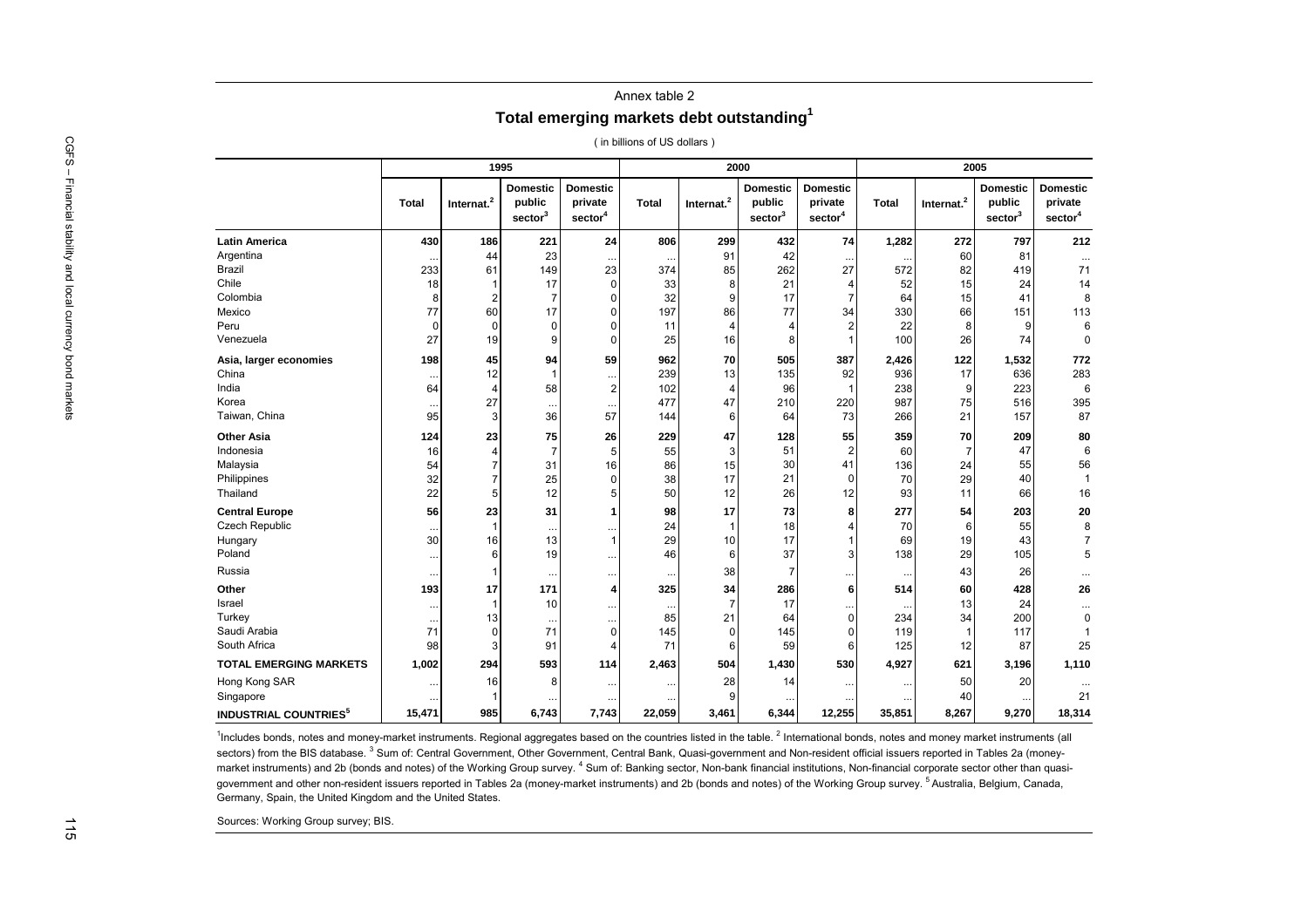#### Annex table 2A **Total emerging markets money-market instruments outstanding<sup>1</sup>**

( in billions of US dollars )

|                               | 1995         |               |                                        |                                         | 2000           |                        |                                        |                                         | 2005      |                        |                                        |                                         |
|-------------------------------|--------------|---------------|----------------------------------------|-----------------------------------------|----------------|------------------------|----------------------------------------|-----------------------------------------|-----------|------------------------|----------------------------------------|-----------------------------------------|
|                               | <b>Total</b> | Internat. $2$ | <b>Domestic</b><br>public <sup>3</sup> | <b>Domestic</b><br>private <sup>4</sup> | Total          | Internat. <sup>2</sup> | <b>Domestic</b><br>public <sup>3</sup> | <b>Domestic</b><br>private <sup>4</sup> | Total     | Internat. <sup>2</sup> | <b>Domestic</b><br>public <sup>3</sup> | <b>Domestic</b><br>private <sup>4</sup> |
| <b>Latin America</b>          | 23           | 5             | 9                                      | 9                                       | 81             |                        | 38                                     | 39                                      | 138       | 1                      | 74                                     | 64                                      |
| Argentina                     |              |               | $\Omega$                               |                                         | $\cdots$       |                        | 14                                     |                                         | $\cdots$  | O                      |                                        | $\cdots$                                |
| Brazil                        |              |               |                                        | q                                       |                |                        | $\ddotsc$                              | 13                                      | 64        |                        | 29                                     | 34                                      |
| Chile                         | 0            |               |                                        |                                         | 3              |                        | 3                                      |                                         |           |                        |                                        | 0                                       |
| Colombia                      |              |               |                                        |                                         | $\mathbf{1}$   |                        | $\Omega$                               |                                         |           |                        |                                        |                                         |
| Mexico                        |              |               |                                        |                                         | 44             |                        | 19                                     | 24                                      | 56        |                        | 28                                     | 27                                      |
| Peru                          | ŋ            |               |                                        |                                         | $\Omega$       |                        | $\Omega$                               |                                         |           |                        |                                        | 0                                       |
| Venezuela                     | 2            |               |                                        |                                         | $\overline{2}$ |                        | $\overline{2}$                         |                                         |           |                        |                                        | $\mathbf 0$                             |
| Asia, larger economies        | 69           |               | 14                                     | 53                                      | 132            |                        | 20                                     | 110                                     | 516       | 2                      | 351                                    | 163                                     |
| China                         |              |               |                                        |                                         | $\ddotsc$      |                        |                                        |                                         | 292       | 0                      | 275                                    | 17                                      |
| India                         | 14           |               | 12                                     |                                         | 5              |                        | 3                                      |                                         | 13        |                        | 7                                      | 6                                       |
| Korea                         | $\ddotsc$    |               |                                        |                                         | 60             |                        | $\overline{2}$                         | 57                                      | 126       |                        | 18                                     | 106                                     |
| Taiwan, China                 | 53           |               | 3                                      | 50                                      | 65             |                        | 13                                     | 52                                      | 84        | ი                      | 51                                     | 34                                      |
| <b>Other Asia</b>             | 15           |               |                                        |                                         | 15             |                        | 10                                     |                                         | 33        |                        | 30                                     | 2                                       |
| Indonesia                     | 7            |               |                                        |                                         | 6              |                        | 6                                      |                                         |           |                        |                                        | 1                                       |
| Malaysia                      |              |               |                                        |                                         | $\overline{7}$ |                        | 3                                      |                                         |           |                        |                                        | $\overline{\mathbf{c}}$                 |
| Philippines                   |              |               |                                        |                                         | $\pmb{0}$      |                        | $\Omega$                               |                                         |           |                        |                                        | $\Omega$                                |
| Thailand                      | 0            |               | $\Omega$                               |                                         | $\overline{2}$ |                        |                                        |                                         | 18        |                        | 18                                     | 0                                       |
| <b>Central Europe</b>         | 18           |               | 17                                     |                                         | 35             |                        | 32                                     |                                         | 61        |                        | 58                                     | 2                                       |
| <b>Czech Republic</b>         |              |               |                                        |                                         | 16             |                        | 16                                     |                                         | 34        |                        | 34                                     | 0                                       |
| Hungary                       | 4            |               |                                        |                                         | 6              |                        | 6                                      |                                         | 10        |                        | 10                                     | 0                                       |
| Poland                        | $\ddotsc$    |               | 14                                     |                                         | 13             |                        | 11                                     |                                         | 17        |                        | 15                                     | 2                                       |
| Russia                        | $\cdot$ .    |               |                                        |                                         | $\cdots$       |                        | $\Omega$                               |                                         |           |                        |                                        |                                         |
| Other                         | 14           |               | 10                                     |                                         | 20             |                        | 17                                     |                                         | 45        |                        | 42                                     | 3                                       |
| Israel                        |              |               | 6                                      |                                         |                |                        | 11                                     |                                         |           |                        | 18                                     |                                         |
| Turkey                        | $\ddotsc$    |               |                                        |                                         | $\mathbf{1}$   |                        |                                        |                                         | 15        |                        | 15                                     | 0                                       |
| Saudi Arabia                  | 2            |               |                                        |                                         | $\Omega$       |                        | $\Omega$                               |                                         |           |                        |                                        |                                         |
| South Africa                  | 7            |               |                                        |                                         | 9              |                        | 5                                      |                                         | 10        |                        |                                        | 3                                       |
| <b>TOTAL EMERGING MARKETS</b> | 139          |               | 60                                     | 72                                      | 283            |                        | 118                                    | 160                                     | 794       |                        | 556                                    | 235                                     |
| Hong Kong SAR                 |              |               | 6                                      |                                         |                |                        | 9                                      | $\ddotsc$                               | $\ddotsc$ |                        |                                        |                                         |
|                               |              |               |                                        | $\cdots$                                |                |                        |                                        |                                         |           | 3                      |                                        | $\mathbf 1$                             |
| Singapore                     | 2,348        | 86            | 1,053                                  | 1,209                                   | 3,944          | 308                    | 802                                    | 2,834                                   | 5,126     | 354                    | 1,251                                  | 3,522                                   |

<sup>1</sup>Includes only money-market instruments, excludes bonds and notes. Regional aggregates based on the countries listed in the table. <sup>2</sup> International money-market instruments (all sectors) from the BIS database. <sup>3</sup> Sum of: Central Government, Other Government, Central Bank, Quasi-government and Non-resident official issuers reported in Table 2a (money-market instruments) of the Working Group survey. <sup>4</sup> Sum of: Banking sector, Non-bank financial institutions, Non-financial corporate sector other than quasi-government and other non-resident issuers reported in Table 2a (money-market instruments) of the Working Group survey.<sup>5</sup> Australia, Belgium, Canada, Germany, Spain, the United Kingdom and the United States.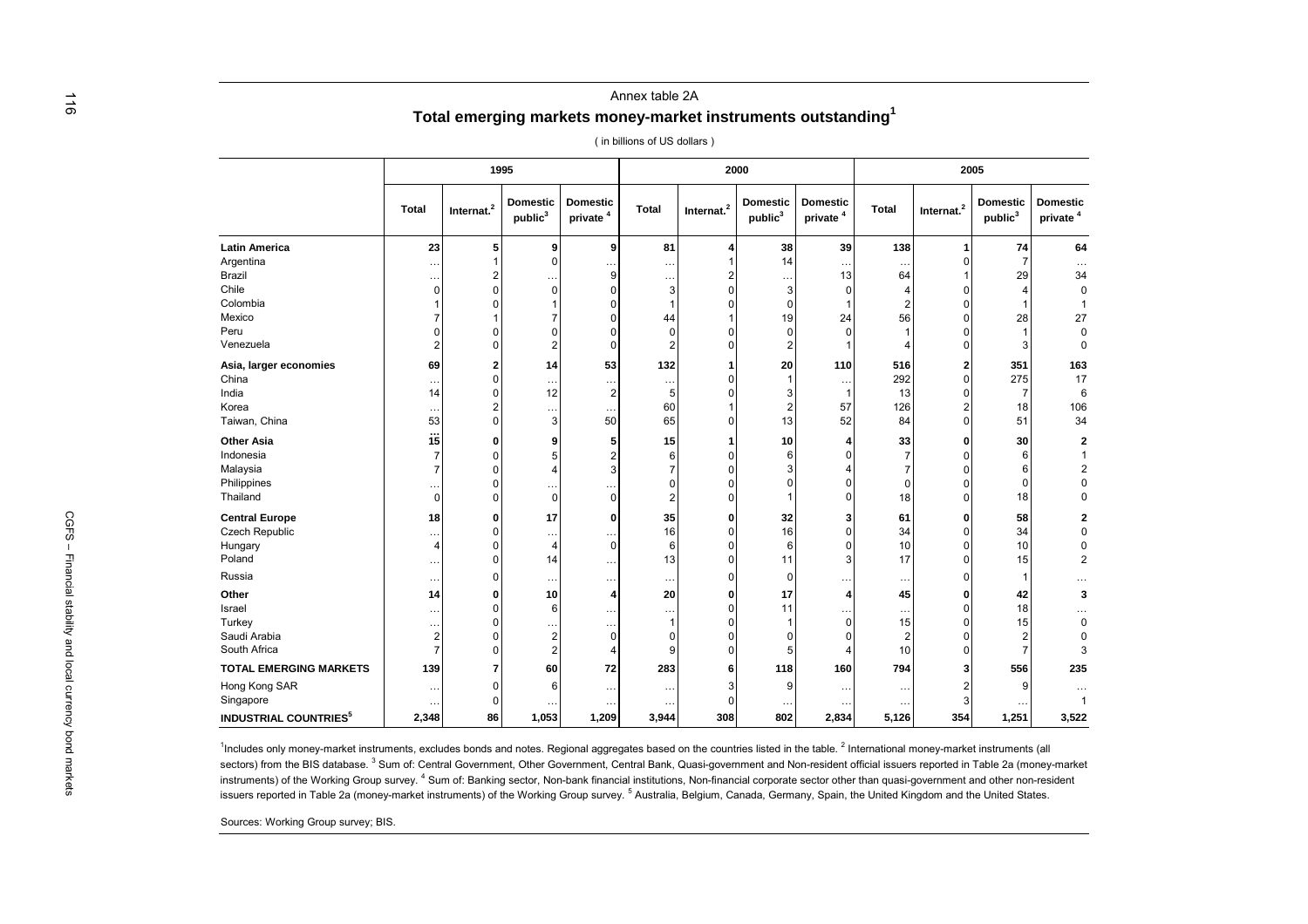### Annex table 2B **Total emerging markets bonds outstanding<sup>1</sup>**

( in billions of US dollars )

| <b>Total</b><br>407<br>$\ddotsc$<br>221 | $Internet.2$<br>181<br>43 | <b>Domestic</b><br>public <sup>3</sup><br>212 | <b>Domestic</b><br>private <sup>4</sup> | <b>Total</b> | Internat. <sup>2</sup> | <b>Domestic</b><br>public <sup>3</sup> | <b>Domestic</b><br>private <sup>4</sup> | Total     | Internat. <sup>2</sup> | <b>Domestic</b><br>public <sup>3</sup> | <b>Domestic</b><br>private <sup>4</sup>                                                                                                                                                                           |
|-----------------------------------------|---------------------------|-----------------------------------------------|-----------------------------------------|--------------|------------------------|----------------------------------------|-----------------------------------------|-----------|------------------------|----------------------------------------|-------------------------------------------------------------------------------------------------------------------------------------------------------------------------------------------------------------------|
|                                         |                           |                                               |                                         |              |                        |                                        |                                         |           |                        |                                        |                                                                                                                                                                                                                   |
|                                         |                           |                                               | 14                                      | 724          | 295                    | 394                                    | 35                                      | 1,143     | 271                    | 724                                    | 148                                                                                                                                                                                                               |
|                                         |                           | 23                                            | $\ddotsc$                               |              | 90                     | 28                                     | $\ddotsc$                               |           | 60                     | 74                                     | $\cdots$                                                                                                                                                                                                          |
|                                         | 58                        | 149                                           | 14                                      | 359          | 83                     | 262                                    | 13                                      | 508       | 82                     | 390                                    | 36                                                                                                                                                                                                                |
| $\ldots$                                | $\mathbf{1}$              | 17                                            | $\cdots$                                | 30           | 8                      | 19                                     | $\overline{4}$                          | 49        | 15                     | 20                                     | 14                                                                                                                                                                                                                |
| $\ldots$                                | $\overline{2}$            | 6                                             | $\ddot{\phantom{0}}$                    | 31           | 9                      | 17                                     | 6                                       | 62        | 15                     | 40                                     | $\overline{7}$                                                                                                                                                                                                    |
| 69                                      | 59                        | 10                                            | $\mathbf 0$                             | 153          | 85                     | 58                                     | 10                                      | 274       | 66                     | 122                                    | 86                                                                                                                                                                                                                |
| $\mathbf 0$                             | $\mathbf 0$               | $\mathbf 0$                                   | $\Omega$                                | 10           | $\overline{4}$         | $\overline{4}$                         | $\overline{2}$                          | 21        | 8                      | $\overline{7}$                         | $\overline{5}$                                                                                                                                                                                                    |
| 26                                      | 19                        | $\overline{7}$                                | $\Omega$                                | 23           | 16                     | 6                                      | $\mathbf 0$                             | 96        | 26                     | 70                                     | $\mathbf 0$                                                                                                                                                                                                       |
| 129                                     | 43                        | 80                                            | 6                                       | 830          | 69                     | 485                                    | 277                                     | 1,911     | 121                    | 1,181                                  | 609                                                                                                                                                                                                               |
| $\cdots$                                |                           |                                               | $\cdots$                                |              |                        |                                        |                                         | 644       |                        |                                        | 266                                                                                                                                                                                                               |
| $\ddotsc$                               | $\overline{4}$            | 46                                            | $\ddotsc$                               |              | $\overline{4}$         | 92                                     | $\ddotsc$                               |           | 9                      | 216                                    | $\cdots$                                                                                                                                                                                                          |
| $\ldots$                                |                           |                                               | $\ddotsc$                               |              | 46                     | 208                                    | 163                                     | 861       | 74                     | 499                                    | 289                                                                                                                                                                                                               |
| 42                                      | 3                         | 33                                            | 6                                       | 78           | 6                      | 51                                     | 22                                      | 181       | 21                     | 106                                    | 54                                                                                                                                                                                                                |
| 110                                     | 23                        | 66                                            | 21                                      | 215          | 46                     | 118                                    | 51                                      |           | 70                     | 179                                    | 77                                                                                                                                                                                                                |
| 9                                       | $\overline{4}$            | $\overline{2}$                                | 3                                       | 49           | 3                      | 45                                     | $\overline{2}$                          | 53        | $\overline{7}$         | 41                                     |                                                                                                                                                                                                                   |
| 47                                      | $\overline{7}$            | 27                                            | 13                                      | 79           | 15                     | 27                                     | 37                                      |           | 24                     | 50                                     | 55                                                                                                                                                                                                                |
| 32                                      | 7                         | 25                                            | $\Omega$                                | 38           | 17                     | 21                                     | $\mathbf 0$                             | 70        | 29                     | 40                                     | $\mathbf{1}$                                                                                                                                                                                                      |
| 22                                      | 5                         | 12                                            |                                         | 48           | 12                     | 25                                     | 12                                      | 75        | 10                     | 48                                     | 16                                                                                                                                                                                                                |
| 38                                      | 23                        | 14                                            | 1                                       | 62           | 17                     | 40                                     | 6                                       | 216       | 54                     | 145                                    | 17                                                                                                                                                                                                                |
| $\ddotsc$                               | $\mathbf{1}$              | $\ddotsc$                                     | $\ddotsc$                               | 8            | 1                      | 3                                      | $\overline{4}$                          | 36        | 6                      | 22                                     | 8                                                                                                                                                                                                                 |
| 26                                      | 16                        | 9                                             | $\overline{1}$                          | 22           | 10                     | 11                                     | $\overline{1}$                          | 58        | 19                     | 34                                     |                                                                                                                                                                                                                   |
| $\ddotsc$                               | 6                         | 5                                             | $\ddotsc$                               | 32           | 6                      | 26                                     | $\overline{1}$                          | 121       | 29                     | 90                                     |                                                                                                                                                                                                                   |
| $\ddotsc$                               | $\mathbf{1}$              |                                               | $\ddotsc$                               | $\cdots$     | 38                     | 6                                      | $\cdots$                                | $\ddotsc$ | 43                     | 25                                     | .                                                                                                                                                                                                                 |
| 179                                     | 17                        |                                               | $\Omega$                                | 304          | 34                     | 269                                    | $\overline{2}$                          | 469       | 60                     | 386                                    | 23                                                                                                                                                                                                                |
| $\ddotsc$                               | $\mathbf{1}$              | $\overline{4}$                                | $\ddotsc$                               | $\ddotsc$    | $\overline{7}$         | 6                                      | $\cdots$                                |           | 13                     | 5                                      | $\cdots$                                                                                                                                                                                                          |
| $\ldots$                                | 13                        |                                               | $\cdots$                                | 84           | 21                     | 63                                     | $\mathbf 0$                             |           | 34                     | 185                                    | $\mathbf 0$                                                                                                                                                                                                       |
| 69                                      | $\mathbf 0$               | 69                                            | $\mathbf 0$                             | 145          | $\mathbf 0$            | 145                                    | $\mathbf 0$                             | 117       | $\mathbf{1}$           | 115                                    | $\mathbf{1}$                                                                                                                                                                                                      |
| 91                                      | 3                         | 88                                            | $\Omega$                                | 62           | 6                      | 54                                     | $\overline{2}$                          | 114       | 12                     | 80                                     | 22                                                                                                                                                                                                                |
| 864                                     | 287                       | 534                                           | 43                                      | 2,180        | 498                    | 1,312                                  | 369                                     | 4,133     | 618                    | 2,640                                  | 875                                                                                                                                                                                                               |
| $\ddotsc$                               | 16                        | $\overline{2}$                                | $\ddotsc$                               |              | 25                     | 5                                      | $\ldots$                                |           | 48                     | 11                                     |                                                                                                                                                                                                                   |
|                                         | 1                         |                                               | $\ddotsc$                               | $\ddotsc$    | 9                      |                                        |                                         |           | 37                     | $\ddotsc$                              | 20                                                                                                                                                                                                                |
| 13,123                                  | 899                       | 5,690                                         | 6,534                                   | 18,115       | 3,153                  | 5,542                                  | 9,420                                   | 30,725    | 7,913                  | 8,019                                  | 14,793                                                                                                                                                                                                            |
|                                         |                           | 12<br>25                                      |                                         | 162          | 238<br>417             | 13                                     | 134                                     | 92        |                        | 17<br>326<br>128<br>219                | 361<br><sup>1</sup> Includes only bonds and notes, excludes money-market instruments. Regional aggregates based on the countries listed in the table. <sup>2</sup> International bonds (all sectors) from the BIS |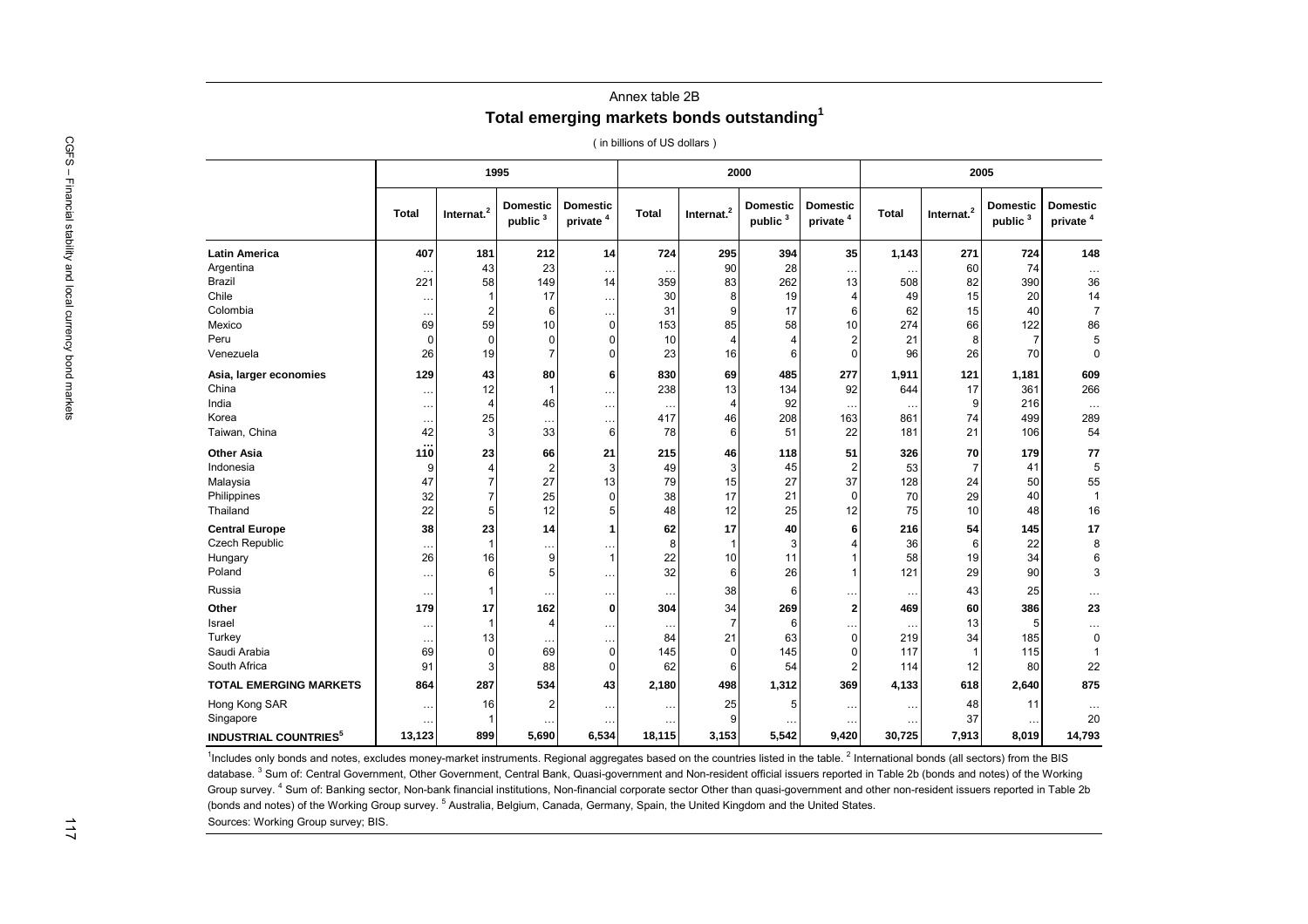| <b>Total</b> |                                                         | 1995                                   |                                         |              | 2000                                         |                                 |                                         |              |                                   | 2005                                   |                                                    |                                                                                                                         |
|--------------|---------------------------------------------------------|----------------------------------------|-----------------------------------------|--------------|----------------------------------------------|---------------------------------|-----------------------------------------|--------------|-----------------------------------|----------------------------------------|----------------------------------------------------|-------------------------------------------------------------------------------------------------------------------------|
|              |                                                         |                                        |                                         |              |                                              |                                 |                                         |              |                                   |                                        |                                                    |                                                                                                                         |
|              | Internat. <sup>2</sup>                                  | <b>Domestic</b><br>public <sup>3</sup> | <b>Domestic</b><br>private <sup>4</sup> | <b>Total</b> | Internat. <sup>2</sup>                       | Domestic<br>public <sup>3</sup> | <b>Domestic</b><br>private <sup>4</sup> | <b>Total</b> | Internat. $2$                     | <b>Domestic</b><br>public <sup>3</sup> | <b>Domestic</b><br>private <sup>4</sup>            |                                                                                                                         |
|              |                                                         |                                        |                                         |              |                                              |                                 |                                         |              |                                   |                                        |                                                    |                                                                                                                         |
|              | 17                                                      | 9                                      |                                         |              | 32                                           | 15                              |                                         |              | 33                                | 45                                     |                                                    |                                                                                                                         |
|              | q                                                       | 21                                     | 3                                       | 62           | 14                                           | 44                              |                                         | 72           | 10                                | 53                                     | 9                                                  |                                                                                                                         |
|              |                                                         |                                        | <sup>0</sup>                            | 44           |                                              |                                 | 5                                       |              |                                   |                                        |                                                    |                                                                                                                         |
|              |                                                         |                                        | <sup>0</sup>                            | 38           | 10                                           |                                 | 8                                       |              |                                   |                                        |                                                    |                                                                                                                         |
|              |                                                         | 6                                      |                                         |              |                                              |                                 | 6                                       |              | 9                                 |                                        |                                                    |                                                                                                                         |
|              | $\Omega$                                                | $\Omega$                               |                                         |              | 8                                            | 7                               |                                         |              |                                   |                                        |                                                    |                                                                                                                         |
|              | 24                                                      | 11                                     | $\Omega$                                | 22           | 14                                           | $\overline{7}$                  |                                         | 75           | 19                                | 55                                     | $\pmb{0}$                                          |                                                                                                                         |
|              |                                                         |                                        |                                         |              |                                              |                                 |                                         |              |                                   |                                        |                                                    |                                                                                                                         |
|              |                                                         | $\Omega$                               |                                         | 20           |                                              | 11                              | 8                                       | 42           |                                   | 28                                     | 13                                                 |                                                                                                                         |
|              |                                                         | 16                                     | $\overline{1}$                          | 22           |                                              | 21                              | $\Omega$                                | 31           |                                   | 29                                     | $\overline{1}$                                     |                                                                                                                         |
|              |                                                         |                                        |                                         | 93           | 9                                            | 41                              | 43                                      | 125          | 10                                | 66                                     |                                                    |                                                                                                                         |
|              |                                                         | 13                                     | 21                                      | 45           |                                              | 20                              | 23                                      | 77           | 6                                 | 45                                     | 25                                                 |                                                                                                                         |
|              |                                                         |                                        |                                         |              |                                              |                                 |                                         |              |                                   |                                        |                                                    |                                                                                                                         |
| 7            |                                                         | 3                                      | 2                                       |              | $\overline{2}$                               | 31                              |                                         | 21           | 2                                 | 17                                     |                                                    |                                                                                                                         |
| 61           |                                                         |                                        | 18                                      |              | 17                                           | 33                              | 46                                      | 104          | 18                                | 42                                     |                                                    |                                                                                                                         |
|              |                                                         | 33                                     | 0                                       | 50           | 23                                           | 27                              | <sup>0</sup>                            | 71           | 30                                | 41                                     | $\mathbf{1}$                                       |                                                                                                                         |
|              |                                                         |                                        | 3                                       | 41           | 10                                           | 21                              | 9                                       | 54           | 6                                 | 38                                     | 9                                                  |                                                                                                                         |
|              |                                                         |                                        |                                         |              |                                              |                                 |                                         |              |                                   |                                        |                                                    |                                                                                                                         |
|              |                                                         |                                        |                                         | 41           |                                              | 32                              | 8                                       | 56           | 5                                 | 44                                     | $\overline{7}$                                     |                                                                                                                         |
| 67           |                                                         | 28                                     | 3                                       | 61           | 22                                           | 37                              | 2                                       | 63           | 17                                | 40                                     | 6                                                  |                                                                                                                         |
|              |                                                         | 14                                     |                                         |              | 3                                            | 21                              | 2                                       | 46           | 9                                 | 35                                     |                                                    |                                                                                                                         |
|              |                                                         |                                        |                                         |              | 14                                           | 3                               |                                         |              |                                   | 3                                      |                                                    |                                                                                                                         |
|              |                                                         |                                        |                                         |              |                                              |                                 |                                         |              |                                   |                                        |                                                    |                                                                                                                         |
|              |                                                         |                                        |                                         |              |                                              | 14                              |                                         |              |                                   |                                        |                                                    |                                                                                                                         |
| $\cdots$     |                                                         | $\cdots$                               | $\cdot\cdot$                            | 43           | 10                                           |                                 | $\Omega$                                | 64           | 9                                 |                                        |                                                    |                                                                                                                         |
|              |                                                         | 50                                     | 0                                       |              | $\Omega$                                     |                                 |                                         | 39           | O                                 | 38                                     | 0                                                  |                                                                                                                         |
|              |                                                         | 60                                     |                                         | 53           |                                              | 44                              |                                         | 52           |                                   | 36                                     | 11                                                 |                                                                                                                         |
|              |                                                         |                                        |                                         |              |                                              |                                 |                                         |              |                                   |                                        |                                                    |                                                                                                                         |
| $\ddotsc$    | 11                                                      | 5                                      | $\cdot$ .                               | $\ddotsc$    | 16                                           | 8                               |                                         | $\ddotsc$    | 28                                | 11                                     |                                                    |                                                                                                                         |
|              |                                                         |                                        |                                         |              |                                              |                                 |                                         |              |                                   |                                        |                                                    |                                                                                                                         |
|              |                                                         |                                        |                                         |              |                                              |                                 |                                         |              |                                   |                                        |                                                    |                                                                                                                         |
|              | 33<br>25<br>9<br>27<br>36<br>18<br>43<br>13<br>50<br>65 | 21<br>35                               | 24<br>35<br>35<br>11                    | $\ddotsc$    | 34<br>20<br>33<br>95<br>27<br>77<br>$\cdots$ | 10<br>15<br>6<br>10             | 29<br>20<br>13<br>32<br>77<br>$\ddotsc$ |              | 45<br>52<br>43<br>28<br>$\ddotsc$ | 10<br>34                               | 13<br>21<br>12<br>33<br>20<br>11<br>10<br>18<br>55 | 12<br>$\overline{7}$<br>$15\,$<br>$\boldsymbol{7}$<br>50<br>$\overline{2}$<br>43<br>$\overline{2}$<br>$\mathbf 0$<br>18 |

 $<sup>1</sup>$  Includes bonds, notes and money-market instruments.  $<sup>2</sup>$  International bonds, notes and money market instruments (all sectors) from the BIS database.  $<sup>3</sup>$  Numerator calculated as the</sup></sup></sup> sum of: Central Government, Other Government, Central Bank, Quasi-government and Non-resident official issuers reported in Tables 2a (money-market instruments) and 2b (bonds and notes) of the Working Group survey.<sup>4</sup> Numerator calculated as the sum of: Banking sector, Non-bank financial institutions, Non-financial corporate sector other than quasi-government and other non-resident issuers reported in Tables 2a (money-market instruments) and 2b (bonds and notes) of the Working Group survey.<sup>5</sup> Australia, Belgium, Canada, Germany, Spain, the United Kingdom and the United States.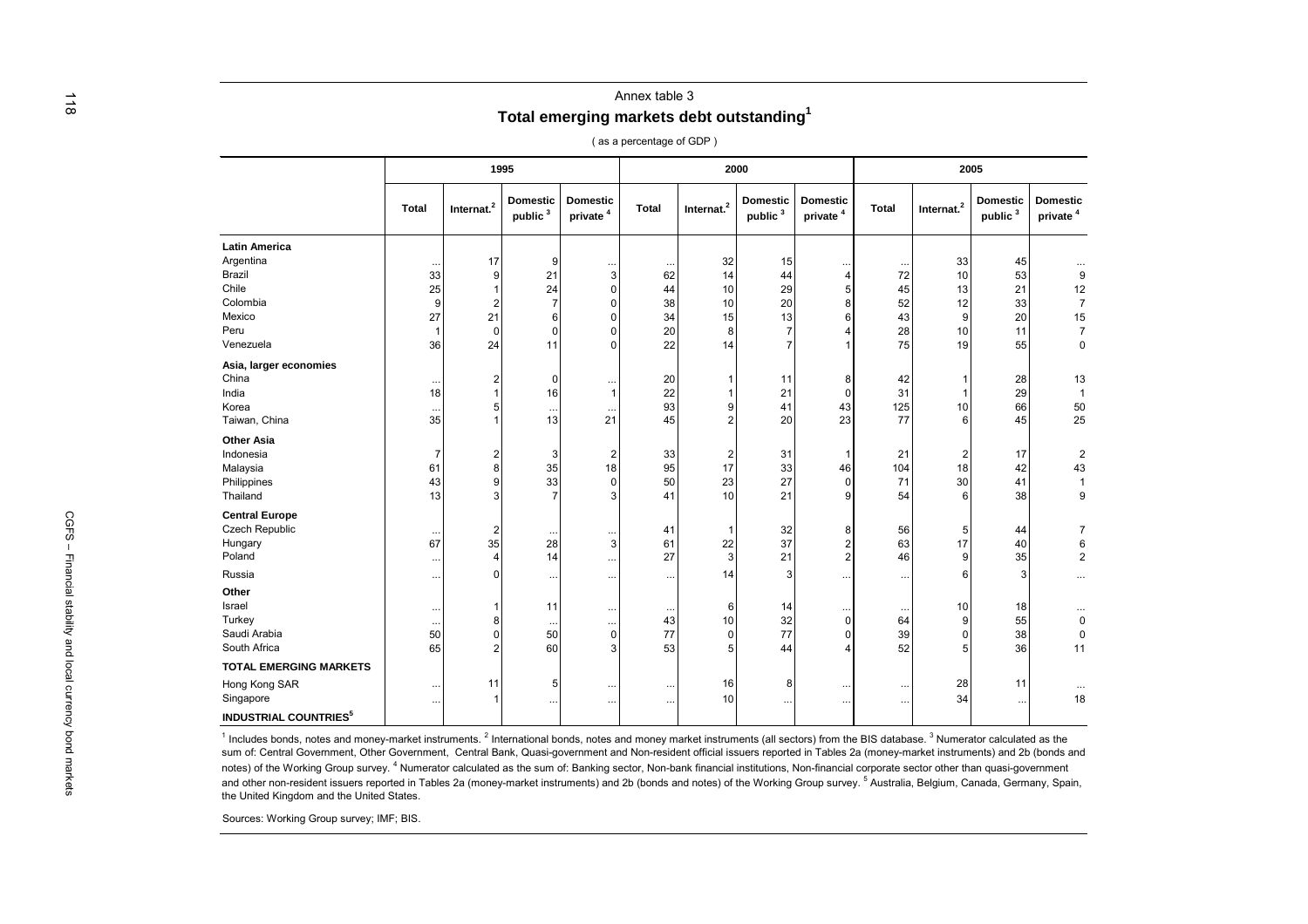#### Annex table 3A **Total emerging markets money-market instruments outstanding<sup>1</sup>**

( as a percentage of GDP )

| <b>Domestic</b><br>Domestic<br><b>Domestic</b><br><b>Domestic</b><br>Internat. <sup>2</sup><br>Internat. <sup>2</sup><br>Internat. <sup>2</sup><br>Total<br>Total<br>Total<br>public <sup>3</sup><br>private <sup>4</sup><br>public <sup>3</sup><br>private <sup>4</sup><br><b>Latin America</b><br>Argentina<br>0<br>5<br>n<br>$\ddotsc$<br>Brazil<br>$\overline{0}$<br>$\overline{2}$<br>ε<br>$\Omega$<br>-1<br>$\ddot{\phantom{0}}$<br>Chile<br>$\overline{0}$<br>$\Omega$<br>0<br>$\Omega$<br>$\Omega$<br>4<br>$\Omega$<br>4<br>$\overline{0}$<br>Colombia<br>$\Omega$<br>$\Omega$<br><sup>0</sup><br>Mexico<br>$\overline{0}$<br>$\Omega$<br>$\Omega$<br>Peru<br>$\mathbf 0$<br>$\overline{0}$<br>$\Omega$<br>$\Omega$<br>n<br>$\Omega$<br>Venezuela<br>0<br>ŋ<br>Asia, larger economies<br>China<br>$\overline{0}$<br>13<br>$\Omega$<br><sup>0</sup><br>India<br>$\overline{0}$<br>$\Omega$<br>3<br>$\mathbf{1}$<br>$\mathbf{1}$<br>0<br>2<br>Korea<br>12<br>$\overline{0}$<br>16<br>$\Omega$<br>11<br>U<br>n<br>$\ddotsc$<br>$\ddot{\phantom{a}}$<br>20<br>Taiwan, China<br>$\overline{0}$<br>24<br>19<br>18<br>$\Omega$<br>16<br>ი<br><b>Other Asia</b><br>Indonesia<br>$\overline{0}$<br>$\Omega$<br>$\mathbf{1}$<br>0<br>2<br>n<br>$\overline{0}$<br>Malaysia<br>$\Omega$<br>5<br>$\overline{4}$<br>8<br>۴<br>n<br>0<br>Philippines<br>$\pmb{0}$<br>$\Omega$<br>ſ<br>O<br>$\cdots$<br>$\ddotsc$<br>$\overline{0}$<br>Thailand<br>0<br>$\Omega$<br>11<br>$\Omega$<br>$\Omega$<br>ŋ<br><b>Central Europe</b><br>Czech Republic<br>28<br>27<br>28<br>$\overline{0}$<br>$\Omega$<br>O<br>U<br>$\ddot{\phantom{a}}$<br>$\overline{0}$<br>Hungary<br>14<br>13<br>$\Omega$<br>8<br>$\mathbf{1}$<br>0<br>c<br>9.<br>n<br>Poland<br>$\Omega$<br>$\overline{2}$<br>$\Omega$<br>10<br>8<br>6<br>Russia<br>$\Omega$<br>$\Omega$<br>O<br>ŋ<br>$\ddotsc$<br>$\ddotsc$<br>. .<br>Other<br>Israel<br>$\Omega$<br>$\overline{0}$<br>9<br>6<br>ŋ<br>$\ddotsc$<br>$\ddot{\phantom{a}}$<br>Turkey<br>0<br>$\Omega$<br>0<br>n<br>Saudi Arabia<br>$\mathbf 0$<br>$\Omega$<br>$\Omega$<br>0<br>$\Omega$<br>O<br>ŋ<br>South Africa<br>3<br>$\Omega$<br>3<br>n<br><b>TOTAL EMERGING MARKETS</b><br>Hong Kong SAR<br>$\overline{2}$<br>$\Omega$<br>6<br>$\ddotsc$<br>Singapore<br>$\overline{0}$<br>$\mathbf 0$<br>3<br>$\cdots$<br>$\ldots$<br>$\ddotsc$<br>$\ddotsc$<br>$\ddotsc$<br>$\ddotsc$<br>$\ddotsc$<br><b>INDUSTRIAL COUNTRIES<sup>5</sup></b><br>$\mathbf 0$<br>$\mathbf{0}$<br>0<br><br>$\ddotsc$<br>٠.<br><sup>1</sup> Includes only money-market instruments, excludes bonds and notes. <sup>2</sup> International money-market instruments (all sectors) from the BIS database. <sup>3</sup> Numerator calculated as the sum |                                          |  | 1995 |  | 2000 |  | 2005                                   |
|-----------------------------------------------------------------------------------------------------------------------------------------------------------------------------------------------------------------------------------------------------------------------------------------------------------------------------------------------------------------------------------------------------------------------------------------------------------------------------------------------------------------------------------------------------------------------------------------------------------------------------------------------------------------------------------------------------------------------------------------------------------------------------------------------------------------------------------------------------------------------------------------------------------------------------------------------------------------------------------------------------------------------------------------------------------------------------------------------------------------------------------------------------------------------------------------------------------------------------------------------------------------------------------------------------------------------------------------------------------------------------------------------------------------------------------------------------------------------------------------------------------------------------------------------------------------------------------------------------------------------------------------------------------------------------------------------------------------------------------------------------------------------------------------------------------------------------------------------------------------------------------------------------------------------------------------------------------------------------------------------------------------------------------------------------------------------------------------------------------------------------------------------------------------------------------------------------------------------------------------------------------------------------------------------------------------------------------------------------------------------------------------------------------------------------------------------------------------------------------------------------------------------------------------------------------------------------------------------------------------------------------------------------------------------------------------------------------------------------|------------------------------------------|--|------|--|------|--|----------------------------------------|
|                                                                                                                                                                                                                                                                                                                                                                                                                                                                                                                                                                                                                                                                                                                                                                                                                                                                                                                                                                                                                                                                                                                                                                                                                                                                                                                                                                                                                                                                                                                                                                                                                                                                                                                                                                                                                                                                                                                                                                                                                                                                                                                                                                                                                                                                                                                                                                                                                                                                                                                                                                                                                                                                                                                             |                                          |  |      |  |      |  | <b>Domestic</b><br>public <sup>3</sup> |
|                                                                                                                                                                                                                                                                                                                                                                                                                                                                                                                                                                                                                                                                                                                                                                                                                                                                                                                                                                                                                                                                                                                                                                                                                                                                                                                                                                                                                                                                                                                                                                                                                                                                                                                                                                                                                                                                                                                                                                                                                                                                                                                                                                                                                                                                                                                                                                                                                                                                                                                                                                                                                                                                                                                             |                                          |  |      |  |      |  |                                        |
|                                                                                                                                                                                                                                                                                                                                                                                                                                                                                                                                                                                                                                                                                                                                                                                                                                                                                                                                                                                                                                                                                                                                                                                                                                                                                                                                                                                                                                                                                                                                                                                                                                                                                                                                                                                                                                                                                                                                                                                                                                                                                                                                                                                                                                                                                                                                                                                                                                                                                                                                                                                                                                                                                                                             |                                          |  |      |  |      |  |                                        |
|                                                                                                                                                                                                                                                                                                                                                                                                                                                                                                                                                                                                                                                                                                                                                                                                                                                                                                                                                                                                                                                                                                                                                                                                                                                                                                                                                                                                                                                                                                                                                                                                                                                                                                                                                                                                                                                                                                                                                                                                                                                                                                                                                                                                                                                                                                                                                                                                                                                                                                                                                                                                                                                                                                                             |                                          |  |      |  |      |  |                                        |
|                                                                                                                                                                                                                                                                                                                                                                                                                                                                                                                                                                                                                                                                                                                                                                                                                                                                                                                                                                                                                                                                                                                                                                                                                                                                                                                                                                                                                                                                                                                                                                                                                                                                                                                                                                                                                                                                                                                                                                                                                                                                                                                                                                                                                                                                                                                                                                                                                                                                                                                                                                                                                                                                                                                             |                                          |  |      |  |      |  |                                        |
|                                                                                                                                                                                                                                                                                                                                                                                                                                                                                                                                                                                                                                                                                                                                                                                                                                                                                                                                                                                                                                                                                                                                                                                                                                                                                                                                                                                                                                                                                                                                                                                                                                                                                                                                                                                                                                                                                                                                                                                                                                                                                                                                                                                                                                                                                                                                                                                                                                                                                                                                                                                                                                                                                                                             |                                          |  |      |  |      |  |                                        |
|                                                                                                                                                                                                                                                                                                                                                                                                                                                                                                                                                                                                                                                                                                                                                                                                                                                                                                                                                                                                                                                                                                                                                                                                                                                                                                                                                                                                                                                                                                                                                                                                                                                                                                                                                                                                                                                                                                                                                                                                                                                                                                                                                                                                                                                                                                                                                                                                                                                                                                                                                                                                                                                                                                                             |                                          |  |      |  |      |  |                                        |
|                                                                                                                                                                                                                                                                                                                                                                                                                                                                                                                                                                                                                                                                                                                                                                                                                                                                                                                                                                                                                                                                                                                                                                                                                                                                                                                                                                                                                                                                                                                                                                                                                                                                                                                                                                                                                                                                                                                                                                                                                                                                                                                                                                                                                                                                                                                                                                                                                                                                                                                                                                                                                                                                                                                             |                                          |  |      |  |      |  |                                        |
|                                                                                                                                                                                                                                                                                                                                                                                                                                                                                                                                                                                                                                                                                                                                                                                                                                                                                                                                                                                                                                                                                                                                                                                                                                                                                                                                                                                                                                                                                                                                                                                                                                                                                                                                                                                                                                                                                                                                                                                                                                                                                                                                                                                                                                                                                                                                                                                                                                                                                                                                                                                                                                                                                                                             |                                          |  |      |  |      |  | З                                      |
|                                                                                                                                                                                                                                                                                                                                                                                                                                                                                                                                                                                                                                                                                                                                                                                                                                                                                                                                                                                                                                                                                                                                                                                                                                                                                                                                                                                                                                                                                                                                                                                                                                                                                                                                                                                                                                                                                                                                                                                                                                                                                                                                                                                                                                                                                                                                                                                                                                                                                                                                                                                                                                                                                                                             |                                          |  |      |  |      |  |                                        |
|                                                                                                                                                                                                                                                                                                                                                                                                                                                                                                                                                                                                                                                                                                                                                                                                                                                                                                                                                                                                                                                                                                                                                                                                                                                                                                                                                                                                                                                                                                                                                                                                                                                                                                                                                                                                                                                                                                                                                                                                                                                                                                                                                                                                                                                                                                                                                                                                                                                                                                                                                                                                                                                                                                                             |                                          |  |      |  |      |  | 12                                     |
|                                                                                                                                                                                                                                                                                                                                                                                                                                                                                                                                                                                                                                                                                                                                                                                                                                                                                                                                                                                                                                                                                                                                                                                                                                                                                                                                                                                                                                                                                                                                                                                                                                                                                                                                                                                                                                                                                                                                                                                                                                                                                                                                                                                                                                                                                                                                                                                                                                                                                                                                                                                                                                                                                                                             |                                          |  |      |  |      |  | $\overline{1}$                         |
|                                                                                                                                                                                                                                                                                                                                                                                                                                                                                                                                                                                                                                                                                                                                                                                                                                                                                                                                                                                                                                                                                                                                                                                                                                                                                                                                                                                                                                                                                                                                                                                                                                                                                                                                                                                                                                                                                                                                                                                                                                                                                                                                                                                                                                                                                                                                                                                                                                                                                                                                                                                                                                                                                                                             |                                          |  |      |  |      |  | $\overline{2}$                         |
|                                                                                                                                                                                                                                                                                                                                                                                                                                                                                                                                                                                                                                                                                                                                                                                                                                                                                                                                                                                                                                                                                                                                                                                                                                                                                                                                                                                                                                                                                                                                                                                                                                                                                                                                                                                                                                                                                                                                                                                                                                                                                                                                                                                                                                                                                                                                                                                                                                                                                                                                                                                                                                                                                                                             |                                          |  |      |  |      |  | 15                                     |
|                                                                                                                                                                                                                                                                                                                                                                                                                                                                                                                                                                                                                                                                                                                                                                                                                                                                                                                                                                                                                                                                                                                                                                                                                                                                                                                                                                                                                                                                                                                                                                                                                                                                                                                                                                                                                                                                                                                                                                                                                                                                                                                                                                                                                                                                                                                                                                                                                                                                                                                                                                                                                                                                                                                             |                                          |  |      |  |      |  |                                        |
|                                                                                                                                                                                                                                                                                                                                                                                                                                                                                                                                                                                                                                                                                                                                                                                                                                                                                                                                                                                                                                                                                                                                                                                                                                                                                                                                                                                                                                                                                                                                                                                                                                                                                                                                                                                                                                                                                                                                                                                                                                                                                                                                                                                                                                                                                                                                                                                                                                                                                                                                                                                                                                                                                                                             |                                          |  |      |  |      |  | 2                                      |
|                                                                                                                                                                                                                                                                                                                                                                                                                                                                                                                                                                                                                                                                                                                                                                                                                                                                                                                                                                                                                                                                                                                                                                                                                                                                                                                                                                                                                                                                                                                                                                                                                                                                                                                                                                                                                                                                                                                                                                                                                                                                                                                                                                                                                                                                                                                                                                                                                                                                                                                                                                                                                                                                                                                             |                                          |  |      |  |      |  | 4                                      |
|                                                                                                                                                                                                                                                                                                                                                                                                                                                                                                                                                                                                                                                                                                                                                                                                                                                                                                                                                                                                                                                                                                                                                                                                                                                                                                                                                                                                                                                                                                                                                                                                                                                                                                                                                                                                                                                                                                                                                                                                                                                                                                                                                                                                                                                                                                                                                                                                                                                                                                                                                                                                                                                                                                                             |                                          |  |      |  |      |  | $\Omega$                               |
|                                                                                                                                                                                                                                                                                                                                                                                                                                                                                                                                                                                                                                                                                                                                                                                                                                                                                                                                                                                                                                                                                                                                                                                                                                                                                                                                                                                                                                                                                                                                                                                                                                                                                                                                                                                                                                                                                                                                                                                                                                                                                                                                                                                                                                                                                                                                                                                                                                                                                                                                                                                                                                                                                                                             |                                          |  |      |  |      |  | 10                                     |
|                                                                                                                                                                                                                                                                                                                                                                                                                                                                                                                                                                                                                                                                                                                                                                                                                                                                                                                                                                                                                                                                                                                                                                                                                                                                                                                                                                                                                                                                                                                                                                                                                                                                                                                                                                                                                                                                                                                                                                                                                                                                                                                                                                                                                                                                                                                                                                                                                                                                                                                                                                                                                                                                                                                             |                                          |  |      |  |      |  |                                        |
|                                                                                                                                                                                                                                                                                                                                                                                                                                                                                                                                                                                                                                                                                                                                                                                                                                                                                                                                                                                                                                                                                                                                                                                                                                                                                                                                                                                                                                                                                                                                                                                                                                                                                                                                                                                                                                                                                                                                                                                                                                                                                                                                                                                                                                                                                                                                                                                                                                                                                                                                                                                                                                                                                                                             |                                          |  |      |  |      |  | 27                                     |
|                                                                                                                                                                                                                                                                                                                                                                                                                                                                                                                                                                                                                                                                                                                                                                                                                                                                                                                                                                                                                                                                                                                                                                                                                                                                                                                                                                                                                                                                                                                                                                                                                                                                                                                                                                                                                                                                                                                                                                                                                                                                                                                                                                                                                                                                                                                                                                                                                                                                                                                                                                                                                                                                                                                             |                                          |  |      |  |      |  | 9                                      |
|                                                                                                                                                                                                                                                                                                                                                                                                                                                                                                                                                                                                                                                                                                                                                                                                                                                                                                                                                                                                                                                                                                                                                                                                                                                                                                                                                                                                                                                                                                                                                                                                                                                                                                                                                                                                                                                                                                                                                                                                                                                                                                                                                                                                                                                                                                                                                                                                                                                                                                                                                                                                                                                                                                                             |                                          |  |      |  |      |  | 5                                      |
|                                                                                                                                                                                                                                                                                                                                                                                                                                                                                                                                                                                                                                                                                                                                                                                                                                                                                                                                                                                                                                                                                                                                                                                                                                                                                                                                                                                                                                                                                                                                                                                                                                                                                                                                                                                                                                                                                                                                                                                                                                                                                                                                                                                                                                                                                                                                                                                                                                                                                                                                                                                                                                                                                                                             |                                          |  |      |  |      |  | $\Omega$                               |
|                                                                                                                                                                                                                                                                                                                                                                                                                                                                                                                                                                                                                                                                                                                                                                                                                                                                                                                                                                                                                                                                                                                                                                                                                                                                                                                                                                                                                                                                                                                                                                                                                                                                                                                                                                                                                                                                                                                                                                                                                                                                                                                                                                                                                                                                                                                                                                                                                                                                                                                                                                                                                                                                                                                             |                                          |  |      |  |      |  |                                        |
|                                                                                                                                                                                                                                                                                                                                                                                                                                                                                                                                                                                                                                                                                                                                                                                                                                                                                                                                                                                                                                                                                                                                                                                                                                                                                                                                                                                                                                                                                                                                                                                                                                                                                                                                                                                                                                                                                                                                                                                                                                                                                                                                                                                                                                                                                                                                                                                                                                                                                                                                                                                                                                                                                                                             |                                          |  |      |  |      |  | 14                                     |
|                                                                                                                                                                                                                                                                                                                                                                                                                                                                                                                                                                                                                                                                                                                                                                                                                                                                                                                                                                                                                                                                                                                                                                                                                                                                                                                                                                                                                                                                                                                                                                                                                                                                                                                                                                                                                                                                                                                                                                                                                                                                                                                                                                                                                                                                                                                                                                                                                                                                                                                                                                                                                                                                                                                             |                                          |  |      |  |      |  | $\Delta$                               |
|                                                                                                                                                                                                                                                                                                                                                                                                                                                                                                                                                                                                                                                                                                                                                                                                                                                                                                                                                                                                                                                                                                                                                                                                                                                                                                                                                                                                                                                                                                                                                                                                                                                                                                                                                                                                                                                                                                                                                                                                                                                                                                                                                                                                                                                                                                                                                                                                                                                                                                                                                                                                                                                                                                                             |                                          |  |      |  |      |  |                                        |
|                                                                                                                                                                                                                                                                                                                                                                                                                                                                                                                                                                                                                                                                                                                                                                                                                                                                                                                                                                                                                                                                                                                                                                                                                                                                                                                                                                                                                                                                                                                                                                                                                                                                                                                                                                                                                                                                                                                                                                                                                                                                                                                                                                                                                                                                                                                                                                                                                                                                                                                                                                                                                                                                                                                             |                                          |  |      |  |      |  | З                                      |
|                                                                                                                                                                                                                                                                                                                                                                                                                                                                                                                                                                                                                                                                                                                                                                                                                                                                                                                                                                                                                                                                                                                                                                                                                                                                                                                                                                                                                                                                                                                                                                                                                                                                                                                                                                                                                                                                                                                                                                                                                                                                                                                                                                                                                                                                                                                                                                                                                                                                                                                                                                                                                                                                                                                             |                                          |  |      |  |      |  |                                        |
|                                                                                                                                                                                                                                                                                                                                                                                                                                                                                                                                                                                                                                                                                                                                                                                                                                                                                                                                                                                                                                                                                                                                                                                                                                                                                                                                                                                                                                                                                                                                                                                                                                                                                                                                                                                                                                                                                                                                                                                                                                                                                                                                                                                                                                                                                                                                                                                                                                                                                                                                                                                                                                                                                                                             |                                          |  |      |  |      |  | 5                                      |
|                                                                                                                                                                                                                                                                                                                                                                                                                                                                                                                                                                                                                                                                                                                                                                                                                                                                                                                                                                                                                                                                                                                                                                                                                                                                                                                                                                                                                                                                                                                                                                                                                                                                                                                                                                                                                                                                                                                                                                                                                                                                                                                                                                                                                                                                                                                                                                                                                                                                                                                                                                                                                                                                                                                             |                                          |  |      |  |      |  | $\ddotsc$                              |
|                                                                                                                                                                                                                                                                                                                                                                                                                                                                                                                                                                                                                                                                                                                                                                                                                                                                                                                                                                                                                                                                                                                                                                                                                                                                                                                                                                                                                                                                                                                                                                                                                                                                                                                                                                                                                                                                                                                                                                                                                                                                                                                                                                                                                                                                                                                                                                                                                                                                                                                                                                                                                                                                                                                             |                                          |  |      |  |      |  |                                        |
|                                                                                                                                                                                                                                                                                                                                                                                                                                                                                                                                                                                                                                                                                                                                                                                                                                                                                                                                                                                                                                                                                                                                                                                                                                                                                                                                                                                                                                                                                                                                                                                                                                                                                                                                                                                                                                                                                                                                                                                                                                                                                                                                                                                                                                                                                                                                                                                                                                                                                                                                                                                                                                                                                                                             |                                          |  |      |  |      |  |                                        |
|                                                                                                                                                                                                                                                                                                                                                                                                                                                                                                                                                                                                                                                                                                                                                                                                                                                                                                                                                                                                                                                                                                                                                                                                                                                                                                                                                                                                                                                                                                                                                                                                                                                                                                                                                                                                                                                                                                                                                                                                                                                                                                                                                                                                                                                                                                                                                                                                                                                                                                                                                                                                                                                                                                                             |                                          |  |      |  |      |  |                                        |
| of: Central Government, Other Government, Central Bank, Quasi-government and Non-resident official issuers reported in Table 2a (money-market instruments) of the Working Group                                                                                                                                                                                                                                                                                                                                                                                                                                                                                                                                                                                                                                                                                                                                                                                                                                                                                                                                                                                                                                                                                                                                                                                                                                                                                                                                                                                                                                                                                                                                                                                                                                                                                                                                                                                                                                                                                                                                                                                                                                                                                                                                                                                                                                                                                                                                                                                                                                                                                                                                             |                                          |  |      |  |      |  |                                        |
| survey. <sup>4</sup> Numerator calculated as the sum of: Banking sector, Non-bank financial institutions, Non-financial corporate sector other than quasi-government and other non-resident issuers                                                                                                                                                                                                                                                                                                                                                                                                                                                                                                                                                                                                                                                                                                                                                                                                                                                                                                                                                                                                                                                                                                                                                                                                                                                                                                                                                                                                                                                                                                                                                                                                                                                                                                                                                                                                                                                                                                                                                                                                                                                                                                                                                                                                                                                                                                                                                                                                                                                                                                                         |                                          |  |      |  |      |  |                                        |
| reported in Table 2a (money-market instruments) of the Working Group survey. <sup>5</sup> Australia, Belgium, Canada, Germany, Spain, the United Kingdom and the United States.                                                                                                                                                                                                                                                                                                                                                                                                                                                                                                                                                                                                                                                                                                                                                                                                                                                                                                                                                                                                                                                                                                                                                                                                                                                                                                                                                                                                                                                                                                                                                                                                                                                                                                                                                                                                                                                                                                                                                                                                                                                                                                                                                                                                                                                                                                                                                                                                                                                                                                                                             |                                          |  |      |  |      |  |                                        |
|                                                                                                                                                                                                                                                                                                                                                                                                                                                                                                                                                                                                                                                                                                                                                                                                                                                                                                                                                                                                                                                                                                                                                                                                                                                                                                                                                                                                                                                                                                                                                                                                                                                                                                                                                                                                                                                                                                                                                                                                                                                                                                                                                                                                                                                                                                                                                                                                                                                                                                                                                                                                                                                                                                                             | Sources: Working Group survey; IMF; BIS. |  |      |  |      |  |                                        |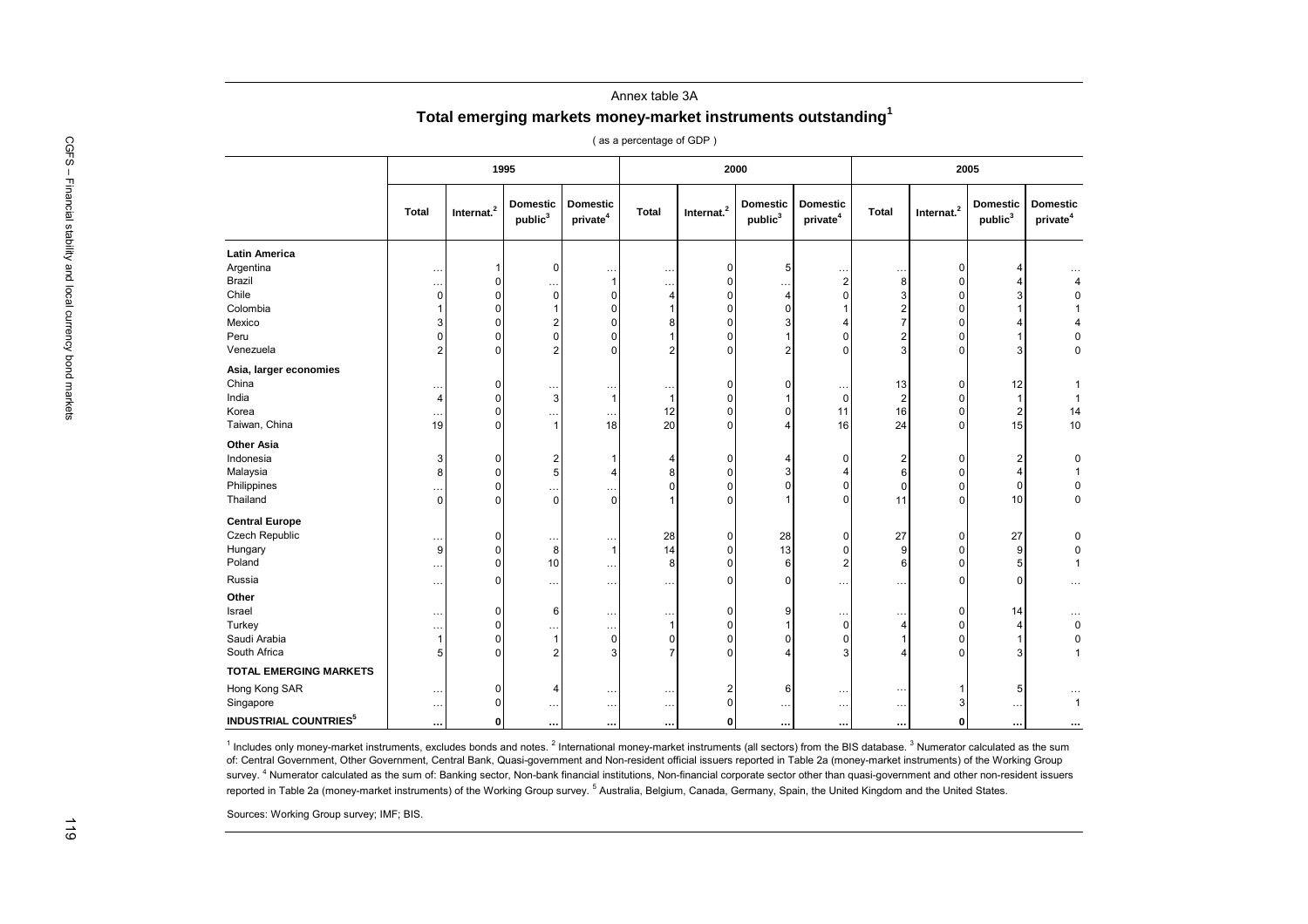| $\overline{120}$                                    |                                                                                                                                                                                                               |                      |               |                                        | Total emerging markets bonds outstanding <sup>1</sup> |                          |                        |                                 |                                         |              |                        |                                        |                                         |
|-----------------------------------------------------|---------------------------------------------------------------------------------------------------------------------------------------------------------------------------------------------------------------|----------------------|---------------|----------------------------------------|-------------------------------------------------------|--------------------------|------------------------|---------------------------------|-----------------------------------------|--------------|------------------------|----------------------------------------|-----------------------------------------|
|                                                     |                                                                                                                                                                                                               |                      |               |                                        |                                                       | (as a percentage of GDP) |                        |                                 |                                         |              |                        |                                        |                                         |
|                                                     |                                                                                                                                                                                                               |                      |               | 1995                                   |                                                       |                          |                        | 2000                            |                                         |              |                        | 2005                                   |                                         |
|                                                     |                                                                                                                                                                                                               | <b>Total</b>         | Internat. $2$ | <b>Domestic</b><br>$\textsf{public}^3$ | <b>Domestic</b><br>private <sup>4</sup>               | <b>Total</b>             | Internat. <sup>2</sup> | Domestic<br>public <sup>3</sup> | <b>Domestic</b><br>private <sup>4</sup> | <b>Total</b> | Internat. <sup>2</sup> | <b>Domestic</b><br>public <sup>3</sup> | <b>Domestic</b><br>private <sup>4</sup> |
|                                                     | <b>Latin America</b>                                                                                                                                                                                          |                      |               |                                        |                                                       |                          |                        |                                 |                                         |              |                        |                                        |                                         |
|                                                     | Argentina                                                                                                                                                                                                     | $\cdot$ .            | 17            | 9                                      | $\cdot$ .                                             | $\cdots$                 | 32                     | 10                              |                                         | $\cdot$ .    | 33                     | 41                                     |                                         |
|                                                     | Brazil                                                                                                                                                                                                        | 31                   | 8             | 21                                     | $\overline{2}$                                        | 60                       | 14                     | 44                              | $\overline{2}$                          | 64           | 10                     | 49                                     | $\,$ 5 $\,$                             |
|                                                     | Chile                                                                                                                                                                                                         | . .                  |               | 24                                     |                                                       | 40                       | 10                     | 25                              | 5 <sup>1</sup>                          | 42           | 13                     | 17                                     | 12                                      |
|                                                     | Colombia                                                                                                                                                                                                      | $\cdot$ .            |               | 6                                      | $\ddotsc$                                             | 37                       | 10                     | 20                              | $\overline{7}$                          | 50           | 12                     | 32                                     | 6                                       |
|                                                     | Mexico                                                                                                                                                                                                        | 24                   | 21            |                                        | $\Omega$                                              | 26                       | 15                     | 10                              | 2                                       | 36           | 9                      | 16                                     | 11                                      |
|                                                     | Peru                                                                                                                                                                                                          | 0                    | $\Omega$      | $\Omega$                               |                                                       | 19                       | 8                      |                                 | 4                                       | 26           | 10                     | 9                                      | $\overline{7}$                          |
|                                                     | Venezuela                                                                                                                                                                                                     | 33                   | 24            | 9                                      | C                                                     | 20                       | 14                     | 5                               | $\Omega$                                | 72           | 19                     | 53                                     | $\Omega$                                |
|                                                     | Asia, larger economies                                                                                                                                                                                        |                      |               |                                        |                                                       |                          |                        |                                 |                                         |              |                        |                                        |                                         |
|                                                     | China                                                                                                                                                                                                         | $\ddotsc$            |               | $\Omega$                               | $\cdot$ .                                             | 20                       |                        | 11                              | 8                                       | 29           |                        | 16                                     | 12                                      |
|                                                     | India                                                                                                                                                                                                         | .                    |               | 13                                     | $\ddotsc$                                             | $\ddots$                 |                        | 20                              |                                         |              |                        | 28                                     | $\cdots$                                |
|                                                     | Korea                                                                                                                                                                                                         | $\ddotsc$            |               |                                        | $\ddot{\phantom{0}}$                                  | 81                       | 9                      | 41                              | 32                                      | 109          | 9                      | 63                                     | 37                                      |
|                                                     | Taiwan, China                                                                                                                                                                                                 | 15                   |               | 12                                     | $\overline{2}$                                        | 24                       | $\overline{2}$         | 16                              | $\overline{7}$                          | 52           | 6                      | 31                                     | 16                                      |
|                                                     | <b>Other Asia</b>                                                                                                                                                                                             |                      |               |                                        |                                                       |                          |                        |                                 |                                         |              |                        |                                        |                                         |
|                                                     | Indonesia                                                                                                                                                                                                     |                      |               | -1                                     |                                                       | 30                       | $\overline{2}$         | 27                              |                                         | 19           | 2                      | 15                                     | $\overline{2}$                          |
|                                                     | Malaysia                                                                                                                                                                                                      | 53                   |               | 31                                     | 14                                                    | 88                       | 16                     | 30                              | 41                                      | 98           | 18                     | 38                                     | 42                                      |
|                                                     | Philippines                                                                                                                                                                                                   | 43                   |               | 33                                     | ∩                                                     | 50                       | 23                     | 27                              | $\Omega$                                | 71           | 30                     | 41                                     | $\mathbf{1}$                            |
|                                                     | Thailand                                                                                                                                                                                                      | 13                   |               |                                        |                                                       | 39                       | 9                      | 20                              | 9                                       | 43           | 6                      | 28                                     | 9                                       |
|                                                     | <b>Central Europe</b>                                                                                                                                                                                         |                      |               |                                        |                                                       |                          |                        |                                 |                                         |              |                        |                                        |                                         |
| $CGES -$                                            | Czech Republic                                                                                                                                                                                                |                      |               |                                        |                                                       | 14                       |                        | 5                               | 8                                       | 29           | 5                      | 17                                     | $\overline{7}$                          |
|                                                     | Hungary                                                                                                                                                                                                       | 58                   | 35            | 20                                     | 3                                                     | 47                       | 22                     | 24                              |                                         | 54           | 17                     | 31                                     | 6                                       |
|                                                     | Poland                                                                                                                                                                                                        | $\ddot{\phantom{a}}$ |               | $\overline{4}$                         | $\ddotsc$                                             | 19                       | 3                      | 15                              | $\Omega$                                | 40           | 9                      | 30                                     | $\mathbf{1}$                            |
| Financial stability and local currency pond markets | Russia                                                                                                                                                                                                        |                      |               |                                        |                                                       |                          | 14                     | $\overline{2}$                  |                                         |              | 6                      |                                        |                                         |
|                                                     |                                                                                                                                                                                                               | $\ddotsc$            |               |                                        | $\ddotsc$                                             | $\cdots$                 |                        |                                 |                                         | $\cdots$     |                        |                                        |                                         |
|                                                     | Other                                                                                                                                                                                                         |                      |               |                                        |                                                       |                          |                        |                                 |                                         |              |                        |                                        |                                         |
|                                                     | Israel                                                                                                                                                                                                        | $\ddot{\phantom{a}}$ |               | 5                                      |                                                       |                          | 6                      | 5                               |                                         |              | 10                     |                                        |                                         |
|                                                     | Turkey                                                                                                                                                                                                        |                      |               |                                        | $\cdot$ .                                             | 42                       | 10                     | 32                              | 0                                       | 60           |                        | 51                                     | $\pmb{0}$                               |
|                                                     | Saudi Arabia                                                                                                                                                                                                  | 48                   |               | 48                                     | $\Omega$                                              | 77                       | $\overline{0}$         | 77                              | O                                       | 38           | 0                      | 37                                     | 0                                       |
|                                                     | South Africa                                                                                                                                                                                                  | 61                   |               | 58                                     |                                                       | 47                       | 5                      | 41                              |                                         | 48           |                        | 33                                     | 9                                       |
|                                                     | <b>TOTAL EMERGING MARKETS</b>                                                                                                                                                                                 |                      |               |                                        |                                                       |                          |                        |                                 |                                         |              |                        |                                        |                                         |
|                                                     | Hong Kong SAR                                                                                                                                                                                                 |                      | 11            | -1                                     |                                                       | $\ldots$                 | 15                     | 3                               |                                         |              | 27                     | 6                                      | .                                       |
|                                                     | Singapore                                                                                                                                                                                                     | $\cdots$             |               | $\ldots$                               | $\ddot{\phantom{0}}$                                  | $\cdots$                 | 9                      | $\cdots$                        | $\ldots$                                | $\ddots$     | 31                     | $\ddotsc$                              | 17                                      |
|                                                     | <b>INDUSTRIAL COUNTRIES<sup>5</sup></b>                                                                                                                                                                       |                      | 0             |                                        |                                                       |                          | $\mathbf{0}$           |                                 |                                         |              | 0                      |                                        |                                         |
|                                                     |                                                                                                                                                                                                               |                      |               |                                        |                                                       | $\cdots$                 |                        |                                 |                                         |              |                        |                                        |                                         |
|                                                     | <sup>1</sup> Includes only bonds and notes, excludes money-market instruments. <sup>2</sup> International bonds (all sectors) from the BIS database. <sup>3</sup> Numerator calculated as the sum of: Central |                      |               |                                        |                                                       |                          |                        |                                 |                                         |              |                        |                                        |                                         |
|                                                     | Government, Other Government, Central Bank, Quasi-government and Non-resident official issuers reported in Table 2b (bonds and notes) of the Working Group survey. <sup>4</sup> Numerator                     |                      |               |                                        |                                                       |                          |                        |                                 |                                         |              |                        |                                        |                                         |
|                                                     | calculated as the sum of: Banking sector, Non-bank financial institutions, Non-financial corporate sector other than quasi-government and other non-resident issuers reported in Table 2b                     |                      |               |                                        |                                                       |                          |                        |                                 |                                         |              |                        |                                        |                                         |
|                                                     | (bonds and notes) of the Working Group survey. <sup>5</sup> Australia, Belgium, Canada, Germany, Spain, the United Kingdom and the United States.                                                             |                      |               |                                        |                                                       |                          |                        |                                 |                                         |              |                        |                                        |                                         |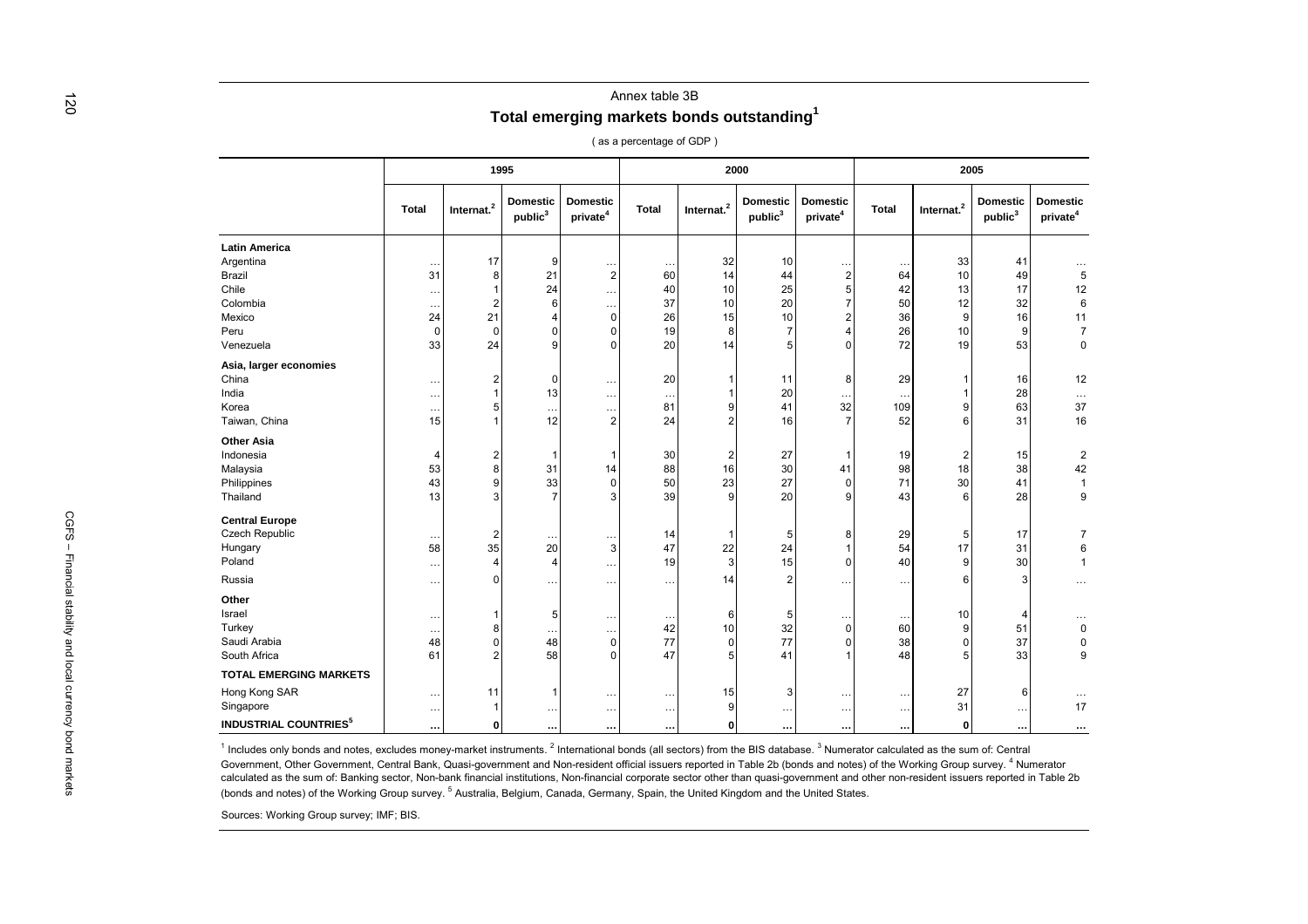# Annex table 4

# **Structure of debt securities outstanding1**

|                                         | 1995                                   |                                                | 2000                                   |                                                | 2005                                   |                                                |  |  |
|-----------------------------------------|----------------------------------------|------------------------------------------------|----------------------------------------|------------------------------------------------|----------------------------------------|------------------------------------------------|--|--|
|                                         | <b>Domestic</b><br>issues <sup>2</sup> | <b>Public</b><br>sector<br>issues <sup>3</sup> | <b>Domestic</b><br>issues <sup>2</sup> | <b>Public</b><br>sector<br>issues <sup>3</sup> | <b>Domestic</b><br>issues <sup>2</sup> | <b>Public</b><br>sector<br>issues <sup>3</sup> |  |  |
| <b>Latin America</b>                    | 57                                     | 87                                             | 63                                     | 83                                             | 79                                     | 79                                             |  |  |
| Argentina                               | $\ddotsc$                              |                                                | $\ddotsc$                              | $\ddotsc$                                      |                                        | $\ddotsc$                                      |  |  |
| <b>Brazil</b>                           | 74                                     | 85                                             | 77                                     | 88                                             | 86                                     | 85                                             |  |  |
| Chile                                   | 96                                     | 98                                             | 76                                     | 68                                             | 72                                     | 58                                             |  |  |
| Colombia                                | 80                                     | 97                                             | 73                                     | 78                                             | 77                                     | 85                                             |  |  |
| Mexico                                  | 22                                     | 84                                             | 56                                     | 74                                             | 80                                     | 61                                             |  |  |
| Peru                                    | 69                                     | 69                                             | 59                                     | 75                                             | 64                                     | 73                                             |  |  |
| Venezuela                               | 32                                     | 98                                             | 35                                     | 94                                             | 74                                     | 98                                             |  |  |
| Asia, larger economies                  | 77                                     | 62                                             | 93                                     | 57                                             | 95                                     | 66                                             |  |  |
| China                                   | $\ddotsc$                              |                                                | 95                                     | 62                                             | 98                                     | 70                                             |  |  |
| India                                   | 94                                     | 94                                             | 96                                     | 95                                             | 96                                     | 94                                             |  |  |
| Korea                                   | $\ddotsc$                              | $\cdots$                                       | 90                                     | 50                                             | 92                                     | 57                                             |  |  |
| Taiwan, China                           | 97                                     | 38                                             | 96                                     | 45                                             | 92                                     | 59                                             |  |  |
| <b>Other Asia</b>                       | 82                                     | 71                                             | 80                                     | 67                                             | 80                                     | 71                                             |  |  |
| Indonesia                               | 76                                     | 56                                             | 95                                     | 95                                             | 89                                     | 88                                             |  |  |
| Malaysia                                | 87                                     | 66                                             | 83                                     | 45                                             | 82                                     | 49                                             |  |  |
| Philippines                             | 79                                     | 96                                             | 55                                     | 87                                             | 59                                     | 92                                             |  |  |
| Thailand                                | 75                                     | 61                                             | 76                                     | 61                                             | 88                                     | 77                                             |  |  |
| <b>Central Europe</b>                   | 59                                     | 97                                             | 83                                     | 91                                             | 81                                     | 91                                             |  |  |
| <b>Czech Republic</b>                   | $\ddot{\phantom{0}}$                   | .                                              | 97                                     | 80                                             | 91                                     | 85                                             |  |  |
| Hungary                                 | 47                                     | 95                                             | 64                                     | 96                                             | 73                                     | 88                                             |  |  |
| Poland                                  | .                                      | .                                              | 88                                     | 93                                             | 79                                     | 96                                             |  |  |
| Russia                                  | $\ddotsc$                              | $\cdots$                                       | $\ddotsc$                              | $\ddotsc$                                      |                                        | $\cdots$                                       |  |  |
| Other                                   | 91                                     | 97                                             | 90                                     | 97                                             | 88                                     | 93                                             |  |  |
| Israel                                  | $\ddotsc$                              | .                                              | $\ddotsc$                              | $\ddotsc$                                      | $\ddotsc$                              | $\cdots$                                       |  |  |
| Turkey                                  | $\ddotsc$                              |                                                | 76                                     | 99                                             | 86                                     | 98                                             |  |  |
| Saudi Arabia                            | 100                                    | 100                                            | 100                                    | 100                                            | 99                                     | 98                                             |  |  |
| South Africa                            | 97                                     | 95                                             | 91                                     | 90                                             | 90                                     | 77                                             |  |  |
| <b>TOTAL EMERGING MARKETS</b>           | 71                                     | 82                                             | 80                                     | 74                                             | 87                                     | 74                                             |  |  |
| Hong Kong SAR<br>Singapore              | $\ddotsc$<br>$\ddotsc$                 | .<br>                                          | $\ddotsc$<br>$\ddotsc$                 | $\ddotsc$<br>$\ddotsc$                         | <br>                                   | $\cdots$<br>$\cdots$                           |  |  |
| <b>INDUSTRIAL COUNTRIES<sup>4</sup></b> | 94                                     | 46                                             | 84                                     | 31                                             | 77                                     | 30                                             |  |  |

( as a percentage of total debt securities outstanding )

 $1$  Includes bonds, notes and money-market instruments. Regional aggregates based on the countries listed in the table.  $2$  Domestic issues as reported in Table 2a (money-market instruments) and 2b (bonds and notes) of the Working Group survey. <sup>3</sup> Sum of: Central Government, Other Government, Central Bank, Quasi-government and Non-resident as reported in Table 2a (money-market instruments) and 2b (bonds and notes) of the Working Group survey, plus international bonds, notes and money-market instruments issued by the public sector from the BIS database. <sup>4</sup> Australia, Belgium, Canada, Germany, Spain, the United Kingdom and the United States.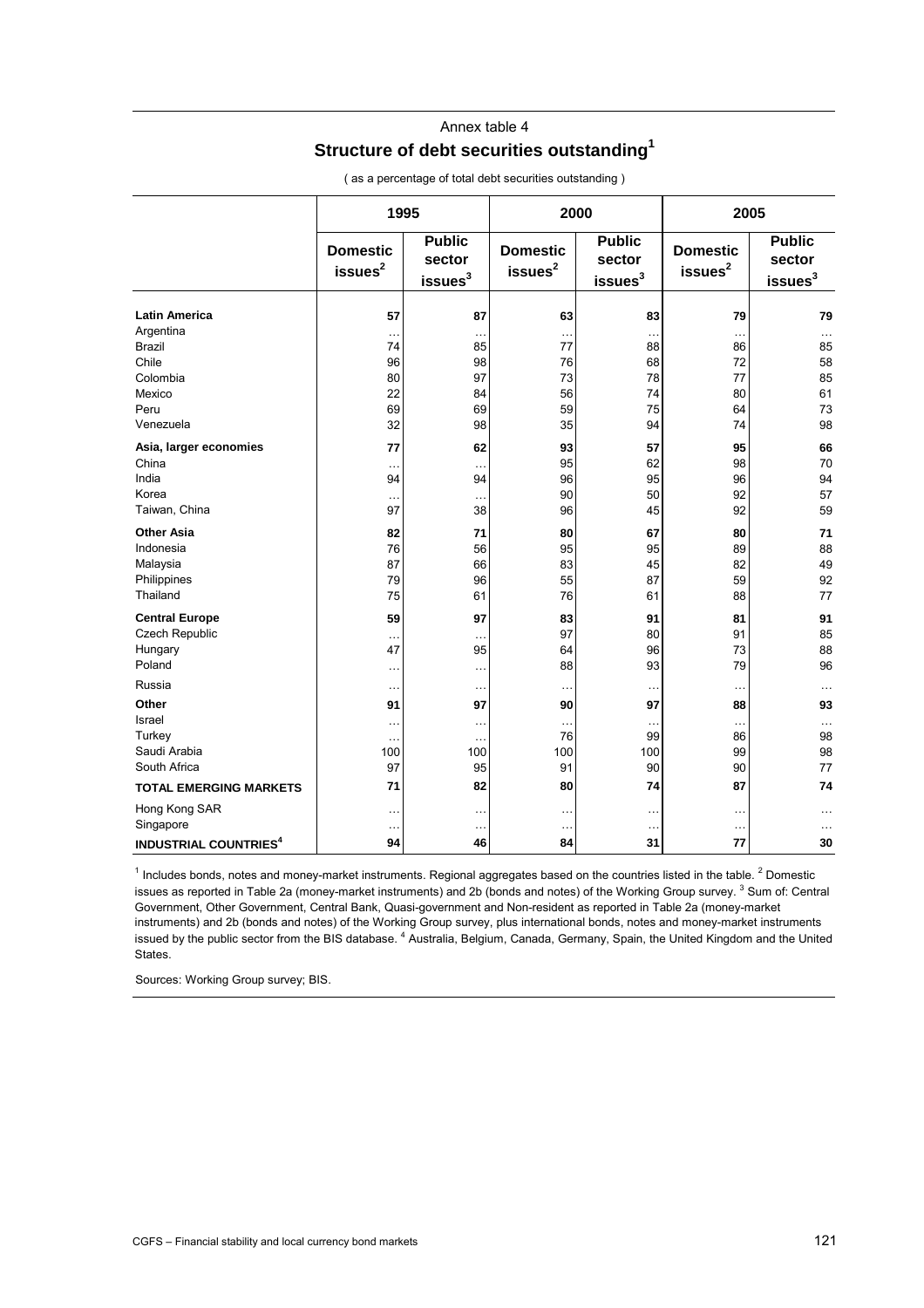#### Annex table 4A

## **Structure of money-market instruments outstanding1**

|                                         | 1995                                   |                                            | 2000                                   |                                                | 2005                                   |                                          |  |  |
|-----------------------------------------|----------------------------------------|--------------------------------------------|----------------------------------------|------------------------------------------------|----------------------------------------|------------------------------------------|--|--|
|                                         | <b>Domestic</b><br>issues <sup>2</sup> | <b>Public</b><br>sector<br>is <sup>3</sup> | <b>Domestic</b><br>issues <sup>2</sup> | <b>Public</b><br>sector<br>issues <sup>3</sup> | <b>Domestic</b><br>issues <sup>2</sup> | <b>Public</b><br>sector<br>$i$ ssues $3$ |  |  |
| <b>Latin America</b>                    | 80                                     | 44                                         | 95                                     | 48                                             | 99                                     | 53                                       |  |  |
| Argentina                               | .                                      | $\ddotsc$                                  |                                        | $\ddotsc$                                      | $\ddotsc$                              | $\cdots$                                 |  |  |
| Brazil                                  | $\ddotsc$                              | $\ddotsc$                                  |                                        | $\ddotsc$                                      | 99                                     | 45                                       |  |  |
| Chile                                   | 100                                    | 100                                        | 100                                    | 100                                            | 100                                    | 100                                      |  |  |
| Colombia                                | 94                                     | 94                                         | 100                                    | $\mathbf 0$                                    | 100                                    | 42                                       |  |  |
| Mexico                                  | 90                                     | 95                                         | 99                                     | 43                                             | 100                                    | 51                                       |  |  |
| Peru                                    | 97                                     | 97                                         | 100                                    | 84                                             | 100                                    | 78                                       |  |  |
| Venezuela                               | 100                                    | 85                                         | 100                                    | 78                                             | 100                                    | 90                                       |  |  |
| Asia, larger economies                  | 97                                     | 21                                         | 99                                     | 16                                             | 100                                    | 68                                       |  |  |
| China                                   | $\ddotsc$                              | $\ddotsc$                                  | .                                      | $\ddotsc$                                      | 100                                    | 94                                       |  |  |
| India                                   | 100                                    | 82                                         | 100                                    | 70                                             | 100                                    | 56                                       |  |  |
| Korea                                   | $\ddotsc$                              | $\ddotsc$                                  | 98                                     | 4                                              | 99                                     | 15                                       |  |  |
| Taiwan, China                           | 100                                    | 5                                          | 100                                    | 21                                             | 100                                    | 60                                       |  |  |
| <b>Other Asia</b>                       | 97                                     | 64                                         | 97                                     | 72                                             | 99                                     | 93                                       |  |  |
| Indonesia                               | 100                                    | 74                                         | 100                                    | 100                                            | 100                                    | 90                                       |  |  |
| Malaysia                                | 100                                    | 56                                         | 97                                     | 41                                             | 100                                    | 77                                       |  |  |
| Philippines                             | $\ddotsc$                              | $\ddotsc$                                  | 100                                    | $\overline{2}$                                 | 100                                    | 11                                       |  |  |
| Thailand                                | 0                                      | 26                                         | 81                                     | 100                                            | 98                                     | 100                                      |  |  |
| <b>Central Europe</b>                   | 100                                    | 99                                         | 100                                    | 92                                             | 100                                    | 96                                       |  |  |
| <b>Czech Republic</b>                   | $\ddotsc$                              | $\cdots$                                   | 100                                    | 100                                            | 100                                    | 100                                      |  |  |
| Hungary                                 | 100                                    | 94                                         | 100                                    | 97                                             | 100                                    | 96                                       |  |  |
| Poland                                  | $\ddotsc$                              | $\ddotsc$                                  | 100                                    | 80                                             | 100                                    | 88                                       |  |  |
| Russia                                  | $\cdots$                               | $\cdots$                                   |                                        | $\ddotsc$                                      | $\ddotsc$                              | $\ddotsc$                                |  |  |
| Other                                   | 99                                     | 68                                         | 100                                    | 81                                             | 100                                    | 93                                       |  |  |
| Israel                                  | $\ddotsc$                              | $\ddotsc$                                  |                                        | $\ddotsc$                                      | $\ddotsc$                              | $\ddotsc$                                |  |  |
| Turkey                                  | и.                                     |                                            | 100                                    | 100                                            | 100                                    | 100                                      |  |  |
| Saudi Arabia                            | 100                                    | 100                                        | 0                                      | $\mathbf 0$                                    | 100                                    | 100                                      |  |  |
| South Africa                            | 98                                     | 34                                         | 100                                    | 55                                             | 100                                    | 68                                       |  |  |
| <b>TOTAL EMERGING MARKETS</b>           | 95                                     | 44                                         | 98                                     | 42                                             | 100                                    | 70                                       |  |  |
| Hong Kong SAR<br>Singapore              | $\ddotsc$<br>$\ddotsc$                 | $\ddotsc$<br>$\ddotsc$                     | .<br>$\ddotsc$                         | $\ddotsc$<br>$\ddotsc$                         | $\ddotsc$<br>$\ddotsc$                 | $\ddotsc$<br>$\cdots$                    |  |  |
| <b>INDUSTRIAL COUNTRIES<sup>4</sup></b> | 96                                     | 45                                         | 92                                     | 22                                             | 93                                     | 25                                       |  |  |

( as a percentage of total money-market instruments outstanding )

<sup>1</sup> Includes only money-market instruments, excludes bonds and notes. Regional aggregates based on the countries listed in the table.<br><sup>2</sup> Demostic issues as reported in Table 23 (money market instruments) of the Werking Gr Domestic issues as reported in Table 2a (money-market instruments) of the Working Group survey.<sup>3</sup> Sum of: Central Government, Other Government, Central Bank, Quasi-government and Non-resident as reported in Table 2a (money-market instruments) of the Working Group survey, plus international money-market instruments issued by the public sector from the BIS database. <sup>4</sup> Australia, Belgium, Canada, Germany, Spain, the United Kingdom and the United States.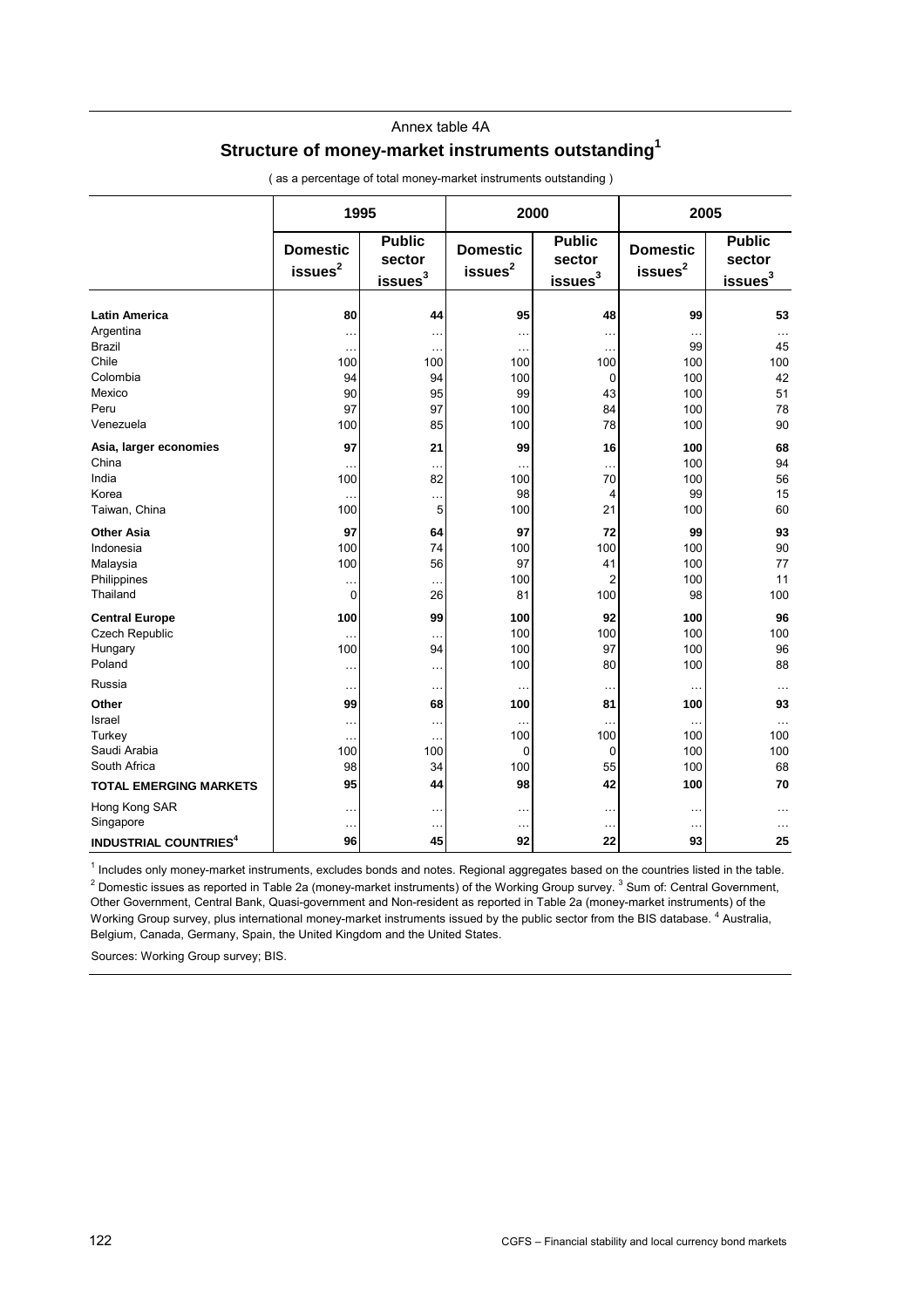## Annex table 4B **Structure of bonds outstanding**

( as a percentage of total bonds outstanding )

|                                         | 1995                                   |                                                |                                        | 2000                                           | 2005                                   |                                                |  |  |
|-----------------------------------------|----------------------------------------|------------------------------------------------|----------------------------------------|------------------------------------------------|----------------------------------------|------------------------------------------------|--|--|
|                                         | <b>Domestic</b><br>issues <sup>2</sup> | <b>Public</b><br>sector<br>issues <sup>3</sup> | <b>Domestic</b><br>issues <sup>2</sup> | <b>Public</b><br>sector<br>issues <sup>3</sup> | <b>Domestic</b><br>issues <sup>2</sup> | <b>Public</b><br>sector<br>issues <sup>3</sup> |  |  |
| <b>Latin America</b>                    | 56                                     | 89                                             | 59                                     | 87                                             | 76                                     | 83                                             |  |  |
| Argentina                               | $\ddotsc$                              | $\ddotsc$                                      | $\ddotsc$                              | $\ddotsc$                                      | .                                      | $\cdots$                                       |  |  |
| <b>Brazil</b>                           | 74                                     | 89                                             | 77                                     | 91                                             | 84                                     | 90                                             |  |  |
| Chile                                   |                                        | $\ddotsc$                                      | 74                                     | 65                                             | 69                                     | 54                                             |  |  |
| Colombia                                | $\ddotsc$                              | $\cdots$                                       | 72                                     | 80                                             | 76                                     | 87                                             |  |  |
| Mexico                                  | 15                                     | 83                                             | 44                                     | 83                                             | 76                                     | 63                                             |  |  |
| Peru                                    | $\mathbf 0$                            | $\mathbf 0$                                    | 57                                     | 75                                             | 61                                     | 73                                             |  |  |
| Venezuela                               | 27                                     | 99                                             | 29                                     | 95                                             | 73                                     | 99                                             |  |  |
| Asia, larger economies                  | 67                                     | 84                                             | 92                                     | 64                                             | 94                                     | 65                                             |  |  |
| China                                   | .                                      | $\ddotsc$                                      | 95                                     | 61                                             | 97                                     | 59                                             |  |  |
| India                                   | $\cdots$                               | $\cdots$                                       | $\ddotsc$                              | $\ddotsc$                                      | $\ddotsc$                              | $\ddotsc$                                      |  |  |
| Korea                                   | $\ddotsc$                              | $\ddotsc$                                      | 89                                     | 57                                             | 91                                     | 63                                             |  |  |
| Taiwan, China                           | 94                                     | 79                                             | 92                                     | 65                                             | 88                                     | 59                                             |  |  |
| <b>Other Asia</b>                       | 80                                     | 72                                             | 78                                     | 67                                             | 79                                     | 69                                             |  |  |
| Indonesia                               | 57                                     | 42                                             | 94                                     | 94                                             | 88                                     | 88                                             |  |  |
| Malaysia                                | 85                                     | 67                                             | 81                                     | 46                                             | 81                                     | 47                                             |  |  |
| Philippines                             | 79                                     | 96                                             | 55                                     | 87                                             | 59                                     | 92                                             |  |  |
| Thailand                                | 77                                     | 61                                             | 76                                     | 59                                             | 86                                     | 71                                             |  |  |
| <b>Central Europe</b>                   | 40                                     | 96                                             | 73                                     | 90                                             | 75                                     | 90                                             |  |  |
| Czech Republic                          | .                                      | $\ddot{\phantom{a}}$                           | 91                                     | 41                                             | 83                                     | 72                                             |  |  |
| Hungary                                 | 40                                     | 95                                             | 53                                     | 96                                             | 68                                     | 86                                             |  |  |
| Poland                                  | .                                      | $\ddotsc$                                      | 82                                     | 98                                             | 76                                     | 97                                             |  |  |
| Russia                                  | .                                      | $\ddotsc$                                      | $\ldots$                               | $\cdots$                                       | .                                      | $\ddotsc$                                      |  |  |
| Other                                   | 91                                     | 99                                             | 89                                     | 98                                             | 87                                     | 93                                             |  |  |
| Israel                                  |                                        |                                                | $\cdots$                               | $\ddotsc$                                      |                                        | .                                              |  |  |
| Turkey                                  | $\ddotsc$                              | $\ddotsc$                                      | 75                                     | 99                                             | 85                                     | 98                                             |  |  |
| Saudi Arabia                            | 100                                    | 100                                            | 100                                    | 100                                            | 99                                     | 98                                             |  |  |
| South Africa                            | 97                                     | 99                                             | 90                                     | 95                                             | 90                                     | 78                                             |  |  |
| <b>TOTAL EMERGING MARKETS</b>           | 67                                     | 89                                             | 77                                     | 78                                             | 85                                     | 75                                             |  |  |
| Hong Kong SAR<br>Singapore              |                                        | $\ddotsc$                                      | $\cdots$                               | $\ddotsc$                                      | .                                      | $\cdots$                                       |  |  |
| <b>INDUSTRIAL COUNTRIES<sup>4</sup></b> | .<br>93                                | $\ddotsc$<br>46                                | $\cdots$<br>83                         | $\ddotsc$<br>33                                | $\ddotsc$<br>74                        | 30                                             |  |  |
|                                         |                                        |                                                |                                        |                                                |                                        |                                                |  |  |

<sup>1</sup> Includes only bonds and notes, excludes money-market instruments. Regional aggregates based on the countries listed in the table.<br><sup>2</sup> Demostic issues as reported in Table 2b (bonds and notes) of the Working Croup supro Domestic issues as reported in Table 2b (bonds and notes) of the Working Group survey.<sup>3</sup> Sum of: Central Government, Other Government, Central Bank, Quasi-government and Non-resident as reported in Table 2b (bonds and notes) of the Working Group survey, plus international bonds and notes issued by the public sector from the BIS database. <sup>4</sup> Australia, Belgium, Canada, Germany, Spain, the United Kingdom and the United States.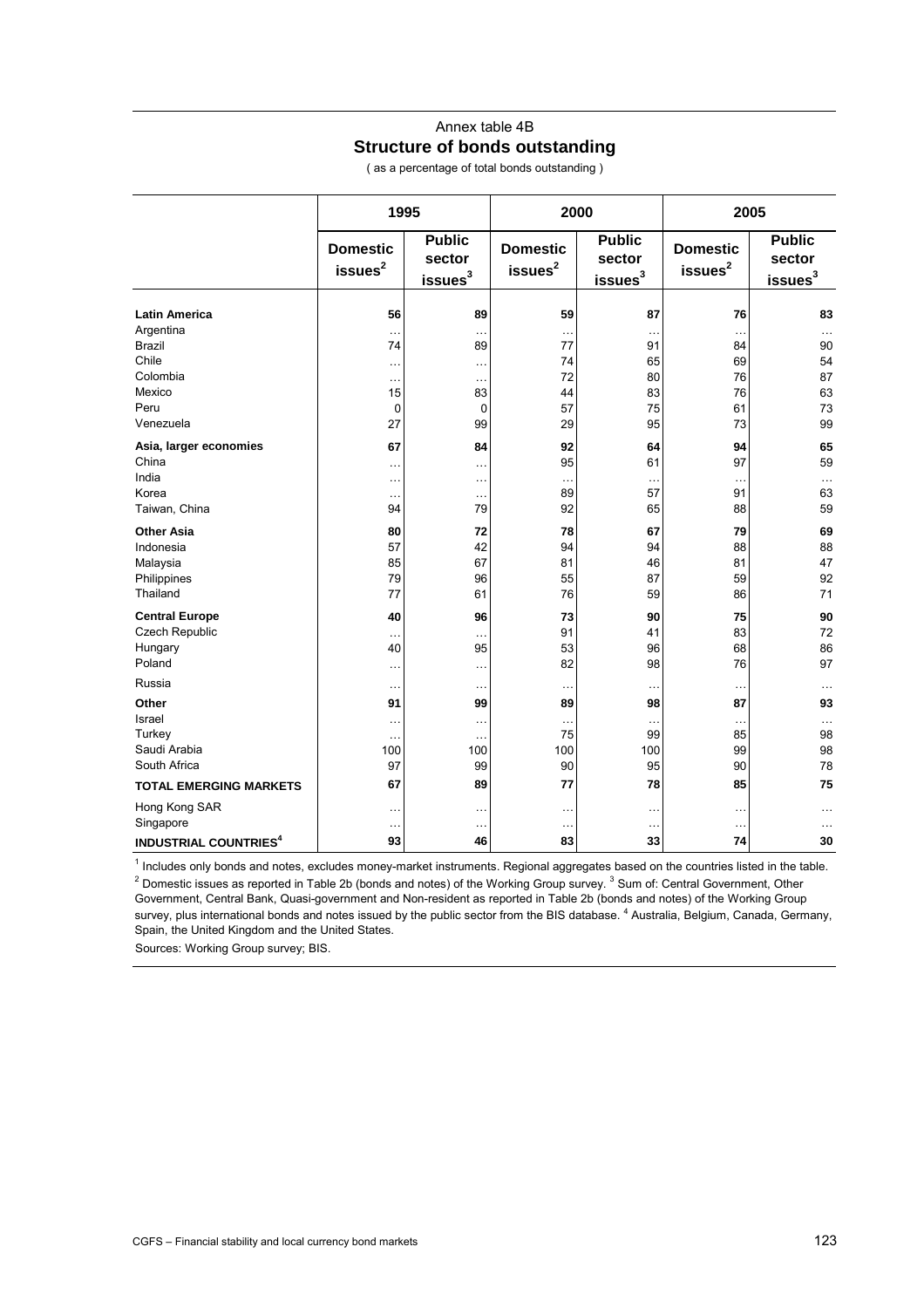### Annex table 5**Issuers of domestic debt securities<sup>1</sup>**

| <b>Financial</b><br>Institutions <sup>2</sup><br>15<br>23<br>33 | Central<br>bank<br>32<br>$\Omega$<br>31<br>100<br>3<br>$\Omega$<br>100<br>77<br>-1<br>$\cdots$<br>$\Omega$<br>$\overline{2}$<br>34<br>5                                                                 | <b>Public</b><br>sector <sup>3</sup><br>58<br>100<br>55<br>97<br>100<br>19<br>60<br>100<br>96<br>37<br>68<br>26 | $\text{Corporate}^4$<br>23<br>38<br>22 | <b>Financial</b><br>Institutions <sup>2</sup><br>11<br>28<br>31<br>19<br>21<br>39<br>18<br>13 | Central<br>bank<br>15<br>22<br>15<br>85<br>$\Omega$<br>13 | <b>Public</b><br>sector <sup>3</sup><br>70<br>78<br>76<br>72<br>67<br>57<br>92<br>49<br>59<br>98<br>36<br>39 | Corporate <sup>4</sup><br>14<br>18<br>23<br>33 | Financial<br>Institutions <sup>2</sup><br>14<br>17<br>37<br>19<br>$\ldots$<br>22<br>27<br>24 | Central<br>bank<br>12<br>13<br>52<br>$\Omega$<br>9<br>18<br>84<br>21<br>30<br>$\Omega$<br>19 | <b>Public</b><br>$\mathsf{sector}^3$<br>67<br>87<br>85<br>11<br>83<br>48<br>43<br>16<br>45<br>39<br>97<br>38 | Corporate <sup>4</sup><br>7<br>$\overline{7}$<br>37<br>6<br>20<br>12<br>19                                                                                                                                                 |
|-----------------------------------------------------------------|---------------------------------------------------------------------------------------------------------------------------------------------------------------------------------------------------------|-----------------------------------------------------------------------------------------------------------------|----------------------------------------|-----------------------------------------------------------------------------------------------|-----------------------------------------------------------|--------------------------------------------------------------------------------------------------------------|------------------------------------------------|----------------------------------------------------------------------------------------------|----------------------------------------------------------------------------------------------|--------------------------------------------------------------------------------------------------------------|----------------------------------------------------------------------------------------------------------------------------------------------------------------------------------------------------------------------------|
|                                                                 |                                                                                                                                                                                                         |                                                                                                                 |                                        |                                                                                               |                                                           |                                                                                                              |                                                |                                                                                              |                                                                                              |                                                                                                              |                                                                                                                                                                                                                            |
|                                                                 |                                                                                                                                                                                                         |                                                                                                                 |                                        |                                                                                               |                                                           |                                                                                                              |                                                |                                                                                              |                                                                                              |                                                                                                              |                                                                                                                                                                                                                            |
|                                                                 |                                                                                                                                                                                                         |                                                                                                                 |                                        |                                                                                               |                                                           |                                                                                                              |                                                |                                                                                              |                                                                                              |                                                                                                              |                                                                                                                                                                                                                            |
|                                                                 |                                                                                                                                                                                                         |                                                                                                                 |                                        |                                                                                               |                                                           |                                                                                                              |                                                |                                                                                              |                                                                                              |                                                                                                              |                                                                                                                                                                                                                            |
|                                                                 |                                                                                                                                                                                                         |                                                                                                                 |                                        |                                                                                               |                                                           |                                                                                                              |                                                |                                                                                              |                                                                                              |                                                                                                              |                                                                                                                                                                                                                            |
|                                                                 |                                                                                                                                                                                                         |                                                                                                                 |                                        |                                                                                               |                                                           |                                                                                                              |                                                |                                                                                              |                                                                                              |                                                                                                              |                                                                                                                                                                                                                            |
|                                                                 |                                                                                                                                                                                                         |                                                                                                                 |                                        |                                                                                               |                                                           |                                                                                                              |                                                |                                                                                              |                                                                                              |                                                                                                              |                                                                                                                                                                                                                            |
|                                                                 |                                                                                                                                                                                                         |                                                                                                                 |                                        |                                                                                               |                                                           |                                                                                                              |                                                |                                                                                              |                                                                                              |                                                                                                              |                                                                                                                                                                                                                            |
|                                                                 |                                                                                                                                                                                                         |                                                                                                                 |                                        |                                                                                               |                                                           |                                                                                                              |                                                |                                                                                              |                                                                                              |                                                                                                              |                                                                                                                                                                                                                            |
|                                                                 |                                                                                                                                                                                                         |                                                                                                                 |                                        |                                                                                               |                                                           |                                                                                                              |                                                |                                                                                              |                                                                                              |                                                                                                              |                                                                                                                                                                                                                            |
|                                                                 |                                                                                                                                                                                                         |                                                                                                                 |                                        |                                                                                               |                                                           |                                                                                                              |                                                |                                                                                              |                                                                                              |                                                                                                              |                                                                                                                                                                                                                            |
|                                                                 |                                                                                                                                                                                                         |                                                                                                                 |                                        |                                                                                               |                                                           |                                                                                                              |                                                |                                                                                              |                                                                                              |                                                                                                              |                                                                                                                                                                                                                            |
|                                                                 |                                                                                                                                                                                                         |                                                                                                                 |                                        |                                                                                               |                                                           |                                                                                                              |                                                |                                                                                              |                                                                                              |                                                                                                              |                                                                                                                                                                                                                            |
|                                                                 |                                                                                                                                                                                                         |                                                                                                                 |                                        |                                                                                               |                                                           |                                                                                                              | 41                                             | 15                                                                                           | 20                                                                                           | 44                                                                                                           | 21                                                                                                                                                                                                                         |
|                                                                 |                                                                                                                                                                                                         |                                                                                                                 |                                        |                                                                                               |                                                           | 69                                                                                                           | 30                                             |                                                                                              | 7                                                                                            | 65                                                                                                           | 27                                                                                                                                                                                                                         |
|                                                                 |                                                                                                                                                                                                         |                                                                                                                 |                                        |                                                                                               |                                                           | 95                                                                                                           |                                                |                                                                                              |                                                                                              | 87                                                                                                           | $\overline{7}$                                                                                                                                                                                                             |
|                                                                 |                                                                                                                                                                                                         | 62                                                                                                              | 33                                     |                                                                                               |                                                           | 40                                                                                                           | 58                                             |                                                                                              |                                                                                              | 46                                                                                                           | 50                                                                                                                                                                                                                         |
|                                                                 | $\Omega$                                                                                                                                                                                                | 99                                                                                                              |                                        |                                                                                               |                                                           | 99                                                                                                           |                                                |                                                                                              | $\Omega$                                                                                     | 98                                                                                                           | $\overline{2}$                                                                                                                                                                                                             |
|                                                                 |                                                                                                                                                                                                         | 66                                                                                                              | 31                                     |                                                                                               |                                                           | 69                                                                                                           | 31                                             |                                                                                              | 19                                                                                           | 61                                                                                                           | 20                                                                                                                                                                                                                         |
|                                                                 | 6                                                                                                                                                                                                       | 89                                                                                                              |                                        |                                                                                               | 25                                                        | 65                                                                                                           |                                                |                                                                                              | 17                                                                                           | 74                                                                                                           |                                                                                                                                                                                                                            |
|                                                                 |                                                                                                                                                                                                         |                                                                                                                 |                                        | 19                                                                                            | 46                                                        | 34                                                                                                           |                                                | 13                                                                                           | 45                                                                                           | 42                                                                                                           |                                                                                                                                                                                                                            |
|                                                                 | $\Omega$                                                                                                                                                                                                | 90                                                                                                              |                                        |                                                                                               | 9                                                         | 87                                                                                                           |                                                | 13                                                                                           | $\Omega$                                                                                     | 86                                                                                                           |                                                                                                                                                                                                                            |
|                                                                 | 11                                                                                                                                                                                                      |                                                                                                                 |                                        |                                                                                               | 20                                                        | 72                                                                                                           |                                                |                                                                                              | 9                                                                                            | 87                                                                                                           |                                                                                                                                                                                                                            |
|                                                                 | $\ddotsc$                                                                                                                                                                                               |                                                                                                                 |                                        |                                                                                               |                                                           | 100                                                                                                          |                                                |                                                                                              |                                                                                              | 96                                                                                                           |                                                                                                                                                                                                                            |
|                                                                 | 3                                                                                                                                                                                                       | 94                                                                                                              |                                        |                                                                                               |                                                           | 94                                                                                                           | O                                              |                                                                                              |                                                                                              | 90                                                                                                           |                                                                                                                                                                                                                            |
|                                                                 | 56                                                                                                                                                                                                      | 44                                                                                                              |                                        |                                                                                               | 62                                                        | 38                                                                                                           |                                                |                                                                                              | 77                                                                                           | 23                                                                                                           |                                                                                                                                                                                                                            |
|                                                                 | $\ddotsc$                                                                                                                                                                                               |                                                                                                                 |                                        |                                                                                               | $\Omega$                                                  | 100                                                                                                          |                                                |                                                                                              | $\Omega$                                                                                     | 100                                                                                                          |                                                                                                                                                                                                                            |
|                                                                 | $\Omega$                                                                                                                                                                                                | 100                                                                                                             |                                        |                                                                                               |                                                           | 100                                                                                                          |                                                |                                                                                              |                                                                                              | 99                                                                                                           |                                                                                                                                                                                                                            |
|                                                                 | $\Omega$                                                                                                                                                                                                | 95                                                                                                              |                                        |                                                                                               |                                                           | 91                                                                                                           |                                                | 18                                                                                           |                                                                                              | 77                                                                                                           |                                                                                                                                                                                                                            |
|                                                                 | 13                                                                                                                                                                                                      |                                                                                                                 | 10                                     | 13                                                                                            |                                                           | 64                                                                                                           | 14                                             | 16                                                                                           | 16                                                                                           | 58                                                                                                           | 10                                                                                                                                                                                                                         |
|                                                                 | $\cdots$                                                                                                                                                                                                | 100                                                                                                             |                                        |                                                                                               |                                                           | 100                                                                                                          |                                                | $\ldots$                                                                                     | $\ddotsc$                                                                                    | 100                                                                                                          |                                                                                                                                                                                                                            |
|                                                                 | $\cdots$                                                                                                                                                                                                |                                                                                                                 |                                        |                                                                                               |                                                           |                                                                                                              |                                                |                                                                                              |                                                                                              |                                                                                                              | 100                                                                                                                                                                                                                        |
| 41                                                              | $\mathbf{0}$                                                                                                                                                                                            |                                                                                                                 |                                        |                                                                                               | $\mathbf{0}$                                              |                                                                                                              |                                                |                                                                                              | $\mathbf{0}$                                                                                 |                                                                                                              | 11                                                                                                                                                                                                                         |
|                                                                 | resident issuers as reported in Tables 2a (money-market instruments) and 2b (bonds and notes) of the Working Group survey. <sup>3</sup> Sum of: Central Government, other governments, quasi-government |                                                                                                                 | 47                                     | 89<br>70<br>12                                                                                | 52                                                        |                                                                                                              | 34                                             | 14                                                                                           | 55                                                                                           |                                                                                                              | 34<br><sup>1</sup> Includes bonds, notes and money-market instruments. Regional aggregates based on the countries listed in the table. <sup>2</sup> Sum of: Banking sector, non-bank financial institutions and other non- |

( as a percentage of total domestic debt securities outstanding )

 $1$  Includes bonds, notes and money-market instruments. Regional aggregates based on the countries listed in the table.  $2$  Sum of: Banking sector, non-bank financial institutions and other nonresident issuers as reported in Tables 2a (money-market instruments) and 2b (bonds and notes) of the Working Group survey. <sup>3</sup> Sum of: Central Government, other governments, quasi-government and non-resident official issuers as reported in Tables 2a (money-market instruments) and 2b (bonds and notes) of the Working Group survey.<sup>4</sup> Non-financial, corporate sector other than quasigovernment as reported in Tables 2a (money-market instruments) and 2b (bonds and notes) of the Working Group survey.<sup>5</sup> Australia, Belgium, Canada, Germany, Spain, the United Kingdom and the United States.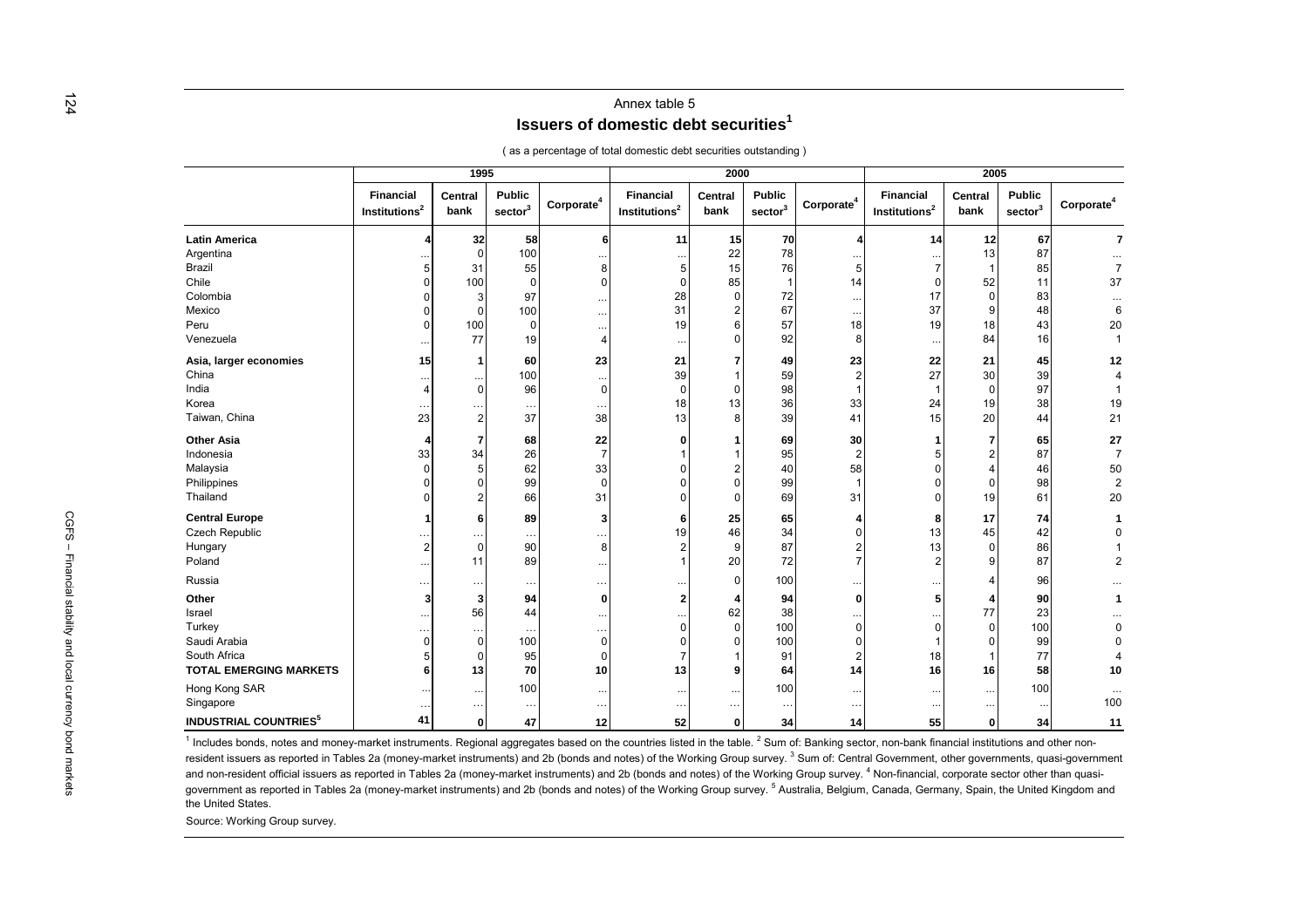## Annex table 5A**Issuers of domestic money-market instruments<sup>1</sup>**

|                               |                                               | 1995                    |                                      |                      |                                        | 2000            |                                      |                        |                                        | 2005            |                                      |                        |
|-------------------------------|-----------------------------------------------|-------------------------|--------------------------------------|----------------------|----------------------------------------|-----------------|--------------------------------------|------------------------|----------------------------------------|-----------------|--------------------------------------|------------------------|
|                               | <b>Financial</b><br>Institutions <sup>2</sup> | <b>Central</b><br>bank  | <b>Public</b><br>sector <sup>3</sup> | $\text{Corporate}^4$ | Financial<br>Institutions <sup>2</sup> | Central<br>bank | <b>Public</b><br>sector <sup>3</sup> | Corporate <sup>4</sup> | Financial<br>Institutions <sup>2</sup> | Central<br>bank | <b>Public</b><br>sector <sup>3</sup> | Corporate <sup>4</sup> |
| <b>Latin America</b>          | 49                                            | 2                       | 48                                   |                      | 50                                     | 16              | 33                                   |                        | 44                                     | 8               | 45                                   | $\overline{2}$         |
| Argentina                     |                                               | $\Omega$                | 100                                  |                      |                                        | 65              | 35                                   |                        |                                        | 100             | $\Omega$                             |                        |
| <b>Brazil</b>                 | 100                                           |                         | $\cdot$ .                            | $\Omega$             | 100                                    | $\ddotsc$       | $\ddotsc$                            | $\Omega$               | 54                                     | $\Omega$        | 46                                   |                        |
| Chile                         | 0                                             | 100                     | 0                                    | 0                    | 0                                      | 100             | 0                                    | $\Omega$               | $\mathbf 0$                            | 100             | 0                                    |                        |
| Colombia                      | <sup>0</sup>                                  | 33                      | 67                                   |                      | 100                                    | 0               | 0                                    |                        | 58                                     | 0               | 42                                   |                        |
| Mexico                        |                                               | $\mathbf 0$             | 100                                  |                      | 56                                     | $\Omega$        | 44                                   |                        | 44                                     | $\Omega$        | 51                                   |                        |
| Peru                          | n                                             | 100                     | $\Omega$                             | $\cdot\cdot$         | $\lvert 3 \rvert$                      | 84              | $\mathbf 0$                          | 13                     | 8                                      | 78              | 0                                    | 14                     |
| Venezuela                     |                                               | $\cdots$                | 85                                   | 15                   |                                        | $\ldots$        | 78                                   | 22                     |                                        | $\ddotsc$       | 90                                   | 10                     |
| Asia, larger economies        | 30                                            | $\overline{\mathbf{2}}$ | 19                                   | 49                   | 27                                     | 11              | 4                                    | 58                     | 18                                     | 66              | 2 <sup>2</sup>                       | 14                     |
| China                         | $\ddotsc$                                     | $\ddotsc$               | $\ddotsc$                            |                      | $\ddots$                               | 100             |                                      |                        |                                        | 94              |                                      |                        |
| India                         | 16                                            | $\mathbf 0$             | 82                                   | -1                   | 5 <sup>5</sup>                         | 0               | 70                                   | 25                     | 20                                     | $\Omega$        | 56                                   | 24                     |
| Korea                         | $\ddotsc$                                     | $\ddotsc$               | $\ddot{\phantom{0}}$                 | $\ddotsc$            | 34                                     | 3               | 0                                    | 63                     | 64                                     | 14              | 0                                    | 22                     |
| Taiwan, China                 | 33                                            | $\sqrt{3}$              | $\overline{2}$                       | 62                   | 23                                     | 17              | $\overline{4}$                       | 57                     | 13                                     | 58              | $\overline{2}$                       | 26                     |
| <b>Other Asia</b>             | 13                                            | 45                      | 20                                   | 22                   | $\mathbf{0}$                           | 17              | 55                                   | 28                     | 1                                      | 57              | 36                                   |                        |
| Indonesia                     | 26                                            | 58                      | 16                                   | $\Omega$             | $\Omega$                               | 12              | 88                                   | $\Omega$               | 3                                      | 14              | 76                                   |                        |
| Malaysia                      | $\Omega$                                      | 33                      | 24                                   | 44                   | $\Omega$                               | 26              | 16                                   | 58                     | $\mathbf 0$                            | 61              | 16                                   | 23                     |
| Philippines                   | $\ddotsc$                                     | $\cdots$                | $\ddot{\phantom{0}}$                 | $\ddotsc$            | 98                                     | $\overline{2}$  |                                      |                        | 89                                     | 11              |                                      |                        |
| Thailand                      | $\Omega$                                      | $\mathbf 0$             | $\Omega$                             | $\Omega$             |                                        | $\Omega$        | 100                                  | 0                      | $\Omega$                               | 72              | 28                                   |                        |
| <b>Central Europe</b>         | ŋ                                             | 12                      | 87                                   |                      |                                        | 49              | 43                                   | 7                      | 2                                      | 59              | 37                                   |                        |
| <b>Czech Republic</b>         |                                               |                         |                                      |                      | 0                                      | 68              | 32                                   | $\Omega$               | $\Omega$                               | 85              | 15                                   |                        |
| Hungary                       |                                               | $\ldots$<br>$\mathbf 0$ | $\ddotsc$<br>94                      | 5                    | 2                                      | 25              | 72                                   |                        |                                        | $\Omega$        | 96                                   |                        |
| Poland                        |                                               | 15                      | 85                                   |                      | 3                                      | 37              | 43                                   | 17                     | $\overline{7}$                         | 42              | 46                                   |                        |
| Russia                        |                                               |                         |                                      |                      |                                        |                 | 100                                  |                        |                                        | 100             | 0                                    |                        |
|                               | $\ddotsc$                                     | $\ddotsc$               | $\ldots$                             | $\ddotsc$            |                                        | $\ddotsc$       |                                      |                        |                                        |                 |                                      |                        |
| Other                         | 32                                            | 41                      | 28                                   | 0                    | 19                                     | 54              | 27                                   | $\mathbf{0}$           | $\overline{7}$                         | 42              | 50                                   |                        |
| Israel                        | $\ldots$                                      | 100                     | $\cdot$ .                            |                      | $\overline{0}$                         | 100<br>$\Omega$ |                                      | $\overline{0}$         | $\mathbf 0$                            | 100<br>$\Omega$ |                                      |                        |
| Turkey<br>Saudi Arabia        | $\ddotsc$                                     | $\cdots$<br>$\mathbf 0$ | $\ddotsc$                            | $\ddotsc$            |                                        |                 | 100                                  | $\Omega$               |                                        |                 | 100                                  |                        |
| South Africa                  | 0<br>66                                       | $\Omega$                | 100<br>34                            | 0<br>$\Omega$        | $\overline{0}$<br>45                   | 0<br>5          | 0<br>50                              | $\Omega$               | 0<br>32                                | 8               | 100<br>60                            |                        |
|                               | 27                                            | 12                      | 33                                   | 28                   | 28                                     | 21              | 22                                   | 30                     | 20                                     | 54              | 16                                   | 10                     |
| <b>TOTAL EMERGING MARKETS</b> |                                               |                         |                                      |                      |                                        |                 |                                      |                        |                                        |                 |                                      |                        |
| Hong Kong SAR                 |                                               | $\cdots$                | 100                                  |                      |                                        | $\ddotsc$       | 100                                  |                        |                                        | $\ldots$        | 100                                  |                        |
| Singapore                     |                                               | $\cdots$                | $\ddot{\phantom{0}}$                 | $\ddotsc$            | $\ddotsc$                              | $\cdots$        |                                      |                        | $\ddots$                               | $\cdots$        | $\cdots$                             | 100                    |
|                               | 44                                            | $\mathbf 0$             | 46                                   | 9                    | 68                                     | $\mathbf{0}$    | 22                                   | 10 <sup>1</sup>        | 70                                     | $\mathbf{0}$    | 26                                   |                        |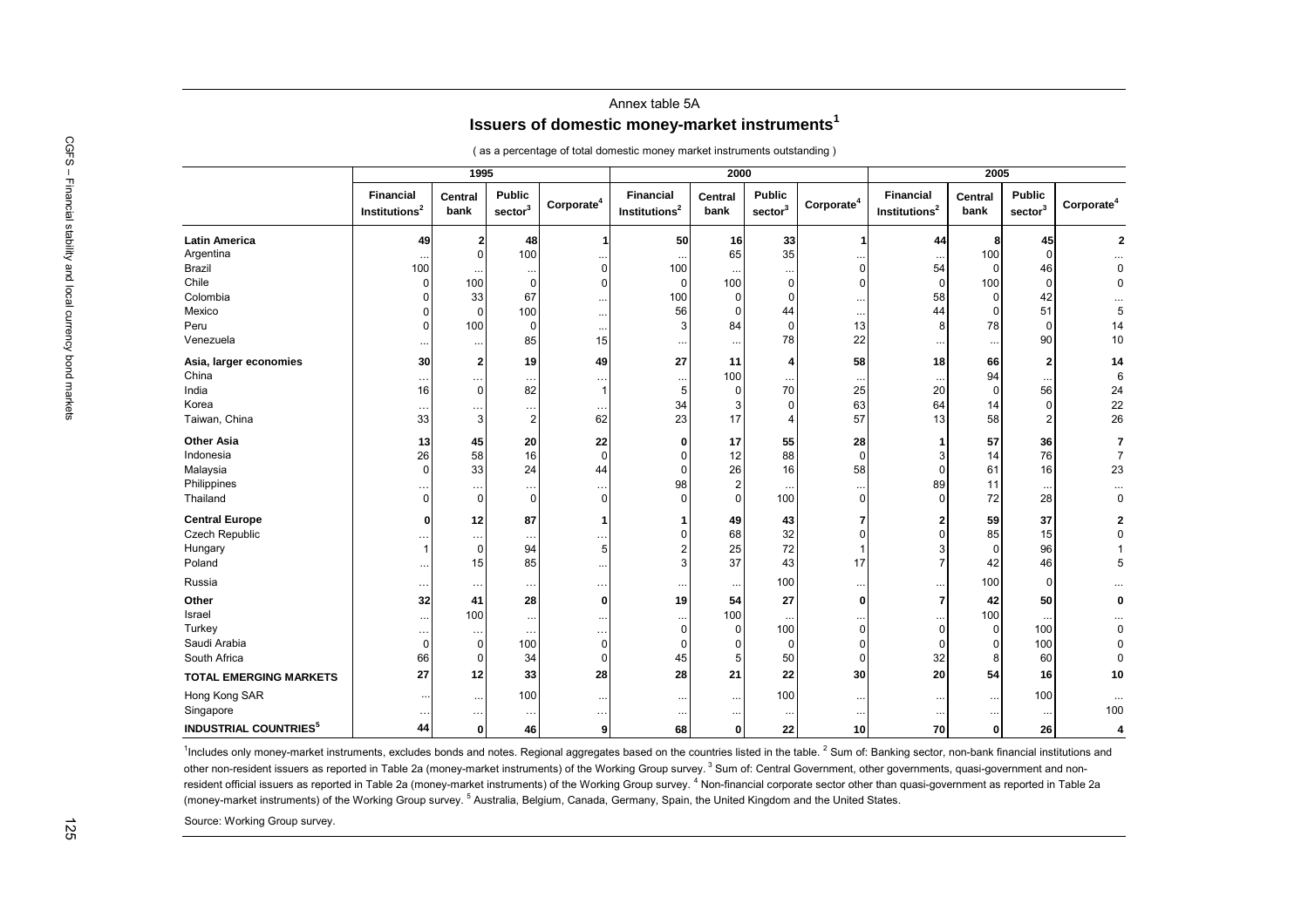## Annex table 5B**Issuers of domestic bonds<sup>1</sup>**

|  |  |  | as a percentage of total domestic bonds outstanding) |  |
|--|--|--|------------------------------------------------------|--|
|  |  |  |                                                      |  |

|                               |                                               | 1995            |                                      |                      |                                        | 2000            |                                      |                      |                                               | 2005            |                                      |                        |
|-------------------------------|-----------------------------------------------|-----------------|--------------------------------------|----------------------|----------------------------------------|-----------------|--------------------------------------|----------------------|-----------------------------------------------|-----------------|--------------------------------------|------------------------|
|                               | <b>Financial</b><br>Institutions <sup>2</sup> | Central<br>bank | <b>Public</b><br>sector <sup>3</sup> | $\text{Corporate}^4$ | Financial<br>Institutions <sup>2</sup> | Central<br>bank | <b>Public</b><br>sector <sup>3</sup> | $\text{Corporate}^4$ | <b>Financial</b><br>Institutions <sup>2</sup> | Central<br>bank | <b>Public</b><br>sector <sup>3</sup> | Corporate <sup>4</sup> |
| <b>Latin America</b>          |                                               | 34              | 59                                   |                      |                                        | 15              | 77                                   |                      | 10                                            | 13              | 70                                   |                        |
| Argentina                     |                                               | $\mathbf 0$     | 100                                  |                      |                                        | $\mathbf 0$     | 100                                  |                      |                                               |                 | 95                                   |                        |
| Brazil                        |                                               | 33              | 58                                   |                      | ŋ                                      | 16              | 79                                   |                      |                                               |                 | 91                                   |                        |
| Chile                         |                                               | 100             |                                      |                      |                                        | 84              |                                      | 16                   |                                               | 47              | 13                                   | 41                     |
| Colombia                      |                                               | $\ddotsc$       | 100                                  |                      | 26                                     | $\Omega$        | 74                                   |                      | 15                                            |                 | 85                                   |                        |
| Mexico                        |                                               | $\cdots$        | 100                                  |                      | 14                                     | 3               | 82                                   |                      | 35                                            | 12              | 47                                   |                        |
| Peru                          |                                               | 0               | <sup>0</sup>                         |                      | 21                                     |                 | 61                                   | 18                   | 20                                            | 11              | 48                                   | 21                     |
| Venezuela                     |                                               | 97              |                                      |                      |                                        |                 | 97                                   |                      | $\ddotsc$                                     | 88              | 12                                   | $\mathbf 0$            |
| Asia, larger economies        |                                               | 0               | 93                                   |                      | 20                                     | 7               | 57                                   | 17                   | 23                                            | q               | 57                                   | 11                     |
| China                         |                                               | $\cdots$        | 100                                  |                      | 39                                     |                 | 59                                   |                      | 39                                            | $\cdots$        | 58                                   |                        |
| India                         |                                               | $\pmb{0}$       | 100                                  |                      |                                        | $\mathbf 0$     | 100                                  |                      | $\ddotsc$                                     | $\Omega$        | 100                                  |                        |
| Korea                         |                                               |                 |                                      |                      | 16                                     | 14              | 42                                   | 28                   | 18                                            | 19              | 44                                   | 18                     |
| Taiwan, China                 |                                               | $\cdots$        | 84                                   |                      |                                        |                 | 70                                   | 26                   | 15                                            |                 | 66                                   | 18                     |
| <b>Other Asia</b>             |                                               | $\bf{0}$        | 75                                   | 22                   |                                        | O               | 70                                   | 30                   |                                               |                 | 69                                   | 29                     |
| Indonesia                     | 43                                            | $\mathbf 0$     | 40                                   | 17                   |                                        | $\Omega$        | 96                                   |                      |                                               |                 | 88                                   | $\overline{7}$         |
| Malaysia                      |                                               | $\Omega$        | 69                                   | 31                   |                                        |                 | 42                                   | 58                   |                                               |                 | 48                                   | 52                     |
| Philippines                   |                                               | $\Omega$        | 99                                   |                      |                                        |                 | 99                                   |                      |                                               |                 | 98                                   |                        |
| Thailand                      |                                               | $\overline{2}$  | 66                                   | 31                   |                                        |                 | 68                                   | 32                   |                                               |                 | 70                                   | 25                     |
| <b>Central Europe</b>         |                                               | 0               | 92                                   |                      | 10                                     |                 | 81                                   |                      | 10                                            |                 | 88                                   |                        |
| <b>Czech Republic</b>         |                                               |                 |                                      |                      | 61                                     | $\Omega$        | 39                                   |                      | 28                                            |                 | 72                                   |                        |
| Hungary                       |                                               | 0               | 88                                   |                      |                                        | $\Omega$        | 95                                   |                      | 15                                            |                 | 84                                   |                        |
| Poland                        |                                               | $\mathbf 0$     | 100                                  |                      |                                        | 12              | 86                                   |                      |                                               |                 | 95                                   |                        |
| Russia                        |                                               |                 | $\cdots$                             |                      |                                        | $\Omega$        | 100                                  |                      |                                               |                 | 100                                  |                        |
| Other                         | ŋ                                             | $\bf{0}$        | 100                                  | O                    | U                                      | $\Omega$        | 99                                   | $\Omega$             |                                               |                 | 94                                   |                        |
| Israel                        |                                               | $\ddotsc$       | 100                                  |                      |                                        |                 | 100                                  |                      |                                               | $\cdots$        | 100                                  |                        |
| Turkey                        |                                               |                 |                                      |                      |                                        | $\Omega$        | 100                                  |                      |                                               |                 | 100                                  |                        |
| Saudi Arabia                  |                                               | $\mathbf 0$     | 100                                  |                      |                                        | $\Omega$        | 100                                  |                      |                                               |                 | 99                                   |                        |
| South Africa                  |                                               | 0               | 100                                  |                      |                                        | $\Omega$        | 97                                   |                      | 17                                            |                 | 78                                   |                        |
| <b>TOTAL EMERGING MARKETS</b> |                                               | 14              | 79                                   |                      | 10                                     |                 | 71                                   | 12                   | 15                                            |                 | 67                                   | 10                     |
| Hong Kong SAR                 |                                               | $\ddotsc$       | 100                                  |                      |                                        | $\ddotsc$       | 100                                  |                      | $\ddotsc$                                     |                 | 100                                  |                        |
| Singapore                     |                                               |                 |                                      |                      |                                        | $\cdots$        |                                      |                      |                                               |                 |                                      | 100                    |
|                               | 40                                            |                 | 47                                   | 13                   | 48                                     | $\mathbf{0}$    | 37                                   | 15                   | 52                                            | $\mathbf 0$     | 35                                   | 13                     |

Source: Working Group survey.  $1$  Includes only bonds and notes, excludes money-market instruments. Regional aggregates based on the countries listed in the table.  $2$  Sum of: Banking sector, non-bank financial institutions and other non-resident issuers as reported in Table 2b (bonds and notes) of the Working Group survey.<sup>3</sup> Sum of: Central Government, other governments, quasi-government and non-resident official issuers as reported in Table 2b (bonds and notes) of the Working Group survey.<sup>4</sup> Non-financial corporate sector other than quasi-government as reported in Table 2b (bonds and notes) of the Working Group survey. 5 Australia, Belgium, Canada, Germany, Spain, the United Kingdom and the United States.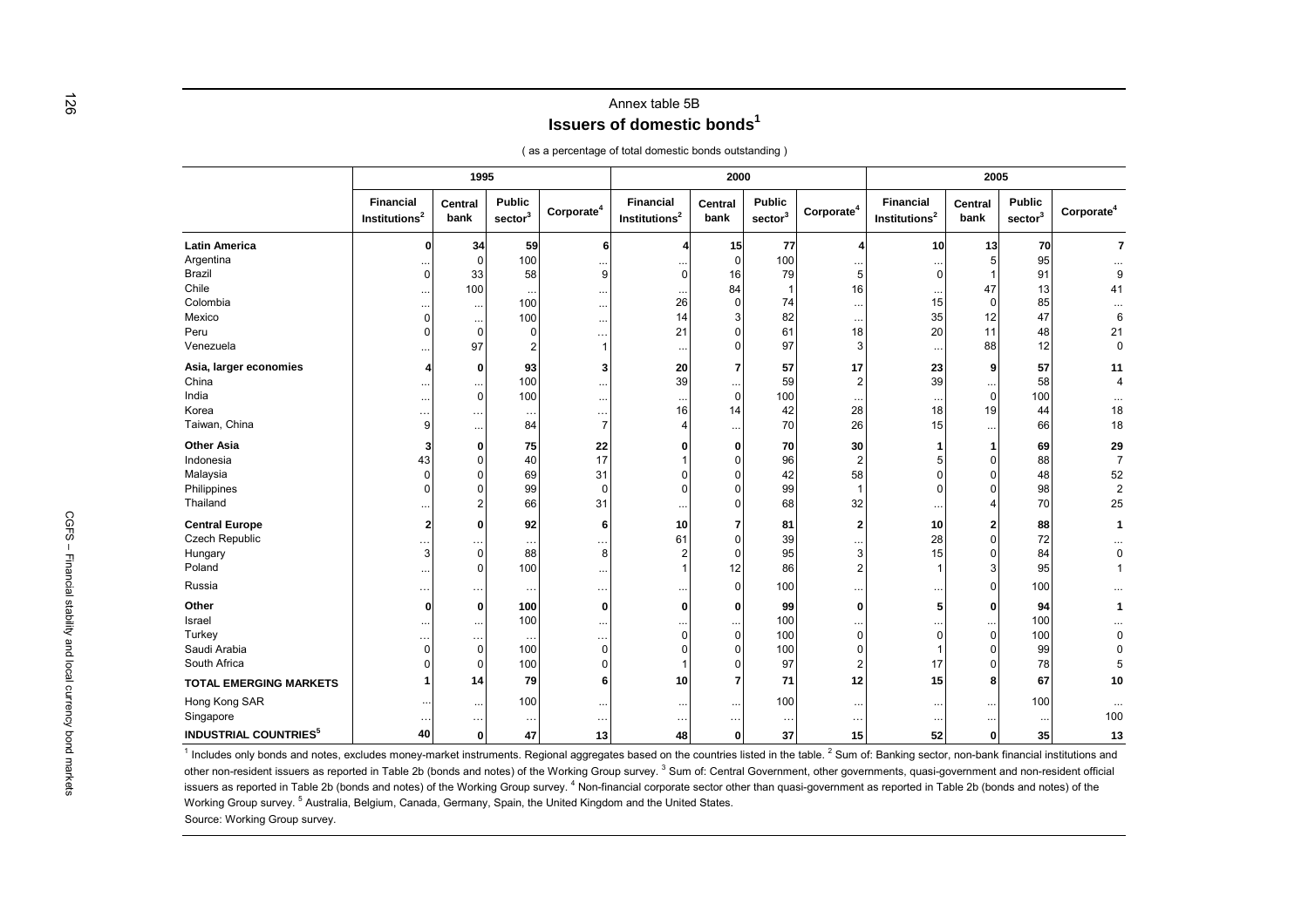## Annex table 6 **Share of short-term debt securities<sup>1</sup>**

|                                         | 1995                                       |                                                 | 2000                                       |                                                 |                                            | 2005                                            |
|-----------------------------------------|--------------------------------------------|-------------------------------------------------|--------------------------------------------|-------------------------------------------------|--------------------------------------------|-------------------------------------------------|
|                                         | <b>Domestic</b><br>securities <sup>2</sup> | <b>International</b><br>securities <sup>3</sup> | <b>Domestic</b><br>securities <sup>2</sup> | <b>International</b><br>securities <sup>3</sup> | <b>Domestic</b><br>securities <sup>2</sup> | <b>International</b><br>securities <sup>3</sup> |
| <b>Latin America</b>                    | 6                                          | 2                                               | 10                                         |                                                 | 14                                         | 0                                               |
| Argentina                               | 0                                          | 3                                               | 13                                         |                                                 | 7                                          | 0                                               |
| Brazil                                  | 5                                          | 4                                               | 5                                          |                                                 | 13                                         |                                                 |
| Chile                                   |                                            | 0                                               | $\ddotsc$                                  | $\Omega$                                        |                                            | 0                                               |
| Colombia                                | 11                                         | 3                                               | 0                                          | $\Omega$                                        | 3                                          | 0                                               |
| Mexico                                  | 39                                         | 1                                               | 25                                         |                                                 | 21                                         | 0                                               |
| Peru                                    | $\ddotsc$                                  | 6                                               | 7                                          | 0                                               | 10                                         | 0                                               |
| Venezuela                               | 100                                        | $\Omega$                                        | 100                                        | 0                                               | 100                                        | O                                               |
| Asia, larger economies                  | 46                                         | 5                                               | 33                                         | 2                                               | 34                                         |                                                 |
| China                                   | 100                                        | 0                                               | 98                                         | 0                                               | 73                                         | 0                                               |
| India                                   | 24                                         | 0                                               | 4                                          | 0                                               | 4                                          | 0                                               |
| Korea                                   |                                            | 8                                               | 1                                          | 3                                               | 0                                          | $\overline{2}$                                  |
| Taiwan, China                           | 58                                         | $\Omega$                                        | 47                                         | 0                                               | 34                                         | 0                                               |
| <b>Other Asia</b>                       | 8                                          | 2                                               | 6                                          | 1                                               | 11                                         | 0                                               |
| Indonesia                               | 22                                         | 0                                               | 12                                         | 0                                               | 14                                         | $\Omega$                                        |
| Malaysia                                | 11                                         | $\Omega$                                        | $\overline{7}$                             |                                                 | 3                                          | $\Omega$                                        |
| Philippines                             | .                                          | 1                                               |                                            | 0                                               |                                            | $\Omega$                                        |
| Thailand                                | 0                                          | 6                                               | 4                                          | 3                                               | 22                                         | 3                                               |
| <b>Central Europe</b>                   | 50                                         | 0                                               | 25                                         | 0                                               | 12                                         | 0                                               |
| Czech Republic                          |                                            | 0                                               | 22                                         | 0                                               | 8                                          | $\Omega$                                        |
| Hungary                                 | 27                                         | $\Omega$                                        | 35                                         | 0                                               | 20                                         | 0                                               |
| Poland                                  | 70                                         | $\Omega$                                        | 20                                         | $\Omega$                                        | 10                                         | 0                                               |
| Russia                                  |                                            | 3                                               | 1                                          | 0                                               | 0                                          | 0                                               |
| Other                                   | 2                                          | 1                                               | 1                                          | 0                                               | 5                                          | 0                                               |
| Israel                                  |                                            | 0                                               |                                            | 0                                               | .                                          | 0                                               |
| Turkey                                  | .                                          | 0                                               | $\overline{c}$                             | 0                                               | $\overline{7}$                             | 0                                               |
| Saudi Arabia                            | 2                                          | 0                                               | 0                                          | 0                                               | 2                                          | 0                                               |
| South Africa                            |                                            | 3                                               |                                            | 0                                               |                                            | $\Omega$                                        |
| <b>TOTAL EMERGING MARKETS</b>           | 18                                         | $\overline{2}$                                  | 21                                         | 1                                               | 24                                         | c                                               |
| Hong Kong SAR                           | 75                                         | 2                                               | 67                                         | 11                                              | 46                                         | 3                                               |
| Singapore                               | 31                                         | $\Omega$                                        | 31                                         | 5                                               | 27                                         | 8                                               |
| <b>INDUSTRIAL COUNTRIES<sup>4</sup></b> | 16                                         | 9                                               | 19                                         | 9                                               | 17                                         | Δ                                               |

( as a percentage of total debt securities outstanding )

<sup>1</sup> Includes bonds, notes and money-market instruments. Regional totals based on the countries listed in the table. Original maturity. <sup>2</sup> Sum of central government and all other issuers as reported in table 2e of the Working Group survey. <sup>3</sup> International bonds, notes and money-market instruments from the BIS database. <sup>4</sup> Australia, Belgium, Canada, Germany, Spain, the United Kingdom and the United States.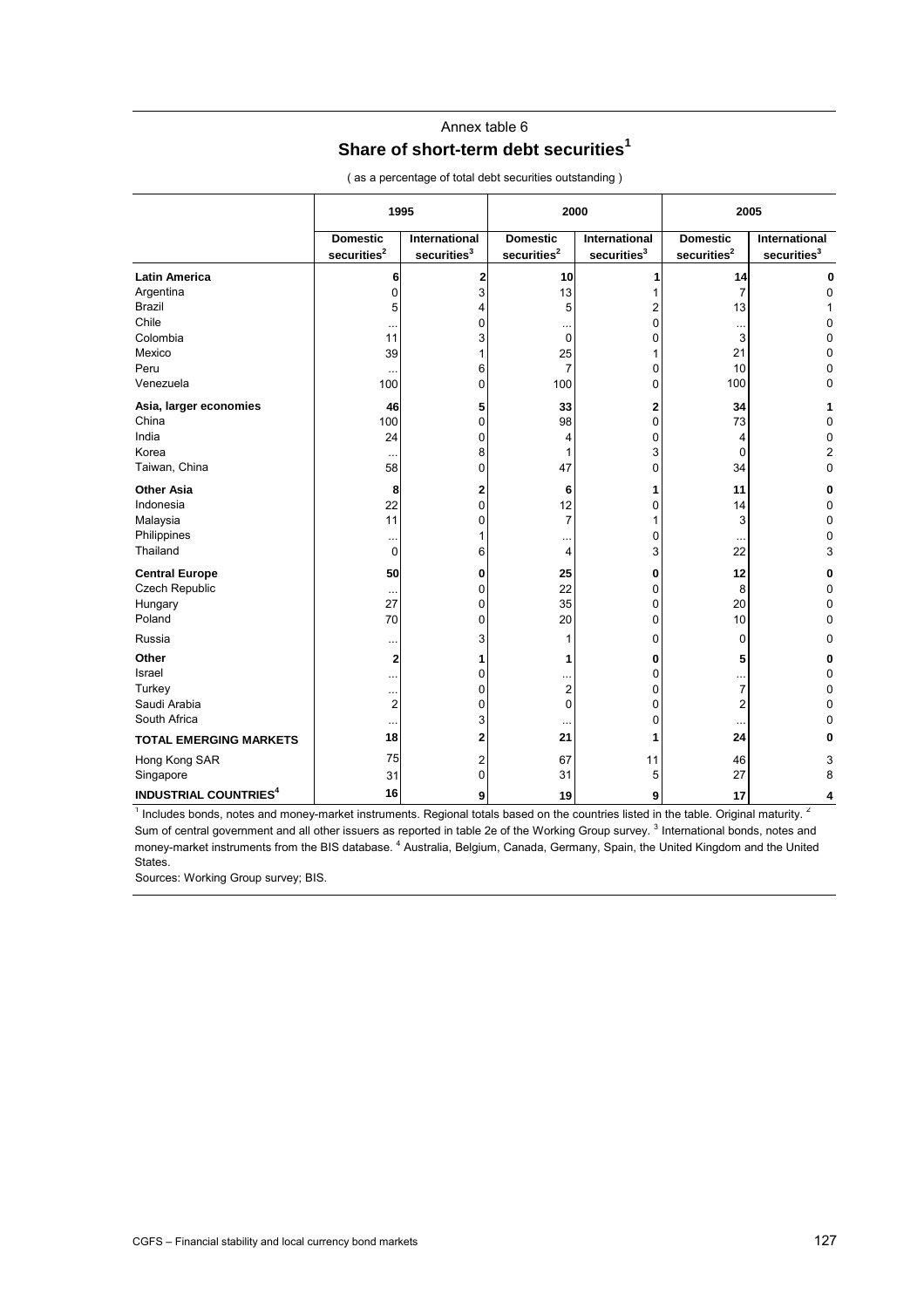#### Annex table 7

## **Maturity of domestic central government debt securities outstanding1**

|                                         | 1995                 |               | 2000      |           | 2005      |           |
|-----------------------------------------|----------------------|---------------|-----------|-----------|-----------|-----------|
|                                         | Original             | Remaining     | Original  | Remaining | Original  | Remaining |
| <b>Latin America</b>                    | 3.1                  | 0.7           | 5.1       | 2.4       | 6.8       | 3.9       |
| Argentina                               | .                    | $\ddotsc$     |           | $\ddotsc$ | $\ddotsc$ | 12.0      |
| <b>Brazil</b>                           | .                    | 0.7           | $\ddotsc$ | 2.7       | $\ddotsc$ | 2.3       |
| Chile                                   | $\ddotsc$            | $\ddotsc$     | $\ddotsc$ | $\ddotsc$ | $\ddotsc$ | $\cdots$  |
| Colombia                                | 3.1                  | $\ddotsc$     | 5.1       | 3.6       | 6.8       | 3.8       |
| Mexico                                  |                      | 0.8           |           | 1.4       | $\ddotsc$ | 3.4       |
| Peru                                    | .                    | $\sim$ $\sim$ | .         | $\ddotsc$ | $\ddotsc$ | $\ddotsc$ |
| Venezuela                               | .                    | 2.9           | .         | 2.5       | $\ddotsc$ | 10.1      |
| Asia, larger economies                  | 7.2                  | 2.6           | 9.6       | 2.7       | 9.8       | 6.1       |
| China                                   | .                    | $\ddotsc$     | $\ddotsc$ | $\ddots$  | $\ddotsc$ | $\ldots$  |
| India                                   | .                    | $\ddotsc$     | 13.0      | $\ddotsc$ | 14.0      | 10.0      |
| Korea                                   | $\ddotsc$            | $\sim$ $\sim$ | 4.0       | 2.4       | 6.1       | 4.1       |
| Taiwan, China                           | 7.2                  | 2.6           | 10.6      | 3.2       | 10.8      | 3.4       |
| <b>Other Asia</b>                       | $\ddot{\phantom{1}}$ | $\ddotsc$     | 13.0      | 5.0       | 10.7      | 5.0       |
| Indonesia                               | .                    | $\cdots$      | 10.0      | 6.0       | 10.0      | 7.0       |
| Malaysia                                | .                    | $\cdots$      | 13.0      | 5.0       | 12.0      | 5.0       |
| Philippines                             | .                    | $\ddotsc$     | .         | $\cdots$  | $\ddotsc$ | $\cdots$  |
| Thailand                                | .                    | $\ddotsc$     | .         | $\ddotsc$ | 9.0       |           |
| <b>Central Europe</b>                   | 1.7                  | 1.2           | 4.2       | 2.6       | 6.2       | 3.6       |
| Czech Republic                          | .                    | $\ddotsc$     |           | $\ddotsc$ | $\ddotsc$ | $\ldots$  |
| Hungary                                 | .                    | $\ddotsc$     | $\ddotsc$ | $\ddotsc$ | $\ddotsc$ |           |
| Poland                                  | 1.7                  | 1.2           | 4.2       | 2.6       | 6.2       | 3.6       |
| Russia                                  | $\ddotsc$            | $\ddotsc$     | 4.0       | 1.7       | 11.1      | 8.6       |
| Other                                   | 8.5                  | 6.5           | 2.1       | 4.5       | 4.4       | 3.2       |
| Israel                                  | 8.5                  | $\ddotsc$     | 8.5       | $\ddotsc$ | 9.7       | $\ddotsc$ |
| Turkey                                  | .                    | $\ddotsc$     | 1.5       | 1.1       | 4.3       | 2.1       |
| Saudi Arabia                            | $\ddotsc$            | 6.5           | $\ddotsc$ | 6.0       | $\ddotsc$ | 5.0       |
| South Africa                            | $\ddotsc$            | $\ddotsc$     | $\ddotsc$ | $\ddotsc$ | $\ddotsc$ | $\cdots$  |
| <b>TOTAL EMERGING MARKETS</b>           | 5.3                  | 3.2           | 7.5       | 3.2       | 8.3       | 4.5       |
| Hong Kong SAR                           | $\ddot{\phantom{a}}$ | $\ddotsc$     | $\ddotsc$ | $\ddotsc$ | $\ddotsc$ |           |
| Singapore                               | 1.6                  | 1.0           | 4.1       | 2.7       | 5.1       | 3.6       |
| <b>INDUSTRIAL COUNTRIES<sup>4</sup></b> | 6.7                  | 5.3           | 9.5       | 6.4       | 10.3      | 5.7       |

( average original and remaining maturity in years )

<sup>1</sup> Includes bonds, notes and money-market instruments. Regional totals based on the countries listed in the table and weighted by the corresponding amounts outstanding. Average original and remaining maturities of central government amounts outstanding reported in Table 2e of the Working Group survey. <sup>4</sup> Australia, Belgium, Canada, Germany, Spain, the United Kingdom and the United States.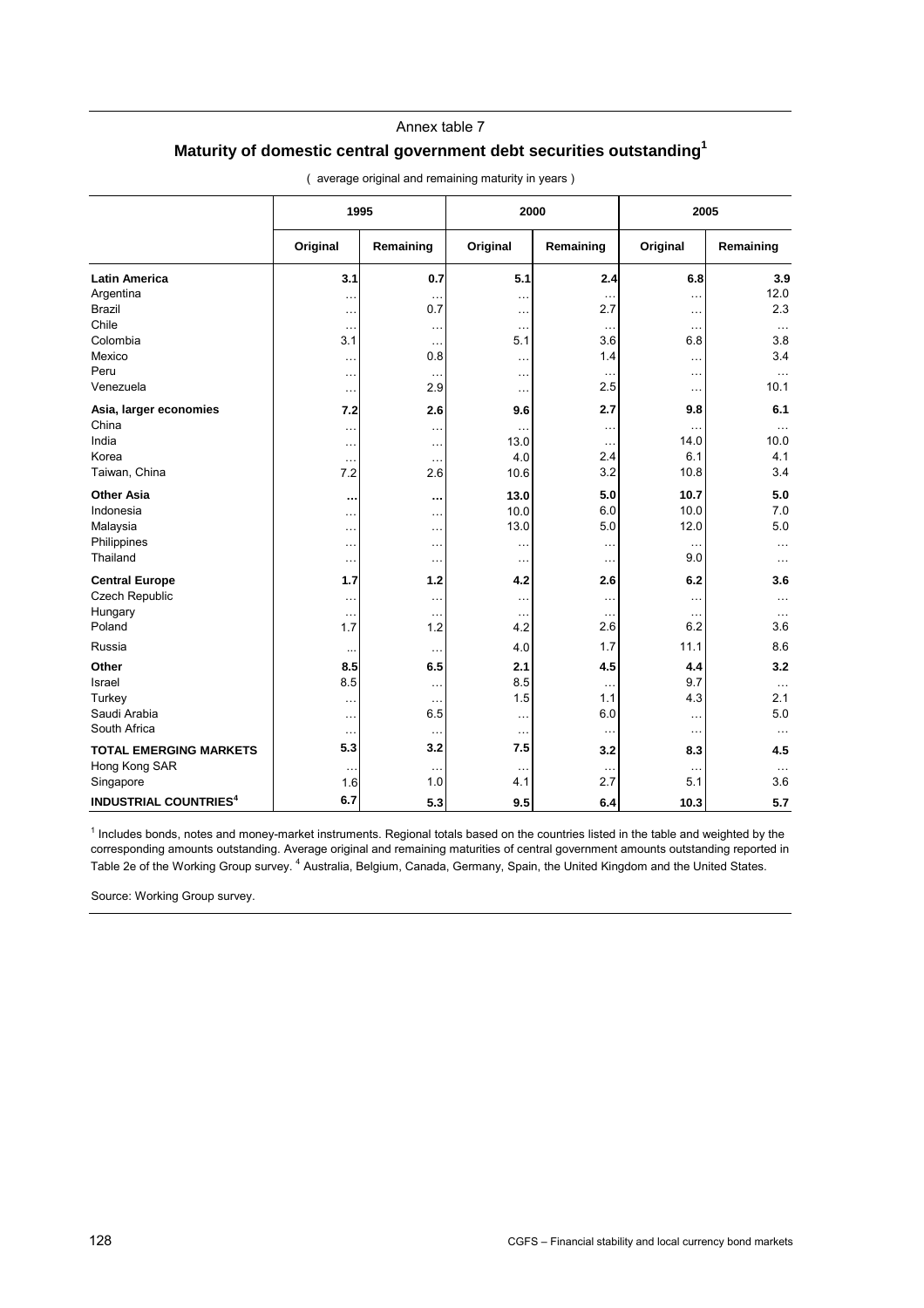#### Annex table 8

**Domestic bonds by instrument<sup>1</sup>**

( as a percentage of total bonds outstanding )

|                               |                         |                               | 1995                 |                                                 |                  |                               | 2000                 |                                                 |                         |                        | 2005                 |                                                 |
|-------------------------------|-------------------------|-------------------------------|----------------------|-------------------------------------------------|------------------|-------------------------------|----------------------|-------------------------------------------------|-------------------------|------------------------|----------------------|-------------------------------------------------|
|                               | <b>Floating</b><br>Rate | <b>Straight</b><br>fixed rate | Inflation<br>indexed | Foreign<br>currency<br>denominated<br>or linked | Floating<br>Rate | <b>Straight</b><br>fixed rate | Inflation<br>indexed | Foreign<br>currency<br>denominated<br>or linked | <b>Floating</b><br>Rate | Straight<br>fixed rate | Inflation<br>indexed | Foreign<br>currency<br>denominated<br>or linked |
| <b>Latin America</b>          | 54                      | 24                            | 12                   | 11                                              | 47               | 12                            | 13                   | 22                                              | 46                      | 23                     | 23                   |                                                 |
| Argentina                     | 26                      | $\mathbf 0$                   | $\Omega$             | 74                                              | 12               | $\Omega$                      | $\Omega$             | 88                                              | $\overline{2}$          |                        | 74                   |                                                 |
| Brazil                        | 64                      | 32                            | $\Omega$             | 3                                               | 58               | 15                            | 6                    | 21                                              | 60                      | 21                     | 16                   |                                                 |
| Chile                         | $\Omega$                | $\mathbf 0$                   | 100                  | $\Omega$                                        | $\Omega$         | $\mathbf 0$                   | 92                   | 8                                               | 0                       | 18                     | 64                   |                                                 |
| Colombia                      |                         |                               | $\ddotsc$            |                                                 | $\Omega$         | 50                            | 41                   | $\overline{7}$                                  | 0                       | 70                     | 29                   |                                                 |
| Mexico                        | 45                      | $\overline{0}$                | 52                   | $\overline{2}$                                  | 35               | 6                             | 16                   | $\mathbf 0$                                     | 47                      | 28                     | 13                   |                                                 |
| Peru                          | $\cdots$                | $\ddotsc$                     | 23                   | 77                                              | 17               | $\Omega$                      | 54                   | 29                                              | 3                       | 35                     | 36                   |                                                 |
| Venezuela                     | 100                     | $\cdots$                      | $\ddots$             | $\ddotsc$                                       | 100              | $\cdots$                      | $\ldots$             | $\ldots$                                        | 44                      | $\cdots$               | $\ddotsc$            |                                                 |
| Asia, larger economies        | $\mathbf 0$             | 100                           | $\mathbf{0}$         | $\mathbf{0}$                                    | 19               | 81                            | $\mathbf 0$          | $\mathbf 0$                                     | 9                       | 91                     | $\mathbf{0}$         |                                                 |
| China                         |                         | 100                           | $\ddot{\phantom{0}}$ |                                                 | 46               | 54                            |                      |                                                 | 19                      | 81                     | $\ddotsc$            |                                                 |
| India                         | $\Omega$                | 100                           | $\Omega$             | $\Omega$                                        | $\Omega$         | 100                           | $\Omega$             | $\mathbf 0$                                     | 5                       | 95                     | $\Omega$             |                                                 |
| Korea                         |                         |                               | $\Omega$             | $\Omega$                                        | 8                | 92                            | $\Omega$             | $\mathbf 0$                                     | 3                       | 97                     | $\Omega$             |                                                 |
| Taiwan, China                 | 0                       | 100                           | $\Omega$             | <sup>0</sup>                                    | $\Omega$         | 100                           | $\Omega$             | $\Omega$                                        | 0                       | 100                    | $\Omega$             |                                                 |
| <b>Other Asia</b>             | 8                       | 92                            | $\mathbf{0}$         | $\mathbf{0}$                                    | 15               | 83                            | 0                    | $\overline{2}$                                  | 9                       | 91                     | $\Omega$             |                                                 |
| Indonesia                     |                         |                               | $\ddots$             |                                                 | 51               | 42                            | $\Omega$             | $\overline{7}$                                  | 53                      | 47                     | $\Omega$             |                                                 |
| Malaysia                      | $\ldots$                | 100                           | $\ldots$             | $\ddotsc$                                       | $\ddotsc$        | 100                           | $\cdots$             |                                                 | $\ldots$                | 100                    | $\cdots$             |                                                 |
| Philippines                   | 26                      | 74                            | $\cdots$             | $\ddotsc$                                       | 8                | 92                            | $\cdots$             | $\ddotsc$                                       | 4                       | 96                     | $\cdots$             |                                                 |
| Thailand                      | $\mathbf 0$             | 100                           | $\mathbf 0$          | $\overline{0}$                                  | n                | 100                           | $\Omega$             | $\mathbf 0$                                     | 0                       | 100                    | $\mathbf 0$          |                                                 |
| <b>Central Europe</b>         | 54                      | 46                            | 0                    | $\mathbf{0}$                                    | 18               | 82                            | -1                   | $\mathbf{0}$                                    | 12                      | 87                     | 1                    |                                                 |
| <b>Czech Republic</b>         | $\ddotsc$               | $\ddotsc$                     | $\ddotsc$            | $\ddotsc$                                       | $\Omega$         | 95                            | 5                    | $\Omega$                                        | $\mathbf 0$             | 100                    | $\Omega$             |                                                 |
| Hungary                       | $\cdots$                | $\cdot\cdot$                  | $\ddots$             | $\cdots$                                        |                  | $\ddotsc$                     | $\ddots$             |                                                 | $\ddotsc$               | $\cdots$               | $\ddotsc$            |                                                 |
| Poland                        | 54                      | 46                            | $\mathbf 0$          | $\overline{0}$                                  | 20               | 80                            | $\Omega$             | $\mathbf 0$                                     | 15                      | 84                     | $\overline{2}$       |                                                 |
| Russia                        |                         | $\ddotsc$                     | $\ddots$             |                                                 | $\ddotsc$        | 100                           | $\ddotsc$            |                                                 | $\ddotsc$               | 97                     | 3                    |                                                 |
| Other                         | $\overline{2}$          | 97                            | $\mathbf{1}$         | $\mathbf{0}$                                    | 11               | 86                            | 1                    | 1                                               | 21                      | 63                     | 7                    |                                                 |
| Israel                        | 37                      | 28                            | 29                   | 6                                               | 23               | 53                            | 22                   |                                                 | 10                      | 78                     | 12                   |                                                 |
| Turkey                        | $\ddotsc$               |                               | $\ldots$             |                                                 | 24               | 70                            | $\Omega$             | 6                                               | 31                      | 42                     | 11                   |                                                 |
| Saudi Arabia                  | 0                       | 100                           | $\mathbf 0$          | $\Omega$                                        | 9                | 91                            | $\Omega$             | $\Omega$                                        | 17                      | 83                     | $\mathbf 0$          |                                                 |
| South Africa                  | $\Omega$                | 100                           | $\Omega$             |                                                 |                  | 97                            | $\Omega$             |                                                 | 9                       | 77                     | 9                    |                                                 |
| <b>TOTAL EMERGING MARKETS</b> | 22                      | 69                            | 5                    | 4                                               | 24               | 65                            | 3                    | 6                                               | 19                      | 71                     | 6                    |                                                 |
| Hong Kong SAR                 | $\Omega$                | 100                           | $\Omega$             | $\Omega$                                        | $\Omega$         | 100                           | $\Omega$             | $\Omega$                                        | 3                       | 97                     | $\Omega$             |                                                 |
| Singapore                     |                         | 100                           | $\ddotsc$            |                                                 |                  | 100                           |                      |                                                 | $\cdots$                | 100                    | $\ddotsc$            |                                                 |
|                               | $\boldsymbol{A}$        | 95                            |                      | $\mathbf{0}$                                    | 6                | 90                            |                      | $\Omega$                                        | 12                      | 83                     | 6                    |                                                 |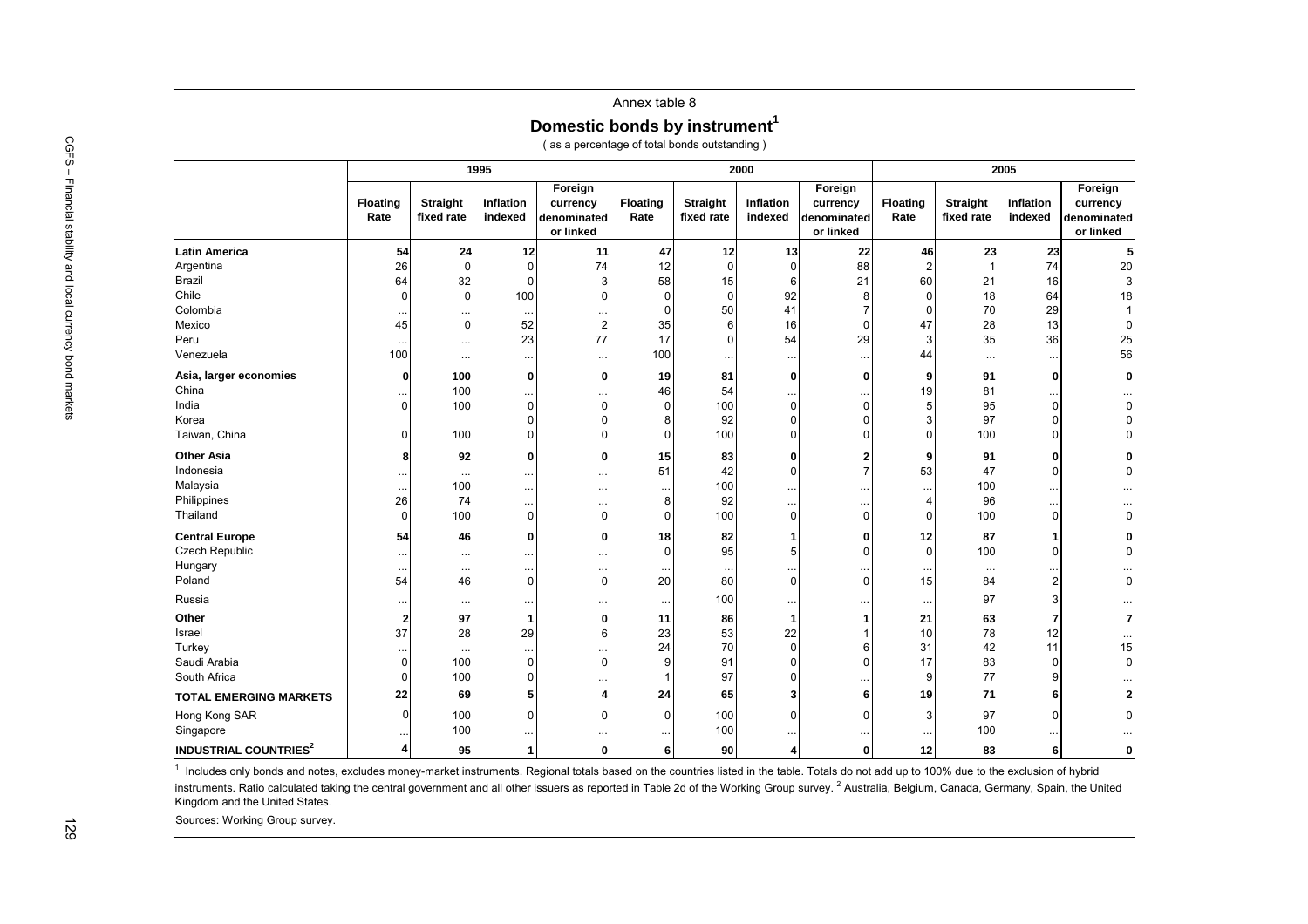|                                          |              |                      | 1995                   |                   |                |                    | 2000               |                   |              |                      | 2005               |                   |
|------------------------------------------|--------------|----------------------|------------------------|-------------------|----------------|--------------------|--------------------|-------------------|--------------|----------------------|--------------------|-------------------|
|                                          | <b>Banks</b> | Other<br>financial   | Other<br>residents     | Non-<br>residents | <b>Banks</b>   | Other<br>financial | Other<br>residents | Non-<br>residents | <b>Banks</b> | Other<br>financial   | Other<br>residents | Non-<br>residents |
| <b>Latin America</b>                     | 39           | 13                   | 16                     | $\cdots$          | 27             | 32                 | 30                 | 1                 | 28           | 47                   | 13                 | $\mathbf{2}$      |
| Argentina                                | $\ddotsc$    | $\cdots$             | $\cdots$               | $\ldots$          | $\ddotsc$      | $\cdots$           | $\cdots$           | $\cdots$          | $\ddotsc$    | $\ddotsc$            | $\ddotsc$          | $\cdots$          |
| Brazil                                   | 39           | 13                   | 14                     | $\cdots$          | 32             | 37                 | 18                 | $\cdots$          | 32           | 50                   | $\overline{7}$     | $\cdots$          |
| Chile                                    | $\ddotsc$    | $\ddotsc$            | $\ddotsc$              | $\ldots$          | $\ldots$       |                    |                    | $\cdots$          | $\ddotsc$    | $\ddot{\phantom{0}}$ | $\ldots$           | .                 |
| Colombia                                 | 29           | $\overline{7}$       | 65                     | $\ddotsc$         | 33             | 14                 | 53                 | $\cdots$          | 36           | 18                   | 46                 | $\cdots$          |
| Mexico                                   | $\ldots$     | $\cdots$             | $\ddotsc$              | $\cdots$          | 8              | 19                 | 70                 | 3                 | 14           | 50                   | 28                 | $\boldsymbol{9}$  |
| Peru                                     | $\ddotsc$    | $\ddotsc$            | $\cdots$               | $\cdots$          |                | 14                 |                    | $\cdots$          | 6            | 17                   | $\ddotsc$          | .                 |
| Venezuela                                | $\ldots$     | $\ldots$             | $\ddotsc$              | $\ldots$          | $\cdots$       | $\ldots$           | $\ldots$           | $\cdots$          | $\cdots$     | $\ldots$             | $\cdots$           | .                 |
| Asia, larger economies                   | 63           | 23                   | 14                     | 0                 | 31             | 18                 | 7                  | $\mathbf 0$       | 51           | 38                   | 10                 | 0                 |
| China                                    | $\cdots$     | $\ddotsc$            | 100                    |                   | 65             | 24                 | 10                 |                   | 69           | 27                   | $\overline{4}$     | $\Omega$          |
| India                                    | 72           | 22                   | 6                      | $\Omega$          | 68             | 18                 | 14                 | $\mathbf 0$       | 58           | 21                   | 21                 | 0                 |
| Korea                                    | $\ldots$     | $\ddotsc$            |                        | $\ldots$          | $\overline{2}$ | 9                  | 3                  | $\mathbf 0$       | 30           | 56                   | 13                 | 0                 |
| Taiwan, China                            | 58           | 24                   | 18                     | $\cdots$          | 43             | 45                 | 12                 |                   | $\cdots$     | $\ddot{\phantom{0}}$ | $\ldots$           |                   |
| <b>Other Asia</b>                        | 8            | 36                   | $\boldsymbol{\Lambda}$ | 2 <sup>1</sup>    | 17             | 33                 | $\mathbf{2}$       | $\mathbf 0$       | 18           | 35                   | 14                 | $\mathbf{3}$      |
| Indonesia                                | $\ddotsc$    |                      |                        | .                 | $\ddotsc$      | $\sim$ .           |                    | $\cdots$          | $\ddotsc$    | $\ddotsc$            | $\ddotsc$          | $\cdots$          |
| Malaysia                                 | 16           | 70                   | 8                      | 3                 | 17             | 75                 | 4                  | $\mathbf 0$       | 16           | 70                   | 8                  | 5                 |
| Philippines                              | $\ddotsc$    | $\ddot{\phantom{a}}$ |                        | $\Omega$          | 18             | $\ddots$           |                    | $\Omega$          | 21           | $\ddotsc$            | $\ddotsc$          | $\mathbf{1}$      |
| Thailand                                 | $\cdots$     | $\ddot{\phantom{0}}$ | $\ddotsc$              |                   | $\ldots$       | $\ldots$           | $\ddotsc$          | $\cdots$          | 17           | 42                   | 39                 | 3                 |
| <b>Central Europe</b>                    | 64           | 4                    | 25                     | 6                 | 39             | 14                 | 32                 | 15                | 31           | 34                   | 10                 | 20                |
| Czech Republic                           | $\cdots$     | $\ldots$             | $\cdots$               |                   | $\cdots$       | $\ldots$           | $\cdots$           | $\cdots$          | 63           | $\cdot\cdot$         | $\cdots$           | $\cdots$          |
| Hungary                                  | 58           | 10                   | 28                     | 4                 | 31             | 27                 | 27                 | 15                | 26           | 33                   | 14                 | 27                |
| Poland                                   | 70           | $\ddotsc$            | 23                     | 7                 | 44             | 6                  | 35                 | 15                | 24           | 44                   | 10                 | 22                |
| Russia                                   | $\ldots$     | $\ddotsc$            | $\cdots$               | .                 | $\ldots$       | $\cdots$           | $\cdots$           | $\ldots$          | $\cdots$     | $\ddotsc$            | $\ddotsc$          | 3                 |
| Other                                    | 17           | 49                   | 30                     | 4                 | 21             | 60                 | 16                 | 3                 | 33           | 32                   | 30                 | 5                 |
| Israel                                   | 32           | 48                   | 20                     | 1                 | 21             | 60                 | 19                 | $\mathbf 0$       | 16           | 56                   | 28                 | $\mathbf{1}$      |
| Turkey                                   | $\cdots$     |                      |                        | . .               | $\ddotsc$      |                    |                    |                   | 53           | $\mathcal{P}$        | 34                 | 11                |
| Saudi Arabia                             | 17           | 83                   | $\Omega$               | $\Omega$          | 23             | 77                 | $\mathbf 0$        | $\mathbf 0$       | 27           | 73                   | $\mathbf 0$        | $\Omega$          |
| South Africa                             | 12           | 25                   | 56                     | 8                 | 15             | 20                 | 51                 | 13                | 17           | 23                   | 55                 | 6                 |
| <b>TOTAL EMERGING MARKETS</b>            | 35           | 30                   | 20                     | 2                 | 28             | 29                 | 14                 | $\mathbf 1$       | 42           | 38                   | 14                 | 2                 |
| Hong Kong SAR                            | $\ldots$     | $\ddotsc$            | $\ddotsc$              | $\ldots$          | $\cdots$       |                    | $\cdots$           |                   | $\cdots$     | $\ddot{\phantom{0}}$ | $\ddotsc$          |                   |
| Singapore                                | $\cdots$     | $\ddotsc$            | $\ldots$               | $\cdots$          | $\ldots$       | $\ldots$           | $\ldots$           | $\cdots$          | 44           | 11                   | 12                 | 13                |
| <b>INDUSTRIAL COUNTRIES</b> <sup>2</sup> | 15           | 43                   | 24                     | 17                | 13             | 46                 | 18                 | 22                | 11           | 46                   | 17                 | 26                |

<sup>1</sup> Includes bonds, notes and money-market instruments. Regional totals based on the countries listed in the table. Ratio calculated taking the holders of central government and all other issuers securities reported in Tables 4a (money-market instruments) and 4b (bonds and notes) of the Working Group survey. Totals do not add up to 100% due to the presence of "unallocated holders" for some countries. 2 Australia, Belgium, Canada, Germany, Spain, the United Kingdom and the United States.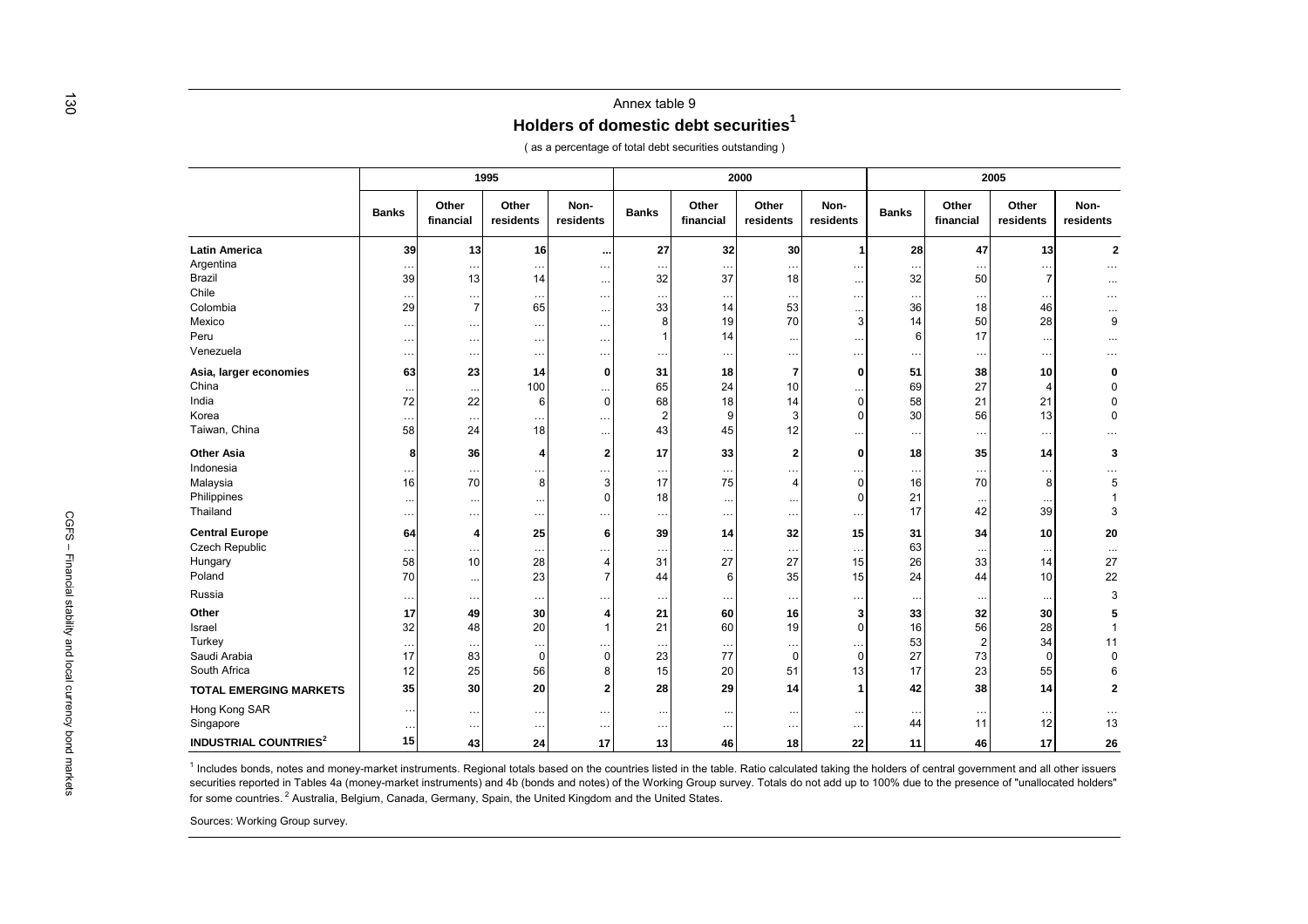## Annex table 9A**Holders of domestic money-market instruments<sup>1</sup>**

|                                         |                            |                       | 1995                 |                      |                        |                          | 2000               |                   |              |                          | 2005                       |                   |
|-----------------------------------------|----------------------------|-----------------------|----------------------|----------------------|------------------------|--------------------------|--------------------|-------------------|--------------|--------------------------|----------------------------|-------------------|
|                                         | <b>Banks</b>               | Other<br>financial    | Other<br>residents   | Non-<br>residents    | Banks                  | Other<br>financial       | Other<br>residents | Non-<br>residents | <b>Banks</b> | Other<br>financial       | Other<br>residents         | Non-<br>residents |
| <b>Latin America</b>                    |                            | $\cdots$              | $\cdots$             | - 11                 | 10                     | $\overline{\phantom{a}}$ | 80                 | 6                 | 37           | 50                       | 12                         |                   |
| Argentina                               | $\ddot{\phantom{0}}$       | $\ddotsc$             | $\ldots$             | $\ddot{\phantom{0}}$ | $\ldots$               | $\ddotsc$                | $\ddotsc$          |                   |              |                          | $\ddotsc$                  | $\cdots$          |
| <b>Brazil</b>                           | $\ddotsc$                  | $\cdots$              | $\cdots$             | $\ldots$             | $\cdot$ .              | $\cdots$                 | $\cdots$           | $\ldots$          | 56           | 42                       | $\overline{2}$             | $\cdots$          |
| Chile                                   | $\ddotsc$                  | $\cdots$              | $\ldots$             | $\ldots$             | $\ddotsc$              | $\cdots$                 | $\ddotsc$          | $\cdots$          | .            | $\ldots$                 | $\ddotsc$                  | $\cdots$          |
| Colombia                                | $\ldots$                   | $\ddotsc$             | $\ldots$             | $\ldots$             | $\ddotsc$              | $\ldots$                 | $\ddotsc$          | $\cdots$          | $\cdots$     | $\ddotsc$                | $\ddotsc$                  | $\cdots$          |
| Mexico                                  | $\ddotsc$                  | $\ddotsc$             | $\cdots$             | $\ddot{\phantom{0}}$ | 10                     | $\overline{4}$           | 80                 | 6                 | 17           | 58                       | 23                         |                   |
| Peru                                    | $\ddotsc$                  | $\ddotsc$             | $\ddotsc$            | $\ddotsc$            |                        | $\ddotsc$                | $\ddotsc$          |                   |              | $\ldots$                 | $\ddotsc$                  |                   |
| Venezuela                               | $\ddotsc$                  | $\cdots$              | $\ldots$             | $\ldots$             | $\ddot{\phantom{0}}$   | $\ldots$                 | $\ddotsc$          | $\ldots$          | $\cdots$     | $\ldots$                 | $\ddotsc$                  | $\cdots$          |
| Asia, larger economies                  | 78                         | 13                    | 9                    | $\ddot{\phantom{1}}$ | 32                     | 47                       | 19                 | 0                 | 67           | 25                       | 8                          |                   |
| China                                   | $\ddot{\phantom{0}}$       |                       | .                    | $\ddot{\phantom{0}}$ | $\ddotsc$              | $\ddots$                 | $\ddotsc$          |                   | 87           | 13                       | $\Omega$                   |                   |
| India                                   | $\ddotsc$                  |                       | $\ddotsc$            | $\ddotsc$            |                        | $\ddotsc$                | $\ddotsc$          | $\ddotsc$         | .            | $\ldots$                 | $\ddotsc$                  | .                 |
| Korea                                   | $\ddotsc$                  | $\cdots$              | $\ldots$             | $\ddotsc$            | 15                     | 64                       | 21                 | $\mathbf 0$       | 12           | 59                       | 29                         |                   |
| Taiwan, China                           | 78                         | 13                    | 9                    | $\cdot$              | 60                     | 24                       | 16                 |                   | .            | $\ldots$                 | $\ddots$                   | .                 |
| <b>Other Asia</b>                       | 60                         | $\cdots$              |                      | $\ddot{\phantom{1}}$ | 34                     | $\cdots$                 |                    |                   | 31           | 15                       | 6                          |                   |
| Indonesia                               | $\ddot{\phantom{0}}$       |                       | $\ddotsc$            | $\ddot{\phantom{a}}$ |                        | $\ldots$                 | $\cdots$           |                   |              | $\ldots$                 | $\ddotsc$                  |                   |
| Malaysia                                | 60                         | $\ddotsc$             | $\cdots$             | $\ddotsc$            | 96                     | $\cdots$                 | $\ddotsc$          | $\ddotsc$         | 44           | $\cdots$                 | $\ldots$                   |                   |
| Philippines                             | $\cdot$ .                  | $\cdots$              | $\cdots$             | $\ddot{\phantom{0}}$ | 27                     | $\cdots$                 | $\ddotsc$          |                   | 33           | $\ddotsc$                | $\cdot$ .                  |                   |
| Thailand                                | $\ddot{\phantom{0}}$       |                       | $\cdots$             | $\ddot{\phantom{0}}$ | $\ddotsc$              | $\cdots$                 | $\ddotsc$          | $\ldots$          | 24           | 53                       | 21                         |                   |
| <b>Central Europe</b>                   | 61                         | 4                     | 26                   | 10                   | 33                     | 30                       | 35                 | $\mathbf{2}$      | 28           | 26                       | 43                         |                   |
| <b>Czech Republic</b>                   | $\ddotsc$                  | $\ddotsc$             | $\ddotsc$            | $\ddotsc$            | $\ddotsc$              | $\ddotsc$                | $\ddotsc$          |                   | .            | $\ddotsc$                | $\ddotsc$                  | $\cdots$          |
| Hungary                                 | 28                         | 14                    | 50                   | 7                    | 17                     | 29                       | 53                 |                   | 21           | 30                       | 46                         |                   |
| Poland                                  | 71                         | $\cdots$              | 18                   | 11                   | 51                     | 31                       | 16                 | 3                 | 35           | 23                       | 41                         |                   |
| Russia                                  | $\ddotsc$                  | $\ldots$              | $\ldots$             | $\ldots$             | $\ddotsc$              | $\cdots$                 | $\cdots$           |                   | $\cdots$     | $\ldots$                 | $\ddots$                   |                   |
| Other                                   | 47                         | 18                    | 35                   | $\mathbf{0}$         | 24                     | 24                       | 52                 | $\mathbf 0$       | 25           | 23                       | 50                         |                   |
| Israel                                  | 50                         | 15                    | 35                   |                      | 15                     | 51                       | 33                 | $\mathbf 0$       | 21           | 44                       | 34                         |                   |
| Turkey                                  | $\ddotsc$                  | $\cdots$              | $\ldots$             | $\ddotsc$            | $\ddotsc$              | $\ldots$                 | $\ddotsc$          | $\ddotsc$         | 18           | -1                       | 75                         |                   |
| Saudi Arabia                            | $\Omega$                   | 100                   | $\mathbf 0$          | $\Omega$             | $\ddotsc$              | $\ldots$                 | $\ldots$           |                   | 0            | 100                      | $\Omega$                   |                   |
| South Africa                            | 57                         | $\ddotsc$             | 43                   |                      | 32                     | $\ddots$                 | 68                 |                   | 46           | $\ldots$                 | 54                         |                   |
| <b>TOTAL EMERGING MARKETS</b>           | 67                         | 11                    | 18                   | $\mathbf{2}$         | 29                     | 35                       | 30                 | 1                 | 57           | 27                       | 13                         |                   |
| Hong Kong SAR                           |                            |                       |                      |                      |                        |                          |                    |                   |              |                          |                            |                   |
| Singapore                               |                            | $\ldots$<br>$\ddotsc$ | $\cdots$<br>$\ldots$ | $\ddot{\phantom{0}}$ | $\cdot$ .<br>$\ddotsc$ | $\cdots$                 | $\cdots$           |                   | 65           | $\cdot \cdot \cdot$<br>5 | $\ddots$<br>$\overline{2}$ |                   |
|                                         | $\ddot{\phantom{0}}$<br>26 |                       |                      | $\ddotsc$            |                        | $\cdots$                 | $\cdots$           |                   |              |                          |                            |                   |
| <b>INDUSTRIAL COUNTRIES<sup>2</sup></b> |                            | 31                    | 11                   | 20                   | 16                     | 38                       | 8                  | 23                | 19           | 39                       | $\overline{7}$             | 18                |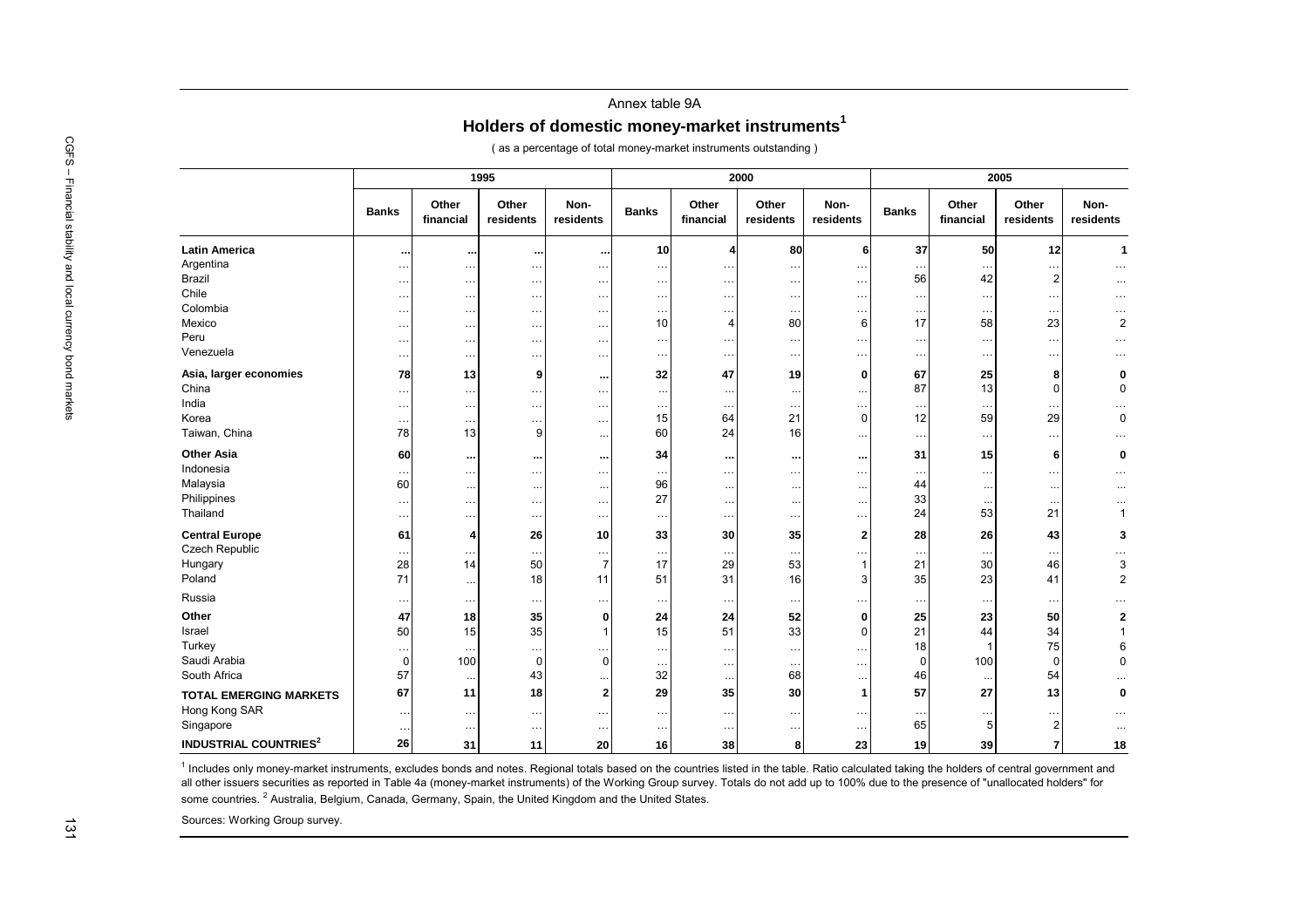|                                         |                           |                       | 1995                   |                      |                 |                            | 2000               |                               |              |                      | 2005                 |                   |
|-----------------------------------------|---------------------------|-----------------------|------------------------|----------------------|-----------------|----------------------------|--------------------|-------------------------------|--------------|----------------------|----------------------|-------------------|
|                                         | <b>Banks</b>              | Other<br>financial    | Other<br>residents     | Non-<br>residents    | <b>Banks</b>    | Other<br>financial         | Other<br>residents | Non-<br>residents             | <b>Banks</b> | Other<br>financial   | Other<br>residents   | Non-<br>residents |
| <b>Latin America</b>                    | 39                        | 13                    | 16                     | $\ddot{\phantom{0}}$ | 28              | 33                         | 27                 | $\Omega$                      | 27           | 47                   | 13                   | $\overline{2}$    |
| Argentina                               | $\ddotsc$                 | $\ldots$              |                        | $\cdots$             | $\ddotsc$       | $\ldots$                   |                    | $\cdots$                      |              | $\ddotsc$            |                      |                   |
| Brazil                                  | 39                        | 13                    | 14                     | $\cdots$             | 32              | 37                         | 18                 | $\ldots$                      | 30           | 50                   | 7                    | $\cdots$          |
| Chile                                   | $\ddotsc$                 | $\ldots$              | $\ddotsc$              | $\cdots$             | $\ddotsc$       | $\ddotsc$                  | $\sim$ $\sim$      | $\ddotsc$                     | $\ddotsc$    | $\ddotsc$            |                      | $\cdots$          |
| Colombia<br>Mexico                      | 29                        | $\overline{7}$        | 65                     | $\cdots$             | 33<br>8         | 14<br>24                   | 53<br>67           | $\cdots$<br>$\overline{1}$    | 36<br>13     | 18<br>47             | 46<br>29             | $\cdots$<br>11    |
| Peru                                    | $\cdots$<br>$\cdots$      | $\ldots$<br>$\ddotsc$ | $\ddotsc$<br>$\ddotsc$ | $\ldots$<br>$\ldots$ | 1               | 14                         |                    | $\cdots$                      | 6            | 17                   |                      | $\cdots$          |
| Venezuela                               | $\cdots$                  | $\cdots$              | $\ldots$               | $\cdots$             | $\ddotsc$       | $\ldots$                   | .                  | $\ddotsc$                     | $\cdots$     | $\ldots$             | $\ddotsc$            |                   |
| Asia, larger economies                  | 58                        | 27                    | 15                     | $\mathbf 0$          | 31              | 15                         | 6                  | 0                             | 48           | 42                   | 11                   | 0                 |
| China                                   | $\ddotsc$                 | $\cdot\cdot$          | 100                    |                      | 65              | 24                         | 10                 |                               | 61           | 33                   | 6                    | 0                 |
| India                                   | 72                        | 22                    | 6                      | $\mathbf 0$          | 68              | 18                         | 14                 | $\mathbf 0$                   | 58           | 21                   | 21                   | 0                 |
| Korea                                   | $\cdots$                  | $\cdot$ .             |                        | $\cdots$             | $\cdot$ .       | $\ddotsc$                  |                    | $\mathbf 0$                   | 33           | 55                   | 11                   | $\pmb{0}$         |
| Taiwan, China                           | 41                        | 34                    | 25                     | $\ldots$             | 34              | 56                         | 9                  | $\ddotsc$                     | $\ldots$     | $\ddot{\phantom{0}}$ | $\ddotsc$            |                   |
| <b>Other Asia</b>                       | 7                         | 37                    | 4                      | $\overline{2}$       | 15              | 43                         | 2                  | $\bf{0}$                      | 16           | 38                   | 15                   | 3                 |
| Indonesia                               | $\ddotsc$                 | $\ddotsc$             |                        | $\cdots$             | $\ddotsc$       | $\ddotsc$                  |                    | $\cdots$                      | $\ddotsc$    | $\ddot{\phantom{0}}$ | $\ddot{\phantom{a}}$ |                   |
| Malaysia<br>Philippines                 | 13                        | 75                    | 8                      | 3<br>$\Omega$        | 14<br>15        | 81                         | 5                  | $\mathbf 0$<br>$\overline{1}$ | 15<br>17     | 71                   | 9                    | 5<br>$\mathbf{1}$ |
| Thailand                                | $\ldots$<br>$\cdots$      | $\ddotsc$<br>$\cdots$ | $\ldots$               | $\ldots$             | $\cdots$        | $\cdot\cdot$<br>$\cdots$   | $\ddotsc$          | $\cdots$                      | 16           | $\ddotsc$<br>40      | 41                   | 3                 |
| <b>Central Europe</b>                   | 68                        | 5                     | 25                     | $\overline{2}$       | 41              | 9                          | 31                 | 20                            | 32           | 35                   | 5                    | 22                |
| Czech Republic                          |                           | $\ddotsc$             | $\ldots$               |                      |                 |                            | $\ldots$           | $\ddotsc$                     | 63           |                      |                      | $\ldots$          |
| Hungary                                 | $\cdot \cdot \cdot$<br>69 | 8                     | 20                     | $\cdots$<br>3        | $\cdots$<br>38  | $\ddot{\phantom{0}}$<br>26 | 13                 | 22                            | 28           | 34                   |                      | 32                |
| Poland                                  | 66                        | $\cdot\cdot$          | 34                     | $\Omega$             | 42              | $\ldots$                   | 40                 | 18                            | 23           | 46                   |                      | 24                |
| Russia                                  | $\ddotsc$                 | $\ldots$              | $\ldots$               | $\cdots$             | $\ldots$        | $\ldots$                   | $\ddotsc$          | $\cdots$                      | $\cdots$     | $\ddotsc$            |                      | 3                 |
| Other                                   | 15                        | 51                    | 29                     | 4                    | 20              | 62                         | 14                 | 3                             | 33           | 32                   | 27                   | 6                 |
| Israel                                  | 29                        | 52                    | 18                     | $\mathbf 0$          | 22              | 62                         | 16                 | $\mathbf 0$                   | 15           | 58                   | 26                   | $\mathbf{1}$      |
| Turkey                                  | $\ldots$                  | $\ddotsc$             | $\cdots$               | $\cdots$             | $\ldots$        | $\ldots$                   | $\cdots$           | $\cdots$                      | 56           | $\overline{2}$       | 31                   | 11                |
| Saudi Arabia                            | 17                        | 81                    | $\mathbf 0$            | $\mathbf 0$          | 23              | 77                         | 0                  | $\mathbf 0$                   | 27           | 73                   | $\Omega$             | $\pmb{0}$         |
| South Africa                            | 8<br>31                   | 27<br>32              | 57<br>20               | 8<br>$\overline{2}$  | 13<br>28        | 24<br>28                   | 49<br>13           | 15<br>$\overline{1}$          | 12<br>39     | 23<br>40             | 50<br>14             | 3                 |
| <b>TOTAL EMERGING MARKETS</b>           |                           |                       |                        |                      |                 |                            |                    |                               |              |                      |                      |                   |
| Hong Kong SAR<br>Singapore              | $\ddotsc$                 | $\ldots$              | $\ldots$               | $\cdots$             | $\cdots$        | $\cdot$ .                  | $\ddotsc$          | $\ddotsc$                     | 36           | $\cdot$ .<br>13      | $\ldots$<br>16       | 18                |
|                                         | $\ddotsc$                 | $\cdot$ .             | $\ldots$               | $\cdots$             | $\cdots$        | $\cdots$                   | $\ddotsc$          | $\cdots$                      |              |                      |                      |                   |
| <b>INDUSTRIAL COUNTRIES<sup>2</sup></b> | 15                        | 44                    | 25                     | 17                   | 13 <sup>1</sup> | 47                         | 19                 | 21                            | 10           | 46                   | 17                   | 26                |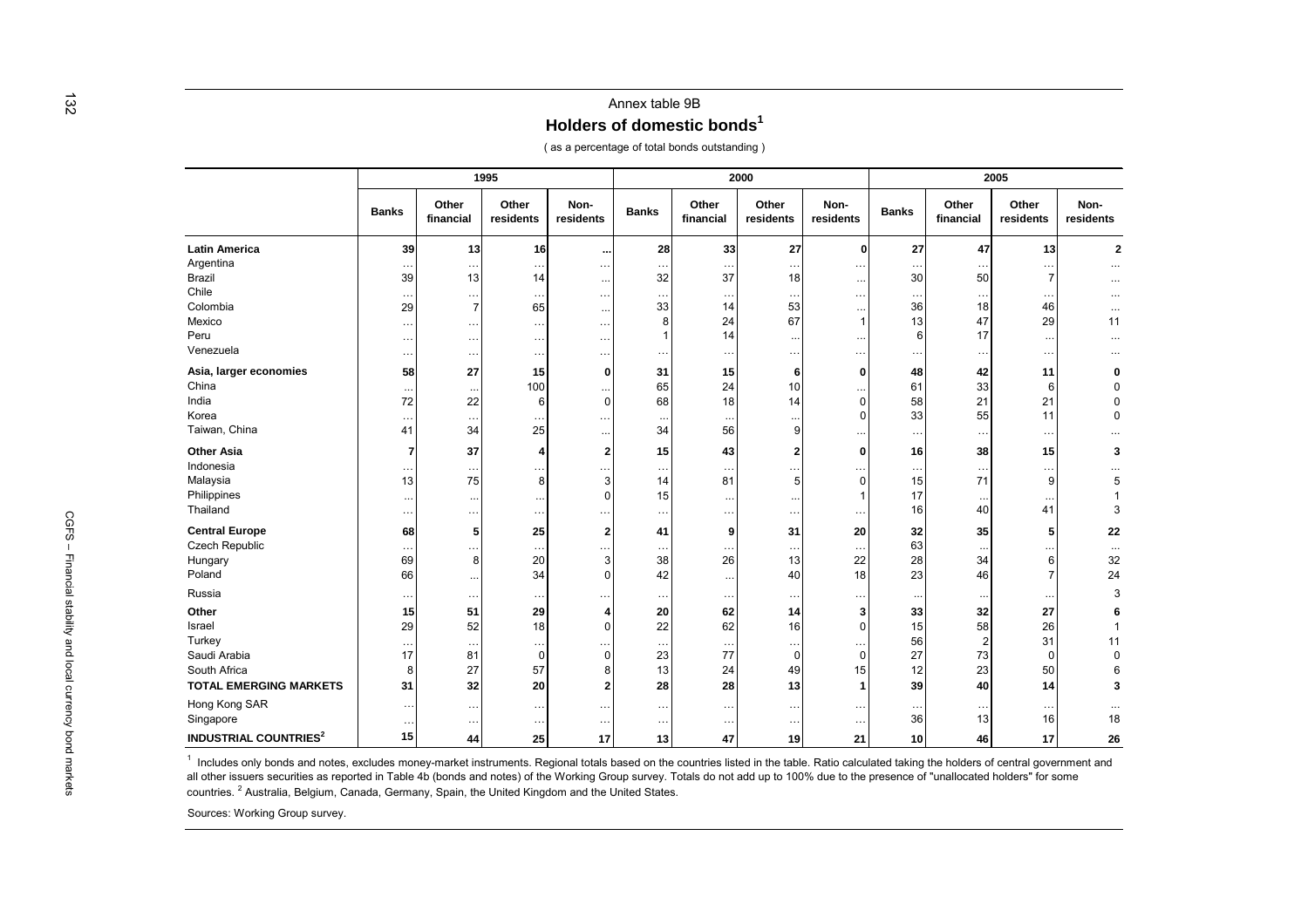|                                         |                                        | 1995                  |                   |                                        | 2000                  |                   |                                        | 2005                  |                   |
|-----------------------------------------|----------------------------------------|-----------------------|-------------------|----------------------------------------|-----------------------|-------------------|----------------------------------------|-----------------------|-------------------|
|                                         | <b>Bid-ask</b><br>spreads <sup>1</sup> | Turnover <sup>2</sup> | Debt <sup>3</sup> | <b>Bid-ask</b><br>spreads <sup>1</sup> | Turnover <sup>2</sup> | Debt <sup>3</sup> | <b>Bid-ask</b><br>spreads <sup>1</sup> | Turnover <sup>2</sup> | Debt <sup>3</sup> |
|                                         |                                        |                       |                   |                                        |                       |                   |                                        |                       |                   |
| <b>Latin America</b>                    |                                        |                       |                   |                                        |                       |                   | $\cdots$                               |                       |                   |
| Argentina                               | $\ddotsc$                              | $\ddotsc$             | 99.9              | $\ddotsc$                              | 225.3                 | 99.8              | $\ddotsc$                              | 63.9                  | 75.8              |
| Brazil                                  | .                                      | 658.5                 | 96.2              | 4.5                                    | 423.5                 | 97.5              | 2.0                                    | 369.6                 | 99.6              |
| Chile                                   | $\ddotsc$                              | $\ddotsc$             |                   | $\ddotsc$                              |                       | $\ddotsc$         | 2.0                                    |                       |                   |
| Colombia                                | $\ddotsc$                              | $\ddotsc$             |                   | $\ddotsc$                              | $\ddotsc$             | $\ddotsc$         |                                        | 2458.7                | $\ddotsc$         |
| Mexico                                  |                                        | $\ddotsc$             | 100.0             | 7.7                                    | 605.2                 | 100.0             | 4.6                                    | 913.1                 | 100.0             |
| Peru                                    |                                        | $\ddotsc$             |                   |                                        |                       | .                 | 20.0                                   | 45.0                  | 49.0              |
| Venezuela                               | .                                      | $\ddotsc$             |                   | $\ddotsc$                              | $\ddotsc$             | .                 |                                        | $\ddotsc$             | $\ddotsc$         |
| Asia, larger economies                  |                                        | $\ddotsc$             |                   | $\ddot{\phantom{1}}$                   |                       |                   |                                        |                       |                   |
| China                                   |                                        | $\ddotsc$             |                   | $\cdots$                               | 6.2                   | 82.8              |                                        | 48.9                  | 93.1              |
| India                                   | .                                      | $\ddotsc$             |                   | 2.0                                    | 319.7                 | $\ddotsc$         | 1.0                                    | 327.9                 |                   |
| Korea                                   |                                        | $\ddotsc$             |                   | 1.0                                    | 939.4                 | 4.5               | 1.0                                    | 874.5                 | 1.6               |
| Taiwan, China                           | $\ddotsc$                              | 124.4                 |                   | $\ddotsc$                              | 685.5                 | $\ddotsc$         | $\ddotsc$                              | 3,971.8               |                   |
| <b>Other Asia</b>                       |                                        |                       |                   |                                        |                       |                   | $\cdots$                               |                       | $\ddotsc$         |
| Indonesia                               |                                        | $\cdots$              |                   | 100.0                                  | 29.0                  | 45.0              | 60.0                                   | 99.0                  | 41.0              |
| Malaysia                                | .                                      | 5.5                   | 100.0             | .                                      | 110.3                 | 100.0             | 2.5                                    | 136.2                 | 100.0             |
| Philippines                             |                                        | $\ddotsc$             |                   | .                                      | 684.1                 |                   | 37.5                                   | 349.0                 |                   |
| Thailand                                | .                                      | $\ddotsc$             | 100.0             |                                        | 175.1                 | 100.0             | 5.0                                    | 60.1                  | 100.0             |
| <b>Central Europe</b>                   |                                        |                       |                   |                                        |                       |                   |                                        |                       |                   |
| Czech Republic                          |                                        | $\ddotsc$             |                   |                                        |                       | 100.0             | 30.0                                   | 121.6                 | 100.0             |
| Hungary                                 | .                                      | $\ddotsc$             |                   | $\ddotsc$                              |                       | .                 |                                        | .                     |                   |
| Poland                                  | $\ddotsc$                              | $\ddotsc$             |                   | 9.0                                    |                       | .                 | 2.5                                    | 3,675.6               | 97.0              |
| Russia                                  |                                        | $\ddotsc$             |                   | $\ddotsc$                              | 80.1                  | .                 | 22.8                                   | 50.5                  | $\ddotsc$         |
| Other                                   |                                        |                       |                   | $\ddotsc$                              | $\ddotsc$             |                   |                                        |                       |                   |
| Israel                                  | $\ddotsc$                              | 20.9                  | 49.3              | $\ddotsc$                              | 47.0                  | 51.5              | $\ddotsc$                              | 108.9                 | 64.3              |
| Turkey                                  | .                                      | $\ddotsc$             |                   |                                        | 725.7                 | 26.6              |                                        | 259.5                 | 40.5              |
| Saudi Arabia                            | 20.0                                   | 1.3                   |                   | 18.0                                   | 2.4                   |                   | 10.0                                   | 1.7                   |                   |
| South Africa                            | $\ddotsc$                              | $\ddotsc$             | 94.6              |                                        | 2,963.8               | 99.8              | $\ddotsc$                              | 1,836.9               | 99.5              |
| <b>TOTAL EMERGING MARKETS</b>           |                                        |                       |                   |                                        |                       |                   | $\cdots$                               |                       | $\cdots$          |
| Hong Kong SAR                           | $\ddotsc$                              | 11,229.4              |                   | $\ddotsc$                              | 840.6                 | .                 |                                        | 454.7                 |                   |
| Singapore                               | 1.0                                    | 36.5                  |                   | 1.0                                    | 48.3                  | 44.6              | 1.0                                    | 48.2                  | 53.4              |
| <b>INDUSTRIAL COUNTRIES<sup>4</sup></b> |                                        |                       |                   |                                        | $\cdots$              |                   | $\cdots$                               | $\cdots$              |                   |

## Annex table 10 **Turnover/outstanding plus bid/ask spreads**

Note: The data refer to the indicators of liquidity in central government local bond (and notes) markets (Table 3a of the Working Group survey).

 $1$  Most liquid issue, in basis points.  $2$  Turnover of central government bonds and notes as a percentage of the previous year's outstanding stock. <sup>3</sup> Tradeable debt as a percentage of total central government local bonds. <sup>4</sup> Australia, Belgium, Canada, Germany, Spain, the United Kingdom and the United States.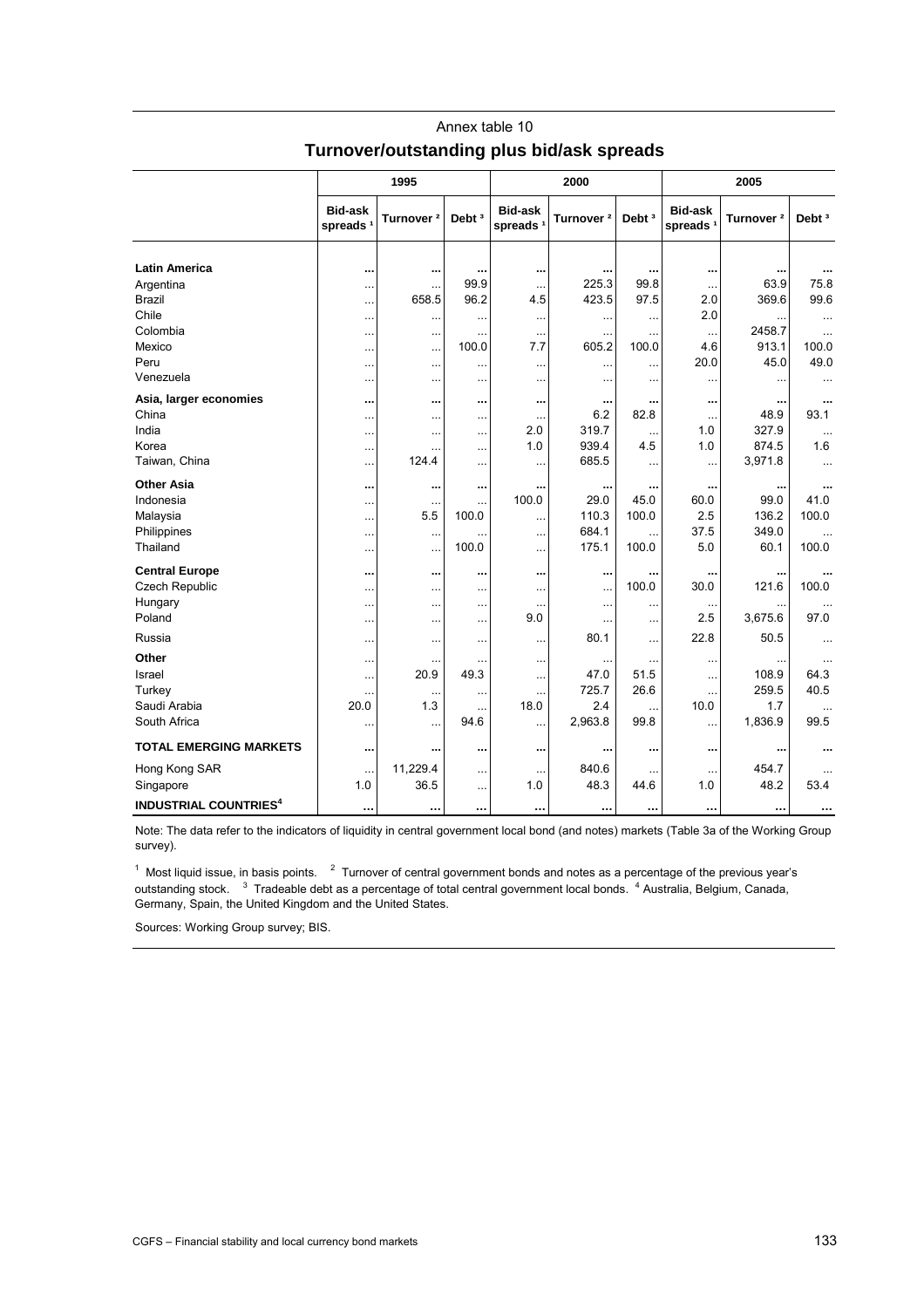## Annex Table 11 **Most liquid issue**

|                                                                                                        |                                                                                             | 1995                                                                                    |                                                                           | 2000                                                                       |                                                           | 2005                                                        |
|--------------------------------------------------------------------------------------------------------|---------------------------------------------------------------------------------------------|-----------------------------------------------------------------------------------------|---------------------------------------------------------------------------|----------------------------------------------------------------------------|-----------------------------------------------------------|-------------------------------------------------------------|
|                                                                                                        | Maturity <sup>1</sup>                                                                       | <b>Benchmark</b><br>securities <sup>2</sup><br>(maturities)                             | Maturity <sup>1</sup>                                                     | <b>Benchmark</b><br>securities <sup>2</sup><br>(maturities)                | Maturity <sup>1</sup>                                     | <b>Benchmark</b><br>securities <sup>2</sup><br>(maturities) |
| <b>Latin America</b><br>Argentina<br><b>Brazil</b><br>Chile<br>Colombia<br>Mexico<br>Peru<br>Venezuela | <br>$\ddotsc$<br>$\ddotsc$<br>$\ddotsc$<br>$\ddotsc$<br>$\ddotsc$<br>$\ddotsc$<br>$\ddotsc$ | <br>$\cdots$<br>$\ddotsc$<br>$\cdots$<br>$\ddotsc$<br>$\cdots$<br>$\cdots$<br>$\ddotsc$ | <br>$\ddotsc$<br>1.0<br>$\ddotsc$<br>2.0<br>1.0<br>$\ddotsc$<br>$\ddotsc$ | <br>$\ddotsc$<br>$\ddotsc$<br>2<br>$\ddotsc$<br>6<br>$\cdots$<br>$\ddotsc$ | <br>10.0<br>2.0<br>5.0<br>9.0<br>10.0<br>7.0<br>$\ddotsc$ | $\ddotsc$<br>6<br>6<br>9<br>.<br>$\cdots$                   |
| Asia, larger economies<br>China<br>India<br>Korea<br>Taiwan, China                                     | <br>$\ddotsc$<br>$\ldots$<br>$\ddotsc$<br>10.0                                              | <br>$\cdots$<br><br>$\ddotsc$<br>$\ddotsc$                                              | <br>7.5<br>$\ddotsc$<br>3.0<br>10.0                                       | $\ddotsc$<br>.<br>$\ddotsc$<br>$\mathbf{1}$<br>$\ddotsc$                   | $\ddotsc$<br>6.8<br>10.0<br>5.0<br>10.0                   | <br>$\cdots$<br>15<br>2<br>.                                |
| <b>Other Asia</b><br>Indonesia<br>Malaysia<br>Philippines<br>Thailand                                  | $\cdots$<br>$\ddotsc$<br>$\ddotsc$<br>$\ldots$<br>$\ddotsc$                                 | <br>$\cdots$<br>$\ddotsc$<br>$\cdots$<br>$\ddotsc$                                      | <br>5.0<br>$\cdots$<br>$\ddotsc$<br>$\ddotsc$                             | <br>8<br>3<br><br>4                                                        | $\ddotsc$<br>5.0<br>3.0<br>3.5<br>5.0                     | <br>10<br>3<br>4                                            |
| <b>Central Europe</b><br>Czech Republic<br>Hungary<br>Poland                                           | <br>$\ddotsc$<br>$\ddotsc$<br>$\ddotsc$                                                     | <br>$\ddotsc$<br>$\ddotsc$<br>$\ddotsc$                                                 | <br>$\cdots$<br>$\ddotsc$<br>5.0                                          | <br>5<br>$\overline{7}$<br>3                                               | 15.0<br>5.0                                               | <br>4<br>$\overline{7}$<br>3                                |
| Russia<br>Other<br>Israel<br>Turkey<br>Saudi Arabia<br>South Africa                                    | $\ldots$<br><br>$\ldots$<br>$\ddotsc$<br>$\ldots$<br>$\ddotsc$                              | $\cdots$<br><br>$\cdots$<br>$\cdots$<br>$\ddotsc$<br>$\cdots$                           | 3.0<br><br>$\ddotsc$<br>$\ddotsc$<br><br>16.0                             | $\cdots$<br><br>$\overline{7}$<br><br>5<br>4                               | 11.6<br><br>$\ddotsc$<br><br>.<br>21.0                    | .<br><br>5<br>4<br>5<br>6                                   |
| <b>TOTAL EMERGING MARKETS</b>                                                                          | $\ddotsc$                                                                                   |                                                                                         |                                                                           |                                                                            |                                                           |                                                             |
| Hong Kong SAR<br>Singapore<br><b>INDUSTRIAL COUNTRIES<sup>3</sup></b>                                  | $\ddotsc$<br>7.0<br>$\ddotsc$                                                               | $\ddotsc$<br>$\cdots$<br>                                                               | 10.0<br>                                                                  | $\ddotsc$<br>6<br>$\ddotsc$                                                | 10.0<br>                                                  | 15<br>$\overline{7}$<br>$\cdots$                            |

<sup>1</sup> Maturity traded, as defined at issuance, in years (Table 3a of the Working Group survey).  $2 \times 10^{10}$  Number of benchmark securities (2007 BIS Deputy Governors' Note questionnaire (unpublished)). For Colombia, local currency only. COP: Apr-06, Apr-08, Jul-09, Feb-10, Apr-12, Sep-14; for Korea, treasury bond 3 year in 2000 and treasury bonds 3 and 5 year in 2005; for Malaysia, 3, 5 and 10 year bonds; for Thailand, 3, 5, 7 and 10 year bonds; for the Czech Republic, 3, 5, 7 and 10 year bonds in 2000 and 3, 5, 10 and 15 year bonds in 2005; for Poland, 2, 5 and 10 year bonds.  $^3$  Australia, Belgium, Canada, Germany, Spain, the United Kingdom and the United States.

Sources: Working Group survey; national data; BIS.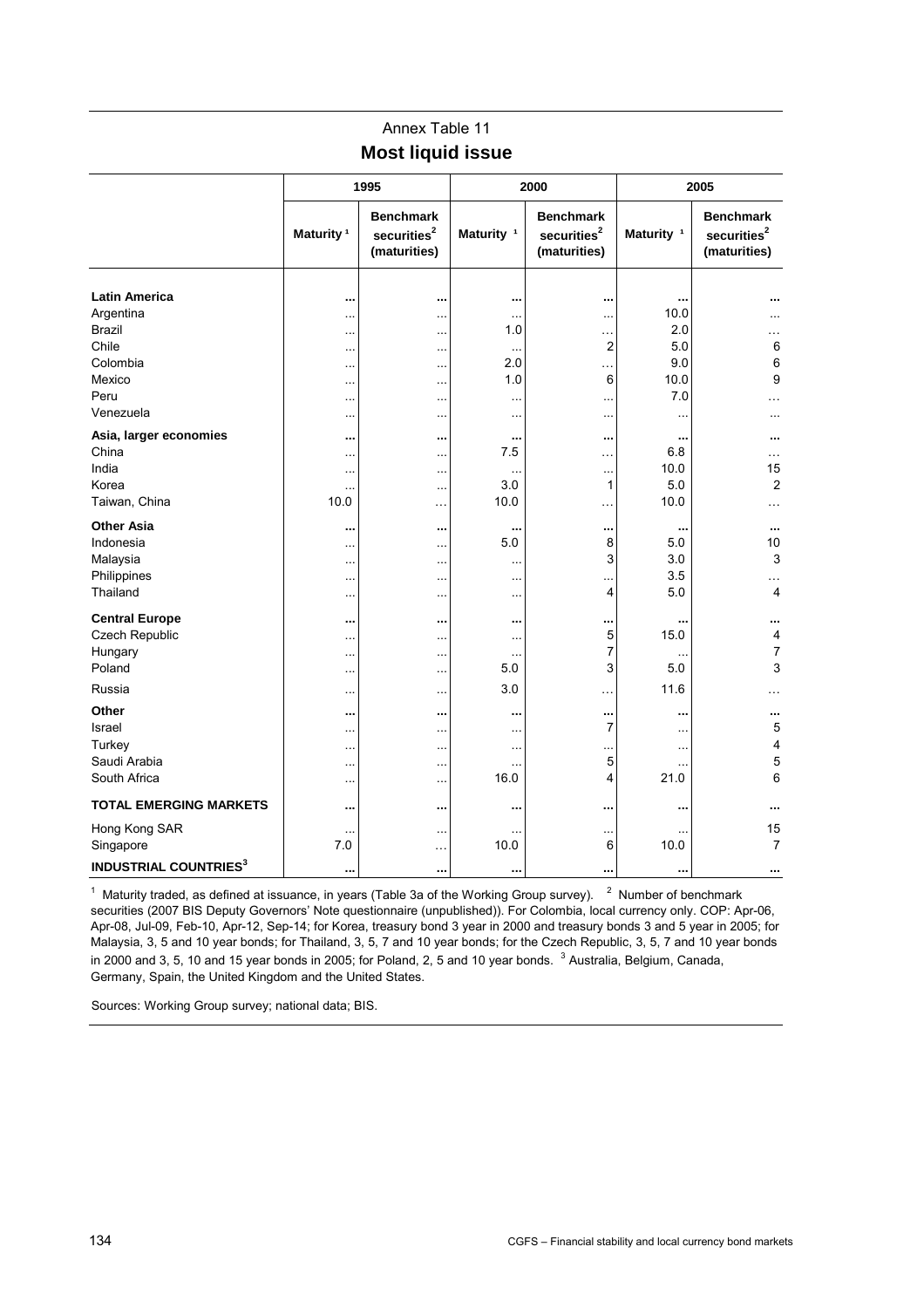|                                         | 1995                                                |                                                                             |                                                                |                                              | 2000                                                                        |                                                                | 2005                                                |                                                                             |                                                                |  |
|-----------------------------------------|-----------------------------------------------------|-----------------------------------------------------------------------------|----------------------------------------------------------------|----------------------------------------------|-----------------------------------------------------------------------------|----------------------------------------------------------------|-----------------------------------------------------|-----------------------------------------------------------------------------|----------------------------------------------------------------|--|
|                                         | <b>Total</b><br>deposits<br>as a % of<br><b>GDP</b> | <b>Deposits</b><br>in foreign<br>currency<br>as a % of<br>total<br>deposits | Loans in<br>foreign<br>currency<br>as a % of<br>total<br>loans | Total<br>deposits<br>as a % of<br><b>GDP</b> | <b>Deposits</b><br>in foreign<br>currency<br>as a % of<br>total<br>deposits | Loans in<br>foreign<br>currency<br>as a % of<br>total<br>loans | <b>Total</b><br>deposits<br>as a % of<br><b>GDP</b> | <b>Deposits</b><br>in foreign<br>currency<br>as a % of<br>total<br>deposits | Loans in<br>foreign<br>currency<br>as a % of<br>total<br>loans |  |
| <b>Latin America</b>                    | 22                                                  | 26                                                                          | 41                                                             | 24                                           | 21                                                                          | 45                                                             | 25                                                  | 6                                                                           | 17                                                             |  |
|                                         | 17                                                  | 56                                                                          | 60                                                             | 30                                           | 63                                                                          | 69                                                             | 25                                                  | 10                                                                          | 10                                                             |  |
| Argentina                               | 21                                                  |                                                                             |                                                                | 20                                           | 0                                                                           |                                                                | 25                                                  | 0                                                                           |                                                                |  |
| Brazil                                  |                                                     |                                                                             | $\ddotsc$                                                      |                                              |                                                                             | $\ddotsc$                                                      |                                                     |                                                                             |                                                                |  |
| Chile                                   | 44                                                  |                                                                             | $\ddotsc$                                                      | 59                                           |                                                                             |                                                                | 64                                                  |                                                                             |                                                                |  |
| Colombia                                | 31                                                  | 0                                                                           | 13                                                             | 29                                           | 0                                                                           | 8                                                              | 33                                                  | 0                                                                           | 6                                                              |  |
| Mexico                                  | 22                                                  | 5                                                                           | 39                                                             | 20                                           | $\overline{7}$                                                              | 32                                                             | 20                                                  | 8                                                                           | 16                                                             |  |
| Peru                                    | $\ddotsc$                                           |                                                                             |                                                                | 23                                           | 74                                                                          | 82                                                             | 20                                                  | 65                                                                          | 70                                                             |  |
| Venezuela                               | $\ddotsc$                                           |                                                                             | $\ddotsc$                                                      | $\ddotsc$                                    | $\ddotsc$                                                                   | $\sim$                                                         | $\ldots$                                            |                                                                             | $\ddotsc$                                                      |  |
| Asia, larger economies                  | 75                                                  | 5                                                                           | 10                                                             | 98                                           | $\overline{7}$                                                              | $\overline{7}$                                                 | 128                                                 | 5                                                                           | 5                                                              |  |
| China                                   | 89                                                  |                                                                             |                                                                | 125                                          |                                                                             |                                                                | 166                                                 | 4                                                                           | 6                                                              |  |
| India                                   | $\ddotsc$                                           |                                                                             | $\ddotsc$                                                      | 38                                           |                                                                             | $\ddotsc$                                                      | 50                                                  |                                                                             |                                                                |  |
| Korea                                   | 39                                                  | 9                                                                           | 16                                                             | 69                                           | 5                                                                           | 10                                                             | 83                                                  | 4                                                                           | 4                                                              |  |
| Taiwan, China                           | 107                                                 | 3                                                                           | 6                                                              | 129                                          | 9                                                                           | 4                                                              | 160                                                 | 8                                                                           | 3                                                              |  |
| <b>Other Asia</b>                       | 67                                                  | 9                                                                           | 19                                                             | 75                                           | 14                                                                          | 12                                                             | 71                                                  | 12                                                                          | 10                                                             |  |
| Indonesia                               | 42                                                  | 21                                                                          | 19                                                             | 45                                           | 23                                                                          | 43                                                             | 40                                                  | 18                                                                          | 18                                                             |  |
| Malaysia                                | 113                                                 |                                                                             |                                                                | 127                                          | $\overline{2}$                                                              | $\overline{2}$                                                 | 129                                                 | 3                                                                           | $\overline{2}$                                                 |  |
| Philippines                             | $\ddot{\phantom{a}}$                                | $\ddotsc$                                                                   | $\ddotsc$                                                      | 53                                           | 62                                                                          | 18                                                             | 56                                                  | 56                                                                          | 28                                                             |  |
| Thailand                                | 77                                                  | 1                                                                           | $\ddotsc$                                                      | 93                                           | 2                                                                           | ä.                                                             | 86                                                  | $\overline{c}$                                                              | $\ddotsc$                                                      |  |
|                                         |                                                     |                                                                             |                                                                |                                              |                                                                             |                                                                |                                                     |                                                                             |                                                                |  |
| <b>Central Europe</b>                   | 36                                                  | 29                                                                          | 24                                                             | 42                                           | 19                                                                          | 24                                                             | 44                                                  | 17                                                                          | 29                                                             |  |
| <b>Czech Republic</b>                   | 61                                                  | $\ddotsc$                                                                   | $\ddotsc$                                                      | 58                                           | 15                                                                          | 21                                                             | 67                                                  | 12                                                                          | 13                                                             |  |
| Hungary                                 | 42                                                  | 37                                                                          | 24                                                             | 47                                           | 34                                                                          | 39                                                             | 49                                                  | 28                                                                          | 47                                                             |  |
| Poland                                  | 25                                                  | 25                                                                          |                                                                | 35                                           | 17                                                                          | 21                                                             | 33                                                  | 16                                                                          | 26                                                             |  |
| Russia                                  | $\ddotsc$                                           |                                                                             | $\ddotsc$                                                      |                                              | $\ddotsc$                                                                   | $\ddotsc$                                                      |                                                     |                                                                             |                                                                |  |
| Other                                   | 37                                                  | 20                                                                          | 12                                                             | 44                                           | 24                                                                          | 22                                                             | 53                                                  | 18                                                                          | $\overline{2}$                                                 |  |
| Israel                                  | $\mathbf{r}$ .                                      | $\ddotsc$                                                                   | $\ddotsc$                                                      | $\ddotsc$                                    | $\sim$                                                                      | $\ddotsc$                                                      | $\ddotsc$                                           | .                                                                           | .                                                              |  |
| Turkey                                  | 24                                                  | 53                                                                          | $\ddotsc$                                                      | 42                                           | 45                                                                          | 33                                                             | 46                                                  | 35                                                                          | 16                                                             |  |
| Saudi Arabia                            | 37                                                  | 23                                                                          | 32                                                             | 38                                           | 18                                                                          | 31                                                             | 42                                                  | 16                                                                          | 11                                                             |  |
| South Africa                            | 52                                                  | 0                                                                           | 4                                                              | 54                                           | 5                                                                           | 9                                                              | 75                                                  | 3                                                                           | 1                                                              |  |
| <b>TOTAL EMERGING MARKETS</b>           | 49                                                  | 12                                                                          | 17                                                             | 65                                           | 14                                                                          | 17                                                             | 84                                                  | 7                                                                           | 5                                                              |  |
| Hong Kong SAR                           | 200                                                 | 50                                                                          | 67                                                             | 268                                          | 48                                                                          | 33                                                             | 295                                                 | 48                                                                          | 22                                                             |  |
| Singapore                               | 139                                                 | 34                                                                          | 53                                                             | 152                                          | 30                                                                          | 25                                                             | 166                                                 | 30                                                                          | 28                                                             |  |
| <b>INDUSTRIAL COUNTRIES<sup>2</sup></b> | 66                                                  | 28                                                                          | 23                                                             | 72                                           | 32                                                                          | 28                                                             | 89                                                  | 35                                                                          | 32                                                             |  |

# Annex Table 12 **Bank deposits and loans in foreign currency1**

 $1$  Deposits of non-banks and loans to non-banks as reported in Table 5b of the working Group survey. <sup>2</sup> Australia, Belgium, Canada, Germany, Spain, the United Kingdom and the United States.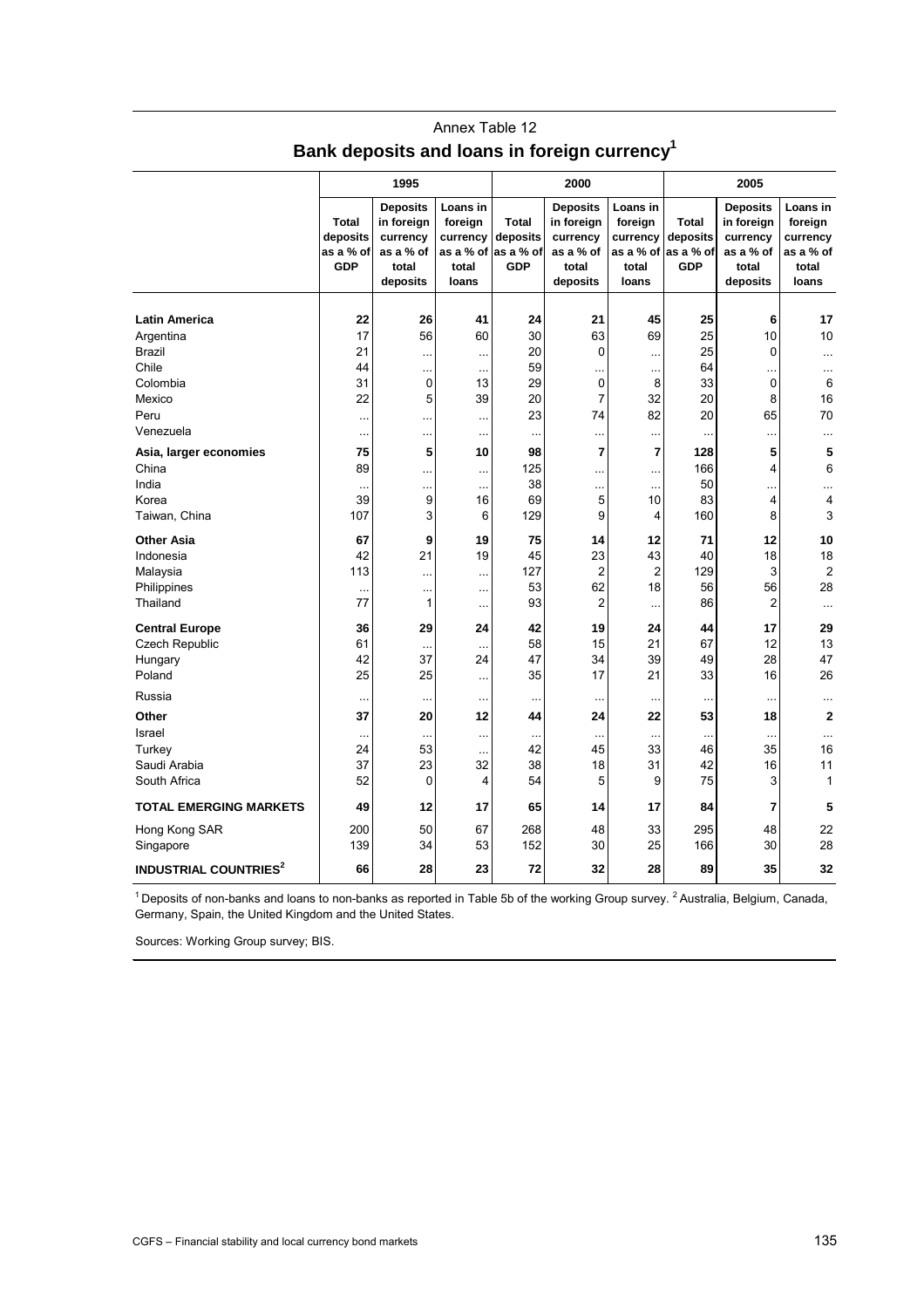|                                         |                                                | 1995                                        | 2000                                              |                                                |                                             |                                                   |                                                | 2005                                        |                                                   |  |  |
|-----------------------------------------|------------------------------------------------|---------------------------------------------|---------------------------------------------------|------------------------------------------------|---------------------------------------------|---------------------------------------------------|------------------------------------------------|---------------------------------------------|---------------------------------------------------|--|--|
|                                         | <b>Total</b><br>assets<br>$%$ of<br><b>GDP</b> | Local<br>securities<br>% of total<br>assets | Foreign<br>securitie<br>s % of<br>total<br>assets | <b>Total</b><br>assets<br>$%$ of<br><b>GDP</b> | Local<br>securities<br>% of total<br>assets | Foreign<br>securitie<br>s % of<br>total<br>assets | <b>Total</b><br>assets<br>$%$ of<br><b>GDP</b> | Local<br>securities<br>% of total<br>assets | Foreign<br>securitie<br>s % of<br>total<br>assets |  |  |
|                                         |                                                |                                             |                                                   |                                                |                                             |                                                   |                                                |                                             |                                                   |  |  |
| <b>Latin America</b>                    | 21                                             | 100                                         | 0                                                 | 9                                              | 93                                          | 7                                                 | 15                                             | 85                                          | 16                                                |  |  |
| Argentina                               |                                                | $\ldots$                                    |                                                   | $\overline{7}$                                 | 96                                          | 4                                                 | 12                                             | 92                                          | 8                                                 |  |  |
| <b>Brazil</b>                           | $\ddotsc$                                      | $\ddotsc$                                   | $\ddotsc$                                         | 11                                             | $\ddotsc$                                   | $\ddotsc$                                         | 16                                             | 85                                          | $\ddotsc$                                         |  |  |
| Chile                                   | 36                                             | 100                                         | 0                                                 | 48                                             | 89                                          | 11                                                | 63                                             | 70                                          | 30                                                |  |  |
| Colombia                                | .                                              | $\ddotsc$                                   | Ω.                                                |                                                |                                             |                                                   | 17                                             | 88                                          | 12                                                |  |  |
| Mexico                                  | $\ddotsc$                                      | $\ddotsc$                                   | $\ddotsc$                                         | 3                                              | 100                                         | 0                                                 | $\overline{7}$                                 | 98                                          | 1                                                 |  |  |
| Peru                                    | $\mathbf{1}$                                   | 100                                         | 0                                                 | 5                                              | 93                                          | 7                                                 | 12                                             | 90                                          | 10                                                |  |  |
| Venezuela                               |                                                | $\ddotsc$                                   |                                                   |                                                |                                             |                                                   | $\cdots$                                       |                                             |                                                   |  |  |
| Asia, larger economies                  | 5                                              | 64                                          |                                                   | 7                                              | 59                                          |                                                   | 18                                             | 90                                          | 6                                                 |  |  |
| China                                   | $\ddotsc$                                      | $\ddotsc$                                   |                                                   |                                                | .                                           |                                                   | $\cdots$                                       |                                             |                                                   |  |  |
| India                                   |                                                | $\ddotsc$                                   | $\ddotsc$                                         | $\ddotsc$                                      | $\ddotsc$                                   |                                                   | $\ddotsc$                                      | $\ddotsc$                                   |                                                   |  |  |
| Korea                                   | $\overline{7}$                                 | 64                                          | 0                                                 | 11                                             | 56                                          | 0                                                 | 25                                             | 91                                          | 6                                                 |  |  |
| Taiwan, China                           | 0                                              | 100                                         | 0                                                 | 1                                              | 100                                         | 0                                                 | 3                                              | 89                                          | 11                                                |  |  |
| <b>Other Asia</b>                       | 43                                             | $\ddot{\phantom{0}}$                        | 0                                                 | 52                                             |                                             | 0                                                 | 25                                             | 91                                          | 1                                                 |  |  |
| Indonesia                               |                                                |                                             | .                                                 |                                                | $\ddotsc$                                   | .                                                 | $\ddotsc$                                      | $\ddotsc$                                   |                                                   |  |  |
| Malaysia                                | 43                                             | Ω.                                          | $\mathbf 0$                                       | 52                                             |                                             | 0                                                 | 54                                             |                                             | 0                                                 |  |  |
| Philippines                             | $\ddotsc$                                      | $\ddotsc$                                   | $\ddotsc$                                         |                                                | $\ddotsc$                                   |                                                   | $\ddotsc$                                      | $\ddotsc$                                   |                                                   |  |  |
| Thailand                                |                                                | $\ddotsc$                                   | $\ddotsc$                                         |                                                |                                             |                                                   | 4                                              | 91                                          | 9                                                 |  |  |
| <b>Central Europe</b>                   | $\bf{0}$                                       | 76                                          |                                                   | $\mathbf{2}$                                   | 93                                          | $\mathbf{2}$                                      | 8                                              | 96                                          | $\overline{2}$                                    |  |  |
| Czech Republic                          |                                                |                                             |                                                   |                                                |                                             |                                                   |                                                |                                             |                                                   |  |  |
| Hungary                                 | $\ddotsc$<br>$\mathbf 0$                       | $\ddotsc$<br>76                             | $\ddotsc$<br>0                                    | <br>3                                          | 94                                          | <br>2                                             | <br>$\overline{7}$                             | $\ddotsc$<br>93                             | <br>5                                             |  |  |
| Poland                                  |                                                |                                             |                                                   | 1                                              | 92                                          | 0                                                 | 9                                              | 97                                          | $\overline{2}$                                    |  |  |
|                                         | $\ddotsc$                                      | $\ddotsc$                                   | ä.                                                |                                                |                                             |                                                   |                                                |                                             |                                                   |  |  |
| Russia                                  | $\ddotsc$                                      | $\ddotsc$                                   | $\ddotsc$                                         |                                                |                                             | .                                                 | $\ddotsc$                                      | $\ddotsc$                                   | .                                                 |  |  |
| Other                                   | 91                                             | 75                                          | 1                                                 | 88                                             | 61                                          | 8                                                 | 56                                             | 72                                          | 6                                                 |  |  |
| Israel                                  | 23                                             | $\ddotsc$                                   | ä.                                                | 23                                             | 3                                           | 0                                                 | 31                                             | 23                                          | 1                                                 |  |  |
| Turkey                                  | $\ddotsc$                                      | $\ddotsc$                                   | $\ddotsc$                                         |                                                | $\ddotsc$                                   | .                                                 | $\mathbf 0$                                    | 100                                         | $\ddotsc$                                         |  |  |
| Saudi Arabia                            |                                                | $\ddotsc$                                   |                                                   | $\ddotsc$                                      | $\cdots$                                    |                                                   | $\ddotsc$                                      |                                             | .                                                 |  |  |
| South Africa                            | 134                                            | 75                                          | $\mathbf{1}$                                      | 148                                            | 70                                          | 9                                                 | 153                                            | 77                                          | 6                                                 |  |  |
| <b>TOTAL EMERGING MARKETS</b>           | 25                                             | 76                                          | 0                                                 | 16                                             | 68                                          | 7                                                 | 22                                             | 81                                          | 7                                                 |  |  |
| Hong Kong SAR                           | .                                              | $\sim$                                      | $\ddotsc$                                         | $\ddotsc$                                      | .                                           |                                                   | 25                                             | $\ddotsc$                                   |                                                   |  |  |
| Singapore                               |                                                |                                             |                                                   |                                                |                                             |                                                   |                                                |                                             |                                                   |  |  |
| <b>INDUSTRIAL COUNTRIES<sup>2</sup></b> | 57                                             | 74                                          | 20                                                | 61                                             | 79                                          | 25                                                | 67                                             | 80                                          | 23                                                |  |  |
|                                         |                                                |                                             |                                                   |                                                |                                             |                                                   |                                                |                                             |                                                   |  |  |

# Annex Table13 **Resident pension funds: local vs foreign securities<sup>1</sup>**

<sup>1</sup> Assets and securities are taken from Table 5a of the Working Group survey. Local and foreign securities may not necessarily add up to equal total assets as there can be other types of assets which are not covered among local and foreign securities. <sup>2</sup> Australia, Belgium, Canada, Germany, Spain, the United Kingdom and the United States.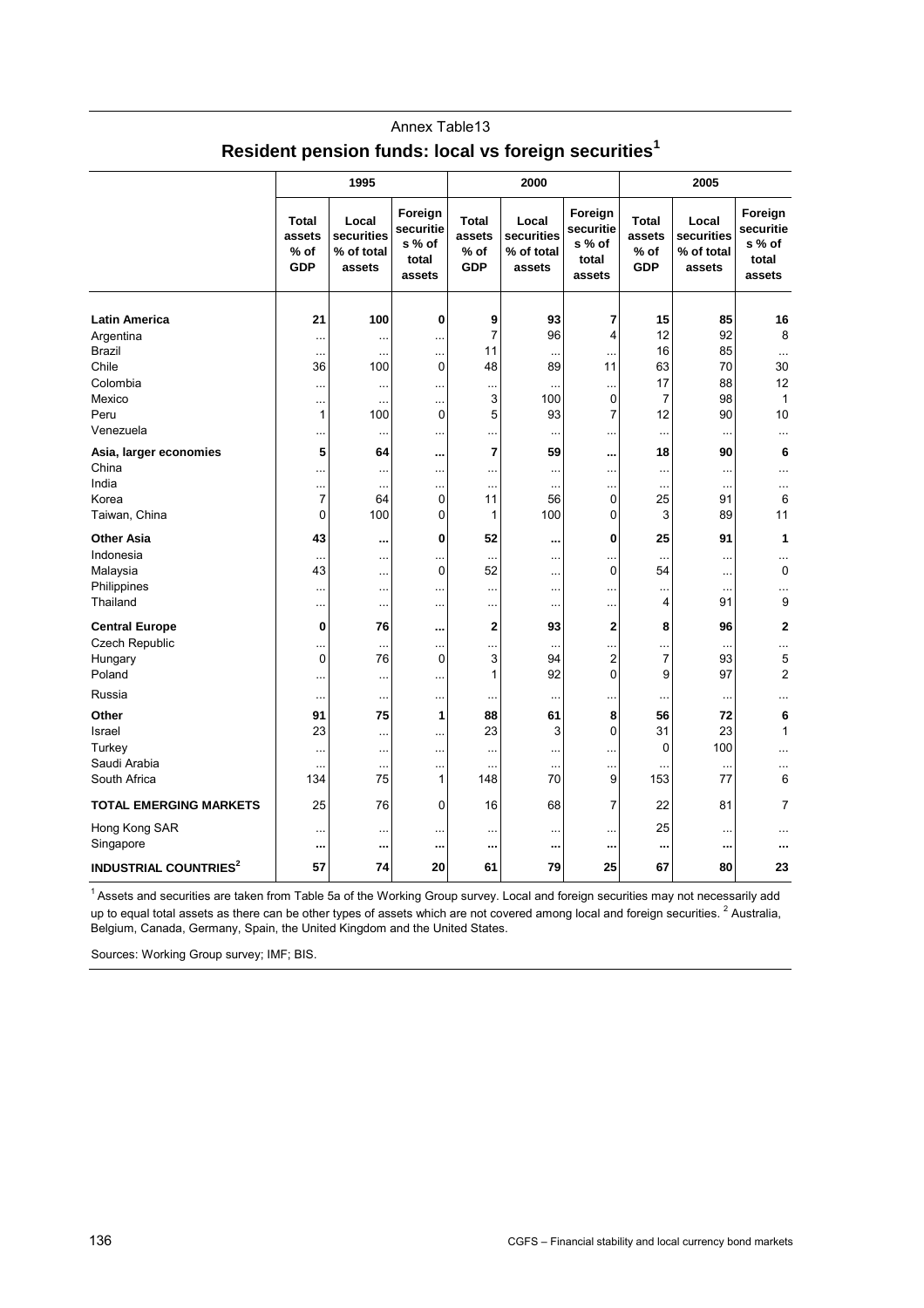|                                          |                              | 2000                                                       | 2005                         |                                                            |  |  |  |
|------------------------------------------|------------------------------|------------------------------------------------------------|------------------------------|------------------------------------------------------------|--|--|--|
|                                          | In billions of US<br>dollars | As a % of total<br>local bonds and<br>notes<br>outstanding | In billions of US<br>dollars | As a % of total<br>local bonds and<br>notes<br>outstanding |  |  |  |
| <b>Latin America</b>                     | 0.3                          | 0.1                                                        | 15.3                         | 2.1                                                        |  |  |  |
| Argentina                                |                              |                                                            |                              | $\ddotsc$                                                  |  |  |  |
| <b>Brazil</b>                            | 0.1                          | 0.0                                                        | 6.2                          | 1.5                                                        |  |  |  |
| Chile<br>Colombia                        | $\ddotsc$                    | $\cdots$                                                   | 1.1                          | 3.2                                                        |  |  |  |
| Mexico                                   | $\ddotsc$<br>å.              | $\ddotsc$                                                  | 1.3<br>6.0                   | 2.8<br>2.9                                                 |  |  |  |
| Peru                                     | 0.2                          | 2.8                                                        | 0.7                          | 5.7                                                        |  |  |  |
| Venezuela                                |                              |                                                            |                              | $\cdots$                                                   |  |  |  |
| Asia, larger economies                   | 42.2                         | 11.3                                                       | 94.8                         | 5.3                                                        |  |  |  |
| China                                    |                              | $\ddotsc$                                                  | 0.9                          | 0.1                                                        |  |  |  |
| India                                    |                              | $\ddotsc$                                                  | 6.3                          | 2.9                                                        |  |  |  |
| Korea                                    | 42.2                         | 11.3                                                       | 82.6                         | 10.5                                                       |  |  |  |
| Taiwan, China                            | $\ddotsc$                    | $\ddotsc$                                                  | 5.0                          | 3.1                                                        |  |  |  |
| <b>Other Asia</b>                        |                              |                                                            | 3.3                          | 1.9                                                        |  |  |  |
| Indonesia                                | $\ddotsc$                    | $\ddotsc$                                                  |                              | $\cdots$                                                   |  |  |  |
| Malaysia<br>Philippines                  | $\ddotsc$                    | $\cdots$                                                   | 2.9                          | 2.8                                                        |  |  |  |
| Thailand                                 | $\ddotsc$<br>$\ddotsc$       | $\ddotsc$<br>$\ddotsc$                                     | å.<br>0.4                    | 0.6                                                        |  |  |  |
|                                          |                              |                                                            | 4.4                          | 14.6                                                       |  |  |  |
| <b>Central Europe</b><br>Czech Republic  | 0.6<br>0.6                   | 8.2<br>8.2                                                 | 4.4                          | 14.6                                                       |  |  |  |
| Hungary                                  |                              | $\ddotsc$                                                  | $\ddotsc$                    |                                                            |  |  |  |
| Poland                                   | $\ddotsc$                    | $\ddotsc$                                                  | .                            |                                                            |  |  |  |
| Russia                                   | $\ddotsc$                    | $\ddotsc$                                                  | $\ddotsc$                    | $\ddotsc$                                                  |  |  |  |
| Other                                    | 0.5                          | 0.9                                                        | 7.2                          | 7.0                                                        |  |  |  |
| Israel                                   | $\ddotsc$                    | $\ddotsc$                                                  | å.                           | $\ddotsc$                                                  |  |  |  |
| Turkey                                   |                              | $\ddotsc$                                                  | $\ddotsc$                    | .                                                          |  |  |  |
| Saudi Arabia                             | $\ddotsc$                    | $\ddotsc$                                                  | $\ddotsc$                    | $\cdots$                                                   |  |  |  |
| South Africa                             | 0.5                          | 0.9                                                        | 7.2                          | 7.0                                                        |  |  |  |
| <b>TOTAL EMERGING MARKETS</b>            | 43.5                         | 6.1                                                        | 124.9                        | 4.4                                                        |  |  |  |
| Hong Kong SAR                            |                              | $\ddotsc$                                                  |                              |                                                            |  |  |  |
| Singapore                                |                              | $\ddotsc$                                                  | 1.2                          | 1.8                                                        |  |  |  |
| <b>INDUSTRIAL COUNTRIES</b> <sup>1</sup> | 4,112.3                      | 32.4                                                       | 7,397.6                      | 38.3                                                       |  |  |  |

# Annex Table 14 **Aggregate local currency value of asset-backed securities**

Note: Asset-backed local debt securities are taken from Table 2c and local bonds and notes from Table 2b of the Working Group survey.

<sup>1</sup> Australia, Belgium, Canada, Germany, Spain, the United Kingdom and the United States.